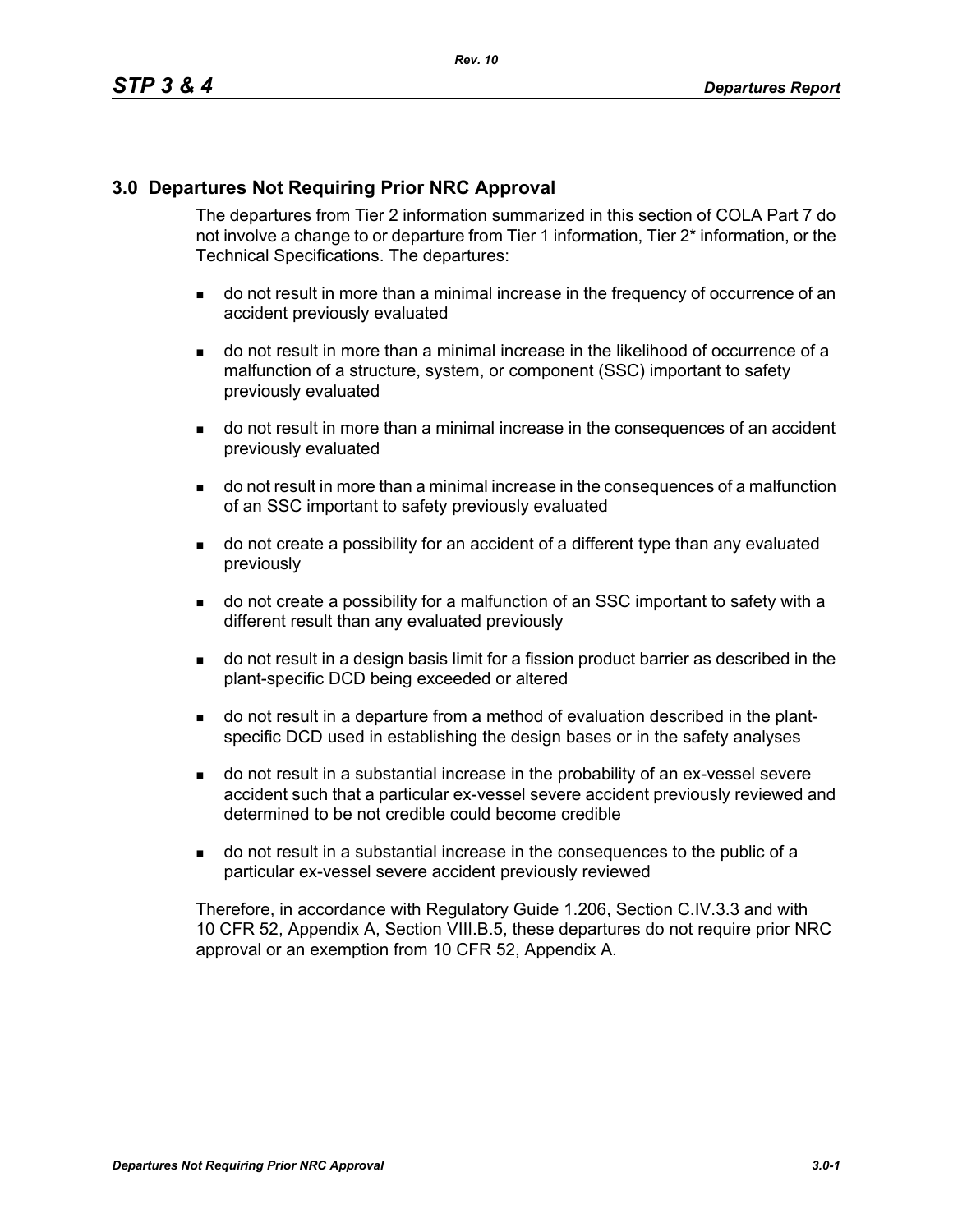# **STD DEP 1.1-1, Type of License Required Description**

The reference ABWR DCD was submitted to receive a design certification. The COL applicant submits a site-specific DCD to receive a Class 103 combined operating license under 10 CFR 52.

## **Evaluation Summary**

This departure has been evaluated pursuant to the requirements in 10 CFR 52, Appendix A, Section VIII.B.5. This change only updates the DCD to reflect the type of license for which the applicant is applying. There is no change in any design or function of an SSC important to safety as described in the DCD as a result of this change. Consequently, this change has no impact on the frequency or consequences of any accident or malfunction of an SSC important to safety previously evaluated. There is no impact on the frequency or consequences of any ex-vessel severe accident previously reviewed. This change has no impact on any Tier 1, Tier 2\*, Technical Specifications, bases for the Technical Specifications, or operational requirements information.

As a result of this evaluation, prior NRC approval of this change is not required.

## **STP DEP 1.1-2, Dual Units at STP 3 & 4**

#### **Description**

The reference ABWR DCD is based on a single-unit site. Because STP 3 & 4 is a dualunit project on an existing site, some supporting systems described in the DCD are single systems that support two or more units. In addition, STP 3 & 4 share the main cooling reservoir with STP 1 & 2.

The systems shared by STP 3 & 4 include:

- Fire Protection Water Supply System Regulatory Guide 1.189, Rev. 1, allows for use of a common water supply at multi-unit nuclear power plant sites. A single fire protection pump house and two storage tanks provide water for fire suppression to both units via piping in the yard. Since STP 3 & 4 do not share fire areas where safe shutdown systems are located, and it is extremely unlikely that there will be simultaneous fires in areas of the plant affecting safe shutdown areas, it is extremely unlikely that protection systems for both units will need to function at the same time.
- A common nonsafety-related communication system is required for multi-unit sites to provide plant wide communications. A common communication system providing plant wide communications is a personnel safety enhancement since it allows for ease of communication between units.
- **Makeup Water Preparation A common nonsafety-related makeup water** preparation system that utilizes a common raw water storage tank and a common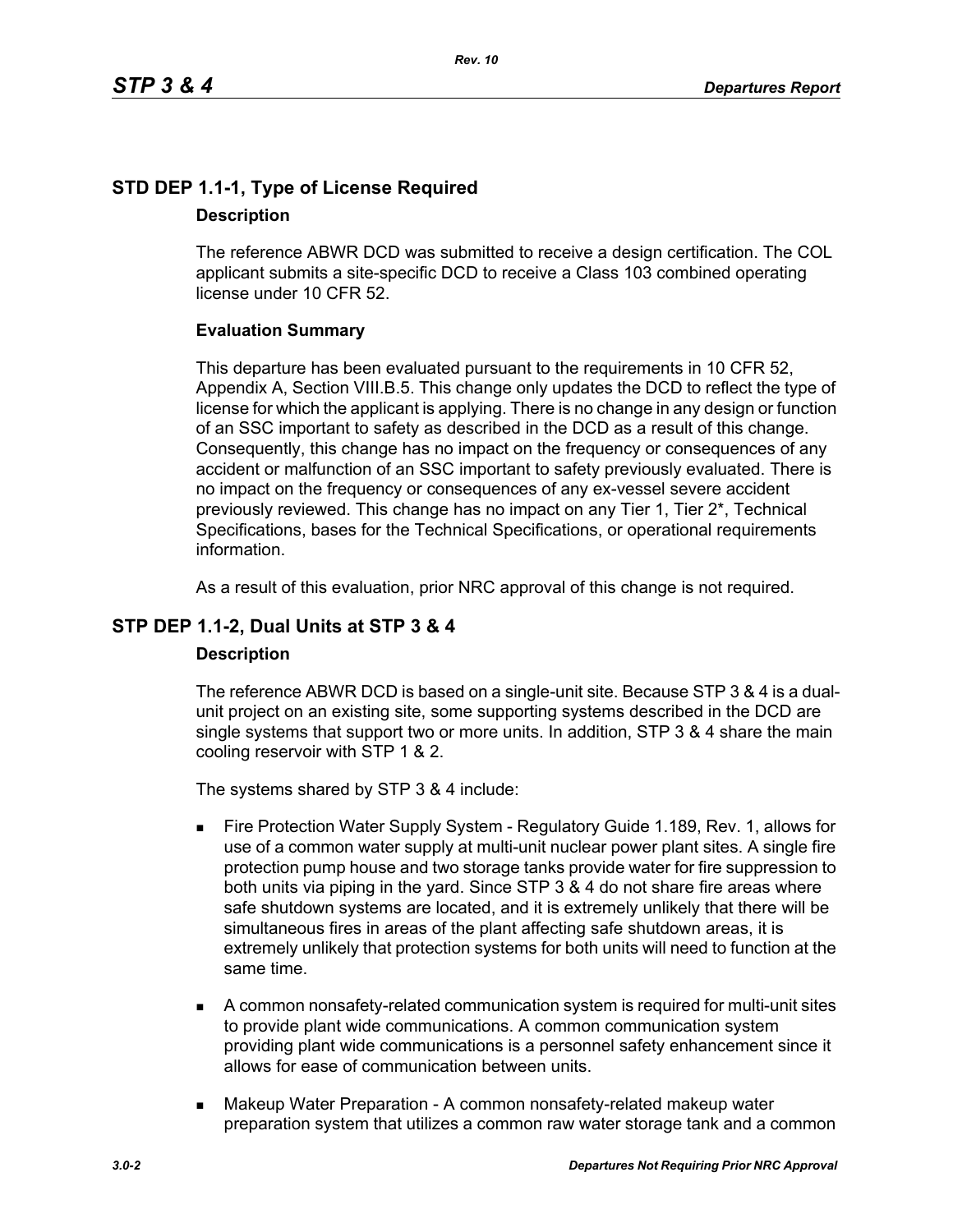demineralized water storage tank will supply water to the makeup water condensate system and makeup water purified system of both units. This system is discussed further in STP DEP 9.2-2. Sharing of the MWP System does not impair the ability to cooldown STP Units 3 & 4 under Station Blackout conditions. The Station Blackout analysis is contained in Appendix 1C of the ABWR DCD. The primary source of water during the initial 10 to 60 minute period of a Station Blackout event is from the Condensate Storage Tank (CST) for each unit. The source of water for each CST is the shared MWP System via the Makeup Water Condensate (MUWC) System. During a Station Blackout, each unit's respective CST is capable of providing at least 8 hours of makeup water without replenishment. The Alternate AC power source (i.e., the CombustionTurbine Generator) for each unit is designed to start and load 10 minutes into the event. With the use of Alternate AC power sources other water sources (including MWP) are readily available for makeup, heat removal, and plant equipment cooling.

- Hydrogen Gas Storage Facility A single nonsafety-related bulk hydrogen gas storage facility will be used to store hydrogen compressed gas cylinders for two units. The bulk hydrogen storage facility will be located at least 100m from any safety-related building or structure to prevent damage to safety-related equipment due to a fire or explosion at the facility.
- A common plant grounding grid is used that extends the contact area to ground and meets the resistance-to-ground criterion. The system in electrically interconnected between units.
- Potable Water system is shared between STP 3 and 4 and the Sanitary Treatment system are shared between all four units on site as well as with common buildings. This is discussed further in STP DEP 9.2-8.

### **Evaluation Summary**

This departure has been evaluated pursuant to the requirements in 10 CFR 52, Appendix A, Section VIII.B.5.

There is no impact on any Tier 1, Tier 2\*, technical specifications, basis for technical specifications or operational requirements as a result of this change.

The functional description of each of the systems proposed to be shared between STP 3 & 4 that are affected by this change (Fire Protection System Water Supply, Communications System, Makeup Water Preparation, Potable and Sanitary Water, Bulk Hydrogen Gas Storage Facility, and common grounding grid) is not significantly changed by this departure. Each system is consistent with the description contained in the ABWR DCD except that each will be sized and designed to serve two units instead of one standard ABWR.

The proposed changes to these common systems to both Units 3 & 4 do not involve a reduction in their ability to support the mitigation of an accident or a malfunction of equipment important to safety in that they will not impede required actions by Engineered Features designed for this purpose. In the case of the shared Fire Water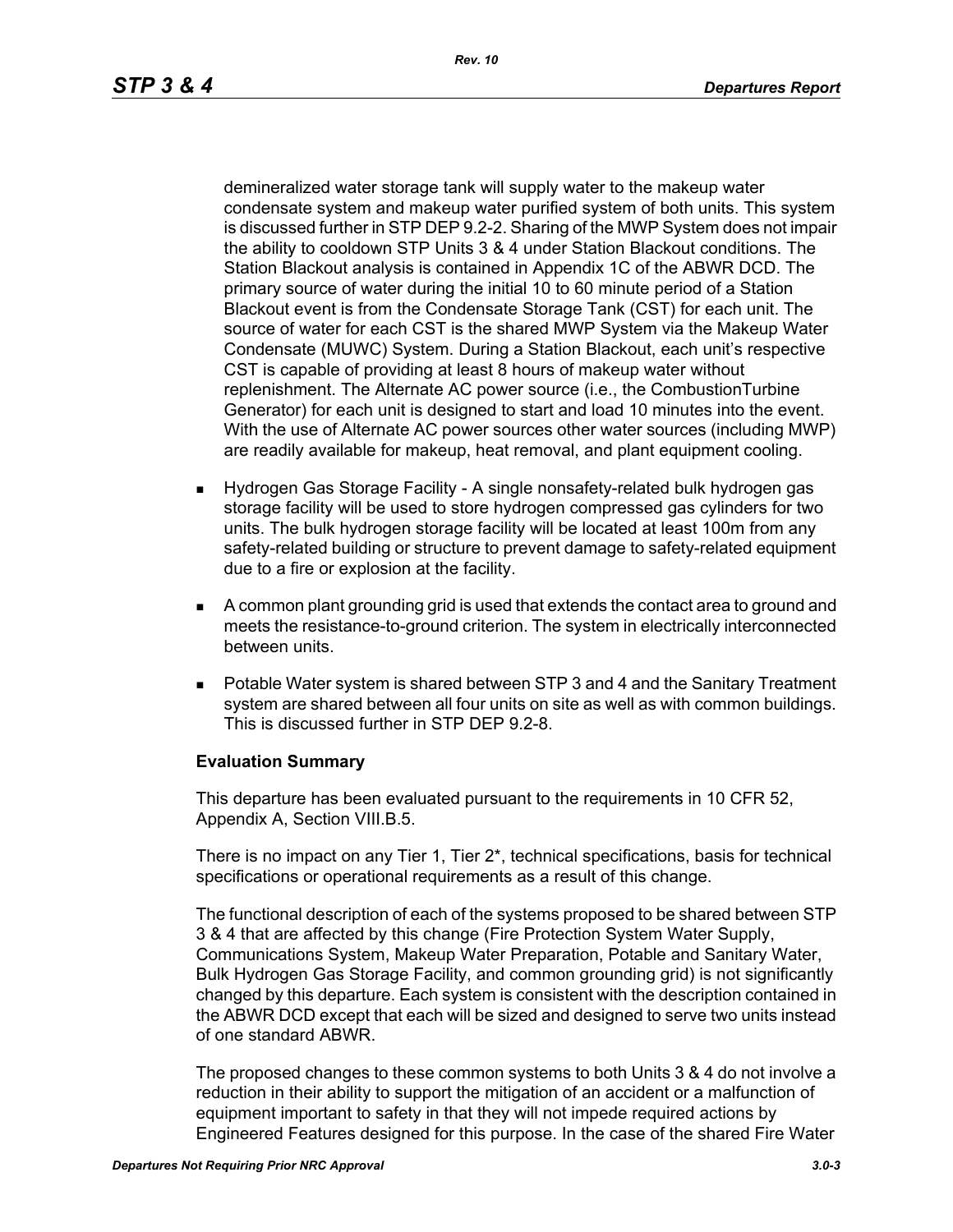Supply System, the occurrence of simultaneous fires in separate fire areas containing safe shutdown equipment in either or both units simultaneously is extremely unlikely.

Changes associated with this departure do not affect fission product barriers. These changes do not affect the probability of occurrence of a severe accident as described by the DCD, nor do they increase the consequences of a severe accident.

Additionally, the Ultimate Heat Sink that is specific to each unit (i.e., not shared) is consistent with the approved ABWR DCD.

Based on this evaluation, prior NRC approval of the change is not required.

## **STD DEP 1.2-1, Control Building Annex**

#### **Description**

The Reactor Internal Pump (RIP) motor-generator sets and associated support components are relocated to a new, Non-Seismic Category I Control Building Annex adjacent to the Control Building. There was insufficient space in the CB for the two RIP MG sets and their associated equipment. This departure creates no new adverse effects and eliminates potential adverse effects that were identified for the standard design.

### **Evaluation Summary**

The Control Building Annex is a nonsafety-related structure located adjacent to the Control Building. It houses the two reactor internal pump motor-generator sets, control panels, and the cooling water lines, HVAC system, and electrical lines that support the motor-generator sets. As described in DCD Tier 2 Section 9.5.10.3, the reactor internal pump motor-generator set equipment performs no safety-related function. Failure of the motor-generator set equipment does not compromise any safety-related system or component and does not prevent safe reactor shutdown.

The Control Building Annex has no personnel or equipment access paths to the Reactor Building. The Control Building Annex has one access path which is used for both personnel and equipment. This access path has a watertight door installed at the entrance to the Control Building designed to protect the Control Building from flood effects external to the Control Building. This includes protection from the effects of internal flood initiated within the Control Building Annex or the effect of external floods due to natural phenomena. Any penetrations between the Control Building and the Control Building Annex are either above any design basis flood levels or are designed to be watertight. This approach is consistent with FSAR Tier 2 Section 3.4.3.1 that addresses penetrations and doors that penetrate the exterior walls of Seismic Category I (safety-related) buildings. Therefore, flooding in the Control Building Annex won't have any effect on any safety-related buildings.

The CB Annex is also a Non-Seismic Category I building, but is designed to withstand the SSE to avoid jeopardizing adjacent Seismic Category I buildings.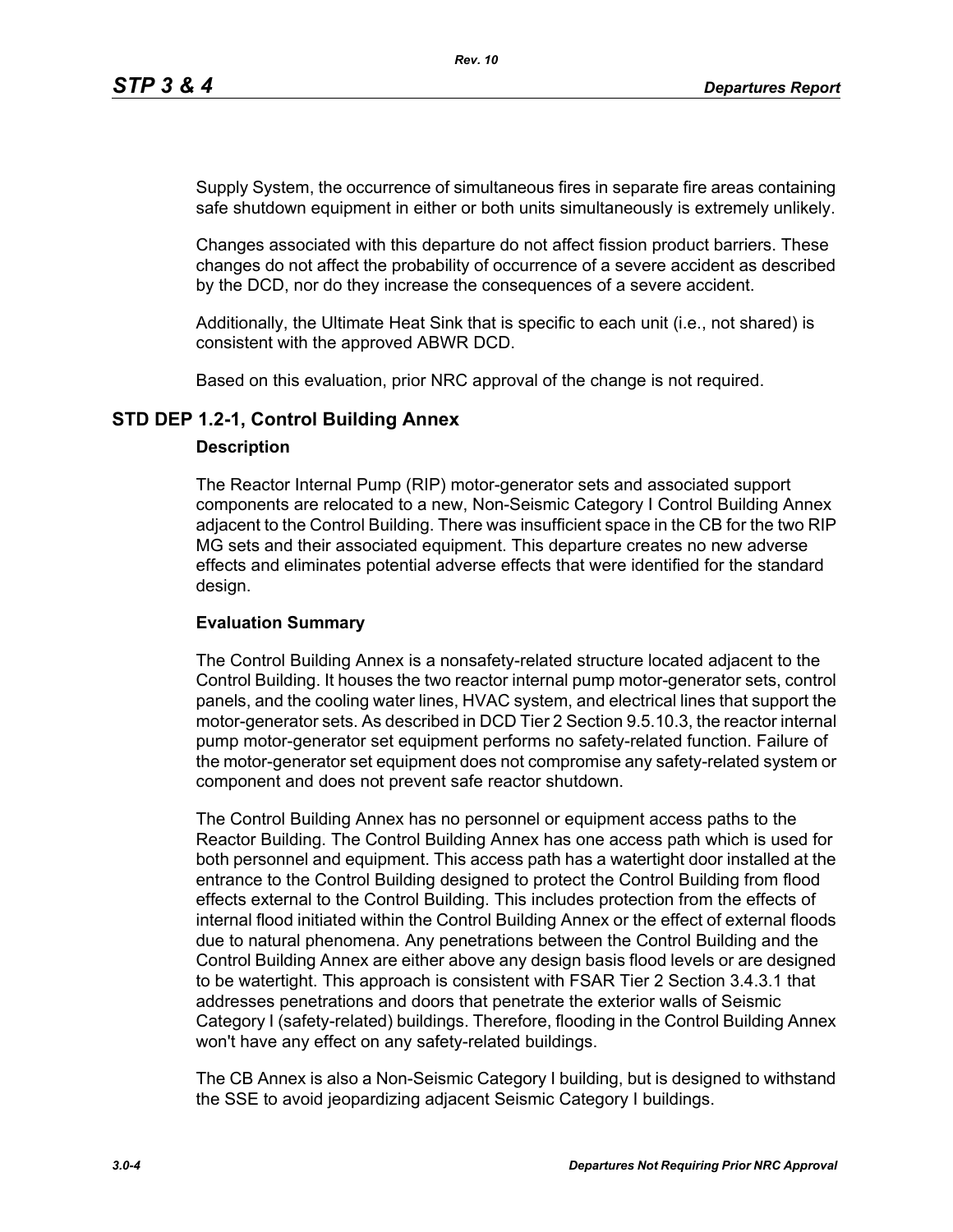Consequently , there is no impact on the probability or consequences of an accident or malfunction of an SSC important to safety. Furthermore, there is no impact on fission product barriers or the probability of an ex-vessel severe accident. Therefore, this change has no adverse impacts and does not require prior NRC approval.

This change meets the criteria of 10 CFR 52 VIII.B.5. This change does not affect Tier 1, Tier 2\*, or Technical Specifications or operational requirements. Therefore prior NRC approval of this change is not required.

## **STP DEP 1.2-2, Turbine Building**

#### **Description**

The Turbine Building design has changed because of the following:

- **The turbine generator described in the reference ABWR DCD is now obsolete and** the replacement will differ dimensionally. The turbine cycle equipment such as feedwater heaters and pumps also differ from the cycle equipment described in the DCD.
- The power generation heat sink described in the DCD (natural draft cooling tower) is being replaced by a cooling reservoir. This affects the sizing of the condenser and circulating water piping. The design now includes condensate booster pumps.
- **The DCD medium voltage electrical system design is being replaced by a dual** voltage design and requires relocation of major components into and within the Turbine Building.

#### **Evaluation Summary**

This departure has been evaluated pursuant to the requirements in 10 CFR 52, Appendix A, Section VIII.B.5. The change affects the function, but is bounded by the safety analysis.

The Turbine Building (T/B) s a nonsafety-related structure located adjacent to the Control Building. The T/B includes the electrical building and houses the main turbine generator and other power conversion cycle equipment and auxiliaries. With the exception of instrumentation associated with Reactor Protection System (RPS) and the safety-related condensate pump motor trip circuit breakers, there are no safetyrelated equipment in the T/B. The electrical building houses various plant support systems and equipment such as non-divisional switchgear and chillers.

Since the safety-related condensate pump motor trip circuit breakers are located above the design basis flood level and the T/B is designed to withstand the SSE, this change does not result in any increase in the frequency of an accident previously evaluated.

The Circulating Water System (CWS) and the Turbine Building Service Water System (TSW) are the only systems large enough to fill the condenser pit; therefore, only these two systems are required to be addressed to show that the T/B design is adequate to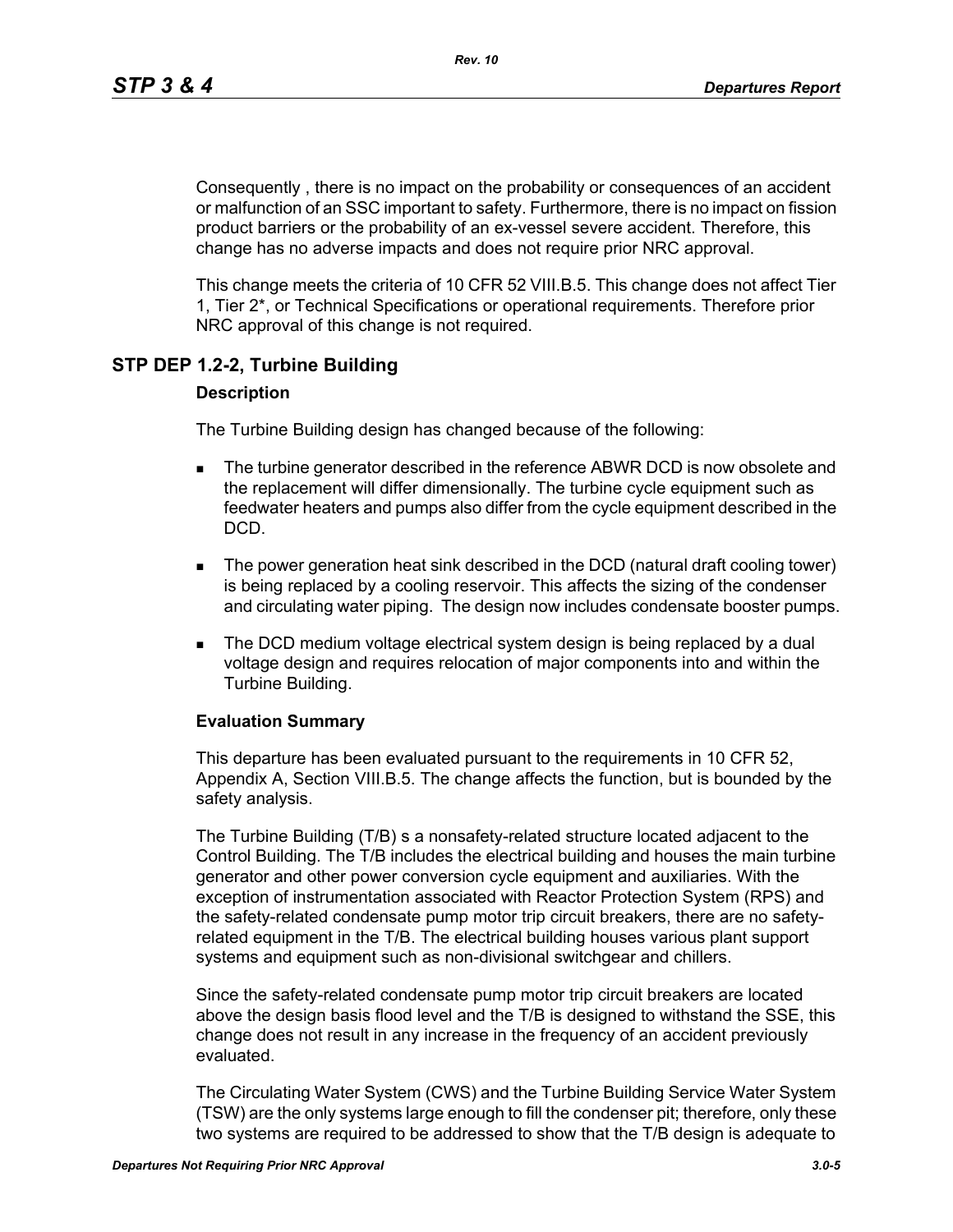prevent flooding into the adjacent Reactor Building and Control Building. The CWS and TSW floods are limited by system isolation signals from leak detectors in the condenser pit and the TSW System equipment room. The increased area in T/B provides adequate volume for storing the limited flooding water from CWS and TSW to assure that water level remains below the access level to R/B and C/B via Service Building. Therefore, this change has no adverse impact to the result of DCD T/B flooding protection analysis evaluation, which means the flooding won't have any effect on any safety-related buildings.

The T/B is also a Non-Seismic Category I building, but is designed to withstand the SSE to avoid jeopardizing adjacent Seismic Category I buildings.

Consequently, this change does not result in any increase in the frequency of a malfunction of a structure, system, or component (SSC) important to safety.

This change affects the function, but is bounded by the safety analysis and as discussed above has no adverse impact. It does not require prior NRC approval.

### **STD DEP 1AA-1, Shielding Design Review**

#### **Description**

Appendix 1AA of the reference ABWR DCD provides the integrated doses for environmental qualification of safety-related equipment. These doses have been reevaluated in the STP 3 & 4 FSAR using similar regulatory guidance, but incorporating the results of design detailing. The doses for the ECCS pump rooms and the SGTS area increase compared to the original DCD values. Safety-related equipment will be qualified to the increased values as required.

#### **Evaluation Summary**

This departure is the result of re-evaluation of the post-accident radiation conditions inside the reactor building. There is no impact on the frequency of occurrence or the consequences of an accident as a result of this change. In addition, any SSCs important to safety will be qualified to the revised radiation dose limit, so there is no impact on the likelihood of occurrence or consequences of a malfunction of an SSC important to safety as a result of this change.

There is no new accident scenario or no unexpected malfunction of an SSC important to safety as a result of this change. A design basis limit for a fission product barrier is not exceeded or altered. A method of evaluation in establishing the design bases or in the safety analyses does not change. There is no impact on the probability or the consequences to the public of an ex-vessel severe acident.

Based on this evaluation, prior NRC approval of these changes is not required.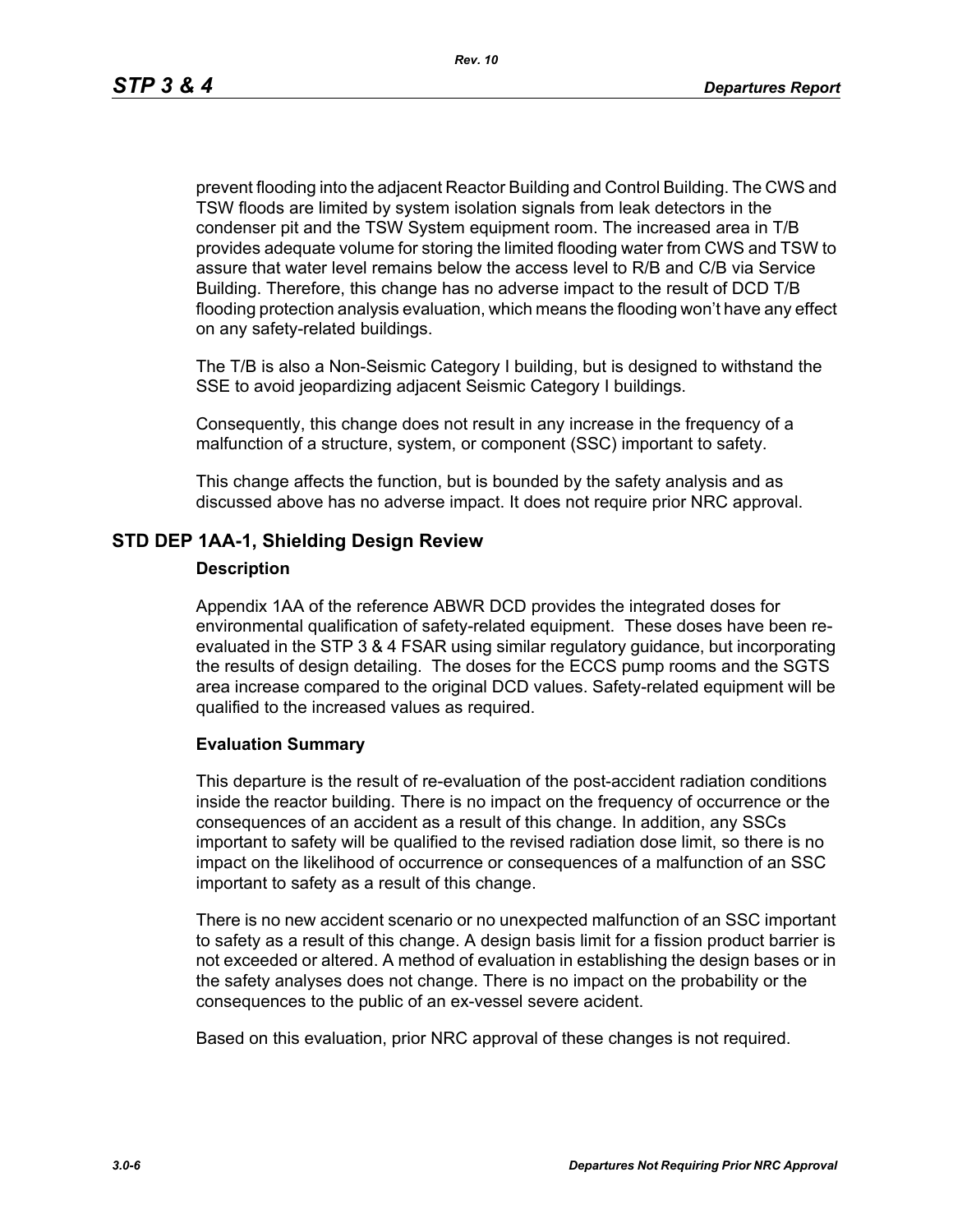# **STD DEP 2.2-5, CRAC2 and MACCS2 Codes Description**

This departure includes the use of another accident analysis computer code known as MACCS2 (MELCOR Accident Consequence Code System, Version 2) for the analysis of site-specific characteristics in the offsite dose assessment for STP 3 & 4. The reference ABWR DCD references the use of CRAC2, and the FSAR analysis supplements the existing DCD analysis. Since approval of the DCD, offsite dose methodology and computer codes have been improved, with the MACCS2 code considered the best available code for performing offsite dose analysis. Therefore MACCS2 is being included along with CRAC2.

## **Evaluation Summary**

This departure has been evaluated in accordance with the requirements in 10 CFR 52, Appendix A, Section VIII.B.5. The change represents an improved methodology to better calculate potential offsite doses and has no adverse impact.

The NRC has approved the use of MACCS2 for this type of analysis (NUREG/CR-6613). This change to the DCD incorporates the latest accident analysis computer code along with site specific data. The results were compared to the generic results using CRAC2 previously approved by the NRC in the ABWR DCD and found to be bounded by the earlier criteria. The change in analysis methodology does not introduce new equipment nor does it affect redundancy. The site specific accident consequences reanalysis performed with MACCS2 demonstrates that the acceptance criteria have been met. No design basis limit for a fission product barrier is being exceeded or altered by this departure. There is no impact on any Tier 1, Tier 2<sup>\*</sup>, Technical Specifications, Bases for the Technical Specifications or operational requirements as a result of this departure. Consequently, prior NRC approval is not required.

## **STP DEP 3.5-1, Missile Protection**

### **Description**

This departure addresses the change from a single unit with a favorable turbine generator placement and orientation to a dual unit in which the turbine generator placement and orientation is considered unfavorable to essential systems of the adjoining unit per Regulatory Guide 1.115. The probability for missile generation (P1) is revised accordingly and criteria for Licensee Actions contained in Table 3.5-1 are revised in accordance with Standard Review Plan 3.5.1.3. Figure 3.5-2 is revised to show the +/- 25 degree low-trajectory turbine missile ejection zones for the two adjacent STP 3 & 4 units and the relation to corresponding essential equipment of the adjoining unit.

## **Evaluation Summary**

The NRC has provided guidance in Regulatory Guide 1.115, Rev 1 for protection against low-trajectory turbine missiles. Further criteria were provided in NUREG-0800,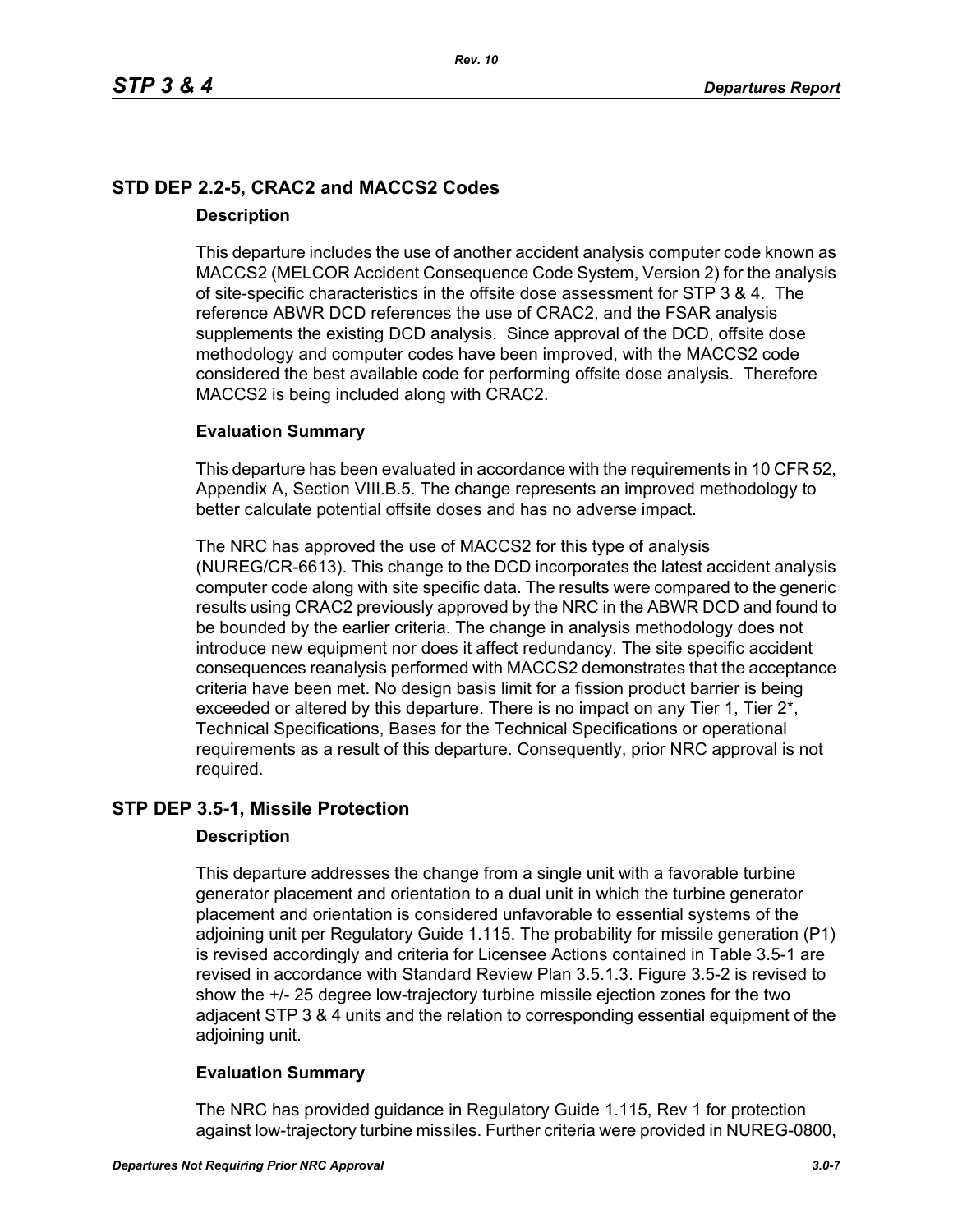Standard Review Plan (SRP) Section 3.5.1.3. Previously the DCD contained information based on a single unit plant. This was evaluated in the FSER (NUREG-1503) Chapter 3.5.

The design in the DCD assumed a single unit with a favorably oriented turbine. The STP 3 & 4 dual unit plant has an unfavorably oriented turbine when considered in relation to the other unit. The SRP also addresses an unfavorable orientation. This change incorporates the probability values for an unfavorable orientation in Table  $3.5 - 1.$ 

The change does not affect Tier 1, Tier 2\*, Tech Specs, the basis for Tech Specs or Operational Requirements. The NRC Commitment for a turbine system maintenance program is being tracked separately (COL Item 3.13, Commitment Number COM 3.5-1).

This departure has been evaluated and determined to comply with the requirements in 10 CFR 52, Appendix A, Section VIII.B.5. Although not part of a safety related system, the turbine is a potential source of high energy missiles that could damage SSCs important to safety. The turbine is designed to minimize the possibility of failure of a turbine blade or rotor. That design in addition to the recommended maintenance and inspection program ensures that the probabilities of missile generation are maintained at or below the acceptable level contained in the SRP. As a result, this change will not result in more than a minimal increase in the probability of an accident. The change does not affect the consequences of previously evaluated accidents. Turbine missiles have been addressed in the DCD. The change results in more targets but that change does not affect the possibility of a malfunction of any SSC important to safety and therefore does not result in an increase to the consequences of such a malfunction. This change results in no new accident scenarios which were not previously analyzed. This change does not affect the design basis limits for fission product barriers. The methodologies for evaluating turbine missiles are outlined in RG1.115 and SRP Section 3.5.1.3. This change does not depart from those methodologies.

The NRC established criteria for both favorably and unfavorably oriented turbines. While this change results in an unfavorable orientation and thus in an increase in the product of strike probability and damage probability, the missile generation probability values (P1) included in Table 3.5-1 are such that the probability calculation of unacceptable turbine missile damage results in a probability of less than  $1x10^{-7}$  per year for STP 3 & 4 and therefore no new ex-vessel severe accidents will become credible. This calculation will be made available for NRC review (COL Item 3.13, Commitment number COM 3.5-1).

Therefore, this change has no adverse impact and does not require prior NRC approval.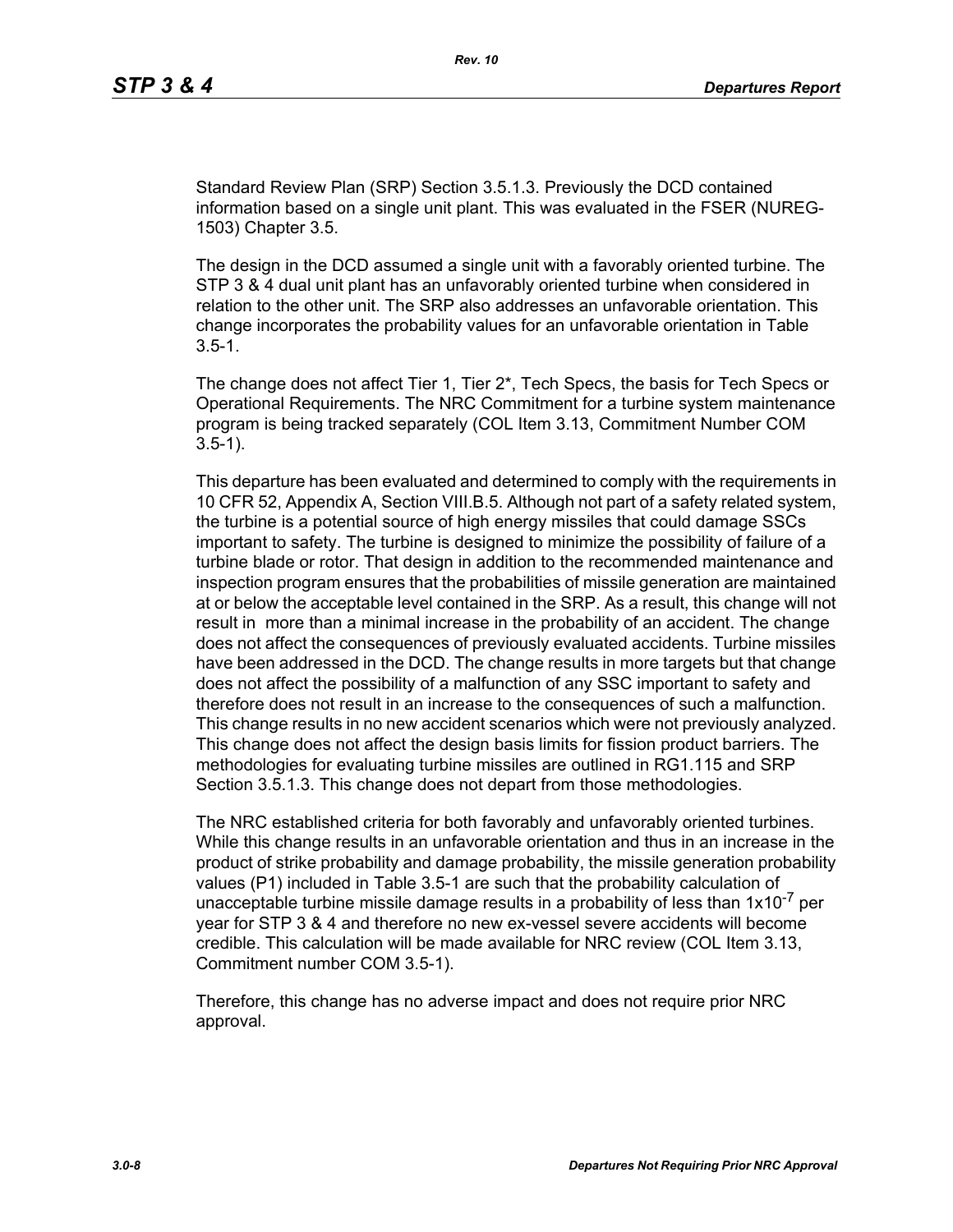# **STP DEP 3.5-2, Hurricane Generated Missile Protection Description**

Regulatory Guide 1.221, "Design-Basis Hurricane and Hurricane Missiles for Nuclear Power Plants," issued October 2011, provides guidance for designing structures for loads associated with hurricane winds and hurricane generated missiles. Based on the guidance provided in this Regulatory Guide, DCD Tier 2 Section 3.5.1.4 has been modified to state that tornado/hurricane-generated missiles have been determined to be the limiting natural phenomena for the design of structures required for safe shutdown. Based on a comparison of the tornado wind and missile parameters listed in DCD Tier 1 Table 5.0 and the hurricane wind and missile parameters derived from Regulatory Guide 1.221 for STP 3&4 site, the horizontal velocity of the hurricanegenerated automobile missile (59.7 m/sec) are also considered for the STP 3 & 4 design since this value exceeds the tornado-generated automobile missile velocity listed in DCD Tier 2 Table 2.0-1 (47 m/sec). Also, the parameters of the armor piercing artillery shell missile in the DCD Tier 2 Table 2.0-1 are slightly different from, and do not bound, the Schedule 40 pipe missile parameters in Regulatory Guide 1.221. No changes are required to the standard ABWR design parameters provided in Table 2.0-1 for tornado wind speed and tornado missile spectra as a result of the guidance provided in Regulatory Guide 1.221. As stated in supplemental Section 3H.11, design requirements and exceptions related to design basis wind speed and corresponding missiles, where noted throughout the FSAR, are clarified to also be applicable to the hurricane wind and hurricane generated missiles.

### **Evaluation Summary**

This departure has been evaluated pursuant to the requirements in 10 CFR 52, Appendix A, Section VIII.B.5. This departure has no significant impact on the frequency or consequences of any accident or malfunction of an SSC important to safety previously evaluated. There is no impact on the frequency or consequences of any ex-vessel severe accident previously reviewed. This change has no impact on any Tier 1, Tier 2\*, Technical Specifications, bases for the Technical Specifications, or operational requirements information.

The overall design of structures is not affected by an increase in the automobile missile velocity and differences between the armor piercing artillery shell missile of the DCD and the Schedule 40 pipe missile parameters in Regulatory Guide 1.221 since the overall design is significantly governed by the earthquake and tornado wind loading (300 mph for tornado wind versus 210 mph for hurricane wind).

Implementation of the requirements of Regulatory Guide 1.221 provides additional assurance that the STP 3 & 4 design is capable of withstanding the effects of the most adverse design basis weather events, including hurricanes. Therefore, this change does not result in any significant adverse impact to the plant design.

Based on this evaluation, this departure does not require prior NRC approval.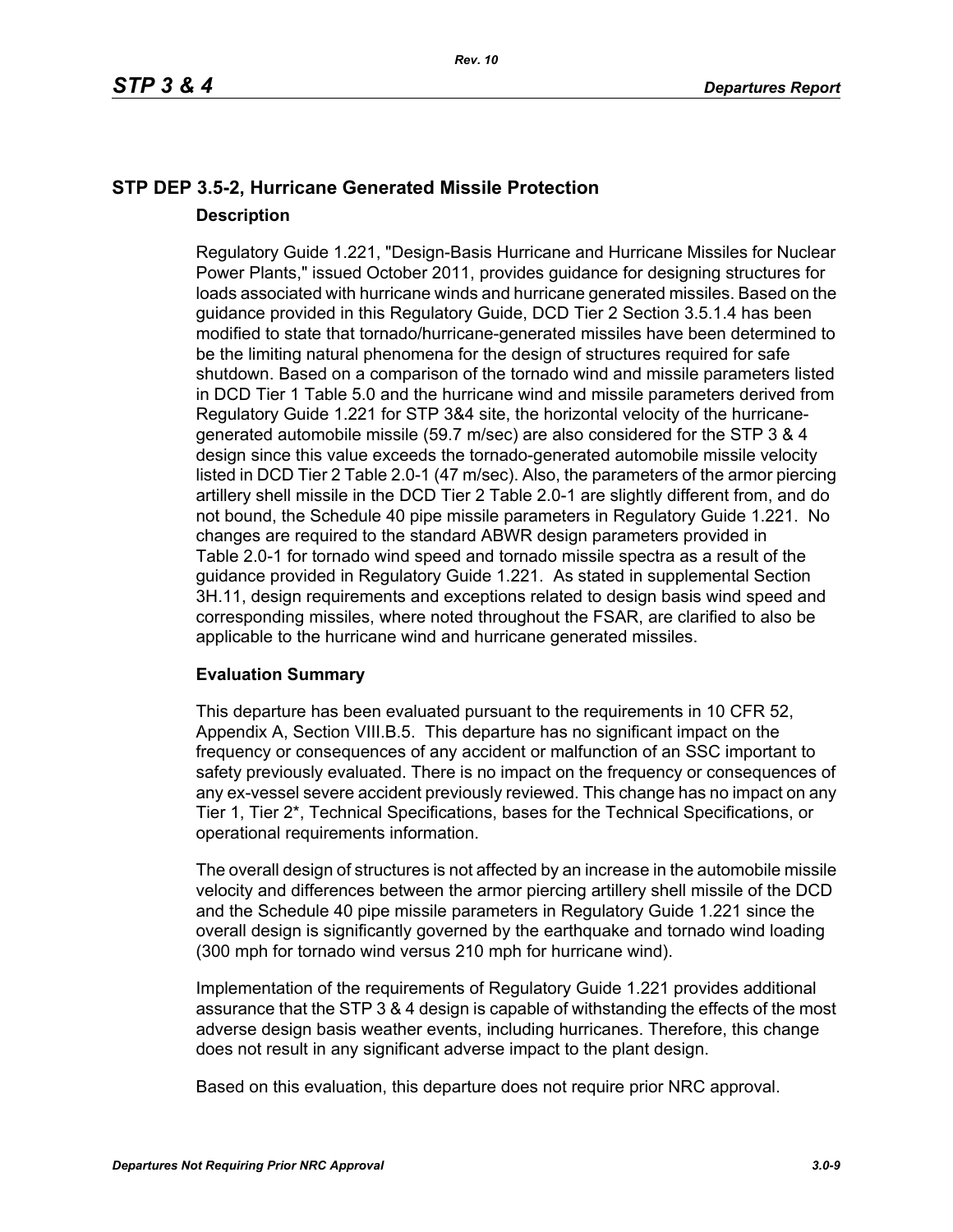# **STD DEP 3.6-1, Main Steam Tunnel Concrete Thickness Description**

DCD Tier 2 Subsection 3.6.1.3.2.3 specifies a 2 meter minimum wall thickness for concrete in the main steam tunnel. However, a minimum concrete wall thickness of less than 2 meters is acceptable in some locations, based on structural and shielding calculations. The location-specific minimum required wall thickness will be evaluated. ABWR DCD Tier 2 Subsection 3.6.1.3.2.3 is revised to remove this requirement. STP 3 & 4 will be designed using the more general requirement specifying a Steam Tunnel thickness of 1600 mm or greater provided in ABWR DCD Tier 1 Table 2.15.12.

## **Evaluation Summary**

The Steam Tunnel concrete thickness has been evaluated for structural stability and radiation shielding.

The structural calculation has been based on ACI 349 requirements using estimated loads from a similar plant.

The DCD specifies ACI 349-80 edition. However, based on a Code Edition Change, ACI 349-97 is used for this evaluation and is considered equivalent. The results of the structural calculation demonstrate that the concrete thicknesses below the ABWR DCD Tier 2 Subsection 3.6.1.3.2.3 requirements are adequate.

A dose rate calculation for the MS Tunnel has also been performed at the most critical radiation shielding requirement areas in the Reactor and Control Building. These calculations were performed using a N-16 activity concentration of 11.1 MBq/g, as specified in the DCD. The calculation shows that Steam Tunnel concrete thicknesses below the ABWR DCD Tier 2 Subsection 3.6.1.3.2.3 requirements are also adequate.

This proposed change affects the MS Tunnel concrete thickness, and does not affect any active plant SSC important to safety. Thus, there is no effect on any malfunctions previously evaluated in the DCD, therefore, there is no increase in occurrence and the likelihood of occurrence of a malfunction of an SSC important to safety previously evaluated.

The structural integrity and shielding requirement of MS Tunnel were verified. The proposed change is not relied upon for probability and consequences of an ex-vessel severe accident.

Consequently, the proposed change does not have any adverse impact on safety, accident and other aspects evaluated in the DCD, and prior NRC approval is not required for this departure.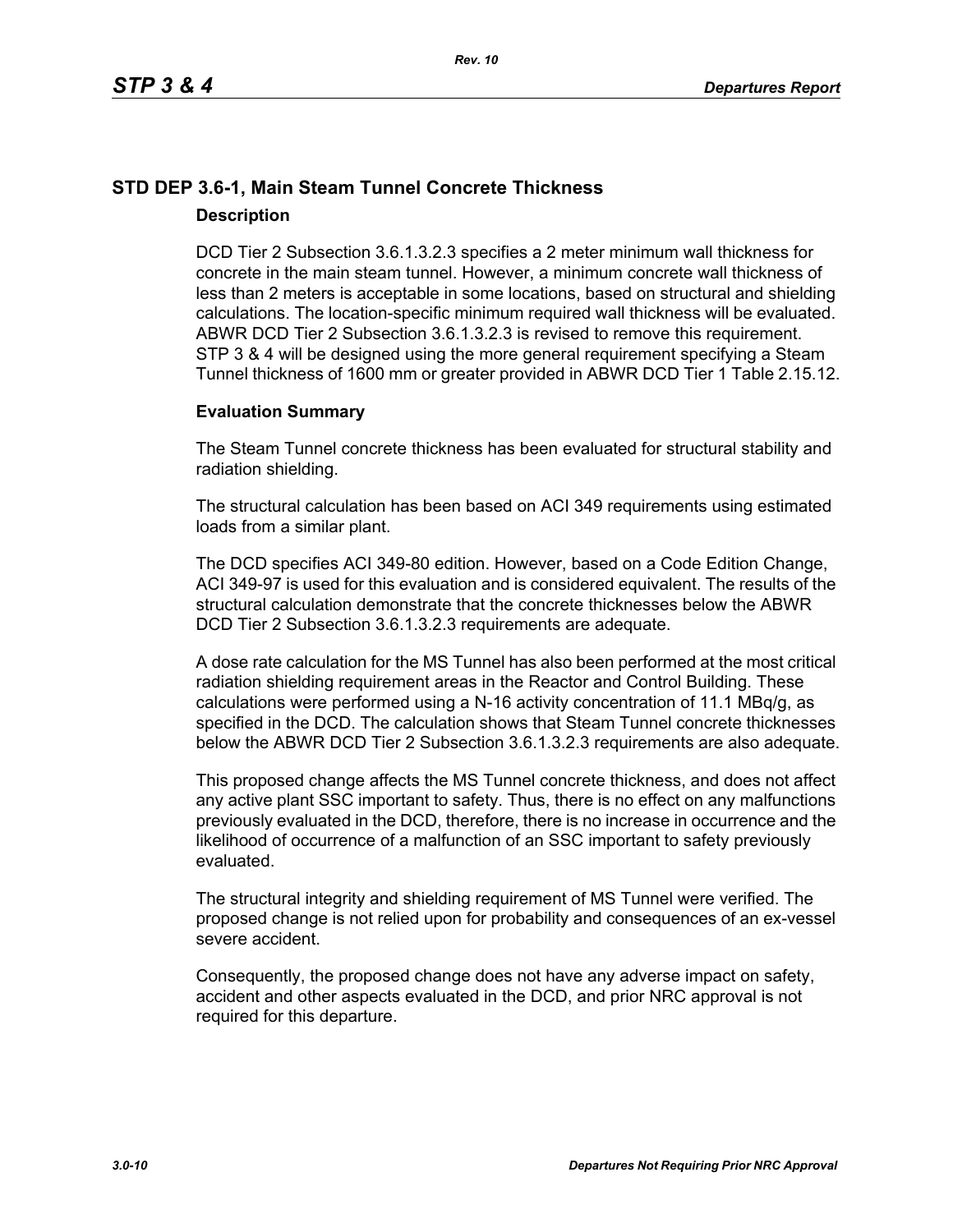# **STD DEP 3.8-1, Resizing the Radwaste Building Description**

Due to process changes to the radioactive waste treatment systems described in departures STD DEP 11.2-1 and 11.4-1, the dimensions and layout have changed from the DCD. The major changes from the Liquid Waste Management System (LWMS) and Solid Waste Management System (SWMS) described in the DCD are caused by the use of mobile processing equipment rather that permanently installed processing equipment. Permanently installed equipment is limited to the tanks and pumps used for collection, transfer and sampling of liquid and solid radwaste. In addition to the change to mobile processing equipment, some major system components described in the DCD, such as the radwaste evaporator, incinerator and compacter, will not be used. The result is a building that is slightly longer and slightly narrower than the Radwaste Building described in the DCD. The overall height of the new layout is larger than the DCD layout, but the depth of the below grade substructure (which contains all of the liquid storage) is nearly identical to the below grade substructure described in the DCD.

The new layout of the Radwaste Building is depicted on the general arrangement drawings in FSAR Section 1.2 (Figures 1.2-23a through 1.2-23e). The new arrangement also affected the fire protection drawings in FSAR Section 9a (Figures 9A.4-28 through 9A.4-32). Note that although the fire protection drawings are affected, there is no effect on the Fire Hazards Analysis contained in FSAR Section 9A. As stated in FSAR Section 9A.4.5, there are no safe shutdown components located in the Radwaste Building, so there is no evaluation of fire hazards in specific rooms in the Radwaste Building. The new arrangement of the Radwaste Building does not include safe shutdown components, so there is no evaluation of fire hazards in specific rooms in the Radwaste Building. The new arrangment of the Radwaste Building also required that the radiation zone drawings and the radiation monitor location drawings be updated for the new layout (Figures 12.3-37 through 12.3-41, and Figures 12.3-65 through 12.3-68, and Table 12.3-6).

## **Evaluation Summary**

This departure has been evaluated pursuant the requirements in 10 CFR 52, Appendix A, Section VIII.B.5.

There is no impact on Tier 1, Tier 2\*, technical specifications, basis for technical specifications, or operational requirements as a result of this change.

This is a change to the dimensions and arrangement of the Radwaste Building. The limiting accident for the Radwaste Building is the failure of the Low Conductivity Waste (LCW) tank and the subsequent airborne release. The new arrangement is based on a different number of tanks with different sizes. However, this change does not alter the design of the radwaste storage tanks and therefore will not increase the frequency of a tank failure. The change in layout results in a footprint for the new building that is slightly larger than the Radwaste Building described in the DCD, and the depth of the below grade substructure is nearly identical to the Radwaste Building described in the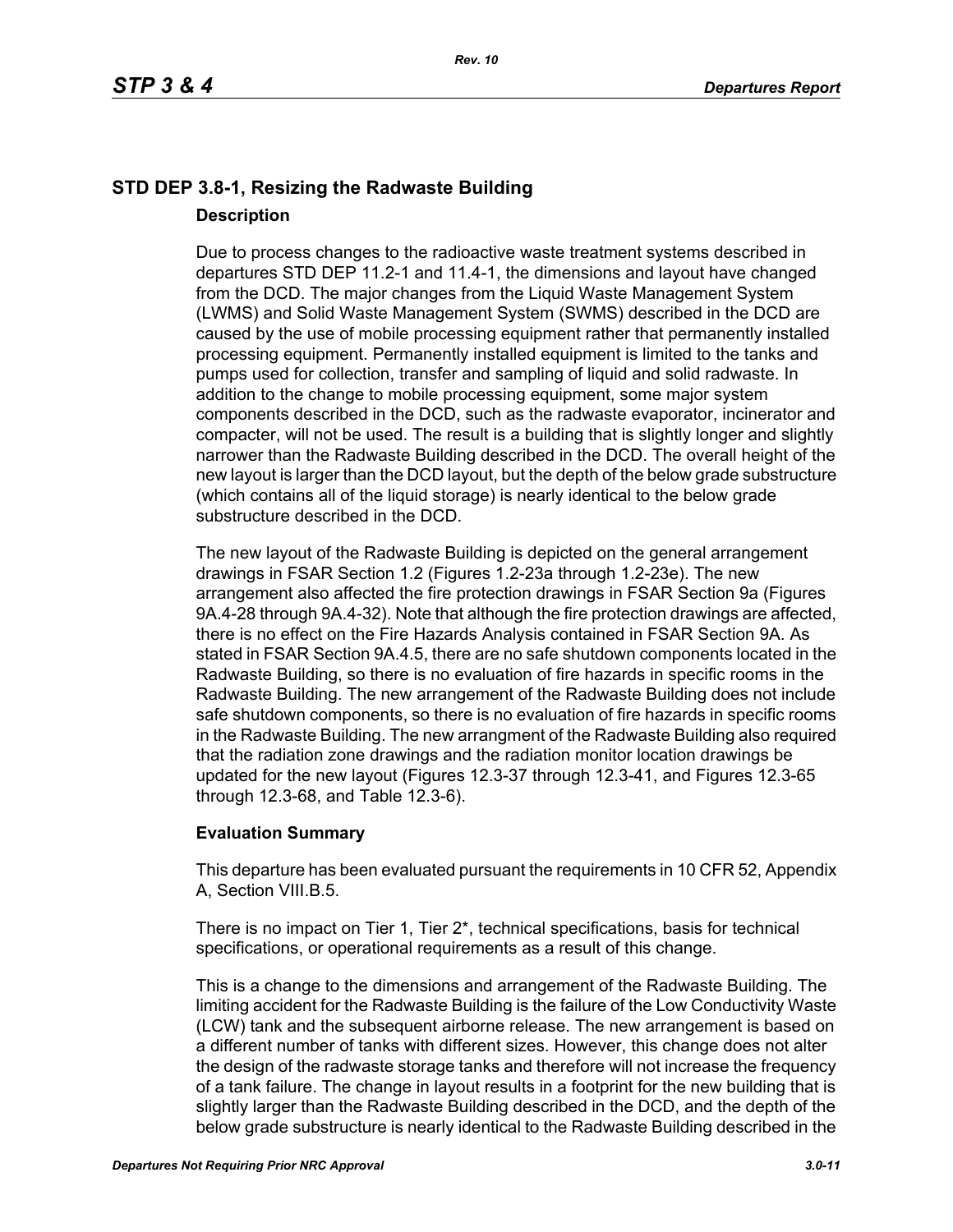DCD. The construction of the below grade substructures includes concrete slabs and walls that are lined with steel. The new layout results in all equipment (tanks) containing contaminated liquid located in the below grade substructure, similar to the Radwaste Building design in the DCD. Therefore, a release to groundwater caused by the new layout of the Radwaste Building is not considered credible and the airborne release remains bounding. Therefore, the proposed change does not result in more than a minimal increase in the frequency or the consequences of the limiting accident previously evaluated in the DCD.

No new processes or equipment are introduced by this change. Therefore, the proposed change does not result in more than a minimal increase in the occurrence or the consequences of a malfunction of a structure, system, or component (SSC) important to safety previously evaluated in the DCD.

All equipment containing a large quantity of radioactive liquid is located in the substructure of the building so that failure of the equipment will lead to the collection of the liquid in the building substructure. This prevents liquid release to the groundwater or to the surface of the ground in the event of a tank failure. This design is consistent with the design of the Radwaste Building in the DCD. Therefore, the proposed change does not create the possibility for an accident of a different type than evaluated previously in the DCD.

The Radwaste Building does not contain any safe shutdown or other safety related equipment, so no equipment important to safety is affected by the new layout of the Radwaste Building. Therefore, the proposed changes do not create the possibility for a malfunction of an SSC important to safety with a different result than evaluated previously in the DCD.

The changes to the Radwaste Building dimensions do not involve any interaction with the fuel, reactor system boundary, or the containment boundary. Therefore the proposed change does not affect the fission product barriers as described in the DCD.

No evaluations related to the plant safety analysis are affected by the changes to the dimensions of the Radwaste Building. Therefore, the proposed change does not result in a departure from the method of evaluation described in the DCD used in establishing the design basis or in safety analysis.

The changes to the dimensions and arrangement of the Radwaste Building do not involve any interaction with fuel, reactor system boundary, or the containment structure or interact directly with systems associated with ex-vessel severe accidents or severe accident mitigation. Therefore, there is no substantial increase in the probability or consequences of an ex-vessel severe accident previously reviewed.

Based on this evaluation, prior NRC approval of the change in not required.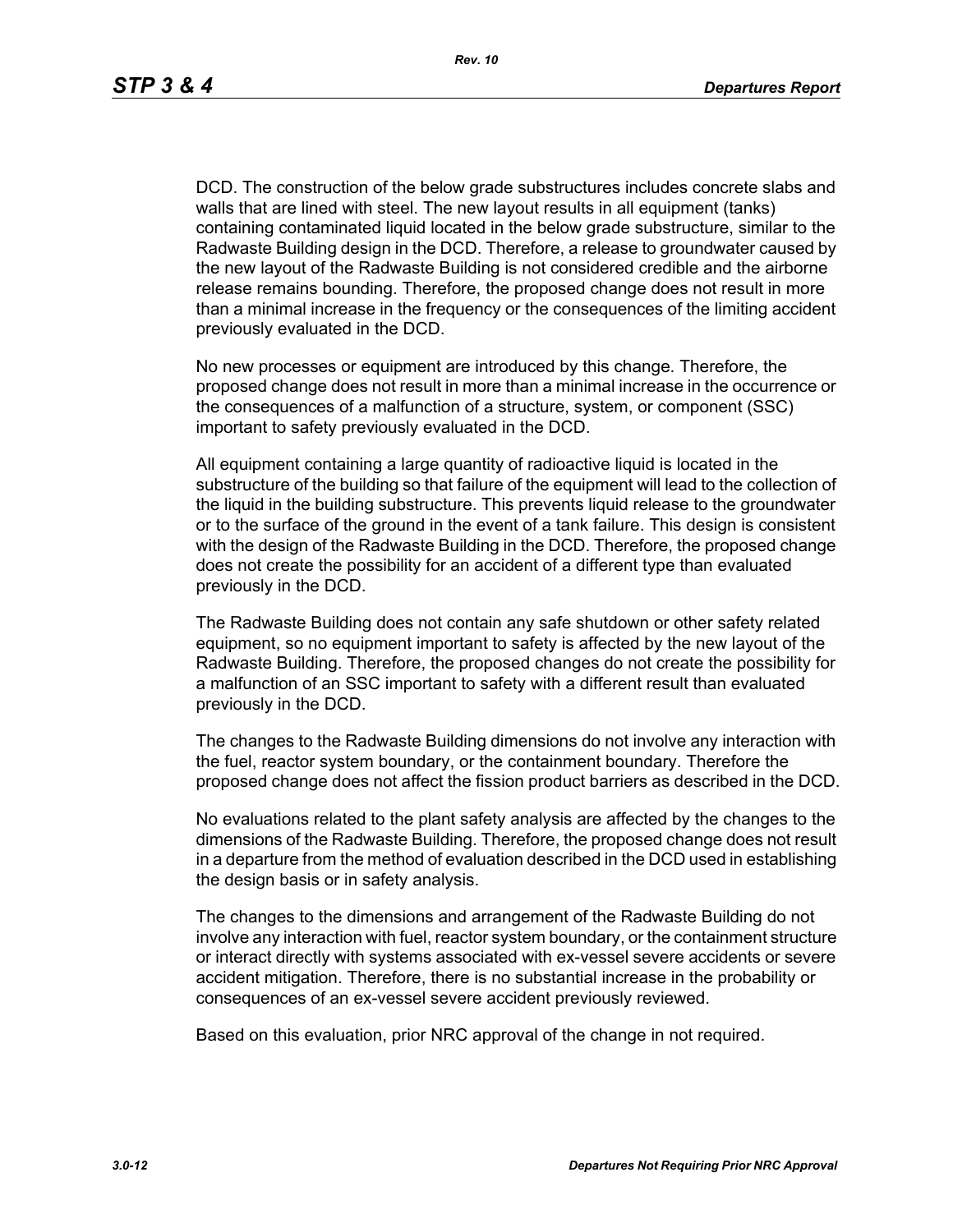# **STD DEP 3.9-1 Reactor Internals Materials Description**

DCD Tier 2 Section 3.9.5.1.2.9 states that the reactor incore guide tubes have "two levels of stainless steel stabilizer." It specifies the material as stainless steel for the stabilizer. On all currently operating ABWRs, the lower level of stabilizer is Ni-Cr-Fe Alloy. This departure specifies that there are two levels of Incore guide tube stabilizers. The upper stabilizer is welded to Shroud made from stainless steel. The lower stabilizer is welded to Shroud Support made from Ni-Cr-Fe alloy. The material of stabilizers needs to be the same or similar material as the components to be welded in order to minimize differential thermal expansion. Therefore, the upper stabilizer needs to be stainless steel and the lower stabilizer needs to be Ni-Cr-Fe Alloy.

#### **Evaluation Summary**

This change has been evaluated pursuant to the requirements in 10CFR52, Appendix A, Section VIII.B.5.

There is no impact on any Tier 1, Tier 2\*, DCD, technical specifications, basis for technical specifications or operational requirements as a result of this change.

Reliability of the Incore Guide Tube Stabilizer is increased using the same material as the welded component and minimizing the differential thermal expansion. Due to the increased reliability of the Incore Guide Tube stabilizer provided by this change, this change does not result in more than a minimal increase in the frequency of occurrence of an accident previously evaluated in the DCD. This change does not affect any systems relied upon to prevent or mitigate a severe accident.

Based on this evaluation, prior NRC approval of the change is not required.

### **STD DEP 3B-1, Equation Error in Containment Impact Load**

#### **Description**

Reference ABWR DCD Appendix 3B, Section 3B.4.2.3 provides two equations for calculating the pulse duration for a flat target, one of which, for  $V < 2.13$  m/s, is:

$$
T = (0.0016 \times W)
$$

Where:

T= the duration of impact (seconds)

W= the width of the flat structure (meters)

The multiplying factor for W is incorrect because its dimensions are seconds/foot instead of seconds/meter as required in this case. This departure corrects the multiplying factor from 0.0016 seconds/foot to 0.0052 seconds/meter.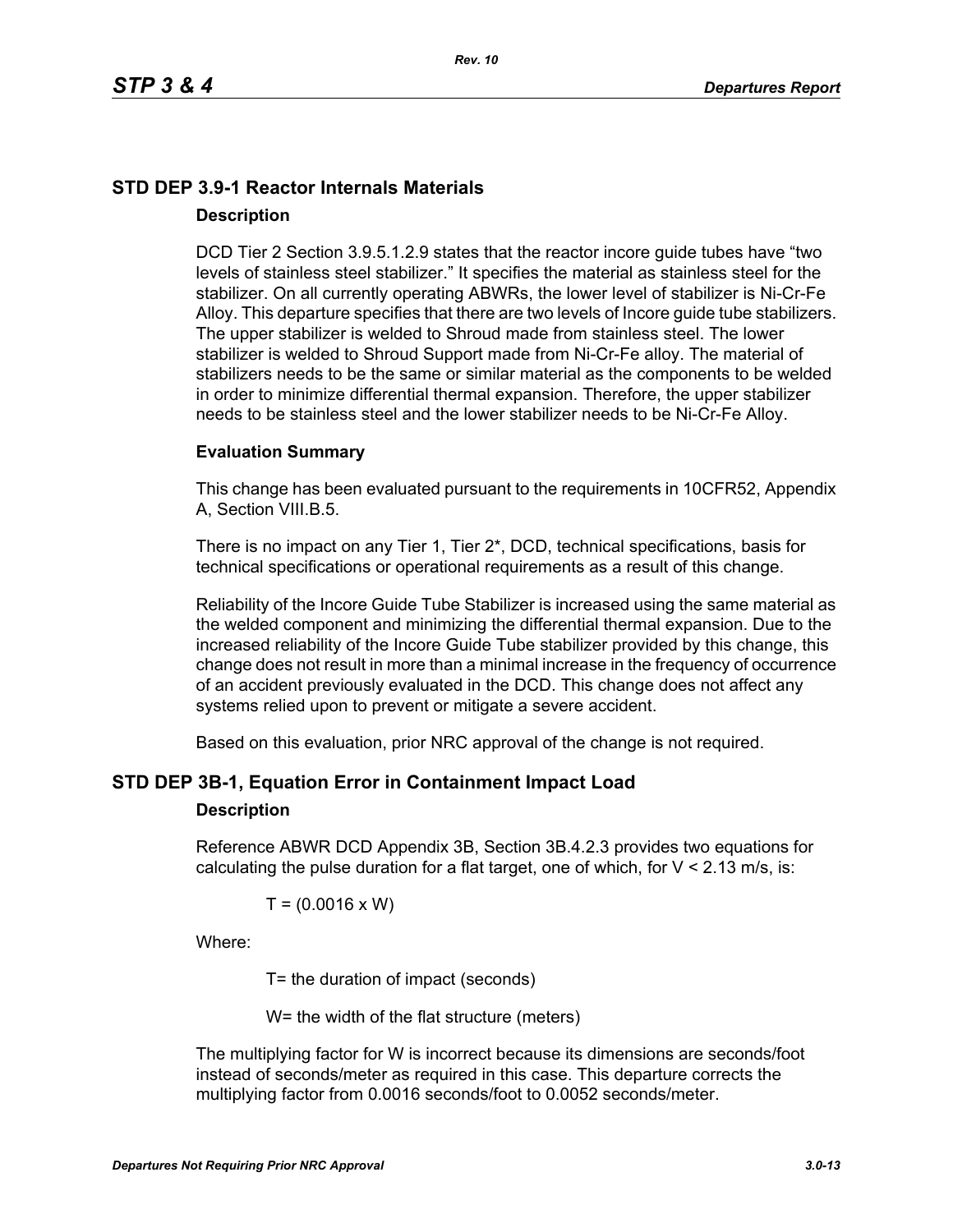#### **Evaluation Summary**

This departure has been evaluated pursuant to the requirements in 10 CFR 52, Appendix A, Section VIII.B.5. There is no impact on any Tier 1, Tier 2\*, technical specifications, bases for technical specifications or operational requirements as a result of these changes.

The change affects a multiplying factor required for the correct application of units. It does not affect the design or function of the structures and components that can be impacted by a suppression pool swell. The correct loads are used for the structural analyses to show that the structures and components withstand the loads adequately and no failure results. The change does not apply to the analyses of containment penetrations or containment boundary. Consequently, there is no impact on the probability or consequences of an accident or malfunction of an SSC important to safety.

This change involves a correction of a formula, but does not alter the hydrodynamic method of evaluation for the pool swell load effects, or any method used in the design bases or safety analyses. The structures and components above the pool have not been identified as a design feature in the plant specific DCD for mitigating an exvessel severe accident. Therefore, the likelihood or consequences of a severe accident is not impacted.

As a result of this evaluation, prior NRC approval of the change is not required.

### **STD DEP 3H -1, Liner Anchor Material**

#### **Description**

ABWR DCD Tier 2 Subsection 3H.1.4.4.3 incorrectly identifies the Containment Liner Anchor material as ASTM A-633 Gr. C, which is not an ASME Code allowable material. ASTM A-633 Gr. C is inconsistent with ABWR DCD Subsection 19F.3.2.1, which identifies the Containment Liner Anchor Material used in the containment severe accident evaluation as ASTM A-36. ASME SA-36 and ASTM A-36 have the same physical properties. This departure corrects the Containment Liner Anchor material identified in Subsection 3H.1.4.4.3 to SA-36.

#### **Evaluation Summary**

This change has been evaluated pursuant to the requirements set forth in 10 CFR 52 Appendix A Section VIII.B.5. This change does not affect Tier 1, Tier 2\* or Technical Specifications, the bases for Technical Specifications, or operational requirements. The containment severe accident structural evaluation described in ABWR DCD Tier 2 Chapter 19F includes an assessment of the Containment Liner and Liner Anchors. The material properties used for the Liner Anchors in the Subsection 19F.3.2.1 analysis are for ASTM A-36. ASME permitted material SA-36 meets the requirements of ASTM A-36. This evaluation, supplemented with Bechtel Topical Report BC-TOP-1, "Containment Building Liner Plate Design Report" (ABWR DCD Reference 19F-7), demonstrates that the A-36 Liner Anchor material is acceptable. Furthermore, ABWR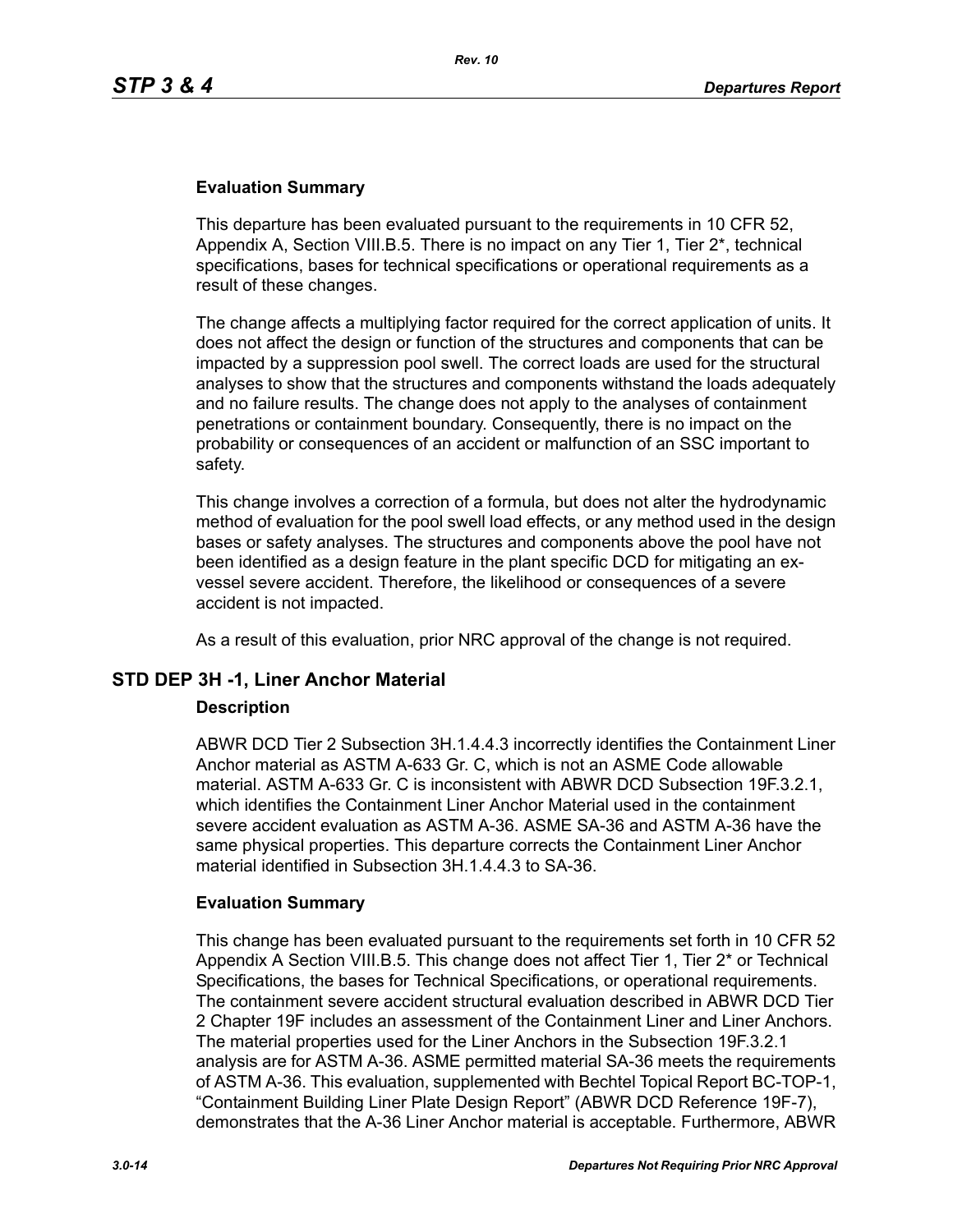DCD Tier 2 Subsection 3H.1.5.1 indicates that the Liner Anchors are considered rigid links and are not explicitly evaluated in the containment analysis. Based on this, the use of SA-36 Containment Liner Anchors is appropriate and ABWR DCD 3H.1.4.4.3, which identifies the material as ASTM A-633 Gr. C, is incorrect. Subsection 3H.1.4.4.3 is revised to identify the material as SA-36.

No change is required for Section 19F.3.2.1 because this section is documenting an historical calculation and the properties of ASME SA-36 and ASTM A-36 are the same.

This departure does not change any severe accident evaluation including those in ABWR DCD Tier 2 Chapter 19F. Therefore, the likelihood of a severe accident is not impacted. There is also no impact on the probability or consequences of an accident or malfunction of an SSC important to safety. Furthermore, there is no impact on fission product barriers. Therefore, this change has no adverse impacts and does not require prior NRC approval.

#### **STD DEP 3I-2, Environmental Qualification - Radiation**

#### **Description**

This departure revises the integrated gamma radiation dose for the main steam tunnel presented in Table 3I-17. The increase in this value is based on current results of post-accident radiation calculations and analysis. These results show increases in the integrated accident gamma dose to the affected area. Table 3I-17 was updated to ensure that equipment located in this area will meet their design requirements to operate in a post-accident environment. Therefore, this change ensures continued compliance with the regulatory requirements for safety-related equipment.

#### **Evaluation Summary**

This departure is the result of re-evaluation of the post-accident radiation conditions inside the reactor building. There is no impact on the frequency of occurrence or the consequences of an accident as a result of this change. In addition, any SSCs important to safety will be qualified to the revised radiation dose limit, so there is no impact on the likelihood of occurrence or consequences of a malfunction of an SSC important to safety as a result of this change.

There is no new accident scenario or malfunction of an SSC important to safety as a result of this change. A design basis limit for a fission product barrier is not exceeded or altered. A method of evaluation in establishing the design bases or in the safety analyses does not change. There is no impact on the probability or the consequences to the public of an ex-vessel severe accident.

Based on this evaluation, prior NRC approval of these changes is not required.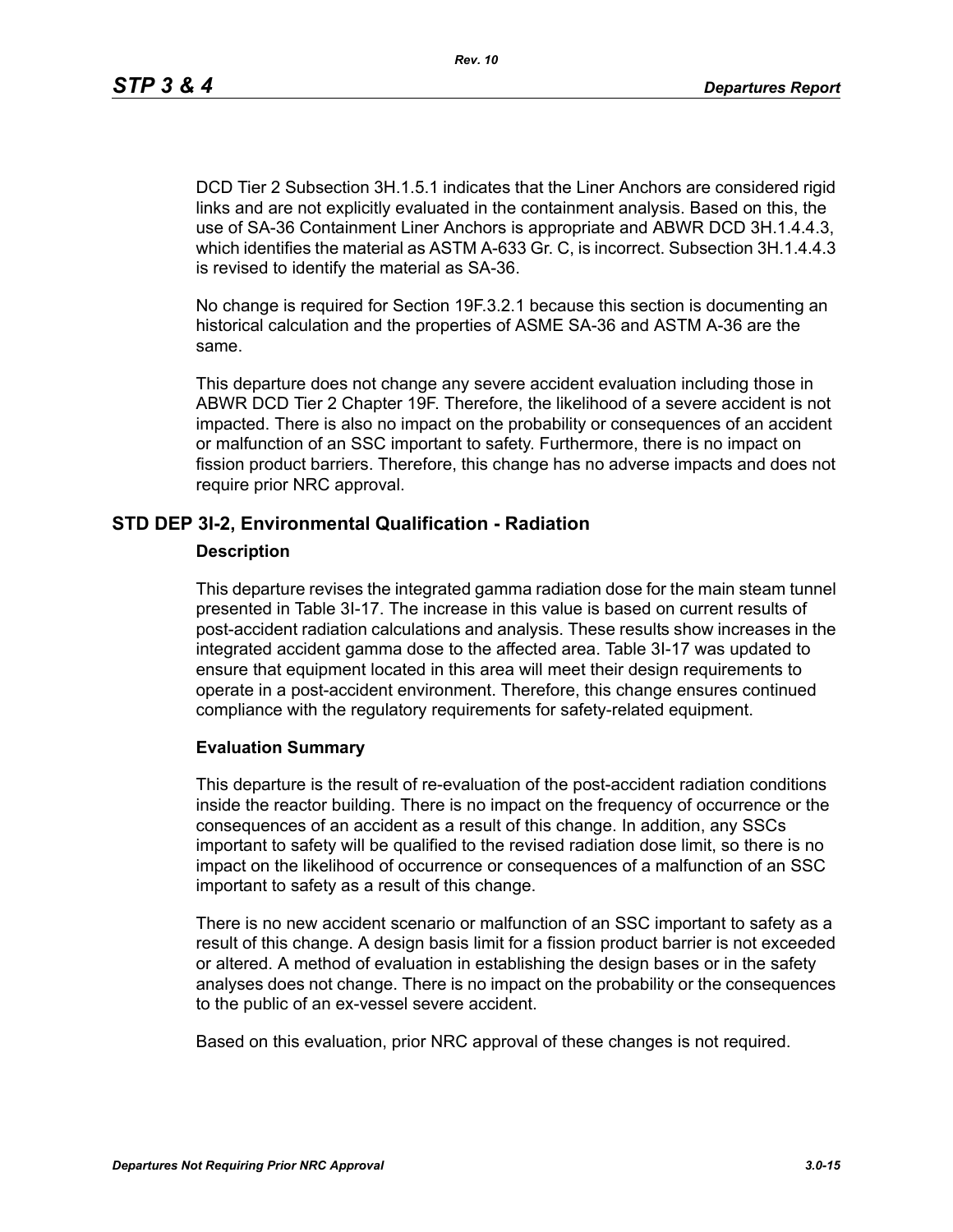# **STD DEP 3MA-1, Correction of Inconsistencies In System Evaluation for ISLOCA Description**

The system evaluation for ISLOCA as described in the ABWR DCD Tier 2 Appendix 3MA. This departure consists of the following correction of inconsistencies between Appendix 3MA and P&IDs in Chapter 21.

The following corrections are made:

- (1) Addition of missing components.
- (2) Correction of nominal diameter of the piping.
- (3) Correction or addition of the P&ID sheet number.
- (4) Correction of the number of a component.
- (5) Correction of design pressure of a component. No change to the actual design pressure of a system.
- (6) Correction of design temperature of a component. No change to the actual design temperature.
- (7) Correction of group classification of a component.
- (8) Deletion of an unnecessary component.
- (9) Correction of seismic category of a component.
- (10) Correction of a typographical error.

#### **Evaluation Summary**

This departure has been evaluated in accordance with 10 CFR 52, Appendix A, Section VIII.B.5. This change is a correction of inconsistencies. The correction of the ISLOCA evaluation does not adversely impact the ABWR design. In fact, these clarifications add numerous valves and piping to the list of ISLOCA upgraded components, thus providing greater protection against ISLOCA events, thereby, reducing the probability and consequence of accidents and failure of SSCs important to safety.

Consequently, prior NRC approval is not required.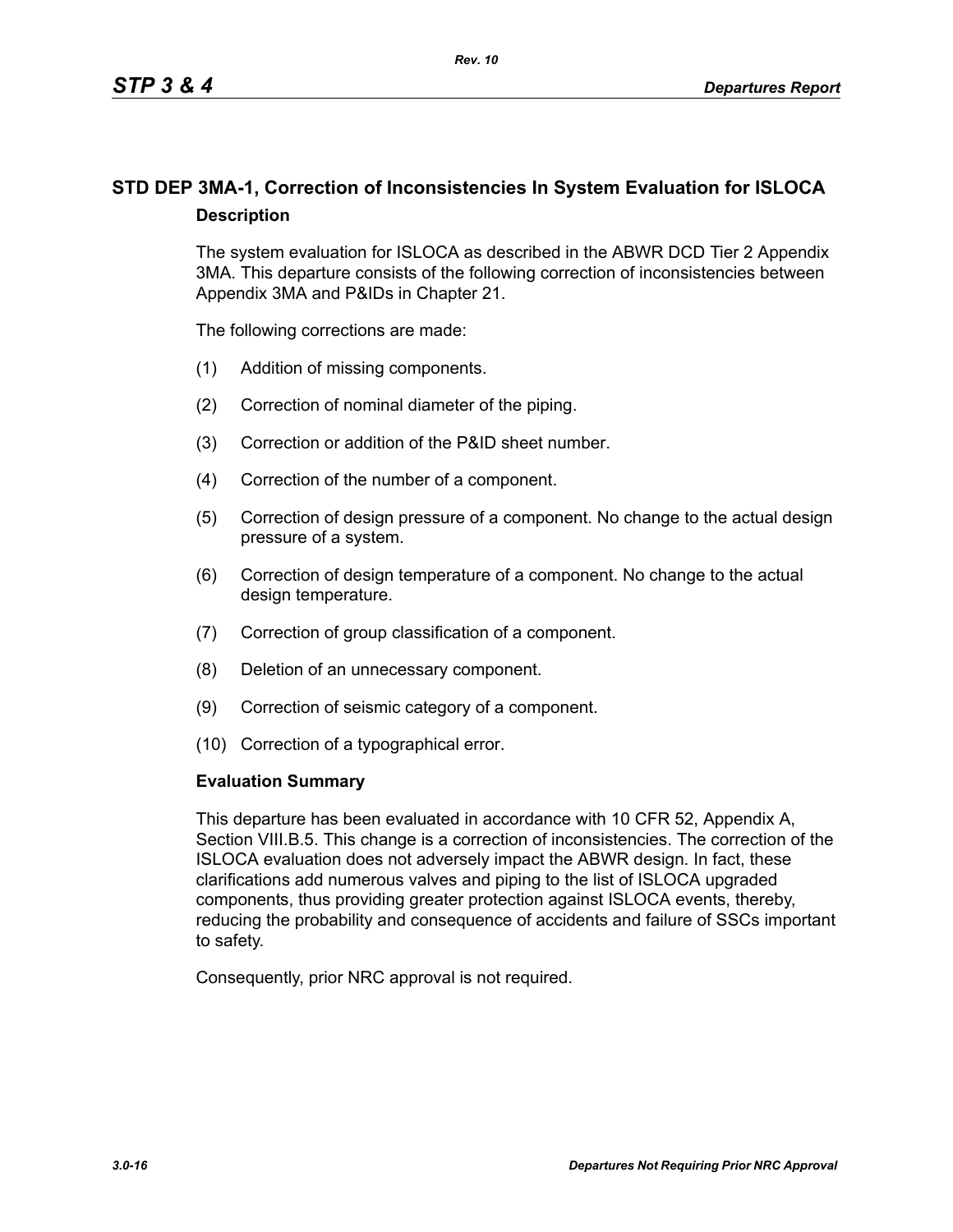## **STD DEP 4.5-1, Reactor Materials Description**

The description of the materials for the control rod drive (CRD) mechanisms in Section 4.5.1, the reactor internals in Section 4.5.2, and the reactor coolant pressure boundary materials in Table 5.2-4 of the DCD has been revised (1) to reflect the materials successfully used in operating ABWR designs over the last 10 years; (2) to clarify some data and provide equivalent materials, as appropriate; and (3) to clarify some fabrication and material issues for reactor internals materials. In addition, changes have been made to Table 5.2-4 to clarify product form and material type and to clarify a component definition, and to Sections 4.5.1 and 4.5.2 to remove classes F304L and F316L for ASME Grade SA336/336M because these classes were not listed for use in Section III, Appendix I, Table I-1.2 of the ASME code.

The description of Code Case applied to RPV, Reactor Internals and the reactor coolant pressure boundary materials has been revised in Section 5.2 and Table 5.2-4 to reflect the issuance by ASME of "N-580-2".

In addition, some non-technical editorial corrections will be incorporated into Table 5.2-4, and Subsections 4.5.1, 4.5.2.1, 4.5.2.2, 4.5.2.4, and 4.5.2.5, consistent with STD DEP 4.5-1. These corrections include corrections to typographical errors, changes in terminology for correctness, insertion of omissions, and to clarify material categorization.

A summary of the changes to the DCD is as follows: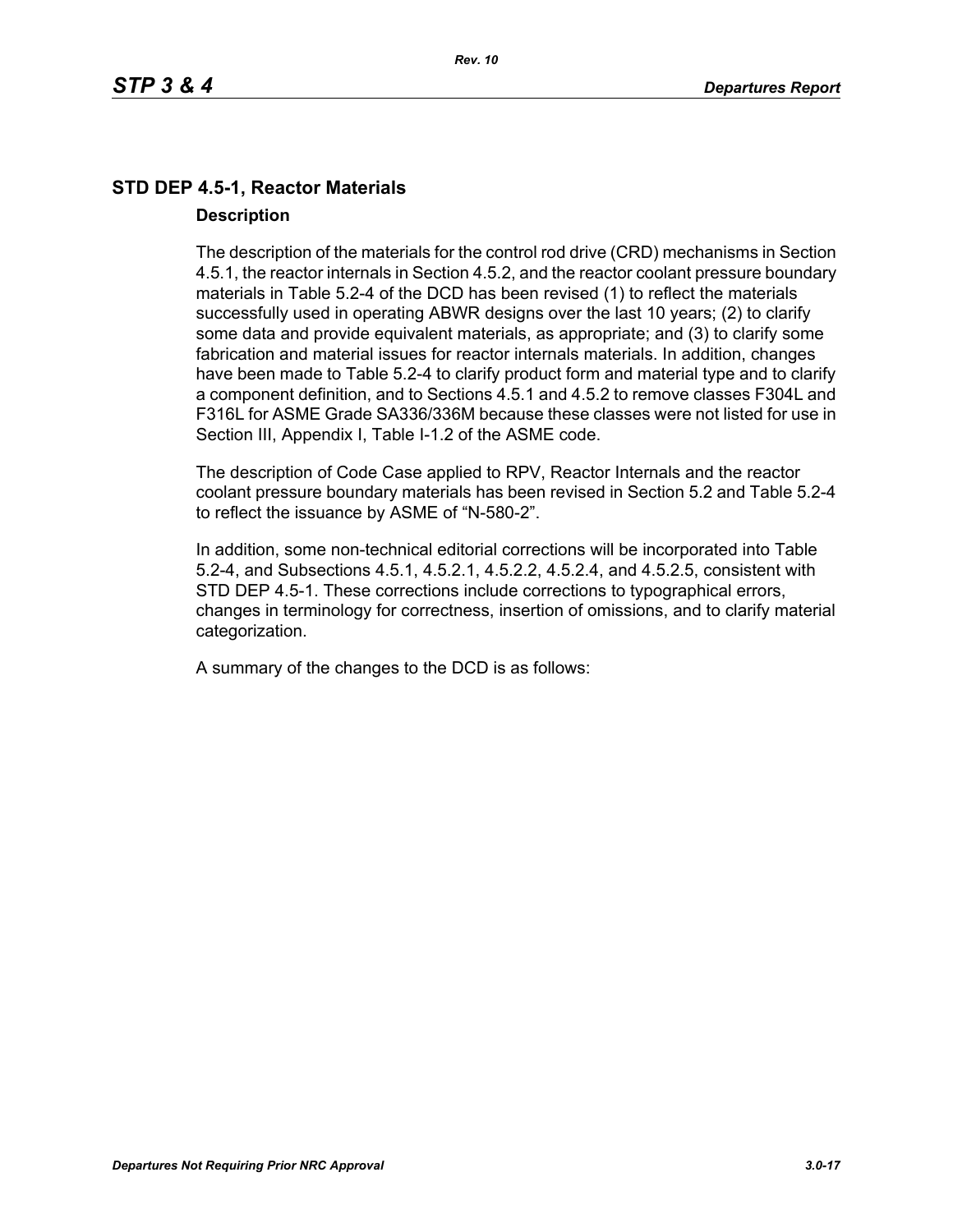| Component                           | <b>Description of Change</b>                                                                                                    | <b>Evaluation</b>                                                                                                                                     |
|-------------------------------------|---------------------------------------------------------------------------------------------------------------------------------|-------------------------------------------------------------------------------------------------------------------------------------------------------|
| <b>MSIV: Valve Stem</b>             | Change material term<br>from "17-4 ph" to<br>"Precipitation Hardened<br>Stainless Steel"                                        | Editorial change to<br>generic terminology. The<br>referenced material<br>specification, type, and<br>condition are unchanged.                        |
| MSIV: Body Bolt                     | Change material term<br>from "Alloy Steel" to "Low-<br>Alloy Steel"                                                             | Editorial change for<br>clarification. The<br>referenced material<br>specification, grade, and<br>class are unchanged.                                |
| <b>MSIV: Hex Nuts</b>               | Change material term<br>from "Alloy Steel" to "Low-<br>Alloy Steel"                                                             | Editorial change for<br>clarification. The<br>referenced material<br>specification and grade<br>are unchanged.                                        |
| MSS/R Valve:<br>Body to Bonnet Stud | Change product form<br>term from "Bar/Rod" to<br>"Bolting"                                                                      | Editorial change for<br>clarification of form. The<br>referenced material<br>specification and grade<br>are unchanged.                                |
| MSS/R Valve:<br>Body to Bonnet Nut  | Change product form<br>term from "Bar/Rod" to<br>"Bolting Nuts" and<br>material term from "Alloy<br>Steel" to "Low-Alloy Steel" | Editorial change for<br>clarification of form and<br>material categorization.<br>The referenced material<br>specification and grade<br>are unchanged. |

# **Table 5.2-4 Reactor Coolant Pressure Boundary Materials**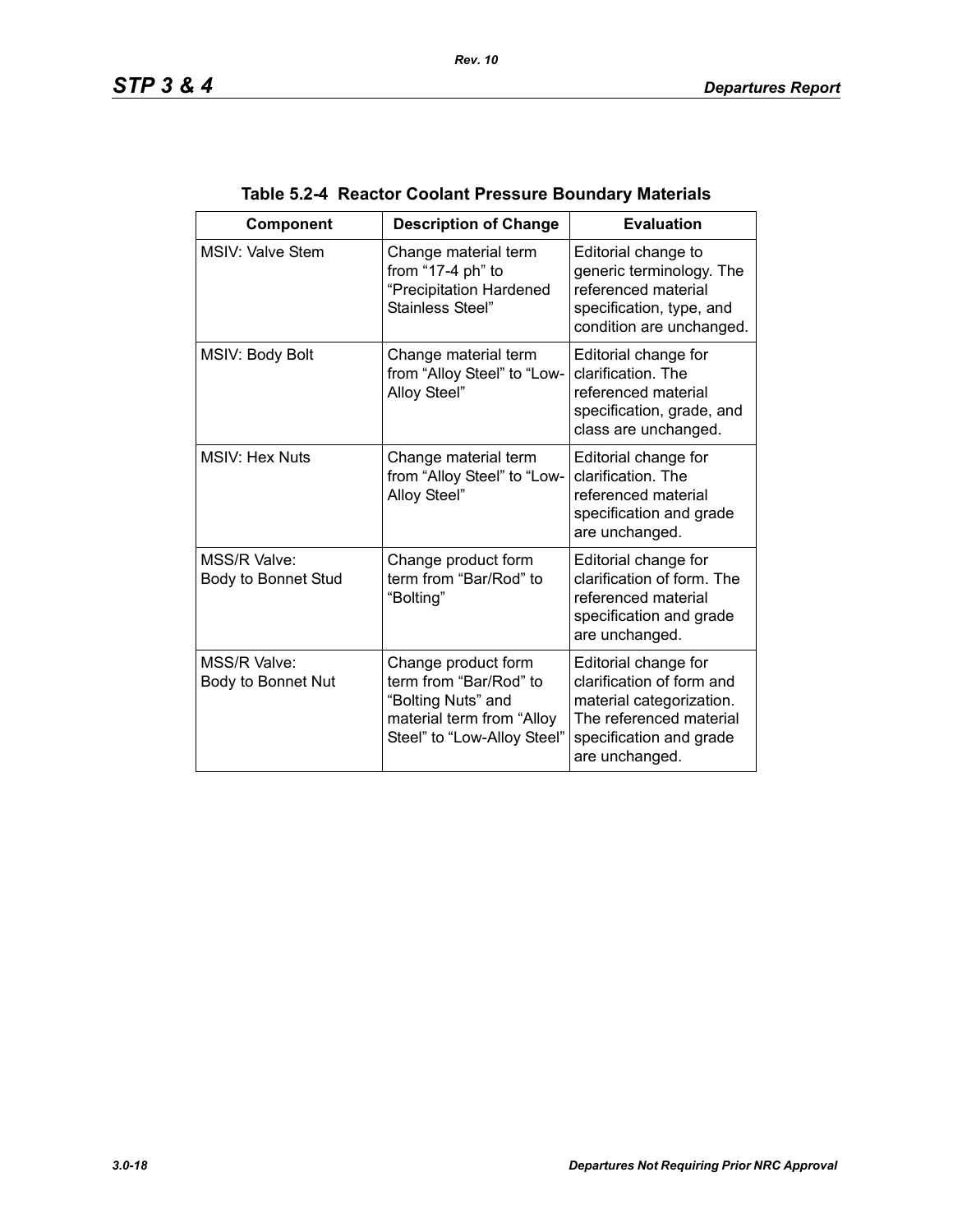| Component                                                             | <b>Description of Change</b>                                                                                                                                                     | <b>Evaluation</b>                                                                                                                                                                                                                                                                                                                                                                                                                                                                                                 |
|-----------------------------------------------------------------------|----------------------------------------------------------------------------------------------------------------------------------------------------------------------------------|-------------------------------------------------------------------------------------------------------------------------------------------------------------------------------------------------------------------------------------------------------------------------------------------------------------------------------------------------------------------------------------------------------------------------------------------------------------------------------------------------------------------|
| <b>MSS/R Valve: Disk</b>                                              | Change specification<br>designation from "SA 637<br>Gr 718" to "SB-637 Gr<br>718." Change the<br>material term from "Alloy<br>steel NiCrFe" to "NiCrFe<br>Alloy Stainless Steel" | Editorial change to<br>specification designation<br>to correct typographical<br>error in the original DCD<br>(SA-637 Gr 718 does not<br>exist). Change material<br>terminology for editorial<br>correctness, i.e., "Alloy<br>steel NiCrFe" is incorrect<br>as a combined term. The<br>change is made so that<br>"NiCrFe Alloy"<br>corresponds to<br>nonferrous specification<br>"SB 637" and "Stainless<br>Steel" corresponds to<br>ferrous specification "SA<br>351". No technical<br>changes have been<br>made. |
| MSS/R Valve:<br><b>Adjusting Screw</b>                                | Change to add the term<br>"Bolting" in the blank<br>space in the product form<br>column of the table.                                                                            | Editorial change to<br>correct omission of a term<br>from the table in order to<br>clarify the form.                                                                                                                                                                                                                                                                                                                                                                                                              |
| MSS/R Valve:<br>Spindle (stem)                                        | Change material term<br>from "Precipitation-<br>hardened steel" to<br>"Precipitation-hardened<br>stainless steel"                                                                | Editorial change for<br>clarification of material<br>categorization. The<br>referenced material<br>specification, type, and<br>condition are unchanged.                                                                                                                                                                                                                                                                                                                                                           |
| MS Piping:<br>200A 10.36 MPaG<br>large groove flange                  | The component<br>description is changed<br>from "200A 10.36 MpaG"<br>to "250 A"                                                                                                  | This change is a<br>correction of a<br>typographical error.                                                                                                                                                                                                                                                                                                                                                                                                                                                       |
| <b>Recirculation Pump</b><br>Motor Cover:<br>Bottom flange<br>(cover) | Change material term<br>from "Alloy Steel" to "Low-<br>Alloy Steel"                                                                                                              | Editorial change for<br>clarification of material<br>categorization. The<br>referenced material<br>specification, grade, and<br>class are unchanged.                                                                                                                                                                                                                                                                                                                                                              |
| <b>Recirculation Pump</b><br>Motor Cover: Stud                        | Change material term<br>from "Alloy Steel" to "Low-<br>Alloy Steel"                                                                                                              | Editorial change for<br>clarification of material<br>categorization. The<br>referenced material<br>specification, grade, and<br>class are unchanged.                                                                                                                                                                                                                                                                                                                                                              |

|  |  | Table 5.2-4 Reactor Coolant Pressure Boundary Materials |  |
|--|--|---------------------------------------------------------|--|
|--|--|---------------------------------------------------------|--|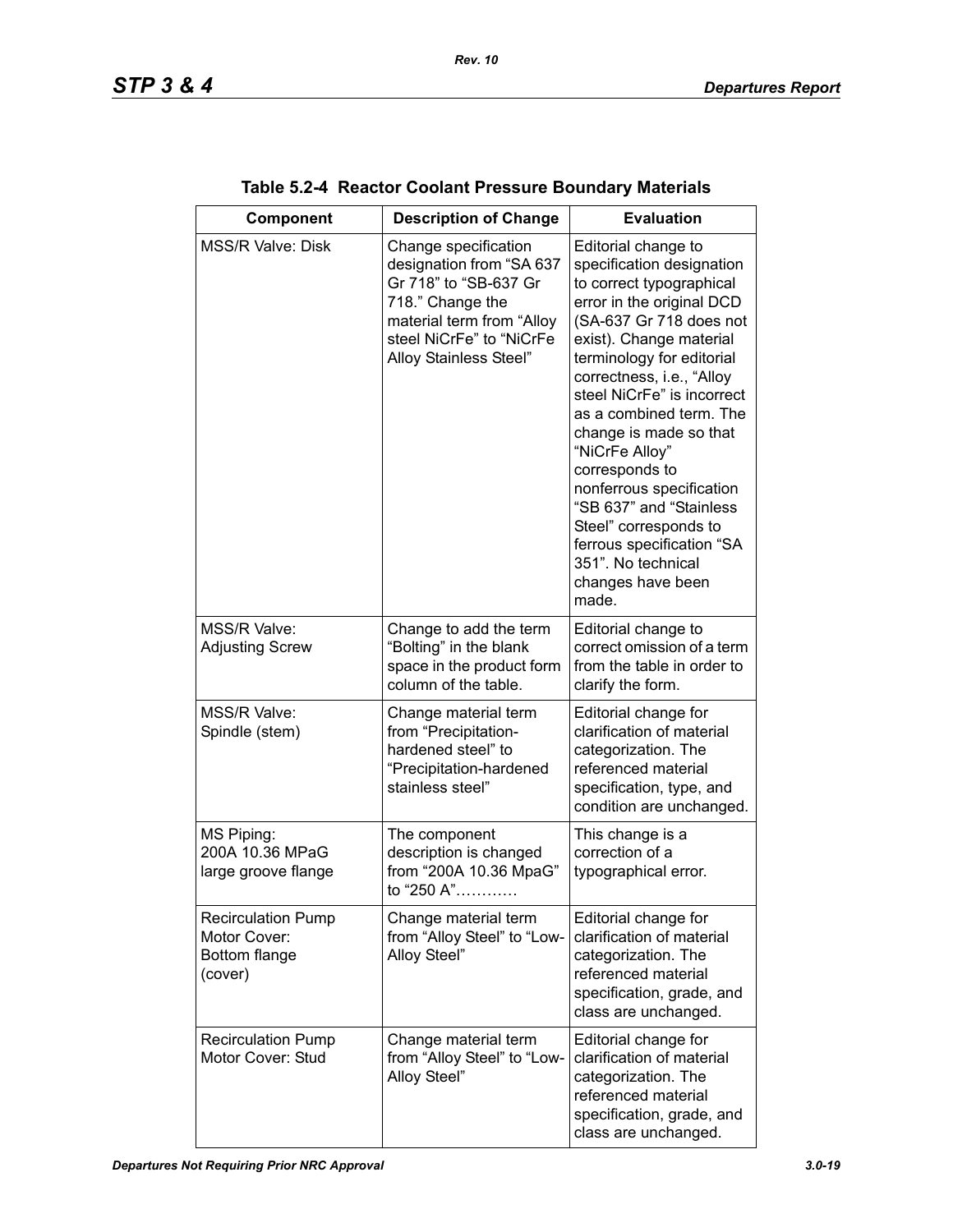| Component                                     | <b>Description of Change</b>                                                                                                          | <b>Evaluation</b>                                                                                                                                                                                                                                                                                                                                                                                                                                                                          |
|-----------------------------------------------|---------------------------------------------------------------------------------------------------------------------------------------|--------------------------------------------------------------------------------------------------------------------------------------------------------------------------------------------------------------------------------------------------------------------------------------------------------------------------------------------------------------------------------------------------------------------------------------------------------------------------------------------|
| <b>Recirculation Pump</b><br>Motor Cover: Nut | Change product form<br>term from "Bolting" to<br>"Bolting Nuts" and<br>material term from "Alloy<br>Steel" to "Low-Alloy Steel"       | Editorial change for<br>clarification of form and<br>material categorization.<br>The referenced material<br>specification and grade<br>are unchanged.                                                                                                                                                                                                                                                                                                                                      |
| CRD: Middle flange                            | Change adds Grades<br>F304 and F316 for<br>Specification SA-182, and<br>adds Specification SA-<br>336/336M, Classes F304<br>and F316. | Technical change adds<br>F304 and F316 for both<br>SA-182 and SA-336.<br>F304 and F316 have the<br>same mechanical<br>properties for both<br>specifications and the<br>mechanical properties<br>are superior to the L<br>grades already<br>referenced in the DCD.<br>Further, the added<br>grades are still limited to<br>0.020% carbon by the<br>note. The editorial<br>change to the<br>specification designation<br>is made to correctly<br>identify the title of the<br>specification. |
| CRD: Spool piece                              | Change adds Grades<br>F304 and F316 for<br>Specification SA-182, and<br>adds Specification SA-<br>336, Classes F304 and<br>F316.      | Technical change adds<br>F304 and F316 for both<br>SA-182 and SA-336.<br>F304 and F316 have the<br>same mechanical<br>properties for both<br>specifications and the<br>mechanical properties<br>are superior to the L<br>grades already<br>referenced in the DCD.<br>Further, the added<br>grades are still limited to<br>0.020% carbon by the<br>note. The editorial<br>change to the<br>specification designation<br>is made to correctly<br>identify the title of the<br>specification. |

# **Table 5.2-4 Reactor Coolant Pressure Boundary Materials**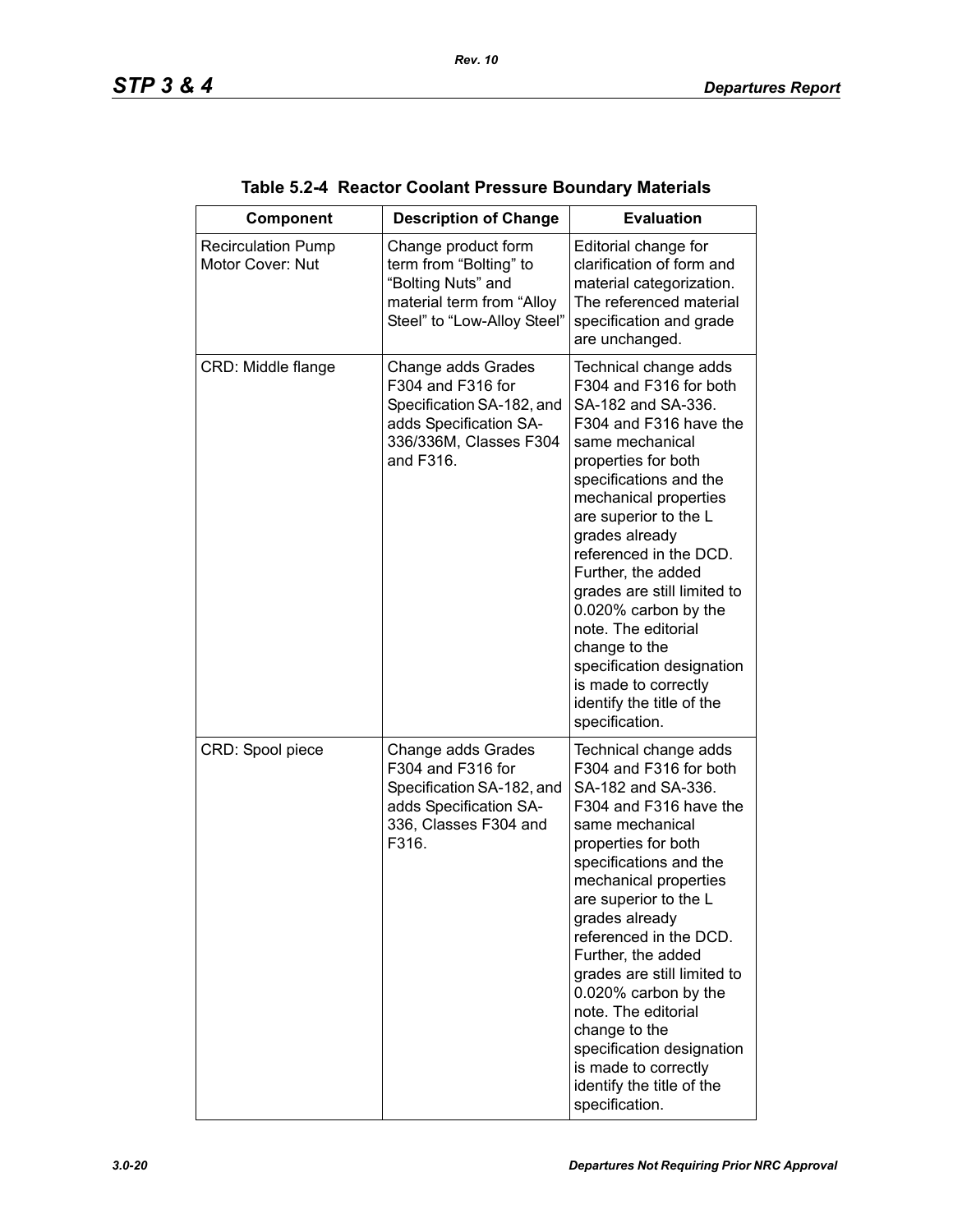| Component                              | <b>Description of Change</b>                                                                                                                                                                                                                           | <b>Evaluation</b>                                                                                                                                                                                                                                                                                                                                                                                                                                                                          |
|----------------------------------------|--------------------------------------------------------------------------------------------------------------------------------------------------------------------------------------------------------------------------------------------------------|--------------------------------------------------------------------------------------------------------------------------------------------------------------------------------------------------------------------------------------------------------------------------------------------------------------------------------------------------------------------------------------------------------------------------------------------------------------------------------------------|
|                                        |                                                                                                                                                                                                                                                        |                                                                                                                                                                                                                                                                                                                                                                                                                                                                                            |
| <b>CRD: Mounting</b><br><b>Bolts</b>   | Change product form<br>term from "Bar" to<br>"Bolting" and material<br>term from "Alloy steel" to<br>"Low-Alloy steel."<br>Changes material<br>specification from "SA<br>194" to "SA193"                                                               | The product form and<br>material terms are<br>editorial changes for<br>clarification. The<br>specification designation<br>is corrected from the<br>specification for nuts (SA-<br>194) to the specification<br>for bolts (SA-193).                                                                                                                                                                                                                                                         |
| <b>CRD: Seal Housing</b>               | Change adds Grades<br>F304 and F316 for<br>Specification SA-182, and<br>adds Specification SA-<br>336, Classes F304 and<br>F316.                                                                                                                       | Technical change adds<br>F304 and F316 for both<br>SA-182 and SA-336.<br>F304 and F316 have the<br>same mechanical<br>properties for both<br>specifications and the<br>mechanical properties<br>are superior to the L<br>grades already<br>referenced in the DCD.<br>Further, the added<br>grades are still limited to<br>0.020% carbon by the<br>note. The editorial<br>change to the<br>specification designation<br>is made to correctly<br>identify the title of the<br>specification. |
| <b>CRD: Seal Housing</b><br><b>Nut</b> | Change the specification<br>designation from "SA<br>564, 17-4PH" to "SA-564<br>630 (H1100)"                                                                                                                                                            | The change reflects the<br>materials successfully<br>used in operating ABWR<br>designs over the last 10<br>years.                                                                                                                                                                                                                                                                                                                                                                          |
| RPV: Shell and<br>Heads: Plate         | Change "Mn 1/2 Mo 1/2 Ni"<br>to "Low-alloy steel."<br>Change "Mn 1/2 Mo 1/2 Ni"<br>to "Low-alloy steel."<br>Delete the notes "Carbon<br>content is maximum<br>0.020% and nitrogen<br>from 0.060 to 0.120" and<br>"Added niobium content<br>is 1 to 4%" | Editorial change to<br>generic terminology. The<br>referenced material<br>specification, type, and<br>class are unchanged.                                                                                                                                                                                                                                                                                                                                                                 |

| Table 5.2-4 Reactor Coolant Pressure Boundary Materials |  |  |  |  |  |
|---------------------------------------------------------|--|--|--|--|--|
|---------------------------------------------------------|--|--|--|--|--|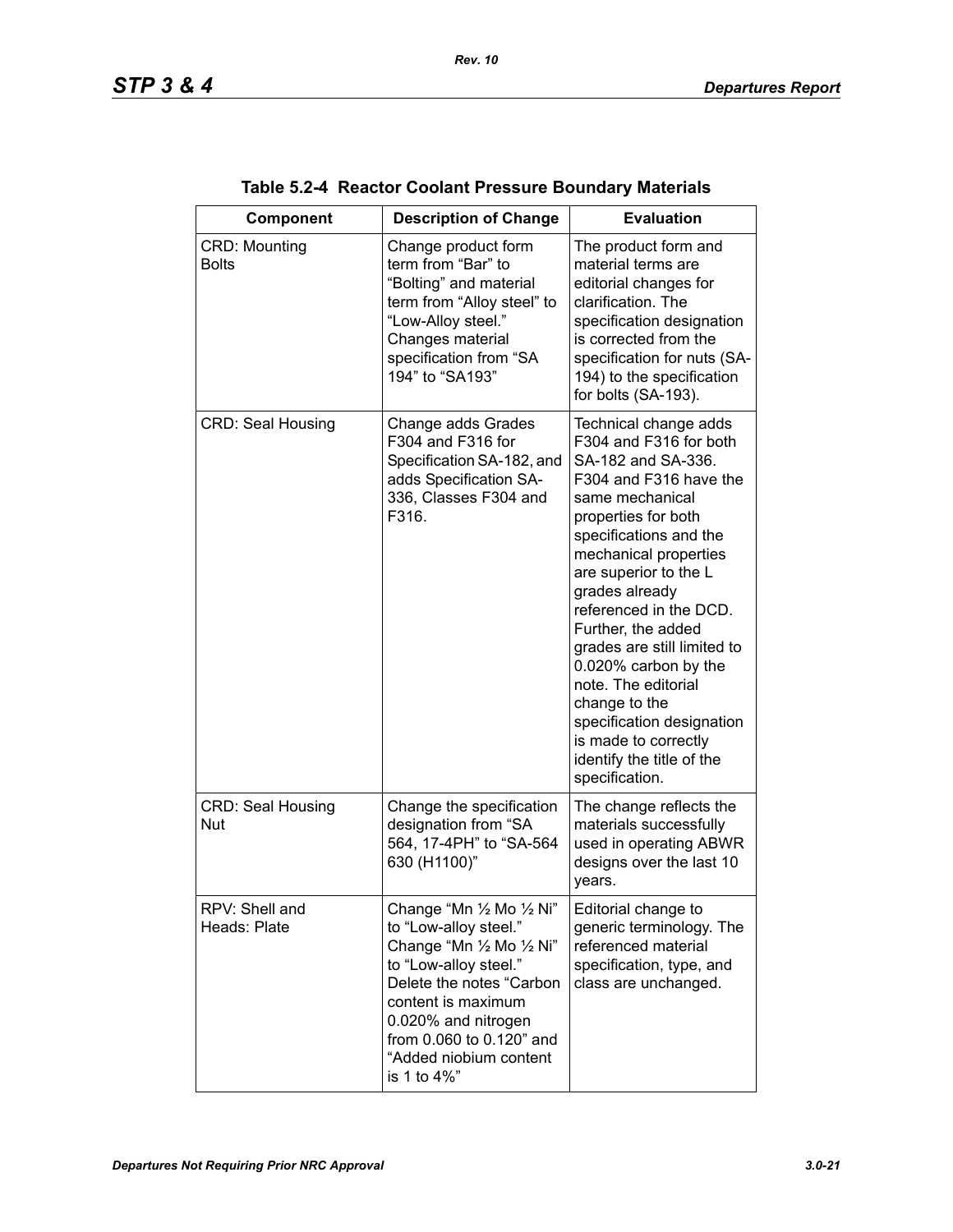| Component                                                                      | <b>Description of Change</b>                                                                                                            | <b>Evaluation</b>                                                                                                                                                                                                                                                                                     |  |
|--------------------------------------------------------------------------------|-----------------------------------------------------------------------------------------------------------------------------------------|-------------------------------------------------------------------------------------------------------------------------------------------------------------------------------------------------------------------------------------------------------------------------------------------------------|--|
| RPV: Forging                                                                   | Change "3/4 Ni 1/2 Mo Cr<br>V" to "Low alloy steel"                                                                                     | Editorial change to<br>generic terminology. The<br>referenced material<br>specification and class<br>are unchanged.                                                                                                                                                                                   |  |
| RPV:Flanged<br><b>Nozzles Forging</b>                                          | Change "C Si" to "Low<br>alloy steel"                                                                                                   | Correct typographical<br>error. SA-508 applies to<br>low alloy steel.                                                                                                                                                                                                                                 |  |
| <b>RPV: Drain Nozzles</b><br>Forging                                           | Change "C Si" to "Low<br>alloy steel" and add<br>stainless steel to material<br>list.                                                   | Correct typographical<br>error. SA-508 applies to<br>low alloy steel. Stainless<br>steel added to expand<br>material selection<br>opportunity.                                                                                                                                                        |  |
| <b>RPV</b><br>Appurtenances/<br>Instrumentation<br>Nozzles: Bar, Smls.<br>Pipe | Change specification<br>from "SB 166 or SB 167."<br>to "Code Case N-580-2"<br>Delete the note "Added<br>niobium content is 1 to<br>4%." | Code Case N-580-2<br>allows the use of UNS<br>N06600 (Alloy 600)<br>material stabilized with<br>niobium. Referencing this<br>Code Case eliminates the<br>need for the note. The<br>notes were used because<br>this revision of this Code<br>Case had not been<br>approved when the DCD<br>was issued. |  |
| <b>RPV Stub Tubes:</b><br>Forging                                              | Change specification<br>from "SB 564" to "Code<br>Case N-580-2." Delete<br>the note "Added niobium<br>content is 1 to 4%."              |                                                                                                                                                                                                                                                                                                       |  |
| RPV Stub Tubes:<br>Bar, Smls. Pipe                                             | Change specification<br>from "SB 166 or SB 167"<br>to "Code Case N-580-2."<br>Delete the note "Added<br>niobium content is 1 to<br>4%." |                                                                                                                                                                                                                                                                                                       |  |

| Table 5.2-4 Reactor Coolant Pressure Boundary Materials |  |
|---------------------------------------------------------|--|
|                                                         |  |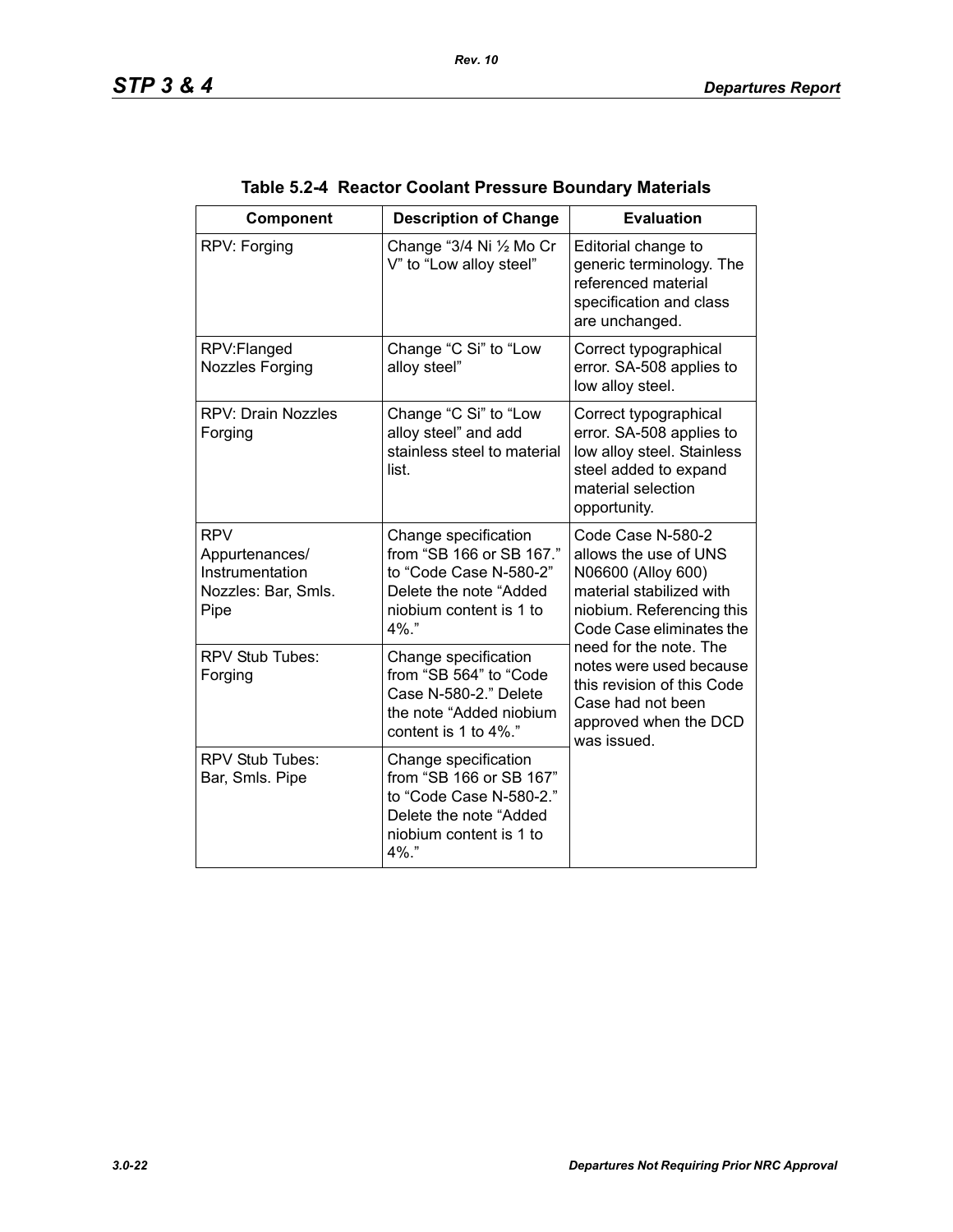| Section 4.5.1                                              |                                                                                                                                                                   |                                                                                                                                                                                                                                                                                                                                                                                                                                                                                                                                                                                                                                                                  |  |
|------------------------------------------------------------|-------------------------------------------------------------------------------------------------------------------------------------------------------------------|------------------------------------------------------------------------------------------------------------------------------------------------------------------------------------------------------------------------------------------------------------------------------------------------------------------------------------------------------------------------------------------------------------------------------------------------------------------------------------------------------------------------------------------------------------------------------------------------------------------------------------------------------------------|--|
| Component                                                  | <b>Description of Change</b>                                                                                                                                      | <b>Evaluation</b>                                                                                                                                                                                                                                                                                                                                                                                                                                                                                                                                                                                                                                                |  |
| <b>CRD Spool Piece</b><br>Assembly: Spool<br>Piece Housing | Change from "ASME 182<br>Grade F304L" to ASME<br>SA-182/182M Grade<br>F304L, F304*, F316L,<br>F316* or ASME SA-<br>336/336M Grade F304L,<br>F304*, F316L, F316*." | Technical change adds<br>F304 and F316 for both<br>SA-182 and SA-336.<br>F304 and F316 have the<br>same mechanical<br>properties for both<br>specifications and the<br>mechanical properties<br>are superior to the F304L<br>grade already referenced<br>in the DCD. The carbon<br>content of the F304 and<br>F316 is controlled to a<br>maximum 0.020% by the<br>note (*). Change also<br>adds F316L for SA-182,<br>which has the same<br>mechanical properties as<br>the currently referenced<br>F304L. The editorial<br>change to the<br>specification designation<br>(to SA-182/182M) is<br>made to correctly identify<br>the title of the<br>specification. |  |

# Changes to Part 2, Tier 2, Section 4.5.1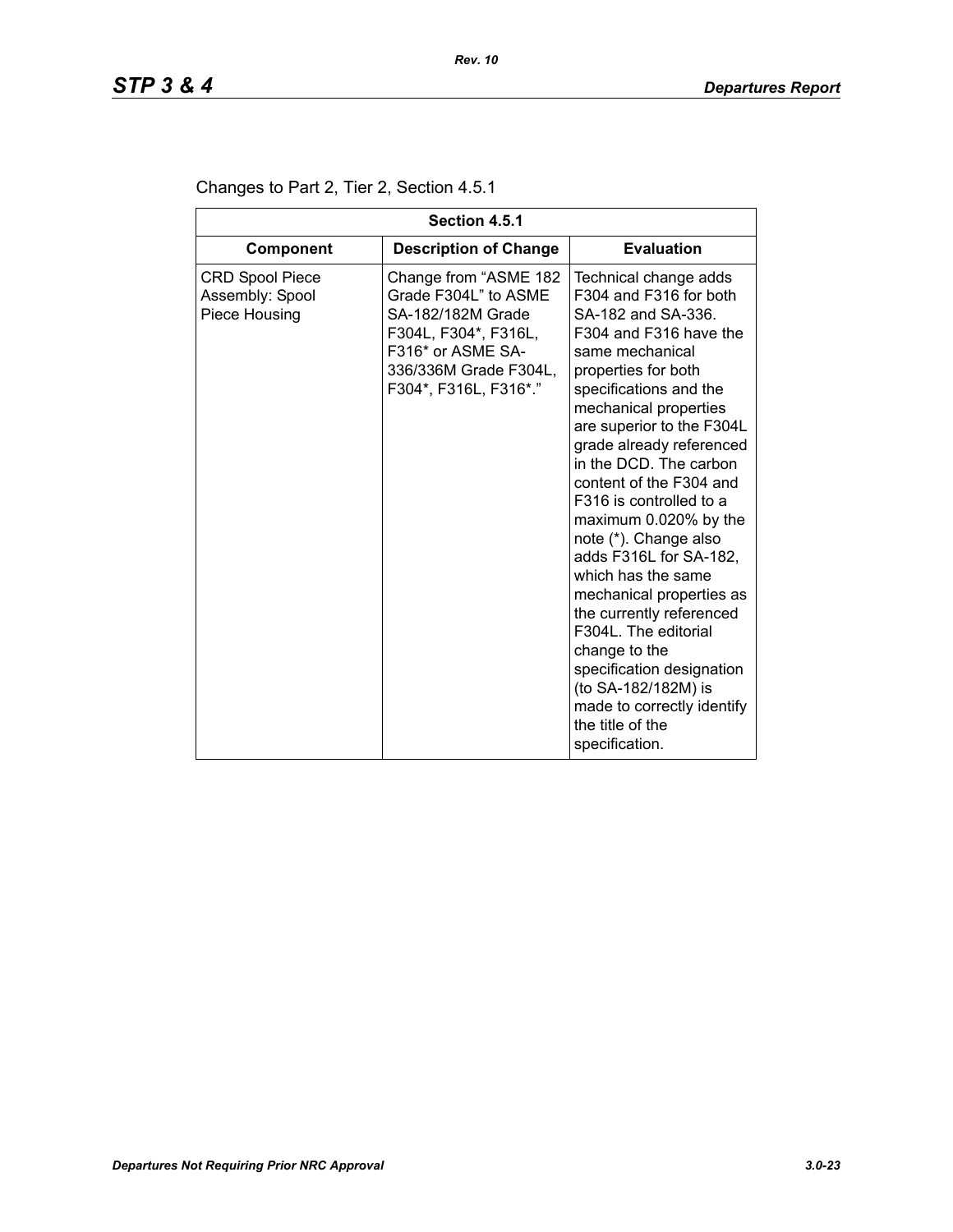| Section 4.5.1                                       |                                                                                                                                                                   |                                                                                                                                                                                                                                                                                                                                                                                                                                                                                                                                                                                                                                                                  |  |
|-----------------------------------------------------|-------------------------------------------------------------------------------------------------------------------------------------------------------------------|------------------------------------------------------------------------------------------------------------------------------------------------------------------------------------------------------------------------------------------------------------------------------------------------------------------------------------------------------------------------------------------------------------------------------------------------------------------------------------------------------------------------------------------------------------------------------------------------------------------------------------------------------------------|--|
| <b>Component</b>                                    | <b>Description of Change</b>                                                                                                                                      | <b>Evaluation</b>                                                                                                                                                                                                                                                                                                                                                                                                                                                                                                                                                                                                                                                |  |
| <b>CRD Spool Piece</b><br>Assembly: Seal<br>Housing | Change from "ASME 182<br>Grade F304L" to ASME<br>SA-182/182M Grade<br>F304L, F304*, F316L,<br>F316* or ASME SA-<br>336/336M Grade F304L,<br>F304*, F316L, F316*." | Technical change adds<br>F304 and F316 for both<br>SA-182 and SA-336.<br>F304 and F316 have the<br>same mechanical<br>properties for both<br>specifications and the<br>mechanical properties<br>are superior to the F304L<br>grade already referenced<br>in the DCD. The carbon<br>content of the F304 and<br>F316 is controlled to a<br>maximum 0.020% by the<br>note (*). Change also<br>adds F316L for SA-182,<br>which has the same<br>mechanical properties as<br>the currently referenced<br>F304L. The editorial<br>change to the<br>specification designation<br>(to SA-182/182M) is<br>made to correctly identify<br>the title of the<br>specification. |  |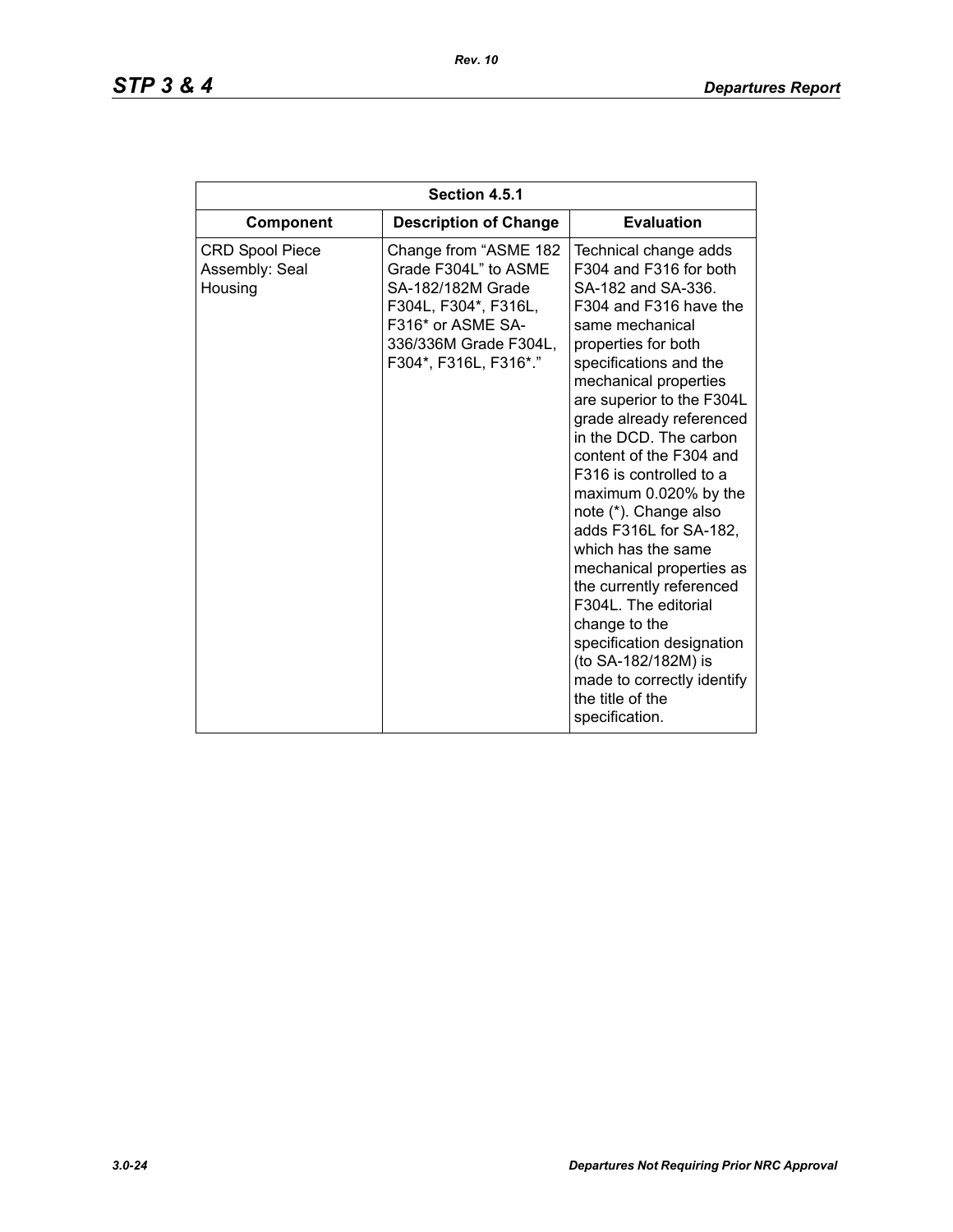| Section 4.5.1                                               |                                                                                                                                                                                                                                    |                                                                                                                                                                                                                                                                                                                                                                                                                                                                                                                             |  |
|-------------------------------------------------------------|------------------------------------------------------------------------------------------------------------------------------------------------------------------------------------------------------------------------------------|-----------------------------------------------------------------------------------------------------------------------------------------------------------------------------------------------------------------------------------------------------------------------------------------------------------------------------------------------------------------------------------------------------------------------------------------------------------------------------------------------------------------------------|--|
| Component                                                   | <b>Description of Change</b>                                                                                                                                                                                                       | <b>Evaluation</b>                                                                                                                                                                                                                                                                                                                                                                                                                                                                                                           |  |
| <b>CRD Spool Piece</b><br>Assembly: Drive<br>Shaft          | Change material from<br>"SA-479 Grade XM-19" to<br>"SA-479/479M Type<br>316*, 316L, or ASTM<br>A479/479M Type 316*/**,<br>316L**. Change "Hard<br>surfaced with Colmonoy<br>No. 6" to add "or<br>equivalent Nickel base<br>alloy". | Change to Type<br>316*/316L from XM-19<br>justified based on the fact<br>that drive shaft is partly<br>hard surfaced with<br>Colmonoy No. 6 or<br>equivalent Nickel base<br>alloy. Further justified by<br>plant operating<br>experience.                                                                                                                                                                                                                                                                                   |  |
|                                                             |                                                                                                                                                                                                                                    | Technical change to allow<br>substitution of another<br>nickel based alloy for<br>hard surfacing, but<br>requires that the alloy<br>must be equivalent<br>Colmonoy No. 6 currently<br>referenced in the DCD.<br>An Editorial change to the<br>specification designation<br>(to SA-479/479M) is<br>made to correctly identify<br>the specification.                                                                                                                                                                          |  |
| <b>CRD Spool Piece</b><br>Assembly: Ball<br><b>Bearings</b> | Change component<br>description to "Ball<br>Bearings (in water)."<br>Change material<br>specification designation<br>from "A756 Type 440C" to<br>"ASTM A756 Type<br>440C** or A276 Type<br>440C**."                                | Non-technical change for<br>materials adds an<br>additional ASTM<br>specification (A276) from<br>which Type 440C<br>material can be ordered.<br>There is no actual<br>technical change to the<br>specified material (440C),<br>regardless of which<br>specification is used.<br>Editorial correction to the<br>referenced specification<br>title adds "ASTM."<br>Technical change to the<br>component description<br>clarifies that the specified<br>material applies to the<br>Ball Bearing used for<br>services in water. |  |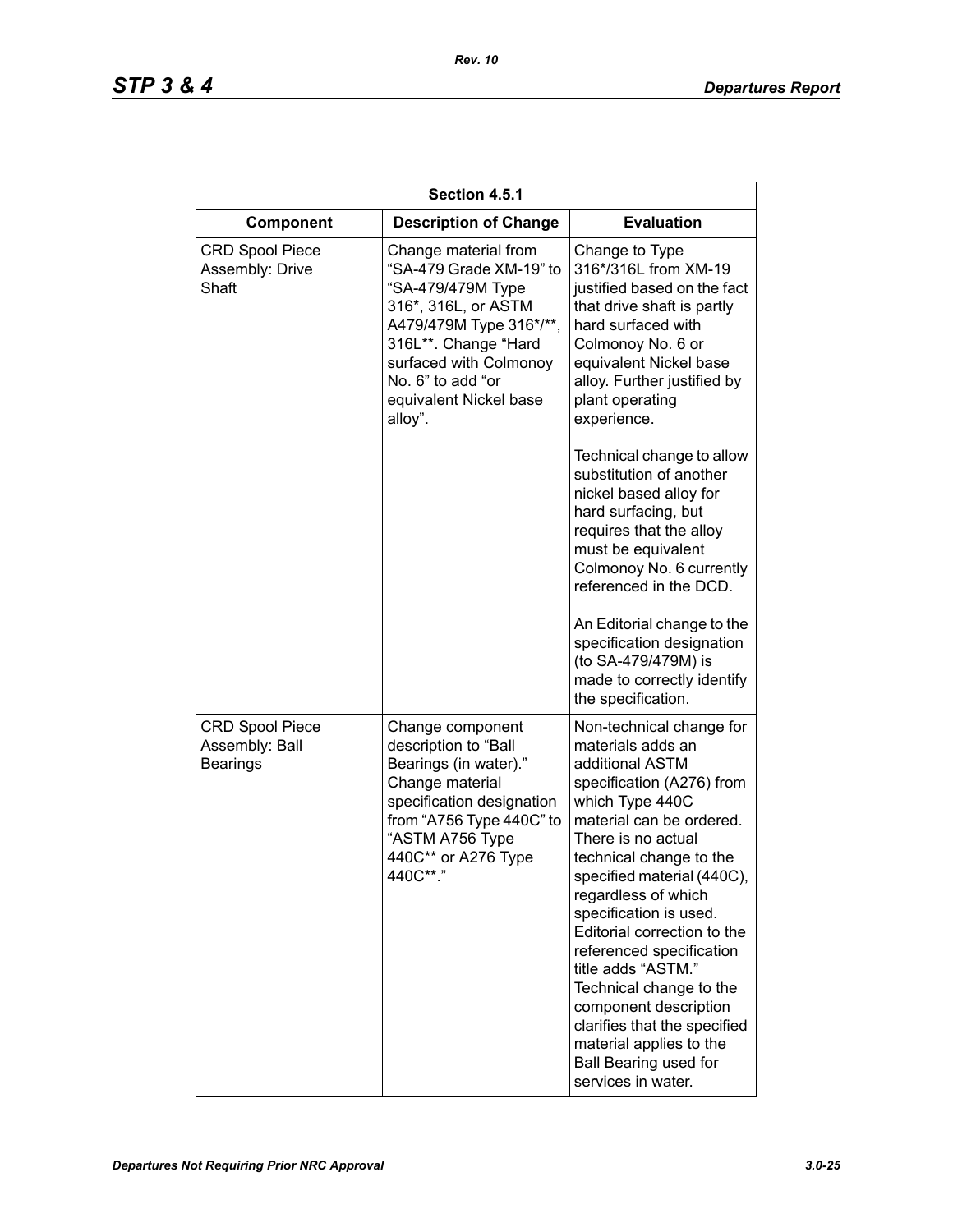| Section 4.5.1                                               |                                                                                                                                                                             |                                                                                                                                                                                                                                                                                                                                                                                                                                                        |  |
|-------------------------------------------------------------|-----------------------------------------------------------------------------------------------------------------------------------------------------------------------------|--------------------------------------------------------------------------------------------------------------------------------------------------------------------------------------------------------------------------------------------------------------------------------------------------------------------------------------------------------------------------------------------------------------------------------------------------------|--|
| Component                                                   | <b>Description of Change</b>                                                                                                                                                | <b>Evaluation</b>                                                                                                                                                                                                                                                                                                                                                                                                                                      |  |
| <b>CRD Spool Piece</b><br>Assembly: Ball<br><b>Bearings</b> | Add a component<br>description for "Ball<br>Bearings (in air)" and a<br>corresponding material<br>"AISI 52100**"                                                            | This technical change<br>allows the use of a<br>standard low alloy<br>bearing steel in place of<br>440C stainless for use in<br>air-only applications<br>where the corrosion<br>resistance of stainless<br>steel is not needed.                                                                                                                                                                                                                        |  |
| <b>CRD Spool Piece</b><br>Assembly: Gland<br>Packing Spring | Change from "Inconel X<br>750" to AMS 5699 Alloy<br>N07750** (Alloy X-750)"                                                                                                 | Non-technical change to<br>reference a specification<br>for the material rather<br>than call out only the<br>trade name. There is no<br>actual technical change<br>to the specified material<br>(UNS N07750)                                                                                                                                                                                                                                           |  |
| <b>CRD Spool Piece</b><br>Assembly: Separation<br>Spring    | Add a component<br>"Separation Spring" and<br>specify material AMS<br>5699 Alloy N07750**<br>(Alloy X-750)                                                                  | Technical change to<br>identify an additional<br>component (Separation<br>Spring) and its<br>corresponding material<br>(UNS N07750).                                                                                                                                                                                                                                                                                                                   |  |
| <b>CRD Spool Piece</b><br>Assembly: Separation<br>Magnet    | Add a component<br>"Separation Magnet" and<br>specify a material "Alnico<br>No. 5 and ASME SA-<br>479/479M Type 316*,<br>316L or ASTM<br>A479/479M Type 316*/**,<br>316L**" | Technical change to<br>identify an additional<br>component (Separation<br>Magnet) and its<br>corresponding materials<br>(Alnico No. 5 and either<br>Type 316 or 316L<br>material). The specified<br>materials are a standard<br>permanent magnet<br>material and a non-<br>ferromagnetic stainless<br>steel material for the<br>surrounding structure.<br>The carbon content of the<br>316 is controlled to a<br>maximum 0.020% by the<br>note $(*)$ . |  |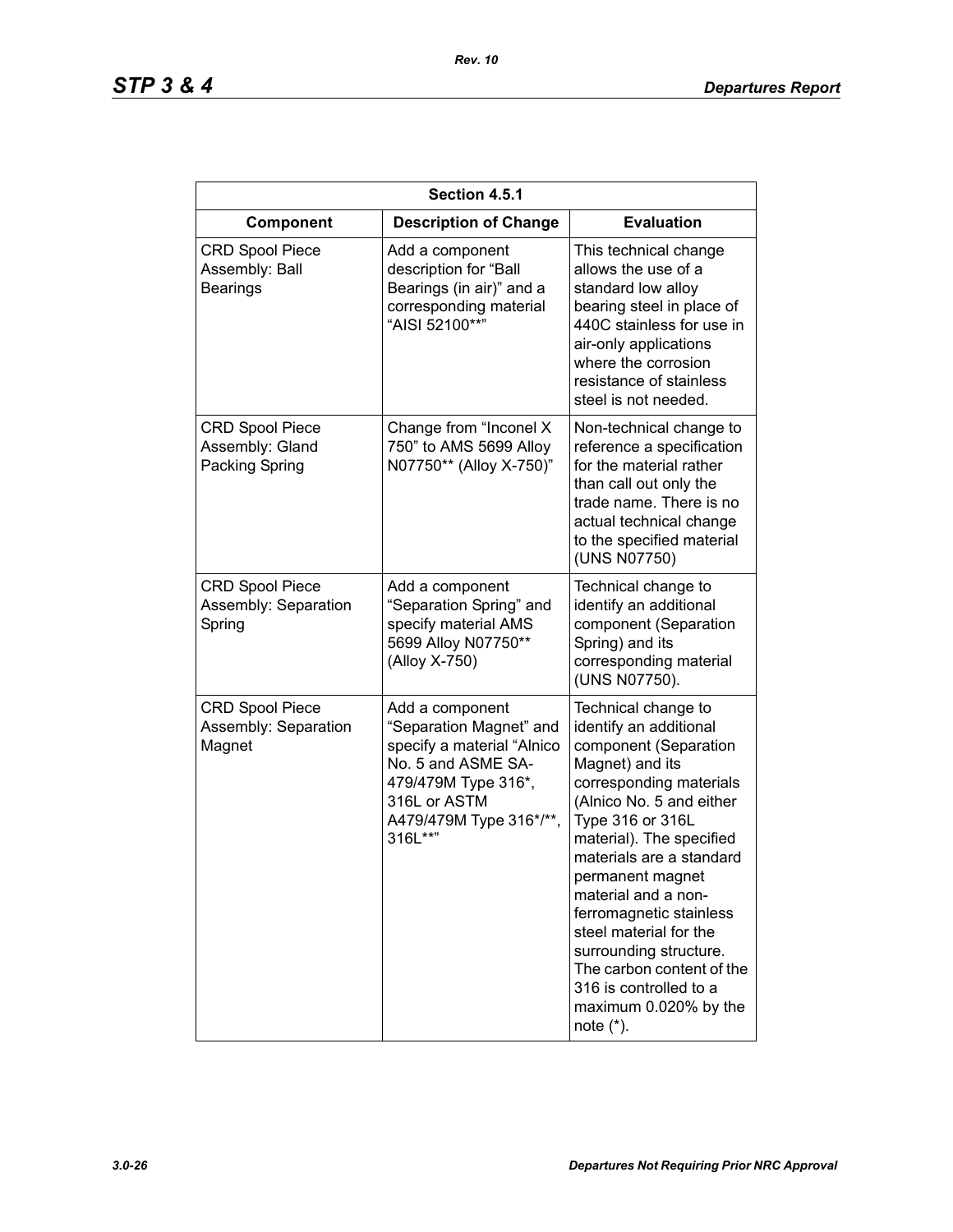| Section 4.5.1                                   |                                                                                                                                                                                                                              |                                                                                                                                                                                                                                                                                                                                                                               |  |
|-------------------------------------------------|------------------------------------------------------------------------------------------------------------------------------------------------------------------------------------------------------------------------------|-------------------------------------------------------------------------------------------------------------------------------------------------------------------------------------------------------------------------------------------------------------------------------------------------------------------------------------------------------------------------------|--|
| Component                                       | <b>Description of Change</b>                                                                                                                                                                                                 | <b>Evaluation</b>                                                                                                                                                                                                                                                                                                                                                             |  |
| <b>Ball Spindle: Ball</b><br><b>Screw Shaft</b> | Change material<br>specification designation<br>from ASTM A564 TP630<br>(17-4PH) Condition H-<br>1100 to "ASME SA-<br>564/564M Type 630<br>Condition H-1100 or<br>ASTM A564/564M Type<br>630 (17-4PH)** Condition<br>H-1100" | Non-technical change to<br>materials to reference the<br>ASME version of the<br>currently referenced<br><b>ASTM</b> specification (SA-<br>564/564M). Editorial<br>correction to the title of<br>the currently referenced<br>ASTM specification.                                                                                                                               |  |
| <b>Ball Spindle: Ball Nut</b>                   | Change material<br>specification designation<br>from ASTM A564 TP630<br>(17-4PH) Condition H-<br>1100 to "ASME SA-<br>564/564M Type 630<br>Condition H-1100 or<br>ASTM A564/564M Type<br>630 (17-4PH)** Condition<br>H-1100" | Non-technical change to<br>materials to reference the<br>ASME version of the<br>currently referenced<br><b>ASTM</b> specification (SA-<br>564/564M). Editorial<br>correction to the title of<br>the currently referenced<br>ASTM specification.                                                                                                                               |  |
| <b>Ball Spindle: Balls</b>                      | Change material<br>specification designation<br>from "A756 Type 440C" to<br>"ASTM A756 Type<br>440C** or A580/580M<br>Type 440C** or A276<br>Type 440C**."                                                                   | Non-technical change for<br>materials adds an<br>additional ASTM<br>specification (A580/580M<br>or A276) from which Type<br>440C material can be<br>ordered. There is no<br>actual technical change<br>to the specified material<br>(440C), regardless of<br>which specification is<br>used. Editorial correction<br>to the referenced<br>specification title adds<br>"ASTM." |  |
| <b>Ball Spindle: Guide</b><br>Roller            | Change material<br>specification from "Stellite<br>No. 3" to add "or nickel<br>base alloy."                                                                                                                                  | The nickel base alloy is a<br>cobalt replacement alloy<br>(CRA).                                                                                                                                                                                                                                                                                                              |  |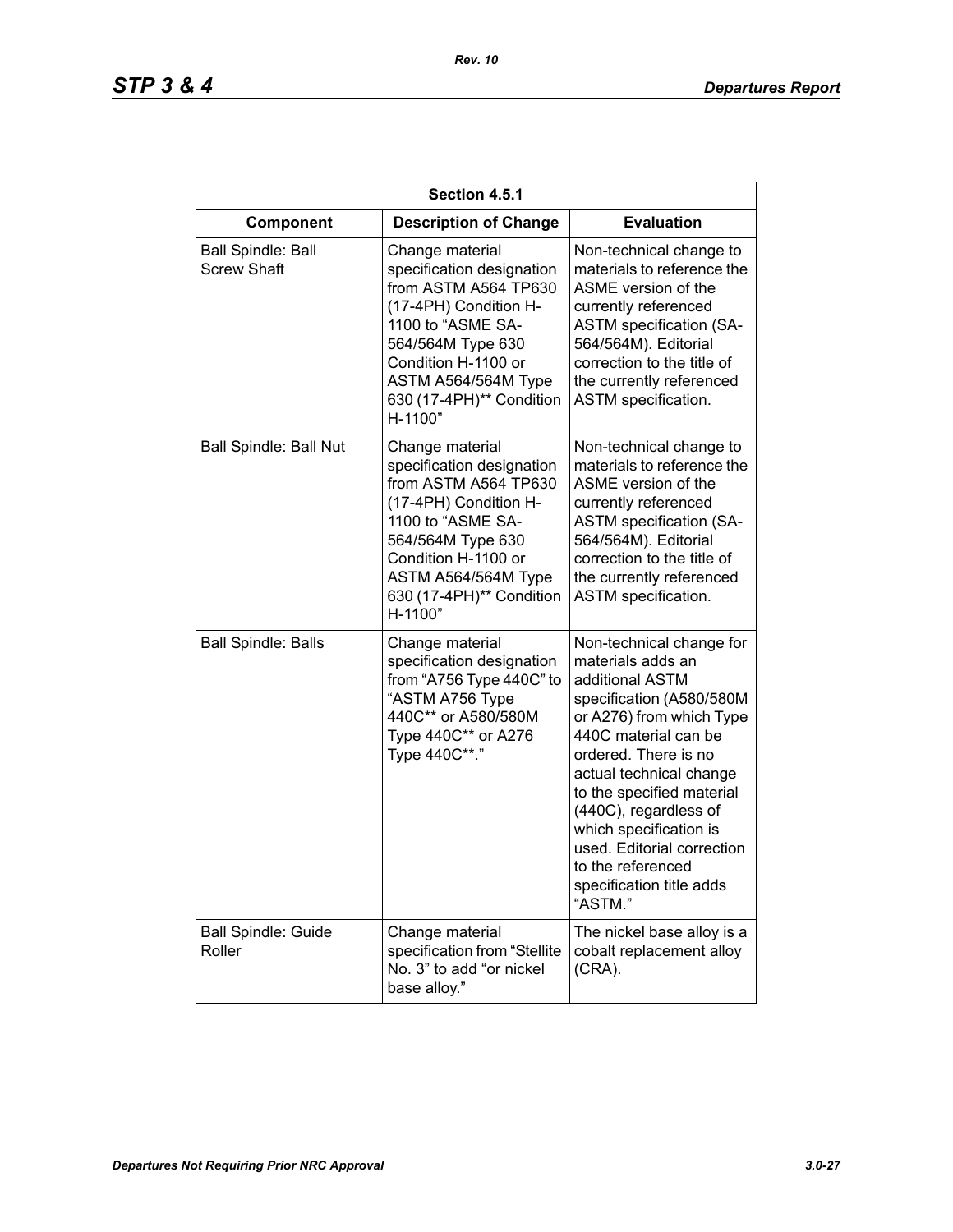| Section 4.5.1                                         |                                                                                                                                                                                 |                                                                                                                                                                                                                                 |  |
|-------------------------------------------------------|---------------------------------------------------------------------------------------------------------------------------------------------------------------------------------|---------------------------------------------------------------------------------------------------------------------------------------------------------------------------------------------------------------------------------|--|
| Component                                             | <b>Description of Change</b>                                                                                                                                                    | <b>Evaluation</b>                                                                                                                                                                                                               |  |
| <b>Ball Spindle: Guide</b><br><b>Roller Pin</b>       | Change from "Haynes<br>Alloy No. 25" to "ASME<br>SA-479/479M Type XM-<br>19 (Nitrided) or ASTM<br>A479/479M Type XM-<br>19** (Nitrided) or<br>equivalent ferrous base<br>alloy" | Technical change from a<br>cobalt-based alloy to a<br>ferrous alloy, nitrided for<br>wear resistance. Change<br>of material for ALARA<br>concerns associated with<br>cobalt.                                                    |  |
| <b>Ball Spindle: Spindle</b><br><b>Head Bolt</b>      | Change to add "**" after<br>Stellite No. 6B                                                                                                                                     | Change provided to allow<br>use of equivalent<br>materials based on the<br>restrictions in the<br>footnote.                                                                                                                     |  |
| <b>Ball Spindle: Spindle</b><br>head Bushing          | Change to add "**" after<br>Stellite No. 12                                                                                                                                     | Change provided to allow<br>use of equivalent<br>materials based on the<br>restrictions in the<br>footnote.                                                                                                                     |  |
| <b>Ball Spindle:</b><br>Separation Spring             | Delete part                                                                                                                                                                     | Change corrects section<br>to list part with the CRD<br>Spool Piece Assembly<br>rather than the Ball<br>Spindle.                                                                                                                |  |
| <b>Ball Spindle:</b><br><b>Separation Magnet</b>      | Delete part                                                                                                                                                                     | Change corrects section<br>to list part with the CRD<br>Spool Piece Assembly<br>rather than the Ball<br>Spindle.                                                                                                                |  |
| <b>Buffer Mechanism:</b><br><b>Buffer Disk Spring</b> | ASME SB-637 Alloy<br>N07750 or ASTM B-637<br>Alloy N07750** or AMS<br>5542 Alloy N07750**<br>(Alloy X-750)                                                                      | Non-technical change to<br>provide complete<br>references to the material<br>specifications rather than<br>call out only the trade<br>name. There is no actual<br>technical change to the<br>specified material (UNS<br>N07750) |  |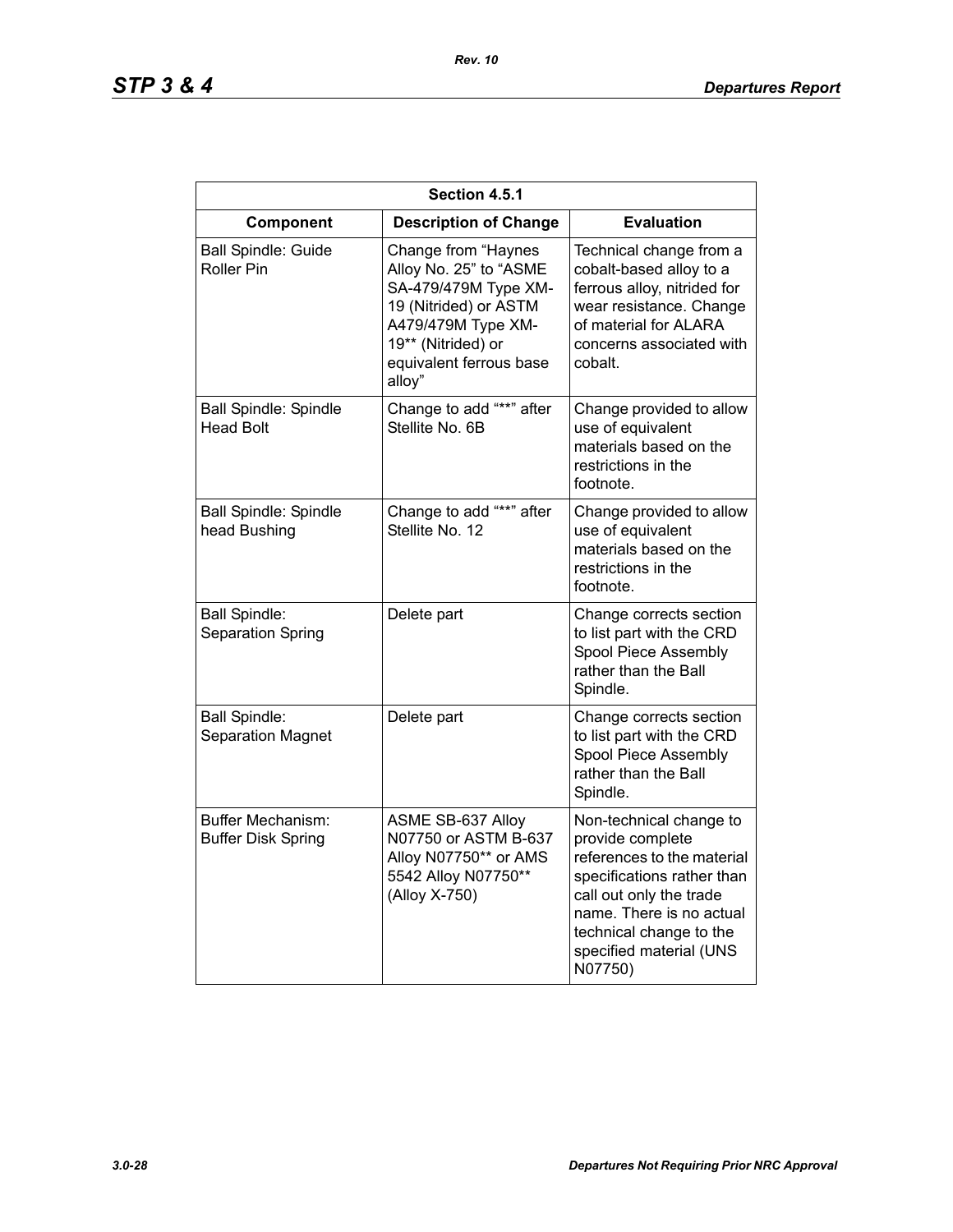| Section 4.5.1                                  |                                                                                                                                                                                                                               |                                                                                                                                                                                                                                                                                                                                                                                                            |  |
|------------------------------------------------|-------------------------------------------------------------------------------------------------------------------------------------------------------------------------------------------------------------------------------|------------------------------------------------------------------------------------------------------------------------------------------------------------------------------------------------------------------------------------------------------------------------------------------------------------------------------------------------------------------------------------------------------------|--|
| Component                                      | <b>Description of Change</b>                                                                                                                                                                                                  | <b>Evaluation</b>                                                                                                                                                                                                                                                                                                                                                                                          |  |
| Buffer Mechanism:<br><b>Buffer Sleeve</b>      | Change "316L<br>(Hardsurfaced with<br>Colmonoy No. 6)" to<br>"ASME SA-479/479M<br>Type 316*, 316L<br>(Hardsurfaced with<br>Colmonoy No. 6), or<br>ASTM 479/479M Type<br>316*/**, 316L**"                                      | Technical change adds<br>Type 316 material. The<br>mechanical properties of<br>316 are superior to the L<br>grade already referenced<br>and the carbon content of<br>the 316 is controlled to a<br>maximum of 0.020% by<br>the note (*). Non-<br>technical changes<br>provide the complete<br>reference to the material<br>specifications rather than<br>call out only the Type<br>designation (316/316L). |  |
| Buffer Mechanism:<br><b>Guide Roller</b>       | Change material<br>specification from "Stellite<br>No. 3" to add "or nickel<br>base alloy."                                                                                                                                   | The nickel base alloy is<br><b>Cobalt Replacement</b><br>Alloy (CRA).                                                                                                                                                                                                                                                                                                                                      |  |
| Buffer Mechanism:<br><b>Guide Roller Pin</b>   | Change from "Haynes<br>Alloy No. 25" to "ASME<br>SA-479/479M Type XM-<br>19 (Nitrided) or ASTM<br>A479/479M Type XM-<br>19** (Nitrided) or<br>equivalent ferrous base<br>alloy"                                               | Technical change from a<br>cobalt-based alloy to a<br>ferrous alloy, nitrided for<br>wear resistance. Change<br>of material for ALARA<br>concerns associated with<br>cobalt.                                                                                                                                                                                                                               |  |
| <b>Buffer Mechanism:</b><br><b>Stop Piston</b> | Change "316L<br>(Hardsurfaced with<br>Stellite No. 6)" to "ASME<br>SA-479/479M Type 316*,<br>316L (Hardsurfaced with<br>Stellite No. 6), or ASTM<br>479/479M Type 316*/**,<br>316L** (Hard surfaced<br>with Stellite No. 6)*" | Technical change adds<br>Type 316 material. The<br>mechanical properties of<br>316 are superior to the L<br>grade already referenced<br>and the carbon content of<br>the 316 is controlled to a<br>maximum of 0.020% by<br>the note (*). Non-<br>technical change to<br>provide complete<br>references to the material<br>specifications rather than<br>call out only the Type<br>designation (316/316L).  |  |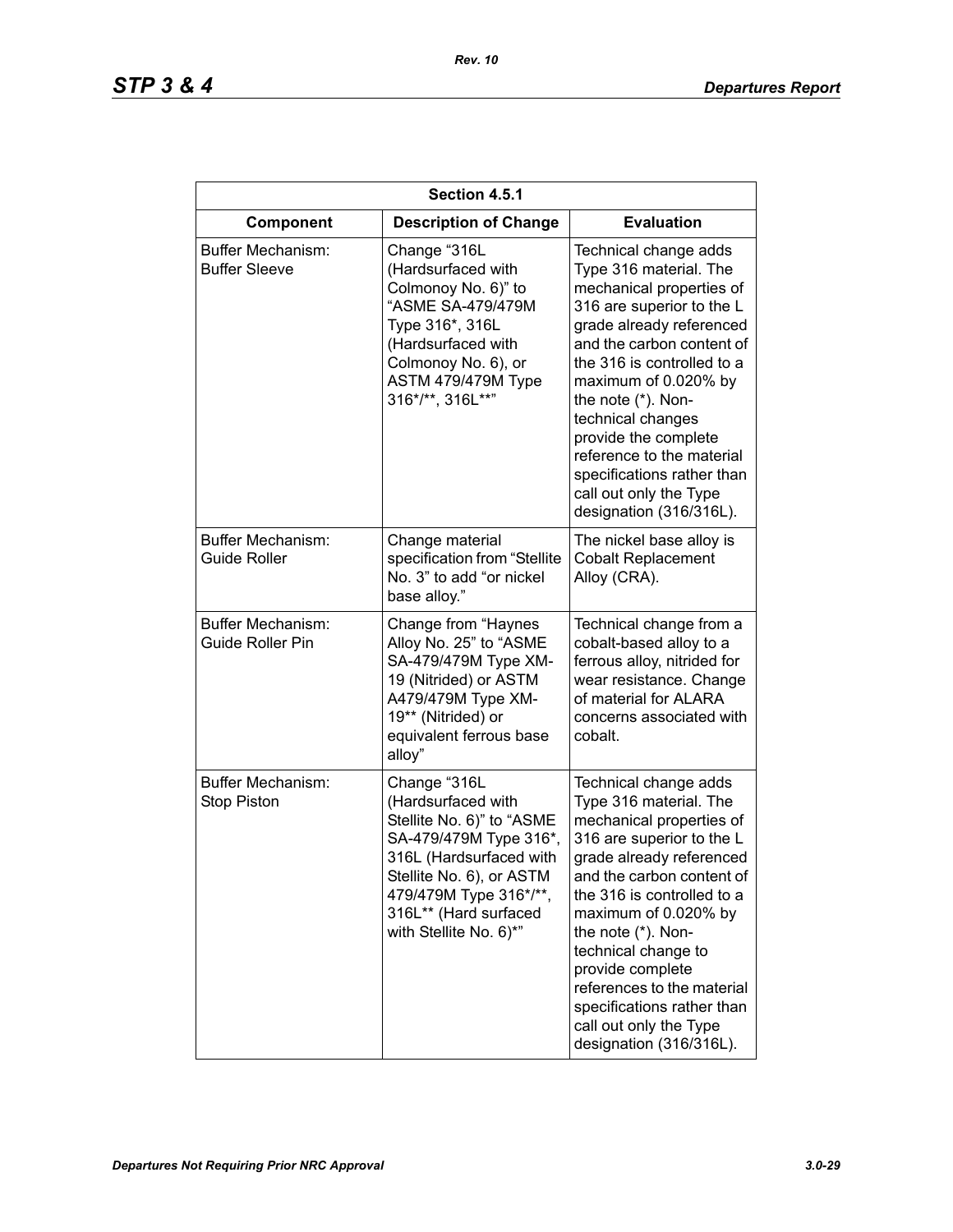| Section 4.5.1                        |                                                                                                                                                                                                                                                                                                             |                                                                                                                                                                                                                                                                                                                                                                                                                                                                                                                                                                                                               |  |
|--------------------------------------|-------------------------------------------------------------------------------------------------------------------------------------------------------------------------------------------------------------------------------------------------------------------------------------------------------------|---------------------------------------------------------------------------------------------------------------------------------------------------------------------------------------------------------------------------------------------------------------------------------------------------------------------------------------------------------------------------------------------------------------------------------------------------------------------------------------------------------------------------------------------------------------------------------------------------------------|--|
| Component                            | <b>Description of Change</b>                                                                                                                                                                                                                                                                                | <b>Evaluation</b>                                                                                                                                                                                                                                                                                                                                                                                                                                                                                                                                                                                             |  |
| <b>Hollow Piston: Piston</b><br>Tube | Change from "XM-19" to<br>"ASME SA-312/312M<br>Grade TPXM-19 or<br><b>ASTM A 312/312M</b><br>Grade TPXM19"                                                                                                                                                                                                  | Non-technical change to<br>provide complete<br>references to the material<br>specifications rather than<br>call out only the Grade<br>(XM-19) designation.                                                                                                                                                                                                                                                                                                                                                                                                                                                    |  |
| Hollow Piston: Piston<br>Head        | Change component<br>description from "Piston<br>Head" to "Drive Piston"<br>and change "316L<br>(Hardsurfaced with<br>Stellite No. 3)" to "ASME<br>SA-479/479M Type 316*,<br>316L (Hardsurfaced with<br>Stellite No. 6), or ASTM<br>479/479M Type 316*/**,<br>316L** (Hard surfaced<br>with Stellite No. 6)" | Non-technical change to<br>correct the component<br>description. Technical<br>change adds Type 316<br>material. The mechanical<br>properties of 316 are<br>superior to the L grade<br>already referenced and<br>the carbon content of the<br>316 is controlled to a<br>maximum of 0.020% by<br>the note (*). Non-<br>technical change to<br>provide complete<br>references to the material<br>specifications rather than<br>call out only the Type<br>designation (316/316L).<br>Technical change from<br>Stellite No. 3 to Stellite<br>No. 6, consistent with the<br><b>Buffer Mechanism Stop</b><br>Piston. |  |
| Hollow Piston: Latch                 | Change from "Inconel X<br>750" to ASME SB-637<br>Alloy N07750 or ASTM B-<br>637 Alloy N07750** (Alloy<br>$X-750$ )"                                                                                                                                                                                         | Non-technical change to<br>reference a specification<br>for the material rather<br>than call out only the<br>trade name. There is no<br>actual technical change<br>to the specified material<br>(UNS N07750)                                                                                                                                                                                                                                                                                                                                                                                                  |  |
| Hollow Piston: Latch<br>Spring       | Specify material AMS<br>5699 Alloy N07750**<br>(Alloy X-750)                                                                                                                                                                                                                                                | Non-technical change to<br>reference a specification<br>for the material rather<br>than call out only the<br>trade name. There is no<br>actual technical change<br>to the specified material<br>(UNS N07750)                                                                                                                                                                                                                                                                                                                                                                                                  |  |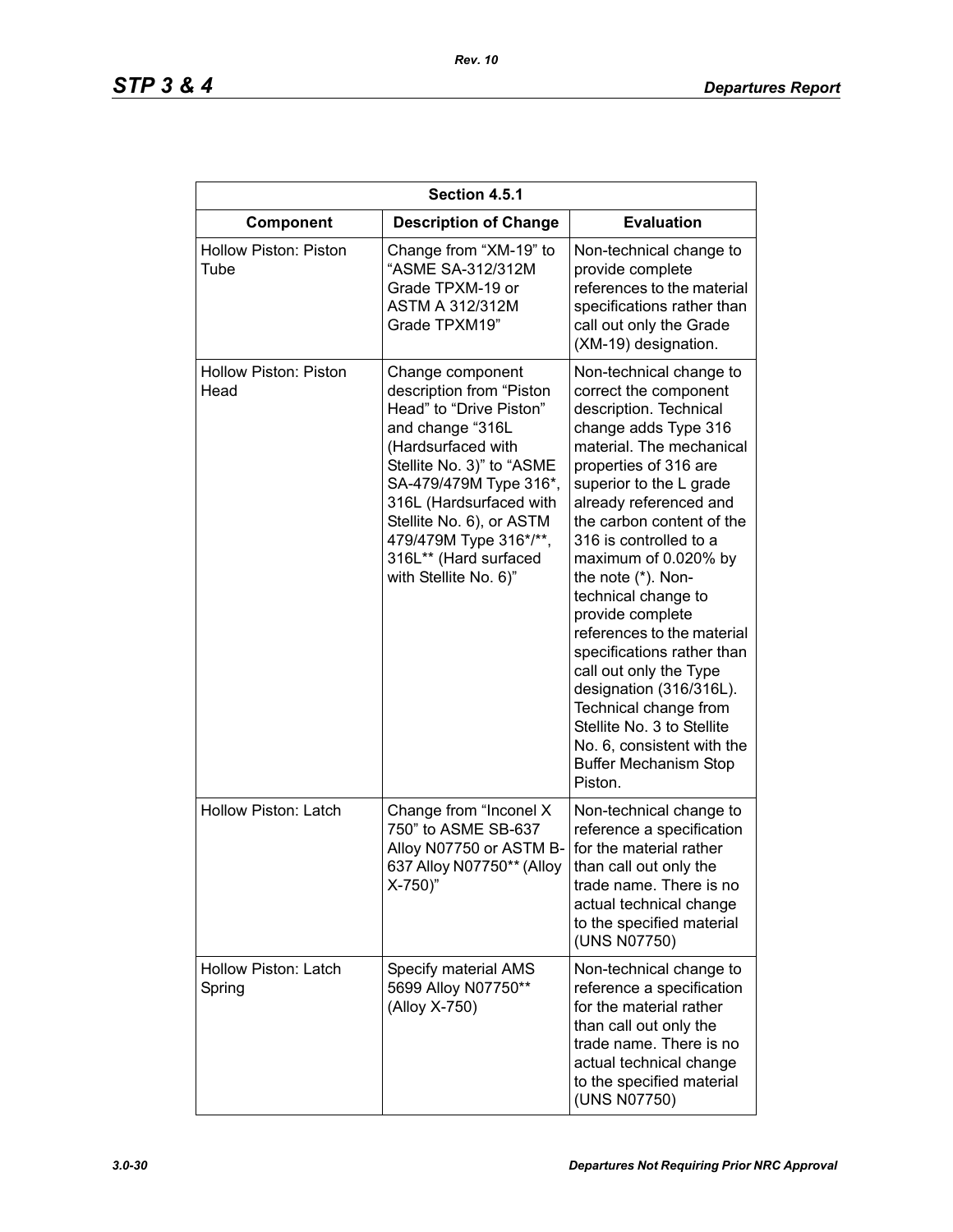| Section 4.5.1                                |                                                                                                                           |                                                                                                                                                                                                                                                                                                                                                                                                       |  |
|----------------------------------------------|---------------------------------------------------------------------------------------------------------------------------|-------------------------------------------------------------------------------------------------------------------------------------------------------------------------------------------------------------------------------------------------------------------------------------------------------------------------------------------------------------------------------------------------------|--|
| Component                                    | <b>Description of Change</b>                                                                                              | <b>Evaluation</b>                                                                                                                                                                                                                                                                                                                                                                                     |  |
| Hollow Piston:<br><b>Bayonet Coupling</b>    | Change from "Inconel X<br>750" to ASME SB-637<br>Alloy N07750 or ASTM B-<br>637 Alloy N07750** (Alloy<br>$X-750$ )"       | Non-technical change to<br>reference a specification<br>for the material rather<br>than call out only the<br>trade name. There is no<br>actual technical change<br>to the specified material<br>(UNS N07750)                                                                                                                                                                                          |  |
| Guide Tube: Guide<br>Tube                    | Change from "316L" to<br>"ASME SA-312/312M<br>Grade TP316*, TP316L<br>or ASTM A 312/312M<br>Grade TP316*/**,<br>TP316L**" | Technical change adds<br>Type 316 material. The<br>mechanical properties of<br>316 are superior to the L<br>grade already referenced<br>and the carbon content of<br>the 316 is controlled to a<br>maximum of 0.020% by<br>the note (*). Non-<br>technical change to<br>provide complete<br>references to the material<br>specifications rather than<br>call out only the Type<br>designation (316L). |  |
| <b>Outer Tube</b><br>Assembly: Outer<br>Tube | Change from "XM-19" to<br><b>ASME SA-312/312M</b><br>Grade TPXM-19 or<br>ASTM A312/312M,<br>Grade TPXM-19**"              | Non-technical change to<br>provide complete<br>references to the material<br>specifications rather than<br>call out only the Grade<br>(XM-19) designation.                                                                                                                                                                                                                                            |  |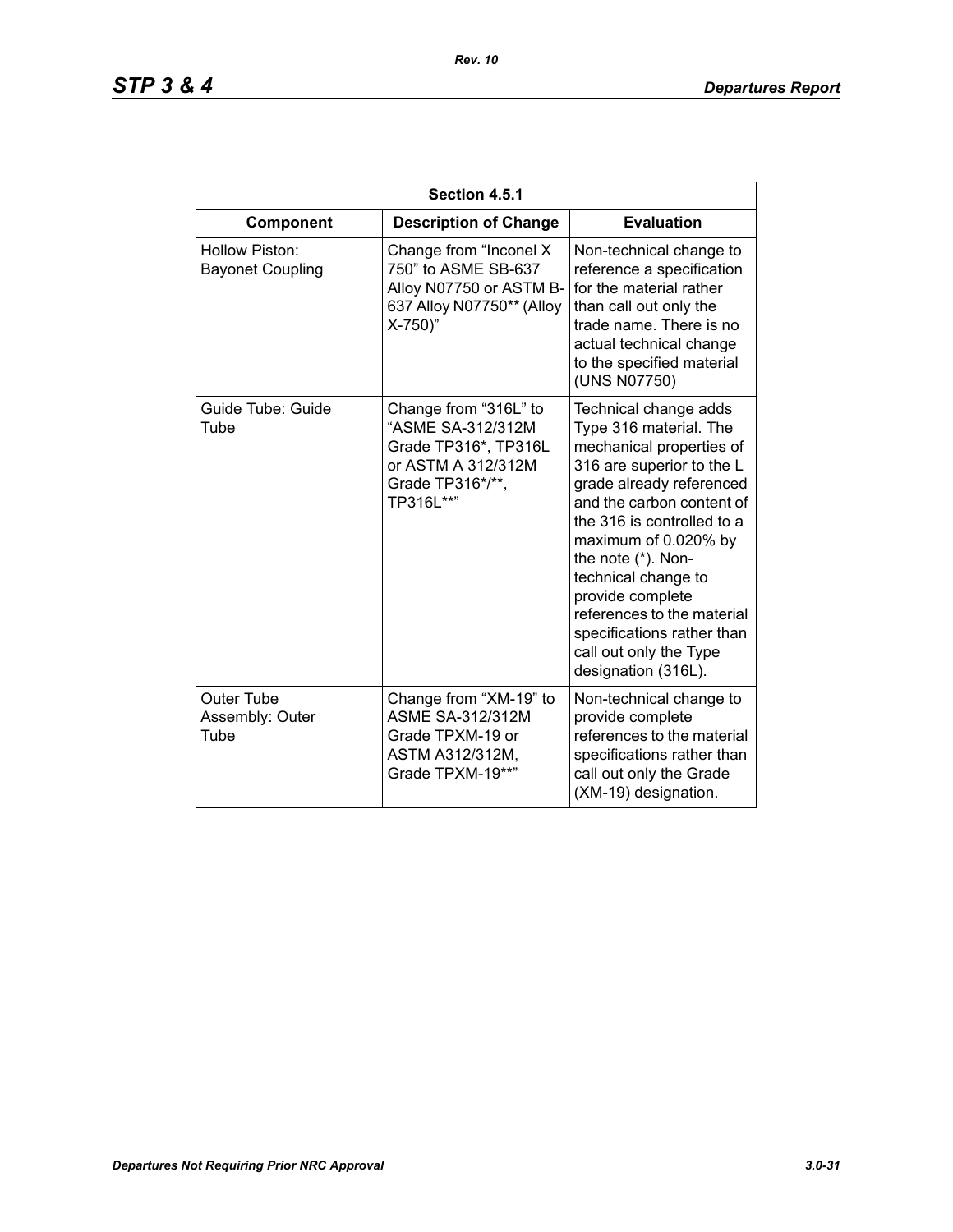| Section 4.5.1                                                                  |                                                                                                                                                                                  |                                                                                                                                                                                                                                                                                                                                                                                                                                                                                                                                                                                                                                                                  |  |
|--------------------------------------------------------------------------------|----------------------------------------------------------------------------------------------------------------------------------------------------------------------------------|------------------------------------------------------------------------------------------------------------------------------------------------------------------------------------------------------------------------------------------------------------------------------------------------------------------------------------------------------------------------------------------------------------------------------------------------------------------------------------------------------------------------------------------------------------------------------------------------------------------------------------------------------------------|--|
| Component                                                                      | <b>Description of Change</b>                                                                                                                                                     | <b>Evaluation</b>                                                                                                                                                                                                                                                                                                                                                                                                                                                                                                                                                                                                                                                |  |
| Outer Tube<br>Assembly: Middle<br>Flange                                       | Change from "ASME SA-<br>182 Grade F304LC" to<br><b>ASME SA-182/182M</b><br>Grade F304L, F304*,<br>F316L, F316* or ASME<br>SA- 336/336M Grade<br>F304L, F304*, F316L,<br>F316*." | Technical change adds<br>F304 and F316 for both<br>SA-182 and SA-336.<br>F304 and F316 have the<br>same mechanical<br>properties for both<br>specifications and the<br>mechanical properties<br>are superior to the F304L<br>grade already referenced<br>in the DCD. The carbon<br>content of the F304 and<br>F316 is controlled to a<br>maximum 0.020% by the<br>note (*). Change also<br>adds F316L for SA-182,<br>which has the same<br>mechanical properties as<br>the currently referenced<br>F304L. The editorial<br>change to the<br>specification designation<br>(to SA-182/182M) is<br>made to correctly identify<br>the title of the<br>specification. |  |
| <b>Miscellaneous Parts:</b><br><b>Ball for Check Valve</b>                     | Change "Haynes Stellite<br>No. 3" to "Stellite No. 3, or<br>equivalent cobalt base<br>alloy."                                                                                    | Non-technical change to<br>delete a specific<br>manufacturer's name<br>(Haynes). Technical<br>change to allow<br>equivalent cobalt based<br>alloys. Requiring that the<br>other alloys be equivalent<br>ensures that the alloy<br>selected has sufficient<br>wear resistance.                                                                                                                                                                                                                                                                                                                                                                                    |  |
| <b>Miscellaneous Parts:</b><br>O-Ring Seal<br>(Between CRD<br>Housing and CRD) | Change "321 SS" to<br>"Type 321 Stainless steel<br>coated with a qualified<br>material"                                                                                          | Editorial change to delete<br>acronym (SS) and<br>replace it with a more<br>complete identification.                                                                                                                                                                                                                                                                                                                                                                                                                                                                                                                                                             |  |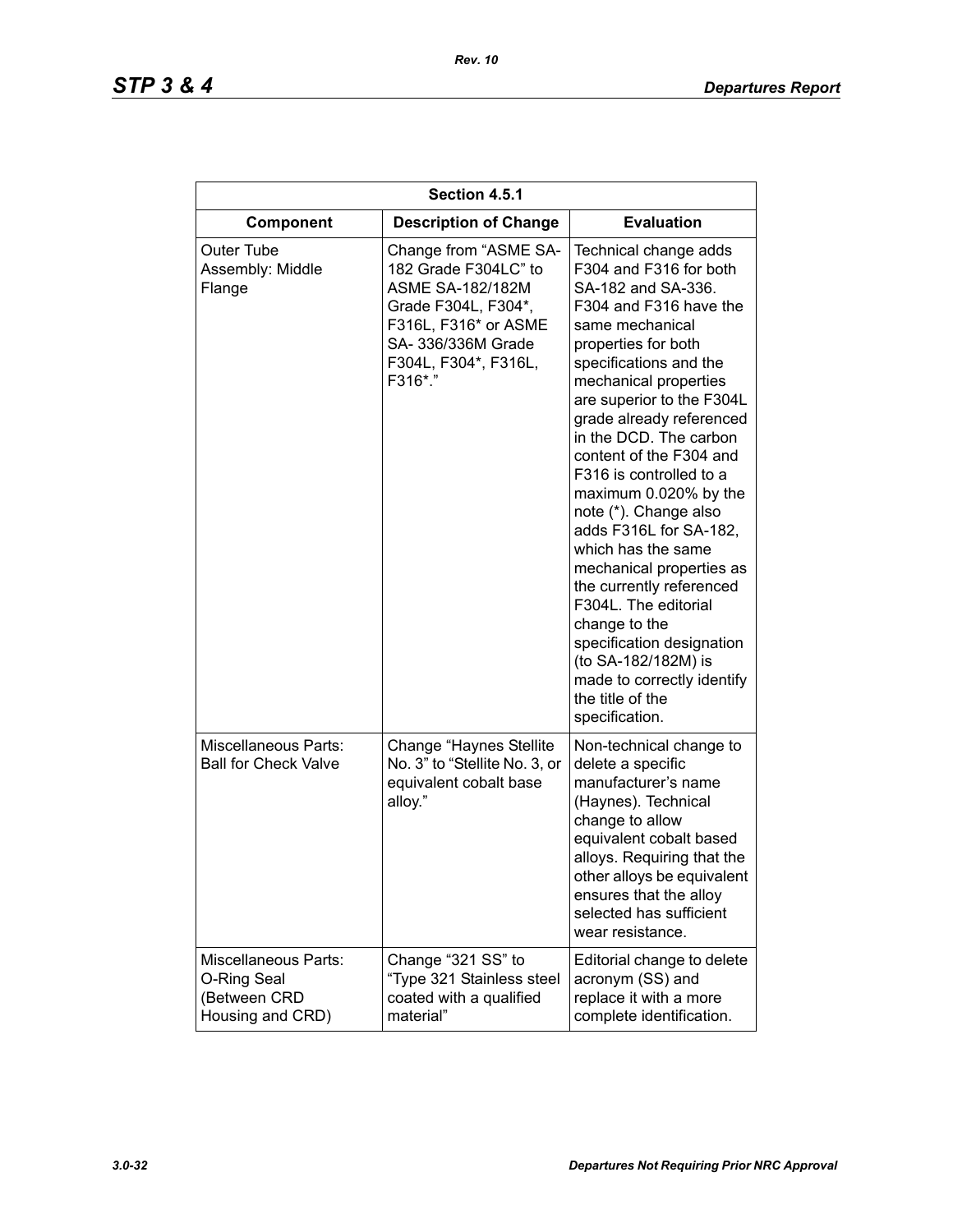| Section 4.5.1                                                   |                                                                                                                                                                                                                                                              |                                                                                                                                                      |  |
|-----------------------------------------------------------------|--------------------------------------------------------------------------------------------------------------------------------------------------------------------------------------------------------------------------------------------------------------|------------------------------------------------------------------------------------------------------------------------------------------------------|--|
| Component                                                       | <b>Description of Change</b>                                                                                                                                                                                                                                 | <b>Evaluation</b>                                                                                                                                    |  |
| Miscellaneous Parts:<br><b>CRD</b> Installation<br><b>Bolts</b> | Change "ASME SA193<br>Grade B7" to "ASME SA-<br>193/193M Grade B7"                                                                                                                                                                                           | The editorial change to<br>the specification<br>designation (to SA-<br>193/193M) is made to<br>correctly identify the title<br>of the specification. |  |
| <b>Notes</b>                                                    | Change from "The base<br>material shall be qualified<br>to assure that it is free<br>from sensitization." to "*<br>The material shall be<br>qualified to ensure that it<br>is free from sensitization.<br>Carbon content specified<br>to be 0.020% maximum." | Technical change<br>explains the basis for<br>qualification to ensure<br>resistance to<br>sensitization.                                             |  |
| <b>Notes</b>                                                    | Note added as follows: "**<br>Equivalent materials have<br>been provided. Materials<br>with similar chemical<br>composition, mechanical<br>properties, and operating<br>experience are<br>considered equivalent."                                            | Note intended to provide<br>for additional choices for<br>allowable materials.                                                                       |  |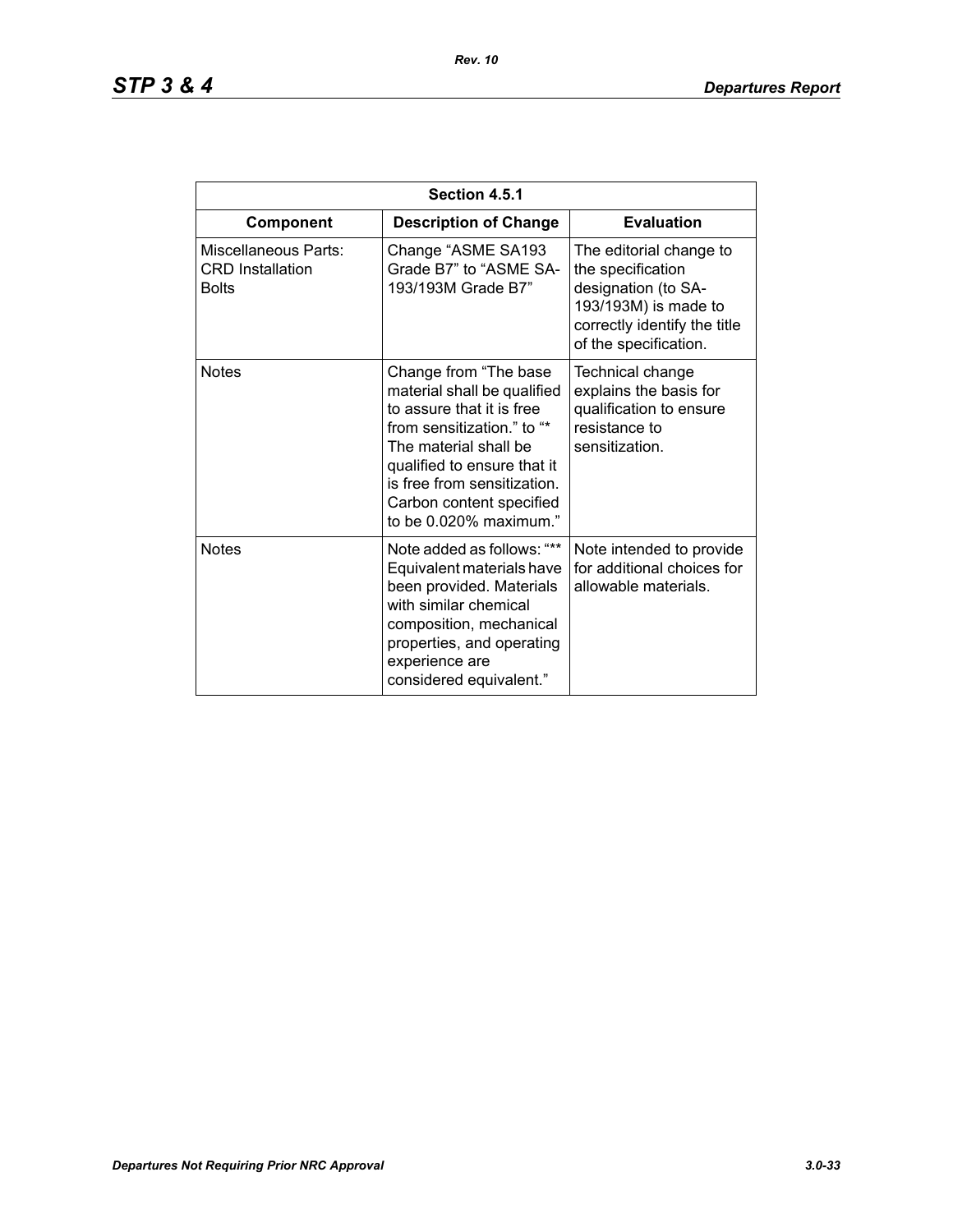Changes to Part 2, Tier 2, Section 4.5.2

| <b>Section 4.5.2.1</b>                                     |                                                                                                                                                                                                                                                               |                                                                                                                                                                                                                                                                                                                                                                                                                                                                                                                                                                                                                                                                                                                                                 |  |
|------------------------------------------------------------|---------------------------------------------------------------------------------------------------------------------------------------------------------------------------------------------------------------------------------------------------------------|-------------------------------------------------------------------------------------------------------------------------------------------------------------------------------------------------------------------------------------------------------------------------------------------------------------------------------------------------------------------------------------------------------------------------------------------------------------------------------------------------------------------------------------------------------------------------------------------------------------------------------------------------------------------------------------------------------------------------------------------------|--|
| <b>Item</b>                                                | <b>Description of Change</b>                                                                                                                                                                                                                                  | <b>Evaluation</b>                                                                                                                                                                                                                                                                                                                                                                                                                                                                                                                                                                                                                                                                                                                               |  |
| Core Support<br>Structure: Shroud<br><b>Support Plate</b>  | Change from "Nickel-<br>Chrome-Iron-Alloy, ASME<br>SB166 or SB168" to<br>"Niobium modified Nickel-<br>Chromium-Iron Alloy 600<br>per ASME Code Case N-<br>580-2"                                                                                              | Code Case N-580-2<br>allows the use of UNS<br>N06600 (Alloy 600)<br>material stabilized with<br>niobium. Referencing this<br>Code Case eliminates the<br>need for the note. The<br>notes were used because<br>even the first revision of<br>this Code Case was<br>developed to support the<br>ABWR and was not<br>approved when the DCD<br>was issued.                                                                                                                                                                                                                                                                                                                                                                                          |  |
| Core Support<br>Structure: Shroud,<br>Core Plate, and Grid | Change from "ASME<br>SA240, SA182, SA479,<br>SA312, SA249,<br>or<br>SA213 (all Type 304L or<br>316L)" to "ASME SA-<br>240/240M Type 316L or<br>Type 316* and SA-<br>479/479M Type XM-19,<br>SA-479/479M Type 316L,<br><b>ASME SA-182/182M</b><br>Grade F316L" | Technical change deletes<br>Type 304L and<br>references to SA-312,<br>SA-249, and SA-213 and<br>adds Type 316 for SA-<br>240/240M and SA-<br>479/479M XM-19. Both<br>316 and XM-19 have<br>mechanical properties<br>superior to the 316L<br>grade already referenced<br>and retained in the DCD.<br>The carbon content of the<br>316 is controlled to a<br>maximum 0.020% by the<br>note (*). The editorial<br>change to the<br>specification designations<br>(to SA-240/240M and SA-<br>182/182M) is made to<br>correctly identify the title<br>of the specification and<br>the editorial change also<br>includes the correct<br>designation for 316L:<br>Grade F316L for SA-<br>182/182M and SA-<br>479/479M and Type 316<br>for SA-240/240M. |  |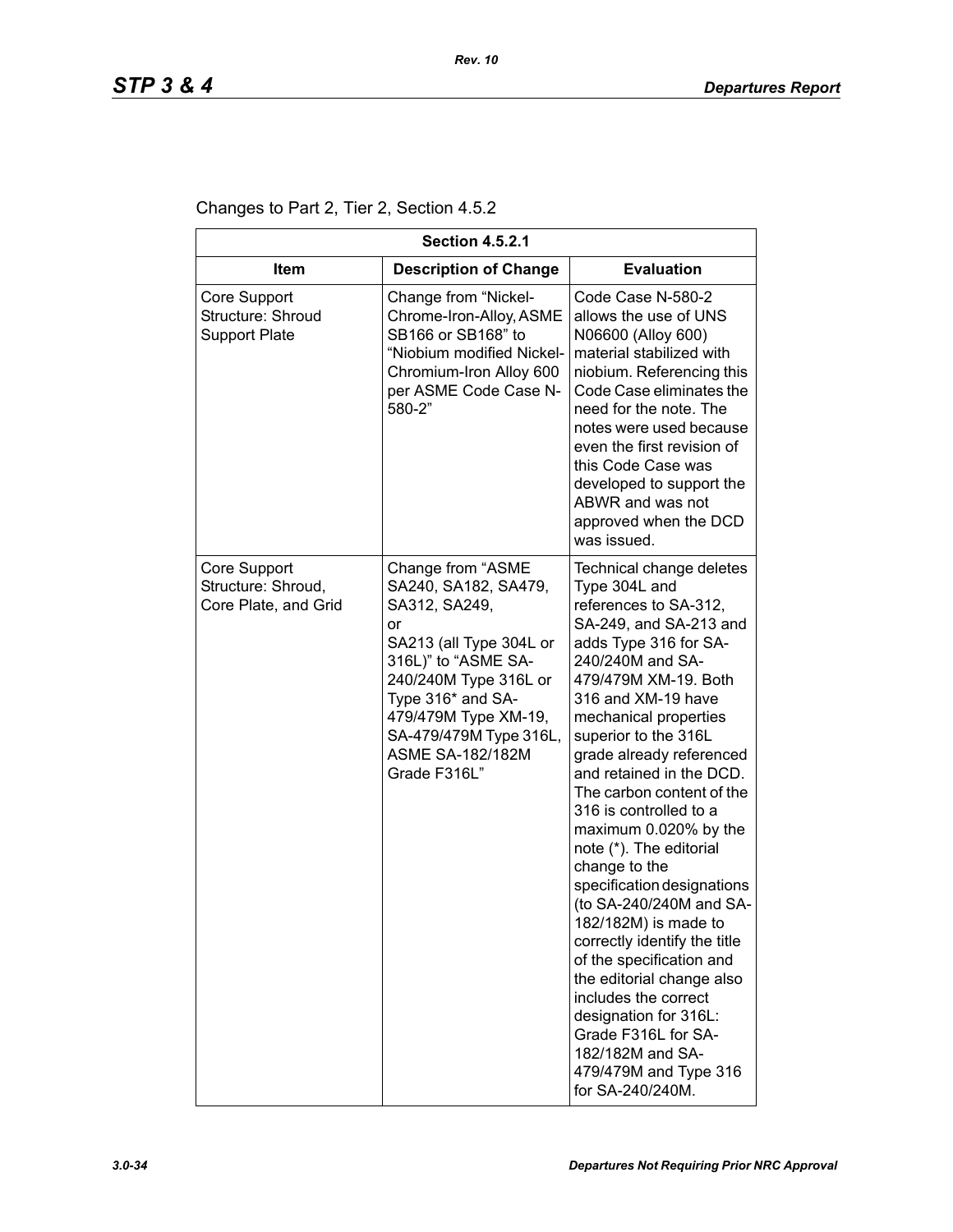| <b>Section 4.5.2.1</b>                                                                |                                                                                                                                                                                                                                                                                                                                                                                              |                                                                                                                                                                                                                                                                                                                                                                                                                                                                                                                                                                |  |
|---------------------------------------------------------------------------------------|----------------------------------------------------------------------------------------------------------------------------------------------------------------------------------------------------------------------------------------------------------------------------------------------------------------------------------------------------------------------------------------------|----------------------------------------------------------------------------------------------------------------------------------------------------------------------------------------------------------------------------------------------------------------------------------------------------------------------------------------------------------------------------------------------------------------------------------------------------------------------------------------------------------------------------------------------------------------|--|
| <b>Item</b>                                                                           | <b>Description of Change</b>                                                                                                                                                                                                                                                                                                                                                                 | <b>Evaluation</b>                                                                                                                                                                                                                                                                                                                                                                                                                                                                                                                                              |  |
| Core Support<br>Structure: Peripheral<br><b>Fuel Supports</b>                         | Change from "ASME<br>SA312 Grade Type-304L<br>or 316L" to "SA-<br>479/479M 316* or Type<br>316L"                                                                                                                                                                                                                                                                                             | Technical change deletes<br>Type 304L and<br>references to SA-312 and<br>adds Type 316 and 316L<br>for SA-479/479M. The<br>mechanical properties of<br>Type 316L are the same<br>for SA-312 and SA-479<br>and the mechanical<br>properties of Type 316<br>are superior to the 316L<br>grade. The carbon<br>content of the 316 is<br>controlled to a maximum<br>0.020% by the note $(*)$ .<br>An editorial change to the<br>specification designation<br>(to SA-479/479M) is<br>made to correctly identify<br>the specification.                                |  |
| Core Support<br>Structure:<br>Core Plate and Top<br>Guide Studs, Nuts,<br>and Sleeves | Change material from<br>"ASME SA-479 (Type<br>304, 316, or XM-19) (all<br>parts); or SA-193 Grade<br>B8 Type 304 (studs); or<br>SA-194 Grade 8 (Type<br>304) (nuts); or SA-479<br>(Type 304L or 316L), SA-<br>182 (Grade F304L or<br>F316L), SA-213 (Type<br>304L, 316 or 316L), SA-<br>249 (Type 304L, 316, or<br>316L) (sleeves)" to "SA-<br>479/479M Type 316* or<br>Type 316L and XM-19" | Technical change deletes<br>Type 304L and<br>references to SA-312,<br>SA-193, SA-194, SA-182,<br>SA-213, and SA-249.<br>Technical change adds<br>Type 316 and XM-19 for<br>SA-479/479M. Both 316<br>and XM-19 have<br>mechanical properties<br>superior to the 316L<br>grade already referenced<br>and retained in the DCD.<br>The carbon content of the<br>316 is controlled to a<br>maximum 0.020% by the<br>note (*). An editorial<br>change to the<br>specification designation<br>(to SA-479/479M) is<br>made to correctly identify<br>the specification. |  |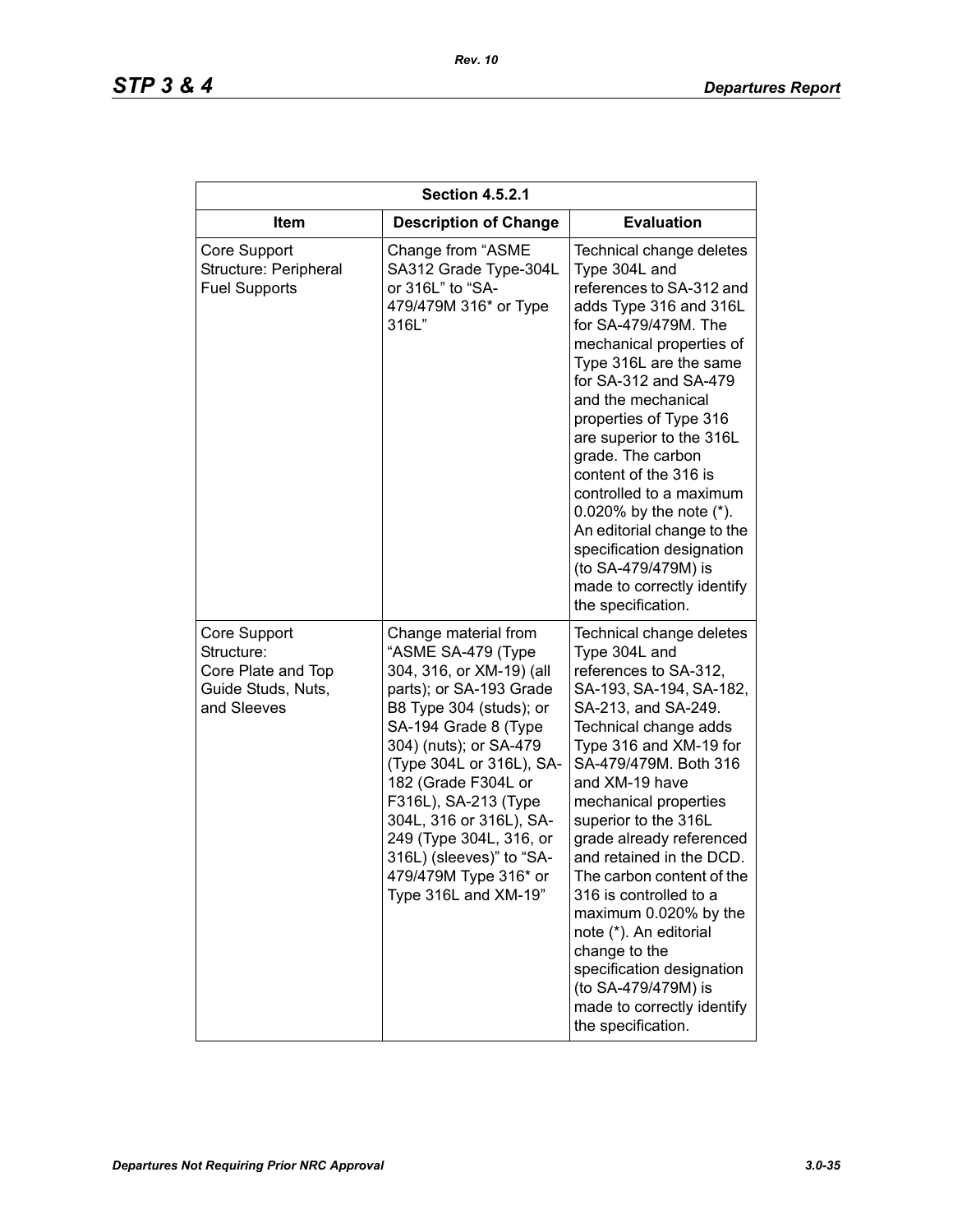| <b>Section 4.5.2.1</b>                                     |                                                                                                                                                                                                                                                               |                                                                                                                                                                                                                                                                                                                                                                                                                                        |  |
|------------------------------------------------------------|---------------------------------------------------------------------------------------------------------------------------------------------------------------------------------------------------------------------------------------------------------------|----------------------------------------------------------------------------------------------------------------------------------------------------------------------------------------------------------------------------------------------------------------------------------------------------------------------------------------------------------------------------------------------------------------------------------------|--|
| Item                                                       | <b>Description of Change</b>                                                                                                                                                                                                                                  | <b>Evaluation</b>                                                                                                                                                                                                                                                                                                                                                                                                                      |  |
| Core Support<br>Structure: Control<br>Rod Drive Housing    | Change material<br>designation from "ASME<br>SA-312 Grade TP304L or<br>316L SA-182 Grade<br>F304L or F316L, and<br>ASME SA-351 Type CF3<br>(Type 304L) or Type<br>CF3M (Type 316L)" to<br><b>ASME SA-336/336M</b><br>Grade F316* or SAME<br>SA312/312M TP316" | Technical change deletes<br>Type 304L, Type 316L,<br>CF3, and CF3M and adds<br>Grade F316 (for SA-<br>336/336M) and TP316<br>(for SA-312/312M).<br>References to SA-351<br>(cast material) are<br>deleted. The technical<br>change replaces the low<br>carbon grades with<br>standard 316 which has<br>superior mechanical<br>properties. The carbon<br>content of the 316 is<br>controlled to a maximum<br>0.020% by the note $(*)$ . |  |
| Core Support<br>Structure: Guide<br>Tube                   | Change "ASME SA-351<br>Type CF3 or CF3M, or<br>SA-358, SA-312, or SA-<br>249 (Type 304L or 316L)"<br>to "SA-312/312M Grade<br>TP316* or Type 316L<br>(Body), SA-479/479M<br>Type XM-19 (Base), SA-<br>312/312M Grade TPXM-<br>19 (Sleeve)"                    | Technical change deletes<br>SA-351 Type CF3 and<br>CF3M, and Type 304L<br>and 316L of SA-312, SA-<br>249, and SA-358. The<br>replacement materials<br>316 and XM-19 have<br>mechanical properties<br>superior to the low carbon<br>grades previously<br>specified. The carbon<br>content of the 316 is<br>controlled to a maximum<br>0.020% by the note $(*)$ .                                                                        |  |
| Core Support<br>Structure: Orificed<br><b>Fuel Support</b> | Change from "ASME SA-<br>351 Type CF3 (Type<br>304L) or CF3M (Type<br>316L)" to "ASME SA-<br>351/351M Grade CF3"                                                                                                                                              | Technical change deletes<br>the CF3M material. Use<br>of the CF3M in the<br>original DCD was<br>optional and the CF3<br>material which is retained<br>has the same mechanical<br>properties as CF3M.<br>Non-technical change to<br>correct the title of the<br>referenced material<br>specification, eliminate<br>the parenthetical<br>references to wrought<br>equivalents and add the<br>word "grade."                               |  |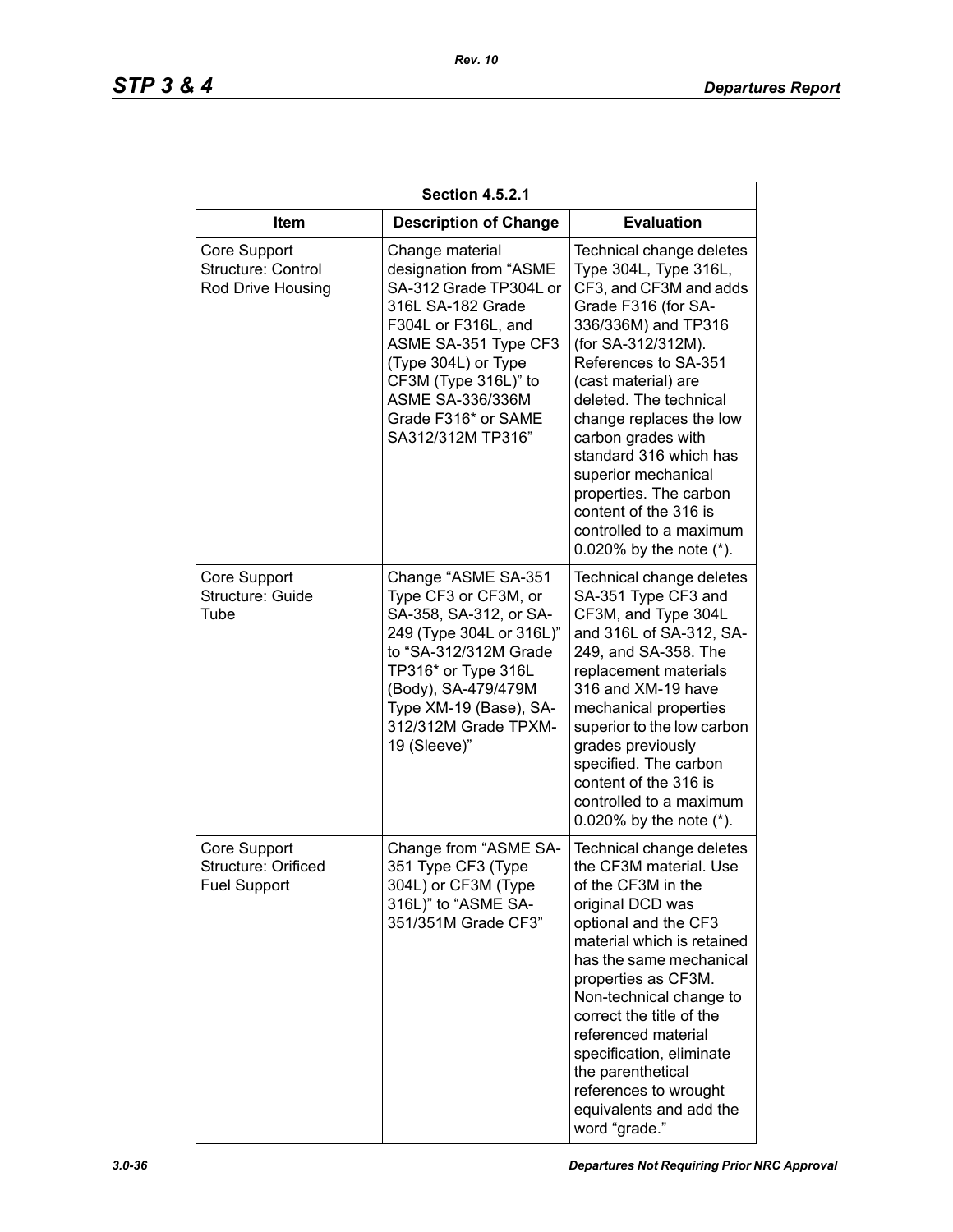| <b>Section 4.5.2.1</b>                                                                |                                                                                                                                                                                                                                   |                                                                                                                                                                                                                                                                                                                                                           |  |
|---------------------------------------------------------------------------------------|-----------------------------------------------------------------------------------------------------------------------------------------------------------------------------------------------------------------------------------|-----------------------------------------------------------------------------------------------------------------------------------------------------------------------------------------------------------------------------------------------------------------------------------------------------------------------------------------------------------|--|
| <b>Item</b>                                                                           | <b>Description of Change</b>                                                                                                                                                                                                      | <b>Evaluation</b>                                                                                                                                                                                                                                                                                                                                         |  |
| Shroud Head and<br>Separator Assembly<br>and Steam Dryer<br>Assembly                  | Introductory paragraph is<br>changed from "All<br>materials are 304L or<br>316L stainless steel" to<br>"All materials are 316L<br>stainless steel except<br>castings, Steam Dryer<br>Vanes, and Steam Dryer<br>Seismic Blocks"    | Technical change to<br>eliminate the statement<br>that 304 is optional for all<br>material. The mechanical<br>properties of the 316L<br>material retained in the<br>DCD are equivalent to the<br>304L. Non-technical<br>change clarifies that<br>castings, Steam Dryer<br>Vanes, and Steam Dryer<br>Seismic Blocks may not<br>be 316L.                    |  |
| Shroud Head and<br>Separator Assembly<br>and Steam Dryer<br>Assembly: Plate,<br>Sheet | Editorial change to move<br>"and strip" from the<br>material description to the<br>component description<br>and change the material<br>designation from "ASTM<br>A240 Type 304L or 316L<br>and Strip" to "ASTM<br>A240/240M 316L" | Technical change to<br>delete the optional use of<br>304L material. The<br>mechanical properties of<br>the 316L material<br>retained in the DCD are<br>equivalent to the 304L.<br>Editorial change to<br>correct the title of the<br>referenced specification.                                                                                            |  |
| Shroud Head and<br>Separator Assembly<br>and Steam Dryer<br>Assembly: Forgings        | Change material<br>specification designation<br>from "ASTM A182 Grade<br>F or A336 Grade F316L<br>or ASME SA-182/182M<br>Grade F316L or SA-<br>336/336M Grade F316L"                                                              | Non-technical change to<br>materials to reference the<br>ASME version of the<br>currently referenced<br><b>ASTM specification (SA-</b><br>564/564M). Editorial<br>correction to the title of<br>the currently referenced<br>ASTM specification.                                                                                                           |  |
| Shroud Head and<br>Separator Assembly<br>and Steam Dryer<br>Assembly: Bars            | Change material<br>specification designation<br>from "ASTM A276 Type<br>316L or 304L" to "ASTM<br>A479 Type 316L or<br><b>ASME SA-479/479M</b><br>Type 316L"                                                                      | Technical change to<br>delete the optional use of<br>304L material. The<br>mechanical properties of<br>the 316L material<br>retained in the DCD are<br>equivalent to the 304L.<br>The materials<br>specification reference is<br>changed to A-479 and the<br>ASME equivalent but the<br>mechanical properties of<br>the referenced 316L are<br>unchanged. |  |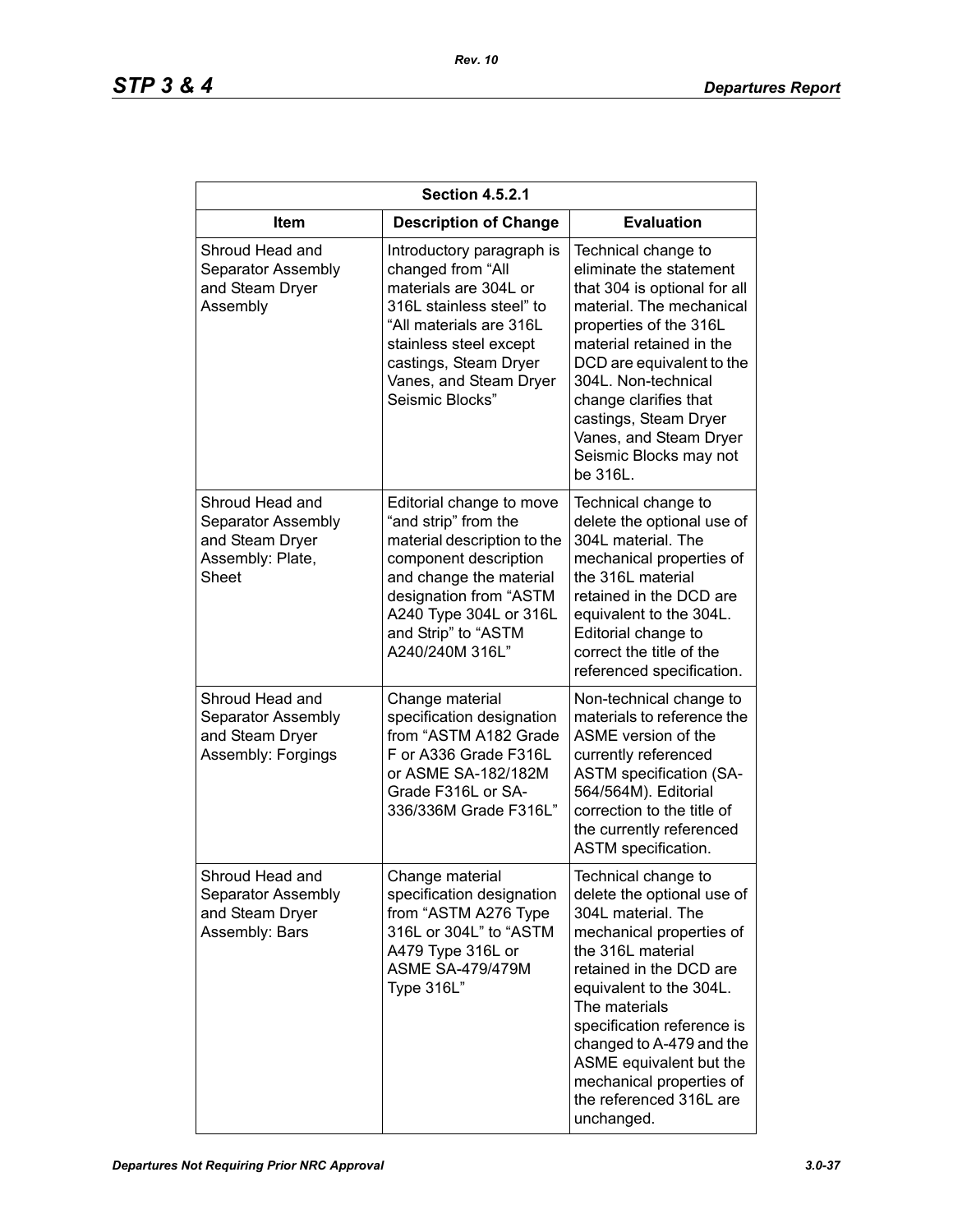| <b>Section 4.5.2.1</b>                                                         |                                                                                                                                                                                                                     |                                                                                                                                                                                                                                                                                                                                                                               |  |
|--------------------------------------------------------------------------------|---------------------------------------------------------------------------------------------------------------------------------------------------------------------------------------------------------------------|-------------------------------------------------------------------------------------------------------------------------------------------------------------------------------------------------------------------------------------------------------------------------------------------------------------------------------------------------------------------------------|--|
| Item                                                                           | <b>Description of Change</b>                                                                                                                                                                                        | <b>Evaluation</b>                                                                                                                                                                                                                                                                                                                                                             |  |
| Shroud Head and<br>Separator Assembly<br>and Steam Dryer<br>Assembly: Pipe     | Change material<br>specification designation<br>from "ASTM A312 Grade<br>TP-304L or 316L" to<br>"ASTM A312 Grade TP<br>316L or ASME SA-<br>312/312M Grade TP<br>316L"                                               | Technical change to<br>delete the optional use of<br>304L material. The<br>mechanical properties of<br>the 316L material<br>retained in the DCD are<br>equivalent to the 304L.<br>Non-technical change<br>adds the ASME<br>equivalent materials<br>specification                                                                                                              |  |
| Shroud Head and<br>Separator Assembly<br>and Steam Dryer<br>Assembly: Tube     | Change material<br>specification designation<br>from "ASTM A269 Grade<br>TP-304L or 316L" to add<br>"ASTM A269 Grade TP-<br>316L or ASME SA-<br>312/312M Grade TP<br>316L or ASME SA-<br>403/403M Grade TP<br>316L" | Technical change to<br>delete the optional use of<br>304L material. The<br>mechanical properties of<br>the 316L material<br>retained in the DCD are<br>equivalent to the 304L.<br><b>Additional ASME material</b><br>specifications are added<br>but the mechanical<br>properties of the<br>referenced 316L material<br>are the same in all the<br>referenced specifications. |  |
| Shroud Head and<br>Separator Assembly<br>and Steam Dryer<br>Assembly: Castings | Change material<br>specification designation<br>from "ASTM A351 Grade<br>CF8, CF8M" to "ASTM<br>A351 Grade CF3 or<br><b>ASME SA-351/351M</b><br>Grade CF3."                                                         | Technical change from<br>the standard grade CF8<br>to the low carbon grade<br>CF3. The CF3<br>mechanical properties<br>are consistent with the<br>mechanical properties of<br>the wrought grades used<br>for all the dryer materials<br>except the seismic<br>blocks. Non-technical<br>change references the<br>equivalent ASME<br>materials specification.                   |  |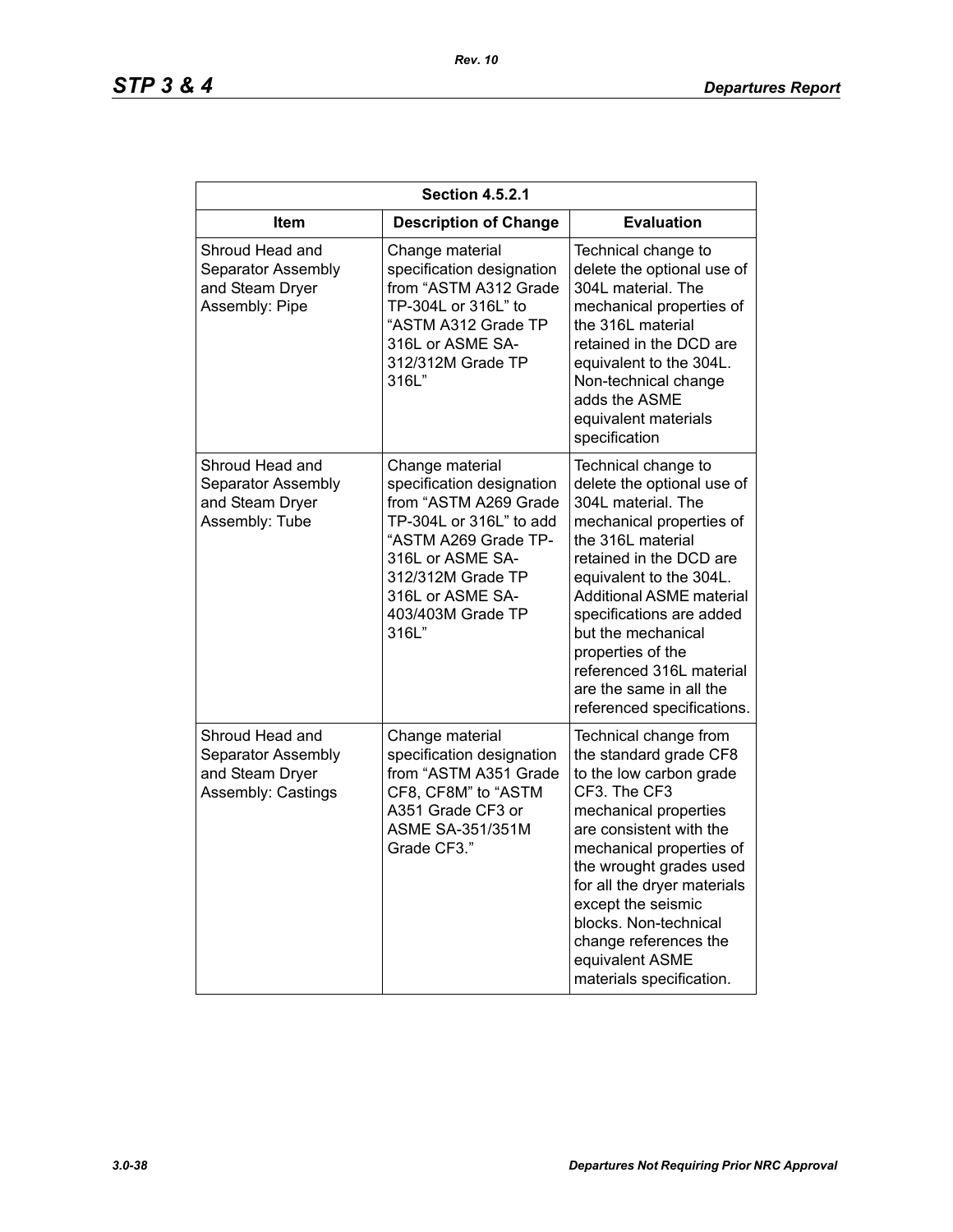| <b>Section 4.5.2.1</b>                                                                                     |                                                                                                                                                                                                       |                                                                                                                                                                                                                                                                                                                         |
|------------------------------------------------------------------------------------------------------------|-------------------------------------------------------------------------------------------------------------------------------------------------------------------------------------------------------|-------------------------------------------------------------------------------------------------------------------------------------------------------------------------------------------------------------------------------------------------------------------------------------------------------------------------|
| Item                                                                                                       | <b>Description of Change</b>                                                                                                                                                                          | <b>Evaluation</b>                                                                                                                                                                                                                                                                                                       |
| Shroud Head and<br>Separator Assembly<br>and Steam Dryer<br>Assembly: Steam<br><b>Dryer Seismic Blocks</b> | Add Steam Dryer Seismic<br><b>Blocks and material</b><br>specification designation<br>"ASTM A240 Type XM-19<br>or ASME SA-240/240M<br>Type XM-19"                                                     | Change identifies a part<br>(Steam Dryer Seismic<br>Blocks) that was<br>previously not listed in<br>this section of the DCD.<br>The mechanical<br>properties of the specified<br>material, XM-19, exceed<br>the mechanical properties<br>in material specifications<br>listed for other dryer<br>components.            |
| Shroud Head and<br>Separator Assembly<br>and Steam Dryer<br>Assembly: Steam<br><b>Dryer Vanes</b>          | Add Steam Dryer Vanes<br>and material specification<br>designation "ASTM A240<br>Type 304L or 316L or<br><b>ASME SA-240/240M</b><br>Type 304L or 316L"                                                | Change identifies a part<br>(Steam Dryer Vanes) that<br>was previously not listed<br>in this section of the<br>DCD. The mechanical<br>properties of the specified<br>materials, 304L and<br>316L, are equivalent to<br>the mechanical properties<br>in material specifications<br>listed for other dryer<br>components. |
|                                                                                                            | <b>Section 4.5.2.2</b>                                                                                                                                                                                |                                                                                                                                                                                                                                                                                                                         |
| Item                                                                                                       | <b>Description of Change</b>                                                                                                                                                                          | <b>Evaluation</b>                                                                                                                                                                                                                                                                                                       |
| <b>Fabrication of vessel</b><br>internal components<br>other than the core<br>support structure.           | Clarification added that<br>industry standards, e.g.,<br>ASME and AWS, as<br>applicable, will be used in<br>fabrication of vessel<br>internal components<br>other than the core<br>support structure. | This change represents<br>clarification describing<br>the practices applied<br>during past ABWR<br>construction projects.                                                                                                                                                                                               |
| Welding of core support<br>structures.                                                                     | Adds clarification that<br><b>ASME Section IX welding</b><br>qualification requirements<br>are applied to the core<br>support structures and<br>that welding heat input<br>control is applied.        | This change represents<br>clarification describing<br>the practices applied<br>during past ABWR<br>construction projects                                                                                                                                                                                                |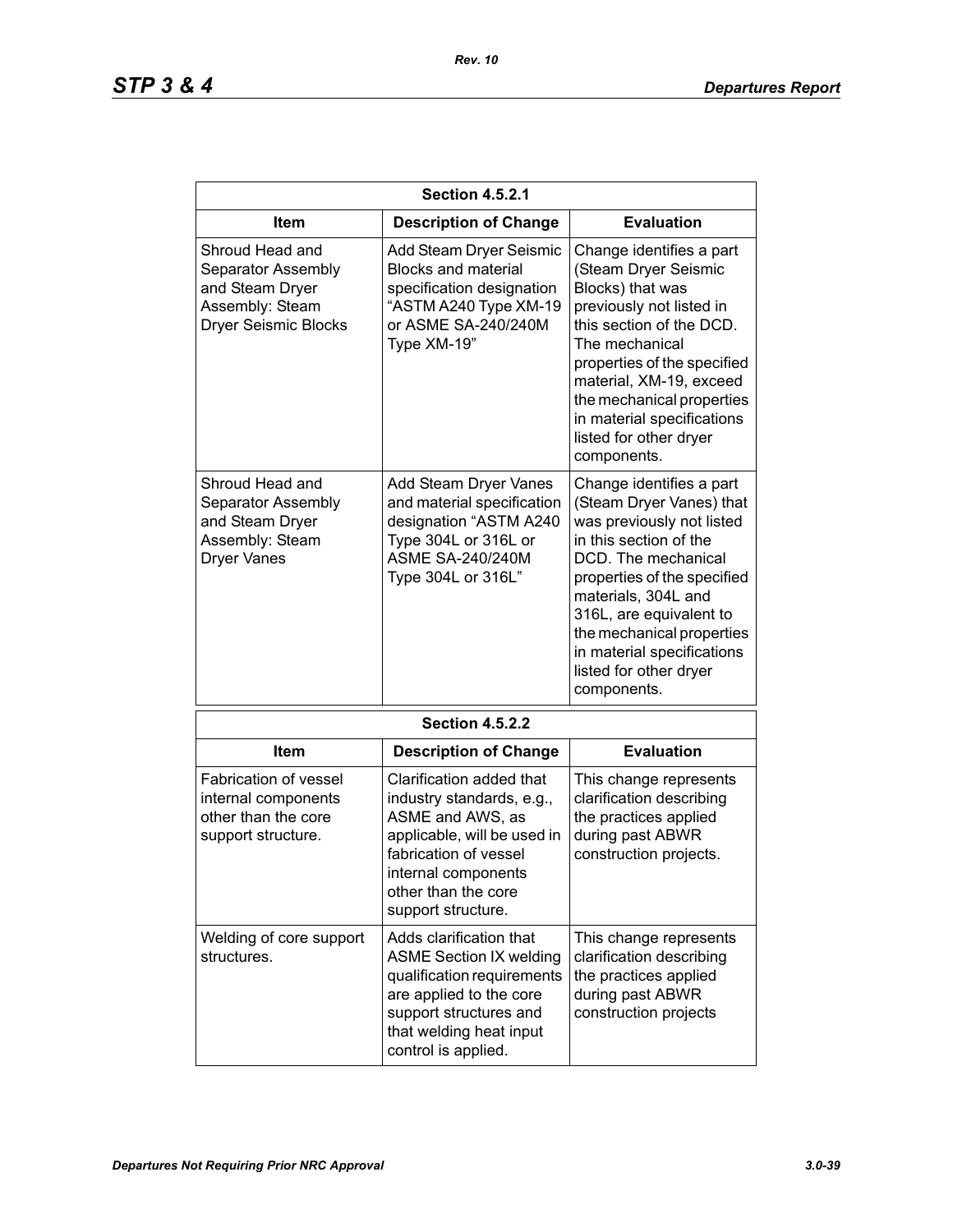| <b>Section 4.5.2.3</b>               |                                                                                                                                                                                                                                                                                                                                      |                                                                                                                                                                                                                                                                        |  |
|--------------------------------------|--------------------------------------------------------------------------------------------------------------------------------------------------------------------------------------------------------------------------------------------------------------------------------------------------------------------------------------|------------------------------------------------------------------------------------------------------------------------------------------------------------------------------------------------------------------------------------------------------------------------|--|
| <b>Item</b>                          | <b>Description of Change</b>                                                                                                                                                                                                                                                                                                         | <b>Evaluation</b>                                                                                                                                                                                                                                                      |  |
| NDE of control rod drive<br>housings | Revised to state that NDE<br>of the Control Rod Drive<br>Housings (CRDHs)<br>satisfies the requirements<br>for ASME Section III<br>Class I (Subsection NB)<br>as well as the current<br>DCD requirement of<br><b>Class CS (Subsection</b><br>NG) since the CRDHs<br>also serve as pressure<br>boundary outside the<br>reactor vessel | Adds clarification only                                                                                                                                                                                                                                                |  |
| <b>Section 4.5.2.4</b>               |                                                                                                                                                                                                                                                                                                                                      |                                                                                                                                                                                                                                                                        |  |
| Item                                 | <b>Description of Change</b>                                                                                                                                                                                                                                                                                                         | <b>Evaluation</b>                                                                                                                                                                                                                                                      |  |
| Weld material                        | Change in delta ferrite<br>content for weld material<br>from "5.0 Ferrite Number<br>(FN)" to "a minimum<br>average Ferrite Number<br>(FN) of 8 FN, with no<br>individual reading less<br>than 5 FN"                                                                                                                                  | The change to the delta<br>ferrite requirements for<br>weld metal is consistent<br>with industry practice and<br>exceeds the RG 1.31<br>requirement by imposing<br>the additional<br>requirement that the<br>average delta ferrite<br>reading be a minimum of<br>8 FN. |  |
| Delta ferrite in<br>castings         | Change delta ferrite limit<br>in austenitic stainless<br>steel castings from "8FN<br>(ferrite number) minimum<br>and a maximum value of<br>20FN" to "8% minimum<br>and a maximum value of<br>20%".                                                                                                                                   | Limitations are added for<br>the delta ferrite content in<br>castings to address<br>thermal aging concerns<br>for components designed<br>for 60 years of service.                                                                                                      |  |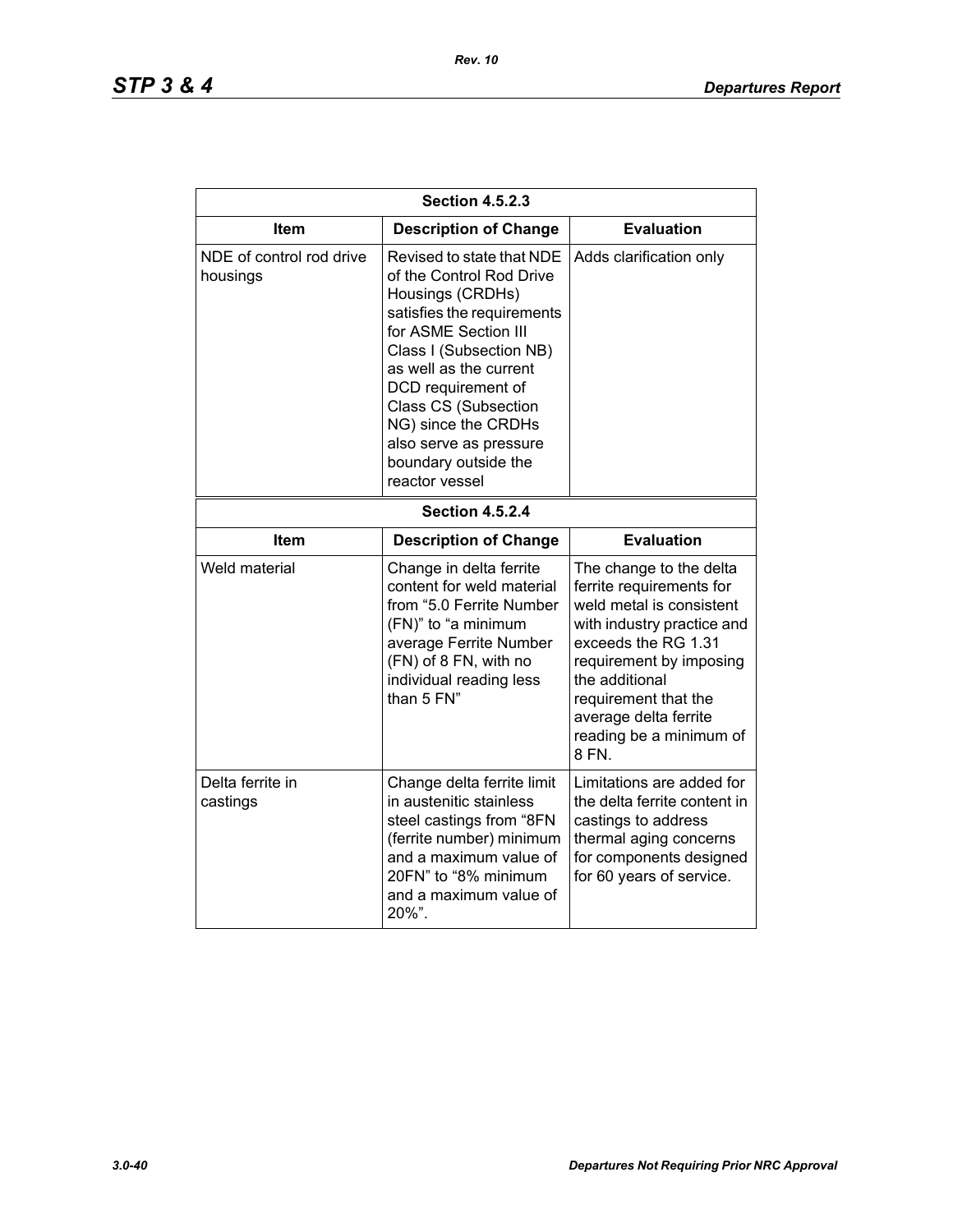| <b>Section 4.5.2.4</b>                                    |                                                               |                                                                                                                                                                                                                                                                                                                                                                                                                                                                                                                                                                                                                                                                                                                                                                                                                                                                                                                                                                                         |  |
|-----------------------------------------------------------|---------------------------------------------------------------|-----------------------------------------------------------------------------------------------------------------------------------------------------------------------------------------------------------------------------------------------------------------------------------------------------------------------------------------------------------------------------------------------------------------------------------------------------------------------------------------------------------------------------------------------------------------------------------------------------------------------------------------------------------------------------------------------------------------------------------------------------------------------------------------------------------------------------------------------------------------------------------------------------------------------------------------------------------------------------------------|--|
| Item                                                      | <b>Description of Change</b>                                  | <b>Evaluation</b>                                                                                                                                                                                                                                                                                                                                                                                                                                                                                                                                                                                                                                                                                                                                                                                                                                                                                                                                                                       |  |
| <b>Regulatory Guide</b><br>1.44 compliance<br>discussion. | Revised discussion on<br>sensitization of stainless<br>steel. | The change to the<br>discussion of<br>sensitization clarifies that<br>the primary means of<br>addressing the intent of<br>RG 1.44 is to require the<br>use of low carbon<br>(<0.020%) for all 300<br>series stainless exposed<br>to the high temperature<br>reactor water<br>environment, where<br>industry experience has<br>identified that<br>sensitization may render<br>the material subject to<br>intergranular stress<br>corrosion cracking. Also,<br>the change specifies that<br>solution annealing of 300<br>series stainless steel is<br>verified by specific<br>controls, i.e., requiring a<br>standard practice (ASTM<br>A262) for verifying that<br>the material has been<br>properly solution<br>annealed. For welded<br>stainless steel, the<br>section is changed to<br>identify specific controls<br>by requiring the use of<br><b>ASME Section IX for</b><br>welding qualifications and<br>that filler materials be in<br>accordance with ASME<br>Section II Part C. |  |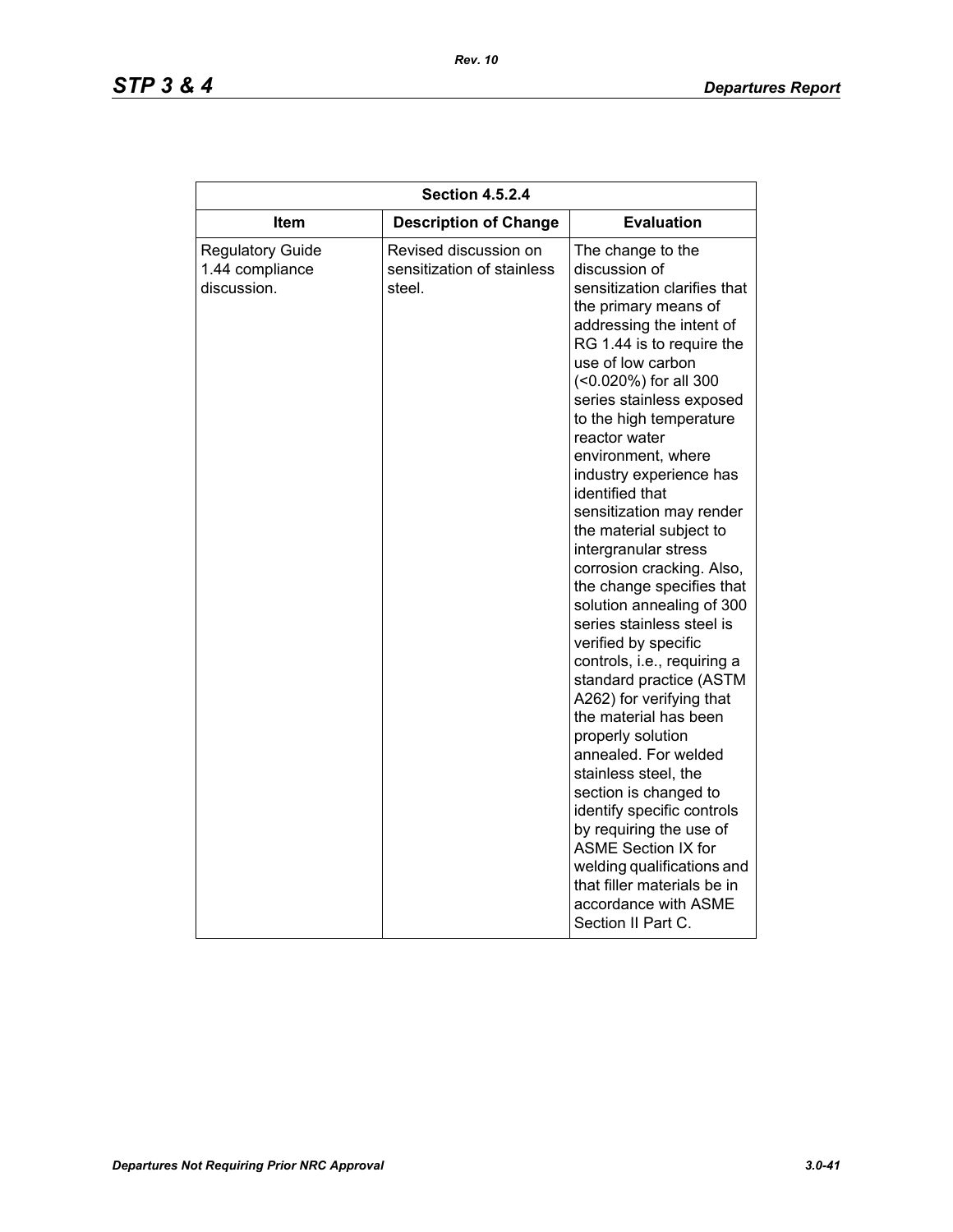| <b>Section 4.5.2.5</b>              |                                                                                                                                                                                |                                                                                                                                                                                                                                                                                                                                                                                                     |
|-------------------------------------|--------------------------------------------------------------------------------------------------------------------------------------------------------------------------------|-----------------------------------------------------------------------------------------------------------------------------------------------------------------------------------------------------------------------------------------------------------------------------------------------------------------------------------------------------------------------------------------------------|
| Item                                | <b>Description of Change</b>                                                                                                                                                   | <b>Evaluation</b>                                                                                                                                                                                                                                                                                                                                                                                   |
| Item $(1)$                          | Deleted SA-479                                                                                                                                                                 | The reference to<br>specification SA-479 for<br><b>XM-19 stainless steel</b><br>material is deleted<br>because other<br>specifications are now<br>referenced for this<br>material by the<br>departures.                                                                                                                                                                                             |
| Item $(2)$                          | Changed material<br>specification from<br>"SB166, 167, and 168,<br>Nickel Chrome Iron (Alloy<br>600)" to "Niobium<br>modified Alloy 600 per<br>ASME Code Case No. N-<br>580-2" | Code Case N-580-2 is<br>referenced for niobium-<br>stabilized Alloy 600. This<br>Code Case was not<br>available when the<br>original DCD was issued<br>so the requirements for<br>the stabilized grade were<br>handled in footnotes. This<br>Code Case is now used<br>for ordering the stabilized<br>material and reference to<br>the Code Case eliminates<br>the need for additional<br>footnotes. |
| Item $(3)$                          | Changed material<br>specification from "SA637<br>Grade 688 Alloy X 750" to<br>"ASTM B 637 or ASME<br>SB-637, AMS 5542, AMS<br>5699 UNS N07750 (Alloy<br>X-750) or equivalent"  | The references for Alloy<br>X-750 are corrected (from<br>SA-637 to SB-637) and<br>updated (to reference the<br>UNS number N07750).                                                                                                                                                                                                                                                                  |
| Solution annealing of<br>Alloy 600. | Revises description of<br>solution annealing of<br>Alloy 600.                                                                                                                  | The section is changed to<br>add clarification that NB-<br>modified Alloy 600 is<br>used in the solution<br>annealed condition.                                                                                                                                                                                                                                                                     |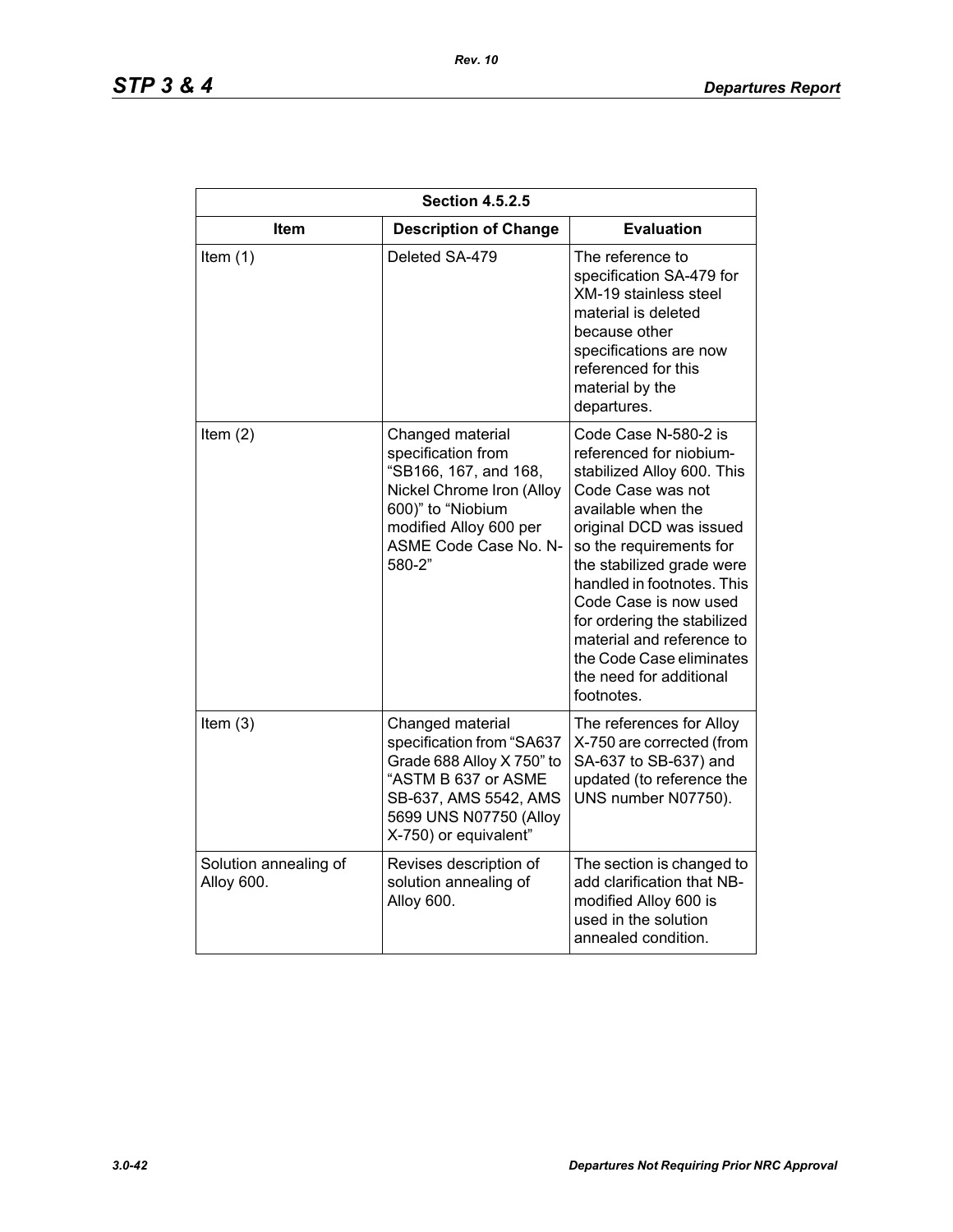| <b>Section 4.5.2.5</b>                    |                                                                                                                                                                                 |                                                                                                                                                                                                                                                                                                                                                                                                                                                                 |
|-------------------------------------------|---------------------------------------------------------------------------------------------------------------------------------------------------------------------------------|-----------------------------------------------------------------------------------------------------------------------------------------------------------------------------------------------------------------------------------------------------------------------------------------------------------------------------------------------------------------------------------------------------------------------------------------------------------------|
| <b>Item</b>                               | <b>Description of Change</b>                                                                                                                                                    | <b>Evaluation</b>                                                                                                                                                                                                                                                                                                                                                                                                                                               |
| Annealing condition<br>for Alloy X 750.   | The section is changed to<br>identify that X-750 will be<br>used in the 1093°C<br>annealed and single aged<br>condition for maximum<br>stress corrosion cracking<br>resistance. | The section is changed to<br>identify that X-750 will be<br>used in the 1093°C<br>annealed and single aged<br>condition for maximum<br>stress corrosion cracking<br>resistance. The option for<br>using the material in the<br>equalized and aged<br>condition, where industry<br>experience has shown<br>the material to be more<br>susceptible to stress<br>corrosion cracking under<br>significant stress in the<br>reactor water<br>environment is deleted. |
| Plating of austenitic<br>stainless steel. | Removes reference to<br>Stellite 6 (or its<br>equivalent) for HPCF<br>couplings and replaces<br>with a hard chromium<br>plating surface.                                        | It is advantageous from<br>an ALARA standpoint to<br>use alternatives to Stellite<br>when practical.                                                                                                                                                                                                                                                                                                                                                            |
| Use of XM-19                              | Revised to include SA479<br>Grade XM-19 as being<br>successfully used in<br><b>BWR</b> applications. The<br>experience base is also<br>updated.                                 | The section is modified to<br>identify XM-19 as a<br>suitable material for use<br>in the ABWR reactor<br>environment based on<br>laboratory testing.                                                                                                                                                                                                                                                                                                            |

Changes to Part 2, Tier 2, Section 5.2.3

| Section 5.2.3                              |                              |                                                                                                                                                                                     |
|--------------------------------------------|------------------------------|-------------------------------------------------------------------------------------------------------------------------------------------------------------------------------------|
| Item                                       | <b>Description of Change</b> | <b>Evaluation</b>                                                                                                                                                                   |
| Section 5.2.3.2.3<br>Items $(1)$ and $(2)$ | Material list updated.       | These items are updated<br>to reflect the types of<br>solution-annealed<br>austenitic stainless steels<br>as well as the Alloy 600<br>description as reflected in<br>STD DEP 4.5-1. |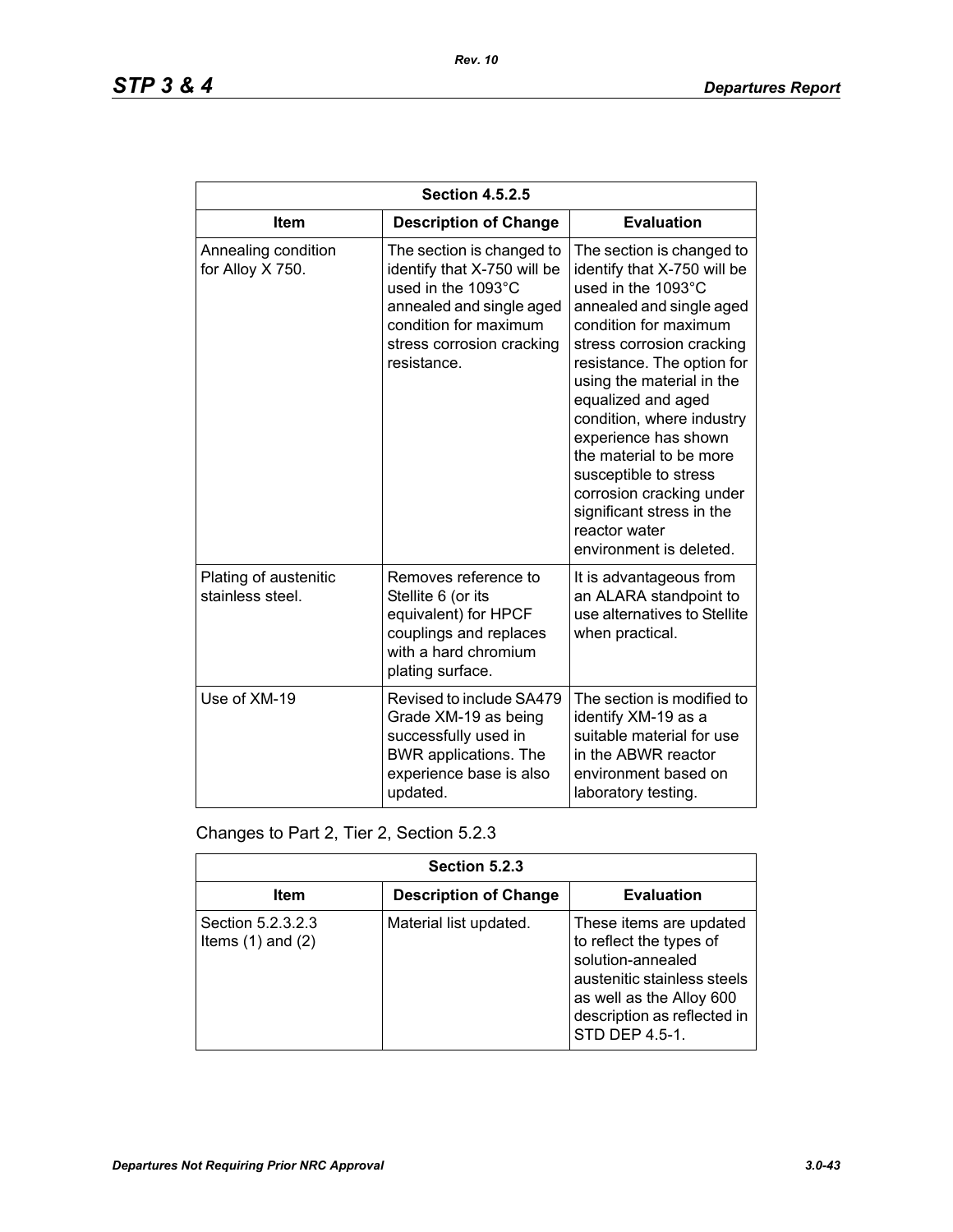### **Evaluation Summary**

This departure has been evaluated pursuant to the requirements in 10 CFR 52, Appendix A, Section VIII.B.5. There is no impact on any Tier 1 or Tier 2\* DCD, Technical Specifications, Basis for Technical Specifications or operational requirements as a result of these changes.

The changes associated with this departure are primarily equivalent material substitutions, changes in material form, editorial clarifications and format changes. Since the proposed material or editorial changes are equivalent to the original DCD design, there is no effect on any accident previously evaluated in the plant specific DCD. Furthermore, it doesn't change any plant physical features, SSCs important to safety, or fission product barriers. Any previously evaluated accident is not affected, and the possibility for an accident of a different type is not created. Also, it does not affect any method used for evaluation in establishing the design bases or in the safety analyses. This departure does not have an adverse impact on any feature for mitigation of an ex-vessel severe accident. For the same reason, and because there is no effect on any event, operational requirement, or SSC function, the change does not create a different ex-vessel accident scenario.

Therefore, the change has no adverse impact and does not require prior NRC approval.

### **STD DEP 4.6-1, FMCRD Friction Test Equipment**

### **Description**

ABWR Tier 2 Subsection 4.6.1.2.3(5) describes a test fixture used in Fine Motion Control Rod Drive (FMCRD) friction testing. The test fixture contains a small pump and associated hydraulic controls to pressurize the underside of the hollow piston of FMCRD. The proposed departure removes the small pump from the test fixture. Water for friction testing is supplied from the CRD pump discharge.

### **Evaluation Summary**

This departure has been evaluated pursuant to the requirements in 10CFR52, Appendix A, Section VIII.B.5. There is no impact on any Tier 1, Tier 2\*, technical specifications, basis for technical specifications or operational requirements as a result of this departure.

The proposed departure removes the small pump from the test fixture for use in FMCRD friction testing. Water for the test fixture is supplied from the CRD pump discharge. This test fixture is only used for testing and not during reactor operation. The change has no impact on the FMCRD or Hydraulic Control Unit (HCU) component design or function. Furthermore, this departure has no impact on any SSC important to safety, and it does not result in more than a minimal increase in the frequency of occurrence of an accident previously evaluated in the DCD. The FMCRD friction test equipment has not been identified as a design feature in the DCD for mitigating an ex-vessel severe accident. Fission product barriers are not impacted by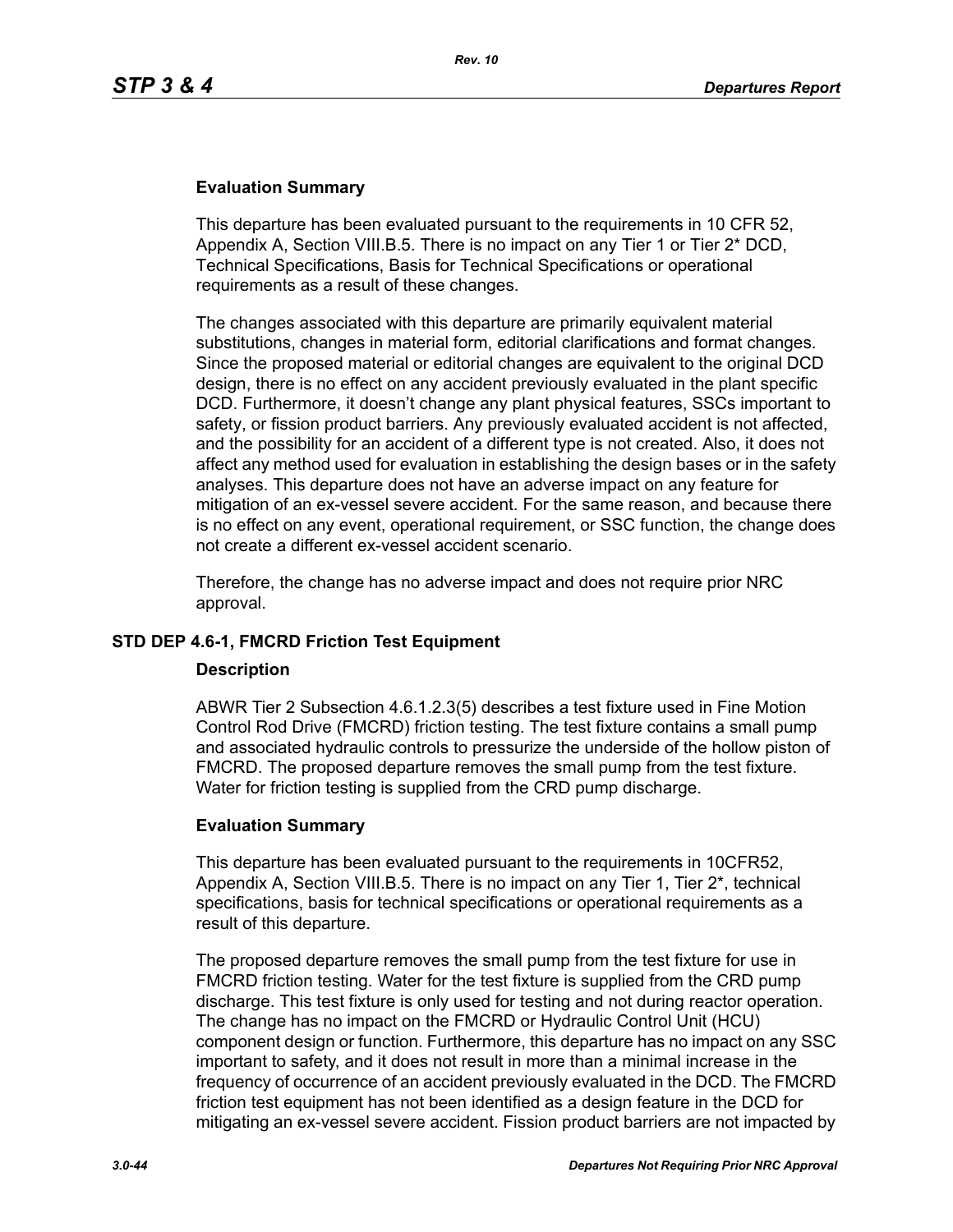the proposed departure.

Based on this evaluation, prior NRC approval of the change is not required.

# **STD DEP 5.2-2, PSI/ISI NDE of the Reactor Coolant Pressure Boundary**

### **Description**

A departure from DCD Subsections 5.2.4.2.2 and 5.2.4.3.1 is provided for PSI and ISI of welds in Reactor Coolant System piping to meet the requirements of ASME Section XI, Appendix VIII as mandated by 10 CFR 50.55a, rather than meeting the requirements of Regulatory Guide 1.150, Rev. 1.

### **Evaluation Summary**

This departure has been evaluated pursuant to 10 CFR 52, Appendix A, Section VIII.B.5

This change is necessary because of the NRC withdrawal of the previous Regulatory Guide following the requirements being codified in 10CFR50.55a (g)(6)(ii)(C)(1). It provides additional guidance and does not adversely affect any functional or safety requirements. Since this change does not affect any other plant SSCs, there is no effect on any accident previously evaluated in the DCD. This departure does not change the Technical Specifications or any other underlying design. The operational requirements for conduct of preservice inspection remain unchanged. This departure does not change any plant physical features, SSCs important to safety or fission product barriers. Any previously evaluated accident is not affected, and the possibility for an accident of a different type is not created. Also, it does not affect any method used for evaluation in establishing the design bases or in the safety analyses. This departure does not affect any feature for mitigation of an ex-vessel severe accident. For the same reason, and because there is no effect on any event, operation or SSC function, the change does not create a different ex-vessel accident scenario. Therefore, this change has no adverse impact and does not require prior NRC approval.

# **STD DEP 5.3-1, Reactor Pressure Vessel Material Surveillance Program Description**

This departure pertains to the RPV material surveillance program. The RPV material surveillance program monitors changes in the fracture toughness properties of ferritic materials in the reactor vessel beltline region resulting from exposure to neutron irradiation. The test results of the RPV material surveillance program are used to evaluate pressure and temperature limitations for the RPV hydro pressure test. This departure is a clarification of the number of the test specimens, the lead factor, and it addresses COL License information Item 5.5 of the DCD. Specifically.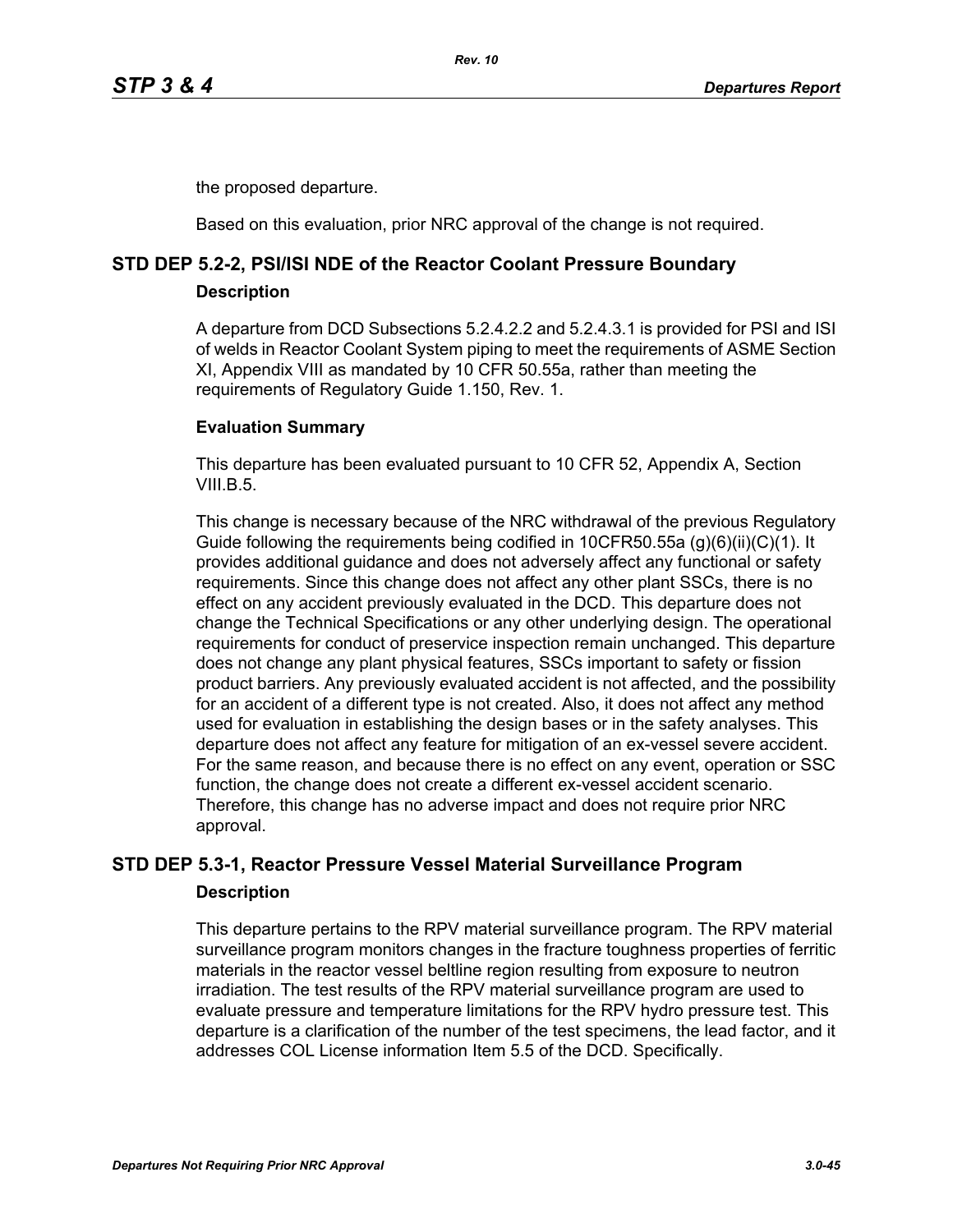This change has been evaluated pursuant to the requirements in 10CFR52, Appendix A, Section VIII.B.5. There is no impact on any Tier 1, Tier 2\*, technical specifications, basis for technical specifications or operational requirements as a result of this change. This changes the RPV Material and Surveillance program only; there are no changes to any plant systems or to the manner in which the plant is operated. This program ensures that the RPV maintains its fracture toughness margins throughout the vessel lifetime.

Therefore, this change does not result in more than a minimal increase in the frequency of occurrence or consequences of an accident previously evaluated in the DCD, and it does not increase the likelihood or consequences of malfunctions previously evaluated, does not effect design basis limits for fission product barriers, and does not involve a method of evaluation.

This change does not affect any systems and therefore does not affect the evaluation of ex vessel severe accidents.

Based on this evaluation, prior NRC approval of the change is not required.

### **STD DEP 5.4-1, Reactor Water Cleanup System**

### **Description**

The flow capacity of the two pumps and two filter demineralizers in the Reactor Water Cleanup System are doubled from 1% of rated feedwater flow to 2%. This will improve system maintainability and availability by allowing only one of the two pumps to handle the full cleanup flow and filtering requirements. The pump discharge head at shutoff is increased from 160m to 182m and the design pressure of the pumps and heat exchangers is changed from 10.20 MPaG to 10.65 MPaG as described in Table 5.4-6 of the FSAR.

- (2) ABWR DCD Tier 2 Subsection 5.3.1.6.4 specifies that the applicable lead factor for surveillance capsule is approximately 1.2 to 1.5. On all currently operating ABWRs, the capsules are placed closer to the vessel wall and the lead factors are approximately 1.1. Therefore, this departure clarifies the width of the lead factors are 1 to 1.5.
- (3) A reference for the RPV Material Surveillance Program for STP 3&4 is added in DCD Subsection 5.3.5.

### **Evaluation Summary**

(1) ABWR DCD Tier 2 Subsection 5.3.1.6.1 specifies the number of the test specimens required by ASTM E185-82 for each specimen capsule. This

specimens may be included in the capsules.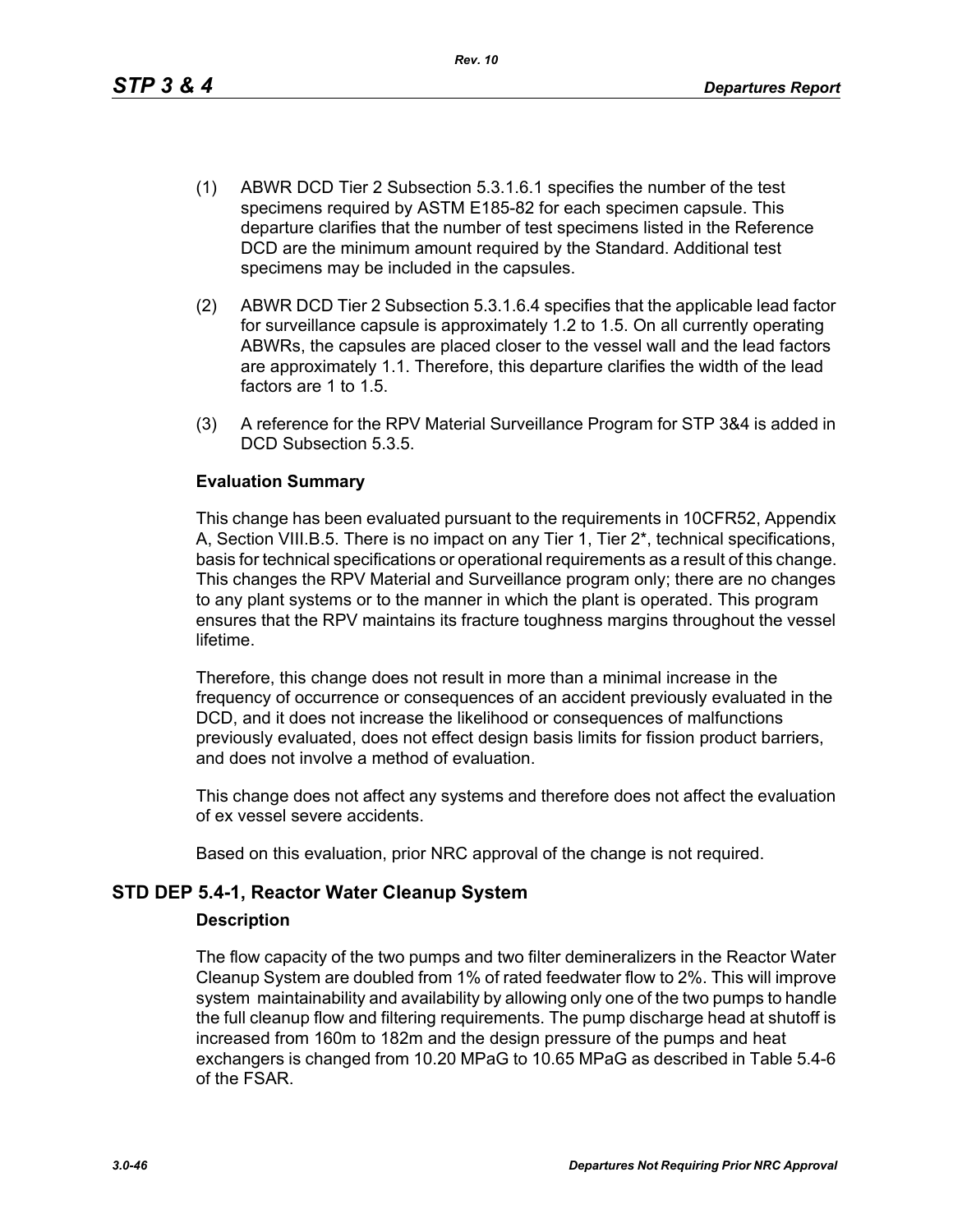### **Evaluation Summary**

This departure has been evaluated in accordance with the requirements in 10 CFR 52, Appendix A, Section VIII.B.5. There is no impact on Tier 1, Tier 2\*, technical specifications, basis for technical specifications and operational requirements.

The proposed change improves CUW system reliability by providing backup pump and filter demineralizer capability to handle 100% CUW flow and filtering requirements. The probability of situations whereby system flow would be greater than 100% (such as operating both pumps at the same time) are minimized since the CUW system flow rate is controlled to its rated flow by the flow control valve at the outlet of the filter demineralizer when two CUW pumps run at the same time for some duration, as described in the DCD. Consequently, the effect on accident and SSC malfunction frequency is minimal.

A break in the CUW system, should one occur, will be automatically isolated by either of two redundant safety related isolation valves which receive signals including low reactor water level, high ambient CUW equipment room area temperature, high main steam tunnel area temperature and high mass differential flow. Any one of these signals will isolate the system. All of the piping upstream of the two safety related isolation valves is Seismic Category I and Quality Group A and is located inside the containment. All CUW operating conditions, including pump flow under normal operating conditions are unchanged from the DCD. Consequently, there is no adverse impact on accident or SSC malfunction consequences previously analyzed nor is there an adverse affect on likelihood or consequences of a severe accident.

There are no new accident scenarios as a result of this change. Any breaks in the CUW system, should they occur, would continue to be bounded by the feedwater line break.

As a result, this departure satisfies all VIII.B.5 criteria and prior NRC review is not required.

### **STD DEP 5.4-2, Reactor Internal Pump (RIP) Motor Cable Box**

### **Description**

Subsection 5.4.1 of the reference ABWR DCD describes component and subsystem design information of the Reactor Recirculation System. The FSAR revises the RIP cross section illustration, Figure 5.4-1, to reduce the size of the cable box and to show a plug-in type power connector. Neither the motor cable box nor the power connector is described in any section of the DCD.

### **Evaluation Summary**

This departure has been evaluated pursuant to the requirements in 10 CFR 52, Appendix A, Section VIII.B.5. There is no impact on any Tier 1, Tier 2\*, DCD technical specifications, basis for technical specifications or operational requirements as a result of this change.

This change revises the RIP motor cable box to a smaller size box with a plug-in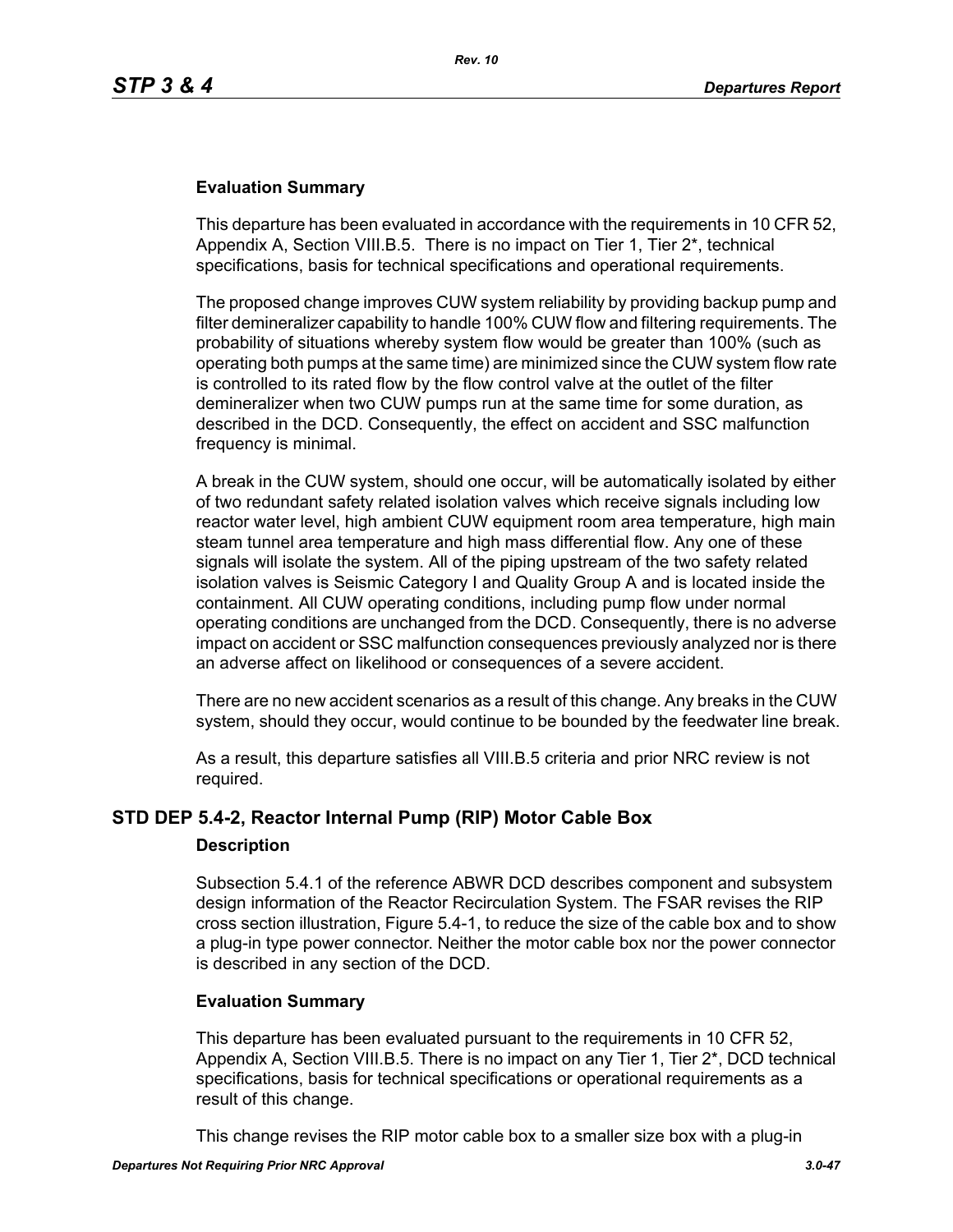power connector. It has no effect on the Reactor Internal Pump operation or performance. The change is made to improve maintainability. The RIP motor cable box and plug-in connector are nonsafety-related components that are not required for safe shutdown or accident mitigation, and thus this change does not increase the probability or consequences of any previously analyzed accident or malfunction of an SSC important to safety, and does not create the possibility of a different type of accident than previously analyzed or the possibility of a malfunction of an SSC with a different result. It has no effect on fission product barrier limits, and does not involve a change in methodology.

The RIPs are not design features important for ex-vessel severe accidents. Therefore this change has no impact on ex-vessel evaluations.

Based on this evaluation, prior NRC approval of these changes is not required.

### **STD DEP 5.4-3 Residual Heat Removal System Interlock**

#### **Description**

ABWR DCD Tier 2 subsection 5.4.7.1.1.6 states that the wetwell spray can be used in conjunction with the low pressure flooder (LPFL) mode. However, ABWR DCD Tier 2 Figure 7.3-4 sheet 11 of 20 indicates that the wetwell spray valve will close when the LPFL injection valve is not fully closed. This is in accordance with the ABWR design and the assumptions of the safety analysis. Therefore, the statement in the DCD that the wetwell spray can be operated in conjunction with the LPFL mode is inconsistent and clarified by the proposed departure.

ABWR DCD Tier 2 Table 5.4-3 NOTE C indicates that Minimum Flow Valves open logic is "Pump is running and low loop flow signal." However, ABWR DCD Tier 2 Figure 7.3-4 sheet 12 of 20 indicates that Minimum Flow Valves open logic is "Pump discharge pressure high and low loop flow signal." This proposed departure clarifies the Minimum Flow Valves open logic in Table 5.4-3 to be consistent with the figures.

ABWR DCD Tier 2 Table 5.4-5 indicates that relief pressure of E11-F028A-C and E11-F051A-C is 3.44 MPaG. However, ABWR DCD Tier 2 Figures 5.4-10 sheets 3, 4 and 6 indicate that design pressure of these relief valves is 3.43 MPaG. This proposed departure clarifies the relief pressure of E11-F028A-C and E11-F051A-C in Table 5.4-5 to be consistent with the figures.

### **Evaluation Summary**

This departure has been evaluated in accordance with 10 CFR 52, Appendix A, Section VIII.B.5. The proposed departures are corrections of inconsistencies in the ABWR DCD Tier 2 information. The proposed departures make no change to the ABWR design. Consequently, prior NRC approval is not required.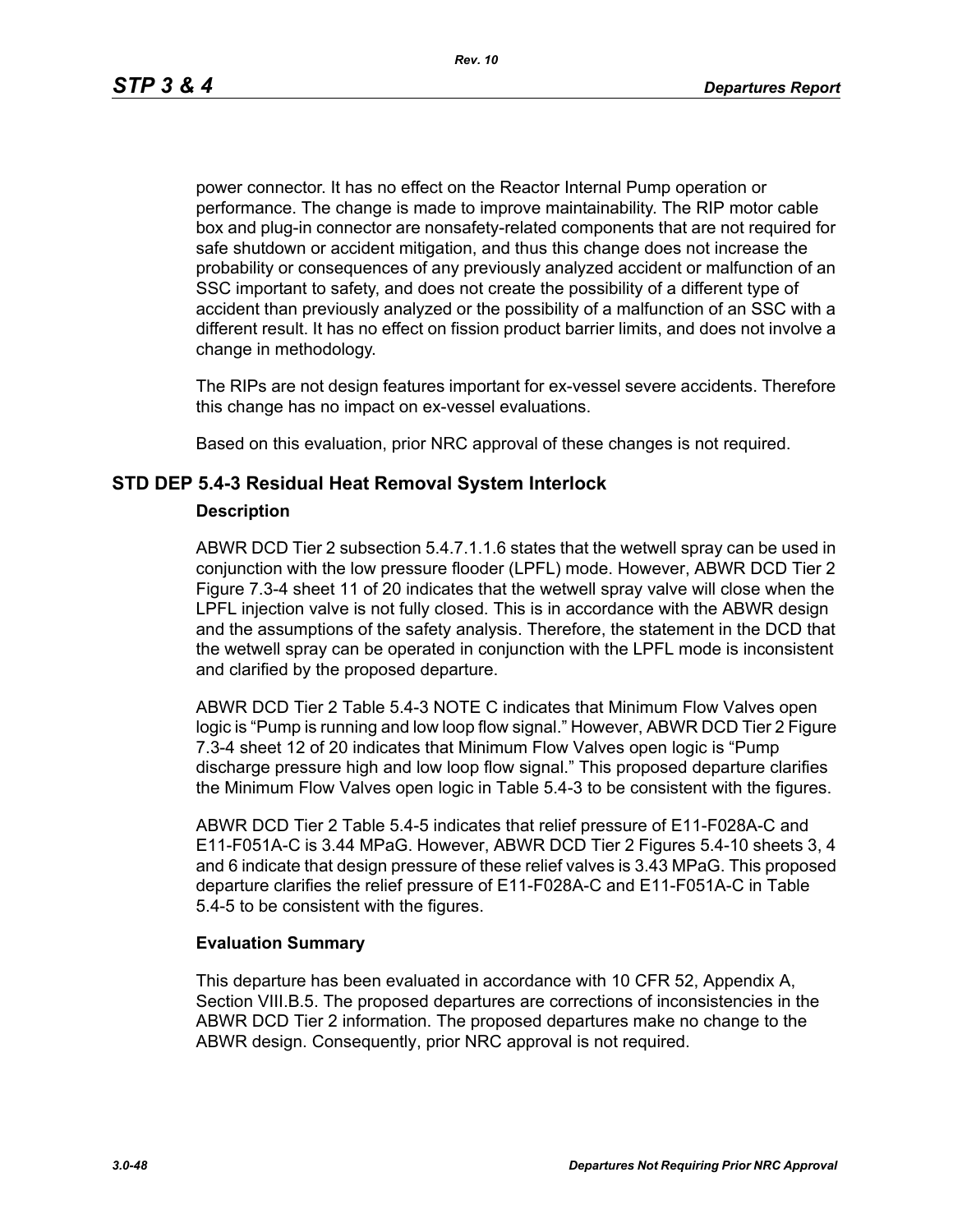# **STD DEP 5.4-4 Recirculation Motor Cooling System**

### **Description**

ABWR DCD Tier 2 Section 5.4.1.3.1 identifies the Recirculation Motor Heat Exchanger (RMHX) shell, tube, sheet and water box material as carbon steel. This departure permits fabrication of these components using carbon steel or stainless steel. Similar changes are made to ABWR DCD Tier 2 Figure 5.4-4 for consistency.

### **Evaluation Summary**

This departure has been evaluated in accordance with the requirements of 10 CFR 52 Appendix A, Section VIII.B.5. The departure has no impact on ABWR DCD Tier 1, Tier 2\*, Technical Specification or Technical Specification Bases sections.

The proposed change offers enhanced resistance for RMHX components which are sensitive to flow assisted corrosion (FAC). ASME Boiler and Pressure Vessel Code structural margins are maintained. Accordingly, the departure results in less likelihood of a malfunction of any SSC important to safety. It also has no impact on the frequency of occurrence or consequences of an accident or ex-vessel severe accident previously evaluated. There is no impact on design basis limits to fission product barriers. Thus, the departure meets the requirements outlined in 10 CFR 52, Appendix A Section VIII-B.5, and prior NRC review is not required.

### **STD DEP 5.4-5 Addition of a vent line from the Reactor Water Cleanup System Reactor Pressure Vessel (RPV) head-spray line to the Reactor Head Vent Line.**

### **Description**

Addition of a vent line for RPV head-spray line to the Reactor Water Cleanup System (CUW) is to preclude accumulation of hydrogen gas in the head spray line. The vent line will connect to the RPV head vent line. ABWR DCD Tier 2 Figure 5.4-12, Reactor Water Cleanup System P&ID, and Figure 5.1-3 Nuclear Boiler System P&ID will be changed as a Standard Departure.

The hydrogen gas accumulation problem was identified at Hamaoka #1 (H-1) and Brunsbuttel BWRs. As a result, the NRC initiated GI-195 "Hydrogen Combustion in Foreign BWR Piping" and formulated a plan of action. The result was an analysis of core damage probability caused by piping rupture consequent to hydrogen combustion, modeled for the Peach Bottom plant. The probability of the event was evaluated at 10-7.

The RPV head-spray line has a "high-point" for injection of spray water from the RPV upper elevation. Since the head-spray piping contains no fluid during normal operating conditions, the potential for accumulating hydrogen gas exists. It is difficult to remove the high-point in the piping design; therefore adding a vent line is the optimum solution. The vent line connects to the RPV vent (suction) line to avoid hydrogen gas accumulation.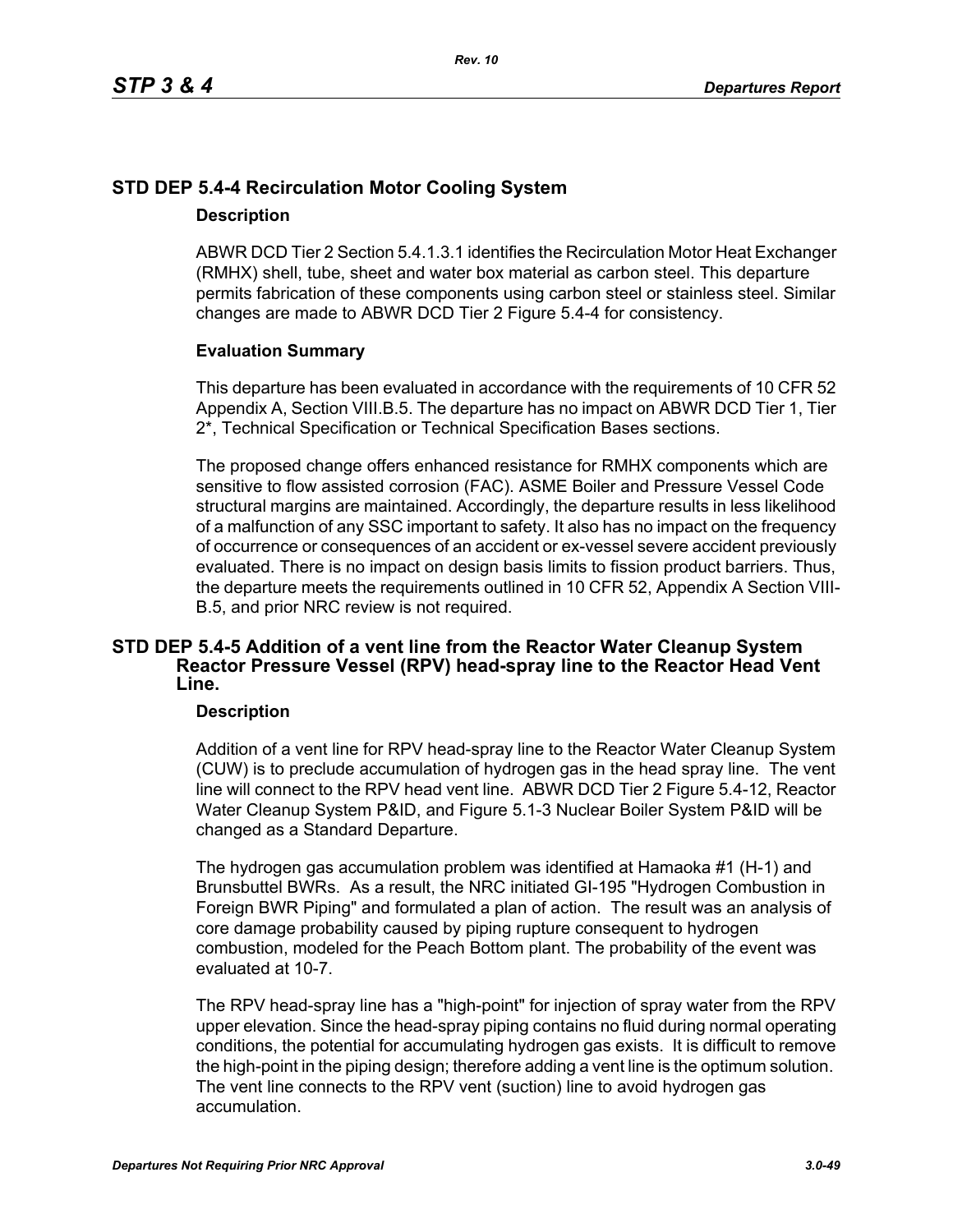### **Evaluation Summary**

This departure has been evaluated pursuant to the requirement in 10 CFR 52, Appendix A, Section VIII.B.5. There is no impact on Tier 1, Tier 2\*, or Technical Specifications. The changes have no effect on the frequency or consequences of accidents, or the probability or consequences of malfunctions. The systems involved are not relied upon for ex-vessel severe accident mitigation. This change is an improvement in safety, designed to reduce the probability for accidents.

As a result, prior NRC approval of this change is not required.

# **STD DEP 5A-1, Delete Appendix on Compliance with Regulatory Guide 1.150 Description**

 NRC requirements for performance demonstration of ultrasonic examination of reactor pressurevessel and piping for preservice inspection and inservice inspection once addressed by RG 1.150 will be conducted in accordance with ASME Section XI, Appendix VIII as required by 10 CFR 50.55a.

### **Evaluation Summary**

This departure has been evaluated pursuant to the requirements in 10 CFR 52, Appendix A, Section VIII.B.5

RG 1.150 was issued by the NRC in the early 1980's in order to provide guidance on ultrasonic testing of reactor vessel welds during preservice and inservice examanations at a time when the Staff felt that industry guidance was inadequate. The NRC subsequently withdrew the RG in February, 2008 and in its withdrawal stated that the requirements for such testing have been superceded by 10 CFR 50.55a. Specifically, 10 CFR 50.55a requires both preservice and inservice inspection activities to be performed using personnel, equipment, and procedures qualified in accordance with the ASME, Boiler and Pressure Vessel Code, Section XI, Appendix VIII. This requirement is met by STP Units 3 & 4 as stated in Subsection 5.2.4 of the STP 3 & 4 FSAR. With the withdrawal of RG 1.150, no evaluation against that RG is required and the plant meets the latest NRC requirements. Consequently, this change has no impact on the likelihood or consequences of an accident or malfunction of an SSC important to safety previously evaluated. There is no impact on ex-vessel severe accident likelihood or consequences.

This change has no impact on any Tier 1, Tier 2\*, Technical Specifications, bases for the Technical Specification, or operational requirements information.

Based on the results of this evaluation, prior NRC approval of this change is not required.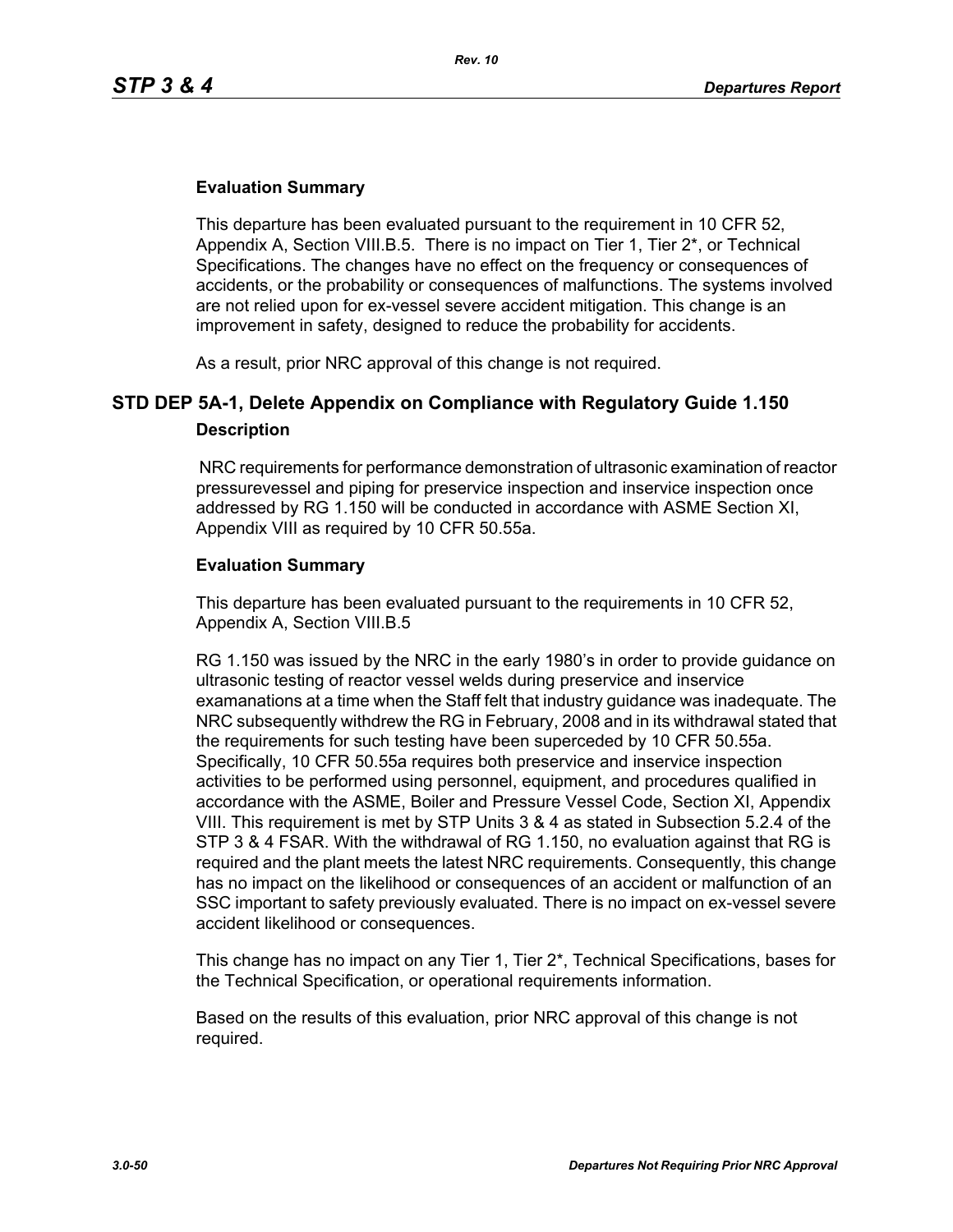# **STD DEP 5B-1, Residual Heat Removal Flow and Heat Capacity Analysis Description**

The K-Value<sup>\*</sup> for the Residual Heat Removal heat exchangers is increased from 3.69 x 10<sup>5</sup> W/ $^{\circ}$ C to 4.27 x 10<sup>5</sup> W/ C to reflect an ultimate heat sink water temperature of 35°C . The limiting event for heat exchanger sizing is now the rapid cooldown required for a 17-day outage in accordance with the Utilities Requirement Document. Previously, the limiting event for heat exchanger sizing was a LOCA.

This departure increases the heat removal capacity of the RHR heat exchanges to allow reduced outage time. This change improves system performance, maintainability, and availability.

### **Evaluation Summary**

This departure has been evaluated pursuant to the requirements in 10 CFR 52, Appendix A, Section VIII.B.5, as described previously. The proposed change improves the heat removal capability of the RHR system for off-normal and accident events by specifying a more conservative design condition for sizing of the RHR heat exchangers.

This change will not impact the reactor systems in any way which would result in any increase in the likelihood of an accident or a malfunction of an SSC. In addition, the consequences of an accident or malfunction of an SSC with implementation of this change will not be affected.

There are no new accident scenarios or SSC failures leading to a different result as presented in the DCD as a result of this change. By designing the RHR heat exchangers to a higher heat removal capacity, the heat removal capability of the RHR system is enhanced and additional heat removal capability margin is being added relative to the DCD. The change will not adversely impact the performance or capability of any fission product barriers.

The method of evaluation being used to size the heat exchangers is consistent with the method provided in Appendix 5B to Part 2 Tier 2 of the DCD. Neither the likelihood nor consequences of an ex-vessel severe accident are adversely affected by this change. The increase in the heat removal capability of the RHR heat exchangers improves mitigating the consequences of a severe accident. Consequently, prior NRC approval is not required.

<sup>\*</sup> The K-Value, or K-Factor, is a method of determining the amount of heat transferred per unit of time based on the temperature difference across the heat exchanger without considering the heat exchanger area or other heat exchanger factors.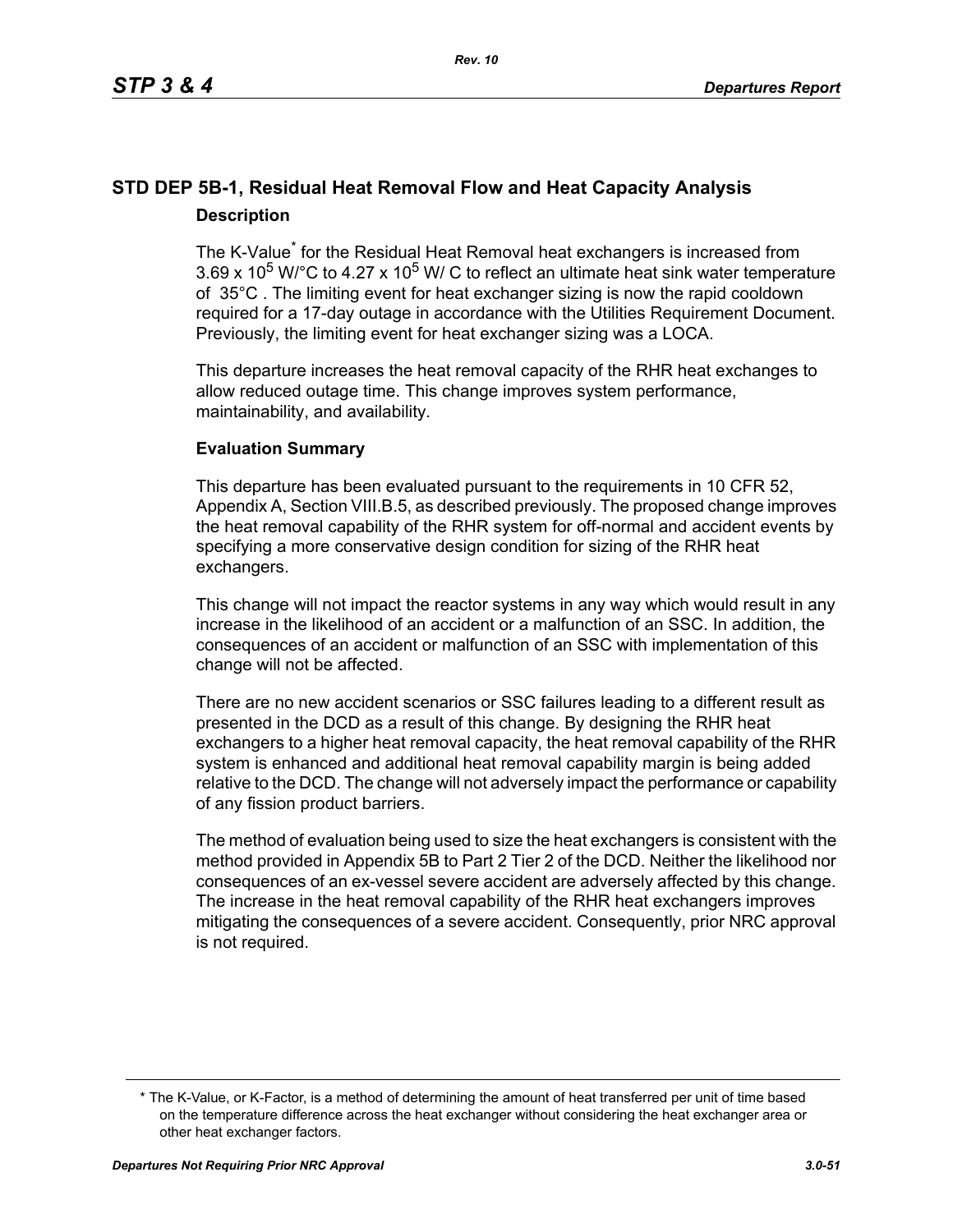# **STD DEP 6.2-3, Containment Penetrations and Isolation Description**

This departure corrects primary containment penetration errors and inconsistencies in Section 6.2 of the reference ABWR DCD and provides additional design detail that was not present in the reference ABWR DCD. This departure is the result of detailed 3-D layout analysis that was performed to ensure that the penetrations meet U.S. codes and standards for mechanical and electrical separation. Changes to the tables include the correction of containment penetration elevation, azimuth, offset, and diameter. In addition, containment isolation barrier type information is provided for valves that did not contain this level of detail in the reference ABWR DCD.

This departure primarily affects the detailed containment isolation valve listings in Tables 6.2-5, 6.2-6, 6.2-7, 6.2-8, and 6.2-10. The changes to each table are discussed below. Because Tables 6.2-7, 6.2-8, and 6.2-10 are also affected by four other departures, listings of the penetrations that are changed due to STD DEP 6.2-3 are provided .

- Table 6.2-5 identifies the reactor coolant pressure boundary (RCPB) influent lines penetrating the drywell. This change consists of the correction of inconsistencies of valve type between Table 6.2-5 and Chapter 21 P&ID.
- Table 6.2-6 identifies the RCPB effluent lines penetrating the drywell. This change consists of the correction of inconsistencies of valve type between Table 6.2-6 and Chapter 21 P&ID.
- Table 6.2-7 identifies the containment isolation valves associated with the ABWR Containment. This change consists of the following correction of inconsistencies between Table 6.2-7 and drawings of Chapter 21.
	- (1) Addition of the missing valve that should be listed.
	- (2) Correction of line size.
	- (3) Correction of valve type.
	- (4) Clarification of valve position in various operating condition.
	- (5) Correction of note.
	- (6) Correction of a typographical error.
	- (7) Clarification of applied GDC.
	- (8) Correction of power source (division). (To be consistent with Tier 1 Figures 2.1.2b and 2.11.5.)
	- (9) Change of closure time of T31-F009 to be identical with T31-F005 for bleed isolation.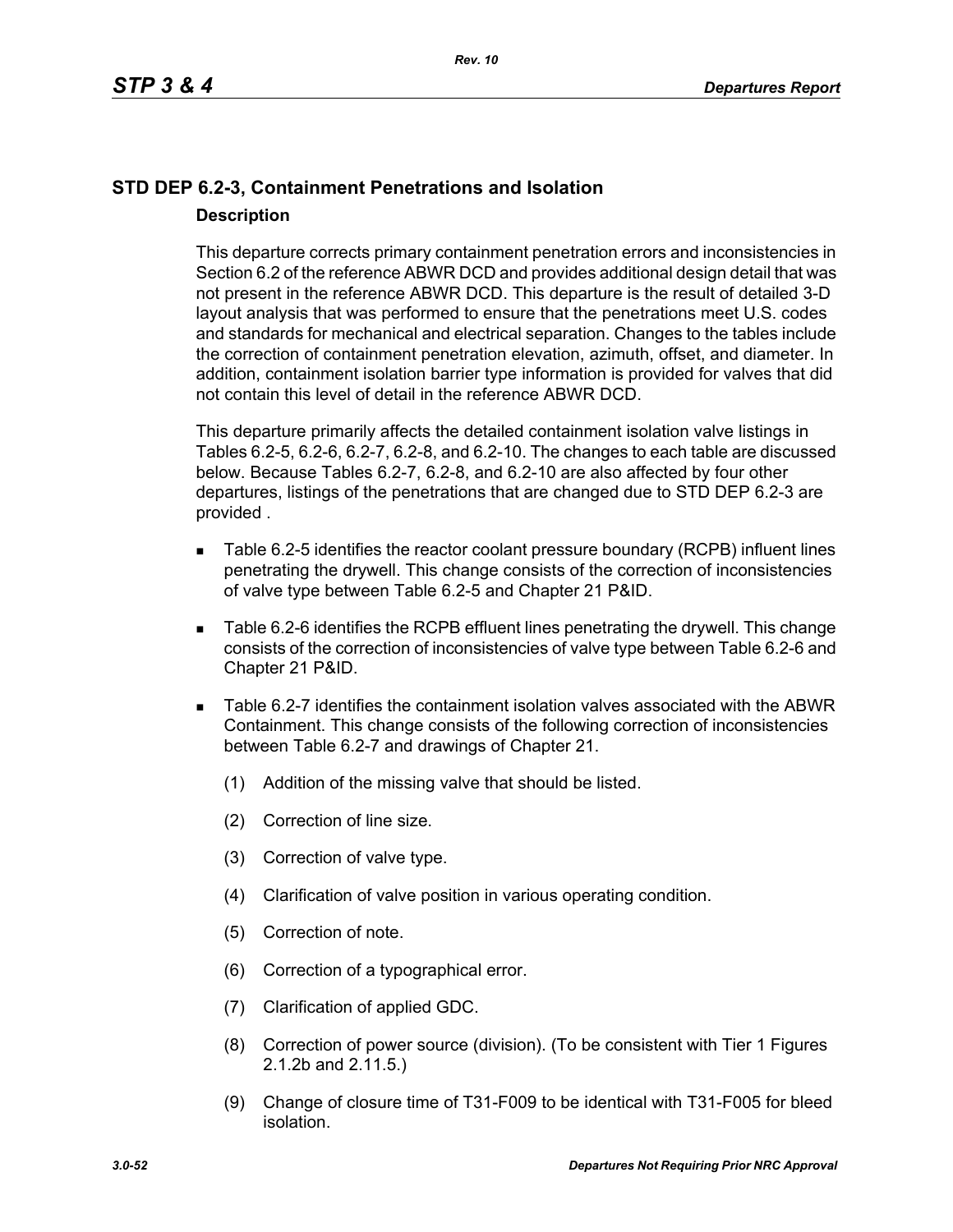In Table 6.2-7, the following are changed:

- Line size for Reactor Recirculation System Valves B31- F008A- H/J/K
- Leak test type for Standby Liquid Control System Valves C41-F008 and F006A/B
- Valve position for Containment Atmospheric Monitoring System valves D23-F004A/B, F005A/B, F006A/B, F007A/B and F008A/B
- **CIV signal for Containment Atmospheric Monitoring System valves** D23-F001A/B, F004A/B, F005A/B, F006A/B, F007A/B and F008A/B
- **Notable 20 as Valve position for Residual Heat Removal System Wetwell Spray Valves** E11-F019B/C
- Valve position for Residual Heat Removal System Drywell Spray Valves E11-F017B/C and F018B/C
- Valve position for Residual Heat Removal System Minimum Flow Line Valves E11-F021A/B/C
- Valve position for Residual Heat Removal System S/P Suction (LPFL)Valves E11-F001A/B/C
- Valve position for Residual Heat Removal System Inboard Shutdown Cooling E11-F010A/B/C
- Valve position for Residual Heat Removal System Outboard Shutdown Cooling E11-F011A/B/C
- **Nalve position for Residual Heat Removal System Injection and Testable** Check Valves E11-F005B/C and F006B/C
- Valve position and CIV signal for High Pressure Core Flooder System S/P Suction Valves E22-F006B/C
- CIV signal for High Pressure Core Flooder System Test and Minimum Flow Valves E22-F009B/C and F010B/C
- **Nalve position for High Pressure Core Flooder System Injection Valves** E22-F003B/C and F004B/C
- **Primary actuation for Nuclear Boiler System Main Steam Lines A, B, C and D** Valves B21-F009 A/B C/D
- Valve position for Nuclear Boiler System Feed Water Line A and B Valves B21-F004 A/B and B21-F003 A/B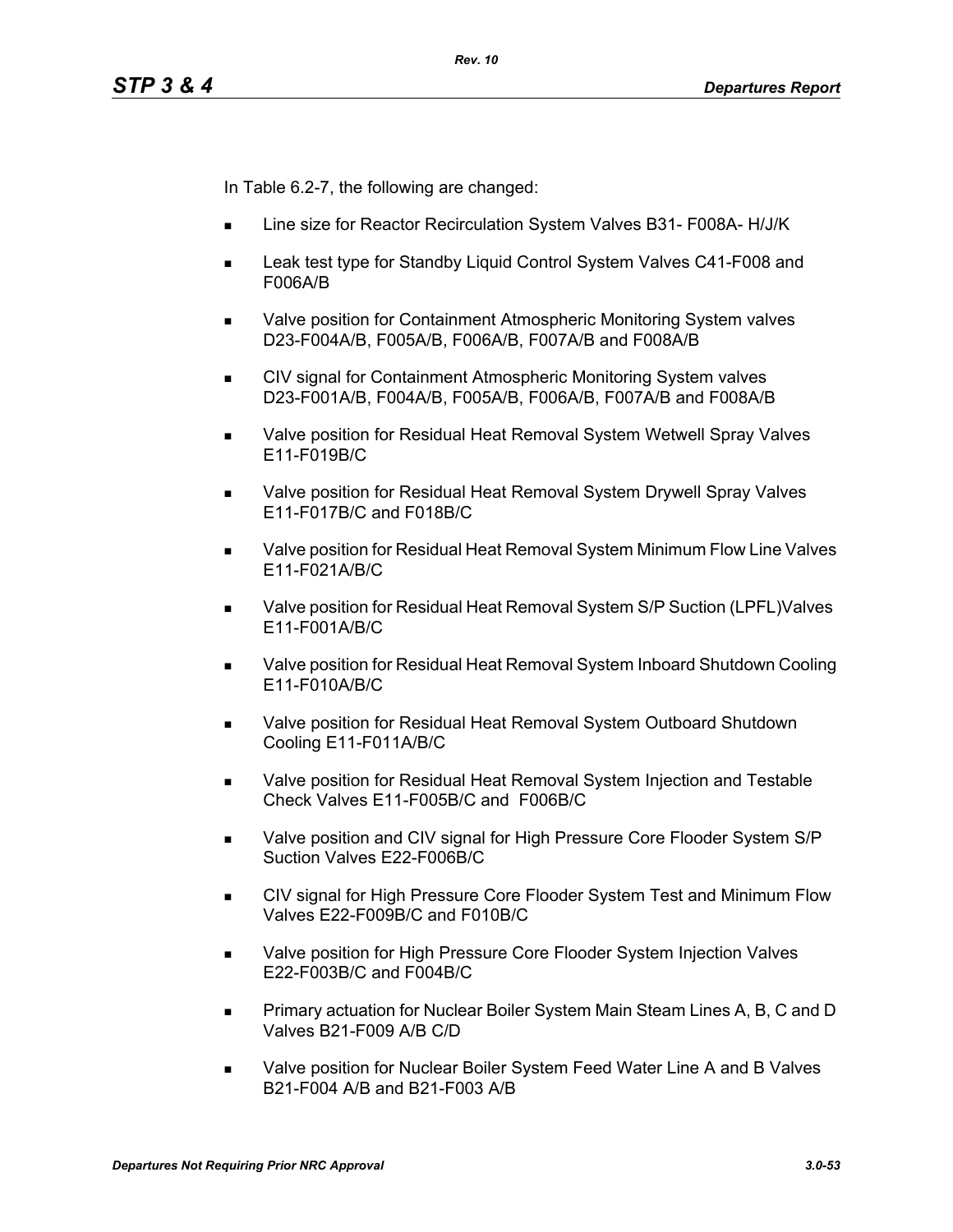- Valve position for Reactor Core Isolation Cooling System Steam Supply Valves E51-F035, F048, and F036
- Valve position for Reactor Core Isolation Cooling System S/P Suction Valve E51-F006
- Valve position for Reactor Core Isolation Cooling System Turbine exhaust Valve E51-F038
- CIV signal for Atmospheric Control System Valves T31-F001, F002, F003, F004, F005, F006, F008, F009, F025, F039, F040, F041 and F011
- Closure time for Atmospheric Control System Valve T31-F009
- CIV signal for Reactor Water Cleanup System Valves F002, F003 and F017
- Valve information for Reactor Water Cleanup System valves G31-F071 and F072
- Leak test type, Valve position and CIV signal for Suppression Pool Cleanup System Valves G51-F001, F002, F006, and F007
- GDC basis and Valve position for Reactor Building Cooling Water System Valves P21-F075A/B, F076A/B, F080A/B, F081A/B
- GDC basis for HVAC Normal Cooling Water System Valves P24-F053, F054, F142 and F141
- CIV signal for HVAC Normal Cooling Water System Valves P24-F053, F142 and F141
- **Power source for HVAC Normal Cooling Water System Valve F141**
- GDC basis for Instrument Air System Valves P52-F276 and F277
- **GDC basis for High Pressure Nitrogen Gas Supply System Valves** P54-F007A/B, F008A/B and F200/F209
- CIV signal for High Pressure Nitrogen Gas Supply System Valves P54-F007A/B, F008A/B and F200/F209
- CIV signal for Leak Detection & Isolation System Valves E31-F002, F003, F004 and F005
- GDC basis and CIV signal for Radwaste System Valves K17-F003, F004, F103 and F104
- Valve information for Neutron Monitoring System Valves C51-XXX A/B/C and XXX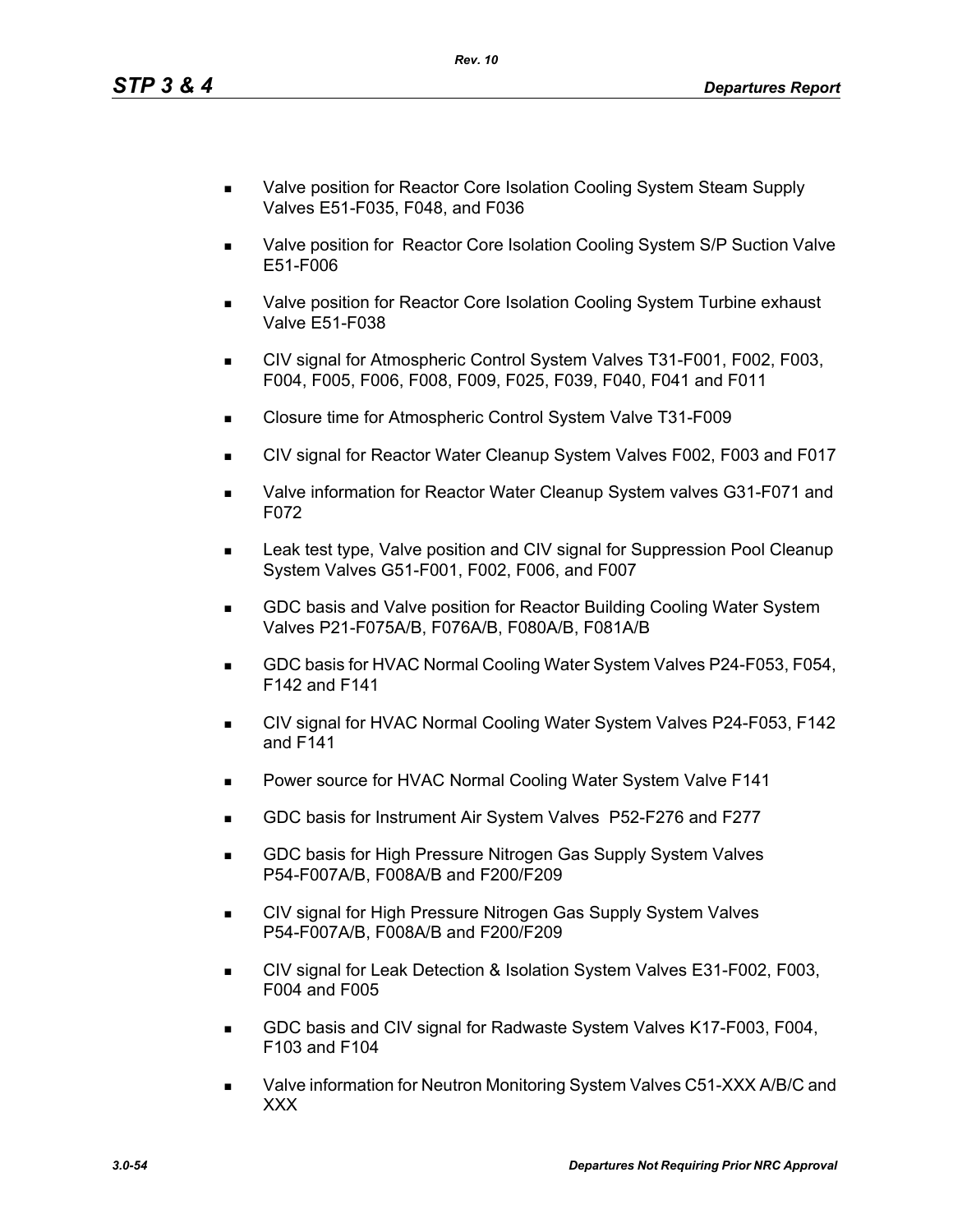Table 6.2-8 identifies the ABWR Primary Containment Penetrations. It was determined that this arrangement needed to be changed to meet US mechanical and electrical separation requirements. Containment penetrations are physically isolated in accordance with the requirement specified in 10CFR50, Appendix J. Containment electrical penetrations are physically separated in accordance with the requirement specified in Section 6.5 of IEEE Std 384-1992, which is endorsed by Regulatory Guide 1.75 Revision 3. Changes were also necessary to satisfy electrical load and to reflect the detailed physical location plan.

The following parameters are changed in Table 6.2-8 as a result of Departure STD DEP 6.2-3.

### **Penetration Elevation**

Penetrations 37, 61, 62, 70, 92, 103 A/B/C/D/E, 110, 111, 112, 140A, 144A/B/C/D, 161A/B, 171, 201, 202, 203, 204, 205, 206, 213, 250, 321 A/B, 322 E/F, 323C, 331 A/B, 332 A/B, 600A/B/C/D, 610, 620,621, 650A/B/C/D, 651A/B/C/D, 680A/B, 700A/B/C/D/E/F/G/H/J/K, 710, 740, 750 A/B/C/D, 751 A/B/C/D, 780 A/B

### **Azimuth**

Penetrations 90, 101 D/E/F, 102 F, 103 A/B/C/D/E, 104 E/G, 110, 111, 112, 160, 161 A/B, 171, 204, 205, 206, 241, 250, 321 A/B, 322 E/F, 323 C, 331 A/B, 332 A/B

### **Offset**

Penetrations 92, 100B, 100E, 101 B/C/D, 101 C/G/F, 102 B/C/D/G, 103 A/B/C/D/E, 104 C/D/E/G, 105 C/D, 110, 111,112, 140 A, 161 A, 171, 250, 600 A/C/D, 610, 620, 621, 650 A/B/C/D, 651 A/B/C/D, 680 A/B, 700 A/B/C/D/E/F/G/H/J/K, 710, 740, 750 A/B/C/D, 751A/B/C/D, 780 A/B

### **Diameter**

Penetrations 5, 6, 91, 92, 140 A, 100C, 101A/B, 102B, 103A/B/C/D, 104C/D/F/H, 105A/B/C/D, 147, 171, 250, 600A/B/C/D, 610, 620, 650 A/B/C/D, 651 A/B/C/D, 680 A/B, 700 A/B/C/D/E/F/G/H/J/K, 710, 750 A/B/C/D, 751 A/B/C/D, 780A/B

### **Barrier Type**

Penetrations 10 A/B/C/D , 11,12 A/B, 22, 30 B/C, 31 A/B, 32 A/B, 33 A/B/C, 37, 38, 50, 60, 61, 62, 63, 64, 65, 66, 69, 70, 71 A/B, 72, 80, 81, 82, 90, 91, 92, 93, 110, 130 A/B/C/D, 140 A/B, 141 A/B, 142 A/B/C/D, 143 A/B/C/D, 144 A/B/C/D, 146 A/B/C/D, 147, 160, 161A/B, 162A/B, 170, 171, 177, 200 B/C, 201, 202, 203, 204, 205, 206, 210, 211, 213, 214, 216, 217, 240, 241, 242, 250, 252, 254, 320, 321A/B, 322A/B/C/D/E/F, 323A/B/C/D/E/F, 331A/B, 332A/B, 342, 600 A/B/C/D, 610, 650 A/B/C/D, 651 A/B/C/D, 680A, 700 A/B/C/D/E/F/G/H/J/K, 710, 740, 750 A/B/C/D, 751 A/B/C/D, 780A/B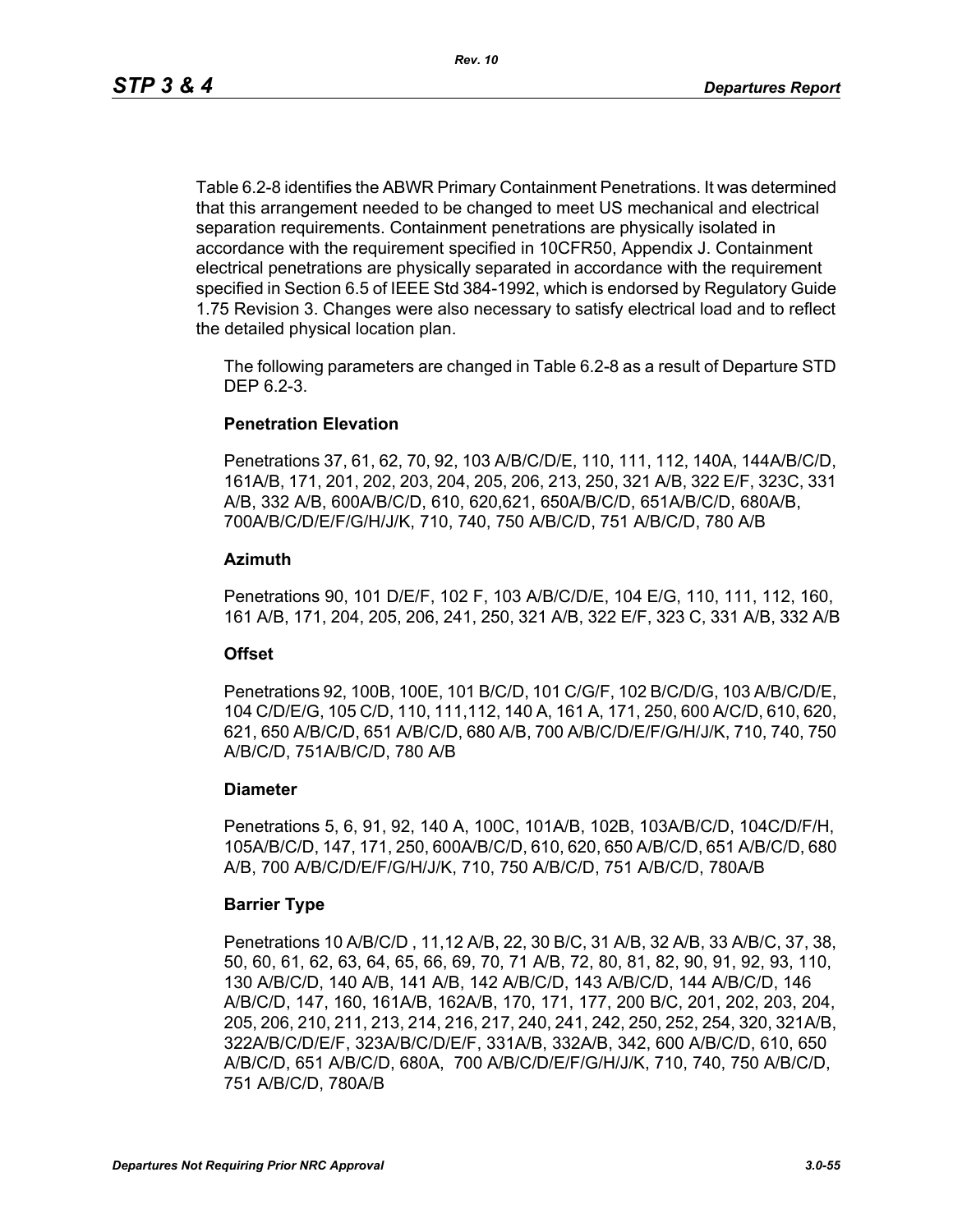### **Testing Type**

10 A/B/C/D, 11,12 A/B, 37, 38, 50, 60, 65, 66, 69, 70, 80, 81, 90, 91, 92, 93, 110, 130 A/B/C/D, 140 A/B, 141 A/B, 142 A/B/C/D, 143 A/B/C/D, 144 A/B/C/D , 146 A/B/C/D, 147, 160, 161 A/B, 162A/B, 170, 171, 177, 213, 240, 241, 250, 252, 254, 320, 321A/B, 322A/B/C/D/E/F, 323 A/B/C/D/E/F, 331 A/B, 332A/B, 342, 650 A/B/C/D, 651 A/B/C/D, 680 A, 750 A, 780A, 780B, 750 B/C/D, 751 A/B/C/D

**New**

Penetrations 94, 95, 100F, 101J/K, 102 H/J, 106 A/B/C/D/F/G/H/J, 107A/B

#### **Removed**

Penetrations 113, 215, 220, 251, 253, 255, 300A/B

Table 6.2-10 contains the potential leakage paths from the Primary Containment to the environment. Corrections to this table included fields that were identified as requiring change based on changes to Table 6.2-8.

#### **Penetration Diameter**

Penetrations 5, 6, 91, 92, 100C, 101A/B, 102A/B, 103A/B/C, 104C/D/F/H, 105A/B/C/D, 110,140A, 171, 250, 252, 600 A/B/C/D, 610, 620, 650A, 650 B/C/D, 651 A/B/C/D, 680 A/B, 700 A/B/C/D/E/F/G/H/J/K, 750 A/B/C/D, 751 A/B/C/D, 780 A/B

#### **Termination Region**

Penetration 250

#### **Leakage Barriers**

Penetration 250

#### **Potential Bypass Paths**

Penetration 250

#### **Added**

Penetrations 94, 95, 100F, 101 J/K, 102 H/J, 103 D/E, 106 A/B/C/D/F/G/H/J, 107 A/B, 710, 740

#### **Removed**

Penetrations 113, 220, 215, 251, 253, 255, 300A/B, 334 , 341, 660D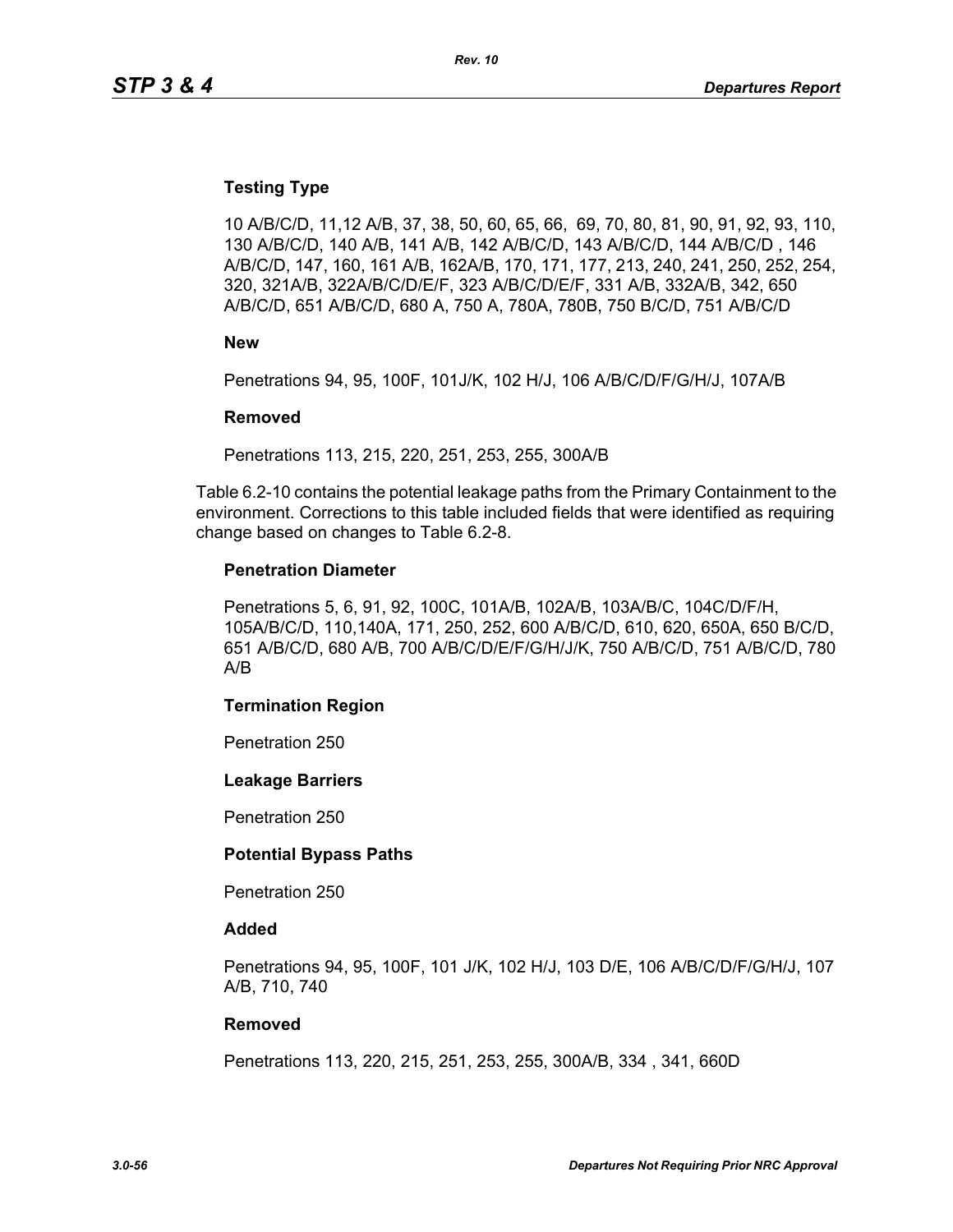### **Evaluation Summary**

This change ensures the ABWR design conforms to US Codes and Standards, corrects errors and inconsistencies in the reference ABWR DCD, revises penetration locations to ensure they meet separation criteria based on 3-D layout analysis, and provides additional design information regarding containment isolation valve testing that was not present in the reference ABWR DCD. These changes collectively ensure the design is in full compliance with NRC rules and regulations and therefore do not impact the probability of occurrence of accidents, the consequence of accidents, and do not create accidents of a different type than previously evaluated. These changes do not adversely affect the containment fission product barrier, there is no change in any method of analysis, and there is no adverse effect on Severe Accident mitigation.

This departure has been evaluated and determined to comply with the requirements in 10 CFR 52, Appendix A, Section VIII.B.5. The change has no adverse impact and prior NRC review and approval is not needed.

### **STD DEP 6.6-1, Pre-Service and Inservice Inspection and Testing of Class 2 and 3 Components and Piping**

#### **Description**

Departures from Subsections 6.6.2.1 and 6.6.2.2 of the reference ABWR DCD:

- A sentence in Subsection 6.6.2.1 regarding RHR heat exchangers nozzle having 100% accessibility for PSI during fabrication is deleted because it is no longer applicable.
- A paragraph in subsection 6.6.2.2 indicates restrictions for the use of some piping system configurations to ensure that accessibility for ISI is maintained. However, if some of the restricted piping system configurations are used, an evaluation is required to ensure ISI accessibility is provided.
- A sentence is added for clarification at the end of the Subsection 6.6.2.2 requiring an evaluation to be performed where less than the minimum straight pipe is used.
- **The comprehensive plant-specific PSI and ISI program plan will be developed and** submitted at least 12 months prior to commercial power operation.
- Access requirements are incorporated in the applicable specifications as an integral part of the design process.

#### **Evaluation Summary**

This departure has been evaluated pursuant to 10 CFR 52, Appendix A, Section VIII.B.5.

This change provides additional guidance and does not adversely affect any functional or safety requirements. Since this change does not affect any other plant SSCs, there is no effect on any accident previously evaluated in the plant-specific DCD. This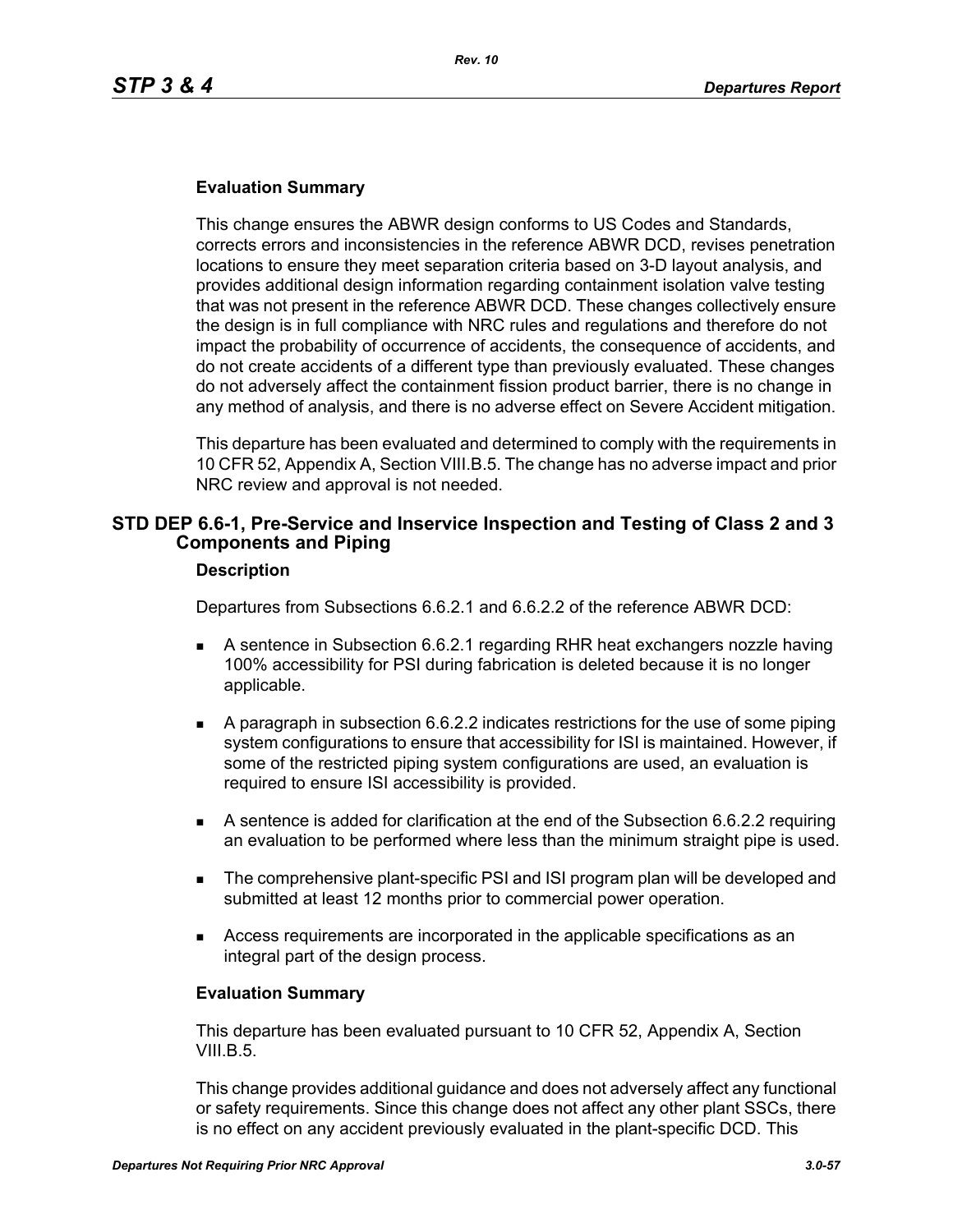departure does not change the Technical Specifications or any other underlying design. The operational requirements for conduct of preservice inspection remain unchanged. This departure does not change any plant physical features, SSCs important to safety or fission product barriers. Any previously evaluated accident is not affected, and the possibility for an accident of a different type is not created. Also, it does not affect any method used for evaluation in establishing the design bases or in the safety analyses. This departure does not affect any feature for mitigation of an exvessel severe accident. For the same reason, and because there is no effect on any event, operation or SSC function, the change does not create a different ex-vessel accident scenario. Therefore, this change has no adverse impact and does not require prior NRC approval.

### **STD DEP 6.6-2, Erosion-Corrosion Program**

### **Description**

ABWR DCD Tier 2 Subsection 6.6.7.2 addresses the ABWR erosion-corrosion program. This program was based on the NUMARC program that was the industry standard at the time of certification. Since then, the industry has largely adopted the EPRI program described in NSAC-202L Rev. 3. The DCD wording is revised to reference the EPRI program and also to clarify that this program applies to both single-phase and two-phase flows as discussed in the EPRI document.

### **Evaluation Summary**

This departure has been evaluated in accordance with the requirements of 10 CFR 52 Appendix A, Section VIII.B.5. The departure has no impact on ABWR DCD Tier 1, Tier 2\*, Technical Specifications or Technical Specifications Bases sections. The proposed change adopts the latest industry guidance for erosion-corrosion that is described in EPRI-NSAC-202L Rev. 3, "Recommendations for an Effective Flow-Accelerated Corrosion Program." This guidance reflects industry operating experience and research since certification, provides for enhanced methods for predicting, monitoring and detection of erosion-corrosion, and is therefore an improvement over the NUMARC program. This program is used on STP Units 1 and 2. The DCD wording is also changed to clarify that this program applies to both single-phase and two-phase flow as described in the EPRI guidance. Accordingly this departure results in less likelihood of a malfunction of any SSC important to safety. It also has no impact on the frequency of occurrence or consequences of an accident or ex-vessel severe accident previously evaluated. There is no impact on design basis limits to fission product barriers. Thus, this departure meets the requirements outlined in 10 CFR 52, Appendix A Section VIIIB. 5, and prior NRC review is not required.

### **STD DEP 6C-1, Containment Debris Protection for ECCS Strainers Description**

A departure from Appendix 6C incorporates the new- complex ECCS strainers (e.g. Cassette Type Strainer) design per NUREG/CR-6224, NUREG/CR-6808 and from Utility Resolution Guidance for ECCS Strainer Blockage, NEDO-32868-A. The ECCS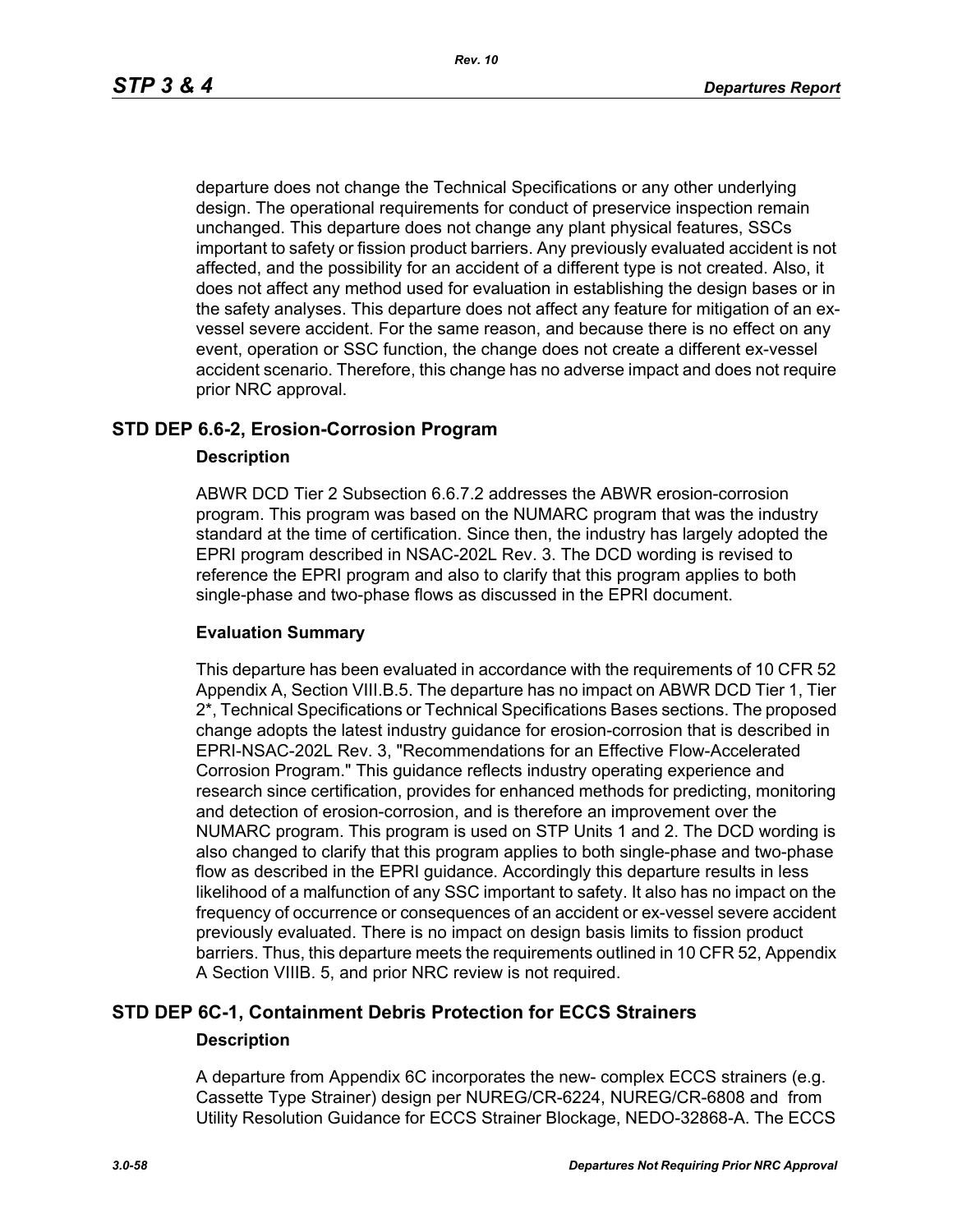Strainer design also affects the description and the available NPSH of the ECCS pumps. Changes are made to DCD Tier 2 Section 5.4.7.2.2 and Tables 5.4-1a, 5.4-2, 6.2-2b, 6.2-2c, 6.3-8 and 6.3-9, Figure 5.4-9, Figure 5.4-11 and Figure 6.3-1. Additional mitigating features, such as use of reflective metal insulation (RMI) for large bore piping, Inservice Inspection Program as a Surveillance Requirement, temporary filters during post-construction system testing, and a foreign material exclusion program are introduced. Tables 6C-1 and 6C-2 have been deleted since they are not applicable to the new strainer design.

There is no impact on any Tier 1, Tier  $2^*$ , technical specifications, basis for technical specifications or operational requirements as a result of this change.

This departure changes type of ECCS suction strainers and provides design methodology for these strainers. The cassette type strainer improves upon the conical type strainer in alleviating strainer blockage. The strainer design incorporates requirements outlined in latest Regulatory Guide 1.82 (Rev.3). These strainers are designed as follows.

- (1) The head loss calculation was performed using head loss equation in NUREG/CR-6224. It was experimentally verified that this calculated head loss overestimates the actual head loss.
- (2) The hydrodynamic and structural analysis calculations for submerged strainers can be performed on S/P penetrations, tee pipes and the strainers. These load calculation procedures take into consideration the effect of size, geometry, porosity and location of the new strainers.

### **Evaluation Summary**

This departure has been evaluated and determined to comply with the requirements in 10 CFR 52, Appendix A, Section VIII.B.5, as described previously. The change affects the function of the strainers, but represents an improvement in safety and ensures that the design is bounded by the safety analysis.

The strainers are passive components that do not impact the operation of the ABWR and therefore do not impact the frequency of occurrence of an accident. Since the new strainers reduce the risk of blockage and improve the reliability of RHR, there is no adverse impact on the likelihood of malfunction of an SSC, the consequences of an accident, and the consequences of a malfunction of an SSC important to safety. Since the strainer improves the performance of the RHR system in an accident scenario, there is no impact on any fission product barriers. The new strainer does use a different methodology for evaluation, however, this methodology has been approved by the NRC in NUREG-6224. This change increases suction strainer surface area and reduces the risk of blockage and therefore there is no adverse impact on the severe accident evaluations. For this reason, prior NRC review and approval is not needed.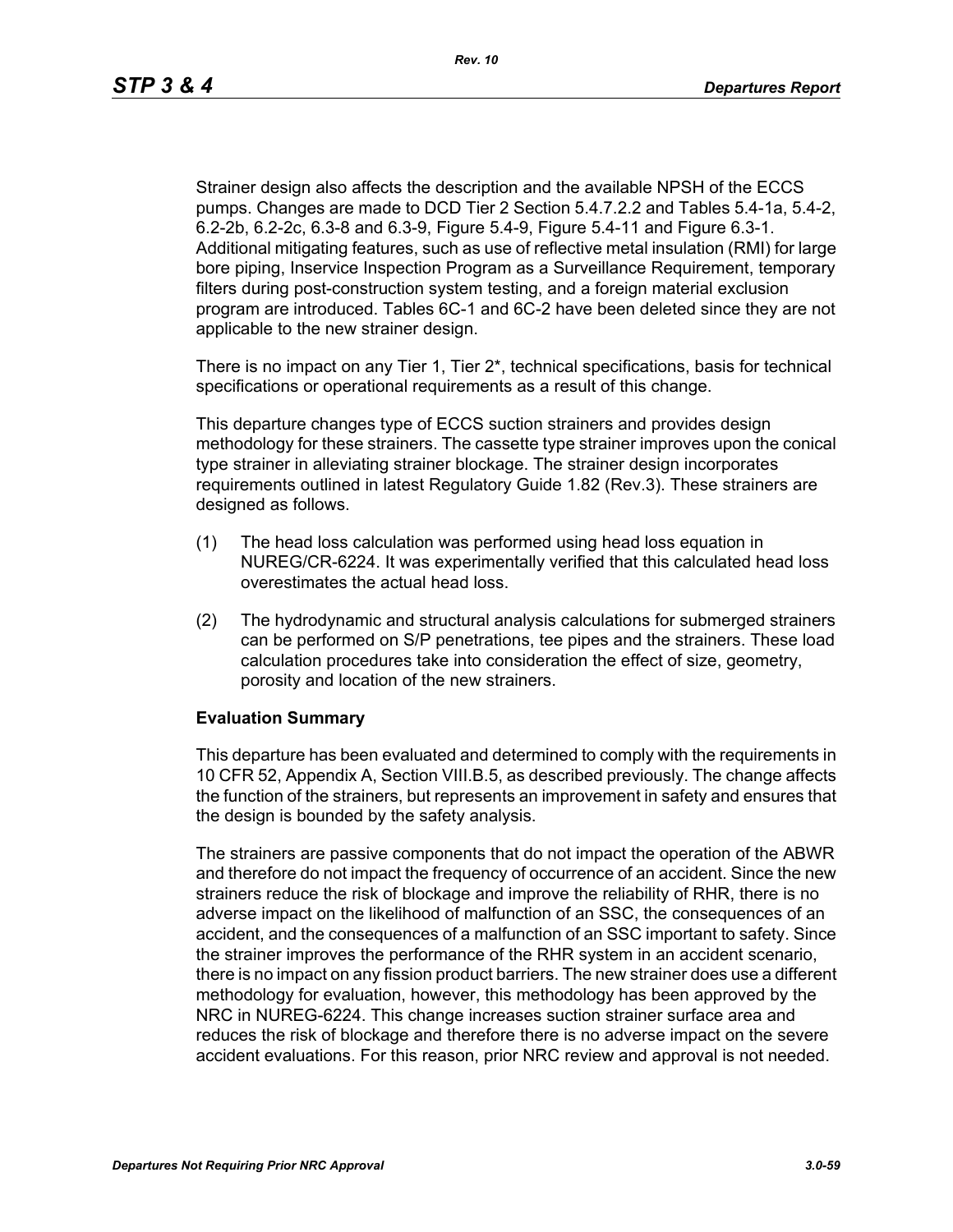# **STD DEP 7.1-1, References to Setpoints and Allowable Values Description**

The Technical Specifications (TS) Section 5.5.2.11 for STP 3 & 4 establishes a Setpoint Control Program (SCP) that implements the regulatory requirement of 10 CFR 50.36(c)(1)(ii)(A). The SCP establishes a document containing the Allowable Value (AV) for each Technical Specification required automatic protection instrumentation function. The purpose of this departure is to clarify in the FSAR that wherever the TS are referenced for setpoints or margins, the correct reference is to the Setpoint Control Program defined in TS Section 5.5.2.11. Setpoints for high radiation levels on instruments pertaining to gaseous and liquid releases included in the scope of the Offsite Dose Calculation Manual are in accordance with the Offsite Dose Calculation Manual. Also, references to the TS are deleted if not necessary or if they need to be replaced with another proper reference.

### **Evaluation Summary**

This departure has been evaluated pursuant to the requirements in 10 CFR 52, Appendix A, Section VIII.B.5. In summary, the departure clarifies the TS reference in the FSAR for setpoints and margins. The TS themselves are not being updated or reformatted under this departure. This departure does not change any Tier 1 or Tier 2<sup>\*</sup> information, the Technical Specifications or Bases, or other operational requirements. Since the change involves only the reference substitution or deletion in the plant specific DCD (FSAR), there is no change to any SSC important to safety or fission product barrier, or any evaluated technical information. No change is made, due to this departure, to any method used for evaluation in establishing the design basis or in the safety analyses. Also, there is no effect on any accident evaluated previously, and no accident of a different type can occur. Since no design feature is changed, there is no impact on any method of mitigation of ex-vessel accident that relies on certain design features. For the same reason, and because there is no effect on any event, operation or SSC function, the change does not create a different ex-vessel accident scenario. Therefore, this change has no adverse impact and does not require prior NRC approval.

### **STD DEP 7.1-2, ATWS DB for Startup Range Neutron Monitoring**

### **Description**

Subsection 7.1.2 of the reference ABWR DCD described the safe shutdown systems I&C and the Neutron Monitoring System I&C. The STP 3 & 4 FSAR provides the following departures:

 DCD Subsection 7.1.2.4.1 states that the FMCRD motors shall be connected to the emergency diesel generators. The FSAR subsection clarifies that power for the stepping motor driver modules (SMDMs) that control the power to the FMCRD motors derive their power from a bus that can automatically receive power from the EDG, if necessary.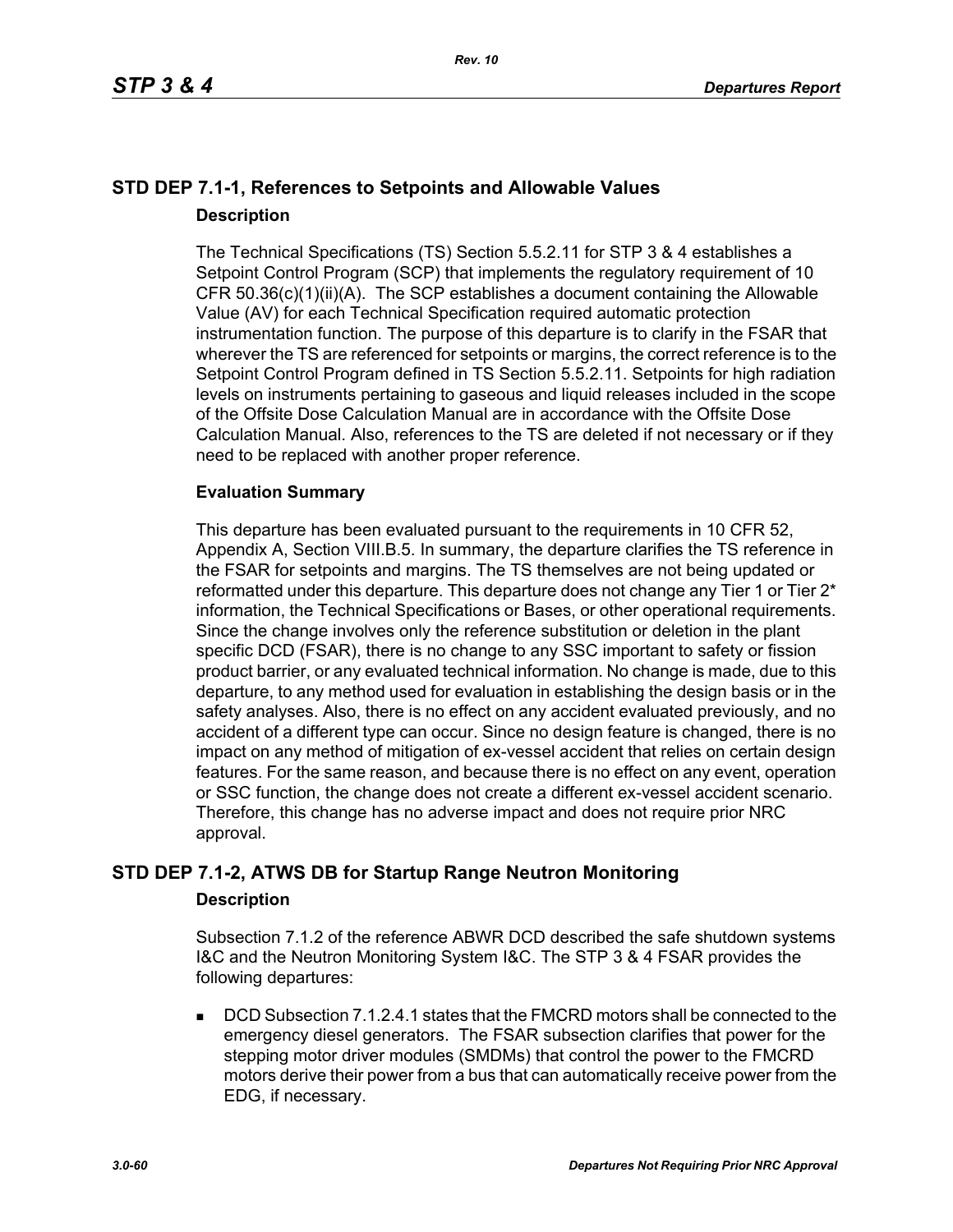STP 3 & 4 FSAR Subsections 7.1.2.6.1.1 (1) and 7.1.2.6.1.4 (1) add as a General Functional Requirement under the Safety Design Bases that the Startup Range Neutron Monitoring (SRNM) subsystem and the Average Power Range Monitor (APRM) subsystem, respectively, will provide ATWS permissive signals to the ESF Logic and Control System (ELCS). These changes are also reflected in Table 7.6- 5.

### **Evaluation Summary**

This departure has been evaluated pursuant to the requirements in 10 CFR 52, Appendix A, Section VIII.B.5. There is no impact on any Tier 1, Tier 2\* DCD, Technical Specifications, Bases for Technical Specifications or operational requirements.

The first item of the departure clarifies in more detail how the FMCRD motors receive power from the EDG. The second item reflects the existing design as described in Section 7.6.1.1.1(6) of the DCD whereby the SRNM sends an "ATWS Permissive" signal to the SSLC system to permit ATWS protection action, and the existing design in Section 7.6.1.1.2.2(5) of the DCD whereby the APRM sends an ATWS permissive signal to the SSLC system. These changes are for added clarification and completeness, do not affect the underlying design of any plant SSC important to safety, and do not impact the likelihood or consequences of an accident or malfunction of an SSC important to safety nor is there any impact on ex-vessel severe accident likelihood or consequences. No new accident scenarios are created by this change and no fission product barrier design basis limits are impacted. Therefore this change has no adverse impact and prior NRC approval is not required.

### **STD DEP 7.2-4, Manual Scram Monitoring**

### **Description**

Subsection 7.2.1.1.4.2 (6) (c) of the reference ABWR DCD describes the two manual scram switches or the reactor mode switch as providing the means to manually initiate a reactor trip. The subsection also states that one bypass initiating variable is also monitored in addition to the scram initiating variables. This departure deletes the statement about monitoring initiating variables because it is misplaced in the Manual Scram subsection discussion and could be misleading in light of the manual scram not being bypassed.

### **Evaluation Summary**

This departure has been evaluated pursuant to the requirements in 10 CFR 52, Appendix A, Section VIII.B.5. This departure does not change the Tier 1, Tier2\*, Technical Specifications, bases for the Technical Specifications, nor any underlying design or other operational requirements. Furthermore, it does not change any plant physical features, SSCs important to safety, or fission product barriers. Any previously evaluated accident is not affected, and the possibility for an accident of a different type is not created. Also, it does not affect any method used for evaluation in establishing the design bases or in the safety analyses. This departure does not affect any feature for mitigation of an ex-vessel severe accident. For the same reason, and because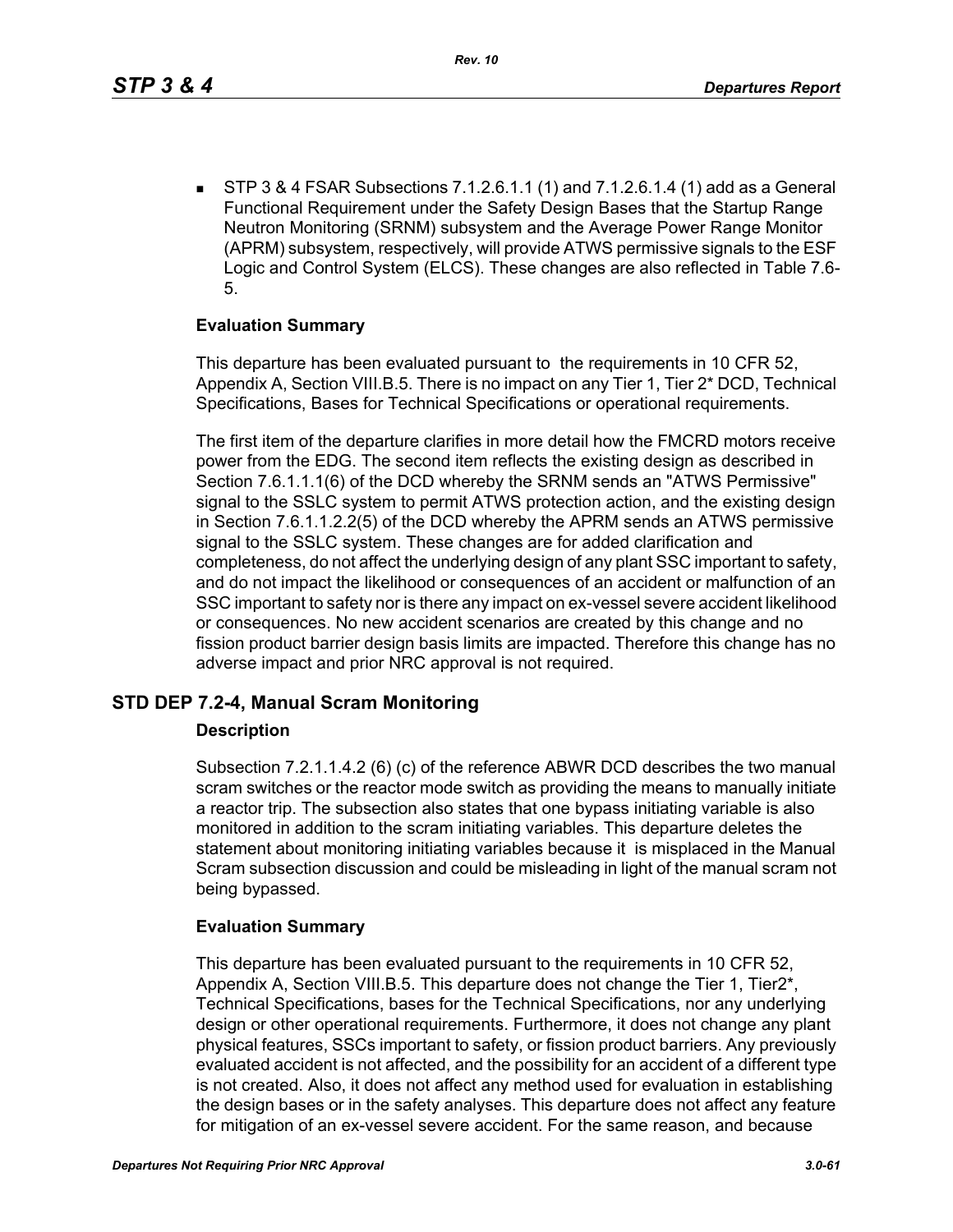there is no effect on any event, operation, or SSC function, the change does not create a different ex-vessel accident scenario. Therefore, this change has no adverse impact and does not require prior NRC approval.

### **STD DEP 7.2-6, RPS Instrumentation Ranges**

### **Description**

Table 7.2-1 of the reference ABWR DCD provided specifications for Reactor Protection System Instrumentation. This departure provides new ranges for:

- Reactor Vessel High Pressure
- Drywell High Pressure
- Reactor Vessel Low Water Level 3
- CRD charging header pressure High
- **Turbine Control Valve Fast Closure**
- **High Suppression Pool Temperature**
- Turbine First-stage Pressure

Continuing design effort has determined that the original ranges did not provide for optimal performance. The ranges are now updated to reflect a range of values appropriate for optimal performance.

### **Evaluation Summary**

This departure to update the RPS instrumentation ranges has been evaluated pursuant to and determined to comply with the requirements in 10 CFR 52, Appendix A, Section VIII.B.5. This departure does not change the Technical Specifications, any underlying design or other operational requirements. Furthermore, it does not change any plant physical features, SSCs important to safety or fission product barriers. Any previously evaluated accident is not affected, and the possibility for an accident of a different type is not created. Also, it does not affect any method used for evaluation in establishing the design bases or in the safety analyses. This departure does not affect any feature for mitigation of an ex-vessel severe accident. For the same reason, and because there is no effect on any event, operation or SSC function, the change does not create a different ex-vessel accident scenario. Therefore, this change has no adverse impact and does not require prior NRC approval.

### **STD DEP 7.3-1, Time Intervals for Licensing Analysis**

### **Description**

Subsections 7.3.1.1.1.1, 7.3.1.1.1.3, and 7.3.1.1.1.4 of the reference ABWR DCD provide specific times for the High Pressure Core Flood System, the Reactor Core Isolation Cooling System, and the Low Pressure Flooder Subsystem to respond to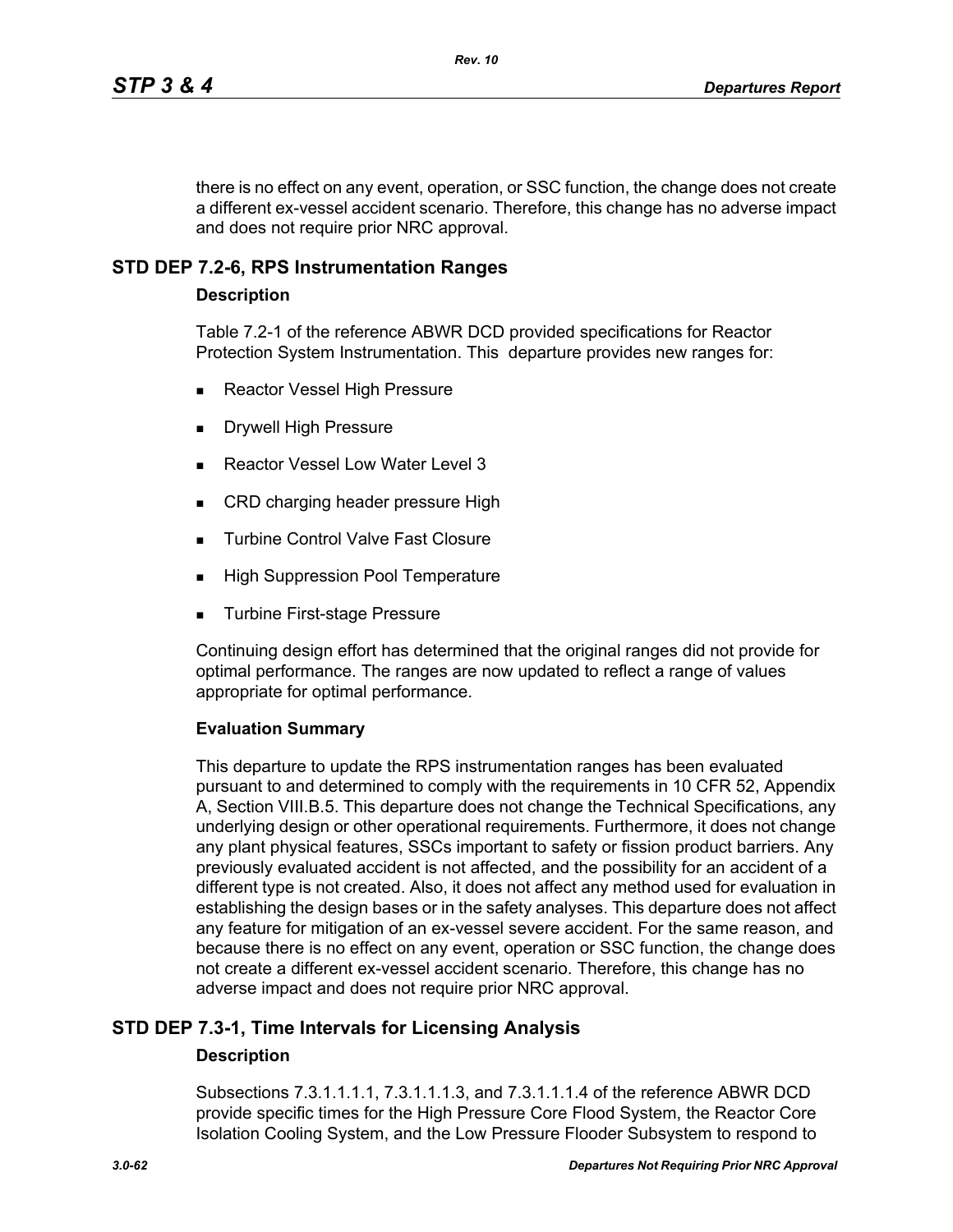accidents. Table 6.3-1 provides these same values in addition to other significant input variables used in the Loss-of-Coolant Accident analysis.

To ensure consistency of information within the DCD, the specific values have been deleted from these Chapter 7 subsections and a reference has been inserted to Table 6.3-1. This ensures that all data relative to these inputs remain in one place, consistent with the accident analysis.

### **Evaluation Summary**

This departure has been evaluated pusuant to the requirements in 10 CFR 52, Appendix A, Section VIII.B.5.

Specific response times for the Low Pressure Flooder, the Reactor Core Isolation Cooling, and the High Pressure Core Flood systems exist both in the text narrative in Section 7.3 and in tables in Section 6.3 of the DCD. This change removes the specific times from the text narrative in Section 7.3 and references the appropriate table in Section 6.3. This removes the possibility of there being inconsistencies in the COLA. This change is intended to improve the quality and consistency of the information in the COLA and does not change any design or function for an SSC important to safety. Consequently, this change has no impact on the frequency or consequences of any accident or malfunction of an SSC important to safety previously evaluated. There is no impact on ex-vessel severe accident likelihood or consequences.

This change has no impact on any Tier 1, Tier 2\*, Technical Specifications, bases for the Technical Specification, or operational requirements information.

Based on the results of this evaluation, prior NRC approval of this change is not required.

# **STD DEP 7.3-2, Automatic Depressurization System (ADS) Operator**

### **Description**

Subsection 7.3.1.1.1.2 of the reference ABWR DCD incompletely describes actuation of the automatic safety/relief valves as "with electrical power." The valve utilizes pneumatic action for the relieving function, but the operating air is introduced via an electric signal to a solenoid valve. The relief (power) mode of operation is initiated when an electrical signal is received at any of the solenoid valves located on the pneumatic actuator assembly. These valves also operate by mechanical function as described in this subsection. The STP 3 & 4 FSAR states "pneumatic action" as the actuation method to clearly describe the ADS function of the SRV.

### **Evaluation Summary**

This departure has been evaluated pursuant to the requirements in 10 CFR 52, Appendix A, Section VIII.B.5. The change is a rewording for clarification that does not change the meaning or intent and has no impact on the ADS system design or function. As a result, there is no impact on the probability or the consequences of an accident or malfunction of an SSC important to safety. There is also no impact on the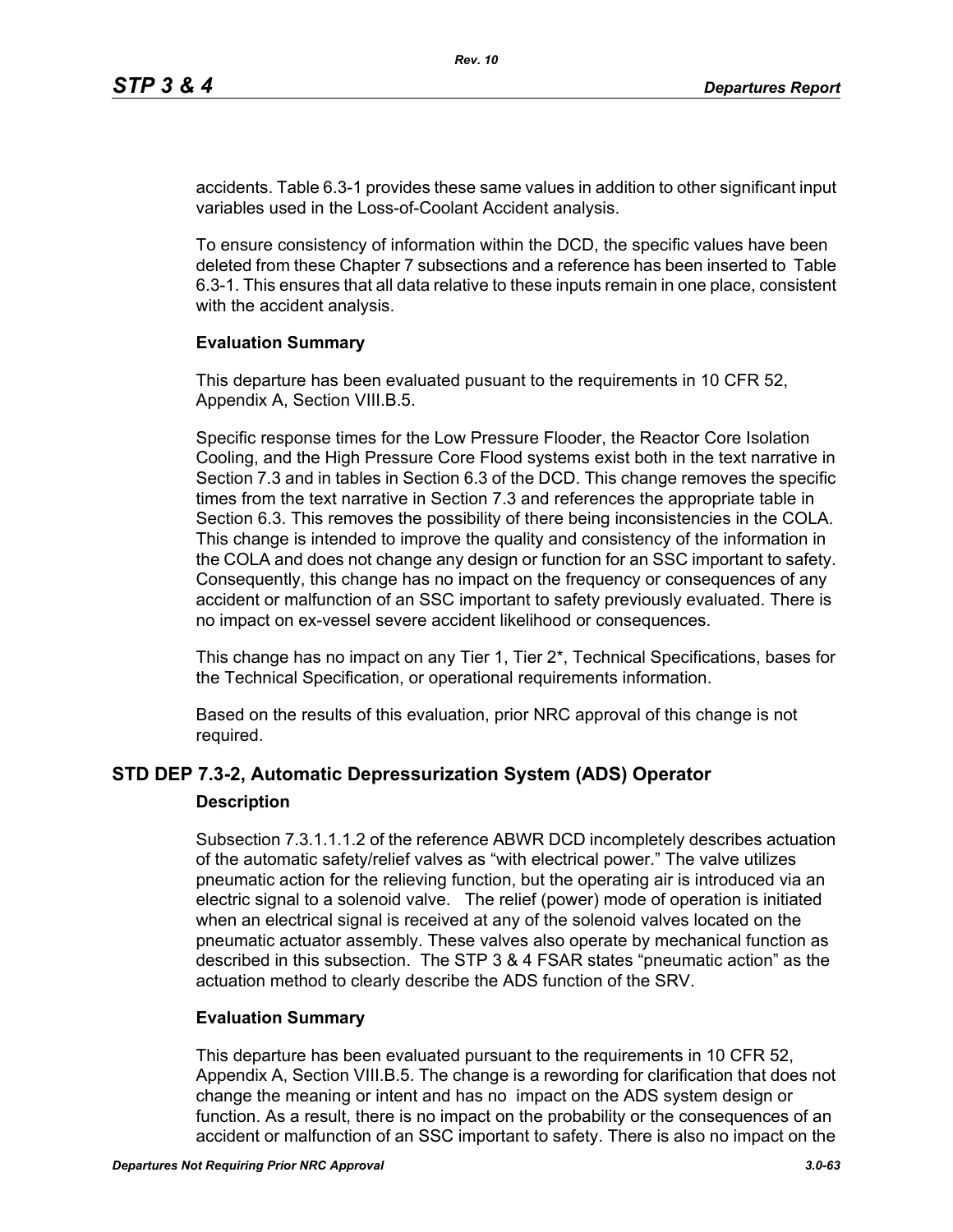likelihood or the consequences of an ex-vessel severe accident. There is no impact on any Tier 1, Tier 2\*, Technical Specifications, bases for Technical Specifications, or operational requirements information as a result of this change.

Based on the results of this evaluation, prior NRC approval of this change is not required.

# **STD DEP 7.3-4, ADS Logic**

### **Description**

Subsection 7.3.1.1.1.2 (3) (b) of the reference ABWR DCD describes the logic and sequencing for the ADS. The original description did not clearly describe the conditions under which ADS could be initiated. The description identifies the two parameters required as Reactor Water Level and Drywell Pressure. The description could be misinterpreted as requiring both parameters simultaneously to initiate ADS. The actual logic includes a bypass timer that initiates on Reactor Water Level (Level 1) that will initiate ADS without the presence of High Drywell Pressure after eight minutes (nominal). Subsection 7.3.2.1.1 discusses this timer, but does not provide the information that it is initiated by the Level 1 signal.

The above subsections are amended in the STP 3 & 4 FSAR to state that the bypass timer is initiated by the Reactor Vessel Water Level (Level 1) input. Additionally, the 8-minute exact value for the timer setting is removed from Subsection 7.3.2.1.1 to ensure that there is no conflict with Tier 1 information regarding the setting of less than or equal to 8 minutes for this timer.

### **Evaluation Summary**

This departure has been evaluated pursuant to the requirements in 10 CFR 52, Appendix A, Section VIII.B.5. This departure does not change the Technical Specifications, setpoints for the parameters or other operational requirements. Furthermore, it does not change the ADS design, any plant physical features, or SSCs important to safety or fission product barriers. Previously evaluated accidents are not affected, and the possibility for an accident of a different type is not created. Also, it does not affect any method used for evaluation in establishing the design bases or in the safety analyses. The ADS has not been identified as a design feature in the plant specific DCD for mitigating an ex-vessel severe accident. Consequently, this change has no impact on ex-vessel severe accident likelihood or consequences. Therefore, this change has no adverse impact and does not require prior NRC approval.

# **STD DEP 7.3-5, Water Level Monitoring**

### **Description**

Subsections 7.3.1.1.1.2 and 7.3.1.1.1.4 of the reference ABWR DCD describe the equipment design for the ADS and RHR/LPFL I&C using the terms "Low" and "Low-Low" when describing the initiation inputs from the Reactor Water Level instrumentation. These terms are replaced by the standard ABWR nomenclature of Level 1.5 and Level 1, respectively, for initiating signals. This instrumentation also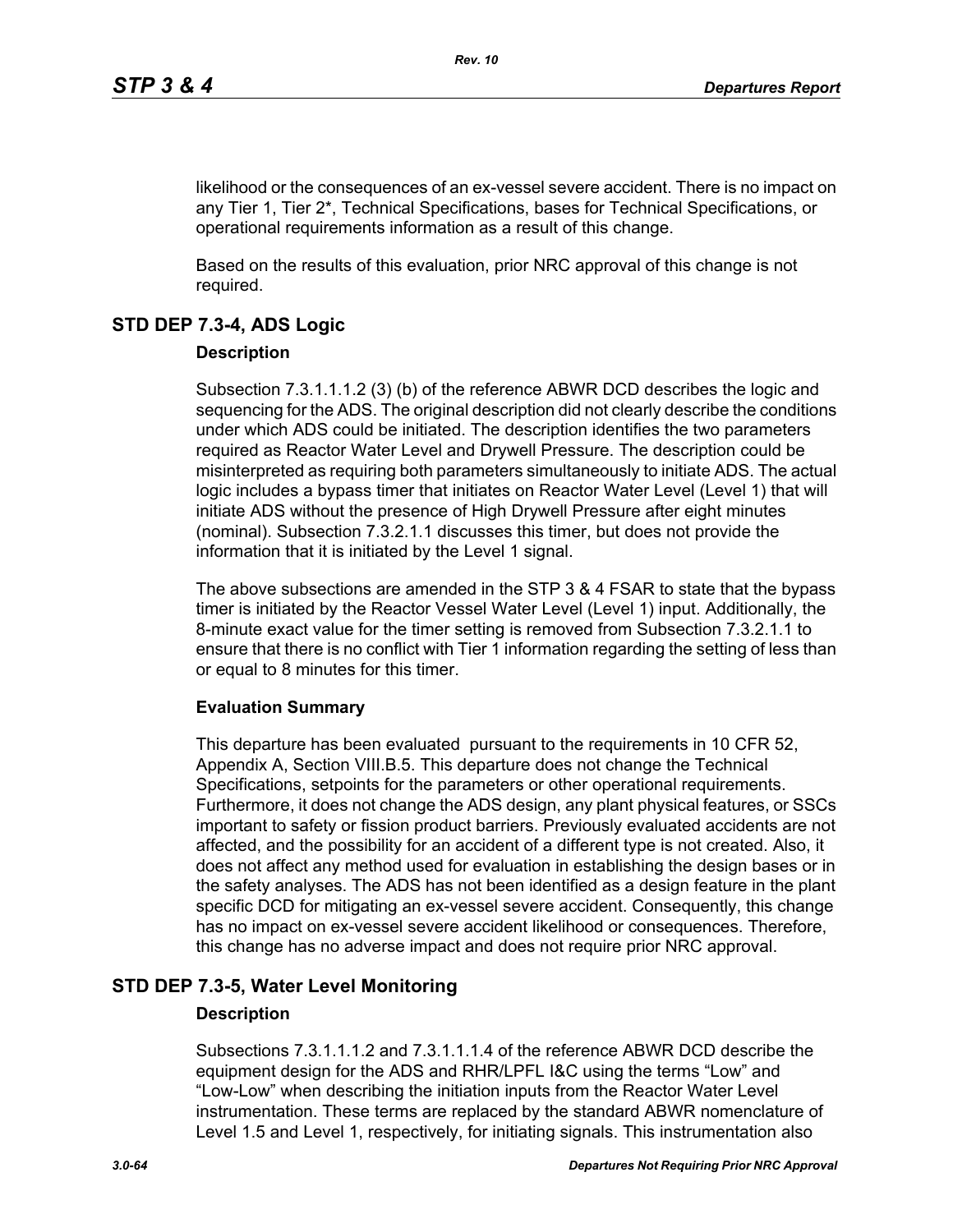provides initiating signals for other levels, such as Level 2, Level 3, and Level 8, etc. Additional clarity for low water level initiating a scram is achieved by adding "(Level 3)" after "Reactor vessel low water level" in Subsections 7.2.2.1(3) and 7.2.2.2.3.1(8)(a) and (12)(a), and Table 7.2-2.

To ensure clarity for all users, terms such as "Low" and "Low-Low" are replaced with the actual level nomenclature, e.g., "Level 1.5" and "Level 1," in Subsections 7.3.1.1.1.2 (3) (a), (3) (b) and (3) (d) and 7.3.1.1.1.4 (3) (a), (3) (d), and (3) (e).

### **Evaluation Summary**

This departure has been evaluated pursuant to the requirements in 10 CFR 52, Appendix A, Section VIII.B.5and determined not to require prior NRC approval. There is no underlying design change to any plant SSC. In summary, the evaluation demonstrates that this departure is a clarification since it provides the standard ABWR nomenclature for the reactor vessel level initiating instrumentation. This departure does not change any Tier 1 or Tier 2\* information, change the Technical Specifications, or other operational requirements, and does not affect any previously evaluated accident or create the possibility for an accident of a different type. Further, there is no effect on any SSC important to safety or fission product barrier, and it does not affect any method used for evaluation in establishing the design basis or in the safety analyses. Therefore, this change has no adverse impact and does not require prior NRC approval.

### **STD DEP 7.3-6, SRV Position Indication**

### **Description**

Subsection 7.3.1.1.1.2 (3) (b) of the reference ABWR DCD describes the position indication provided in the main control room for the safety/relief valves. The description states that lights are provided when the solenoid-operated pilot valves are energized to open. It also states that linear variable differential transformers (LVDTs) are mounted on the valve operators.

As stated in the STP 3 & 4 FSAR subsection, the current design for main control room indication of safety/relief valve position is provided by a limit switch. ADS solenoid energized status is not indicated as this is not a direct indication of the safety/ relief valve position. The incorporation of the limit switch on the valve provides a direct, positive indication of the safety/relief valve position that is more reliable than the original described LVDT. The requirement for position indication of the safety/relief valve is assured by this limit switch.

### **Evaluation Summary**

This departure has been evaluated pursuant to the requirements in 10 CFR 52, Appendix A, Section VIII.B.5. There is no impact on any Tier 1, Tier 2\*, technical specifications, basis for technical specifications or operational requirements as a result of this change.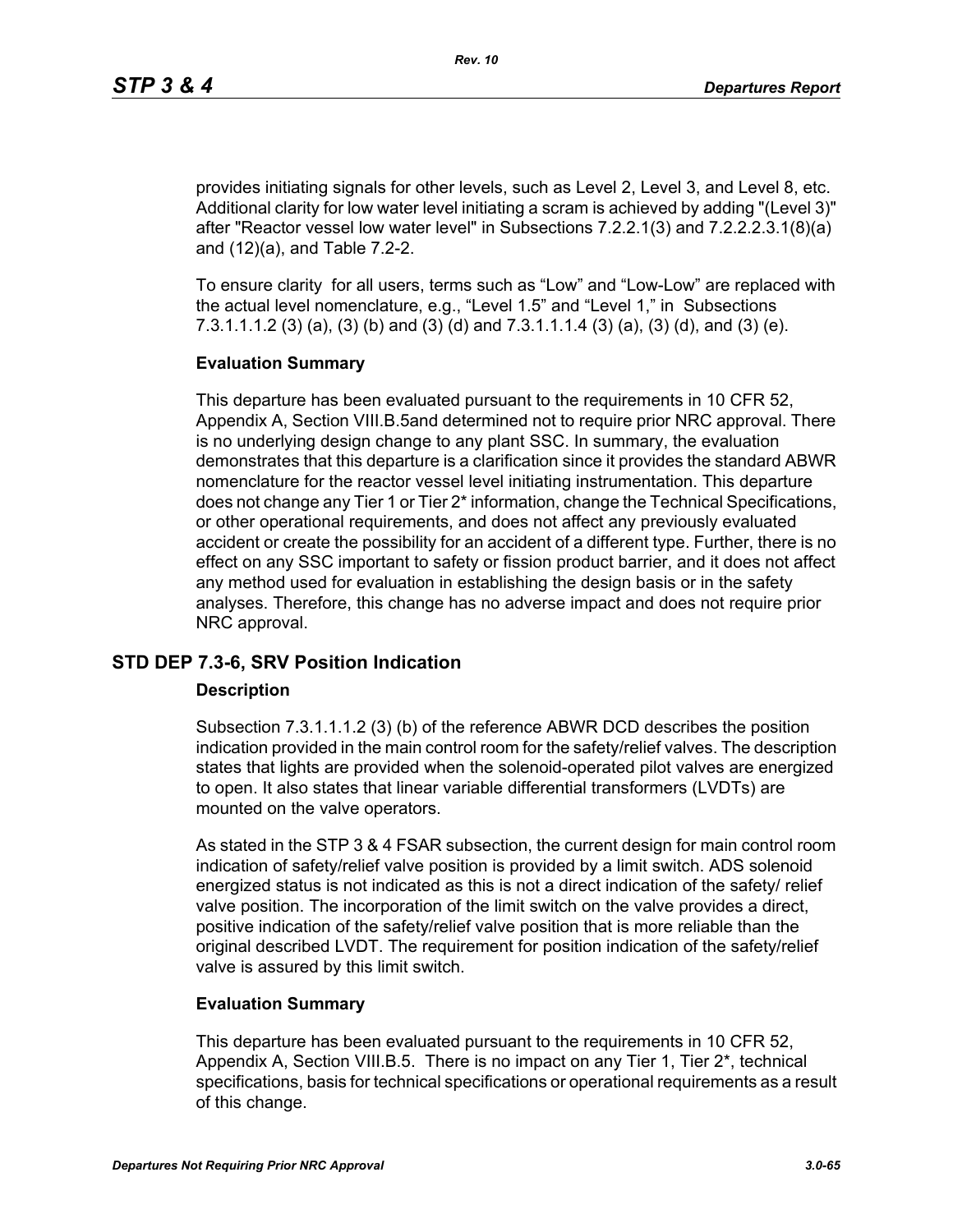*Rev. 10*

This change provides direct position indication of the safety relief valves using limit switches in place of the method described in the DCD where position of the safety relief valves was monitored with less reliable LVDTs or inferred by indication of energization of the solenoids to the pilot valves. The direct monitoring of SRV position with the more reliable limit switches versus LVDTs provides a more reliable and direct indication of SRV position status to the control room operator. There are no accidents described in the DCD or the COLA that are directly affected by this change, thus there is no adverse effect on the frequency or consequences of accidents, and the change does not affect the occurrence or consequences of a malfunction of SSCs important to safety. No accident analyses of fission product barrier design limits are impacted by this change. The change to SRV position indication swtiches has no impact on frequency of occurrence or consequences of ex-vessel severe accidents previously reviewed.

The result of the evaluation is that prior NRC approval is not required for this change.

### **STD DEP 7.3-7, Automatic Depressurization System (ADS) Manual Operation**

### **Description**

Subsection 7.3.1.1.1.2(3)(b) of the reference ABWR DCD describes the manual controls associated with the ADS. This section describes the ADS inhibit switch as "keylocked." The ADS inhibit switches are no longer the keylock type. The subsection is modified in the STP 3 & 4 FSAR to present the current design.

### **Evaluation Summary**

DCD Tier 1 and Tier 2\* information, Technical Specifications, Technical Specification Bases, and operational requirements were reviewed and were found to not be impacted by this change.

This departure replaces the ADS inhibit switches from a keylock type to a normal manual switch. This change does not affect the overall function of the ADS inhibit switches. This change is to facilitate operator action.

The purpose of the ADS inhibit switch is to allow one ADS division to be taken out of service. This switch is ineffective once the ADS timers have timed out and thus cannot be used to abort and reclose the valves once they are signalled to open. The inhibit mode is continuously annunciated in the main control room. This departure only changes the type of switch and does not change the functionality of ADS.

This departure does not change any of the automatic initiation capabilities of the ADS on such signals as low reactor water level and high drywell pressure. Because there is no change in design or function of an SSC important to safety. This departure has no impact on the likelihood or consequences of analyzed accidents or of a malfunction of an SSC important to safety. No new accident scenarios are created and there is no impact on the design basis limit of any fission product barrier. The ADS has not been identified as a design feature in the plant specific DCD for mitigating an ex-vessel severe accident. Therefore this change has no impact on the likelihood or consequences of an ex-vessel severe accident.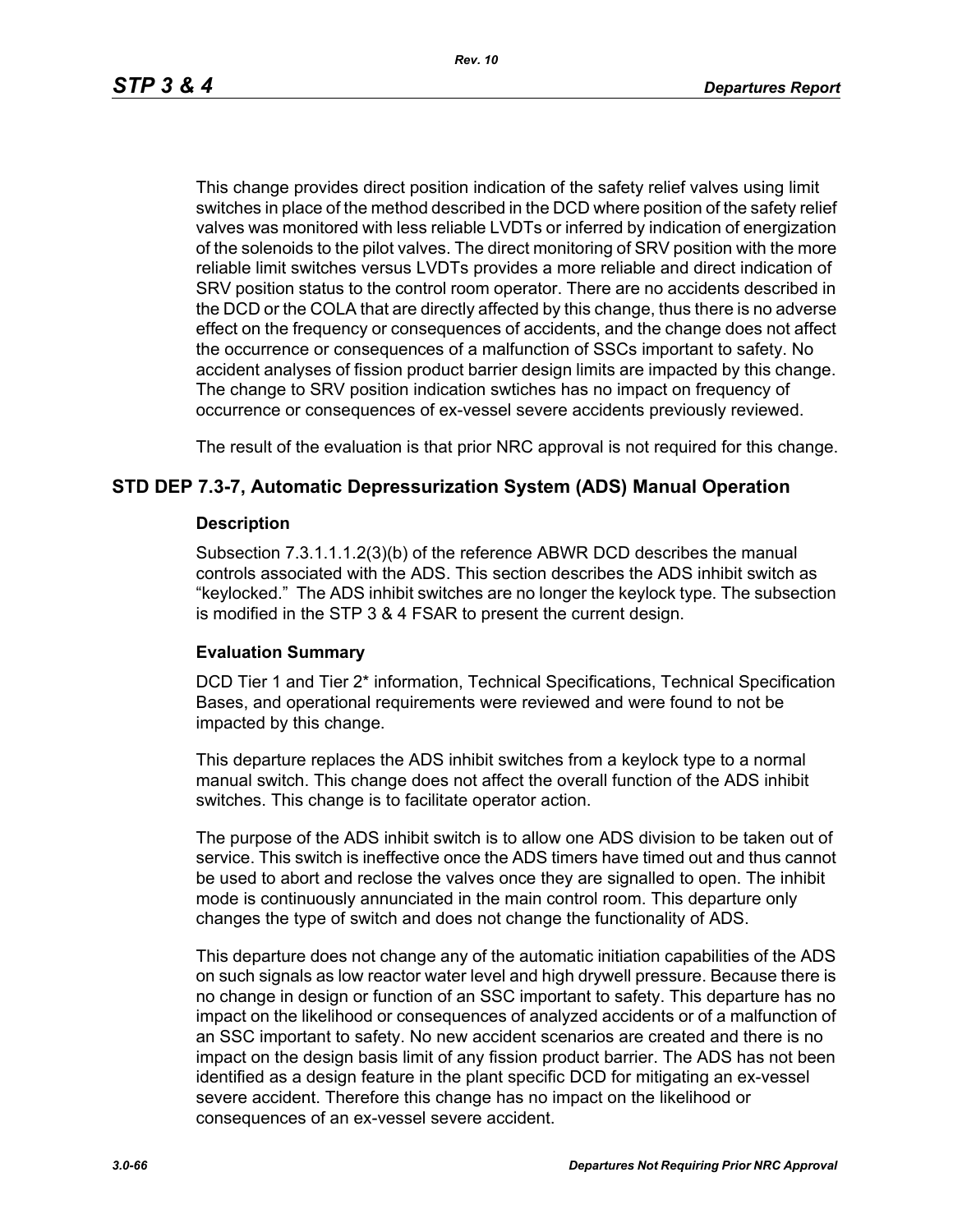Based on the results of this evaluation, prior NRC approval of this change is not required.

# **STD DEP 7.3-9, Shutdown Cooling Operation**

### **Description**

Subsection 7.3.1.1.1.4 (3) (e) of the STP 3 & 4 FSAR clarifies the reference ABWR DCD description of the RHR Shutdown Cooling Mode valve alignment after a Low Pressure Flooder (LPFL) actuation signal. In the shutdown cooling mode of operation, the RHR System removes decay heat from the reactor core to achieve and maintain a cold shutdown condition. In this mode, each division takes suction from the RPV via its dedicated suction line, pumps the water through its respective heat exchanger tubes, and returns the cooled water to the RPV. Each shutdown cooling suction valve automatically closes if reactor water level falls below Level 3. These valves will not open on high reactor pressure.

This clarification deletes reference to automatic closure of the RHR suction valves for the SCS mode on receipt of an LPFL initiation signal on Level 1. These valves are already automatically closed on a Level 3 signal. This departure further clarifies that the shutdown cooling isolation valves must be closed to permit suction from the Suppression Pool.

### **Evaluation Summary**

This departure has been evaluated pursuant to the requirements in 10 CFR 52, Appendix A, Section VIII.B.5. This departure does not change any Tier 1 or Tier  $2^*$ information, the Technical Specifications, any underlying design or other operational requirements. This departure clarifies the correct alignment of RHR valves in the SCS mode upon receipt of an LPCF initiation signal and does not change any plant physical features, SSCs important to safety or fission product barriers. Any previously evaluated accident is not affected, and the possibility for an accident of a different type is not created. Also, it does not affect any method used for evaluation in establishing the design bases or in the safety analyses. This departure does not affect any feature for mitigation or an ex-vessel severe accident. For the same reason, and because there is no effect on any event, operation or SSC function, the change does not create a different ex-vessel accident scenario. Therefore, this change has no adverse impact and does not require prior NRC approval.

# **STD DEP 7.3-10, ESF Logic and Control System (ELCS) Mode Automation Description**

Subsection 7.3.1.1.1.4(3i) of the reference ABWR DCD states that the operator may control the RHR pumps and injection valves manually after LPFL initiation by using RHR capabilities in other modes if the core is being cooled by other emergency core cooling systems. Subsection 7.3.1.1.1.4(3i) of STP 3 & 4 COLA replaces that statement with an expanded description of the Mode switches in the main control room. In order to support the displays and to reduce operator burden, RHR has specific mode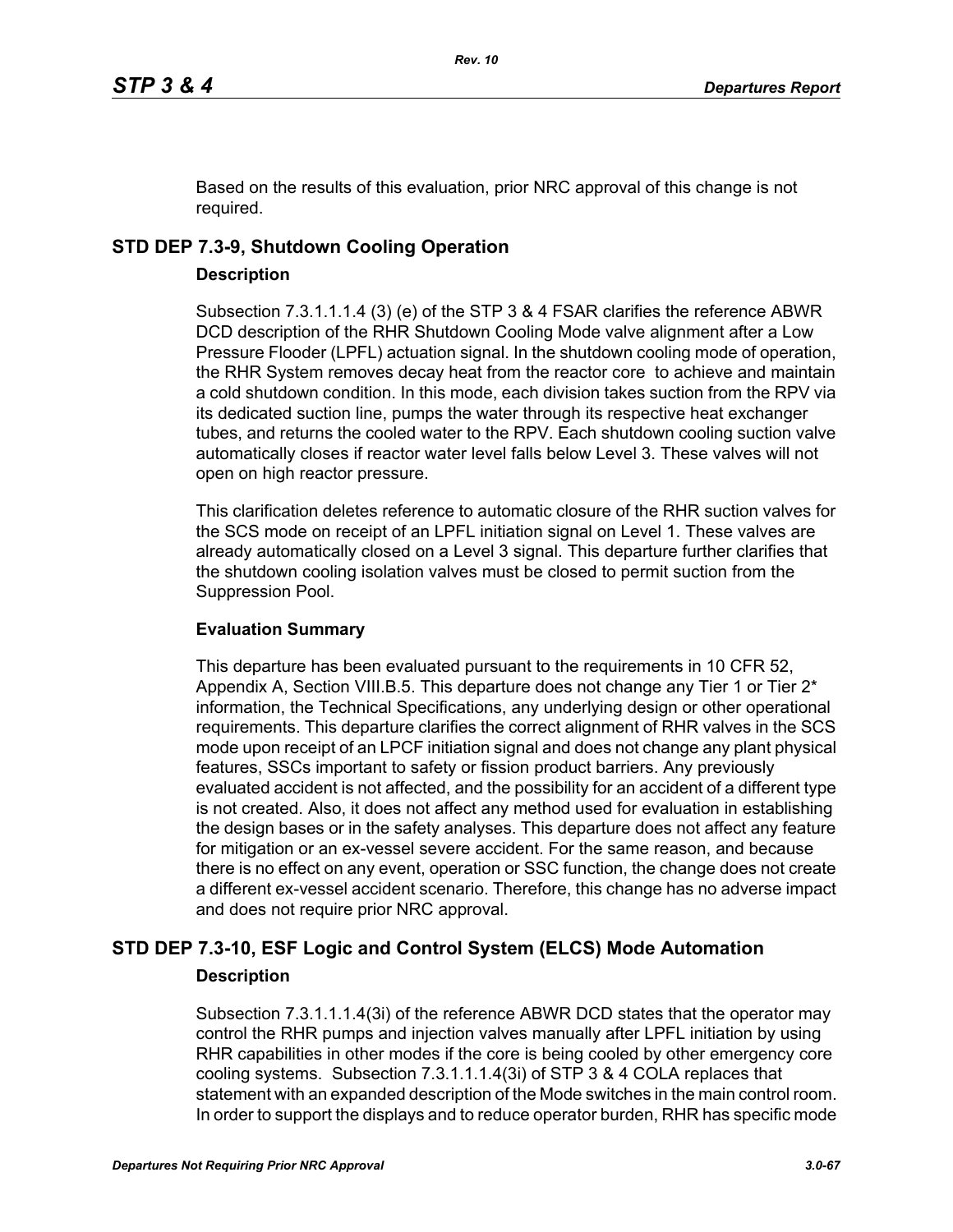operation capability. This eliminates the possibility of operator error and supports the display requirements. Mode-specific permissives are required for system alignment.

The change to Section 7.3.1.1.1.4 replaces the DCD text which states that the operator may control the RHR pumps and injection valves manually after LPFL initiation to use RHR capabilities in other modes if the core is being cooled by other emergency core cooling systems. The updated text expands this by describing the Mode switches in the main control room. These logic changes are reflected in a revision made to Figure 7.3-4, Sheets 10, 11, 13, 14, 19, 20 and 20a.

In addition, Section 7.3.1.1.1.4 (3) explains that logic power for the LPFL subsystem is from the ELCS power supply for the division involved. ELCS mode automatic logic changes are implemented for Figure 7.3-1, Sheets 5, 11, 13, 14 and 17 to assure that the HPCF "C" diverse hard-wired manual initiation function has priority over the normal automatic initiation logic for HPCF "C". This departure also modifies information in Figure 7.3-1, Sheets 2, 7-10, 15 and 16. These changes assure proper implementation of the diverse hard-wired HPCF "C" manual initiation capability described in Appendix 7C.5.

### **Evaluation Summary**

This departure has been evaluated pursuant to the requirements in 10 CFR 52, Appendix A, Section VIII.B.5.

The Tier 1 and Tier 2\* DCD, Technical Specifications, Bases for Technical Specifications and operational requirements were reviewed and it was found that none of these documents are impacted by this change.

The change to Section 7.3.1.1.1.4 replaces the DCD text which states that the operator may control the RHR pumps and injection valves manually after LPFL initiation to use RHR capabilities in other modes if the core is being cooled by other emergency core cooling systems. The updated text expands this by describing the Mode switches in the main control room. In order to support the displays and to reduce operator burden, RHR has specific mode operation capability. These changes are also reflected in revisions made to Figure 7.3-4. These changes reduce the likelihood of operator error and support the display requirements. The logic changes to the ELCS are implemented to assure that the HPCF "C" diverse hard-wired manual initiation function has priority over the normal automatic initiation logic for HPCF "C". These changes assure proper implementation of the diverse hard-wired HPCF "C" manual initiation capability described in Appendix 7C.5.

These changes provide enhancements to reduce the likelihood of operator error, to support display requirements and to implement manual diversity as described in Appendix 7C.5. Consequently, these changes are favorable and have no adverse impact on the frequency or consequences of an accident or malfunction of an SSC important to safety. The changes do not create an accident of a different type than previously evaluated and do not adversely affect a fission product barrier limit. These changes also have no adverse effect on the likelihood or consequences of an exvessel severe accident.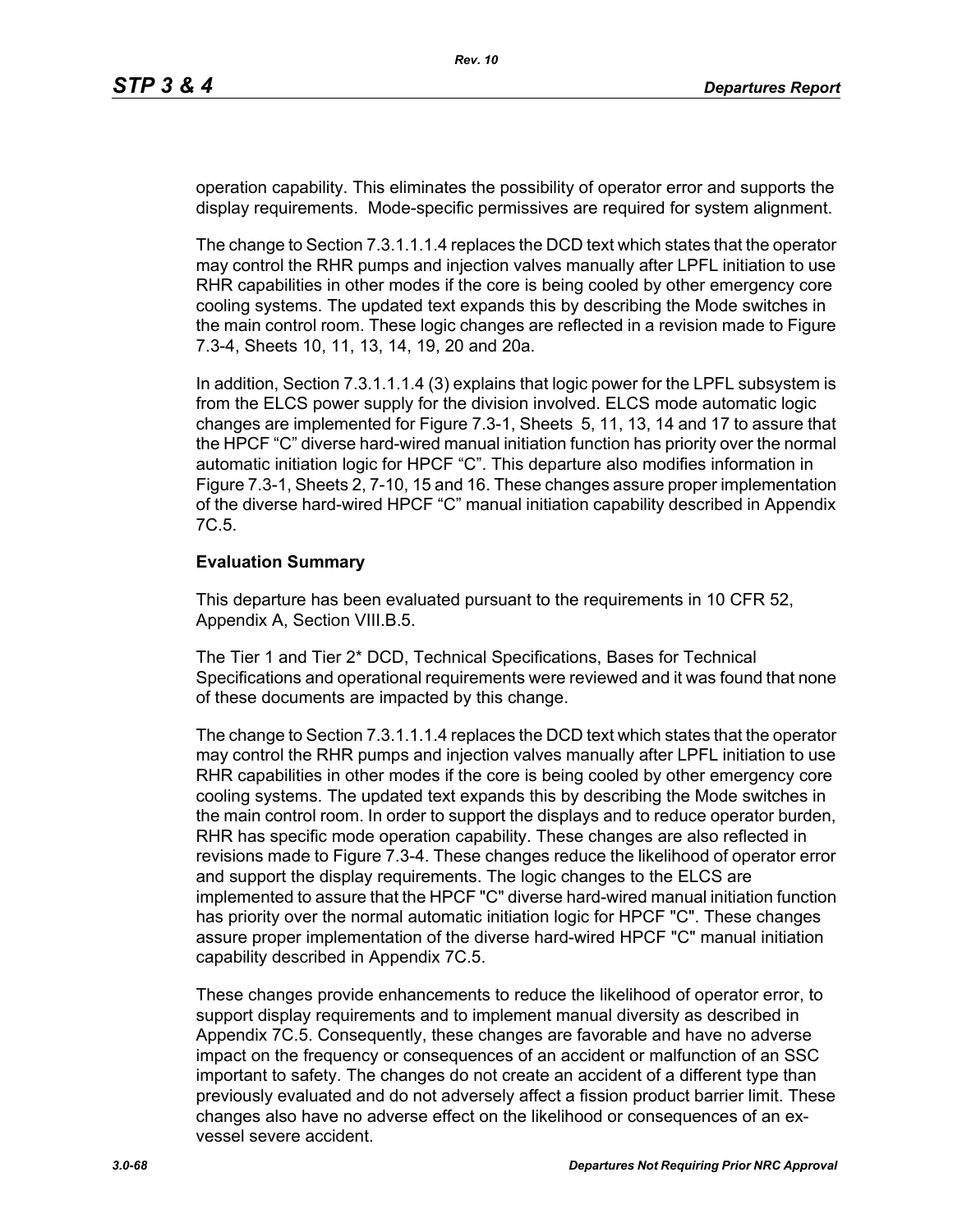Based on the results of this evaluation, prior NRC approval of this change is not required.

# **STD DEP 7.3-11, Leak Detection and Isolation System Valve Leakage Monitoring Description**

Reference ABWR DCD Subsection 7.3.1.1.2 (3)(l) provides a description of the leak detection instrumentation provided for valve stem leak-off lines of large bore reactor coolant pressure boundary isolation valves. Originally, valve stem packing rings were mostly made of asbestos material, which was prone to shrinkage during service. The shrinkage could cause voids in the packing chamber, which leads to leakage. To counter frequent leaks, two sets of packing rings were provided with a leak-off line from the chamber between the packing rings. The leak-off was then routed to a collection sump, where leakage was identified in accordance with pressure boundary leakage requirements. While providing relief from leakage requirements, this arrangement did not resolve the issue of stem leakage.

To resolve the stem leakage issue, valves were specified in the FSAR to use one set of expanded graphite packing to seal the valve stem penetration. Expanded graphite has shown superior sealing properties, is less likely to induce corrosion and damage to the valve stem due to trace material, retain their form longer and avoid the formation of voids that could lead to leakage. Due to the valve packing changes, during the design evolution of the ABWR, the valve stem leak-off lines have been eliminated. The valve gland leak-off lines have been eliminated for the valves and the described instrumentation is no longer applicable. The large remote power operated valves, located in the Drywell for Main Steam, Reactor Water Clean Up, Reactor Core Isolation Cooling and Residual Heat Removal Systems are affected by this change. A similar discussion is provided in STP 3 & 4 FSAR Subsection 5.2.5. The deletion of this section ensures the discussion of the Leakage Detection Instrumentation is consistent with the current design.

### **Evaluation Summary**

This departure to eliminate the RCS isolation valve stem/gland leakage monitoring system has been evaluated pursuant to the requirements in 10 CFR 52, Appendix A, Section VIII.B.5. This change is removal of the RCS isolation valve leak-off lines piping arrangement and the instrumentation for valve stem leakage monitoring.

This departure does not change any Tier 1, Tier 2<sup>\*</sup> information, the Technical Specifications, bases for technical Specifications, any underlying design or other operational requirements.

The improvements in valve packing have changed the way pressure boundary leakage from valves is assessed. The packing improvements have reduced valve stem leakage and result in a more reliable configuration. With the reduced stem leakage, and more reliable configuration, a leakage detection system is no longer needed. This conclusion results in the removal of the piping arrangement and the instrumentation for direct monitoring of valve stem leakage detection.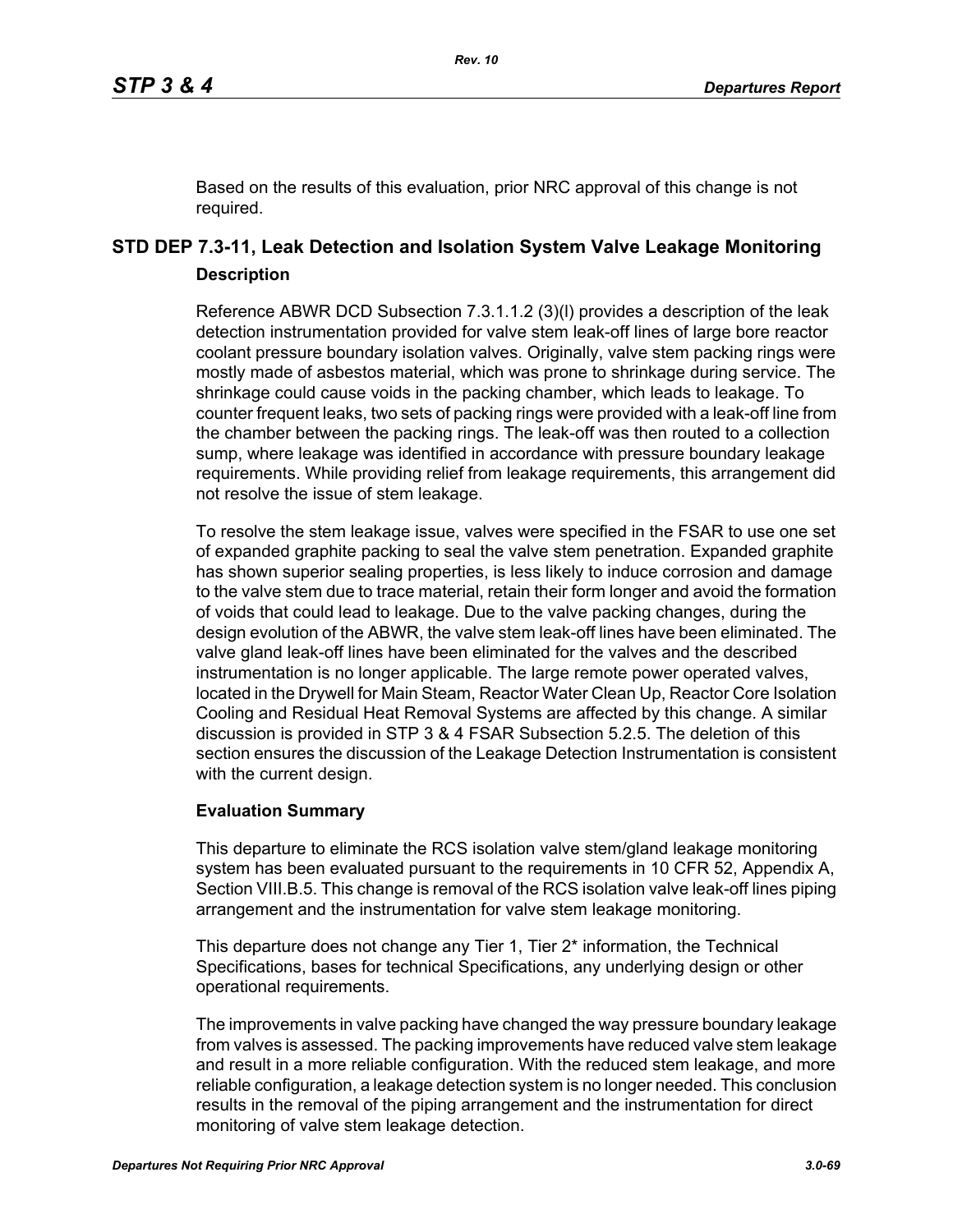It does not change any functional or safety requirements to monitor and assess valve leakage. Existing systems for detection of unidentified leakage (e.g. drywell floor drain sump monitoring) as described in Subsection 5.2.5.2.1 of the STP 3 & 4 COLA are capable of monitoring and alarming any leakage from these valves, including valve stem leakage.

Since this change does not affect any plant SSC except for removing the valve leakoff piping and associated monitoring instrumentation, there is no effect on any accident previously evaluated in the DCD. Furthermore, it does not change any plant physical features, SSCs important to safety or fission product barriers. Any previously evaluated accident is not affected, and the possibility for an accident of a different type is not created. Also, it does not affect any method used for evaluation in establishing the design bases or in the safety analyses. This departure does not affect any feature for mitigation of an ex-vessel severe accident. For the same reason, and because there is no effect on any event, operation or SSC function, the change does not create a different ex-vessel accident scenario.

Therefore, this change has no adverse impact and does not require prior NRC approval.

### **STD DEP 7.3-13, Containment Spray Logic**

### **Description**

The reference ABWR DCD states that if Containment Spray has been initiated, then the system automatically realigns to the LPFL Mode if Reactor Vessel Water Level falls below Level 1. This departure changes STP 3 & 4 FSAR Subsections 7.3.1.1.3 (3) (a), (b), and (c), and 7.3.2.3.2(1) and (4) to; 1) emphasize that the LPFL mode has precedence over containment Spray when below Level 1, 2) clarify the method by which the Drywell and Wetwell sprays can be initiated, and 3) clarify the interlocks associated with this mode of RHR operation. Figure 7.3-4 sheets 4, 6, 10, 11, 13 & 20 are revised to reflect logic changes for removal of the manual override logic for the wetwell spray valves and suppression pool return valves. The annunciator status lights for these functions are removed from the table of status lights and annunciators.

### **Evaluation Summary**

This departure clarifies the operation of the Containment Spray System, removes the manual override logic, and provides a more complete description of the operation of this mode of RHR. This departure has been evaluated in accordance with the requirements in 10 CFR 52, Appendix A, Section VIII.B.5. The containment spray system is discussed in Tier 1 and Chapter 15. Those sections have been reviewed and the departure has no adverse effect on them. The design change to remove the manual override logic is made to reflect that the spray system will continue to operate until manually terminated by the operator, or will automatically terminate and realign to the LPFL injection mode on receipt of a RPV Water Level 1 since core cooling has priority. There is no adverse effect on any SSC important to safety or fission product barrier. There is no increase in the frequency of accidents and no increase in the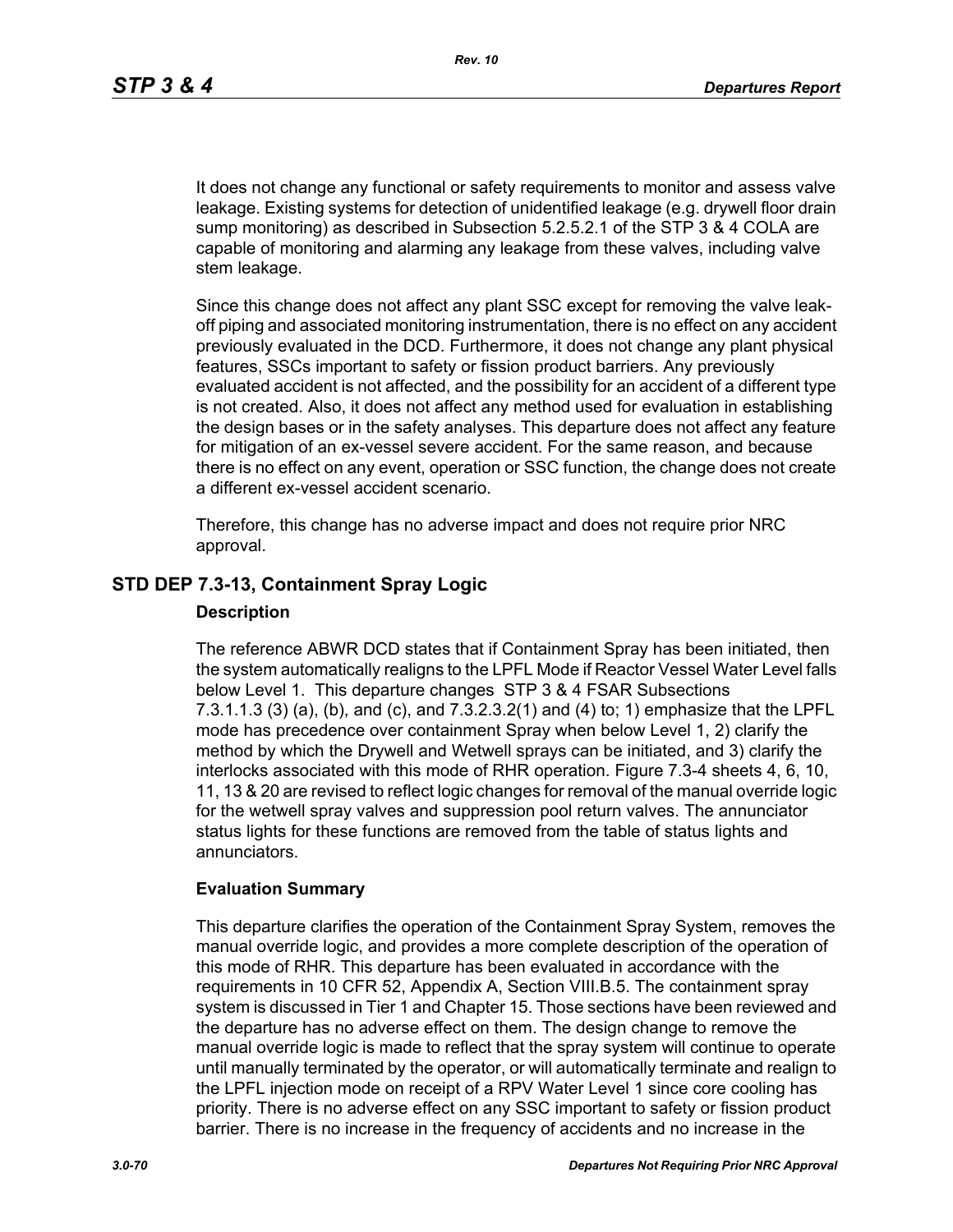likelihood of a malfunction of an SSC important to safety. Any previously evaluated accident is not affected and the possibility for an accident of a different type is not created. Also, it does not affect any method used for evaluation in establishing the design bases or in the safety analyses. This departure does not affect any feature for mitigation to an ex-vessel severe accident. For the same reason, and because there is no effect on any event, operation or SSC function, the change does not create a different ex-vessel accident scenario. Therefore, this change has no adverse impact and does not require prior NRC approval.

# **STD DEP 7.3-14, Residual Heat Removal Suppression Pool Cooling Logic Description**

Subsection 7.3.1.1.4 (3) (b) of the reference ABWR DCD describes the logic and sequencing of the RHR Suppression Pool Cooling Mode. The FSAR includes the following departures:

- Item (ii) has been corrected to show that valves in other RHR modes are automatically repositioned to align to the SPC mode.
- A description of the Suppression Pool Cooling Mode Switch has been added to Item (iv) to provide a more complete understanding of the initiation of this mode.
- Item (v) of this subsection has been augmented to state the SPC mode continues to operate until the operator closes the discharge valves. This operation is facilitated by the activation of another permitted mode of operation. This information has been added to ensure a complete understanding of the termination of this mode.
- Item (vi) has been added to this section to clarify that this mode only operates automatically when entered from the RHR Standby Mode.
- **Figure 7.3-4 has been revised to change the SPC manual initiation switch from an** "On/Off" to an "Arm/Disarm" type.

### **Evaluation Summary**

 This departure has been evaluated pursuant to the requirements in 10 CFR 52, Appendix A, Section VIII.B.5. This change has no impact on Tier 1, Tier 2\*, technical specifications, basis for technical specifications and operational requirements. The logic and sequencing of the automatic and manual actions required to initiate and terminate the operation of the suppression pool cooling mode of the RHR system are correctly defined in ABWR DCD Tier 2 subsection 5.4.7.1.1.5. The changes to Section 7.3.1.1.4 provide a more complete description of the SPC mode automatic and manual operations and makes them consistent with the description in Section 5.4.7.1.1.5. The design change to an Arm and Initiate switch provides added assurance that the operator will not inadvertently switch to the SPC mode from the LPFL mode while performing the critical operation of maintaining water level in the RPV. This change does not impact the automatic initiation of the SPC mode on high SP temperature.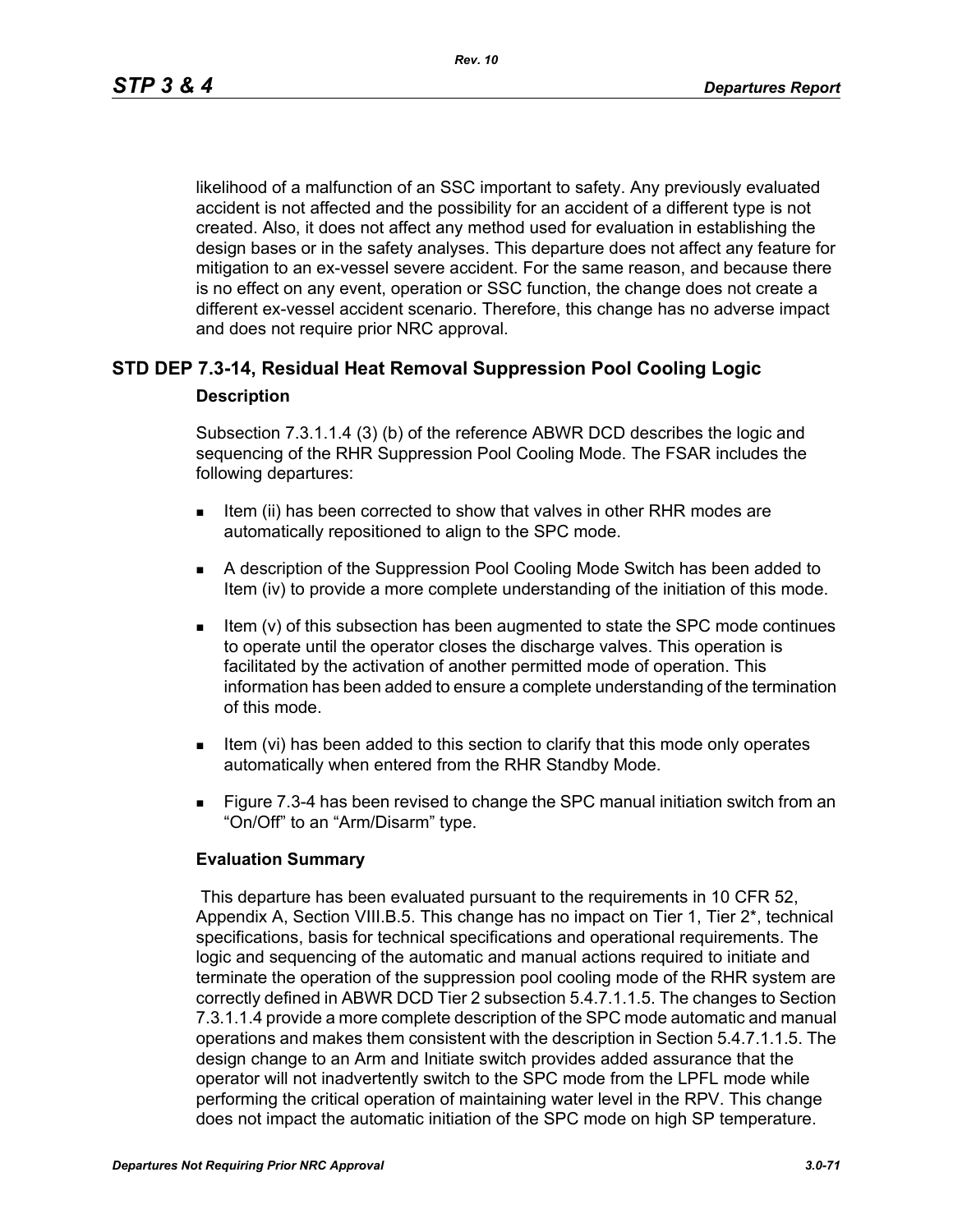Consequently, this change will not impact the frequency or consequences of accidents or malfunction of an SSC important to safety. There is no impact on any fission product barrier, nor is there any impact on the likelihood or consequences of an ex-vessel severe accident.

Consequently, prior NRC approval of this change is not required.

### **STD DEP 7.3-15, Reactor Service Water Logic Interfaces**

### **Description**

Subsection 7.3.1.1.7(3i) of the reference ABWR DCD provides information about the safety interfaces for the Reactor Cooling Water controls. This description is modified in the FSAR Subsection as follows:

- The original information stated that only Division I and II provided flow signals to the Main Control Rooms. The current design provides flow signals for all three divisions (Div. I, II, and III) of RCW.
- This section also discusses the "RCW Hx A or D" differential pressure instrumentation. This equipment is actually the strainers on the discharge side of the two RSW pumps in each division. Therefore, the nomenclature of this equipment is changed to "RSW A or D strainer."

### **Evaluation Summary**

This departure has been evaluated pursuant to the requirements in 10 CFR 52, Appendix A, Section VIII.B.5.

The Tier 1 and Tier 2\* DCD, technical specifications, basis for technical specifications and operational requirements were reviewed and were found to not be impacted by this change.

The first bullet item in the departure description is an improvement as it provides the control room operator with additional and more complete information regarding RCW flow. The second bullet item changes the annunciator alarm on high differential pressure from the RCW heat exchangers to the RSW A or D strainers. It does not change any control room indications concerning these systems (e.g. flow rate, differential pressure, temperature) nor does it change any SSC important to safety. Because fouling of the strainers is more likely to restrict cooling flow in the RSW than fouling of the heat exchangers, providing differential pressure monitoring of the strainers will provide more effective monitoring of conditions that could impede flow in the RSW. Based on this discussion, this change will not have an adverse affect on the reliability of heat removal capability for the RCW/RSW. Consequently, there is no adverse impact on the likelihood or consequences of an accident or malfunction of an SSC important to safety previously evaluated. There are no new accident scenarios created as a result of this change nor is there any impact on a fission product barrier design basis limit. The likelihood or consequences of an ex-vessel severe accident are not impacted by this change.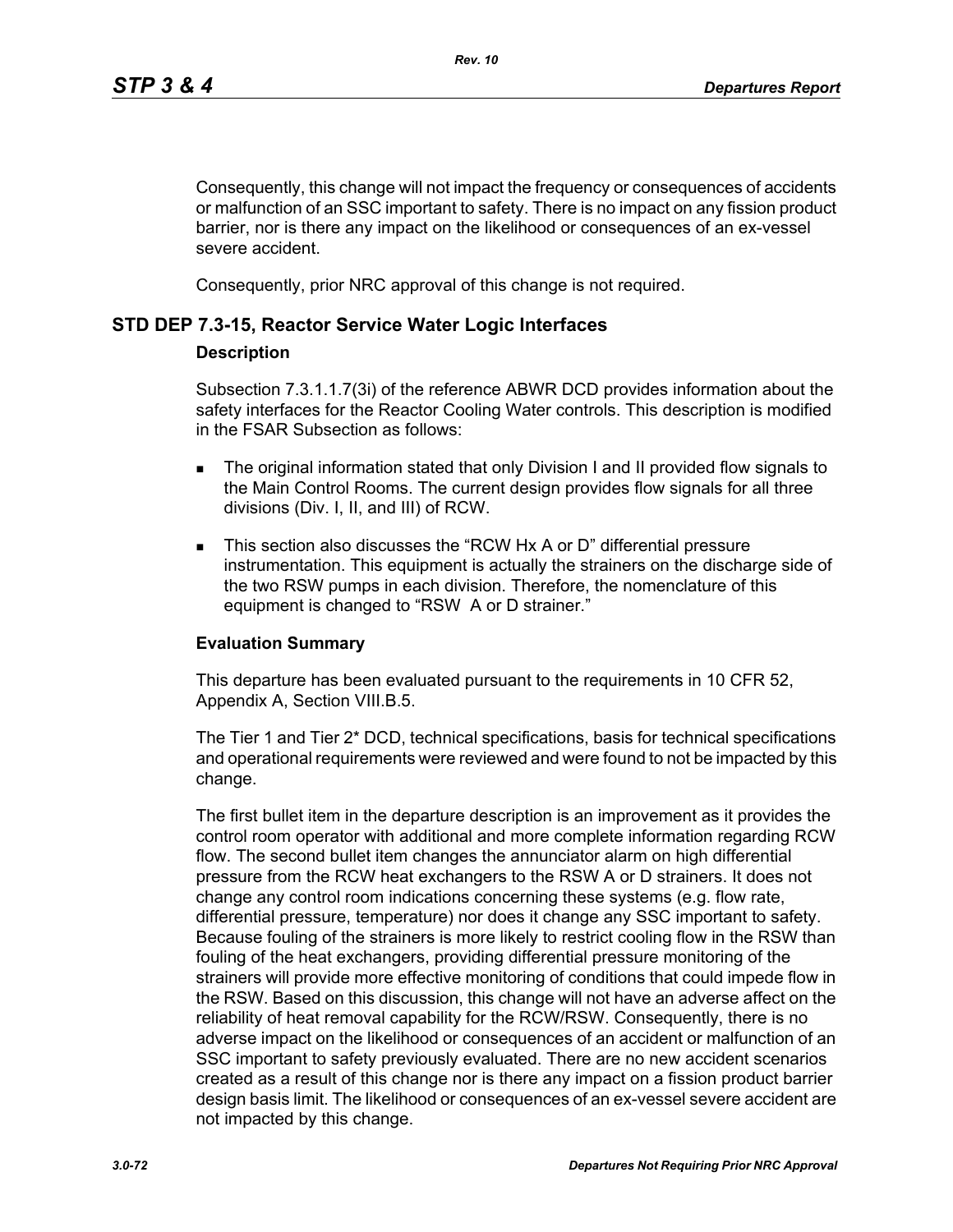Based on this evaluation, prior NRC approval of this change is not required.

# **STD DEP 7.3-16, Testing Safety Relief Valve Solenoid Valves**

# **Description**

Improved testing capabilities have been incorporated into the ABWR design compared with those described in of Subsection 7.3.1.1.1.2 (g) of the reference ABWR DCD. These improvements allow the testing of the safety/relief valve pilot solenoid valves to be performed at any pressure. Therefore, the restrictions that were discussed in the reference ABWR DCD are no longer applicable and have been removed.

# **Evaluation Summary**

This departure has been evaluated pursuant to the requirements in 10 CFR 52, Appendix A, Section VIII.B.5.

The Tier 1 and Tier 2\* DCD, Technical Specifications, Basis for Technical Specifications and operational requirements were reviewed and were found to not be impacted by this change.

Improved testing capabilities have been incorporated into the ABWR design described in Subsection 7.3.1.1.1.2 (g) of the reference ABWR DCD. These improvements allow the testing of the safety/relief valve pilot solenoid valves to be performed at any pressure instead of only when the reactor is not pressurized. By allowing testing at any pressure, flexibility for testing of these valves is enhanced. Consequently, this change has no adverse affect on the frequency or consequences of accidents or malfunction of an SSC important to safety. There is no adverse impact on any fission product barrier design basis limits, and there is no failure of an SSC leading to a different result than previously analyzed. The ADS has not been identified as a design feature in the plant specific DCD for mitigating an ex-vessel severe accident. Consequently, this change has no impact on ex-vessel severe accident likelihood or consequences.

As a result of this evaluation, prior NRC review of this change is not required.

# **STD DEP 7.4-1, Alternate Rod Insertion (ARI) Function Description**

# **Description**

This departure revises Subsections 7.1.1, 7.1.2, 7.4.1 and 7.4.2 of the STP 3 & 4 FSAR . The original description in the reference ABWR DCD described the implementation of the ARI function for the following features. The revised STP 3 & 4 FSAR wording clarifies the descriptions of these features. It specifies the:

- ARI function is a diverse method for inserting control rods by either hydraulic insertion or Fine Motion Control Rod Drive (FMCRD) motor run-in by providing a more complete discussion of the function.
- **Low-level signals or high vessel pressure from the safety systems (i.e., SSLC-ESF)** and the RFC system for the ARI function are isolated. The interface of the isolated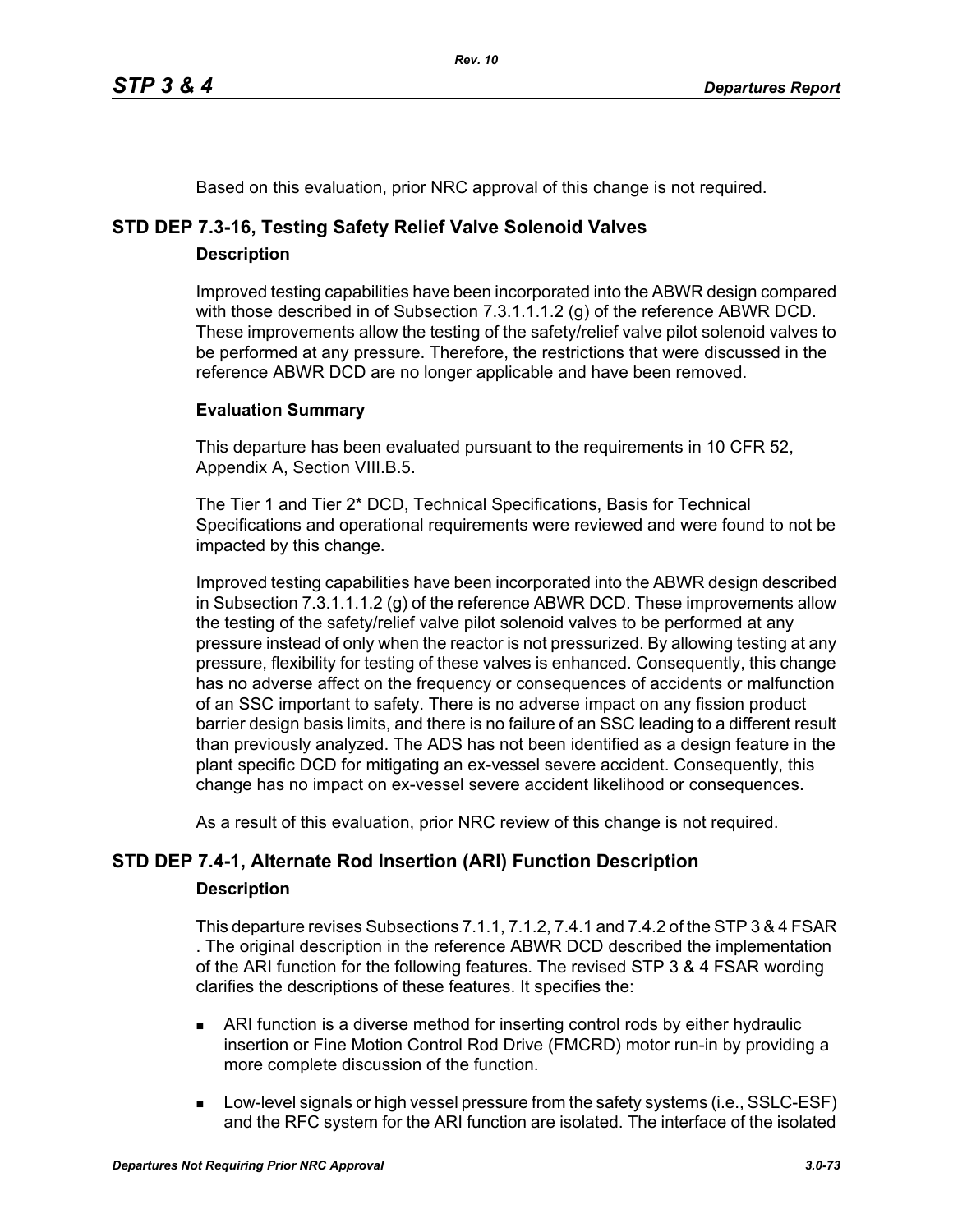signals from safety system to the non-safety RFC system ensures that no safety related functions are affected.

- Two dedicated switches on the Main Control Room Panel located near the RCIS dedicated operator interface to clarify the manual initiation capability.
- Complete scope of the key components related to the ARI function.

This departure provides a clear and concise understanding of the ARI function, which is not required for safety, nor are its components considered Class 1E. This departure has been evaluated pursuant to the requirements in 10 CFR 52, Appendix A, Section VIII.B. $5$ .

# **Evaluation Summary**

The Tier 1 and Tier 2\*, technical specifications, basis for technical specifications and operational requirements were reviewed and were found to not be impacted by this change.

This departure does not change the design nor the functioning of the ARI. It's purpose is to provide additional details on the functioning of the instrumentation and controls for this nonsafety-related system. The ARI system is described in several sections of the DCD such as 7.1.1.4.1, 4.6.1.2.5.4 and 19.3. It is described as a nonsafety-related system which is separate and diverse from the RPS safety-related shutdown system, and initiated by low reactor water level or high vessel pressure signals or by manual means. This departure does not change these basic characteristics of the system but only adds further details on each of these items. Because there is no change in design or function of an SSC important to safety, this departure has no impact on the likelihood or consequences of analyzed accidents or of a malfunction of an SSC important to safety. No new accident scenarios are created and there is no impact on the design basis limit of any fission product barrier. The ARI has not been identified as a design feature in the DCD for mitigating an ex-vessel severe accident, and therefore this change has no impact on the likelihood or consequences of and ex-vessel severe accident.

Based on the results of this evaluation, prior NRC approval of this change is not required.

# **STD DEP 7.4-2, Residual Heat Removal (RHR) Alarm**

# **Description**

Subsection 7.4.2.3.1 of the reference ABWR DCD provides functional requirements for the reactor shutdown cooling mode of the RHR system. Item (3) of this section provides a list of alarms that apply to all modes of the RHR System. As a result of detailed design evolution, the STP 3 & 4 FSAR replaces the alarm for "RHR Logic Power Failure" with the more general alarm "ELCS Out of Service." The FSAR also clarifies that the only time the "Manual Initiation Armed" alarm is activated is when the RHR system is in the Low Pressure Flooder (LPFL) Mode of operation.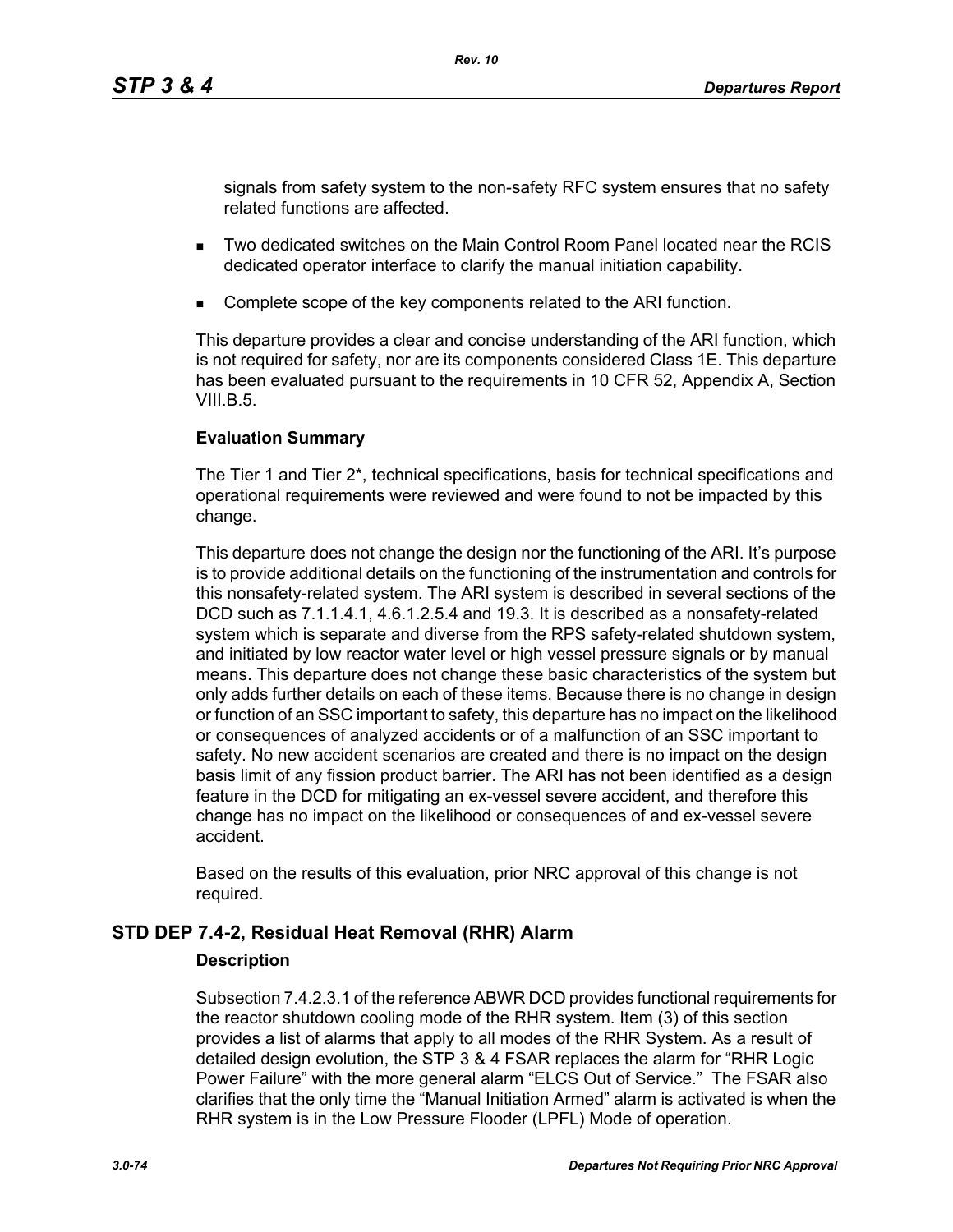### **Evaluation Summary**

This departure has been evaluated pursuant to the requirements in 10 CFR 52, Appendix A, Section VIII.B.5.

The Tier 1 and Tier 2\* DCD, Technical Specifications, Bases for Techical Specifications and operational requirements were reviewed and were found to not be impacted by this change.

The replacement of the alarm for "RHR Logic Power Failure" with the alarm "ELCS Out of Service" reflects the STP 3 & 4 logic design whereby the logic for all of the ECCS (e.g. HPCF, ADS, LDS, RHR systems) is controlled and powered by the ELCS. Because the ELCS powers the logic for the RHR system, the "ELCS Out of Service" alarm description provides the control room operator with the same information as for the previous alarm description and therefore would have no effect on the information available to the operator to take actions following any accident or malfunction of an SSC.

The second change is a clarification as only the LPFL mode of the RHR system has an arming feature. Typically, when a switch is "armed" an alarm is activated alerting the operator that they are about to operate a system.

These changes do not impact any SCC design or function. The likelihood and the consequences of an accident or malfunction of an SSC important to safety are not impacted. There is no impact on a design basis limit for a fission product barrier nor is there any change to a method of analysis previously approved. There is no impact on the probability or consequences of an ex-vessel severe accident.

Based on the evaluation, prior NRC approval of this change is not required.

# **STD DEP 7.6-1, Oscillation Power Range Monitor (OPRM) Logic**

#### **Description**

Subsection 7.6.1.1.2.2 of the STP 3 & 4 FSAR has been changed and clarified to now state

- **DPRM trip logic and input to RPS is performed separately from the APRM trip logic** in RPS
- The OPRM function has its own inoperative trip when the channel has less than the required minimum operable cells, or there is an OPRM self-test fault, the OPRM instrument watchdog timer has timed out, or if there is a loss of power to the OPRM.
- The trip signals from each division of APRM and OPRM are provided separately to the RPS, where the RPS performs two-out-of-four voting.
- The period tolerance factor ( $t_{\text{error}}$ ) is limited between 0.100 and 0.300 seconds and the time constant of the averaging flux filter is set at 0.95 seconds.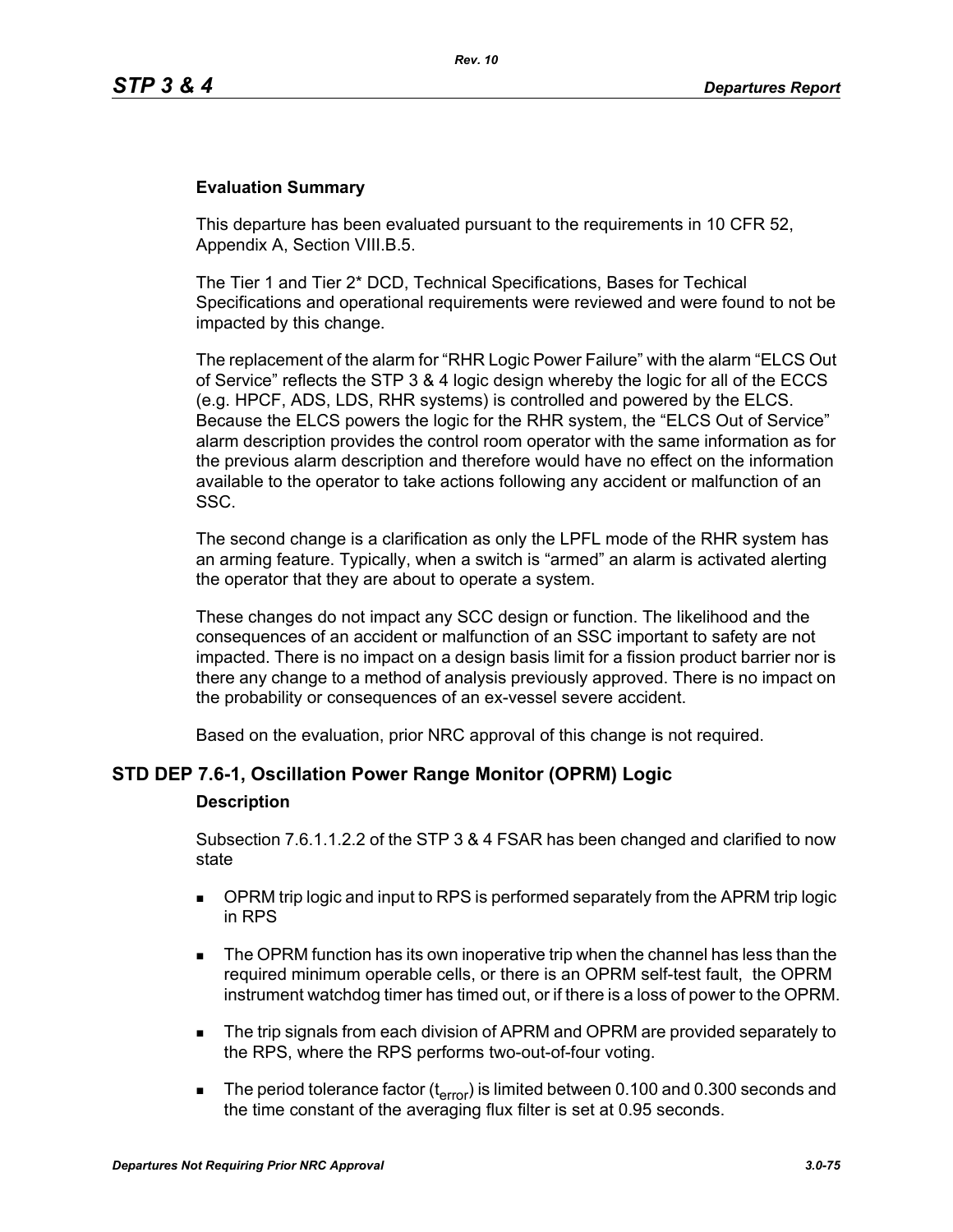Consistent with the changes above, Subsections 7.6.2.1.1 and 7.6.2.1.2 are also revised to reflect that the the OPRM is independent from the APRM.

At the Tier 1 level of design requirements, there is a brief presentation of the Neutron Monitoring System, which combines the system nomenclature and terminology with the safety and non-safety functions that are to be performed. Such presentation does not prevent implementation of robust separation of the functions to achieve enhanced reliability, fault tolerance, self-testing flexibility, and repairability of the different functions. The following information identifies the pertinent Tier 1 and Tier 2 information, which is interpreted to allow a robust design of the OPRM logic function separate from the APRM logic function, including separate trip inputs to RPS.

DCD Tier 1, Subsection 2.2.5, Neutron Monitoring System, states that the Oscillation Power Range Monitor (OPRM) is part of the APRM. Additionally, DCD Tier 1, Figure 2.2.5, Neutron Monitoring System, represents a NMS division configuration showing LPRM/APRM (includes OPRM) as an I/O function. DCD Tier 1, Table 2.2.5, Neutron Monitoring System ITAAC, item 2, states the design commitment as the OPRM protection provides trip output to the RPS. Item 6 states the design commitment as the APRM can generate high neutron flux trip, a STP trip signal, a rapid core flow decrease trip signal, or a core power oscillation trip signal. This is shown on COLA Tier 2, Figure 7.6-2, sheet 9.

In addition, the DCD Tech Specs 3.3.1.1 discuss the APRM and OPRM independently. Also, COL Item 7.2 implements the BWROG stability option III as evaluated by the NRC in NUREG-1503, Final Safety Evaluation Report Related to the Certification of the ABWR (FSER).

The revised COLA Tier 2 Figure 7.6-2, Neutron Monitoring System IBD, sheet 9b, shows that the OPRM logic is independent of the ARPM logic, but designated as part of the APRM channels. Revised Figure 7.6-2, sheet 27, also shows that the ARPM bypass also bypasses OPRM.

Consistent with the information above, Subsections 7.6.2.1.1 and 7.6.2.1.2 are also revised to clarify the independence of the OPRM logic from the APRM logic, and that the departure is consistent with Tier 1 information.

# **Evaluation Summary**

As described above, this design change to separate the OPRM trip logic and input to RPS from the APRM trip logic in RPS is an upgrade expected to reduce the likelihood of reactor scrams from separate failures of an OPRM and an APRM channel without affecting performance of their separate safety functions. With this logic design, a trip in one APRM channel and in one OPRM channel does not result in a reactor scram. Any two OPRM channels that sense an abnormal condition will result in a reactor scram through the RPS. The BWR Owner's Group has endorsed this separate OPRM and APRM logic configuration and there has been initial favorable response from the NRC as exhibited in NUREG-1503 and COL Item 7.2. This logic configuration also is consistent with the trip logic design philosophy implemented in the remainder of the RPS.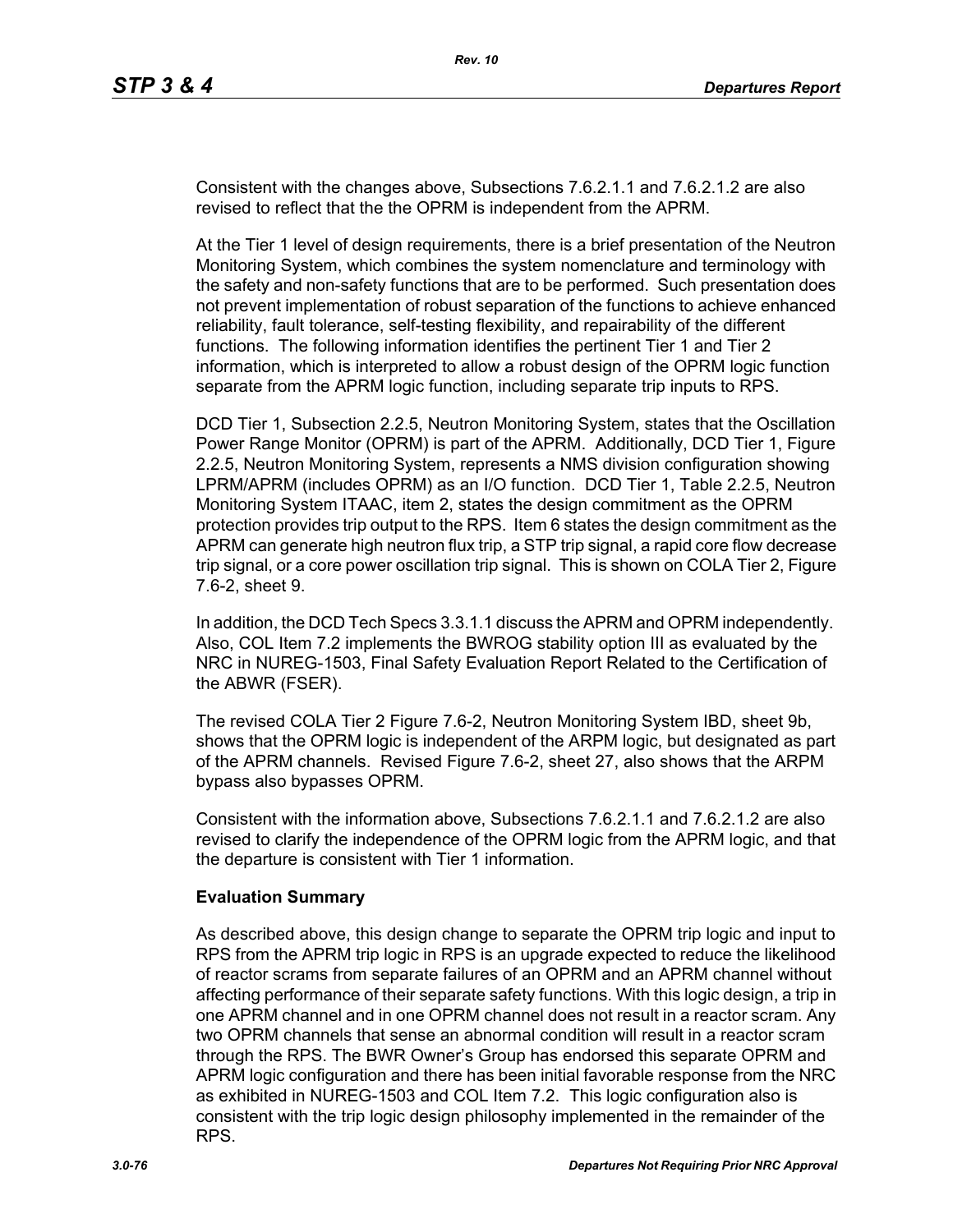This departure has been evaluated pursuant to the requirements in 10 CFR 52, Appendix A, Section VIII.B.5.

This departure does not change any Tier 1 or Tier 2\* information, the Technical Specifications or Bases, any underlying design or other operational requirements.The change to separate the OPRM and APRM trip logic still meets the intent of the information in Tier 1, Subsection 2.2.5. Furthermore, it does not change any other plant physical features, SSCs important to safety or fission product barriers. Any previously evaluated accident is not affected, and the possibility for an accident of a different type is not created, nor is the consequence of any accident increased. Also, it does not affect any method used for evaluation in establishing the design bases or in the safety analyses. This departure does not affect any feature for mitigation or the consequences of an ex-vessel severe accident. For the same reason, and because there is no effect on any event, operation or SSC function, the change does not create a different ex-vessel accident scenario. Therefore, this change has no adverse impact and does not require prior NRC approval.

# **STD DEP 7.6-2, SPTM Subsystem of Reactor Trip and Isolation System**

#### **Description**

The reference ABWR DCD description for the Suppression Pool Temperature Monitoring (SPTM) System in Subsection 7.6.1.7.1 has been clarified in the STP 3 & 4 FSAR to add that SPTM System is a subsystem of the Reactor Trip and Isolation System (RTIS).

### **Evaluation Summary**

This departure has been evaluated in accordance with the requirements in 10 CFR 52, Appendix A, Section VIII.B.5. Thisdeparture is clerical in that it adds further clarification as the result of STD DEP T1 3.4-1. Part 3 of STD DEP T1 3.4-1 in part states, "to better define the functional design and implementation of the digital controls platforms, specific I&C system names were assigned to the ESF digital controls systems and the Reactor Protection System (RPS)." It further states, "The RPS functions are implemented in two separate I&C systems: the Reactor Trip & Isolation System (RTIS) and the Neutron Monitoring System (NMS)."

Tier 1 changes have been reviewed separately. The SPTM System is not impacted by adding this clarification. This proposed change has no impact on Tier 1, Tier  $2^*$ , Tech Specs, bases for Tech Specs or operational requirements.

No underlying design change is made and no SSC important to safety or fission product barrier is affected. There is no increase in the frequency of accidents and there is no increase in the likelihood of a malfunction of an SSC important to safety. Any previously evaluated accident is not affected and the possibility for an accident of a different type is not created. Also, it does affect any method used for evaluation in establishing the design bases or in the safety analyses. This departure does not affect any feature for mitigation of an ex-vessel severe accident. For the same reason, and because there is no effect on any event, operation or SSC function, the change does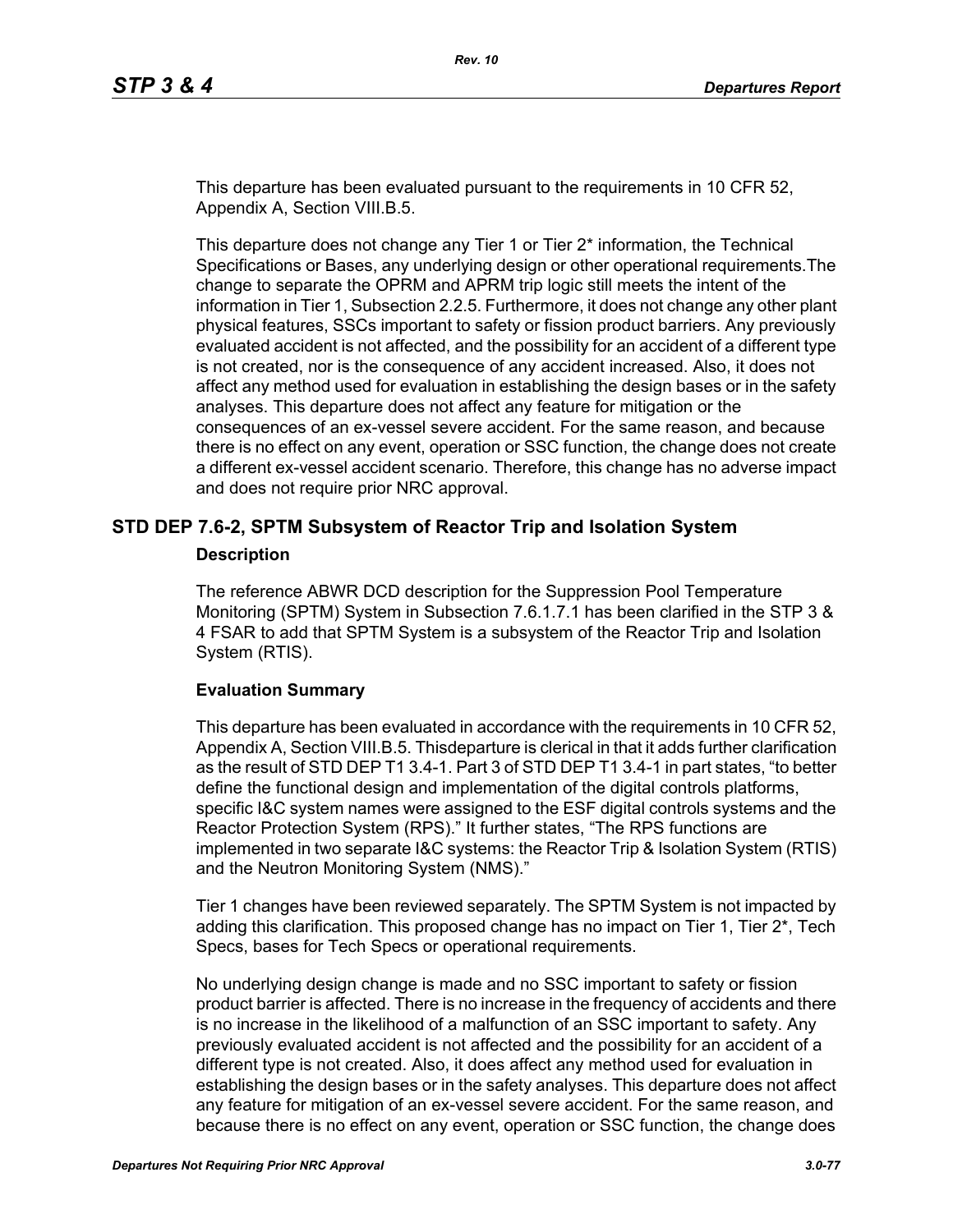not create a different ex-vessel accident scenario.Therefore, this change has no adverse impact and does not require prior NCR approval.

# **STD DEP 7.6-3, SPTM Sensor Arrangement**

# **Description**

The reference ABWR DCD description for the SPTM System in Section 7.6.1.7.3 is clarified in the FSAR to better illustrate the approximate temperature sensor locations in relation to the SRVs. The STP 3 & 4 FSAR rewording states that the SRV discharge line quenchers are in direct sight of two sets of SPTM system temperature sensors.

# **Evaluation Summary**

This departure has been evaluated pursuant to the requirements in 10 CFR 52, Appendix A, Section VIII.B.5.

The Tier 1 and Tier 2\* DCD, technical specifications, basis for technical specifications and operational requirements were reviewed and were found to not be impacted by this change.

This departure provides additional clarification and detail regarding the location of the temperature sensors in the suppression pool. The DCD indicates that the temperature sensors are in direct sight of the SRVs. The SRVs are located in the drywell and are mounted on the main steam piping whereas the suppression pool monitors are located in the suppression pool in the wetwell. The intent of this statement in the DCD was to note that the discharge from the SRVs is located in proximity to the suppression pool temperature monitors in order to provide an early and reliable indication of suppression pool temperature rise as a result of a transient or accident condition. Consequently, it has been clarified that the temperature monitor location is with respect to the SRV line quenchers at the discharge into the suppression pool. This is a clarifying change only and does not impact any SSC design or function. As a result, there is no impact on the likelihood or consequences of analyzed accidents or failure of an SSC important to safety. There is no impact on a fission product design basis limit nor are there any new accident scenarios created by this change, as it is only a clarifying change. The SPTM system has been identified as a design feature in the DCD for mitigating an ex-vessel severe accident. However, because this is a clarifying change only and does not impact the system design or function, there is no increase in the probability or consequences of an ex-vessel severe accident.

Based on this evaluation, prior NRC approval of this change is not required.

# **STD DEP 7.6-4, Range of Power Range Neutron Monitoring Operability Description**

The reference ABWR DCD description for the Power Range Neutron Monitors (PRNM) in Subsection 7.6.2.1.1 stated that the PRNM provide information for monitoring the average power level of the reactor core and for monitoring the local power level when the reactor power is in the power range (above approximately 15% power). The FSAR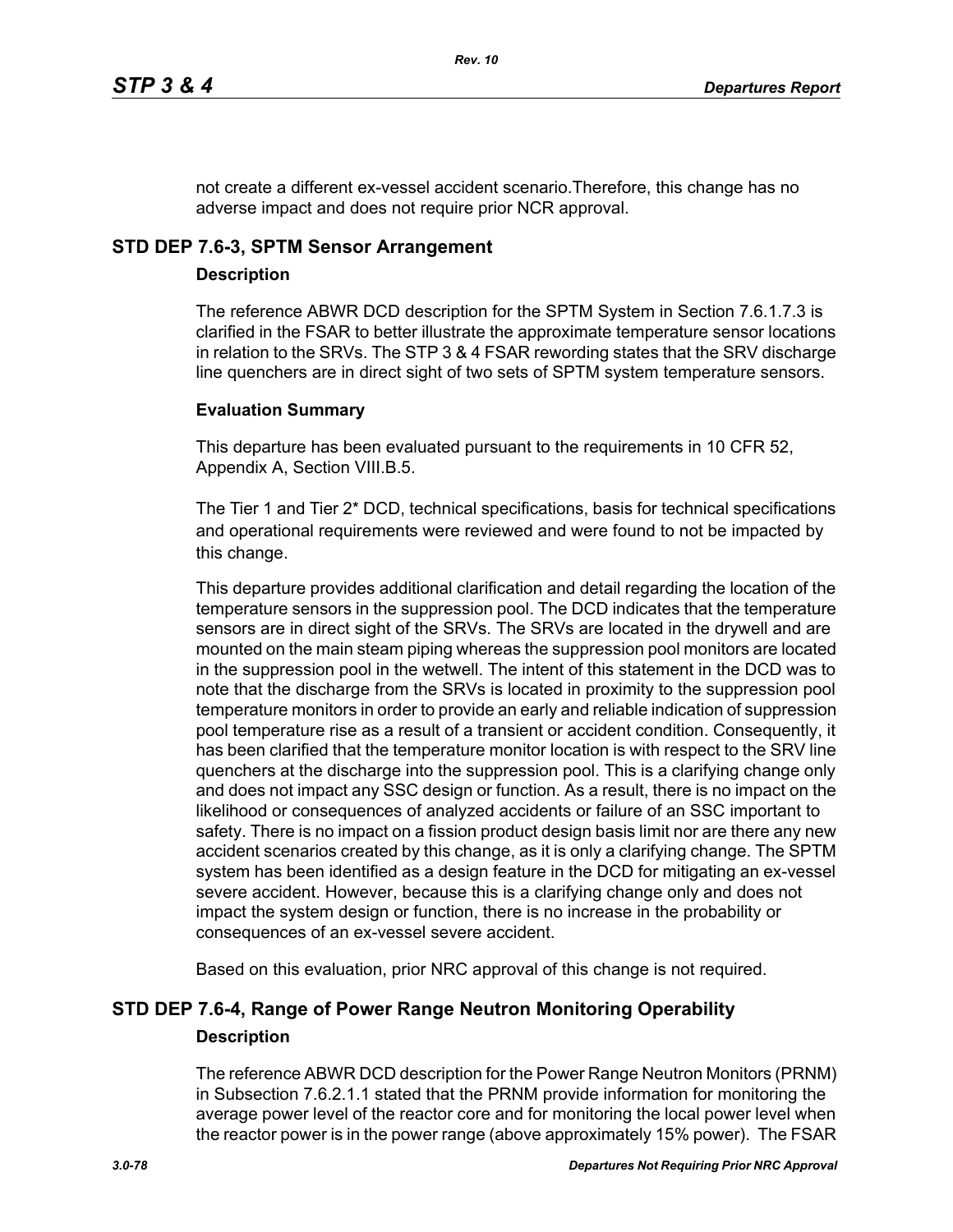clarifies the statement to indicate that the power range begins at approximately 5% power.

# **Evaluation Summary**

This departure has been evaluated pursuant to the requirements in 10 CFR 52, Appendix A, Section VIII.B.5. This departure does not change any Tier 1 or Tier  $2^*$ information, Technical Specifications, bases for Technical Specifications, any underlying design or other operational requirements. This change corrects the bottom of the power range for operation of the PRNM from 15% to its actual value of 5%. Consequently, this change is favorable and correctly reflects the actual design, which provides overlap with the SRNM for neutron flux monitoring in the range of 5%-15% power. Furthermore, it does not change any plant physical features, SSCs important to safety or fission product barriers. Any previously evaluated accident is not adversely affected, and the possibility for an accident of a different type is not created. Also, it does not affect any method used for evaluation in establishing the design bases or in the safety analyses. This departure does not adversely affect any feature for mitigation of an ex-vessel severe accident. For the same reason, and because there is no effect on any event, operation or SSC function, the change does not create a different exvessel accident scenario. Therefore, this change has no adverse impact and does not require prior NRC approval.

# **STD DEP 7.7-1, RPV Water Level Instrumentation**

### **Description**

Subsection 7.7.1.1 of the reference ABWR DCD implies that all instrument lines are flushed even when they do not need to be. A clarification indicates that only those instrument lines with a condensing chamber can have entrained non-condensible gasses. STP 3 & 4 FSAR Subsections 4.6.1.2, 7.7.1.1, 15B.2.3 and Figure 15B-1 now state that the concern of non-condensible gas build-up in the water column in the reactor vessel reference leg water level instrument lines, i.e. the reactor vessel instrument lines at the elevation near the main steam line nozzles, has been addressed by continually flushing these instrument lines with water supplied by the Control Rod Drive (CRD) System for those instrument lines with a condensing chamber.

The original design intent was to have flushing only apply to lines with condensing chambers which was not clear in the original DCD. Subsection 7.7.1.1 of the FSAR provides this clarification.

In addition, this departure also updates Section 4.6.1.2 and 15B.2.3 of the reference ABWR DCD to clarify that the Control Rod Drive Hydraulic System (CRDHS) supplies the purge flow for the NBS instrument lines.

### **Evaluation Summary**

This departure has been evaluated pursuant to the requirements in 10 CFR 52, Appendix A, Section VIII.B.5.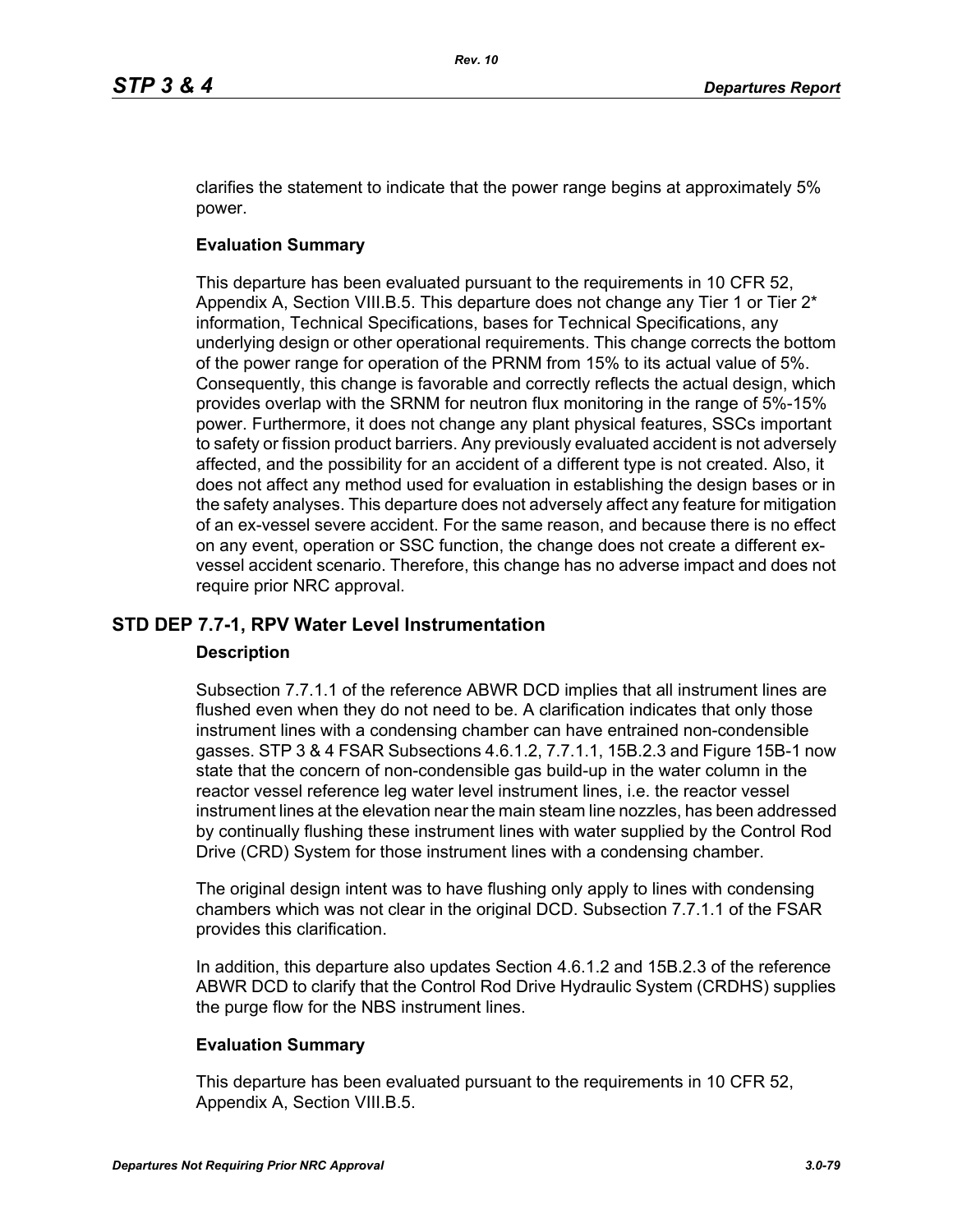This departure does not change any Tier 1, Tier 2\* information, the Technical Specifications or Bases, any underlying design or other operational requirements.

This departure clarifies that the source of water for purging of the instrument lines in the Nuclear Boiler System (NBS) is the CRD hydraulic system (CRDHS). It further clarifies that for the RPV level instruments, this purging is only performed on instrument lines with condensing chambers. The purpose of the instrument line purging is to eliminate any non-condensible gases which could lead to erroneous level indications. Because only those RPV level instruments with condensing chambers have the potential for buildup of non-condensible gases, this purging is only required for those lines. The function of the purging system for removal of non-condensible gases from instrument lines is unaffected by this change. This departure has no impact on any SSC system design intent or function and has no impact on the likelihood or consequences of analyzed accidents or malfunction of an SSC important to safety. Furthermore, it does not change any plant physical features, SSCs important to safety or fission product barriers. Any previously evaluated accident is not affected, and the possibility for an accident of a different type is not created. Also, it does not affect any method used for evaluation in establishing the design bases or in the safety analyses. This departure does not adversely affect any feature for mitigation of an ex-vessel severe accident. For the same reason, and because there is no effect on any event, operation or SSC function, the change does not create a different ex-vessel accident scenario.

Therefore, this change has no adverse impact and does not require prior NRC approval.

# **STD DEP 7.7-2, SRV Discharge Pipe Temperature Data Recording**

#### **Description**

There have been significant technological advances in data recording since the reference ABWR DCD was written. Subsections 7.3.1.1.1 and 7.7.1.1 of the FSAR now state that the discharge temperatures of all the safety/relief valves are shown on an historian function in the control room.

Recording SRV discharge temperature data is now performed in a more accurate manner and is easily retrievable. The recorded data rate meets all design criteria. The data recorded remains the same along with the parameters.

### **Evaluation Summary**

This departure has been evaluated pursuant to the requirements in 10 CFR 52, Appendix A, Section VIII.B.5. This departure does not change any Tier 1 or Tier  $2^*$ information, the Technical Specifications, the bases for Technical Specifications, any other underlying design or other operational requirements.

SRV discharge pipe temperature data recording and alarm change is a design upgrade to replace the multipoint recorders with a historian function digital system. It does not adversely affect any functional or safety requirements for temperature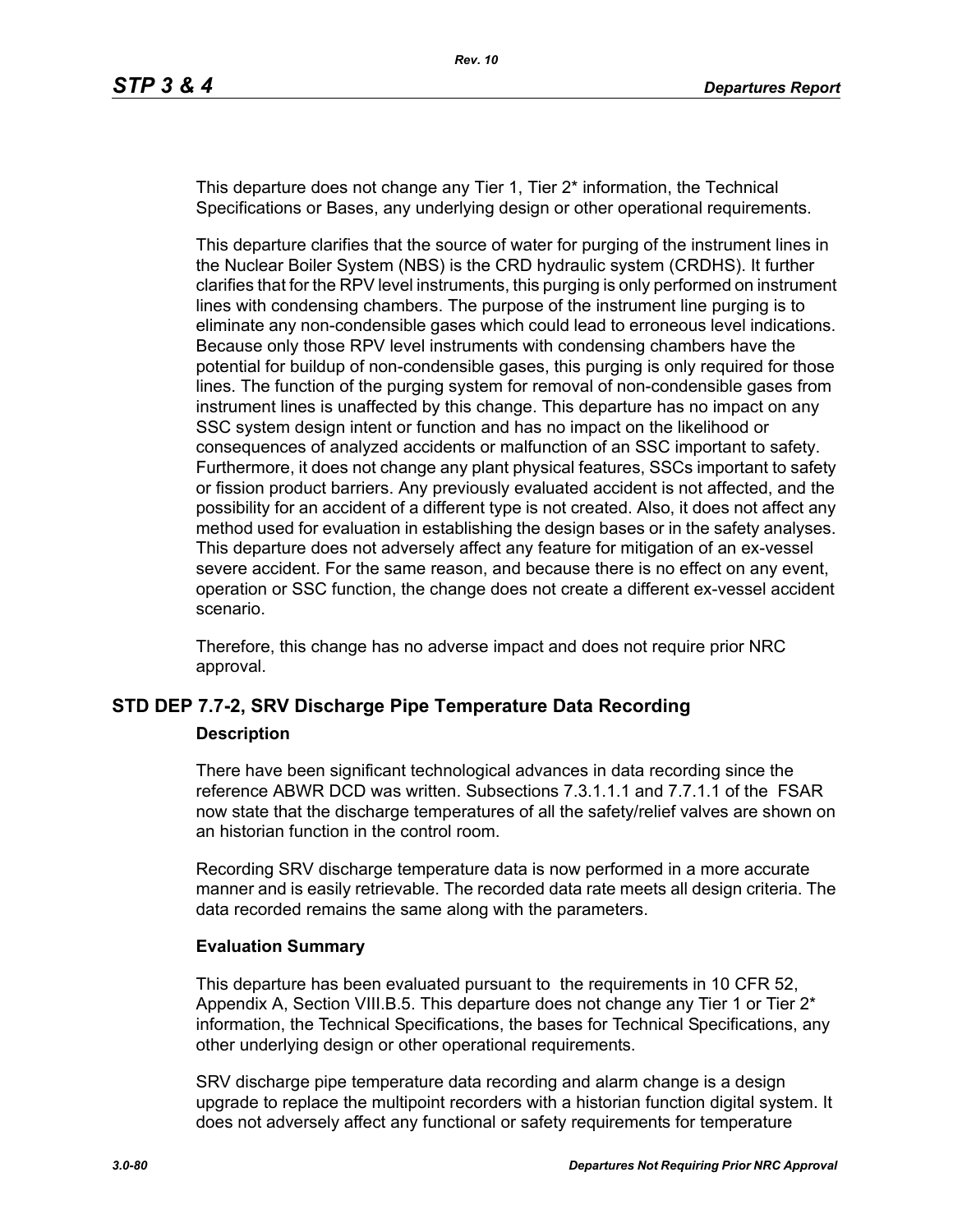monitoring, does not affect temperature detection or high temperature alarm setpoints, and the data recorded and parameters remain the same. Since this change does not affect any other plant SSCs, there is no effect on any accident previously evaluated in the DCD. Furthermore, it does not change any plant physical features other than that affected by this design change, SSCs important to safety or fission product barriers. Any previously evaluated accident is not affected, and the possibility for an accident of a different type is not created. Also, it does not affect any method used for evaluation in establishing the design bases or in the safety analyses. This departure does not affect any feature for mitigation of an ex-vessel severe accident. For the same reason, and because there is no effect on any event, operation or SSC function, the change does not create a different ex-vessel accident scenario.Therefore this change has no adverse impact and prior NRC approval is not required.

# **STD DEP 7.7-3, Feedwater Turbidity**

### **Description**

The reference ABWR DCD Subsection 7.7.1 discusses the measurement of feedwater turbidity and signal transmission to the MCR, but turbidity is normally determined by sampling. There is no practical manner in which to perform this measurement. Because of this, and since measurement of turbidity is not considered to have any safety significance, it is being deleted.

### **Evaluation Summary**

This departure to remove the feedwater turbidity monitoring subsystem has been evaluated pursuant to the requirements in 10 CFR 52, Appendix A, Section VIII.B.5. This departure does not change any Tier 1 or Tier 2\* information, the Technical Specifications and Bases, any underlying design or other operational requirements.

It does not change the functional or safety requirements of the feedwater or condensate systems. Filtering of corrosion products and other impurities from the feedwater system is accomplished by the condensate purification system and the reactor water cleanup system. The adequacy of performance of these systems is indicated by instruments such as conductivity monitors to assure adequate purity of water flowing to the reactor vessel. Any determination of turbidity for a system such as feedwater, if needed, could be performed through sampling techniques. Furthermore, this change does not impact any plant physical features, SSCs important to safety or fission product barriers. Any previously evaluated accident is not affected, and the possibility for an accident of a different type is not created. Also, it does not affect any method used for evaluation in establishing the design bases or in the safety analyses. This departure does not affect any feature for mitigation of an ex-vessel severe accident. For the same reason, and because there is no effect on any event, operation or SSC function, the change does not create a different ex-vessel accident scenario.

Therefore, this change has no adverse impact and does not require prior NRC approval.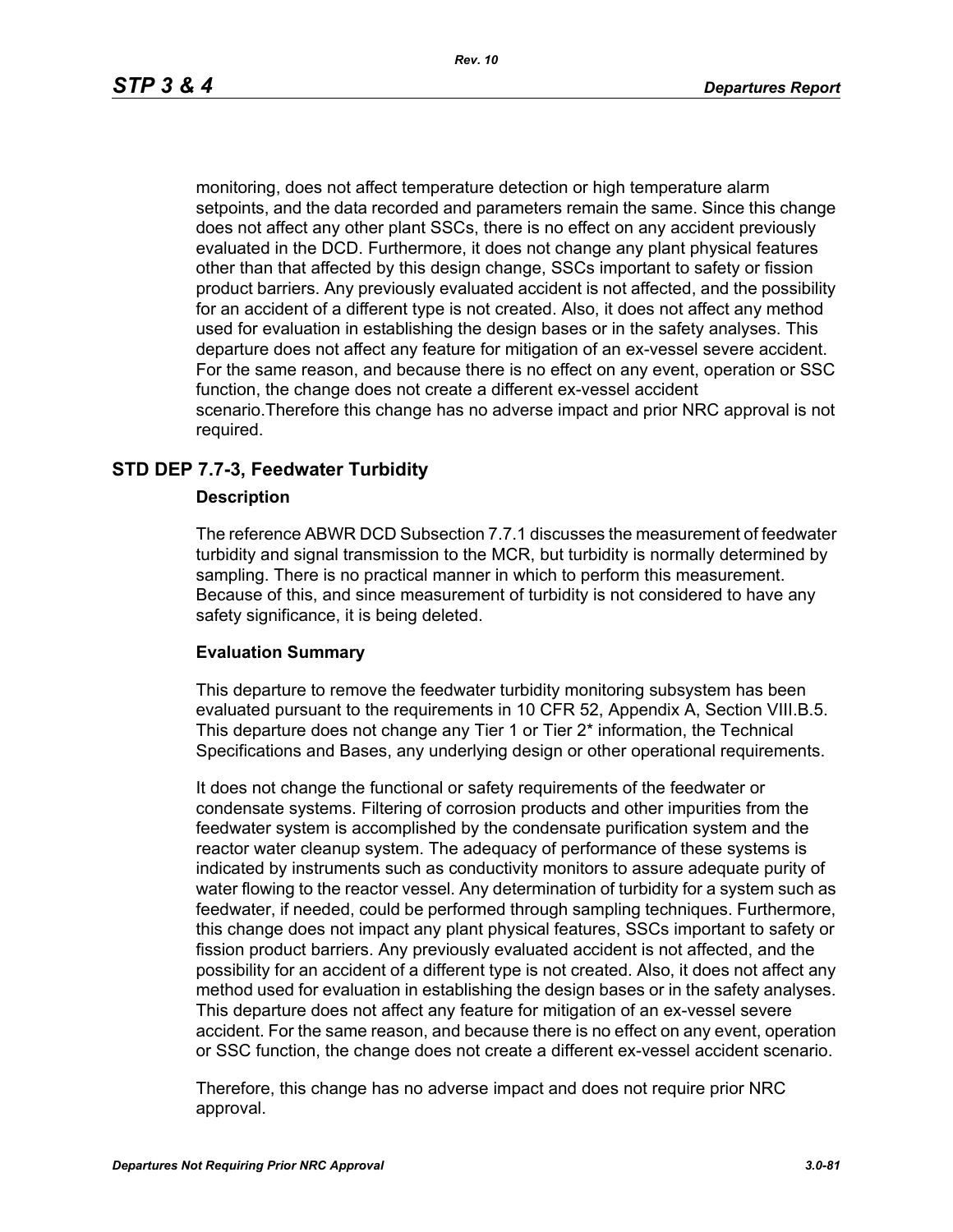# **STD DEP 7.7-4, Automatic Power Regulator / Rod Control and Information System Interface**

# **Description**

Section 7.7.1.2 (1) (a) (ii) of the reference ABWR DCD described the Power Generation and Control System (PGCS) as initiating control changes in the automatic rod movement mode. The STP 3 & 4 FSAR now clarifies that the APR is actually the direct controlling system that interfaces with the RCIS for accomplishing automatic rod movement mode and the PGCS interfaces only with APR for initiating various reactor power change control tasks.

# **Evaluation Summary**

This departure has been evaluated pursuant to the requirements in 10 CFR 52, Appendix A, Section VIII.B.5, .

The Tier 1, and Tier 2\*, DCD, Technical Specifications, basis for Technical Specifications and operational requirements were reviewed and not impacted by this change.

This departure clarifies and corrects Section 7.7.1.2(1)(a)(ii) of the DCD. As noted in Section 7.7.1.5.2 of the DCD, "The PGCS contains the algorithms for the automated control sequences associated with plant startup, shutdown and normal power range operation. The PGCS issues reactor command signals to the automatic power regulator (APR). The reactor power change algorithms are implemented in the APR." Section 7.7.1.2 was updated to be consistent with this DCD description which reflects the proper role of the APR and PGCS systems. This departure is a clarification only and does not affect the design or function of any SSC important to safety. As a result, there is no adverse impact on the likelihood or consequences of accidents or malfunction of any SSC important to safety. There are no new accident scenarios created as a result of this change nor is there any change to a fission product barrier design basis. The likelihood and consequences of ex-vessel severe accidents are not impacted by this change.

As a result of this evaluation, prior NRC review of this change is not required.

# **STD DEP 7.7-5, Rod Control and Information System (RCIS) Display**

# **Description**

Subsection 7.7.1.2 (1) (b) of the STP 3 & 4 FSAR clarifies the wording of the reference ABWR DCD by providing more precise information about available display information at the RCIS dedicated operator interface on the main control panel.

# **Evaluation Summary**

This departure has been evaluated and determined to comply with the requirements in 10 CFR 52, Appendix A, Section VIII.B.5. The change has no adverse impact.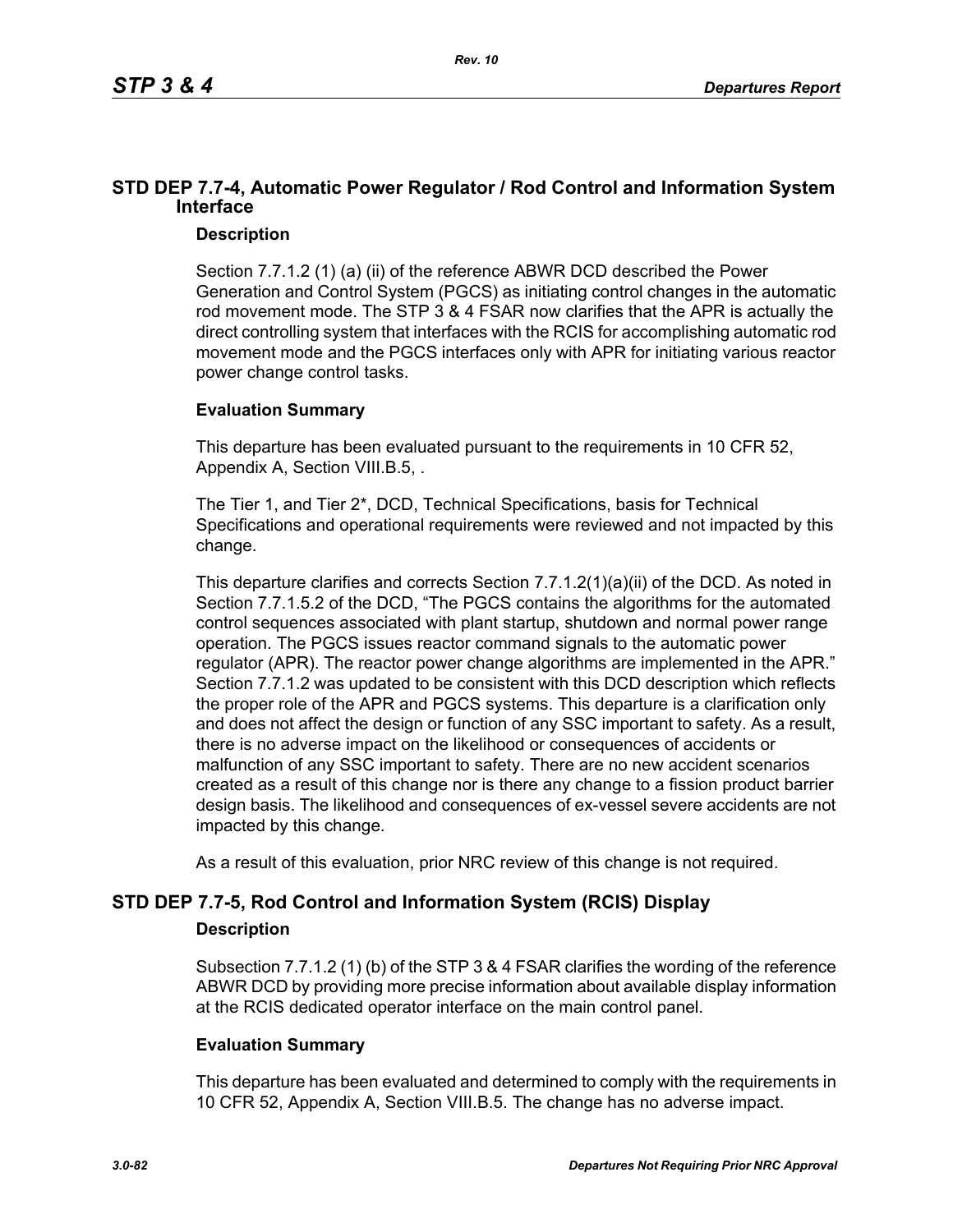The Tier 1 and Tier 2\* DCD, Technical Specifications, basis for Technical Specifications, and operational requirements were reviewed and are not impacted by this departure.

This departure clarifies descriptions to provide more complete design descriptions. This departure dose not affect the design or function of any SSC important to safety. As a result, there is no adverse impact on the likelihood or consequences of accidents or malfunction of any SSC important to safety. There are no new accident scenarios created as a result of this change nor is there any change to a fission product barrier design basis. The likelihood and consequences of ex-vessel severe accidents are not impacted by this change.

As a result of this evaluation, prior NRC review of this change is not required.

### **STD DEP 7.7-6, Rod Control and Information System Commands**

#### **Description**

ABWR DCD Tier 2 Subsection 7.7.1.2 (1) (f) describes the command signal from the Recirculation Flow Control System (RFCS) to the Rod Control and Information System (RCIS) for the Alternate Rod Insertion (ARI) and Subsection 7.7.1.2 (1) (g) describes the command signal from the RFCS to the selected control rod run-in (SCRRI). This COLA change implements the following clarifications to Subsections 7.7.1.2 (f) and (q):

- **Subsection 7.7.1.2 (1) (f) is revised to clarify that redundant command signals** (more than a single signal) are sent from RFCS to RCIS for the ARI function.
- Subsection 7.7.1.2 (1) (g) is revised to clarify that redundant command signals (more than a single signal) are sent from RFCS to RCIS for the SCRRI function.

### **Evaluation Summary**

These changes are consistent with the details of RCIS IED (Figure 7.7-2) and with the description of the command signals as provided in Section 7.7.1.2.2 (2) of the DCD.

This departure has been evaluated pursuant to the requirements in 10 CFR 52, Appendix A, Section VIII.B.5. Therefore this change has no adverse impact and prior NRC approval is not required.

This departure does not change any Tier 1, Tier 2\* information, the Technical Specifications or Bases, any underlying design or other operational requirements.

This departure is a clarification to Sections 7.7.1.2 (1) (f) and 7.7.1.2 (1) (g) of the DCD to make them consistent with the description of the command signals to the RCIS from the RFCS for the ARI and SCCRI functions, respectively, as provided in more detail in Section 7.7.1.2.2 (2) (a) and (b) of the DCD. In those sections, it is noted that the three channels of the RFCS provide each of the two channels of the RCIS logic with the ARI and SCRRI signals. RCIS internal logic to initiate the RCIS ARI and SCRRI functions is based on two-out-of-three logic within each channel of the RCIS. Consequently, initiation of the ARI and SCRRI functions is based on multiple signals from the RFCS.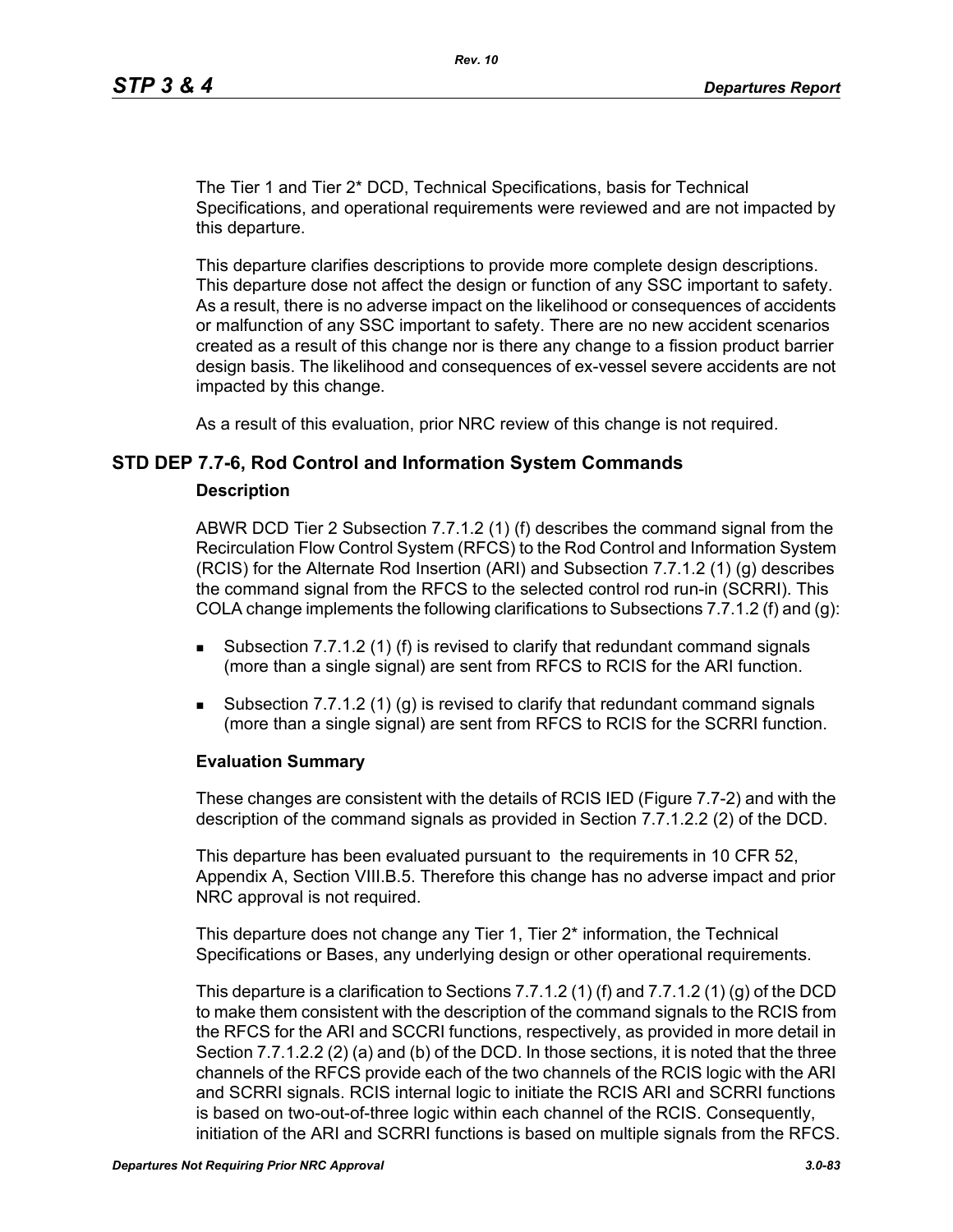The description of that initiation was accordingly changed in Sections 7.7.1.2 (1) (f) and 7.7.1.2 (1) (g) from a "signal" to "signals". This is also consistent with the IED in Figure 7.7-2. This change has no impact on the logic for the initiation of the ARI or SCRRI from the RFCS and changes no design or function of an SSC important to safety. It has no impact on any analyzed accident. This departure has no impact on any SSC system design or function and has no impact on the likelihood or consequences of analyzed accidents or malfunction of an SSC important to safety. Furthermore, it does not change any plant physical features, SSCs important to safety or fission product barriers. Any previously evaluated accident is not affected, and the possibility for an accident of a different type is not created. Also, it does not affect any method used for evaluation in establishing the design bases or in the safety analyses. This departure does not adversely affect any feature for mitigation of an ex-vessel severe accident. For the same reason, and because there is no effect on any event, operation or SSC function, the change does not create a different ex-vessel accident scenario.

# **STD DEP 7.7-7, Rod Control and Information System (RCIS) Design Details**

### **Description**

Changes were made to the reference ABWR DCD RCIS descriptions in FSAR Subsections 7.7.1.2 (2), (3), and (6), 7.7.1.2.1, and 7.7.1.2.2 to provide clarity, additional information, and provide a more complete design description. The changes addressed the following:

- Description of RCIS monitoring channels.
- "Rod Action Control Cabinet (RACC)" was changed to "Rod Action Control Subsystem (RACS) Cabinets" because the various major subsystem functions were segregated to different cabinets (RAPI panel and ATLM / RWM panel).
- Descriptions of additional RCIS-related panels/cabinets were provided to be consistent with figure 7.7-2 and various major RCIS subsystem functions were allocated into several cabinets.
- **Final Remote Communication Cabinet (RCC) implementation details.**
- Final Fine Motion Driver Cabinet (FMDC) implementation details.
- **Detailed descriptions of the RCIS Multiplexing Network information and the** interfaces with class -1E systems are provided

### **Evaluation Summary**

This departure has been evaluated pursuant to the requirements in 10 CFR 52, Appendix A, Section VIII.B.5.

This change to the STP 3 & 4 FSAR provides a more clear and complete description of the design and operation of the RCIS system. These changes are a result of RCIS design evolution based on experience at operating plants and involve segregation by RCIS subsystems of electronic, electrical, and logic circuitry to different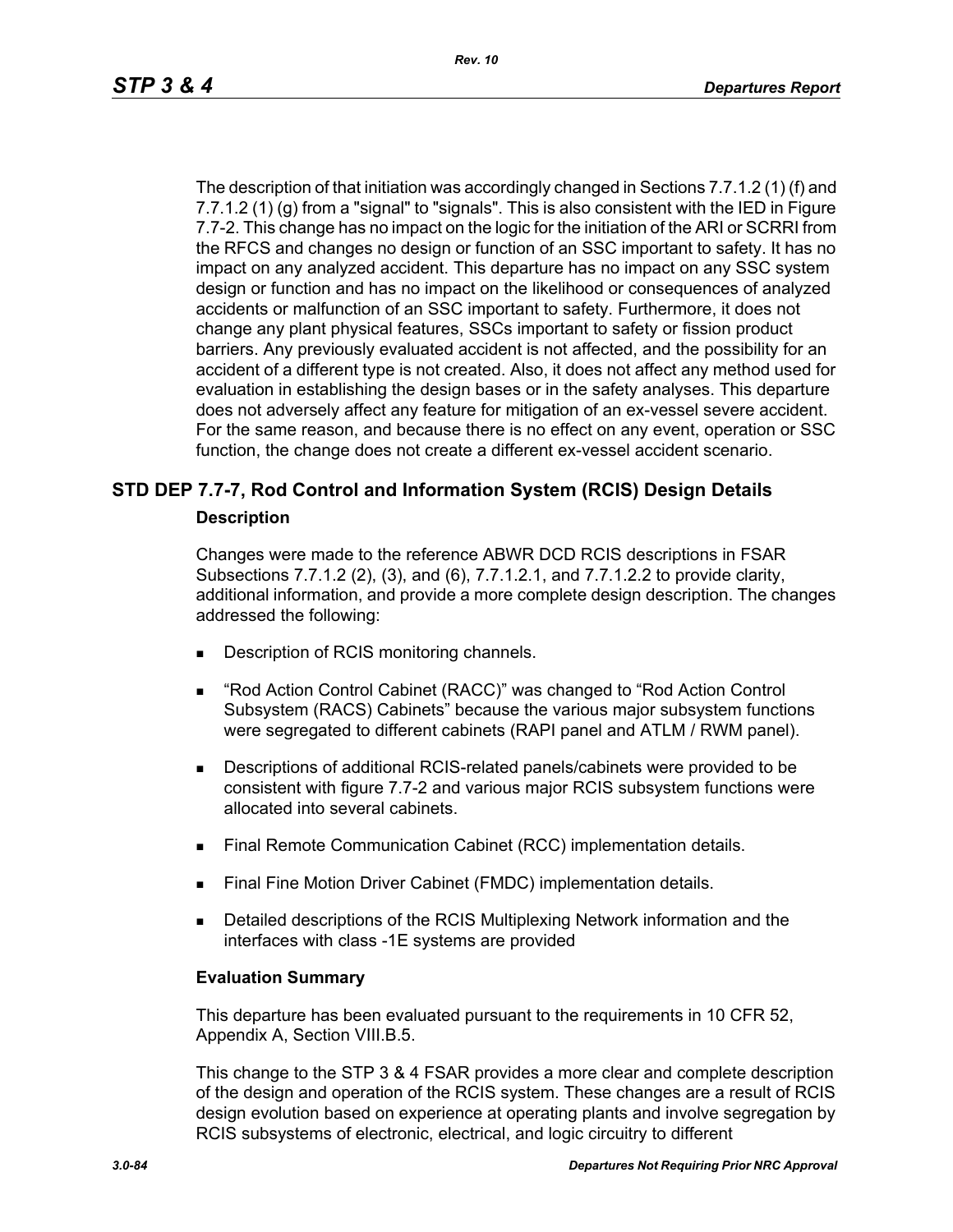cabinets/panels. This enhanced discussion is not the result of any underlying design change and functional requirements of the RCIS system are unchanged. This departure does not change any Tier 1 or Tier 2\* information, the Technical Specifications or Bases or other operational requirements. Furthermore, it does not change any plant physical features, SSCs important to safety or fission product barriers. Any previously evaluated accident is not affected, and the possibility for an accident of a different type is not created. Also, it does not affect any method used for evaluation in establishing the design bases or in the safety analyses. This departure does not affect any feature for mitigation of an ex-vessel severe accident. For the same reason, and because there is no affect on any event, operation or SSC function, the change does not create a different ex-vessel accident scenario.

Therefore this change has no adverse impact and does not require prior NRC approval.

# **STD DEP 7.7-9, Selected Control Rod Run-In (SCRRI) Function**

### **Description**

Subsection 7.7.1.2(6) of the reference ABWR DCD states that the Control Rod Drive (CRD) System provides for electromechanical insertion of selected control rods for core thermal/hydraulic stability control. The STP 3 & 4 FSAR adds that the CRD system also provides for mitigation of a loss of feedwater heating event. This change provided clarity with the additional information and a more complete design description showing the two functional needs for SCRRI.

### **Evaluation Summary**

This departure has been evaluated pursuant to the requirements in 10 CFR 52, Appendix A, Section VIII.B.5. This departure does not change any Tier 1, Tier  $2^*$ information, the Technical Specifications or their Bases, any underlying design or other operational requirements.

This departure revises Subsection 7.7.1.2(6) to add that the CRD system provides for insertion of selected control rods in response to a loss of feedwater heater event. This function of the SCRRI system is already detailed in the DCD in Sections 7.7.1.2(1)(g) and in 7.7.1.2.2 (2) (b). Consequently, this departure does not change any system design as currently described in the DCD but only updates one particular section, Section 7.7.1.2(6), for completeness and accuracy of the overall documentation. This departure has no impact on any SSC system design or function and has no impact on the likelihood or consequences of analyzed accidents or malfunction of an SSC important to safety. Furthermore, it does not change any plant physical features, SSCs important to safety or fission product barriers. Any previously evaluated accident is not affected, and the possibility for an accident of a different type is not created. Also, it does not affect any method used for evaluation in establishing the design bases or in the safety analyses. This departure does not adversely affect any feature for mitigation of an ex-vessel severe accident. For the same reason, and because there is no effect on any event, operation or SSC function, the change does not create a different ex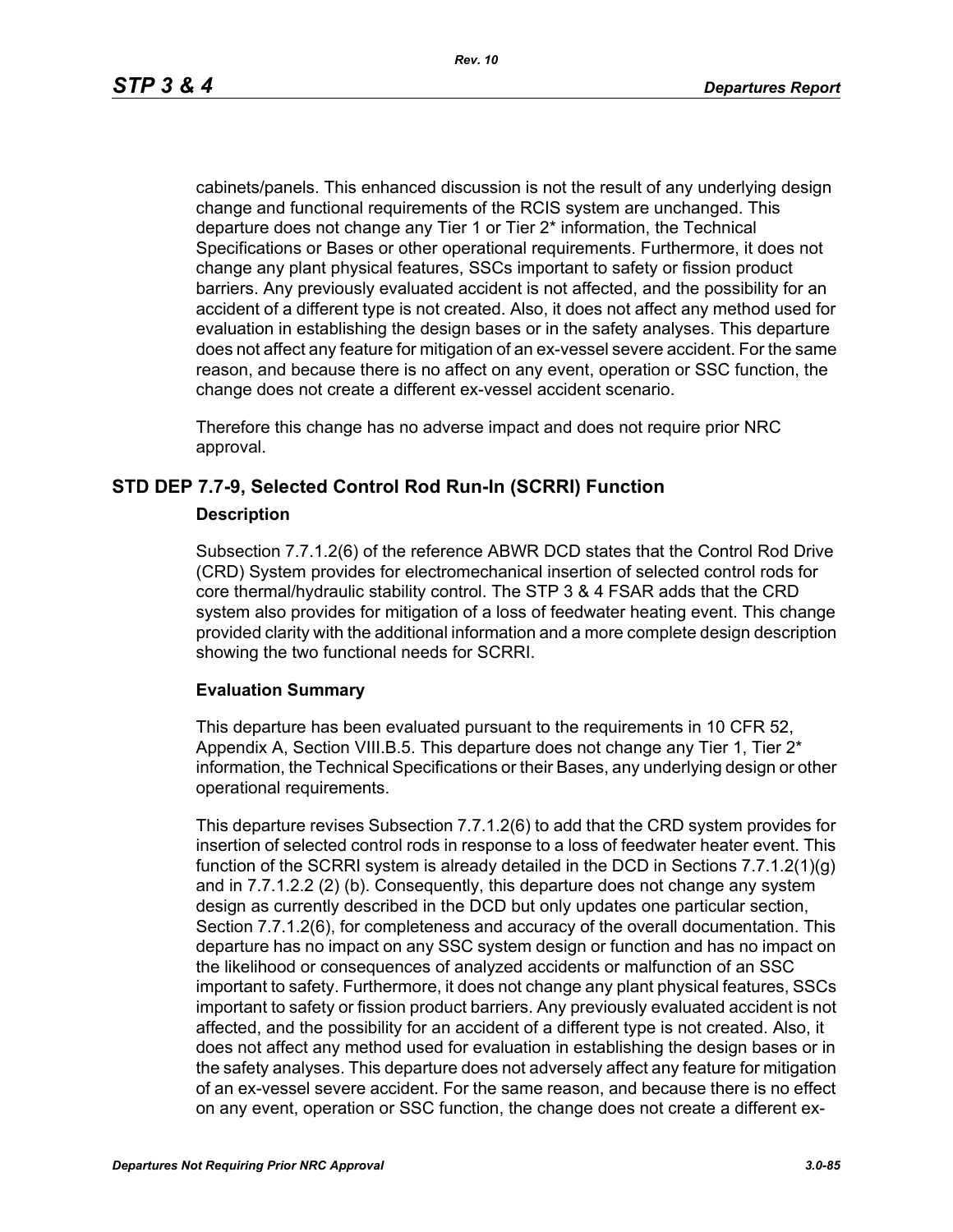vessel accident scenario. Therefore this change has no adverse impact and does not require prior NRC approval.

# **STD DEP 7.7-11, Rod Withdrawal Sequence Restrictions**

### **Description**

The STP 3 & 4 FSAR Section 7.7.1.2.1 (5) significantly expands the DCD discussion of the ganged rod movement and ganged withdrawal sequence restrictions. The STP 3 & 4 FSAR provides complete descriptions of these clarifications:

- **Provides additional details on the ganged rod mode consisting of one or two sets** of fixed control rod gang assignments
- States that the system allows up to 26-rod gangs, for control rods in rod groups 1, 2, 3, and 4, to be withdrawn simultaneously when the reactor is in the startup or run mode
- **Revises the maximum allowable difference in rod positions between the leading** and trailing operable control rods
- Revises the restrictions on withdrawal of rods in groups

### **Evaluation Summary**

These changes provide an updated design description showing the implemented system design. This departure has been evaluated pursuant to the requirements in 10 CFR 52, Appendix A, Section VIII.B.5.

This departure does not change any Tier 1, Tier 2<sup>\*</sup> information, the Technical Specifications or Bases, any underlying design or other operational requirements.

The departure changes as outlined in the description above have been evaluated to determine the impact on the likelihood of accidents previously evaluated. These changes are primarily adding further details to the description of the ganged rod withdrawal restrictions in the STP 3&4 FSAR. This provides for a more complete understanding of the implemented system design. The basic functioning of the RWM of the RCIS to ensure that there exist restrictions on certain ganged control rod movements is unchanged. This departure has no impact on any SSC system design or function and has no impact on the likelihood or consequences of analyzed accidents (e.g. contral rod drop or ATWS) or malfunction of an SSC important to safety. Furthermore, it does not change any plant physical features, SSCs important to safety or fission product barriers. Any previously evaluated accident is not affected, and the possibility for an accident of a different type is not created. Also, it does not affect any method used for evaluation in establishing the design bases or in the safety analyses. This departure does not adversely affect any feature for mitigation of an ex-vessel severe accident. For the same reason, and because there is no effect on any event, operation or SSC function, the change does not create a different ex-vessel accident scenario.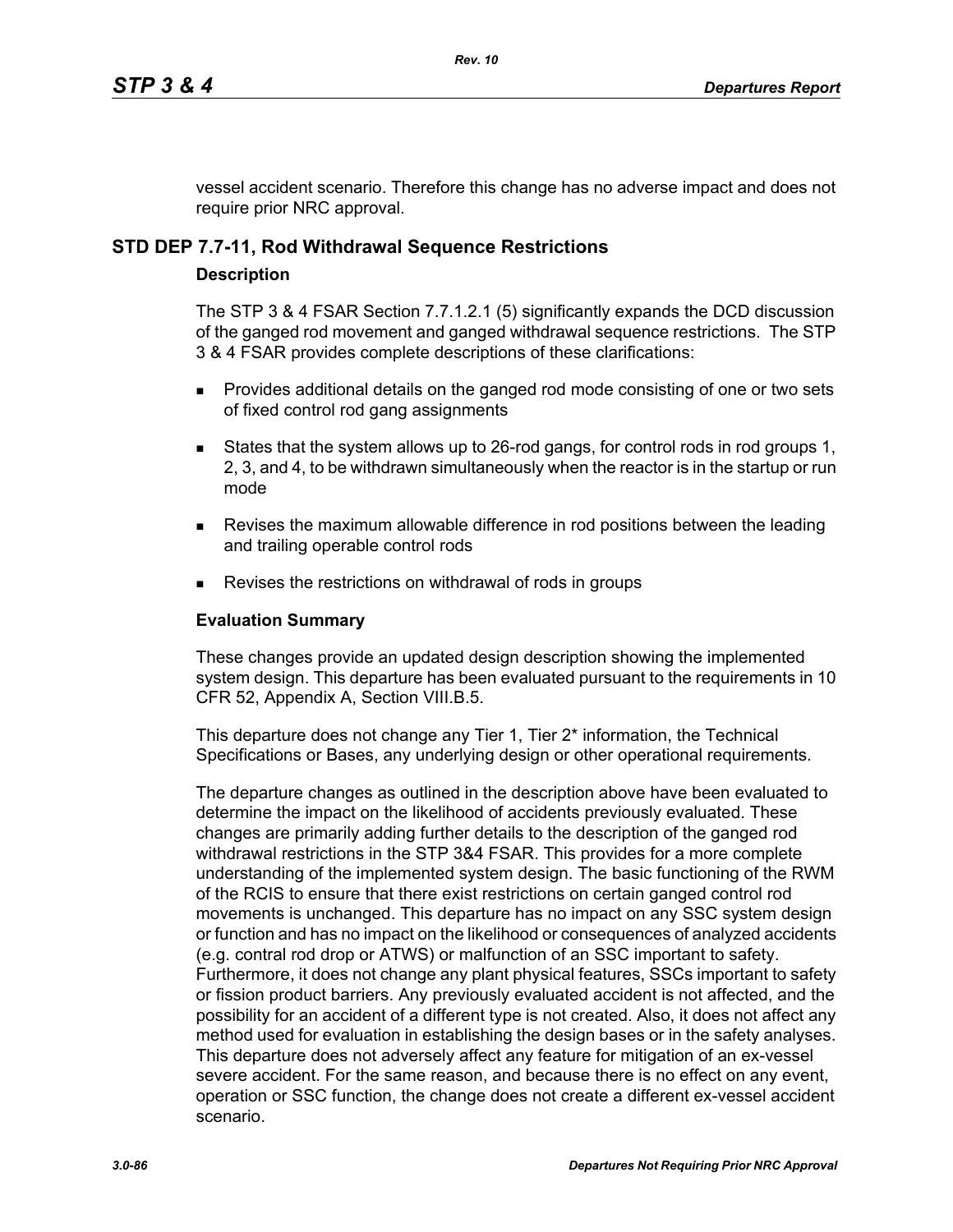Therefore, this change has no adverse impact and does not require prior NRC approval.

# **STD DEP 7.7-12, Rod Control and Information System Indication**

### **Description**

This departure updates the discussion of the detailed design of the reference rod pull sequence (RRPS) in STP 3 & 4 FSAR Subsection 7.7.1.2.1 (6). Included in these updates are the following:

- **EXEC** Clarifying that the Plant Computer Function (PCF) and not the Performance Monitoring and Control System (PMCS) is used for storing, modifying and providing compliance verification for the RRPS.
- Clarifying that download of the new RRPS data can only be completed when the RCIS is in manual and when a permissive switch located at the RAPI panel is activated and not when both keylock permissive switches located at each rod action control cabinet are activated.
- Clarifying that a rod withdrawal block signal (not signals) is generated whenever selected ganged (not single or ganged) rod movements differ from those allowed by the RRPS, when the RCIS is in automatic or semi-automatic rod movement mode.
- Clarifying that the RCIS "activates" an audible alarm instead of "sounding" an audible alarm.

# **Evaluation Summary**

This departure has been evaluated pursuant to the requirements in 10 CFR 52, Appendix A, Section VIII.B.5.

This departure does not change any Tier 1, Tier 2<sup>\*</sup> information, the Technical Specifications or Bases, any underlying design or other operational requirements.

These changes are primarily editorial in nature as noted in the departure description and update and correct several items in the detailed description of the establishment of reference rod pull sequence (RRPS). These changes have no impact on the how the RRPS data is stored, modified or verified. The ability to download the RRPS data using the RCIS is not impacted. Controls continue to be in place to prevent control rod withdrawals when movements differ from those allowed by RRPS. This departure has no impact on any SSC system design or function and has no impact on the likelihood or consequences of analyzed accidents or malfunction of an SSC important to safety. Furthermore, it does not change any plant physical features, SSCs important to safety or fission product barriers. Any previously evaluated accident is not affected, and the possibility for an accident of a different type is not created. Also, it does not affect any method used for evaluation in establishing the design bases or in the safety analyses. This departure does not adversely affect any feature for mitigation of an ex-vessel severe accident. For the same reason, and because there is no effect on any event,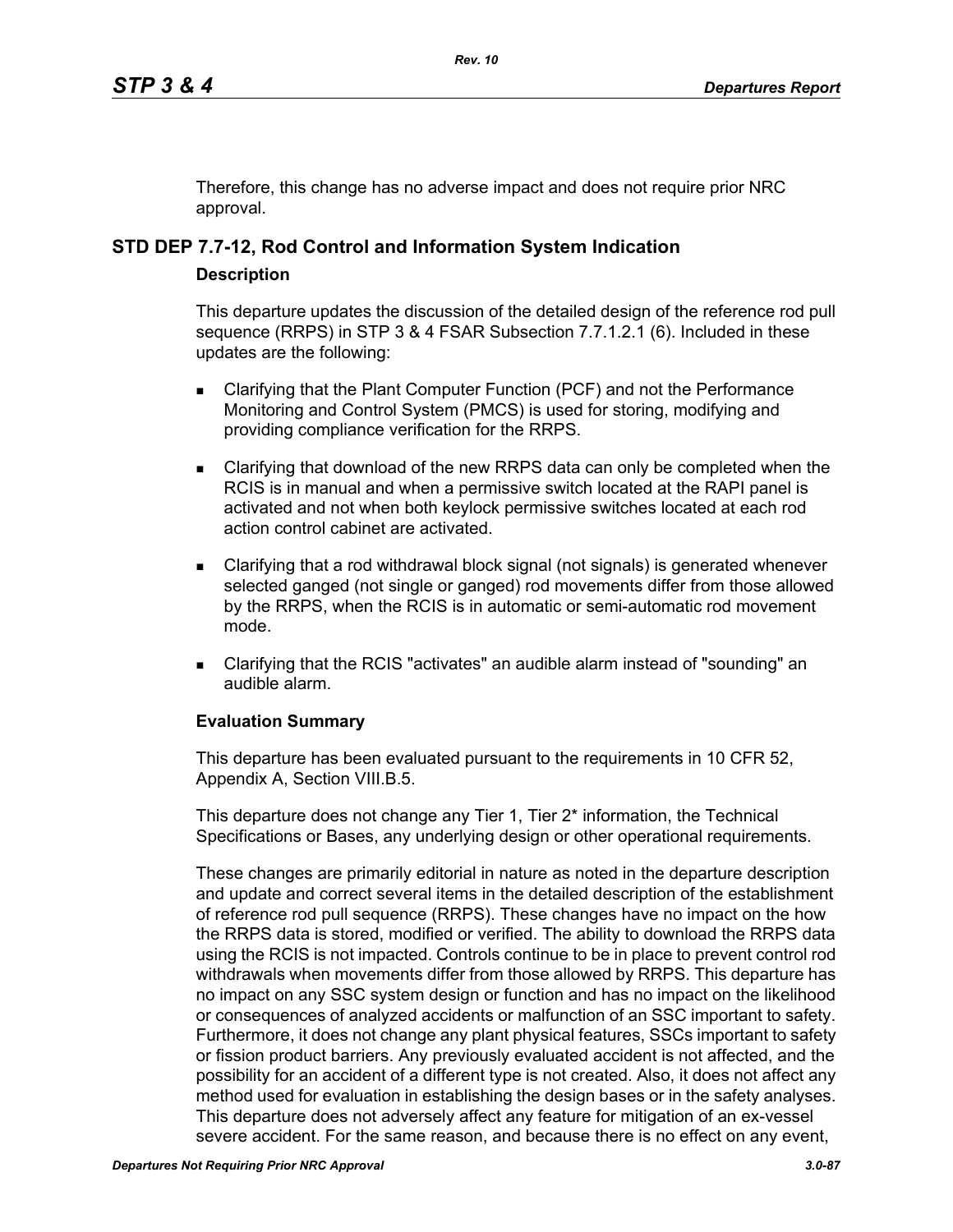operation or SSC function, the change does not create a different ex-vessel accident scenario.

Therefore, this change has no adverse impact and does not require prior NRC approval.

# **STD DEP 7.7-13, Optical Isolation**

### **Description**

This departure removes overly restrictive optical isolation information from the STP 3 & 4 FSAR Subsection 7.7.1.2.1(7) discussion of the Rod Block Function. The change removes the detailed description of the specific type of technology used for optical isolation of rod block signals received by the non-safety Rod Control and Information System (RCIS) from Class 1E systems. The reference ABWR DCD wording discusses the details of a specific technology. The description that all rod block signals from Class 1E systems provided to the RCIS are optically isolated is retained. Also, the description that the optical isolation provides complete isolation while keeping electrical failures from propagating into the RCIS and vice versa is also retained. The retained descriptions adequately cover the requirements for optical isolation of the rod block signals.

### **Evaluation Summary**

This change is deemed necessary to prevent overly restrictive description wording of the type of technology that can be used for achieving suitable optical isolation of the RCIS rod block signals.

This departure has been evaluated pursuant to and determined to comply with the requirements in 10CFR 52, Appendix A, Section VIII B.5. This departure does not change the Technical Specifications, any underlying design or other operational requirements. Furthermore, it does not change the requirements for non-safety system isolation from Class 1E systems, any plant physical features, SSCs important to safety or fission product barriers. Any previously evaluated accident is not affected, and the possibility for an accident of a different type is not created. Also, it does not affect any method used for evaluation in establishing the design bases or in the safety analyses.

This departure does not affect any feature for mitigation of an ex-vessel severe accident. For the same reason, and because there is no effect on any event, operation or SSC function, the change does not create a different ex-vessel accident scenario. Therefore, this change has no adverse impact and does not require prior NRC approval.

# **STD DEP 7.7-14, Rod Control and Information System Bypass**

### **Description**

Changes are incorporated in the STP 3 & 4 FSAR Subsection 7.7.1.2.1 discussion of the Rod Control and Information System (RCIS) bypass capabilities: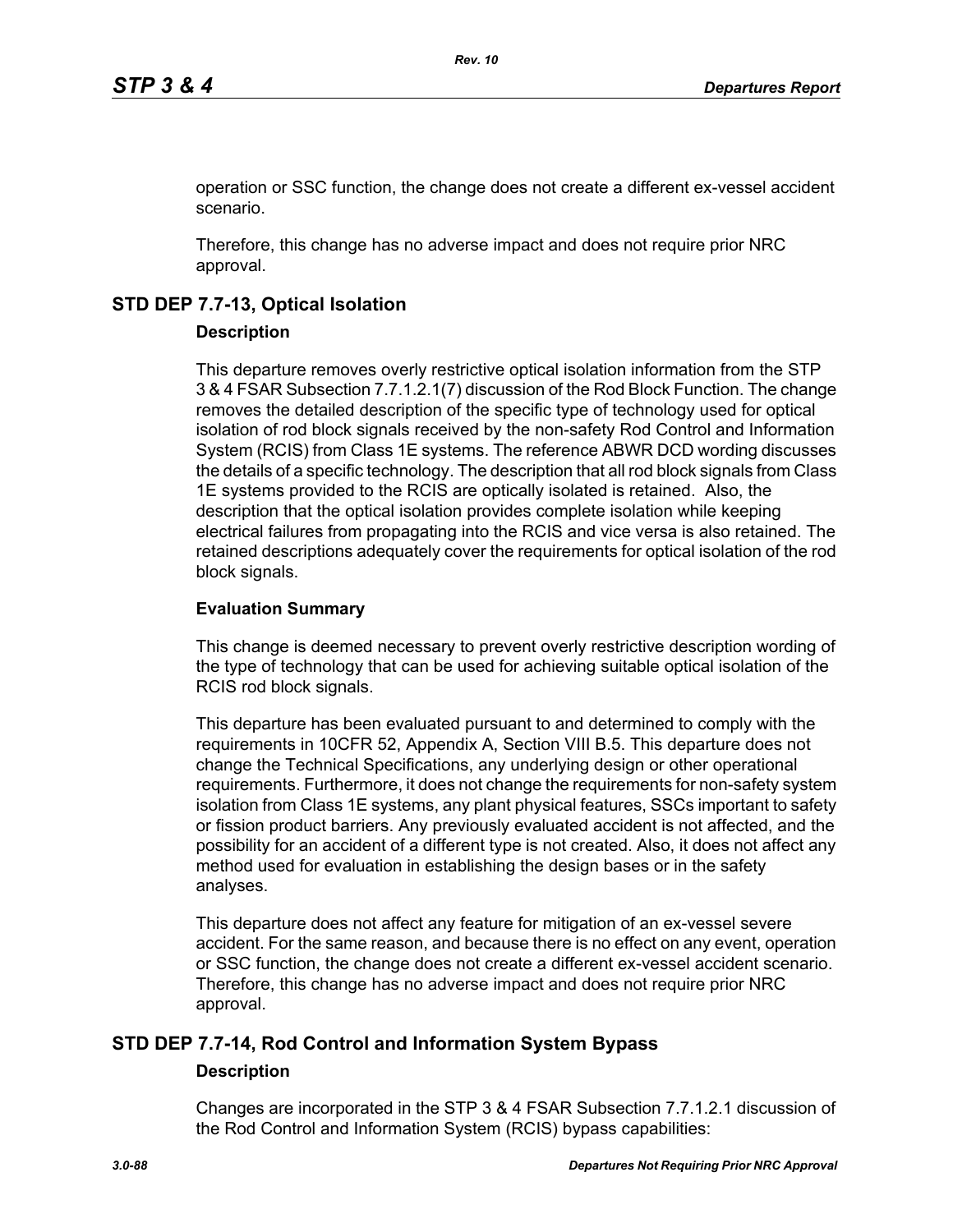*Rev. 10*

- Changes to the description of capabilities provided for performing bypass of either the Synchro A or Synchro B position feedback signals for any individual control rod, including the description of RCIS logic that prevents simultaneous bypassing of both synchro signals for an individual control rod.
- Changes in the descriptions regarding the specific location and related operator interface where specific bypass functions can be performed (e.g., update of control rods to be placed in the "Inoperable" status can be performed at the RCIS Dedicated Operator Interface and descriptions of bypass permissive switch for performing certain bypass operations is added for clarity) and the operator interface where bypass status information is available are incorporated.
- Change in the maximum number of control rods that can be placed into the "inoperable" bypass condition only when the reactor mode switch is in REFUEL mode is incorporated (i.e., change required to support control rod maintenance activities during a planned refueling outage nominally every 18 months, instead of nominally every 12 months).
- Changes in the description of the Single/Dual Rod Sequence Restrictions Override (S/DRSRO) bypass to reflect that it is applied to the one or two control rods associated with the same hydraulic control unit (HCU) when performing scram time surveillance testing (and is not a bypass that can be selected for specific individual control rods).
- **Addition of a new section to more clearly distinguish the Single Channel RCIS** Bypass features from the other RCIS bypass capabilities (i.e., synchro bypass, "Inoperable" bypass, and S/DRSRO bypass are RCIS bypass functions that do not bypass a single channel of the dual redundant RCIS channel equipment). Single Channel RCIS Bypass features are those RCIS bypass functions provided to allow bypass of single channel of dual channel RCIS equipment. The specific list of the available types of Single Channel RCIS Bypass features is also clarified by the changes incorporated.

# **Evaluation Summary**

These changes provide an updated design description showing the implemented system design.This departure has been evaluated pursuant to the requirements in 10 CFR 52, Appendix A, Section VIII.B.5. This change to the STP 3 & 4 FSAR provides a clearer and more complete description of the design and operation of the RCIS system. These changes are a result of RCIS design evolution based on experience at operating plants and involve an enhanced discussion of RCIS bypass capabilies. This departure is not the result of any underlying design change and functional requirements of the RCIS system are unchanged. This departure does not change any Tier 1 or Tier 2<sup>\*</sup> information, the Technical Specifications or Bases or other operational requirements. Furthermore, it does not change any plant physical features, SSCs important to safety or fission product barriers. Any previously evaluated accident is not affected, and the possibility for an accident of a different type is not created. Also, it does not affect any method used for evaluation in establishing the design bases or in the safety analyses.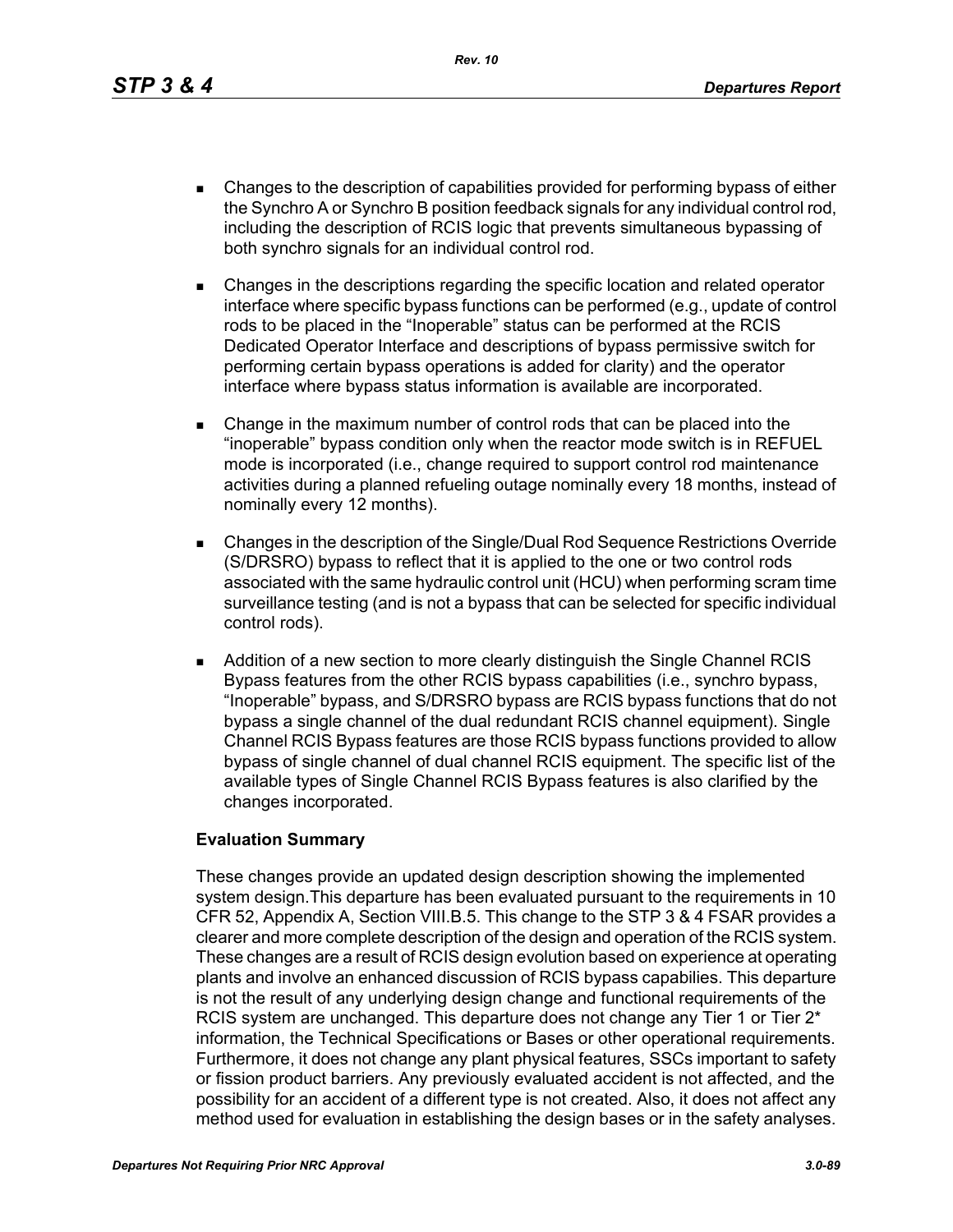This departure does not affect any feature for mitigation of an ex-vessel severe accident. For the same reason, and because there is no affect on any event, operation or SSC function, the change does not create a different ex-vessel accident scenario. Therefore this departure has no adverse impact and does not require prior NRC approval.

# **STD DEP 7.7-20, Recirculation Flow Control Logic**

### **Description**

Subsection 7.7.1.3 (1) of the reference ABWR DCD describes automatic operation of the Recirculation Flow Control System as only available above 70% power. Subsection 7.7.1.3 (4) provides a more complete description by stating the 70% limit is for a "rod pattern where rated power accompanies 100% flow." This subsection provides further information concerning manual and automatic operation for other rod patterns and power levels. Therefore, the statement "if the power level is above 70% rated" is removed from 7.7.1.3 (1).

FSAR Subsection 7.7.1.3 (4) is further clarified as follows:

- Operation below approximately 25% has been described in lieu of previous information about operation below 70%,
- **Load follow capability has been enhanced to include the specific interfacing** systems required for this mode of operation in lieu of the original "main turbine regulator control" and
- Terminology for the "main turbine pressure regulator" is changed to "APR" and "semi-automatic mode" is changed to "core flow mode".

Subsection 7.7.1.3(8)(e) revises the rate limiter rate of change to +5% for increasing speeds and -5% for decreasing speeds, consistent with the speed change rate described in DCD Tier 2 Subsections 15.3.2.1.1 and 15.4.5.1.1.

The terminology is updated in Figure 7.7-5 and Figure 7.7-7 to be consistent with Subsection 7.7.1.3.

### **Evaluation Summary**

This departure has been evaluated pursuant to the requirements in 10 CFR 52, Appendix A, Section VIII.B.5.

This change to the STP 3 & 4 FSAR to clarify and correct inconsistencies regarding operation of the recirculation flow control system does not change any Tier 1 or Tier  $2^*$ information, the Technical Specifications or Bases or other operational requirements. Furthermore, it does not change any plant physical features, SSCs important to safety or fission product barriers. Any previously evaluated accident is not affected, and the possibility for an accident of a different type is not created. Also, it does not affect any method used for evaluation in establishing the design bases or in the safety analyses. This departure does not affect any feature for mitigation of an ex-vessel severe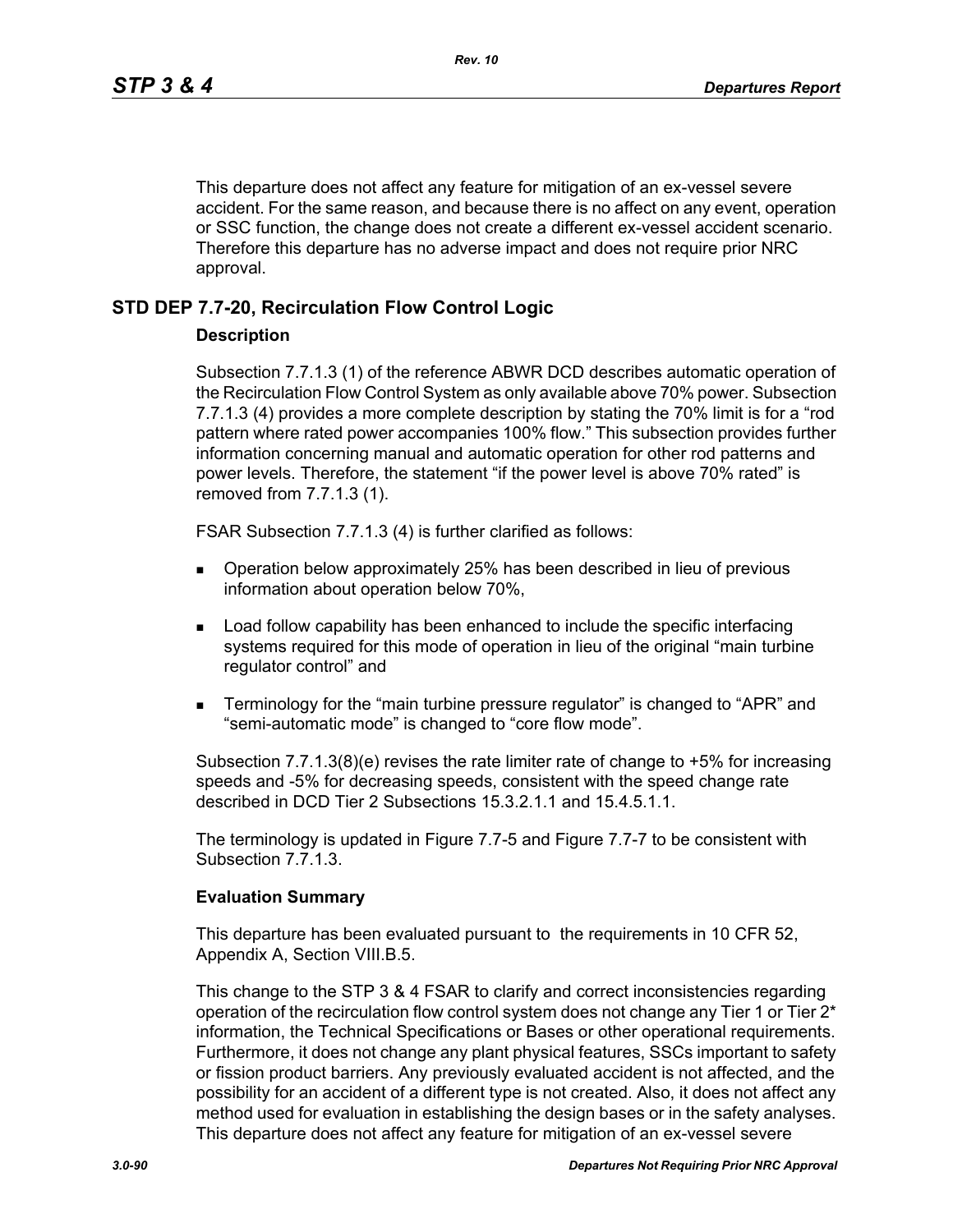accident. For the same reason, and because there is no effect on any event, operation or SSC function, the change does not create a different ex-vessel accident scenario.

Therefore this change has no adverse impact and does not require prior NRC approval.

# **STD DEP 7.7-22, Automated Thermal Limit Monitor (ATLM) Description**

# **Description**

The description of the ATLM setpoint and rod block action in reference ABWR DCD Subsections 7.7.1.5 (7) (c) and (7) (e), and 7.7.1.5.1 have been expanded in the STP 3 & 4 FSAR to further describe the interface of interacting systems and this application. The FSAR states that when an ATLM setpoint update is requested, after calculating the power distribution within the core, the computer sends data to the ATLM of the RCIS on the calculated fuel thermal operating limits and corresponding initial LPRM values. The ATLM monitors various functions and issues rod block signals to prevent violation of the fuel operating limits.

# **Evaluation Summary**

This departure has been evaluated in accordance with the requirements in 10 CFR 52, Appendix A, Section VIII.B.5, as described previously. The Automated Thermal Limit Monitor (ATLM) is discussed in Tier 1, the Tech Spec Bases and the LCOs for Control Rod Block Instrumentation. Those sections have been reviewed and the proposed change in the departure has no effect on them. This change is an expansion of the description of the interface of interacting systems and the ATLM. No underlying design change is made and no SSC important to safety or fission product barrier is affected. There is no increase in the frequency of accidents and there is no increase in the likelihood of a malfunction of an SSC important to safety. Any previously evaluated accident is not affected, and the possibility for an accident of a different type is not created. Also, it does not affect any method used for evaluation in establishing the design bases or in the safety analyses. This departure does not affect any feature for mitigation of an ex-vessel severe accident. For the same reason, and because there is no effect on any event, operation or SSC function, the change does not create a different ex-vessel accident scenario. Therefore, this change has no adverse impact and does not require prior NRC approval.

# **STD DEP 7.7-23, Automated Traversing Incore Probe (ATIP) Function**

# **Description**

Subsection 7.7.1.5.1 of the reference ABWR discusses inputs from the "automatic fixed incore probe (AFIP)" to be used for gain adjustment factors for Local Power Range Monitoring. The STP 3 & 4 FSAR explains that this function is provided by the ATIP rather than the AFIP in the US ABWR.

Subsection 7.7.1.6.1 (2) of DCD states that the ATIP is nonsafety-related, but the STP 3 & 4 FSAR expands that description to include that this sub-system of the Neutron Monitoring System has no safety function, but the system does contain safety-related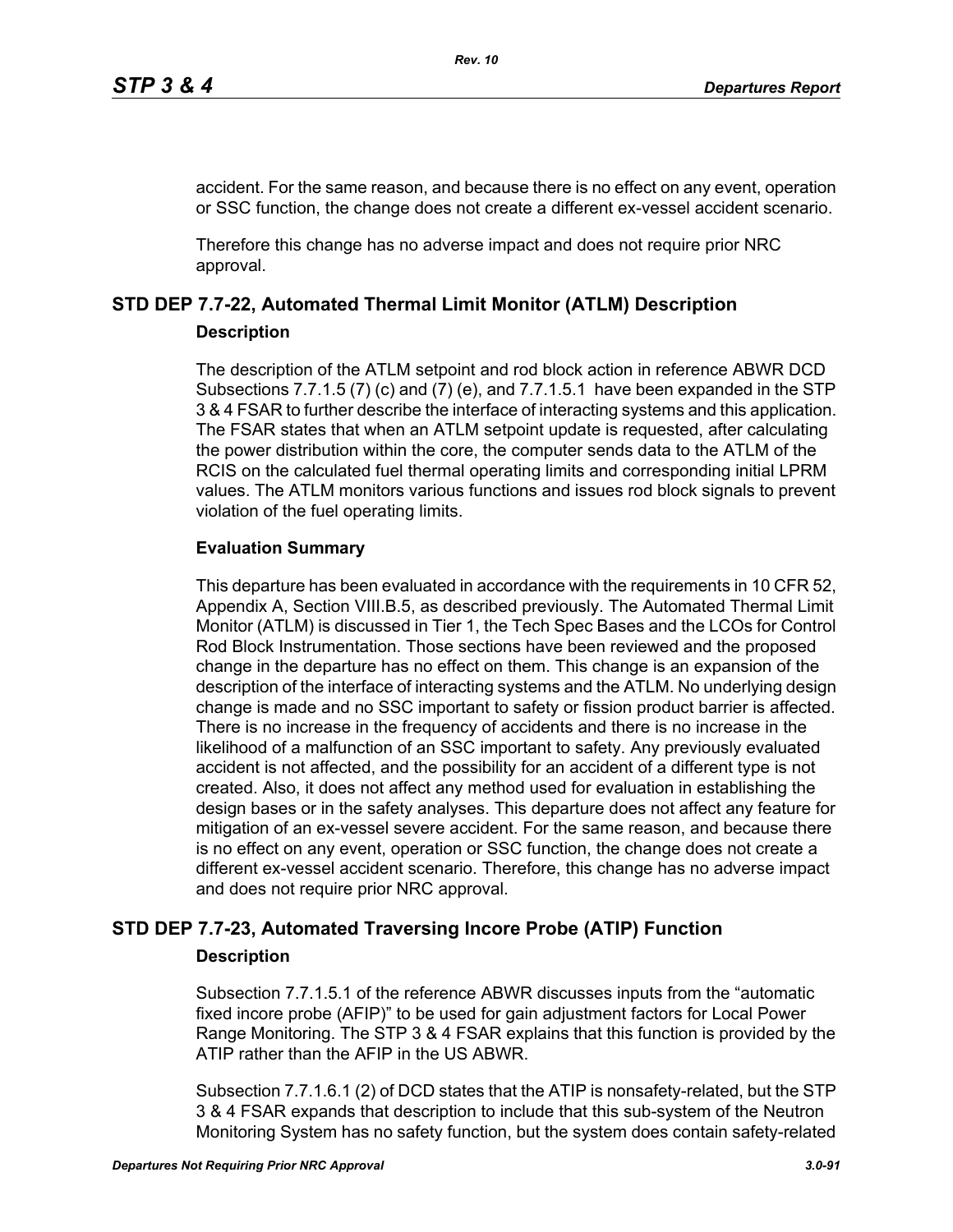components. In response to a containment isolation signal resulting from either low reactor water level or high drywell pressure, the ATIP system automatically initiates TIP probe withdrawal followed by closure of the ball valves and purge line valves to ensure containment isolation.

Subsection 7.7.2.6.2 adds that the ATIP system has isolation valves, and is required to perform automatic containment isolation function in compliance with GDC 56 by following the guidance of Reg. Guide 1.11.

Subsection 7.7.1.6.1 (4) of the DCD states that the ATIP equipment is tested and calibrated using heat balance data and procedures described in the instruction manual. The STP 3 & 4 FSAR states that only the procedures from the instruction manual are required for the calibration of this equipment.

### **Evaluation Summary**

This departure has been evaluated pursuant to the requirements in 10 CFR 52, Appendix A, Section VIII.B.5.

There is no impact on any Tier 1, Tier 2\*, DCD, technical specifications, basis for technical specifications or operational requirements as a result of these changes.

These items are all clarifying changes which do not involve a change to the ATIP design or function. The ATIP operation is a nonsafety related function which is used to calibrate the LPRM system. Consequently, there is no impact on the probability or consequences of an accident or malfunction of an SSC important to safety.

The ATIP System is not identified as a design feature in the DCD for mitigating an exvessel severe accident. These changes to the ATIP system description are clarifying, and therefore the likelihood or consequences of a severe accident are not impacted. As a result of this evaluation, prior NRC approval of these changes is not required.

# **STD DEP 7.7-24, Steam Bypass and Pressure Control Interfaces**

### **Description**

Subsection 7.7.1.8 (7a) of the reference ABWR DCD states that an external signal interface for the Steam Bypass and Pressure Control (SB&PC) System is narrow range dome pressure signals from the SB&PC System to the Recirculation Flow Control System. STP 3 & 4 FSAR Subsection 7.7.1.8 (7a) states that the "narrow range dome pressure signals" are replaced by "validated dome pressure signals." The signals are validated based on the value of the pressure and the number of signals that are in the valid range.

Based on pressure demand, the SB&PC System calculates position error and flow demand for each turbine valve. Based on these signals, the SB&PC System calculates emergency bypass valve fast opening signal and servo current signal for each turbine valve. Tier 2 Subsection 7.7.1.8 (7h) of the reference ABWR DCD lists these signals as an external interface from the Turbine Bypass System. Tier 2 Subsections 7.7.1.8 (7h) and (7i) of the STP 3 & 4 FSAR list servo current signals as external signal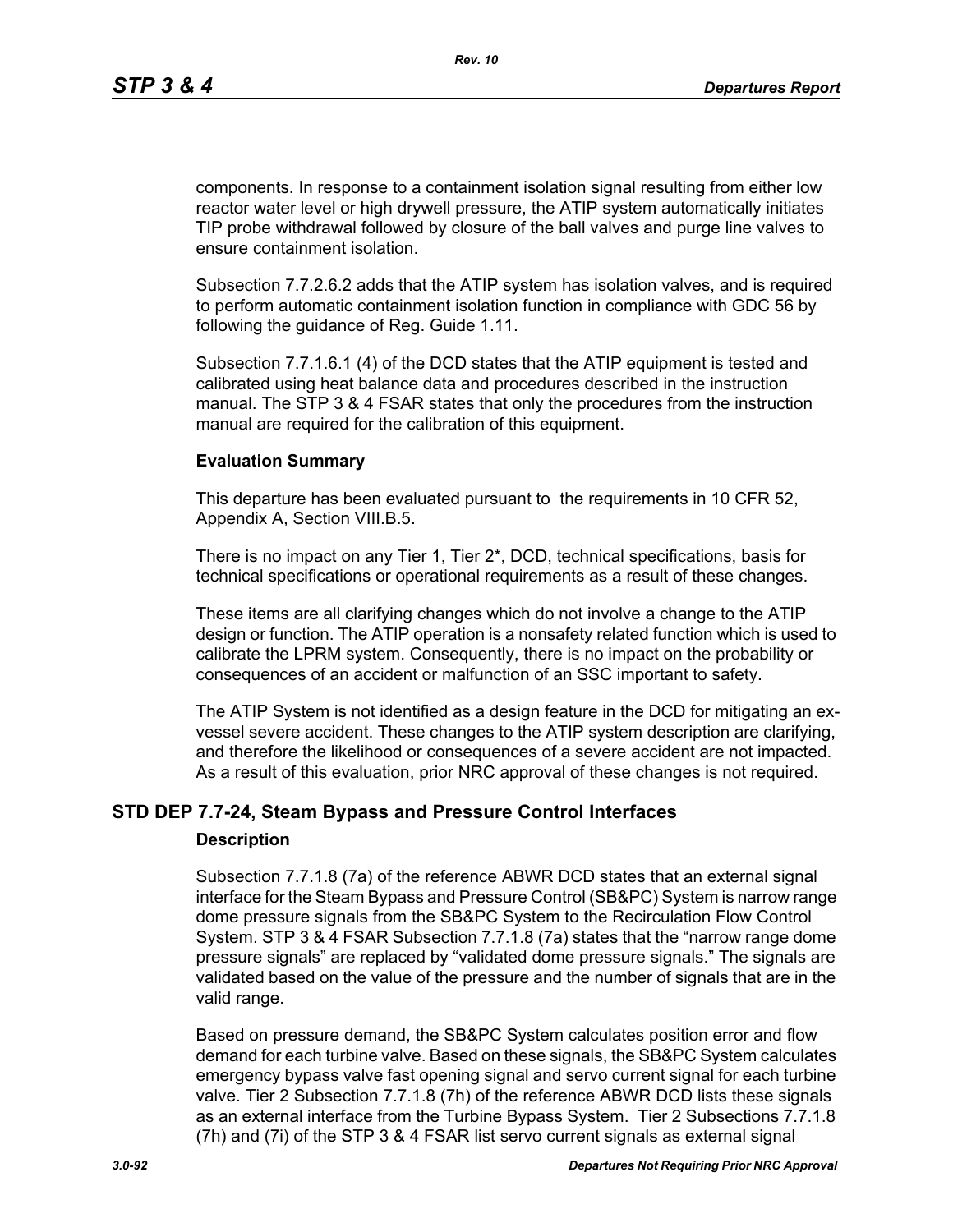interfaces sent from the SB&PC to the Turbine Bypass System. This clarifies which is the sending unit and which is the receiving unit.

Tier 2 Subsection 7.7.1.8 (7l) of the reference ABWR DCD lists "Governor free demand signal" as an external interface from the APR System. In STP 3 & 4 FSAR Subsection 7.7.1.8 (7l), this signal is replaced by "Automatic Frequency Control signal".

Tier 2 Subsection 7.7.1.8 (7m) of the reference ABWR DCD lists "reactor power compensation signal" as an external interface to the APR System. This list has been changed in Subsection 7.7.1.8 (7m) and (7o) of the STP 3 & 4 FSAR and now it lists "limited speed regulator output" and "pressure regulator output signal" as external interfaces sent to the APR System.

Tier 2 Subsection 7.7.2.8.1 of the reference ABWR DCD states that the SB&PC does not interface with any engineered safeguard or safety related system. STP 3 & 4 FSAR Tier 2 Subsection 7.7.2.8.1 states that the SB&PC System receives reactor pressure and water level from the NBS system but only from nonsafety instrumentation. This clarifies that the SB&PC System does not interface with any safety related instrumentation even though it interfaces with a safety related system.

Figure 7.7-12 and Figure 7.7-13 are also revised to be consistent with the revised description.

### **Evaluation Summary**

The Tier 1 and Tier2\* DCD, Technical Specifications, Bases for Technical Specifications and operational requirements were reviewed and were determined not to be impacted by this departure.

This departure clarifies and corrects the description of the I&C interface for the SB&PC System. This departure does not change any plant physical features, SSCs important to safety or fission product barriers. Any previously evaluated accident is not affected, and the possibility for an accident of a different type is not created. This departure does not affect any method of evaluation used in establishing the plant design bases or in the safety analyses. This departure does not affect any feature for mitigation of an exvessel severe accident. This departure does not create a possibility for an accident of a different type than any previously evaluated.

This departure has been evaluated and determined to comply with the requirements in 10 CFR 52, Appendix A, Section VIII.B.5. The change has no adverse impact and does not require prior NRC approval.

# **STD DEP 7.7-27, RCIS Table Deletion**

### **Description**

Table 7.7-1 of the reference ABWR DCD provides the environmental conditions for the Rod Control and Information System (RCIS) module operation environment, consisting of temperature, relative humidity, atmospheric pressure, radiation levels, and seismic acceleration. There is no reference to this table in DCD Section 7.7. or elsewhere in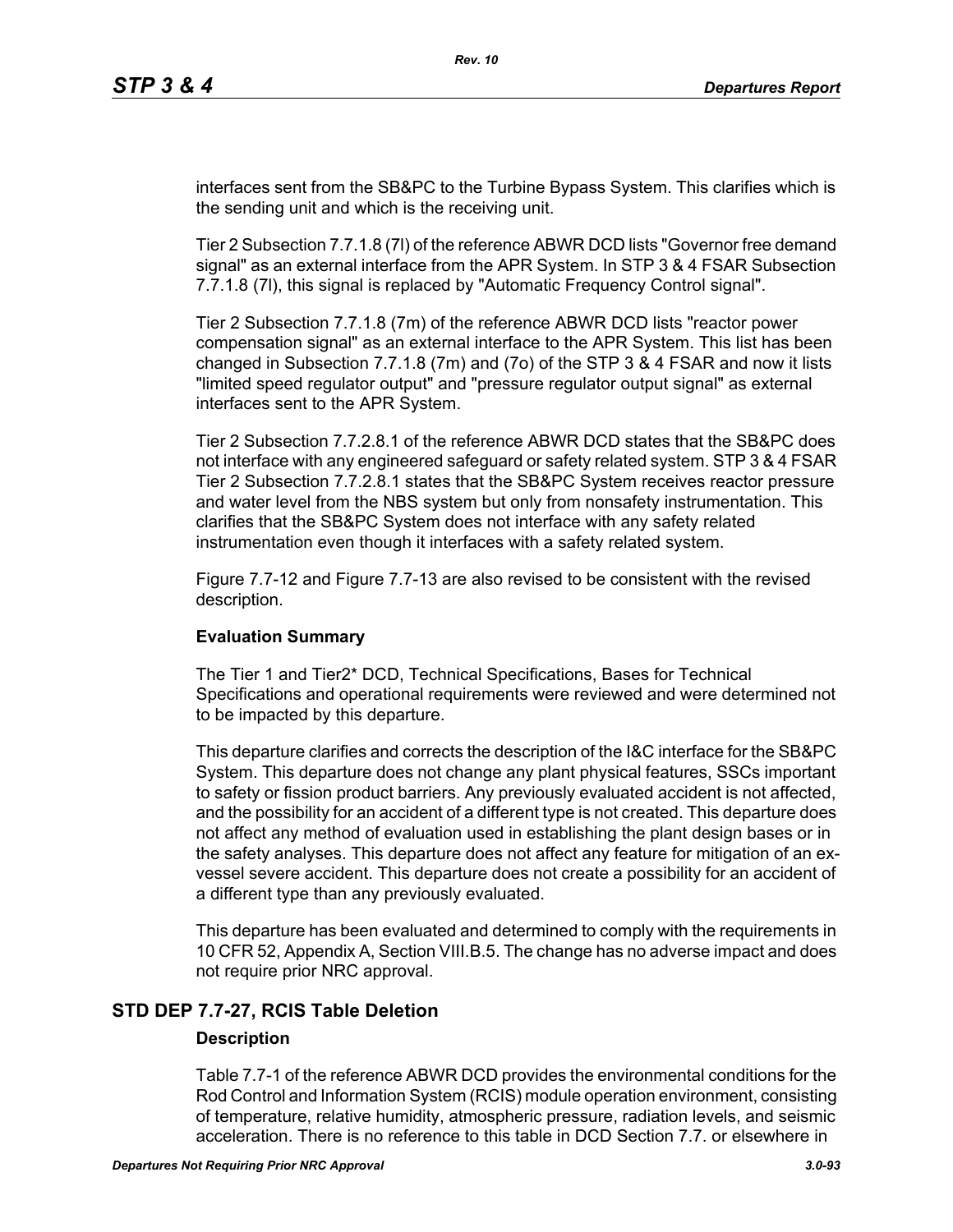the DCD. DCD Subsection 7.7.1.2.5 references Section 3.11, which provides the requirements for nonsafety-related equipment subject to adverse environments. Therefore, Table 7.7-1 is removed from the STP 3 & 4 FSAR because it is unnecessary.

### **Evaluation Summary**

This departure has been evaluated pursuant to the requirements in 10 CFR 52, Appendix A, Section VIII.B.5. This departure does not change any Tier 1 or Tier 2\* information, Technical Specifications, any underlying design or other operational requirements. This change is editorial in nature and deletes a table which is not referenced in the DCD and therefore is not necessary. Furthermore, it does not change any plant physical features, SSCs important to safety or fission product barriers. Any previously evaluated accident is not affected, and the possibility for an accident or a different type is not created. Also, it does not affect any method used for evaluation in establishing the design or in the safety analyses. This departure does not affect any feature for mitigation of an ex-vessel severe accident. For the same reason, and because there is no effect on any event, operation or SSC function, the change does not create a different ex-vessel accident scenario. Therefore, this change has no adverse impact and does not require prior NRC approval.

# **STP DEP 8.2-1, Electrical Equipment Numbering**

### **Description**

Due to the site arrangements of the switchyard and other auxiliary structures, the internal routing of the major power circuits can differ between applicants. Bus assignments and nomenclature may also vary due to site-specific factors. (Also see associated STD DEP 8.3-1 which revised the medium voltage electrical distribution system.) Figure 8.2-1, Sheets 1-7, have been revised to show the new bus numbers and equipment location in the turbine building. Reference subsections were added to the interface requirements to direct the reader to those sections in which the requirements are incorporated.

### **Evaluation Summary**

This departure has been evaluated pursuant to the requirements in 10 CFR 52, Appendix A, Section VIII.B.5.This departure to update Figure 8.2-1 to reflect the STP 3 & 4 design for electrical power distribution as described in the FSAR does not change any Tier 1 or Tier 2\* information, the Technical Specifications or Bases or other operational requirements. Furthermore, it does not change any plant physical features other than the location of non-Class 1E electrical power distribution equipment. It does not change SSCs important to safety or fission product barriers. Any previously evaluated accident is not affected, and the possibility for an accident of a different type is not created. Also, it does not affect any method used for evaluation in establishing the design bases or in the safety analyses. This departure does not affect any feature for mitigation of an ex-vessel severe accident. For the same reason, and because there is no effect on any event, operation or SSC function, the change does not create a different ex-vessel accident scenario.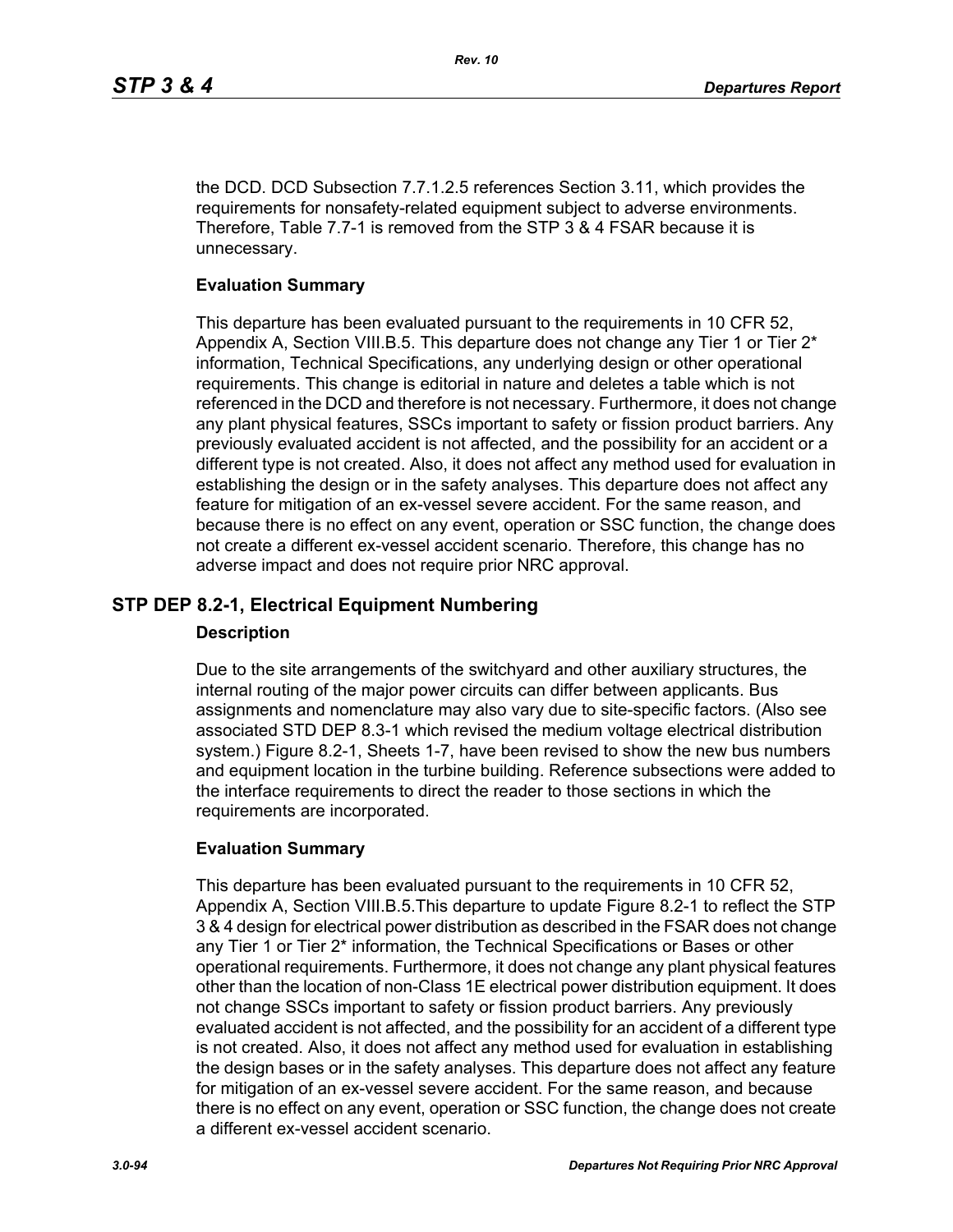Therefore this change has no adverse impact and does not require prior NRC approval.

# **STP DEP 8.3-3, Electrical Site-Specific Power and Other Changes**

This departure description and evaluation summary has been moved to Section 2.2.

# **STD DEP 8A.1-1, Regulatory Guidance for the Lightning Protection System Description**

This departure provides a change from the reference ABWR DCD in STP 3 & 4 FSAR Section 8A.1.2 to acknowledge availability of SRP and regulatory guidance for the lightning protection system. It adds a reference to RG 1.204, November 2005, which is cited in NUREG-0800, Section 8.1, Rev. 3. It also adds references to the applicable sections of IEEE Standards 666, 1050, and C62.23 as they relate to RG 1.204.

# **Evaluation Summary**

This departure has been evaluated pursuant to the requirements in 10 CFR 52, Appendix A, Section VIII.B.5.

This departure does not change any Tier 1, Tier 2<sup>\*</sup> information, the Technical Specifications or Bases, any underlying design or other operational requirements.

This departure updates the lightning protection system requirements from the DCD to reflect the issuance of RG 1.204, which had not been issued at the time of ABWR certification. This RG provides an acceptable approach for the design of lightning protection systems for nuclear power plants. There is no impact on the design or function of an SSC important to safety, and consequently, there is no impact on the likelihood or consequences of analyzed accidents or malfunction of an SSC important to safety. Furthermore, it does not change any plant physical features, SSCs important to safety or fission product barriers. Any previously evaluated accident is not affected, and the possibility for an accident of a different type is not created. Also, it does not affect any method used for evaluation in establishing the design bases or in the safety analyses. This departure does not adversely affect any feature for mitigation of an exvessel severe accident. For the same reason, and because there is no effect on any event, operation or SSC function, the change does not create a different ex-vessel accident scenario.

Therefore, this change has no adverse impact and does not require prior NRC approval.

# **STD DEP 9.1-1, Update of Fuel Storage and Handling Equipment Description**

Standard Departure 9.1-1 includes the following specific changes:

9.1 Fuel Storage and Handling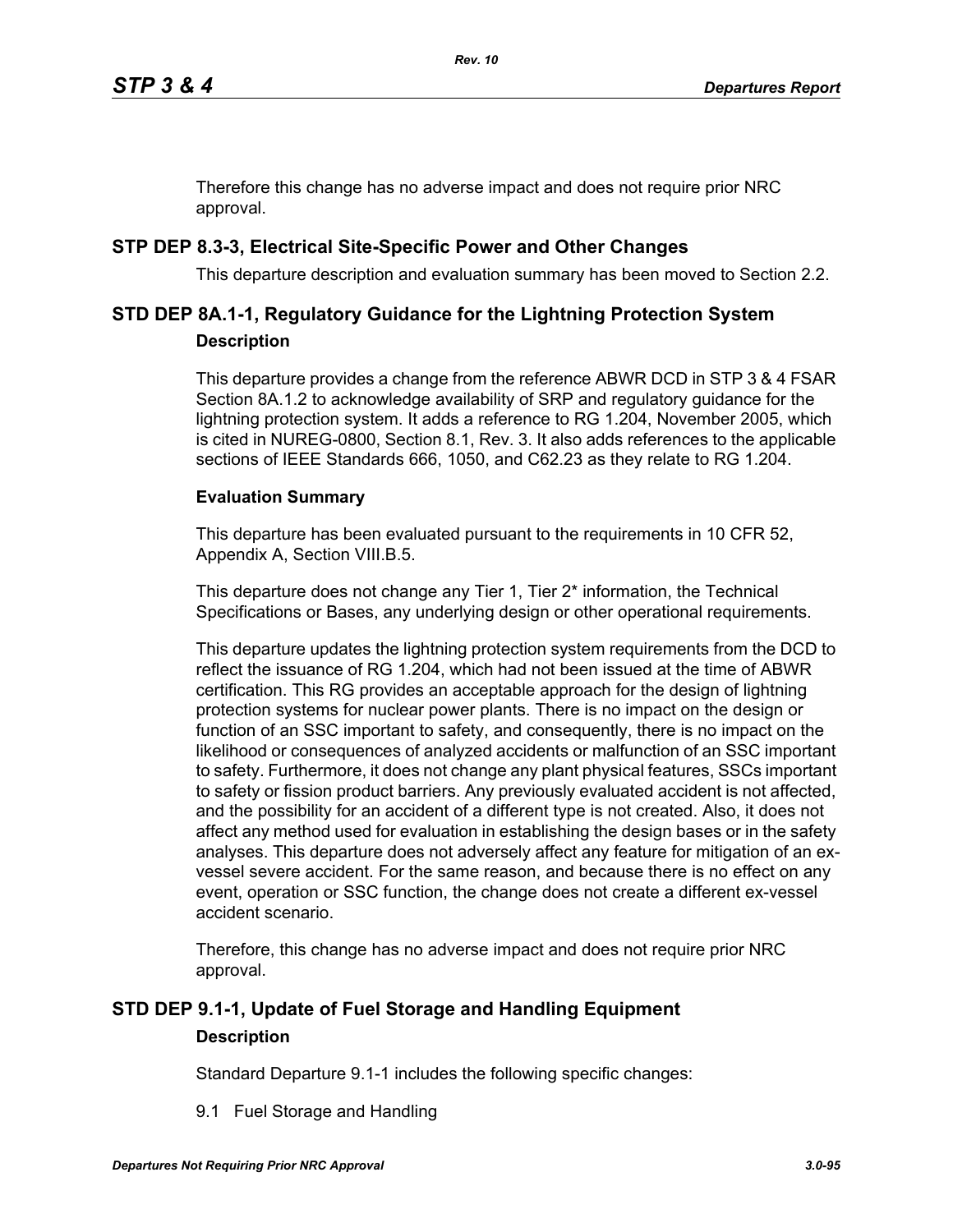The spent fuel storage rack capacity was clarified to be a minimum of 270% to match the description provided in Tier 1 Subsection 2.5.6 and to be consistent with the response to NRC certification question 410.33. In Subsection 9.1.3.3, the maximum 270% has been clarified to be the capacity used for the bounding heat load evaluation. For a pool having a capacity larger than 270%, the additional capacity may not be utilized without revision to the bounding heat load evaluation.

### 9.1.1.1.1 Nuclear Design

Subsection 9.1.6 was changed to Subsection 9.1.6.1 to provide the specific reference number to COL License information.

9.1.1.3.3 Protection Features of the New-Fuel Storage Facilities

Subsection 9.1.1.3.3 is clarified to note that the auxiliary hoist on the Reactor Building crane  $can$  be used (vs. is used) for some new fuel movements. The intent is to use the telescoping grapple on the refueling machine for most movements. Refer to Subsection 9.1.4.1 for additional discussion.

A reference to the "rechanneling" area was corrected by substituting "fuel preparation machine" area.

#### 9.1.2.1.2 Storage Design

The spent fuel storage rack capacity was clarified to be a minimum of 270% to match the description provided in Tier 1 Subsection 2.5.6 and to be consistent with the response to NRC certification question 410.33. In Subsection 9.1.3.3, the maximum 270% has been clarified to be the capacity used for the bounding heat load evaluation. For a pool having a capacity larger than 270%, the additional capacity may not be utilized without revision to the bounding heat load evaluation.

### 9.1.2.1.3 Mechanical and Structural Design

Active vacuum breaker valves in potential siphon paths have been replaced by locating passive vent holes in each pool recirculation line.

The spent fuel rack design uses the load combinations described in SRP 3.8.4, Appendix D, instead of the previous DCD description of load combinations.

Language implying there is one acceptable dynamic analysis method was clarified to permit analysis by different methods if they are approved. Refer also to the COL License Information Item in Subsection 9.1.6.2.

Reference to the AISI code for compressive stability of light gauge structures was eliminated.

#### 9.1.2.1.5 Material Considerations

The missing temperature unit for 16°C was inserted.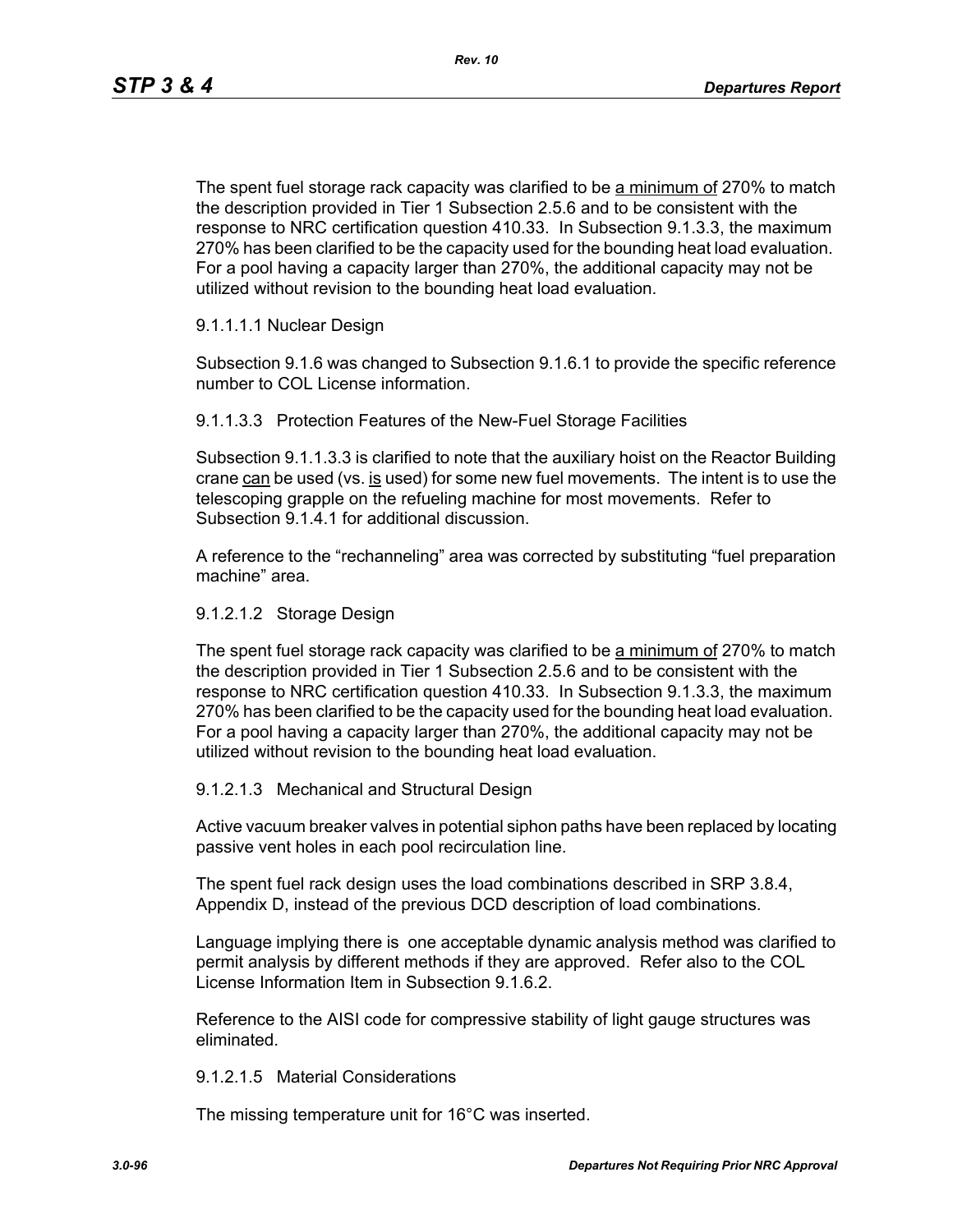9.1.2.3.2 Structural Design and Material Compatibility Requirements

Spent fuel rack anchoring/support details were updated to reflect current ABWR practice and the lead-in guides for the top of the storage spaces were eliminated due to adoption of an alternate design that is consistent with current industry practice.

9.1.3 Fuel Pool Cooling and Cleanup:

9.1.3.1 Design Bases

An acronym for Residual Heat Removal was provided along with the clarification that FPC load is a heat load.

9.1.3.2 System Description:

The word Closed was deleted from "Reactor Building Closed Cooling Water System" for consistency throughout DCD.

The discussion of an RHR loop being available for meeting Mode 4/5 ECCS operability requirements was deleted because this discussion is more appropriately addressed in the Technical Specifications and associated Bases.

The discussion of fuel pool cleanup system performance was supplemented and clarified to add suspended solids removal capability, total corrosion product metal below 30 ppb, and a flow rate of two water changes per day.

### 9.1.3.3 Safety Evaluation

In previous sections, the spent fuel storage rack capacity was clarified to be a minimum of 270% to match the description provided in Tier 1 Subsection 2.5.6 and to be consistent with the response to NRC certification question 410.33. In this section the maximum 270% has been clarified to be the capacity used for the bounding heat load evaluation. For a pool having a capacity larger than 270%, the additional capacity may not be utilized without revision to the bounding heat load evaluation.

Clarified that the makeup water supply to the fuel pool is from the Makeup Water Condensate System (MUWC).

Clarified the description of the valve arrangement for isolating the non-seismic filterdemineralizers to be consistent with Figure 2.6.2 of the Tier 1 DCD.

Updated the COL License Item in Subsection 9.1.6.9.

9.1.4 Light Load Handling System (Related to Refueling)

Changes in this subsection were made to update the equipment and special tools utilized in ABWR refueling operations, including the inspection of new fuel. The Refueling machine is described as Seismic Category I. Outdated equipment (e.g. vacuum sipper) that is no longer utilized was deleted. The specific changes are noted in Subsection 9.1.4 and include the following: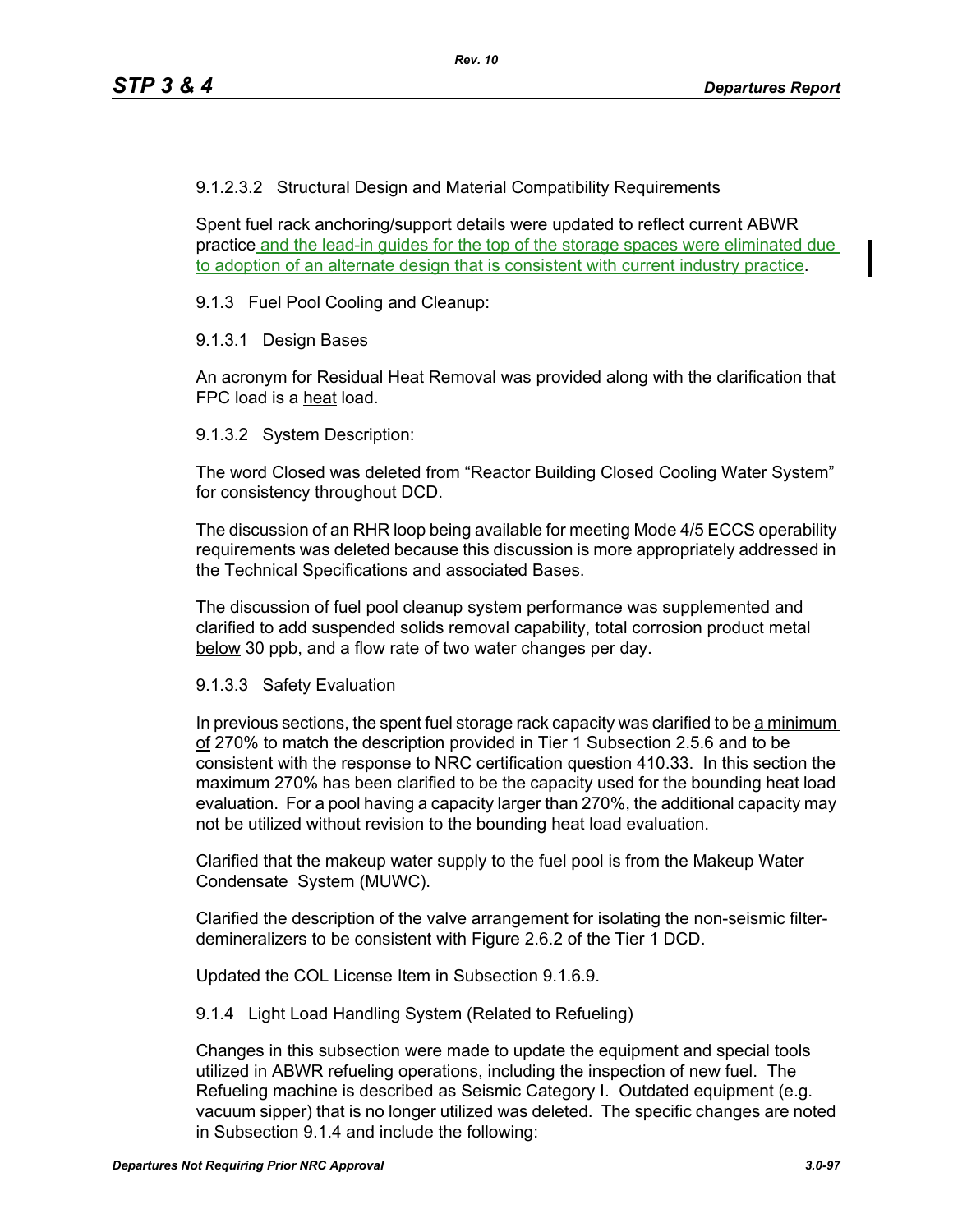- *(a)* Revised the channel bolt wrench size.
- *(b)* Revised the channel bolt wrench size.
- *(c)* Deletion of the Fuel Vacuum Sipper and restoration of the Fuel Assembly Sampler.
- *(d)* Renamed some of the reactor vessel service tools.
- *(e)* Clarified the description and operation of the RPV head strongback and stud tensioner.
- *(f)* Revised the capacity of one refueling machine auxiliary hoists.
- *(g)* Deletion of the use of In-vessel Rack.
- *(h)* Identified the maximum speed of the refueling machine grapple hoist.
- *(i)* Upgraded the steamline plug description to include materials and seals.
- *(j)* Upgraded the shroud head stud wrench description of materials.
- *(k)* Removed the description of the blade guide weight.
- *(l)* Corrected the weight and dimensions of the RIP motor.
- *(m)* Revised the description of the general purpose grapple.
- *(n)* Removed the spring reel for incore servicing.
- *(o)* Removed the incore flange seal test plug.

Additionally, Subsection 9.1.4 is updated to clarify the use and operation of the various equipment and special tools.

Other changes in this subsection not specifically related to equipment or special tools involved in refueling are:

### 9.1.4.1 Design Bases

Clarified that the minimum water level for shielding is the height above the top of active fuel (TAF).

### 9.1.4.2.1 Spent Fuel Cask

Revised this subsection to reflect that information related to a spent fuel cask will be the subject of future updates to the FSAR when movement of fuel from the spent fuel pool becomes necessary.

9.1.5 Overhead Heavy Load Handling Systems (OHLH)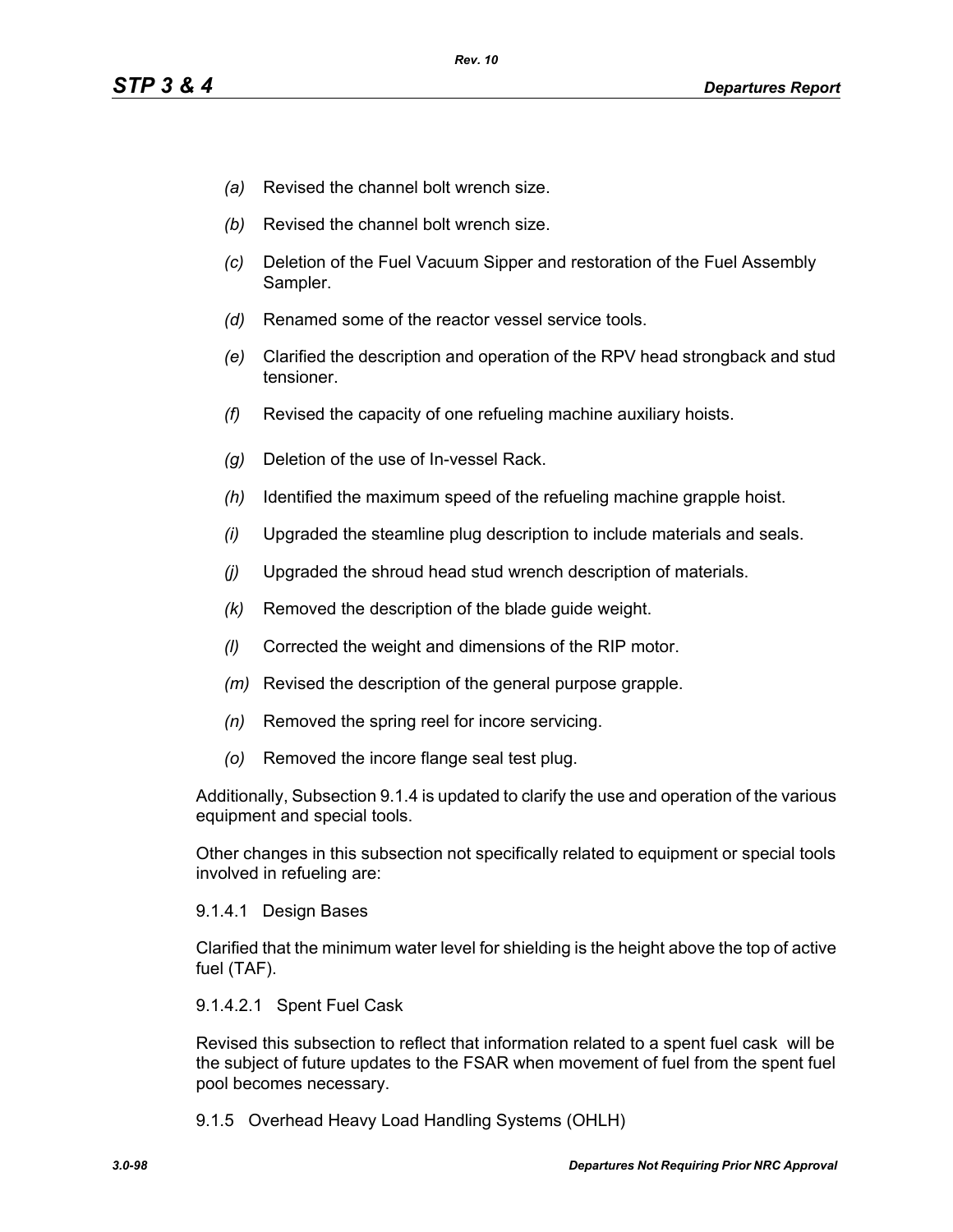Changes were made to update OHLH utilized in ABWR refueling operations, including the addition of ASME NOG-1 as a technical standard for the Type I Reactor Building crane. The description and use of the under vessel rotating platform was also updated. The specific changes are noted in Subsection 9.1.5 and summarized as follows:

- *(a)* Updated the RIP motor weight and dimensions.
- *(b)* Removed the in-vessel rack.
- 14.2.12.1.50 Fuel-Handling and Reactor Component Servicing Equipment Preoperational Test

The flange seal test plug is replaced with sealing equipment to be consistent with the information in Subsection 9.1.4.

Tables and Figures

Tables 9.1-1, 9.1-9, 9.1-10 and 9.1-12 were not changed. The remaining tables were revised to reflect revisions made in the text and other additional changes as shown. Table changes are presented as new tables with all changes incorporated.

Table 1.8-21 was revised to reflect the 2004 edition of ASME NOG-1.

Figure 9.1-7 is deleted.

Figures 9.1-1, 9.1-2, 9.1-4, 9.1-5, 9.1-8, 9.1-11, 9.1-12 and 9.1-14 are revised.

### **Evaluation Summary**

This departure has been evaluated pursuant to and determined to comply with the requirements in 10 CFR 52, Appendix A, Section VIII.B.5. The changes to fuel handling equipment and special tools are essentially material, weight and dimensional changes, corrections or clarifications (e.g., for wrenches and grapples, Steamline Plug, RIP motors, Blade Guide), use of the Fuel Assembly Sampler instead of the Fuel Vacuum Sipper, design changes to the RPV Stud Tensioner System, and Refueling Machine Auxiliary Hoist (for increased capacity) to adapt previous ABWR or other BWR plant experience, the addition of sealing to the Steamline Plug for more effective and reliable sealing, and the deletion of the In-Vessel Rack to minimize potential for objects to drop in the reactor during temporary moves.

This departure does not change the Technical Specifications, or other operational requirements of the fuel-handling operation. Furthermore, it does not change any plant physical features other than fuel-handling equipment and tools, and does not affect any SSCs important to safety or fission product barriers. Any previously evaluated accident is not affected, and the possibility for an accident of a different type is not created. Also, it does not affect any method used for evaluation in establishing the design bases or in the safety analyses. This departure does not affect any feature for mitigation of an ex-vessel severe accident. For the same reason, and because there is no effect on any event, operation or SSC function, the change does not create a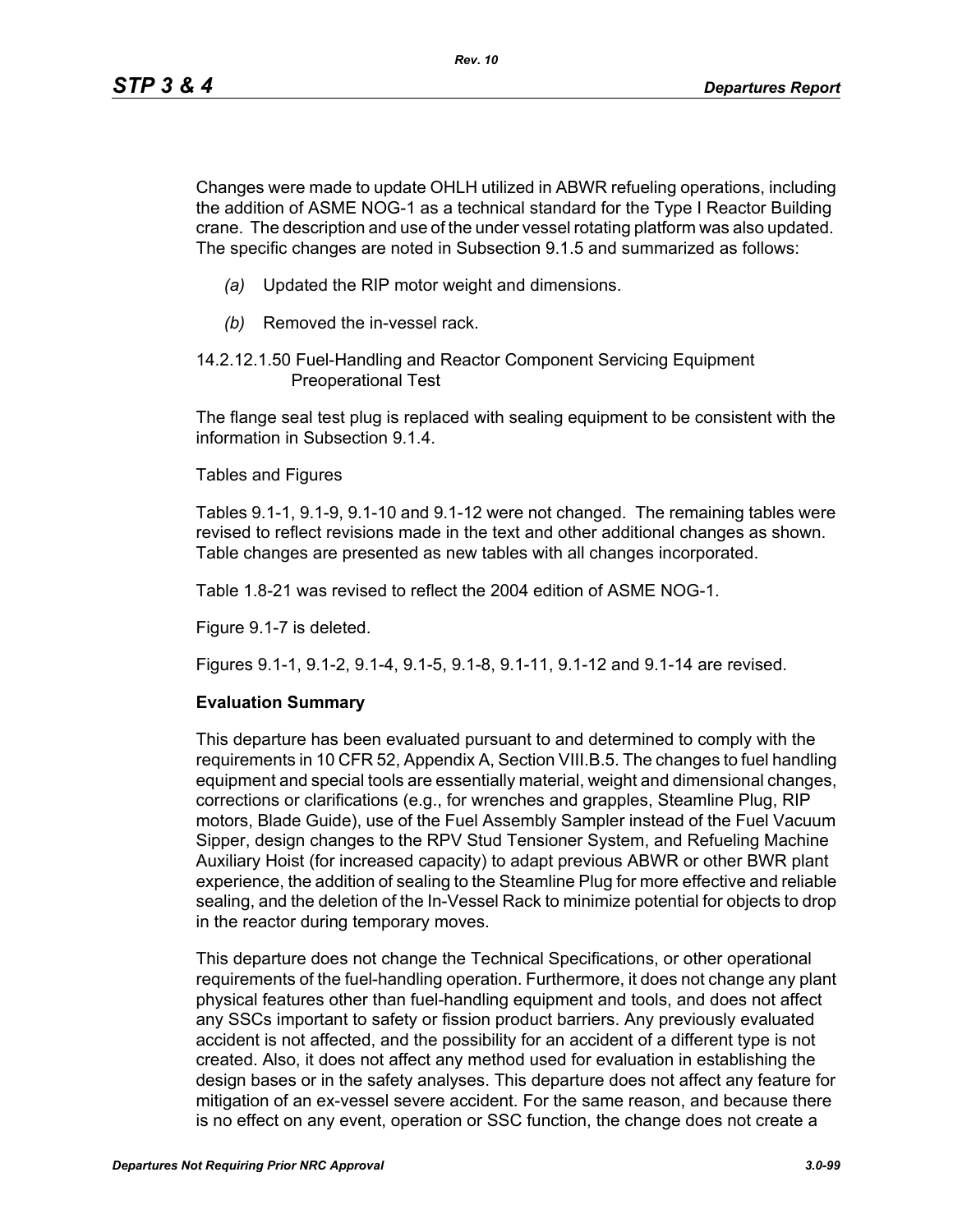different ex-vessel accident scenario. Therefore, this change has no adverse impact and does not require prior NRC approval.

# **STD DEP 9.2-1, Reactor Building Cooling Water System**

### **Description**

This departure revises the Design Characteristics Table 9.2-4d as follows: The Reactor Building Cooling Water (RCW) System heat exchanger design capacity for divisions A and B is increased from 47.73 GJ/h to 50.1 GJ/h each, and division C is increased from 44.38 GJ/h to 46.1 GJ/h. The increased RCW heat exchanger design capacity values are based on meeting the LOCA heat loads with a performance margin of 20% to allow for fouling. This also provides a greater heat removal capability during RHR operation. These changes represent a conservative increase in the ability of the system to perform its safety and power generation heat removal design functions.

This departure also corrects inconsistencies in the System Description in Section 9.2.11.2. The design heat removal capability of each division of the RCW from RHR was corrected in the text from 107.6 GJ/h to 108.02 GJ/h to make it consistent with the numbers already provided in Tables 9.2-4a, 9.2-4b and 9.2-4c. As a result of that change, the amount of sensible heat removed by each division with 3 divisions operating was revised in the text from 63.2 GJ/h to 63.62 GJ/h. Also as a result of that change, the amount of sensible heat removed by each division with 2 divisions operating was revised from 41.0 GJ/h to 41.42 GJ/h.

In addition, a clarification is made in Section 9.2.11.3.2 that all heat exchangers and pumps "are normally placed in operation" as opposed to "will be required" for shutdown cooling. Previous discussions in that section showed that shutdown cooling can be performed with less than all of the pumps and heat exchangers operating.

### **Evaluation Summary**

This departure has been evaluated in accordance with the requirements in 10 CFR 52, Appendix A, Section VIII.B.5.

This change increases the heat exchanger design capacity for the Reactor Building Cooling Water (RCW) System for all 3 divisions of this system. As a result, this change will provide a greater heat removal capability during RHR operation both for normal shutdown cooling and in response to a LOCA event. Greater margin is being provided between the decay and sensible heat generated in the reactor core following a LOCA event and the capability of the cooling system to remove the heat. The change in capacity does not introduce new equipment nor does it affect system redundancy. Essential plant cooling can still be met by the remaining operable heat exchangers should one fail and as such this change will not result in an increase in the frequency or consequences of an accident or malfunction of an SSC important to safety. No design basis limit for a fission product barrier is being exceeded or altered by this departure. There is no impact on any Tier 1, Tier 2\* DCD, technical specifications, bases for technical specifications or operational requirements as a result of this departure. Consequently, prior NRC approval is not required.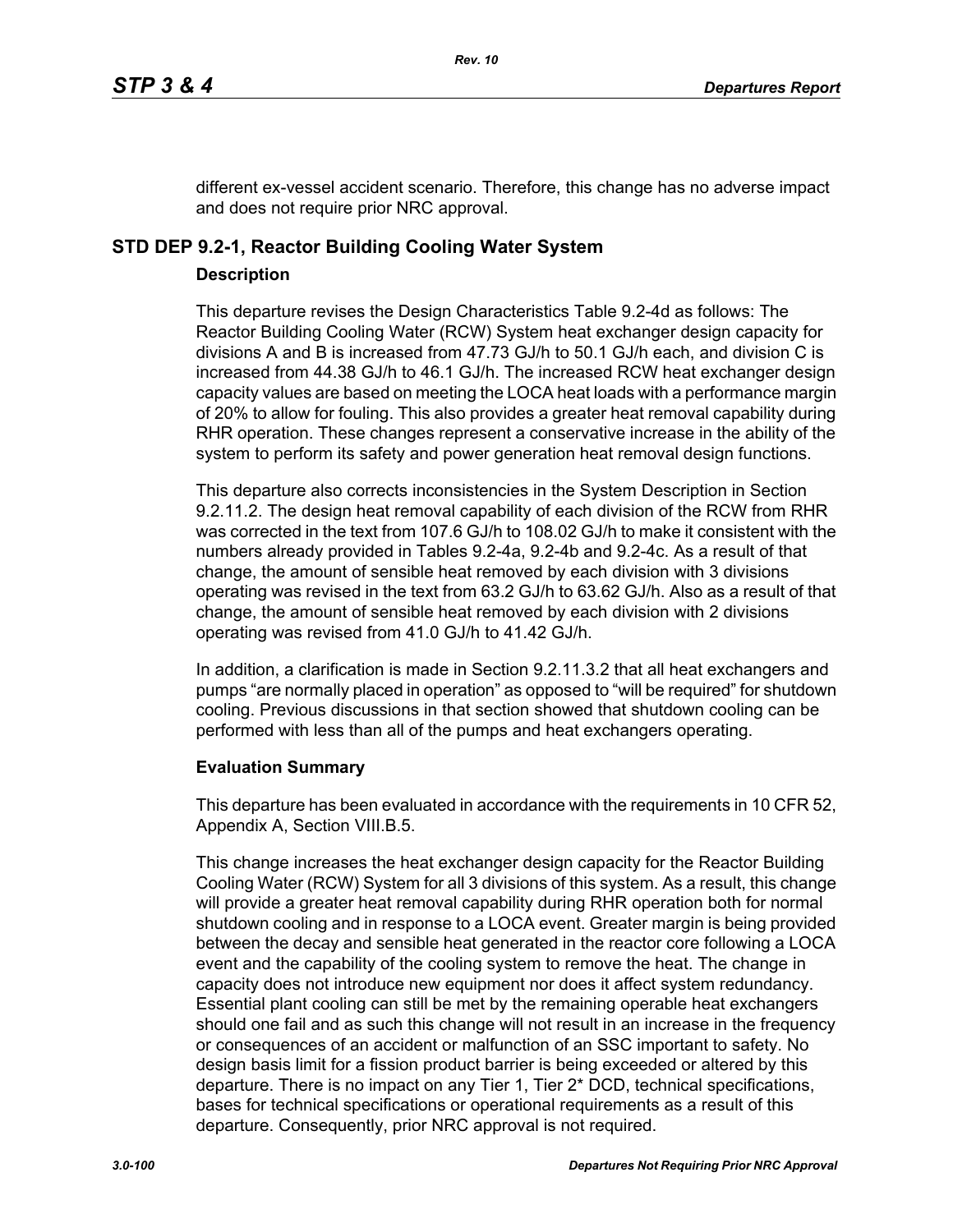# **STP DEP 9.2-2, Makeup Water Preparation System**

# **Description**

Changes specific to the operation of the Makeup Water Preparation (MWP) System are:

- The flow capacity of each division of the MWP System has been doubled from 45 m<sup>3</sup>/h to 90 m<sup>3</sup>/h.
- The storage capacity for demineralized water has been increased from 760  $m^3$  to at least 5320  $m<sup>3</sup>$ .
- **The MWP System is capable of providing demineralized water at the reference** ABWR DCD specified flow rate of 135  $\mathrm{m}^3$ /h per unit, but for periods of short duration. Average sustainable flows will be lower as needed to meet demands.
- **The MWP System is designed to supply makeup water to the Ultimate Heat Sink** (UHS) basin and the Fire Protection system on an as needed basis. New interfaces to the UHS basin and the Fire Protection System provide an additional makeup water supply. The MWP system interfaces do not serve any safety functions. The UHS and Fire Protection System are designed with adequate storage to serve all their safety related functions without the supply of makeup water.
- The capacity of the MWP System to provide water to the Potable and Sanitary Water System has been doubled from 45  $\mathrm{m}^3$ /h to 90  $\mathrm{m}^3$ /h for instantaneous flows and the source is well water, not filtered water. The potable water is supplied unfiltered directly from the wells in accordance with state and local codes and regulations. This is consistent with the STP 1 & 2 Potable Water System.
- **Demineralized water prover tanks have been added to increase the storage** capacity and monitor water quality and sulfuric acid chemical feed tanks have been added to further reduce fouling and scaling in the reverse osmosis filter membranes.

This is another dual unit change such that the MWP System is capable of supplying both STP Units 3 & 4. See STP DEP 1.1-2 for a discussion of shared structures, systems and components between STP 3 & 4.

Increased capacities of various tanks/basin provide more flexibility to accommodate peak demands for the MWP system.

# **Evaluation Summary**

This departure has been evaluated pursuant to the requirements in 10 CFR 52, Appendix A, Section VIII.B.5.

There is no impact on any Tier 1, Tier 2\*, technical specifications, basis for technical specifications or operational requirements as a result of this change.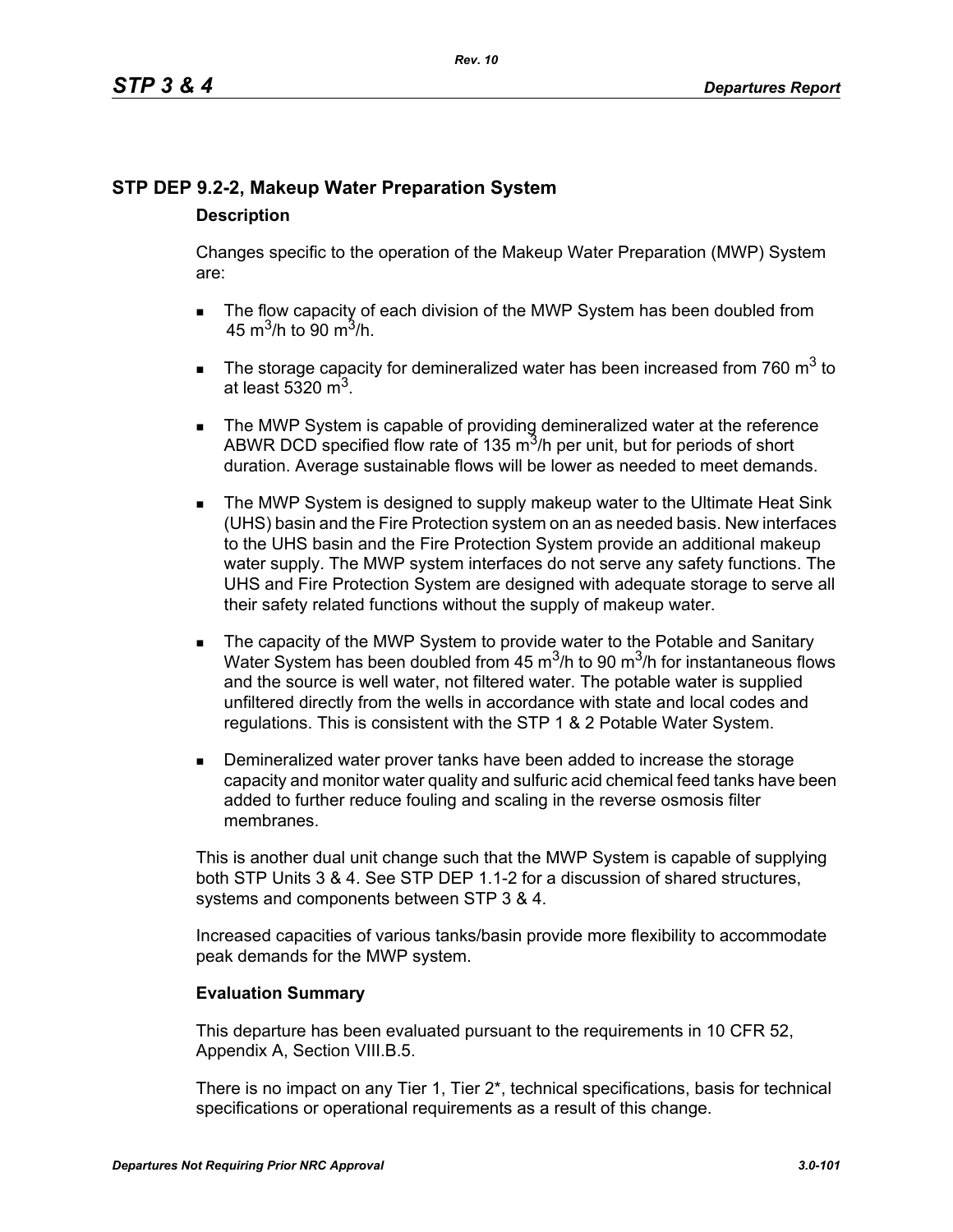The MWP System is described in the reference ABWR DCD and is not designated as equipment important to safety. The basic function of the MWP System as described by the DCD is not significantly changed by this departure nor do these changes affect interactions with previously designated equipment important to safety. Changing the description of the source of water to the Potable and Sanitary Water System, well water that is not filtered, and clarifications to the characteristics of MWP System equipment does not affect critical parameters associated with the cause of a previously described accident or malfunction of equipment important to safety. The MWP System is not relied upon to mitigate the consequences of accidents or equipment important to safety. Changes associated with this departure do not affect fission product barriers. These changes do not affect the probability of occurrence of a severe accident as described by the DCD, nor do they increase the consequences of a severe accident.

Based on the evaluation, prior NRC approval of the change is not required.

# **STP DEP 9.2-3, Turbine Building Cooling Water System**

### **Description**

The heat removal capacity of each of the three heat exchangers in the Turbine Building Cooling Water System is increased from 68.7 GJ/h to 114.5 GJ/h and the flow rate of each of the three pumps is increased from 3405  $\mathrm{m}^3$ /h to 4550  $\mathrm{m}^3$ /h due to increased heat loads caused by alterations to Turbine Island equipment (e.g., number of pumps and increased non-essential chiller size).

The following heat loads are changed from DCD:

- Additional Heat Loads
- Generator  $H_2$  gas dryer cooler
- Offgas condensers
- Condensate booster pumps
- Sample coolers

Deleted Heat Loads:

- Generator breaker coolers
- Seal oil coolers
- Exciter coolers

Modified Equipment Quantities:

- Mechanical vacuum pump seal water cooler: from one to two
- Heater drain pump oil and motor air cooler: from two to four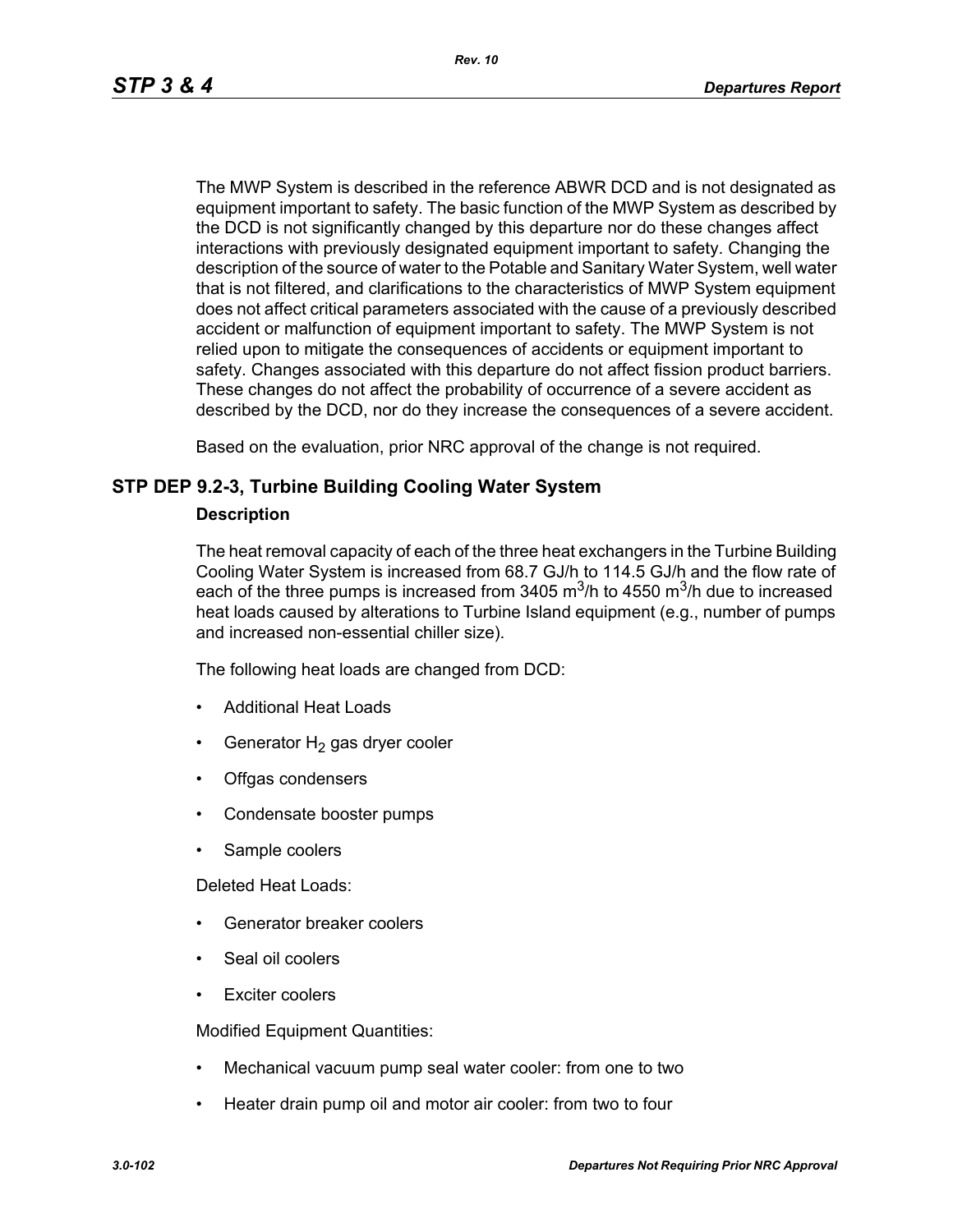- Reactor feedwater pump oil, motor air, and ASD coolers: from three to four
- Iso Phase Bus coolers: from two to three

### Relocated

• Lube oil temperature control valve from cooler downstream to upstream

### **Evaluation Summary**

The change discribed above is limited to the heat load capacity of the TCW equipment. This change does not affect the safety analyses as discussed below:

- The systems are all nonsafety-related. Therefore, they provide no safety functions and are not used to mitigate the consequences of any accidents.
- The departure does affect any safety system, structure and component. The departure does not cause an increase in dose exposure to public.
- The departure is not used as the assumption for plant transient analysis nor safety analysis. Therefore, the departure does not cause an increase in the dose exposure to public.
- The departure does not increase the consequence of a malfunction of systems, structures, and components important to safety.
- The departure will not cause any accident of a different type than evaluated previously in the reference ABWR DCD. There is no impact on the probability or consequences of an accident of malfunction of an SSC important to safety. This departure does not cause an increase in the dose exposure to public.

This departure has been evaluated pursuant to the requirements in 10 CFR 52, Appendix A, Section VIII.B.5, as described previously. The change has no adverse impact, and affects the function, but is bounded by the safety analysis.

There is no impact on any Tier 1 or Tier 2\* DCD, technical specifications, or operational requirements as a result of these changes. Consequently, prior NRC approval is not required for this departure.

# **STP DEP 9.2-5, Reactor Service Water (RSW) System**

### **Description**

During preparation of the STP 3 & 4 FSAR, it was identified that the RSW flow rate specified in the reference ABWR DCD needs to be increased in order for the sitespecific RSW system to accomplish its safety and power generation design bases. Increasing the RSW flow rate results in the following changes to Subsection 9.2.15:

- RSW system pipe sizes in Figure 9.2-7, Sheets 1-3, are increased
- RSW flow rate per pump in Table 9.2-13 is increased from 1,800  $\text{m}^3$ /h to 3,290  $m^3/h$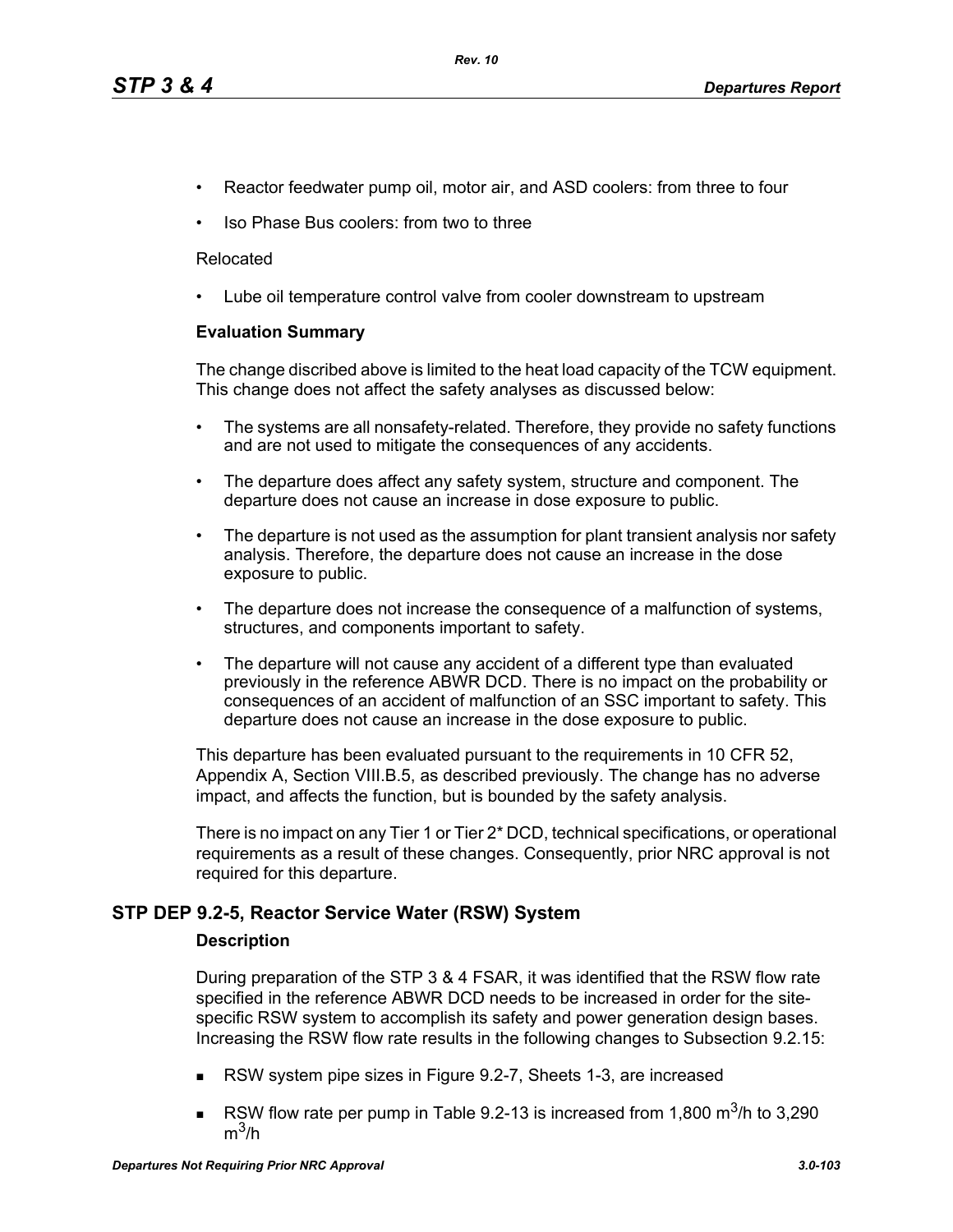RSW heat exchanger flow (heat removal requirement) has been increased due to the heat load from RCW System. This flow will be accommodated by higher capacity pumps and larger pipe diameter.

This departure also adds in-service testing requirements for the system valves as shown in Table 3.9-8.

Additionally, this departure is affected by the change in configuration of the UHS. The change of the UHS results in the following changes to Subsection 9.2.15:

- In Table 9.2-13, "Pump total head 0.34 MPa" is changed to "Pump total discharge pressure 0.67 MPa".
- **IF IN Table 9.2-13, "Design pressure 0.79 MPa" for RSW pump is changed to "Max.** operating pressure 1.42 MPa".
- Design pressure of RSW piping and valves in Table 9.2-13 is increased from 1.08 MPa to 1.56 MPa.

This departure has been evaluated pursuant to the requirements in 10 CFR 52, Appendix A, Section VIII.B.5.

### **Evaluation Summary**

This departure does not change any Tier 1, Tier 2\* information, the Technical Specifications or Bases, or other operational requirements.

This departure updates the STP 3 & 4 FSAR to provide site specific information on the RSW system in-service testing requirements. It further increases the heat removal capability of this system relative to that specified in the DCD. The individual pump flow rate was increased from 1800 m<sup>3</sup>/h to 3290 m<sup>3</sup>/h, "Pump total head, 0.34 MPa" was changed to "Pump total discharge pressure, 0.67 MPa", "Design pressure, 0.79 MPa" for RSW pump was changed to "Max. operating pressure, 1.42 MPa" and design pressure of RSW piping and valves was changed from 1.08 MPa to 1.56 MPa in Table 9.2-13. Piping sizes were also increased to accommodate the higher flow rate. This additional heat removal capability is required because of the additional RCW heat exchanger design heat removal capacity as identified in Departure STD DEP 9.2-1. That additional RCW capacity was based on meeting the LOCA heat loads with a performance margin of 20% to allow for fouling. As noted in the evaluation of that departure, the increased capacity of the RCW provides a greater heat removal capability during RHR operation both for normal shutdown cooling and in response to a LOCA event. Greater margin is being provided between the decay and sensible heat generated in the reactor core following a LOCA event and the capability of the cooling system to remove that heat and as such this is a favorable change.

On the other hand, increase in the RSW pump flow rate and diameter of the discharge piping has a potential to adversely impact the Control Building flooding analysis. Separation of each division of the RSW heat exchanger room and interlocks to trip the RSW pump and to close the motor-operated valves F013 and F014 by the flooding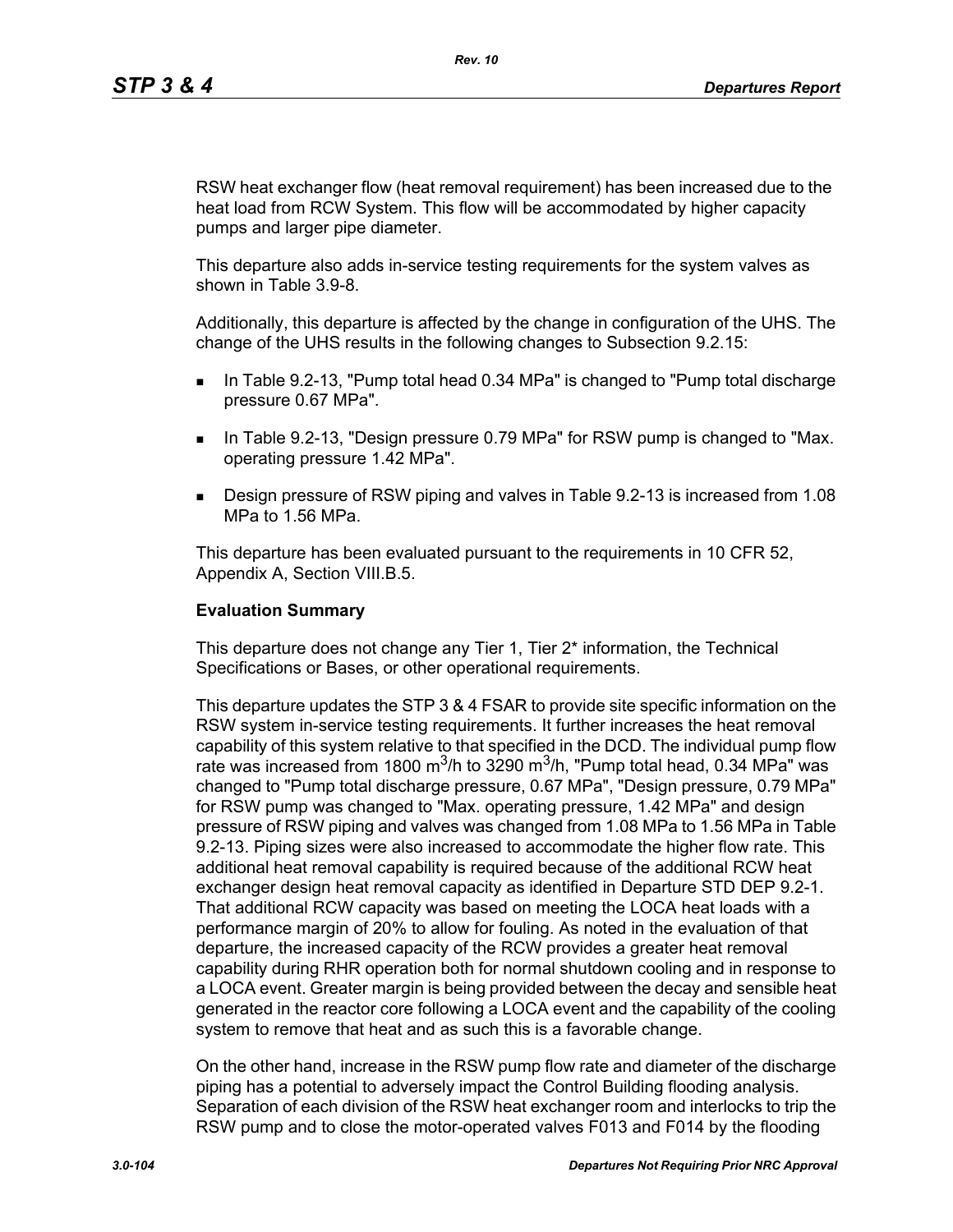level high signal mitigate the impact. Detail is indicated in COL License item 19.9.26. Consequently, this departure has no adverse impact on any SSC system design or function and has no adverse impact on the likelihood or consequences of analyzed accidents except the flooding or malfunction of an SSC important to safety. Furthermore, it does not change any fission product barriers. Any previously evaluated accident is not affected, and the possibility for an accident of a different type is not created. Also, it does not affect any method used for evaluation in establishing the design bases or in the safety analyses. This departure does not adversely affect any feature for mitigation of an ex-vessel severe accident. For the same reason, and because there is no effect on any event, operation or SSC function, the change does not create a different ex-vessel accident scenario.

Therefore, this change has no adverse impact and does not require prior NRC approval.

# **STD DEP 9.2-7, HVAC Normal Cooling Water System**

### **Description**

This departure reflects a design change to correct inconsistencies in reference ABWR DCD Tables 6.2-9, 9.2-6, 9.2-7, 9.4-1, and Figure 9.2-2 such that the nonsafety-related HVAC Normal Cooling Water (HNCW) system waterside heat removal rate is greater than or equal to the airside cooling duty heat loads. The capacity and flow rate for each HNCW chiller are also increased to include the revised heat loads. This will ensure that the waterside heat removal design capacity is sufficient to remove the heat load from the airside. Note that departure 9.2-9 increased the chilled water return temperature to help offset the impact of departure 9.2-7 on increased HNCW equipment size. Therefore the changes made in the Tables affected by departure 9.2-7 also included the effect of departure 9.2-9 with the exception of chiller cooling capacity and condenser water flow per unit, in Table 9.2-6.

### **Evaluation Summary**

This departure has been evaluated pursuant to the requirements in 10 CFR 52, Appendix A, Section VIII.B.5.

This design change from the ABWR DCD reflects changes to the HVAC Normal Cooling Water (HNCW) System to ensure there is sufficient heat removal capability for the revised heat loads. This change to the STP 3 & 4 FSAR to reflect the HNCW design does not change any Tier 1 or Tier 2\* information, the Technical Specifications or Bases or other operational requirements. Furthermore, it does not change any plant physical features other than the HNCW system. Any previously evaluated accident is not affected, and the possibility for an accident of a different type is not created. Also, it does not affect any method used for evaluation in establishing the design bases or in the safety analyses. This change modifies the HNCW line size, which penetrates the secondary containment, which is a fission product barrier. However, the small increase (by 50 mm) of the penetration size does not alter the design basis limit for this fission product barrier. The small diameter increase has a minimal effect on the secondary containment stresses, and does not result in the design basis limit being exceeded.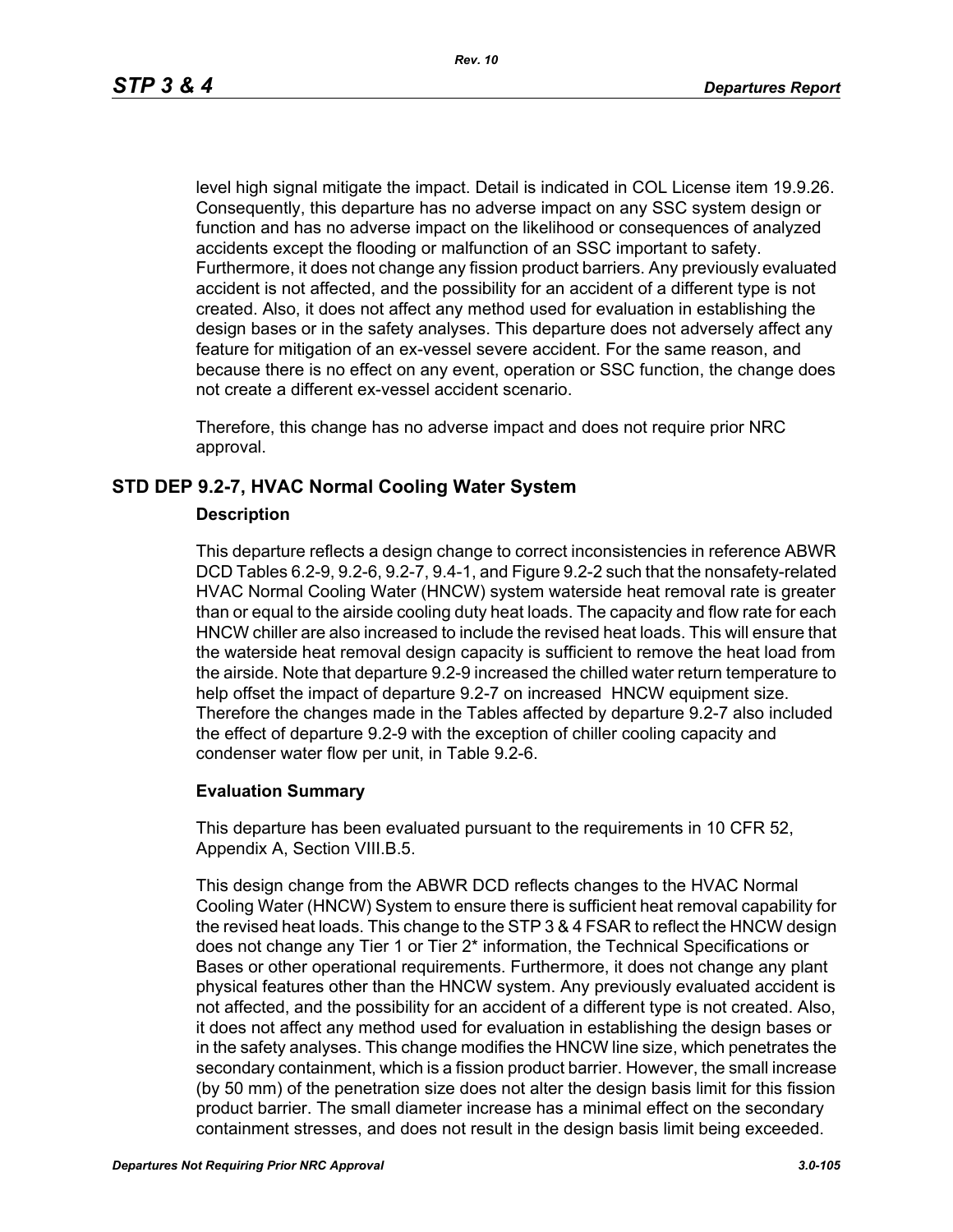This departure does not adversely affect the function of any feature for mitigation of an ex-vessel severe accident. For the same reason, and because there is no affect on any event, operation or SSC function, the change does not create a different ex-vessel accident scenario. Therefore, this change has no adverse impact and does not require prior NRC approval.

# **STP DEP 9.2-8, Potable and Sanitary Water System**

### **Description**

This departure makes the following changes specific to the operation of the Potable and Sanitary Water (PSW) System:

- **The minimum flow capacity of the PSW System has been doubled from 45 m<sup>3</sup>/h to** 90 m<sup>3</sup>/h to ensure that potable water is provided to all buildings at STP 3 & 4, intermittently, during peak demands.
- **Potable water is not filtered, is supplied directly off of the well water system, and is** chemically treated to prevent harmful physiological effects on plant personnel.
- **The Sewage Treatment System, including the Sanitary Drainage System, is** provided and sized to treat sanitary waste for all four units at the STP site.

This is another dual-unit change such that the potable water subsystem is capable of supplying both STP 3 & 4 and the sewage treatment subsystem is capable of treating sanitary wastes collected from all four units located at the site. This increase in system capacity ensures flexibility and reliability for future needs at the site.

### **Evaluation Summary**

This departure has been evaluated pursuant to the requirements in 10 CFR 52, Appendix A, Section VIII.B.5.

There is no impact on any Tier 1, Tier 2\*, technical specifications, basis for technical specifications or operational requirements as a result of this change.

The PSW System is described for the standard ABWR plant in the DCD and is not addressed as equipment important to safety, The basic function of the PSW System as described by the DCD is not significantly changed by this departure nor do these changes affect interactions with previously designated equipment important to safety. Changing the description of the source of water to the Potable and Sanitary Water System well water that is not filtered, and clarifications to the characteristics of PSW System equipment does not affect critical parameters associated with a previously described accident or malfunction of equipment important to safety. The PSW System is not relied upon to mitigate the consequences of accidents or equipment important to safety. Changes associated with this departure do not affect fission product barriers. These changes do not affect the probability of occurrence of a severe accident as described by the DCD, nor do they increase the consequences of a severe accident.

Based on the evaluation, prior NRC approval of the change is not required.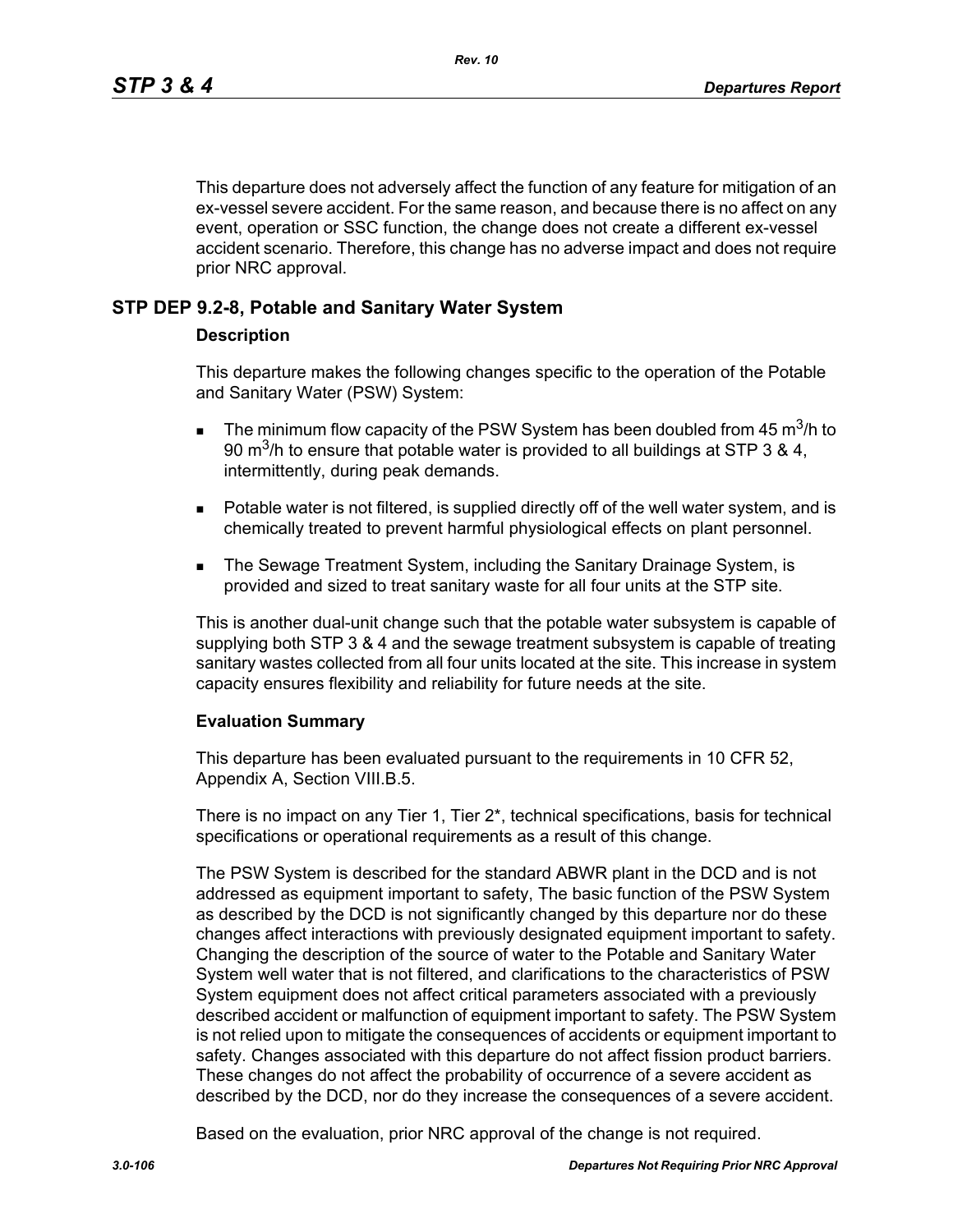# **STP DEP 9.2-9 HNCW Cooling Water System Description**

This departure changes the HNCW return temperature from  $12^{\circ}$ C to  $14.7^{\circ}$ C and modifies the HNCW equipment to reduce equipment, piping, valve sizing and electrical power for better maintainability. This departure affects Subsection 9.2.12 (Tables 9.2- 6 and 9.2-7), Table 9.4-1 and Table 6.2-9. Note that in Table 9.2-6, the increased chilled water delta T only impacted the chilled water flow rate and pump capacity of 560 cubic meters/hour.

This change is closely related to departure 9.2-7 which tended to increase the chilled water flow rates to equipment cooled by HNCW. By raising the chilled water return temperature, departure 9.2-9 offset the increase in chilled water flow rate that would have resulted from departure 9.2-7 by itself and permitted the resulting adverse impact on equipment size to be minimized.

# **Evaluation Summary**

This departure has been evaluated and determined to comply with the requirements in 10 CFR 52, Appendix A, Section VIII.B.5. There is no impact on any Tier 1, Tier 2\* and technical specifications.

The departure increases the HNCW return temperature. As indicated above, by raising the chilled water return temperature, departure 9.2-9 offsets the increase in chilled water flow rate that would have resulted from departure 9.2-7 by itself and permitted the resulting adverse impact on equipment size to be minimized.Therefore, this change has minimal effect on the frequency or consequences of accidents, or the probability of consequences of malfunctions. The systems involved are not relied upon for ex-vessel severe accident mitigation.

As a result, prior NRC approval of this departure is not required.

# **STP DEP 9.2-10, Turbine Service Water System**

# **Description**

The Turbine Service Water (TSW) pumps transfer Main Cooling Reservoir water for the Turbine closed cooling water heat exchangers installed inside of the turbine building. The TSW System design parameters are revised to reflect site specific information. These changes include the TSW pump head and discharge flow, the TSW system design pressure, the location of the TSW pump house, the temperature increase and pressure drop across the Turbine Cooling Water (TCW) heat exchangers, and the number of TCW discharge lines. A filling line is also added to the TSW pump discharge, and the TSW system inlet and outlet are modified to reflect that these lines come from and go to the main cooling reservoir. This departure impacts FSAR Subsection 9.2.16.2, Tables 9.2-16, 19R-1, and Figure 9.2-8.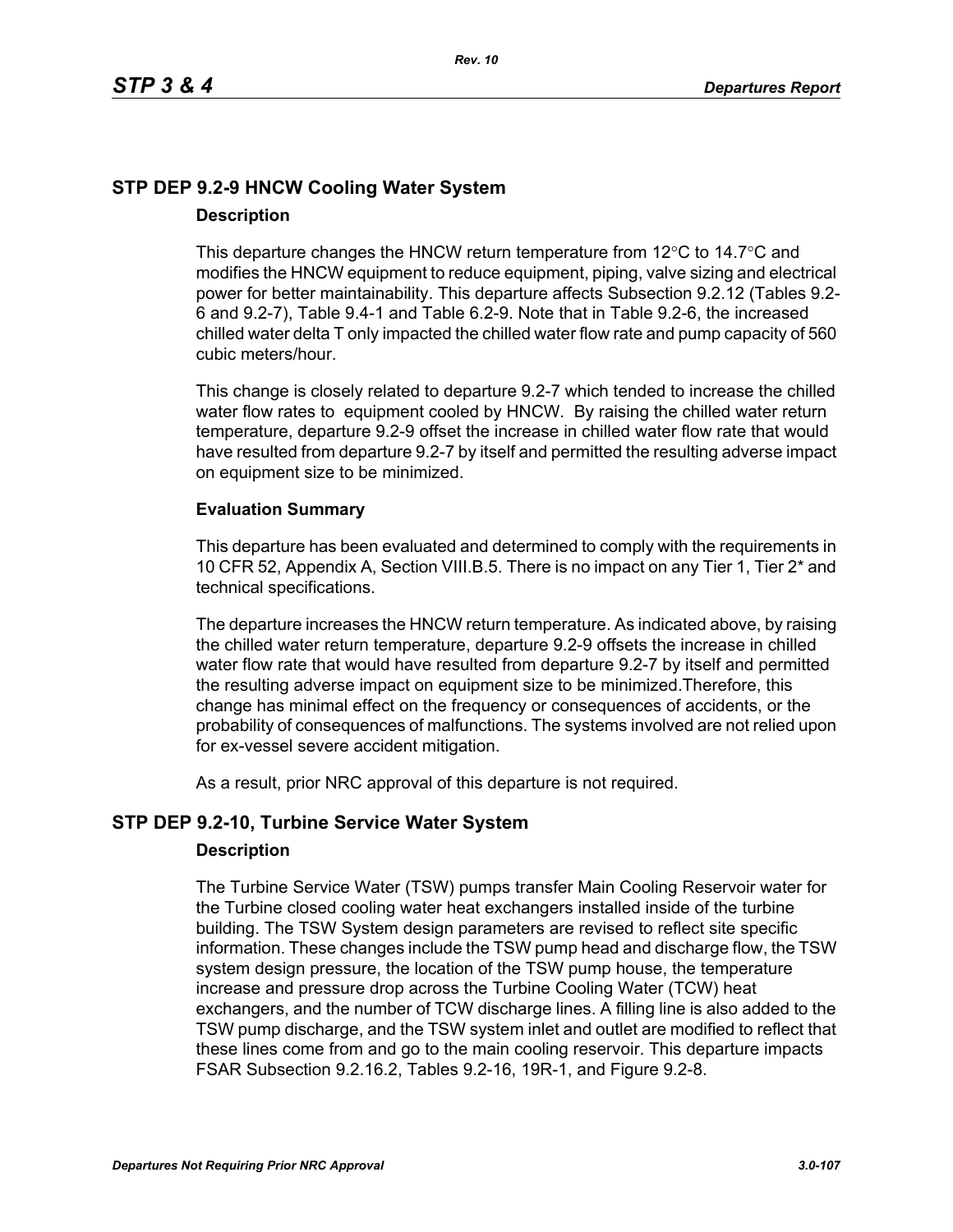### **Evaluation Summary**

This departure has been evaluated pursuant to the requirements in 10 CFR 52, Appendix A, Section VIII.B.5. There is no impact on any Tier 1, Tier 2\*, technical specifications, basis for technical specifications or operational requirements as a result of these changes. The TSW system is a nonsafety-related system. The proposed changes to the Turbine Service Water system proposed in this departure are to meet site specific conditions. The proposed changes do not impact the design or function of any SSC important to safety as a result of this change. Furthermore, the TSW system is not used to mitigate any accident. As a result of this departure, there is no effect on the frequency or consequences of any accidents or the likelihood or consequences of malfunctions of SSC important to safety previously evaluated in the DCD. There is no possibility of a new type of accident, and there is no impact on fission product barriers or ex-vessel severe accident events.

Therefore, the change has no adverse impact and does not require prior NRC approval.

### **STD DEP 9.3-1, Radwaste Drain Materials**

#### **Description**

This departure replaces the carbon steel piping in the Radwaste Collection System with stainless steel piping. Due to the greater corrosion resistance of stainless steel compared with carbon steel, this change will significantly reduce the amount of contaminated corrosion products, the load on the liquid radwaste system, and the solid radwaste shipment volume. This is consistent with NRC and industry initiatives for radwaste volume reduction.

### **Evaluation Summary**

This departure has been evaluated pursuant to the requirements in 10 CFR 52, Appendix A, Section VIII.B.5.

The Tier 1 and Tier 2\* DCD, technical specifications, basis for technical specifications and operational requirements were reviewed and were not impacted by this change.

As noted above, this departure is a design improvement in the materials specified for the radwaste piping which will reduce the volume of liquid and solid radwaste. This is a favorable change which will not adversely affect the likelihood or consequences of analyzed accidents or malfunction of SSC important to safety. There is no change to any design basis for a fission product barrier nor are there any new accident scenarios created.

The radwaste collection system has not been identified as a design feature in the DCD for mitigating an ex-vessel severe accident. In addition this is a design improvement which will reduce the volume of liquid and solid radwaste. Therefore, there is no increase in the probability or consequences of an ex-vessel severe accident.

Based on the results of this evaluation, prior NRC approval is not required.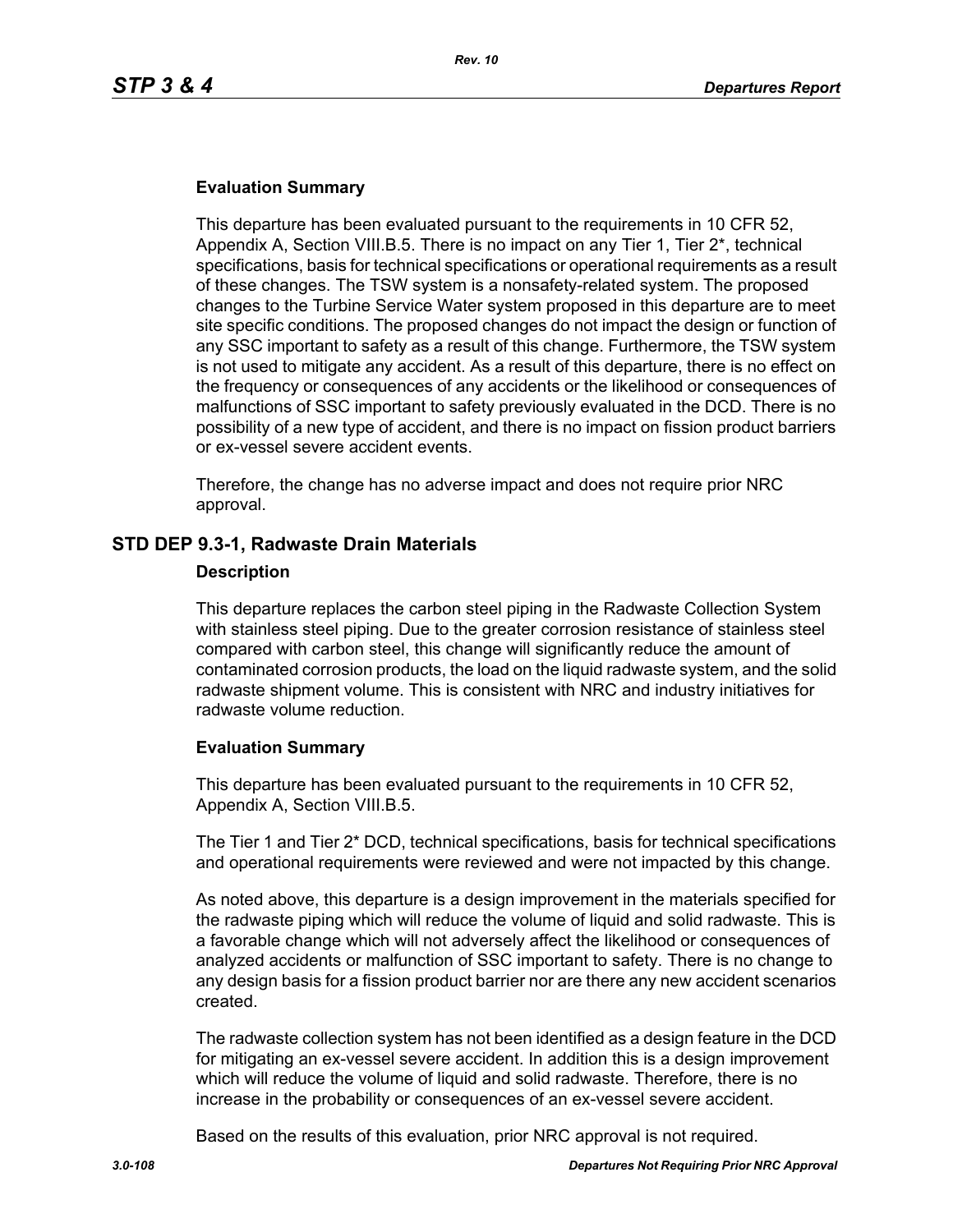# **STD DEP 9.3-2, Breathing Air System Description**

For industrial health reasons and as recommended by the Utility Requirements Document, this departure provides a new breathing air system (BAS) that is entirely separated from the existing service air system (SAS) as described in the reference ABWR DCD. The system consists of a bottled breathing air supply and a portable or permanent breathing air compressor supply system as-needed. The BAS will supply the Turbine Island, Nuclear Island and Radwaste Building. Backup to the BAS will consist of dedicated breathing air bottles.

Also, during preparation of the departure, inconsistencies in the DCD for the SAS were noted and corrected. Specifically, the SAS supply to containment is provided with a containment isolation scheme meeting the requirements of general design criterion (GDC) 56 "Primary containment isolation." The isolation scheme is a check valve inside and a locked closed manual globe valve outside containment (GDC 56, Option (2)). However in a number of places the DCD inconsistently refers to the penetration as being a GDC 57 "Closed system isolation valves" penetration, or refers to the SAS as a closed system, or refers to the inside containment isolation check valve as a globe valve. These inconsistencies are corrected.

Like the SAS, breathing air is supplied inside containment only while shutdown. This departure will utilize an existing spare containment penetration to supply the BAS inside containment and equips the penetration with two locked closed manual globe valves meeting the requirements of GDC 56, Option (1). Like SAS and the instrument air system (IAS), the new BAS penetrates secondary containment but also like SAS and IAS, the primary containment isolation scheme for BAS precludes it from being a potential bypass leakage path through the secondary containment.

# **Evaluation Summary**

This departure has been evaluated pursuant to the requirements in 10 CFR 52, Appendix A, Section VIII.B.5.

There is no impact on any Tier 1 or Tier 2\* DCD, Technical Specifications, basis for Technical Specifications or operational requirements as a result of this change.

For the SAS, this change makes editorial corrections (corrects inconsistencies) with no change to meaning or intent. The SAS was clearly intended to be considered a GDC 56 type penetration with two series containment isolation valves rather than a GDC 57 penetration with a single isolation valve. These inconsistencies have been corrected.

For the BAS this change consists of technical changes to the ABWR DCD pertaining to the separation of the BAS from the SAS.

The air supplied by the SAS and the BAS does not have a safety related use; however, the containment penetrations associated with the SAS and BAS have a safety related function to maintain containment integrity under design basis accidents. The safety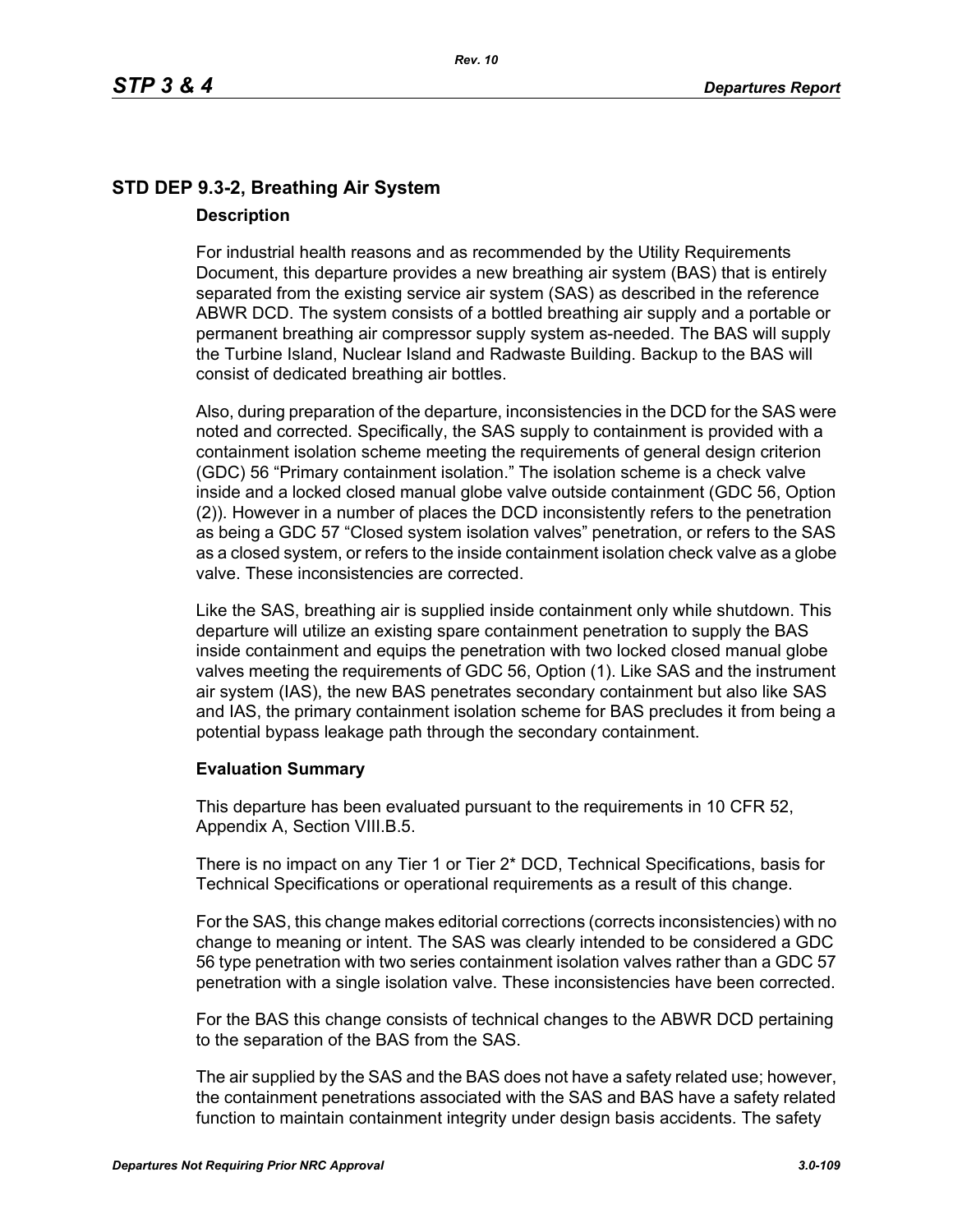significance of this departure is the change of a spare penetration to an additional functional containment penetration. However the same technical requirements that were imposed by the DCD on the BAS (as an integral part of the SAS) are now imposed by the FSAR on the new separate BAS. In addition, the locked closed containment isolation valves associated with the new BAS penetration are subject to the same locked valve administrative controls previously applied to the SAS inboard globe valve. Therefore the BAS containment penetration does not contribute to more than a minimal increase in the frequency of occurrence of an accident, nor an increase in the likelihood of occurrence of a malfunction of an SSC important to safety previously evaluated in the ABWR DCD. The changes to the BAS do not affect the probability of the occurrence of a severe accident as described by the DCD, nor do they increase the consequences of a severe accident.

Based on this evaluation, prior NRC approval of the change is not required.

# **STD DEP 9.3-3, Control Rod Drive System Sampling**

## **Description**

ABWR DCD Subsection 9.3.2.3.1 and Table 9.3.2 describe measurements of Oxygen and Conductivity for Control Rod Drive(CRD) System water. These water qualities can be monitored by Condensate Purification System (CPS) effluent and removal of these measurements has no safety significance. Therefore, these are integrated with measurement of Oxygen and Conductivity for CPS water. To keep the consistency of measurements between CPS and Feedwater, instrument range of the CPS effluent is changed from "0 to 100 ppb" to "0 to 250 ppb" and high alarm setpoint "200 ppb" is added to the CPS effluent.

# **Evaluation Summary**

This departure has been evaluated and determined to comply with the requirements in 10 CFR 52, Appendix A, Section VIII.B.5, as described previously.

It does not change the functional or safety requirements of the CRD system. The CRD water sources are the effluent from the CPS and the Condensate Storage Tank (CST). During plant operation, CRD water source is the effluent from the CPS. Water qualities of CRD system and CPS effluent are same. The changed instrument range is consistent with that of Feedwater. And the added high alarm setpoint is consistent with those of the CRD system and Feedwater. Furthermore, this change does not impact any plant physical features, SSCs important to safety or fission product barriers. Any previously evaluated accident is not affected, and the possibility for an accident of a different type is not created. Also, it does not affect any method used for evaluation in establishing the design bases or in the safety analyses. This departure does not affect any feature for mitigation of an ex-vessel severe accident. For the same reason, and because there is no effect on any event, operation or SSC function, the change does not create a different ex-vessel accident scenario.

Therefore, this change has no adverse impact and does not require prior NRC approval.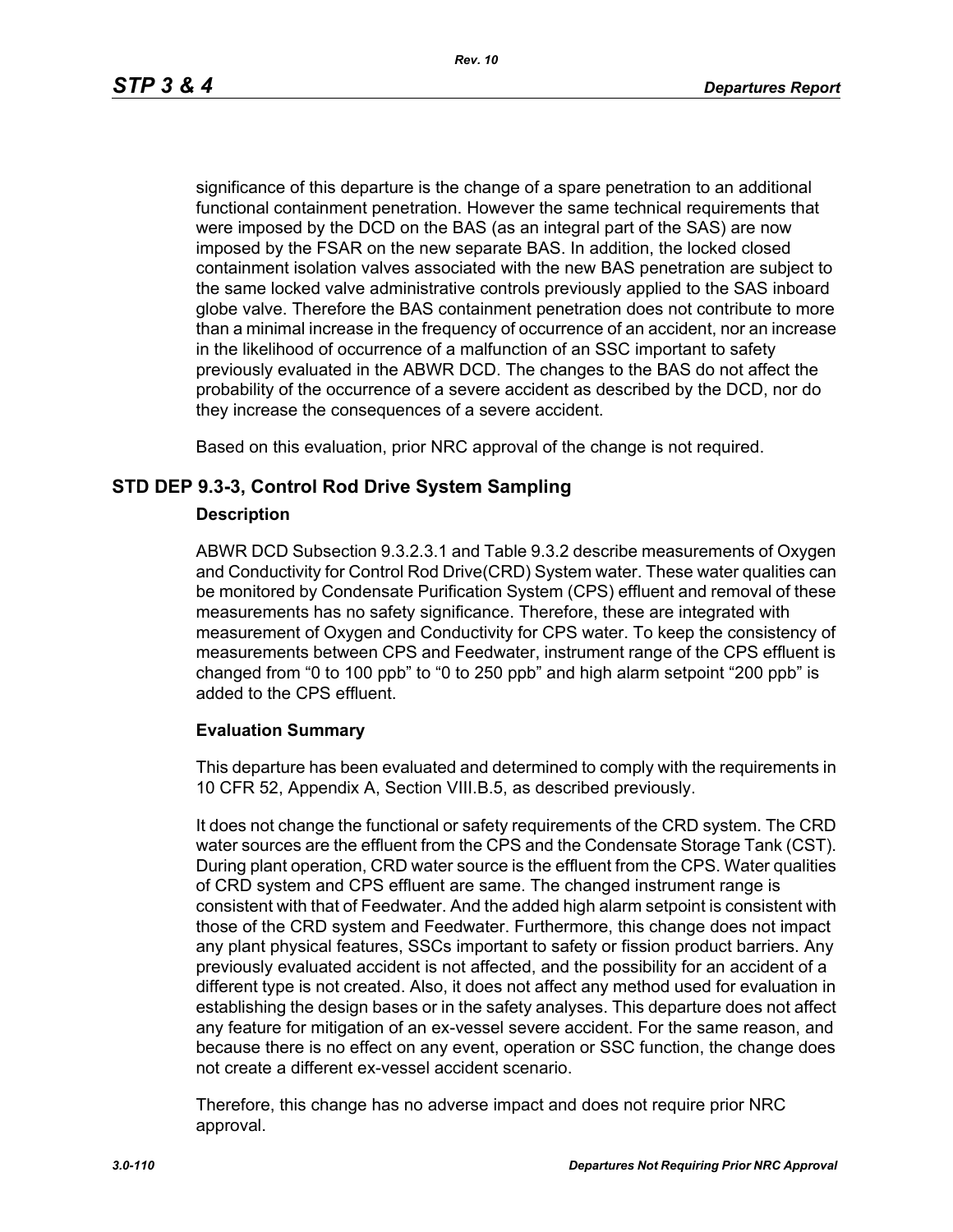# **STP DEP 9.4-1, Service Building HVAC System Description**

This site-specific departure modifies the reference ABWR DCD for the Service Building HVAC System. It revises the outside inlet air monitoring instrumentation design by removing the provisions for toxic gas monitors and the Technical Support Center (TSC) alarm for high toxic gas concentration. The toxic gas monitors and the TSC alarm can be deleted from the design based on the site-specific evaluation of on-site and off-site mobile and stationary sources of toxic gases described in FSAR Subsection 2.2S in accordance with Regulatory Guide 1.78.

# **Evaluation Summary**

This departure has been evaluated pursuant to the requirements in 10 CFR 52, Appendix A, Section VIII.B.5.

There is no impact on any Tier 1, Tier 2\*, technical specifications, basis for technical specifications or operational requirements as a result of this change.

The Service Building HVAC System toxic gas monitors and alarms are not safetyrelated but are important to safety. The toxic gas monitors and alarms from the system are not needed based on the analysis contained in the FSAR Section 2.2S and their elimination does not affect the operation of the Service Building HVAC System. The basic function of the Service Building HVAC System as described by the DCD is not significantly changed by this departure and this change does not affect interactions with previously designated equipment important to safety. Elimination of the toxic gas monitors and alarms from the Service Building HVAC System does not affect previously described accidents or malfunction of equipment important to safety. The toxic gas monitors and alarms are not needed to mitigate the consequences of accidents or malfunctions of equipment important to safety. Changes associated with this departure do not affect fission product barriers. These changes do not affect the probability of occurrence of a severe accident as described by the DCD, nor do they increase the consequences of a severe accident.

Based on this evaluation, prior NRC approval of the change is not required.

# **STD DEP 9.4-2, Control Building HVAC System**

### **Description**

This standard departure provides for changes from the reference ABWR DCD of the smoke removal mode of operation of the Control Building HVAC System described in FSAR Subsections 6.4.4.2, 9.4.1.1.4 and 9.5.1.1.6 as described below:

 FSAR Figure 9.4-1, sheets 1 and 2 are revised to include a control room main air supply duct bypass line around the air-handling unit with two motor operated dampers for each of the two control room habitability area HVAC divisions.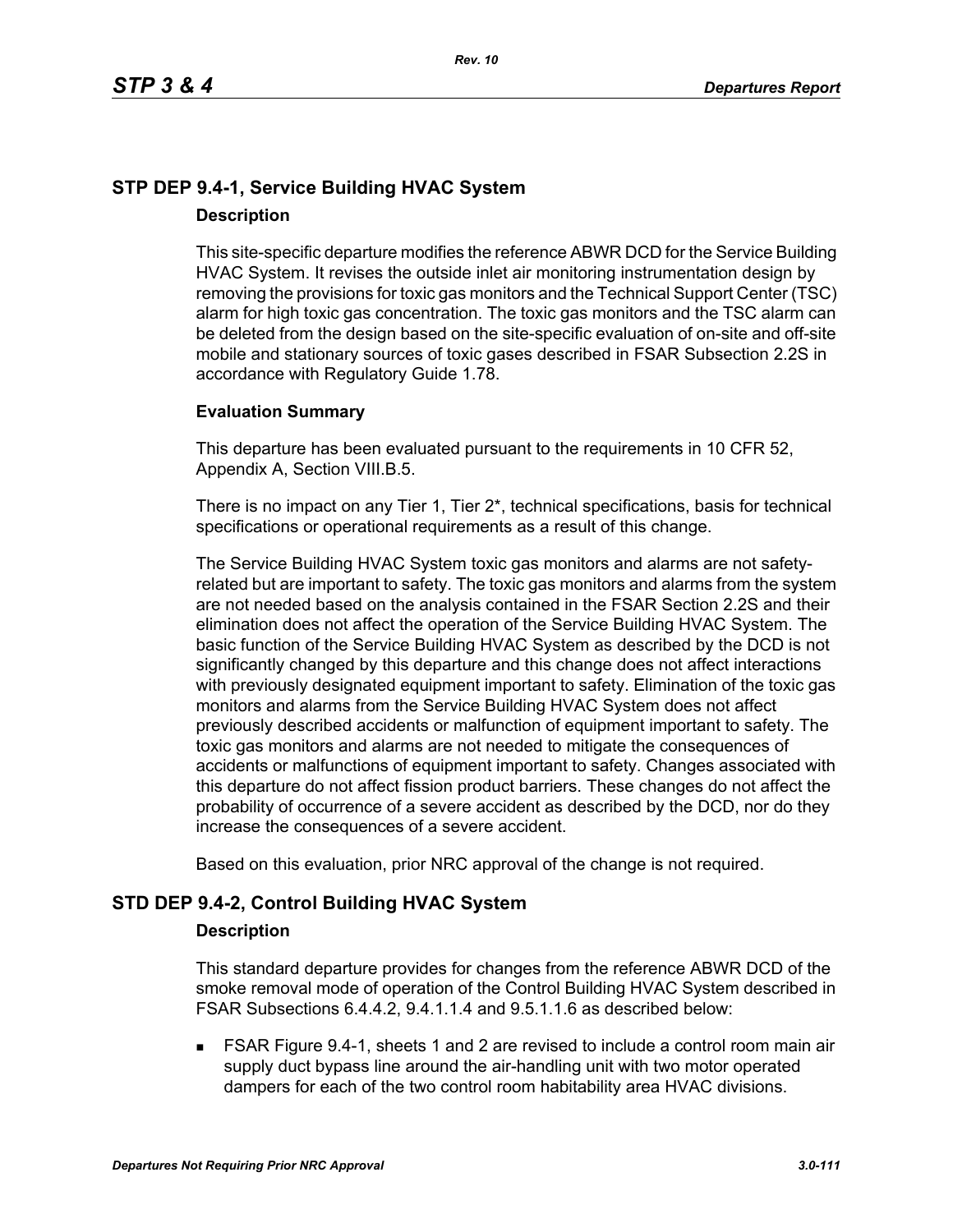This departure has been evaluated pursuant to the requirements in 10 CFR 52, Appendix A, Section VIII.B.5. There is no impact on any Tier 1, Tier 2\*, technical specifications, bases for technical specifications or operational requirements as a result of these changes.

 FSAR Figure 9.4-1, sheets 3 through 5 are revised to include a control building air supply bypass line with two motor operated dampers around the air-handling unit

 FSAR Sections 6.4.4.2, 9.4.1.1.4 and 9.5.1.1.6 are revised to describe how the dampers (described in the two bullets above) operate during the smoke removal

Each air supply bypass line and damper arrangement as described above is required to provide a balanced air flow such that smoke is exhausted and not transported into other areas of the control building. This air balance during smoke removal mode of operation is required because of the large mismatch between the air inlet supply (80,000 $\mathrm{m}^3$ /h) and the air exhaust (10,000  $\mathrm{m}^3$ /h total; 5,000  $\mathrm{m}^3$ /h for each exhaust fan).

in each of the three safety-related equipment HVAC areas.

*Rev. 10*

Providing the Control Building HVAC Air Handling Units with bypass lines and associated dampers provides the necessary assurance that smoke is exhausted and not transported to other areas of the Control Building. As such, this change provides equivalent or better smoke removal, and thus does not have any effect on the frequency of occurrence or consequences of accidents or malfunction of SSC important to safety previously analyzed.

This change involves the design of the control room HVAC to assure air balance during smoke removal; this has no effect on the probability or consequences of an ex-vessel severe accident.

As a result of this evaluation, prior NRC approval of the change is not required.

# **STP DEP 9.4-3, Service Building HVAC System**

# **Description**

mode.

**Evaluation Summary**

The Service Building HVAC System described in the reference ABWR DCD had two subsystems, the Clean Area HVAC System and the Controlled Area HVAC System. This standard departure described in STP FSAR Subsection 9.4.8 deletes the subsystems and consolidates the Service Building HVAC System to supply air to both the Clean Area and the Controlled Area. The Service Building HVAC System is included as a load powered by the Combustion Turbine Generator that can be manually loaded by the operator. This allows the Technical Support Center and Operations Support Center to be habitable under accident conditions.

Additionally, design upgrades are made to provide automatic start of the emergency filter train and increase efficiency of the charcoal filters from 95% to 99%.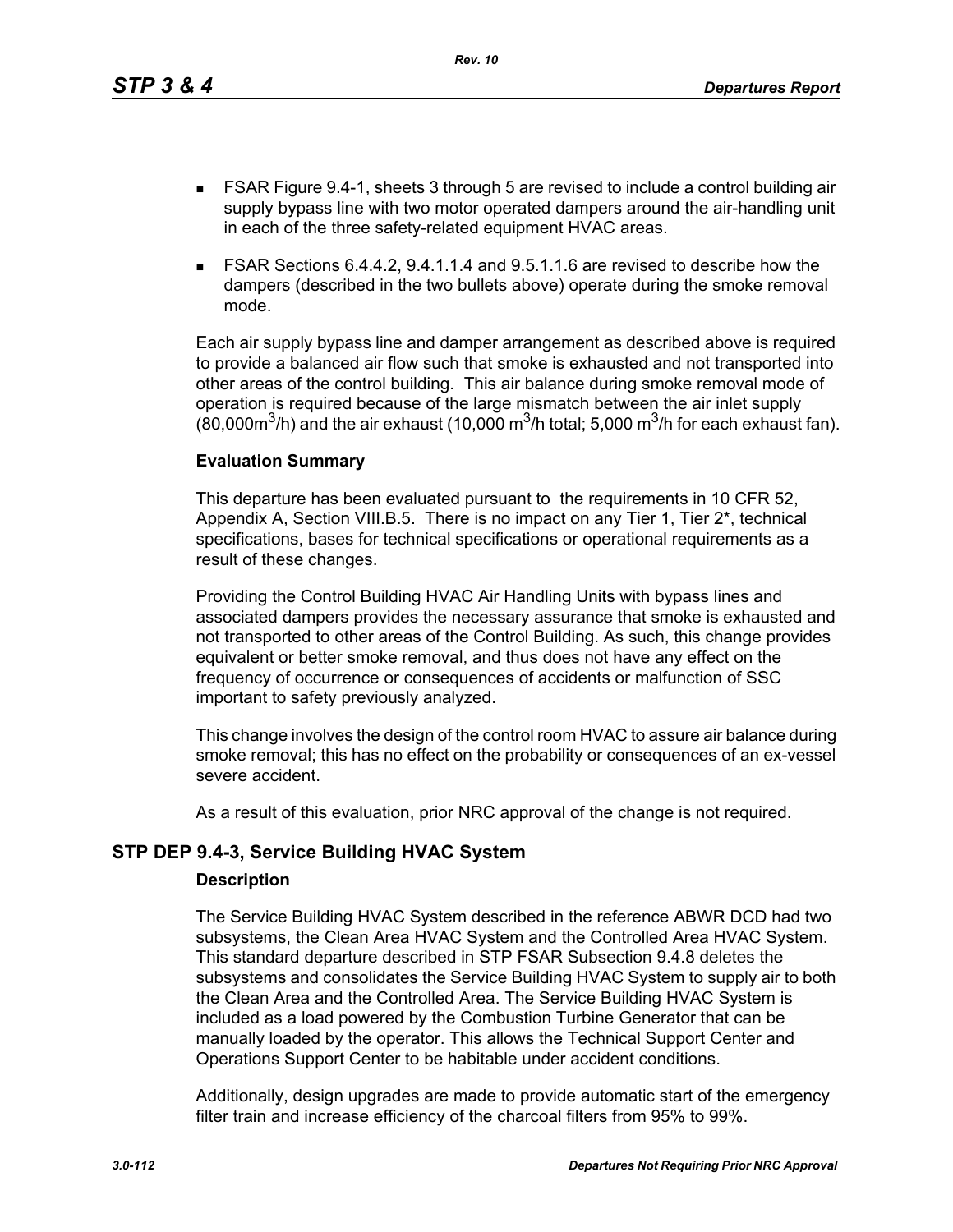## **Evaluation Summary**

This departure has been evaluated pursuant to the requirements in 10 CFR 52, Appendix A, Section VIII.B.5.

There is no impact on any Tier 1, Tier  $2^*$ , technical specifications, basis for technical specifications or operational requirements as a result of this change.

The proposed changes to the Service Building HVAC System include descriptive changes from two HVAC subsystems to one HVAC system that are consistent with the functional description of the system currently described by the ABWR DCD. An additional provision is included with the proposed change under this departure to make it possible for operation of Service Building HVAC using power from the Combustion Turbine Generator during loss of offsite power conditions. The basic function of the Service Building HVAC System and Combustion Turbine Generator as described by the DCD is not significantly changed by this departure and this change does not affect interactions with previously designated equipment important to safety. The design changes to increase filter efficiency and provide an automatic start of the emergency filter train are upgrades to the subsystem. These changes do not affect a previously described accident or malfunction of equipment important to safety. The proposed changes enhance the emergency filter train and the ability to operate the Service Building HVAC System using power supplied by the Combustion Turbine Generator during a loss of offsite power event. Changes associated with this departure do not affect fission product barriers. These changes do not affect the probability of occurrence of a severe accident as described by the DCD, nor do they increase the consequences of a severe accident.

Based on this evaluation, prior NRC approval of the change is not required.

### **STD DEP 9.4-4, Turbine Island HVAC System**

#### **Description**

This departure revises STP 3 & 4 Turbine Island HVAC system flow rate and cooling/heating load to accommodate the effect of change of the Turbine Building General Arrangement and systems located in Turbine Building including the following changes specified in other departures:

- STP 3 & 4 turbine generator has been changed. (STD DEP 10.2-1)
- The power generation heat sink described in the DCD (natural draft cooling tower) is being replaced by a cooling reservoir. (STD DEP 10.4-2)
- The DCD medium voltage electrical system design is being replaced by a dual voltage design.
- STP 3 & 4 Off Gas system charcoal adsorber vault in OG Holdup room temperature range adopts newest design.(STD DEP 11.3-1)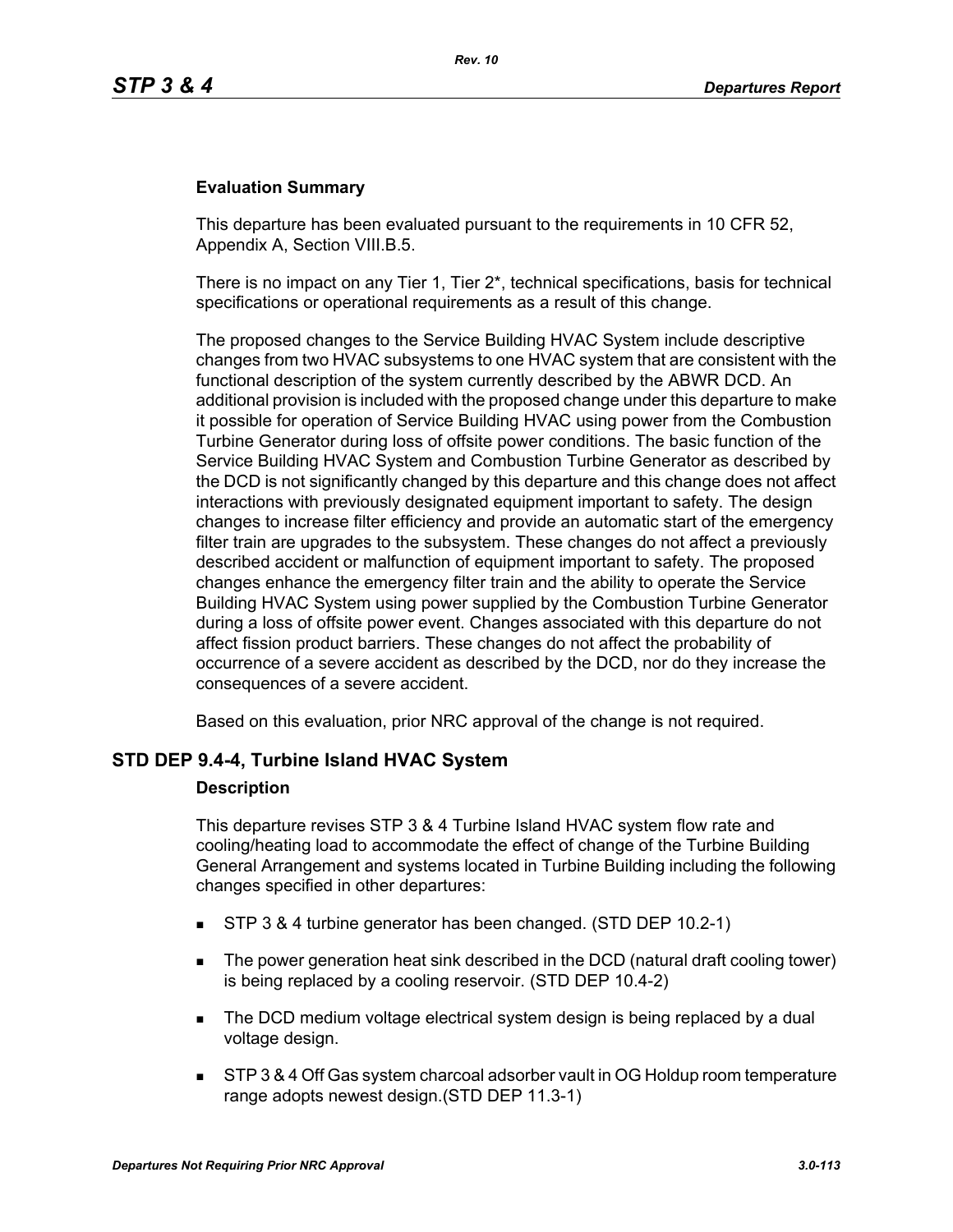**EXECT** Various other departures which change the quantity and arrangement of equipment in the Turbine Building. (e.g. STD DEP 10.4-5 for increased number of Feed Water Pumps.)

This departure adds the OG Holdup room temperature range limits to Subsection 9.4.4.1.2. Also, subsections 9.4.4.2.1.5 and 9.4.4.2.2.2 are revised to explain that local unit coolers and heaters are installed in high heat load areas, and the descriptions of specific areas with local unit coolers are deleted since the list of those areas is added to Figures 9.4-2b (Sheet 2) & c. The system and equipment specifications in Tables 9.4-3 and 9.4-5, and Figure 9.4-2a are changed as a result of a heat load re-calculation for the revised Turbine Building General Arrangement and Off Gas System requirements. The departure changes the HNCW water load described in Table 9.2-7 due to the changes in the Turbine Island HVAC.

STP 3 & 4 nonsafety-related electrical equipment is installed in a non-radioactive controlled area of Turbine Building, and ventilating and air-conditioning of these areas is performed by the Turbine Building Electrical Equipment Area (TBEEA) HVAC. Thus, it is necessary to change the Turbine Island HVAC subsystem name in section 9.4 from Electrical Building (E/B) HVAC to Turbine Building Electrical Equipment Area (TBEEA) HVAC.

## **Evaluation Summary**

This departure has been evaluated pursuant to the requirements in 10 CFR 52, Appendix A, Section VIII.B.5. There is no impact on any Tier 1, Tier 2\*, technical specifications, basis for technical specifications or operational requirements as a result of these changes.

This departure changes STP 3 & 4 Turbine Island HVAC system flow rate and cooling/heating load based on revised Turbine Building General Arrangement and Off Gas System requirements. Since this change does not affect any other plant SSCs, there is no effect on any accident previously evaluated in the DCD. Furthermore, although changes are made to certain plant physical features as described above, SSCs important to safety and fission product barriers are not affected in any way. Therefore, previously evaluated accidents are not affected, and the possibility for an accident of a different type is not created. Also, it does not affect any method used for evaluation in establishing the design bases or in the safety analyses. This departure does not affect any feature for mitigation of an ex-vessel severe accident. For the same reason, and because there is no effect on any event, operation or SSC function, the change does not create a different ex-vessel accident scenario.

Therefore, the change has no adverse impact and does not require prior NRC approval.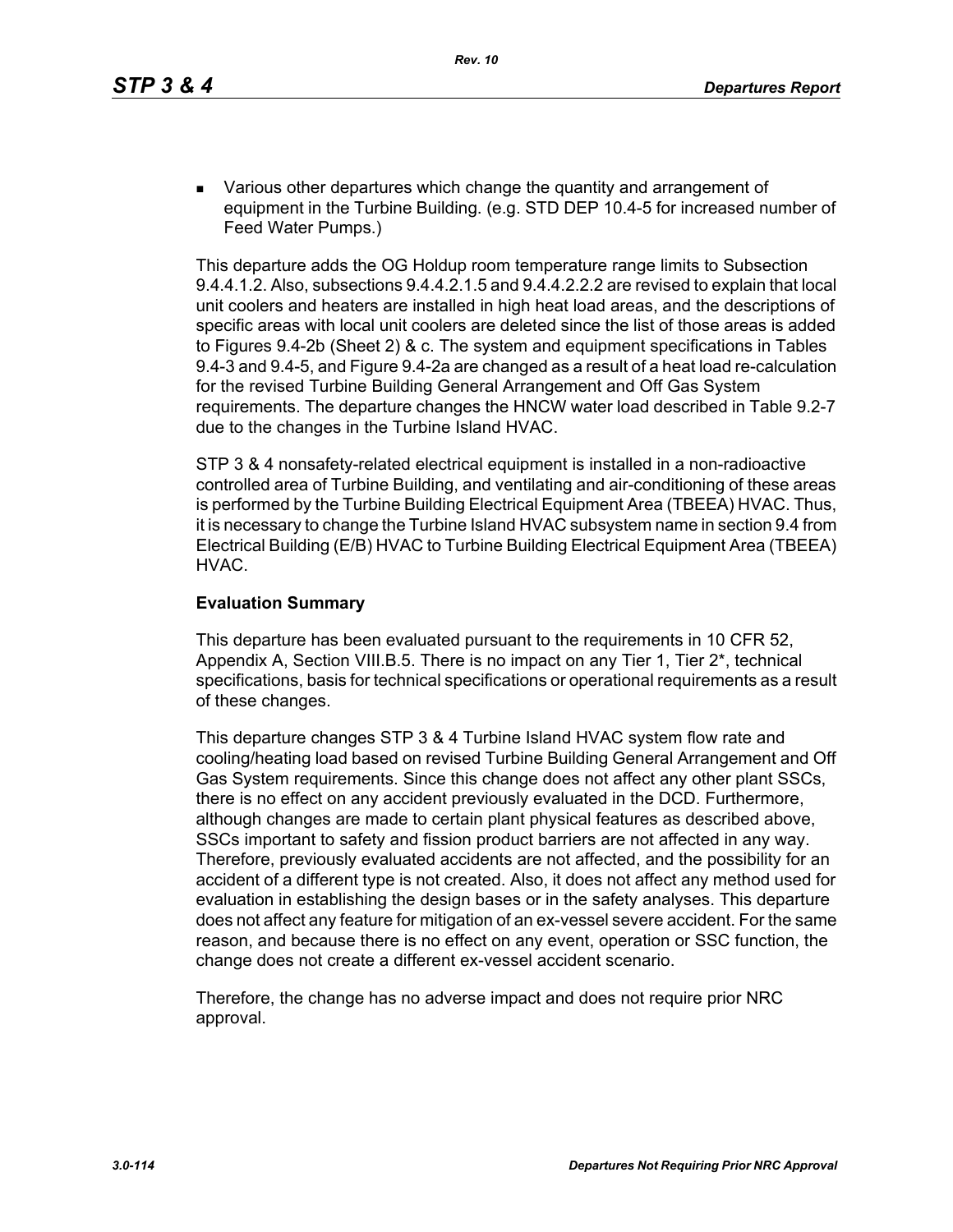# **STD DEP 9.4-5, Radwaste Building Ventilation Description**

This standard departure aligned the system described in the FSAR text with the figures depicting the system and eliminated HVAC equipment supporting the radwaste incinerator, which was deleted. The radwaste control room HVAC description was modified to be consistent with Figure 9.4-10 and the description of control room systems operation was clarified to demonstrate proper control room boundary pressurization.

A dedicated air conditioning system for electrical, HVAC equipment rooms and other areas was added as a result of design evolution.

Operation control of the exhaust air system from the radwaste process areas is augmented to automatically route the exhaust air through the filtration equipment upon detection of airborne radioactivity in the exhaust airflow, this will provide control of radioactivity release from the building and also reduces the replacement frequency of the filter banks of the air filtration equipment.

## **Evaluation Summary**

The changes to the Figure 9.4-10, sheets 1,2, & 3 were based on calculations and site specific general arrangements and temperatures.

This departure has been evaluated and determined to comply with the requirements in 10 CFR 52, Appendix A, Section VIII.B.5, as described previously. The change has no adverse impact, and affects the function, but is bounded by the safety analysis.

Although this departure alters the physical plant by adding a dedicated air conditioning system for electrical, HVAC equipment rooms and other areas, and thus is a change to the plant physical features, SSCs important to safety and fission product barriers are not affected. Therefore, previously evaluated accidents are not affected, and the possibility for an accident of a different type is not created. Also, it does not affect any method used for evaluation in establishing the design bases or in the safety analyses. This departure does not affect any necessary feature for mitigation of an ex-vessel severe accident. For the same reason, and because there is no effect on any event, operation or SSC function, the change does not create a different ex-vessel accident scenario. Therefore, this change has no adverse impact and does not require prior NRC approval.

# **STD DEP 9.4-6, Control Building HVAC System**

# **Description**

The reference ABWR DCD, Tier 2 Subsection 9.4.1, contains one flow element/flow switch (FE/FS) in the common discharge duct of each emergency filtration unit which is used to automatically start the standby emergency filtration unit in the event of operating unit low flow or fan failure. This departure changes the number, location and logic of these FEs/FSs. Instead of one FE/FS per division installed in the common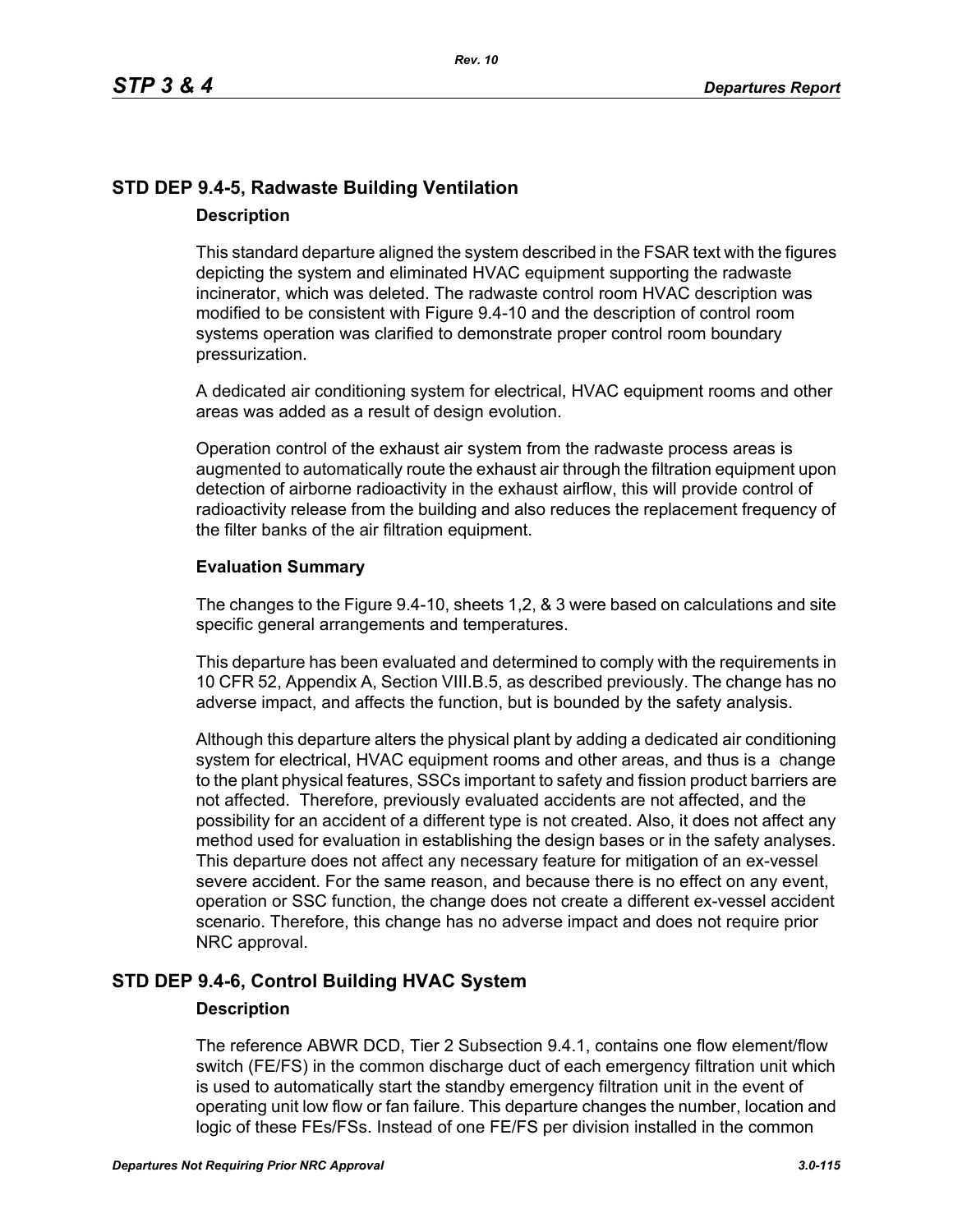discharge duct, a FE/FS is to be installed on the discharge side of each emergency filtration unit fan (two fans per redundant division, 4 total for the Control Room Habitability Area(CRHA) HVAC System, as depicted in Figure 9.4-1, Sheets 1 and 2. Within each redundant division, a two-out-of-two logic signal is required to automatically initiate switchover to the standby division. Utilization of 2 FEs/FSs in this manner places the system in conformance with Technical Specification 3.3.7.1.

## **Evaluation Summary**

This departure has been evaluated pursuant to the requirements in 10 CFR 52, Appendix A, Section VIII.B.5. There is no impact on any Tier 1, Tier 2\*, technical specifications, bases for technical specifications or operational requirements as a result of these changes.

Providing two channels per emergency filtration (EF) division instead of one, with two out of two logic for switchover to the standby division, provides added assurance that switching to the standby division only occurs when the primary EF has low flow in both fan units. This change provides equivalent or better EF operation in response to emergency conditions, thus does not have any effect on the frequency of occurence or consequences of accidents or malfunction of SSC important to safety previously analyzed.

This change involves the operation and switching of the primary and redundant emergency filtration divisions for the CRHA; these have no effect on the probability or consequences of an ex-vessel severe accident.

As a result of the evaluation, prior NRC approval of the change is not required.

# **STD DEP 9.4-7, Control Building HVAC System**

### **Description**

The reference ABWR DCD states that the MG sets are located in the CB and the MG Set rooms are ventilated by CB Safety-Related Equipment Area (CBSREA) HVAC and cooled by MG Set Room AHUs. This standard departure addresses the requirements for ventilation of the Control Building Annex (CB Annex) due to moving the Reactor Internal Pump (RIP) motor generator (MG) sets from the Control Building (CB) to the CB Annex. This departure modifies the CB Annex HVAC to provide appropriate ventilation, filtering cooling and heating of the MG Set rooms in the Control Building Annex.

### **Evaluation Summary**

This departure has been evaluated pursuant to the requirements in 10 CFR 52, Appendix A, Section VIII.B.5.

There is no impact on any Tier 1, Tier 2\*, technical specifications, bases for technical specifications or operational requirements as a result of these changes.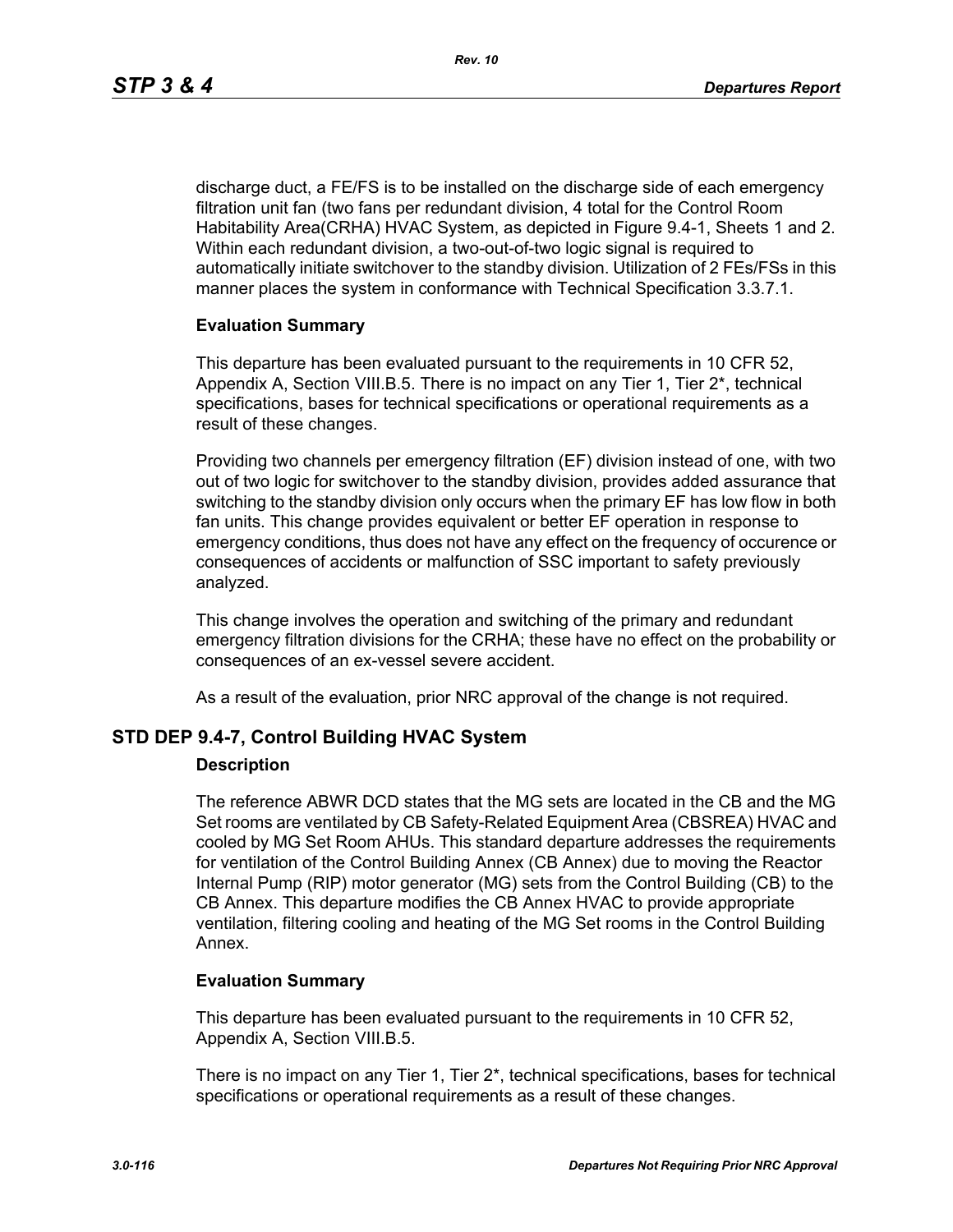*Rev. 10*

Revising the design of the Control Building Annex HVAC system to appropriately accommodate the MG sets relocated from the control building provides similar HVAC performance for this added nonsafety-related equipment, thus does not have any effect on the frequency of occurrence or consequences of accidents or malfunction of SSC important to safety previously analyzed.

This change involves systems which are not relied upon for mitigation of ex-vessel severe accident. Therefore the likelihood or consequences of an ex-vessel severe accident is not impacted.

As a result of this evaluation, prior NRC approval of the change is not required.

# **STP DEP 9.4-8, Reactor Building HVAC**

### **Description**

Tornado dampers are added to the Tier 2 Figure 9.4-1 Control Building HVAC Flow Diagram inlet and exhaust sections to make them consistent with Tier 1 depictions.

The inlet air handling fans and equipment are rearranged and inlet tornado dampers are added to the Tier 2 Figure 9.4-3 Secondary Containment HVAC System diagram to make it consistent with the Tier 1 depiction.

Tornado dampers are added to the inlet and exhaust sections and fire dampers are removed from Tier 2 Figure 9.4-4 R/B Safety Related Electrical Equipment HVAC System to make them consistent with Tier 1 depictions.

In addition, this departure also clarifies that the nonsafety-related system design temperature limits are at the 1% exceedance values provided in Table 2.0-2. This includes the Secondary Containment HVAC System.

The change to the tornado dampers air handling fans and equipment and the fire dampers are a standard departure (STD). The change to the nonsafety-related system design temperature limits are a site specific departure (STP).

## **Evaluation Summary**

This departure has been evaluated pursuant to the requirements in 10 CFR 52, Appendix A, Section VIII.B.5. As stated above, the changes are made to the Tier 2 drawings to make them consistent with the Tier 1 drawings. The changes have no effect on the frequency or consequences of accidents, or the probability or consequences of malfunctions. The systems involved are not relied upon for ex-vessel severe accident mitigation.

As a result, prior NRC approval of this change is not required.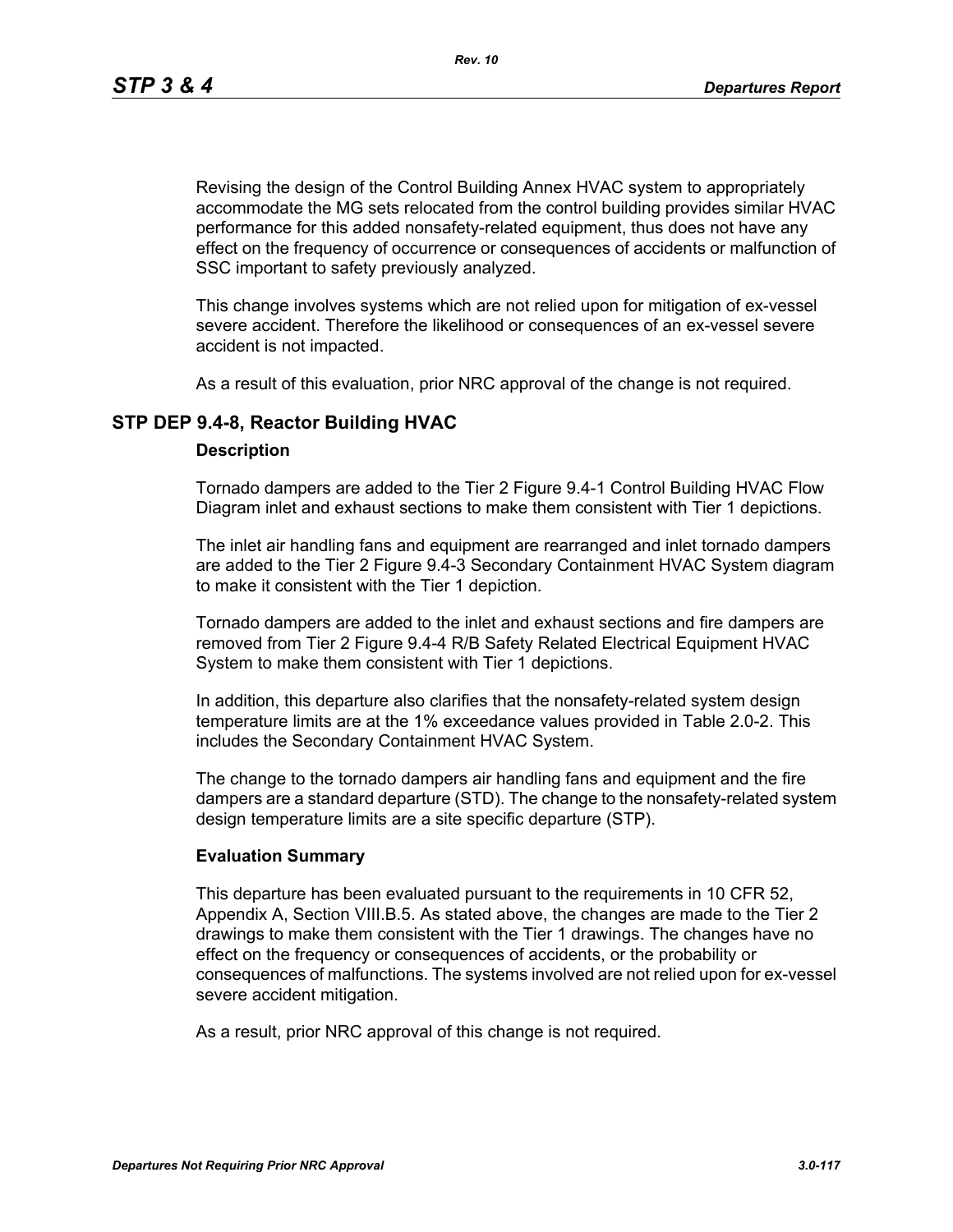# **STD DEP 9.4-9, Turbine Building HVAC System Description**

This departure revises the STP 3&4 Turbine Building HVAC design room temperature, system air flow, and main heating coil. The changes incorporated into the FSAR are as follows:

- Subsection 9.4.4.1.2 (1) lists the Turbine Building HVAC areas and specifies room temperature design limits. Some of the area and room temperatures specified in the DCD are unnecessarily conservative and are revised. Specifically:
	- Minimum temperature in Turbine Building changed from  $15^{\circ}$ C to  $10^{\circ}$ C. (consistent with other HVAC systems described in the ABWR DCD, such as R/B HVAC and C/B HVAC)
	- Steam tunnel area maximum temperature changed from 49°C to 60°C. (consistent with Table 3I-6)
	- Moisture separator compartment maximum temperature changed from  $49^{\circ}$ C to 60°C. (consistent with Table 3I-6)
- The Turbine Building HVAC system changed from a recirculating air flow system to a once-through air flow system to minimize contamination/exposure for controlled areas of the Turbine Building. This change is reflected in Section 9.4.4.1.2 (3) & (6), 9.4.4.2.1, 9.4.4.2.1.1, 9.4.4.2.1.2, Figure 9.4-2a, and Figure 9.4- 2b (Sheets 1 & 2).
- The Turbine Building HVAC main heating coil changed from a hot water coil to an electric heater coil. This change is reflected in Sections 9.4.4.2.1.1, 9.4.4.2.2.1, Figure 9.4-2a and Figure 9.2-2b (Sheet 1). Also, the last column is deleted from Table 9.4-5c (Steam to Hot Water Heat Exchanger Area).

# **Evaluation Summary**

This departure has been evaluated pursuant to the requirements in 10 CFR 52, Appendix A, Section VIII. B.5. There is no impact on any Tier 1 or Tier 2<sup>\*</sup>, Technical Specifications, Basis for Technical Specifications or operation requirements as a result of these changes.

This departure changes STP 3 & 4 Turbine Building HVAC design room temperature, system air flow, and main heating coil. Although this change alters some area and room temperatures specified in the DCD that are unnecessarily conservative, it does not affect any other plant SSCs; therefore, there is no effect on any accident previously evaluated in the DCD or fission product barrier. Any previously evaluated accident is not affected, and the possibility for an accident of a different type is not created. Also, it does not affect any method used for evaluation in establishing the design bases or in the safety analyses. This departure does not affect any feature for mitigation of an ex-vessel severe accident. For the same reason, and because there is no effect on any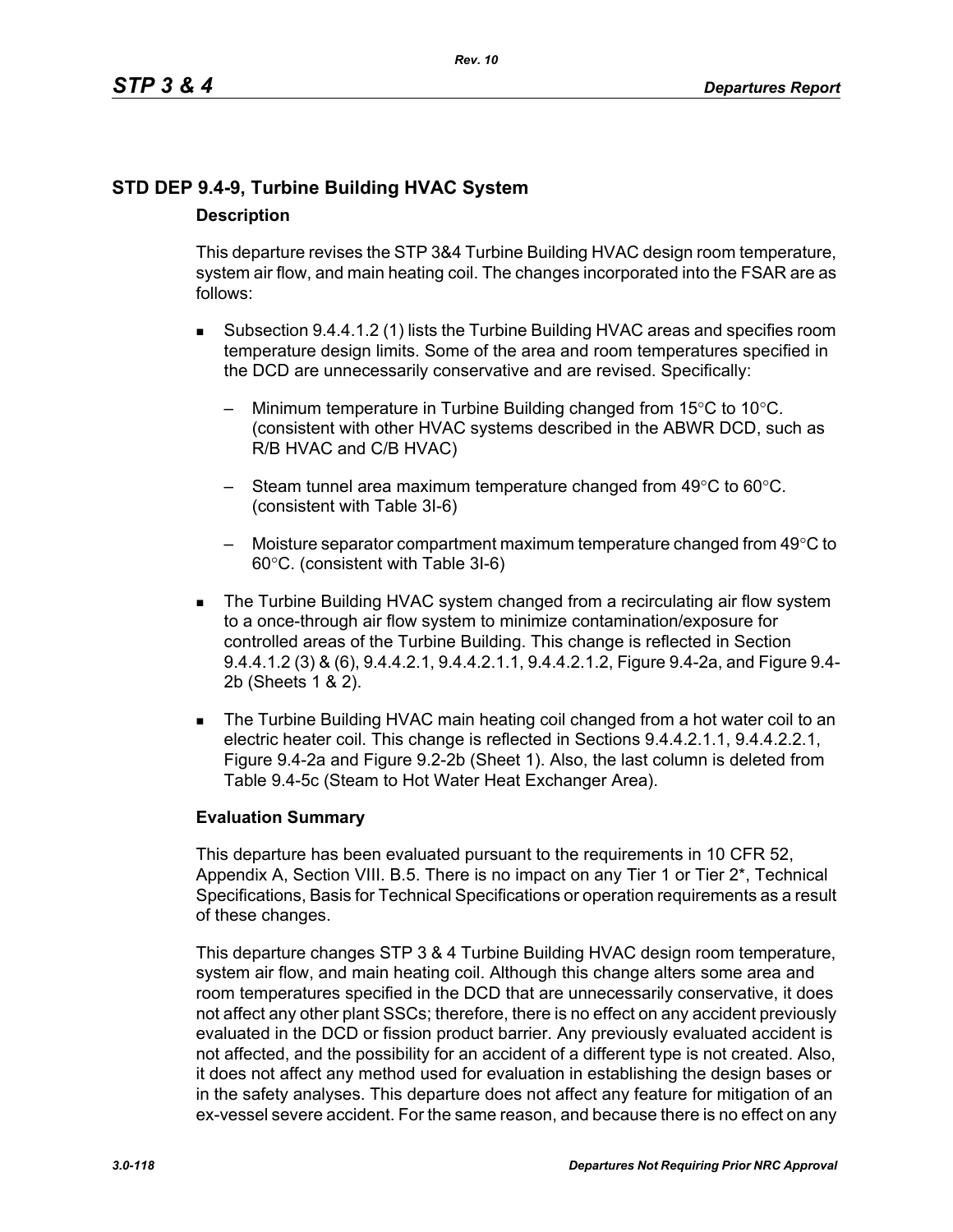event, operation or SSC function, the change does not create a different ex-vessel accident scenario.

Therefore, the change has no adverse impact and does not require prior NRC approval.

# **STD DEP 9.5-1, Diesel Generator Jacket Cooling Water System**

## **Description**

The reference ABWR DCD stated that the Diesel Generator Jacket Cooling Water System conformed to the inspection and testing requirements in Regulatory Guide (RG) 1.108. RG 1.108 was withdrawn in August 1993 with the issuance of RG 1.9, Rev. 3, which endorses IEEE-387 and addresses qualification, preoperational and periodic testing of the diesel generators. As a result, references to RG 1.108 are superseded by the requirements of RG 1.9.

# **Evaluation Summary**

This departure has been evaluated pursuant to the requirements in 10 CFR 52, Appendix A, Section VIII.B.5. As noted above, this change updates reference to the NRC requirements by deleting reference to an obsolete RG and replacing it with the current RG. The existing diesel generator jacket cooling water system has been evaluated to Regulatory Guide 1.9 and shown to meet these current requirements. There is no change to any design or function of an SSC important to safety. This change has no impact on the likelihood or consequences of analyzed accidents or malfunction of an SSC important to safety. There is no change to any design basis for a fission product barrier nor are there any new accident scenarios created. There is no impact on the probability or consequences of an ex-vessel severe accident.

Based on the results of this evaluation, prior NRC approval is not required.

# **STD DEP 9.5-2, Lower Drywell Flooder Fusible Plug Valve**

# **Description**

The reference ABWR DCD contained specific engineering design details about the fusible plugs based on an older design concept and patent application, but the actual fusible plugs were never built and tested. The changes made to the STP 3 & 4 FSAR describe the fusible plugs in less prescriptive generic terms to the system design requirements and incorporate design experience from actual design and test results:

- Clarified that 260°C is the temperature for fusible plugs to open.
- Added clarification of the isolation valve contained in each piping line in the lower drywell which is locked open during normal operation.
- Replace specific design details of the fusible plug configuration with less prescriptive generic functional and operational characteristics.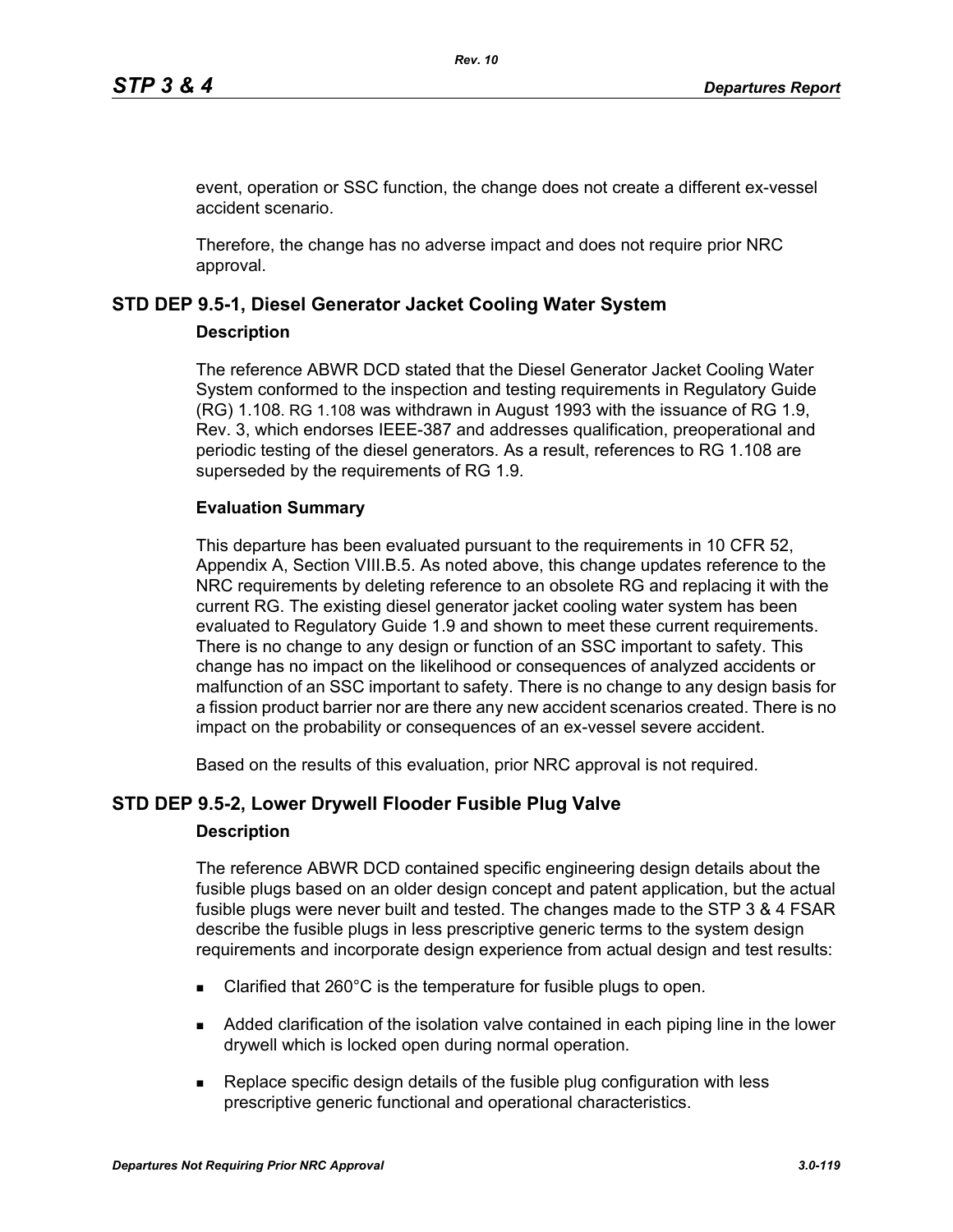- Clarified that the fusible plug valves are not ASME Code components.
- Clarified that the temperature of the surrounding air in the drywell is the measurement point for the opening temperature.
- Revised testing information and expanded the requirement to permit the functions of the fusible plugs to be tested separately, if applicable.

### **Evaluation Summary**

This departure has been evaluated pursuant to the requirements in 10 CFR 52, Appendix A, Section VIII.B.5.

This departure does not change any Tier 1 information, Tier 2\* information, Technical Specifications, bases for the Technical Specifications, operational requirements, or design, performance, or testing requirements.

This departure includes two basic changes. First, this departure clarifies the performance and test requirements for the fusible plug valves. Second, the departure removes specific design details which were in the DCD and replaces them with less prescriptive, more generic performance requirements. Those performance requirements are unchanged from the DCD, but this departure provides additional flexibility to satisfy those requirements. As such, this departure does not change any design, performance or testing requirements for these valves, which are required to function following a severe accident. As a result, this departure has no impact on the likelihood or consequences of analyzed accidents or malfunction of an SSC important to safety. Furthermore, it does not change the performance of any plant physical features, SSCs important to safety or fission product barriers. Any previously evaluated accident is not affected, and the possibility for an accident of a different type is not created. Also, it does not affect any method used for evaluation in establishing the design bases or in the safety analyses. This departure does not adversely affect the performance of features for mitigation of an ex-vessel severe accident. For the same reason, and because there is no effect on any event, operation or SSC function, the change does not create a different ex-vessel accident scenario.

Therefore, this change has no adverse impact and does not require prior NRC approval.

# **STD DEP 9.5-3, System Description - Reactor Internal Pump Motor-Generator Sets Description**

This standard departure consists of several changes to the technical description of the non-safety Motor-Generator (MG) Set equipment that provides power to connected reactor internal pumps (RIPs). These changes are being made to clarify the original DCD technical descriptions or to reflect changes in the actual equipment design implementation details that have evolved since the original DCD descriptions were written. Basic changes in Section 9.5.10.2 are: (1) a clarification in the first paragraph that there is more than one auxiliary transformer; (2) An MG set to ASD RIP loads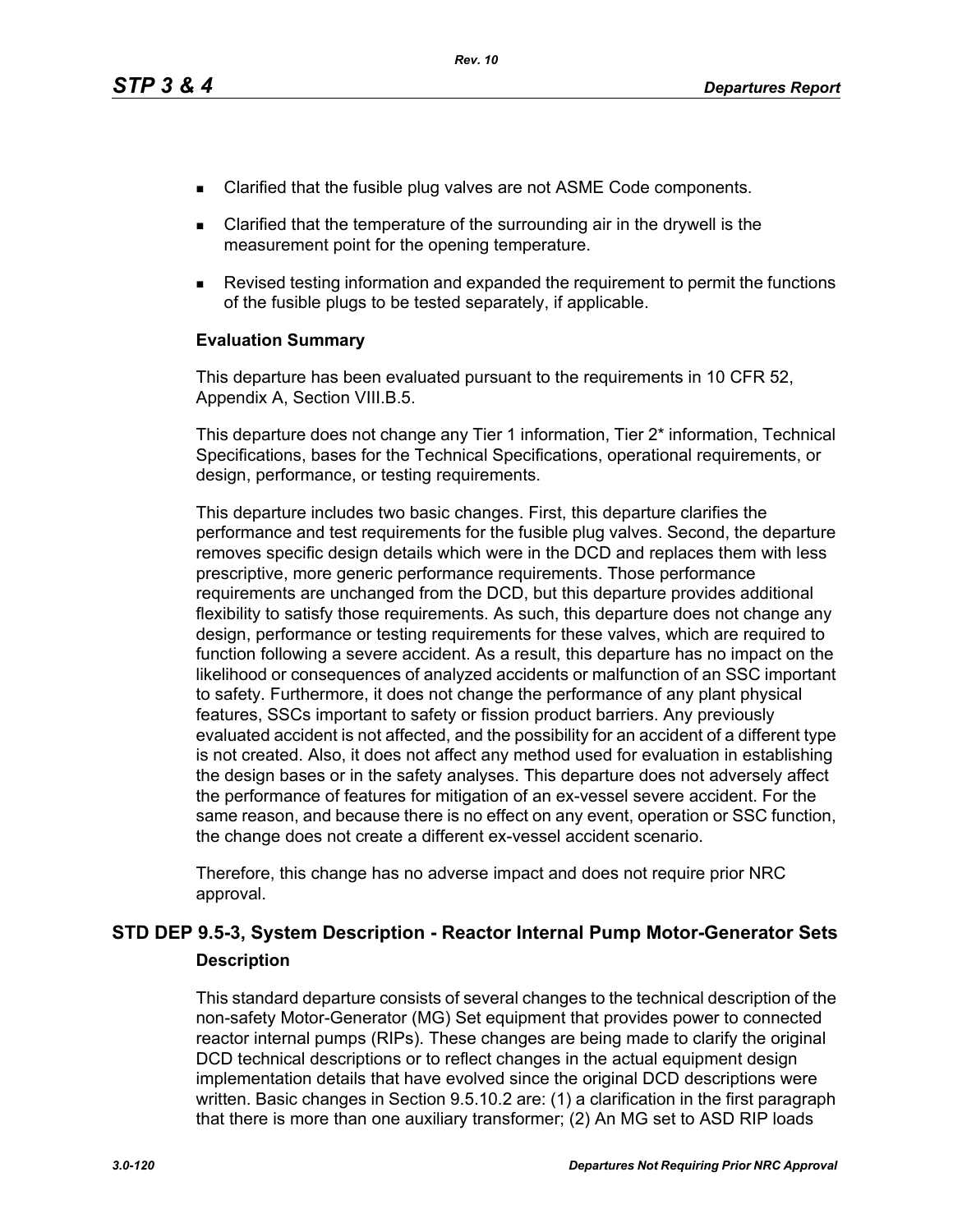interface is through three vacuum circuit breakers and three ASD input transformers. In Paragraph 7.7.1.3(7), a specific power device type "gate-turn-off (GTO)" is deleted. The purpose of this sentence is to describe how to implement the Recirculation Pump Trip (RPT) function in the ASDs. The description is consistent with the ASD design. Paragraph 7.7.1.3(8)(c) includes clarification changes.

## **Evaluation Summary**

This departure has been evaluated pursuant to the requirements in 10 CFR 52, Appendix A, Section VIII.B.5. There is no impact on any Tier 1, Tier 2\*, Technical Specifications, Bases for Technical Specifications or operational requirements as a result of these changes. The recirculation flow control system (RFC), which includes four adjustable speed drives (ASDs) and two MG Sets and associated ASDs, has no safety setpoints (see DCD Tier 2 Section 7.7.1.3 (13)).

The departure involves the electrical side of the MG-set/ASD design, but not the function. The design change reflects changes in the actual equipment design details that have been implemented in operating plants. The MG-set/ASD equipment, which has a nonsafety-related function of controlling the speed of the RIPs, is for power generation purposes only (see DCD Tier 2, Sections 7.7.1.3 (10) and 9.5.10.3), and evaluated in the Accident Analyses (see DCD Tier 2, Sections 15.2.6 and 15.3.1). In Section 15.2.6, "Loss of Non-Emergency AC Power to Station Auxiliaries", the analysis includes the six RIPs powered by MG sets that are capable of maintaining their original speeds for one second. This COLA change does not affect the analysis. In Section 15.3.1 "Reactor Internal Pump Trip", the analysis considers a loss of three RIPs. The change from one breaker per three ASDs to one breaker per ASD causes a loss of one RIP in a single failure event of a breaker, ASD or RIP, which is bounded by the current analysis. There is no impact on the probability or consequences of a previously evaluated accident. Consequently, there is no impact on the probability or consequences of an accident or malfunction of an SSC important to safety.

The MG-set/ASD equipment have not been identified as a design feature in the DCD for mitigating an ex-vessel severe accident. The likelihood or consequences of a severe accident are not impacted. Therefore, this change has no adverse impact and prior NRC approval is not required.

# **STD DEP 9.5-4, Lighting and Servicing Power Supply System**

# **Description**

Reference ABWR DCD Subsection 9.5.3 provides for the use of mercury lamps (or equivalent) for high ceilings, except where breakage could introduce mercury into the reactor coolant system. This standard departure replaces the mercury lamps with highpressure sodium (HPS) lamps. All references to mercury lamps have been replaced with HPS lamps. This standard departure is being taken because the Federal Energy Policy Act of 2005 bans the use of mercury vapor ballasts manufactured or imported after January 1, 2008.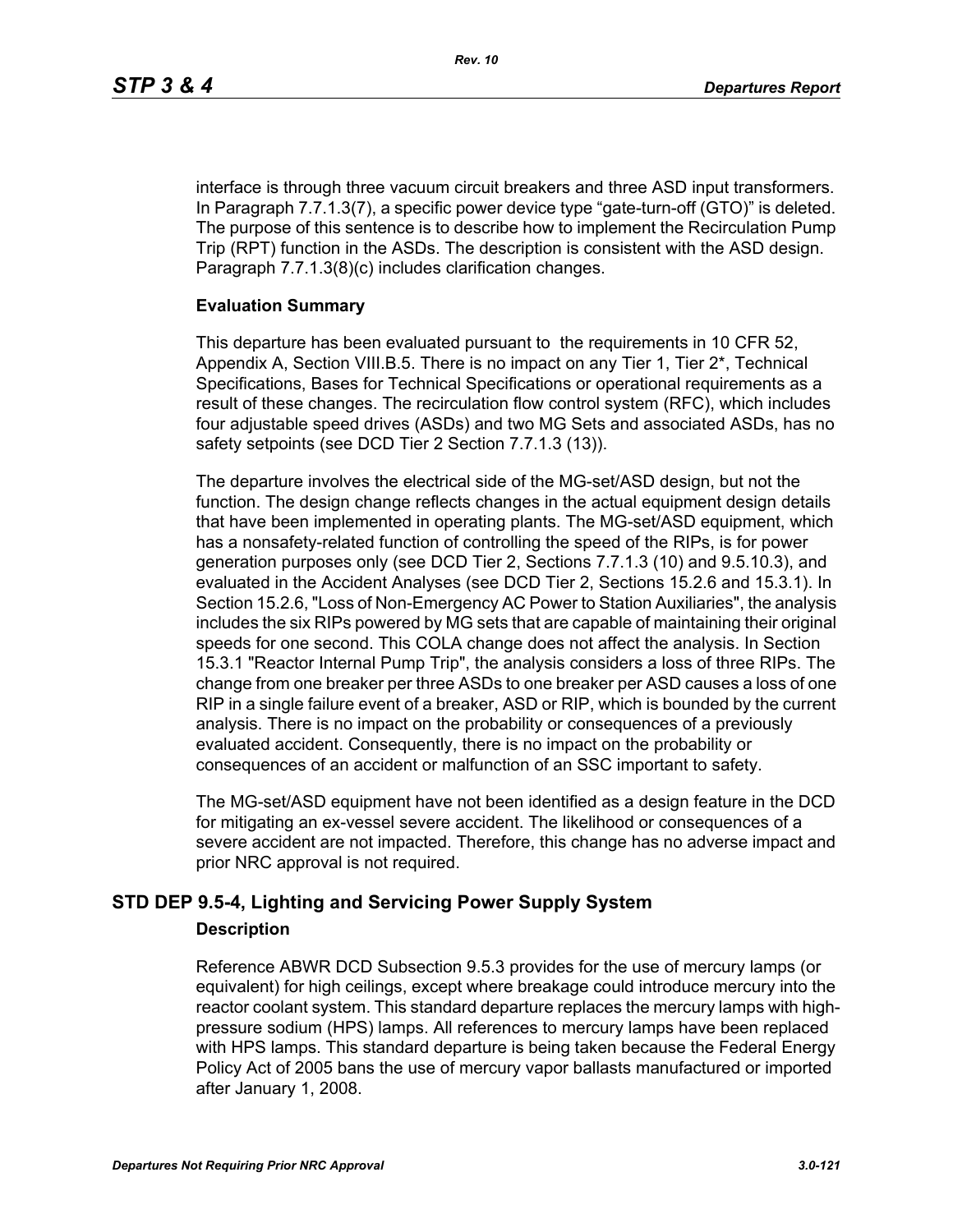### **Evaluation Summary**

This departure has been evaluated pursuant to the requirements in 10 CFR 52, Appendix A, Section VIII.B.5.

There is no impact on any Tier 1, Tier  $2^*$ , technical specifications, bases for technical specifications or operational requirements as a result of these changes.

Changing the high ceiling lamps from mercury vapor to HPS only affects the lighting design. The removal of mercury vapor precludes the inadvertent introduction of mercury into the reactor coolant system. It has no effect on any safety systems and provides equivalent lighting. Thus this departure does not have any effect on the frequency of occurrence or consequences of accidents or malfunction of SSCs important to safety previously analyzed.

This change involves systems which are not relied upon for mitigation of ex-vessel severe accident. Therefore the likelihood or consequences of an ex-vessel severe accident is not impacted.

As a result of this evaluation, prior NRC approval of the change is not required.

# **STP DEP 9.5-6, Diesel Generator Fuel Oil Storage and Transfer System Description**

This site-specific departure addresses the following design changes from the reference ABWR DCD:

- The sample connection for the Fuel Oil Storage Tank is relocated slightly above grade elevation. The fill connection is relocated at grade elevation and the vent is extended to an elevation that exceeds the maximum flood level at STP 3 & 4.
- **The fuel oil storage tanks are relocated in concrete vaults underground. Stick** gauge access and a gravity drain from the bottom of the tank will be added. Piping will be routed underground in concrete tunnels between the storage tanks and the Reactor Building. Cathodic protection is deleted because piping and tanks will not be directly buried.
- **Locked closed isolation valves have been added to the fill and sample lines.**
- A second transfer pump for the Diesel Generator Fuel Oil System has been added and the pumps have been relocated inside the 7-day storage tank as a result of the STP 3 & 4 flood level.

#### **Evaluation Summary**

This departure for design improvement to the Diesel Generator Fuel Oil Storage and Transfer System has been evaluated pursuant to and determined to comply with the requirements in 10 CFR 52, Appendix A, Section VIII.B.5. This change is considered a necessary design upgrade because of the potential STP 3 & 4 flooding level. It does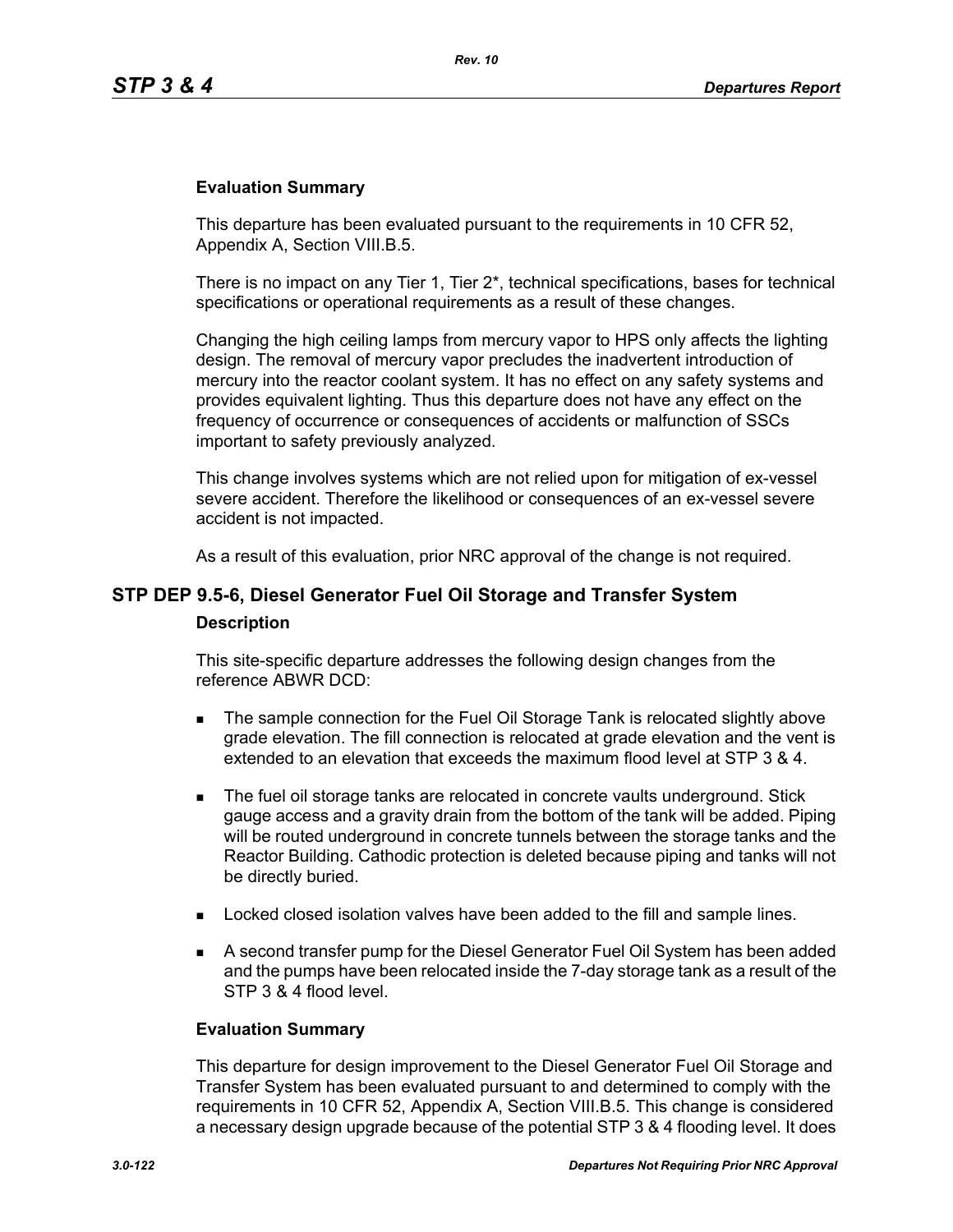not adversely affect any functional or safety requirements for storage and transfer but instead is an upgrade as described above. Since this change does not affect any other plant SSCs, there is no effect on any accident previously evaluated in the DCD. This departure does not change any Tier 1 information, Tier 2\* information, Technical Specifications, bases for the Technical Specifications, any other underlying design or other operational requirements. Furthermore, it does not change any plant physical features (other than those affected by this design change), SSCs important to safety or fission product barriers. Any previously evaluated accident is not affected, and the possibility for an accident of a different type is not created. Also, it does not affect any method used for evaluation in establishing the design bases or in the safety analyses. This departure does not affect any feature for mitigation of an ex-vessel severe accident. For the same reason, and because there is no effect on any event, operation or SSC function, the change does not create a different ex-vessel accident scenario. Therefore, this change has no adverse impact and does not require prior NRC approval.

# **STP DEP 9.5-7, Fire Protection - House Boiler Area of the Turbine Building Description**

An electrically-heated house boiler will replace the fuel oil-heated boiler. Therefore, fuel oil will not be a part of the combustible loading in that room. Replacing the fuel oilheated boiler with an electrically-heated boiler represents an improvement from a fire protection standpoint, as it decreases the combustible loading in room 247 and eliminates a potential open flame ignition source in this plant area. The combustible categories "lubricants" and "cables" remain and the combustible loadings will be quantified by a fire hazards analysis.

### **Evaluation Summary**

This departure has been evaluated pursuant to the requirements in 10 CFR 52, Appendix A, Section VIII.B.5.

There is no impact on any Tier 1, Tier 2\*, technical specifications, basis for technical specifications or operational requirements as a result of this change.

This departure involves a reduction in combustible material that improves the fire protection posture of the house boiler area. The house boiler is not important to safety and is not addressed by the ABWR DCD as an initiator of an accident or as a potential cause of a malfunction of structures, systems or components that are important to safety. The house boiler does not have a described function to mitigate the consequences of an accident or to mitigate the consequences of a malfunction of structures, systems or components that are important to safety. The reduction of combustible loading in the house boiler area does not increase the possibility of an accident or malfunction of equipment important to safety of a different type than previously evaluated by the ABWR DCD. The change associated with this departure does not affect fission product barriers and does not change the method of evaluation used to establish design bases or safety analyses. This change does not affect the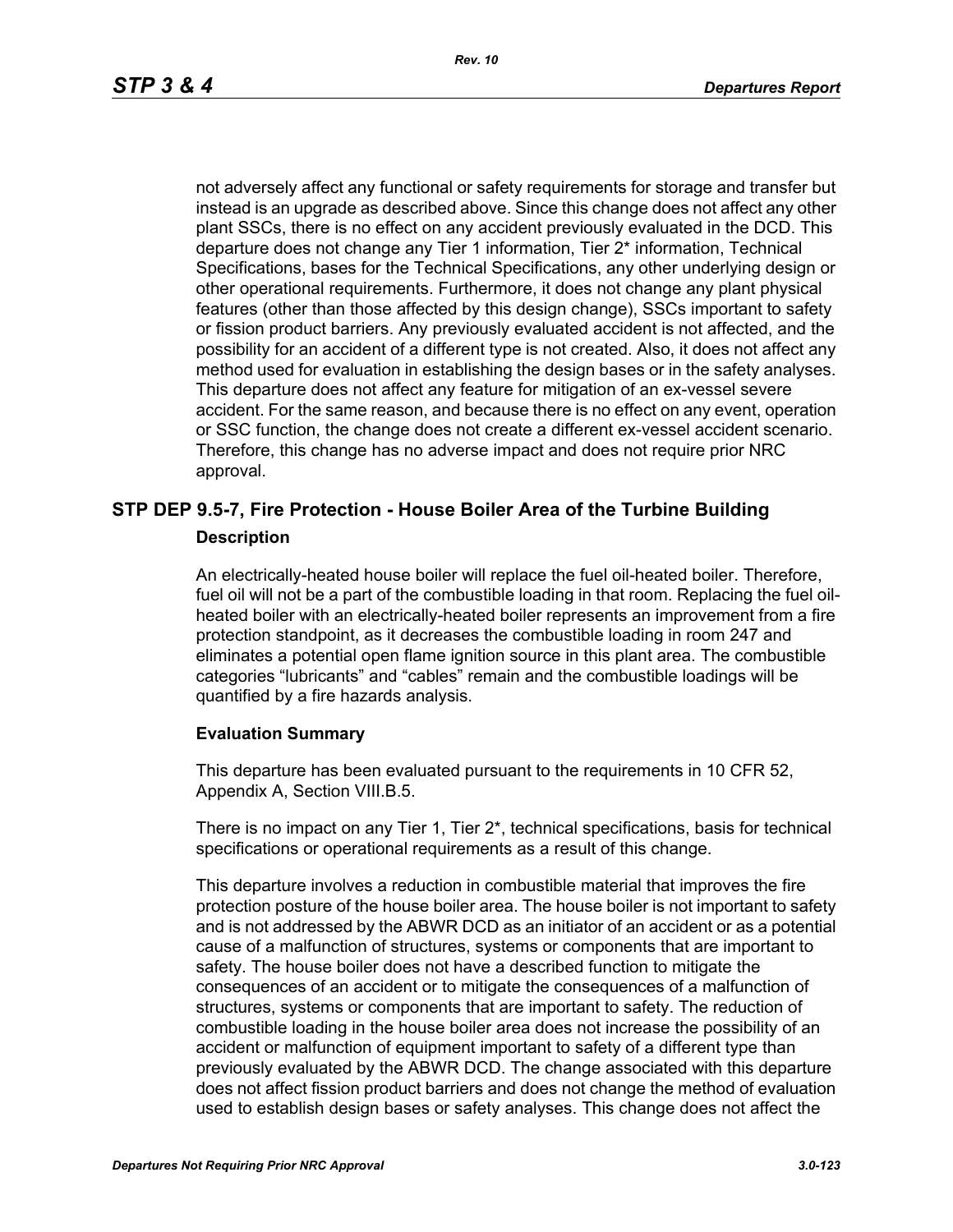probability of occurrence of a severe accident as described by the DCD, nor does it increase the consequences of a severe accident.

Based on this evaluation, prior NRC approval of the change is not required.

# **STP DEP 10.1-1, Turbine Pressure Description**

# **Description**

The reference ABWR DCD description of inlet pressure at the turbine main steam valves in Section 10.1 is correct for BWRs when the turbine inlet pressure is controlled by the pressure regulator, such that turbine inlet pressure varies linearly with reactor power level. For the ABWR, reactor dome pressure is controlled by the pressure regulator, and the turbine inlet pressure is determined by the steam line pressure drop. In this case, reactor vessel pressure is linear, while the pressure at the turbine inlet varies as a function of steam flow and steam line pressure drop. At approximately 70% power, the turbine inlet pressure is higher than the pressure at 100% power. Consequently, increase in flow above 100% will not result in a turbine inlet pressure that exceeds the pressure at approximately 70% power. In the STP 3 & 4 FSAR, the description is changed to the following:

The inlet pressure at the turbine main steam valves reflects reactor power, steam line flow and pressure regulator programming, but never exceeds the pressure for which the turbine components and steam lines are designed.

Tier 2 Section 10.1 of the referenced DCD describes the method to limit turbine inlet pressure for a typical BWR where the turbine control valve is regulated based on turbine inlet pressure. As described in DCD Tier 2 Subsection 7.7.1.8, the pressure regulation uses feedback signals from reactor steam dome pressure sensors. Therefore, Section 10.1 was revised to consistently describe the inlet pressure at the turbine main steam valves based on reactor power and reactor steam dome pressure.

# **Evaluation Summary**

There is no impact on any Tier 1 or Tier 2\* DCD, Technical Specifications, Bases of Technical Specifications or operational requirements as a result of this change. This departure does not affect any safety function; therefore there is no impact on the probability or consequences of an accident or malfunction of an SSC important to safety, and this departure does not cause an increase in the dose exposure to the public.

This departure has been evaluated pursuant to the requirements in 10 CFR 52, Appendix A, Section VIII.B.5 and does not require prior NRC approval.

# **STP DEP 10.1-2, Steam Cycle Diagram**

# **Description**

Figure 10.1-1 of the reference ABWR DCD reflects the steam and power conversion system consisting of four condensate pumps, a prescribed number of filters and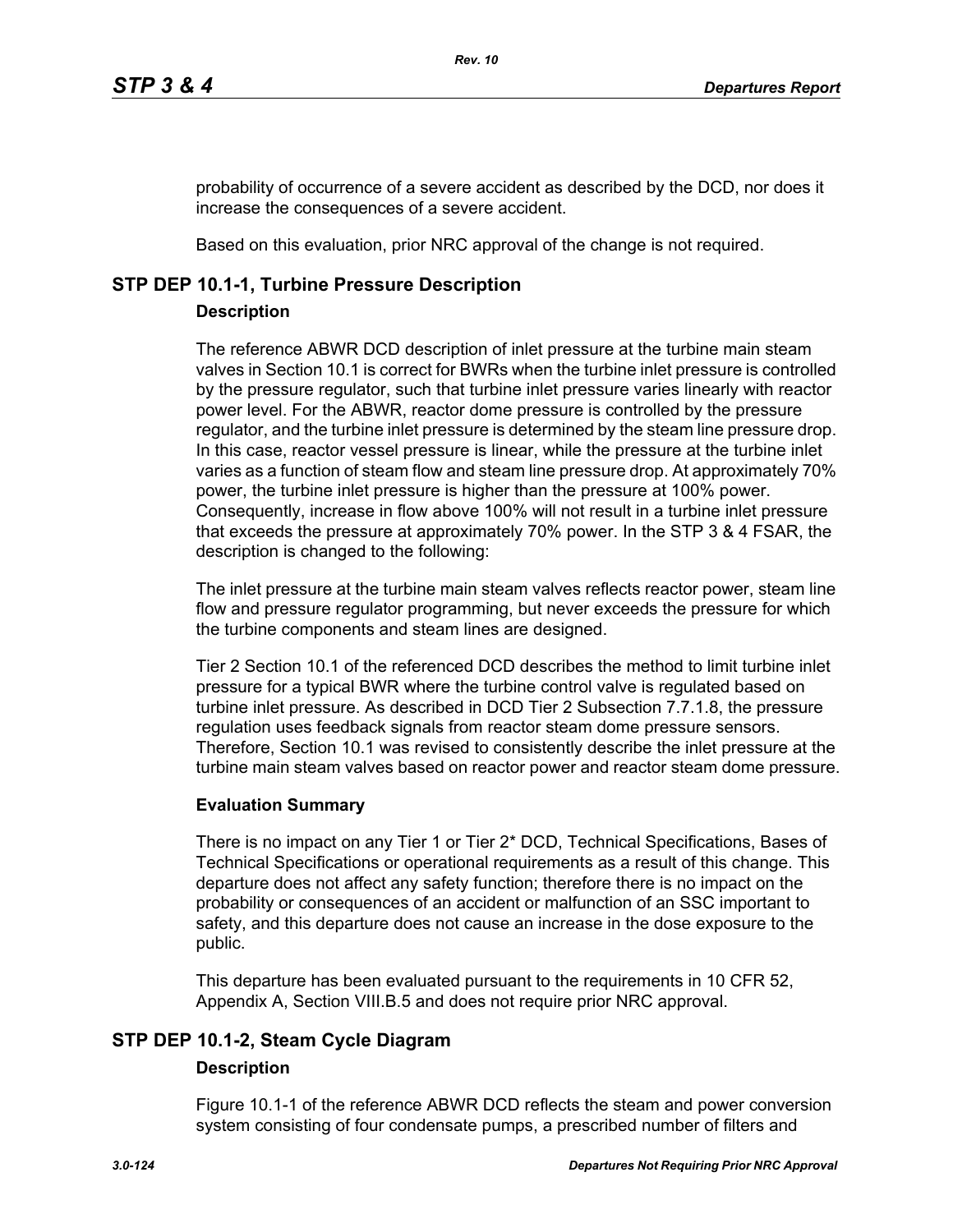demineralizers, three feedwater pumps, two high pressure heater drain tanks, a typical multipressure condenser design, and a main turbine with single stage reheat. For STP 3 & 4, four condensate booster pumps, three low pressure heater drain tanks, and separate No.1 feedwater heater drain coolers are added to this system, with three filters and six demineralizers, four reactor feedpumps, four heater drain pumps, one high pressure heater drain tank, and a turbine design with two stages of reheat. These changes are made to improve the overall cycle efficiency, plant reliability, and availability. Figure 10.1-1 is replaced to indicate these features.

### **Evaluation Summary**

This departure has been evaluated pursuant to the requirements in 10 CFR 52, Appendix A, Section VIII.B.5.

The described systems are nonsafety-related and provide no safety functions. Therefore, there is no impact on the probability or consequences of an accident or malfunction of SCC important to safety, and no effect on the safety analysis. The departure does not impact any Tier 1 or Tier 2\* DCD, Technical Specifications, Bases for Technical Specifications or operational requirements. This change has no adverse impact and does not require prior NRC approval.

# **STP DEP 10.1-3, Rated Heat Balance**

### **Description**

Figure 10.1-2 of the reference ABWR DCD heat balance diagram reflects the turbine and steam cycle design as indicated in Figure 10.1-1 of the DCD. This figure is replaced in its entirety due to the changes in Figure 10.1-1 and the new Toshiba turbine design as described in STP 3 & 4 FSAR Section 10.2. Tier 2 Figure 1.1-2 of the reference ABWR DCD is the reactor heat balance. This figure is updated with the slightly increased (~0.06%) feedwater flow. This figure is also updated to reflect STP 3 & 4 changes in the RIP and CRD purge flows. The reactor heat balance is also updated to use ASME Steam Tables (IAPWS-IF97) and three significant figures for pressures.

Tier 2 Figure 5.1-1, Tier 2 Subsection 5.4.5.2, and Tier 2 Table 11.1-6 are also updated for consistency with the heat balance.

### **Evaluation Summary**

This departure has been evaluated pursuant to the requirements in 10 CFR 52, Appendix A, Section VIII.B.5. This departure does not change any Tier 1 or Tier  $2^*$ DCD information, the Technical Specifications, Bases for Technical Specifications, any underlying design, or other operational requirements.

The proposed changes in this departure affect only performance data of SSCs not important to safety. The feedwater flow and rated main steam flow increase by less than 0.1% will have a negligible impact on the frequency of occurrence or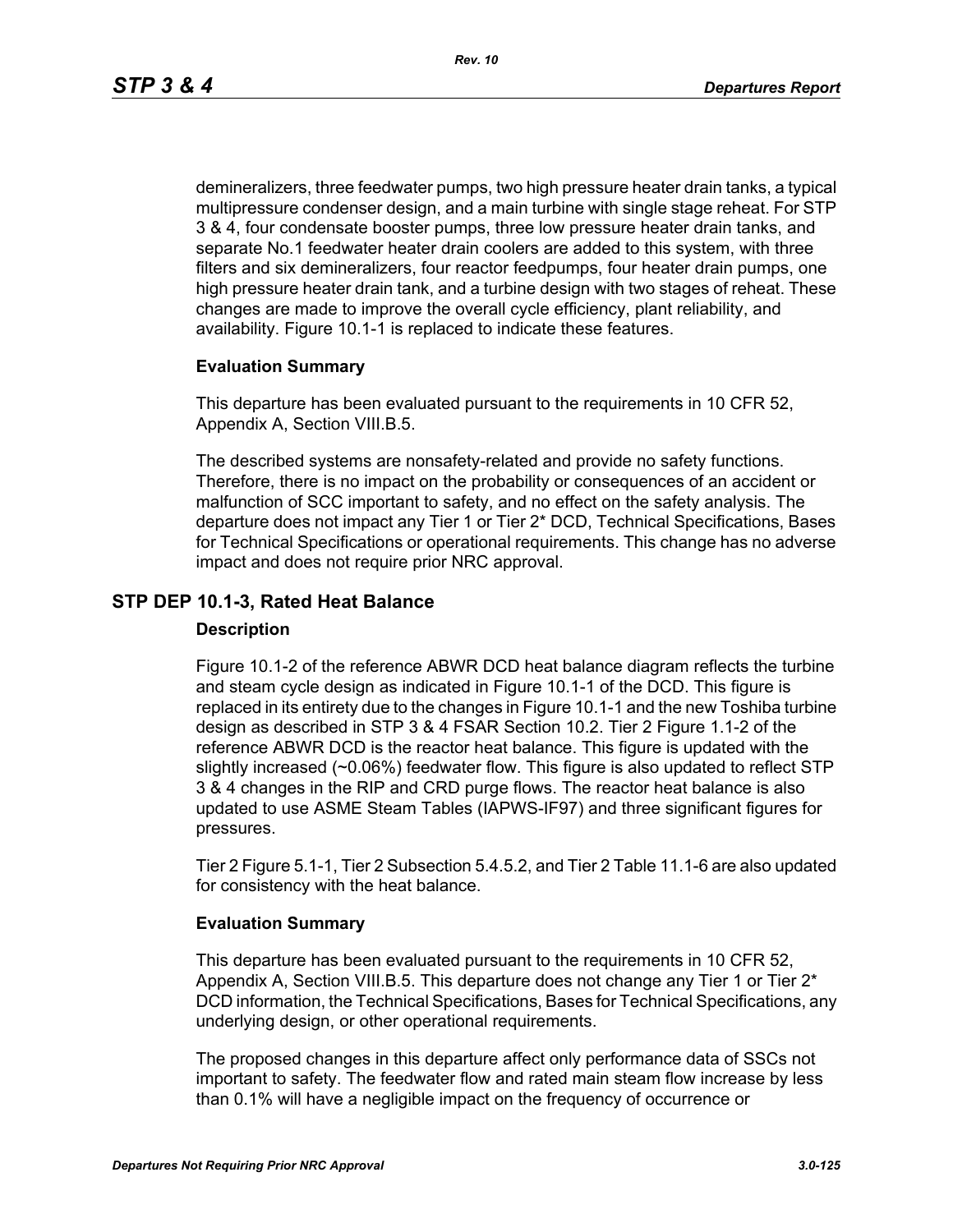consequences of an accident. The changes have no impact on fission product barriers or ex-vessel severe accidents.

Therefore, this change has no adverse impact and does not require prior NRC approval.

# **STP DEP 10.1-4, Valves Wide Open Heat Balance**

## **Description**

Figure 10.1-3 of the reference ABWR DCD heat balance diagram reflects the turbine and steam cycle design as indicated in Figure 10.1-1 of the DCD for turbine valve wide open conditions. This figure is replaced in its entirety due to the changes in Figure 10.1-1 and the new Toshiba turbine design as described in STP 3 & 4 FSAR Section 10.2. The changes have no impact on safety or transient analysis assumptions. The inlet feedwater temperature and flow remain the same as those in the DCD.

## **Evaluation Summary**

This departure has been evaluated and determined to comply with the requirements in 10 CFR 52, Appendix A, Section VIII.B.5. There is no impact on any Tier 1 or Tier 2\* DCD, Technical Specifications, Bases for Technical Specifications or operational requirements as a result of these changes.

This departure reflects the different design due to the changes in Figure 10.1-1 and the new Toshiba turbine compared to the reference DCD, and the differences from the plant specific design affect only the performance data for each system or component. All information related to the system and component data described in the heat balance diagram is nonsafety-related.

Therefore, the changes for this departure do not affect the inputs for evaluation for an accident, malfunction of a SSC important to safety, design basis limit for a fission product, the establishing design bases, safety analyses, nor ex-vessel severe accident, in the DCD, and do not create a possibility for an accident of a different type than any evaluated previously in the DCD.This change has no adverse impact and does not require prior NRC approval.

# **STP DEP 10.2-1, Turbine Design**

# **Description**

Compared to the product that formed the basis of the reference ABWR DCD, the following are the significant technical differences in the latest turbine design:

- **Two stages of reheat in the steam cycle instead of the single stage utilized in the** reference ABWR DCD, to improve turbine steam cycle efficiency
- **Replacing the separate reheater shells with symmetrically combined reheater** shells of two stages of four U-tube bundles, reducing the number of moisture separator reheaters (MSRs) from four to two.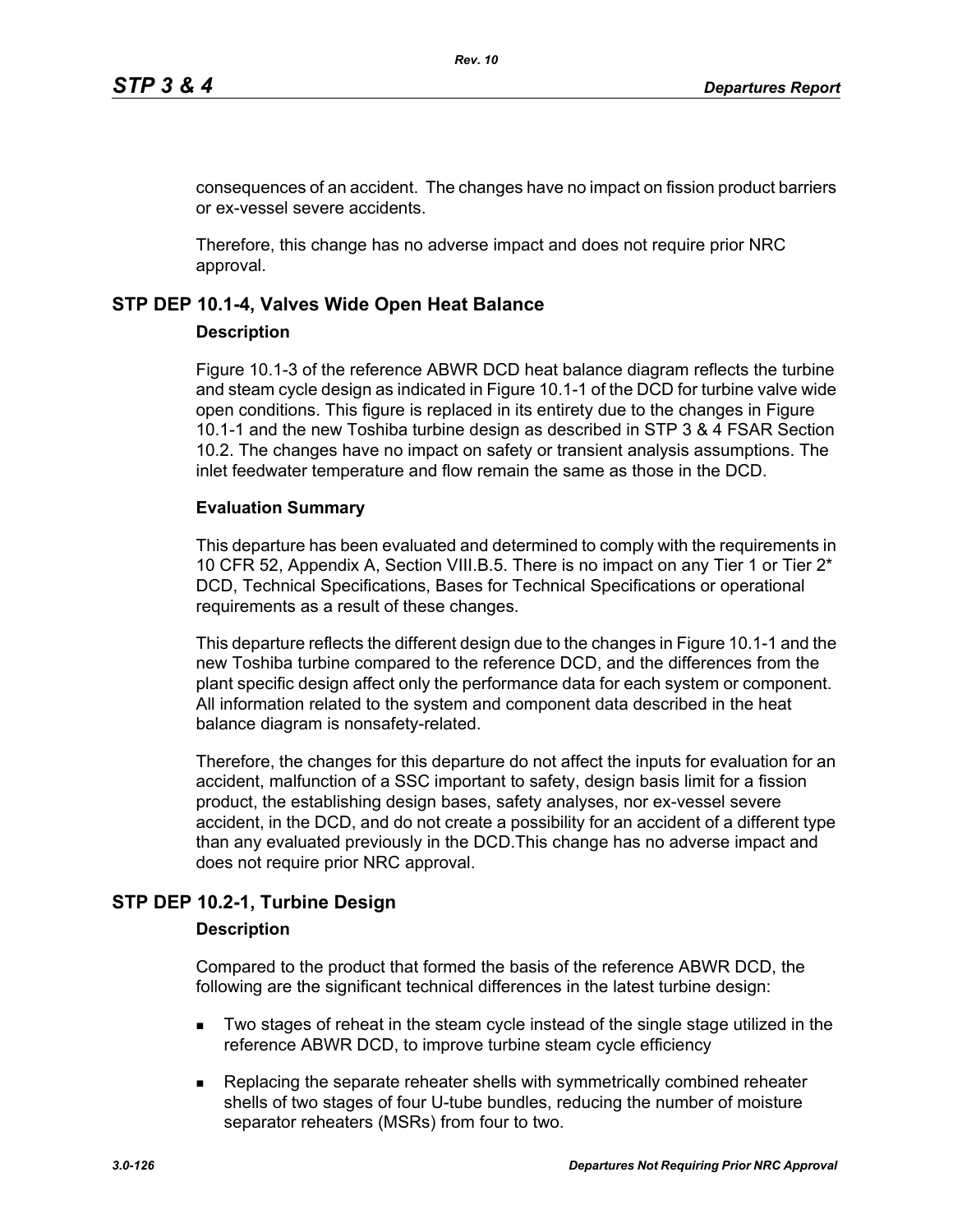Revised the description of the Combined Intermediate Valves (CIVs) to discuss that each CIV consists of two valves: an Intermediate Stop Valve (ISV) and an Intercept Valve (IV), each with its own valve disk and actuator contained in a common valve body, to provide for enhanced performance, reliability, and maintainability.

Additionally, the following subsections are revised to provide clarification and changes based on the design, procedures, and vendor/manufacturer recommendations:

- Subsection 10.2.2.2-Component Descriptions, including the MSRs, Intermediate Stop Valves and Intercept Valves, Low Pressure Turbines, Extraction Non-Return Valves, and the Generator
- Subsection 10.2.2.6-Turbine Protection System to describe main turbine trip logic as well as trip signals and trip response
- Subsection 10.2.3.5-Preservice Inspection Procedures and Acceptance Criteria
- Subsection 10.2.3.6-Inservice Inspection Requirements for Turbine Generator components and Turbine Steam Valves
- Subsection 14.2.12.1.64-Main Turbine Control System Preoperational Test
- Subsection 14.2.12.1.70-Main Turbine and Auxiliaries Preoperational Test

### **Evaluation Summary**

The changes do not result in any functional departure from the referenced DCD. The Turbine Main Steam System is classified nonsafety-related. All the changes associated with this departure are to SSCs that are not important to safety, and do not alter the function of SSC important to safety as described in the DCD. Therefore, the changes have no impact on the probability or consequences of an accident or malfunction of SCC important to safety. Therefore these changes do not affect the safety or transient analysis assumptions.

This departure has been evaluated pursuant to with the requirements in 10 CFR 52, Appendix A, Section VIII.B.5. There is no impact on any Tier 1 and Tier 2\* DCD information, Technical Specifications, Bases for Technical Specifications, or operational requirements as a result of these changes. Therefore, this departure has no adverse impact and does not require prior NRC approval.

# **STP DEP 10.2-2, Turbine Rotor Design**

### **Description**

In sections related to turbine rotor integrity, the reference ABWR DCD considered rotors of built-up construction. Today, the standard is the use of monoblock rotor forgings. Clarification has been provided in the STP 3 & 4 FSAR to enhance the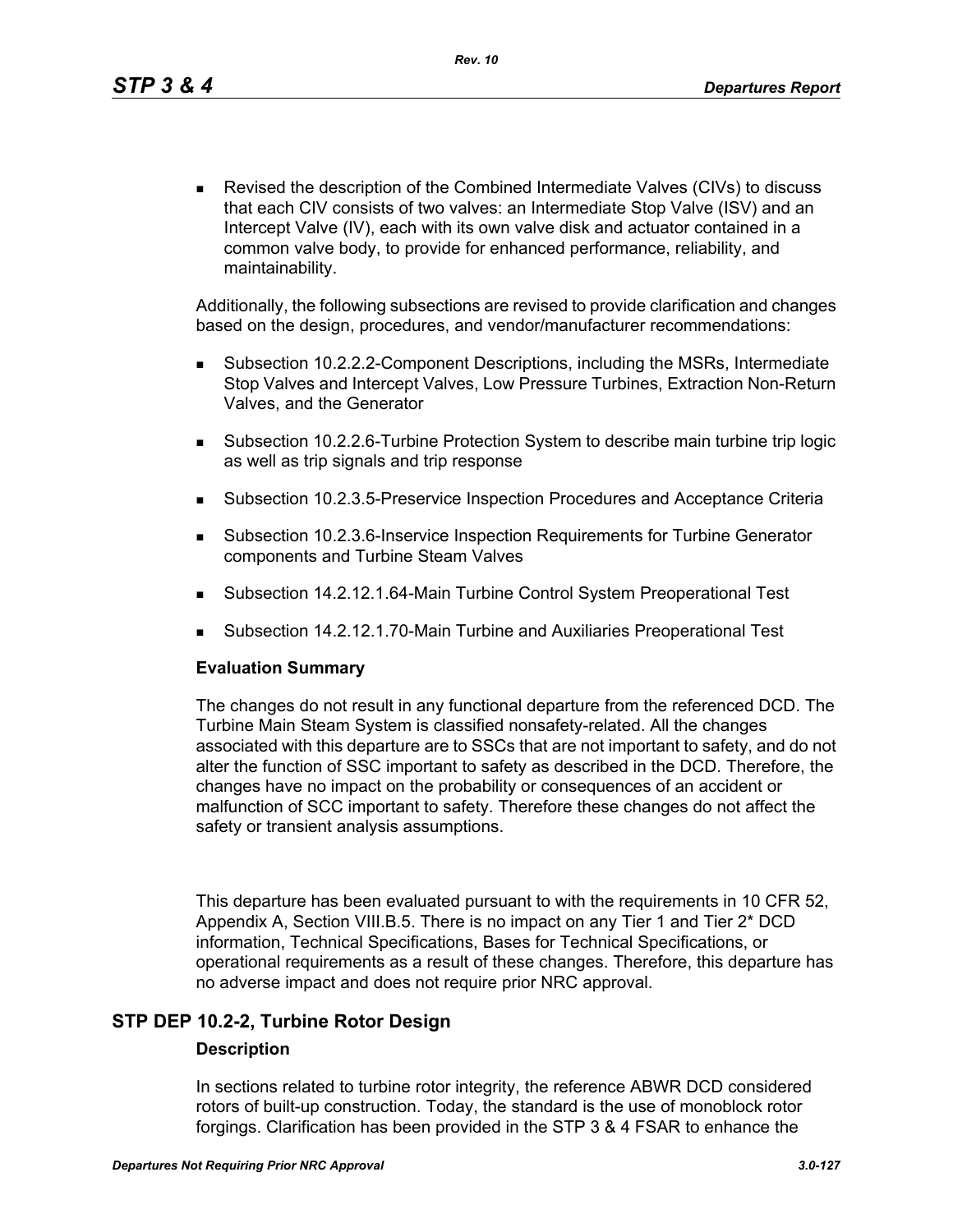description of turbine overspeed, design speed and their relationship to turbine rotor integrity.

The changes have no impact on safety or transient analysis assumptions. The monoblock rotor design greatly reduces the probability of turbine missiles due to overspeed, improves reliability and reduces maintenance.

## **Evaluation Summary**

This departure has been evaluated pursuant to the requirements in 10 CFR 52, Appendix A, Section VI II.B.5. There is no impact on any Tier 1 or Tier 2\* DCD, Technical Specifications, Bases for Technical Specifications or operational requirements as a result of these changes.

The proposed change provides a turbine rotor design with improved reliability which reduces the probability of turbine missiles during overspeed conditions. As such, the design improvement has no adverse effect on accidents, malfunctions of a SCC important to safety, design basis limits for a fission product, safety analyses, the establishing design bases, safety analyses, and ex-vessel severe accidents, previously evaluated in the DCD, and does not create a possibility for an accident of a different type than any evaluated in the DCD. Therefore, this departure has no adverse impact and does not require prior NRC approval.

# **STP DEP 10.2-3, Turbine Digital Control**

### **Description**

Several modifications to the control logic for the turbine generator are described in Section 10.2. These modifications resulted from implementation of digital turbine controls for machine protection and reliability. This departure implements the following modifications:

- The control system uses electronic monitoring for control and overspeed protection of the main turbine.
- **Redundancy for overspeed trip is implemented using two electrical overspeed trip** devices that use diverse hardware and software/firmware functions. The overspeed trip system consists of the Primary and Emergency overspeed trip functions with two-out-of-three logic employed in each trip circuitry for additional reliability.

The expected speed range resulting from sudden loss of load is 105-108% and the limit of turbine speed when overspeed trip devices activate is 120%.

In addition, Subsection 10.2.2.7 is modified to define the frequency to which main turbine valves (stop valves, control valves, intermediate stop valves, and intercept valves) are exercised to include verification of the fast closure function.

### **Evaluation Summary**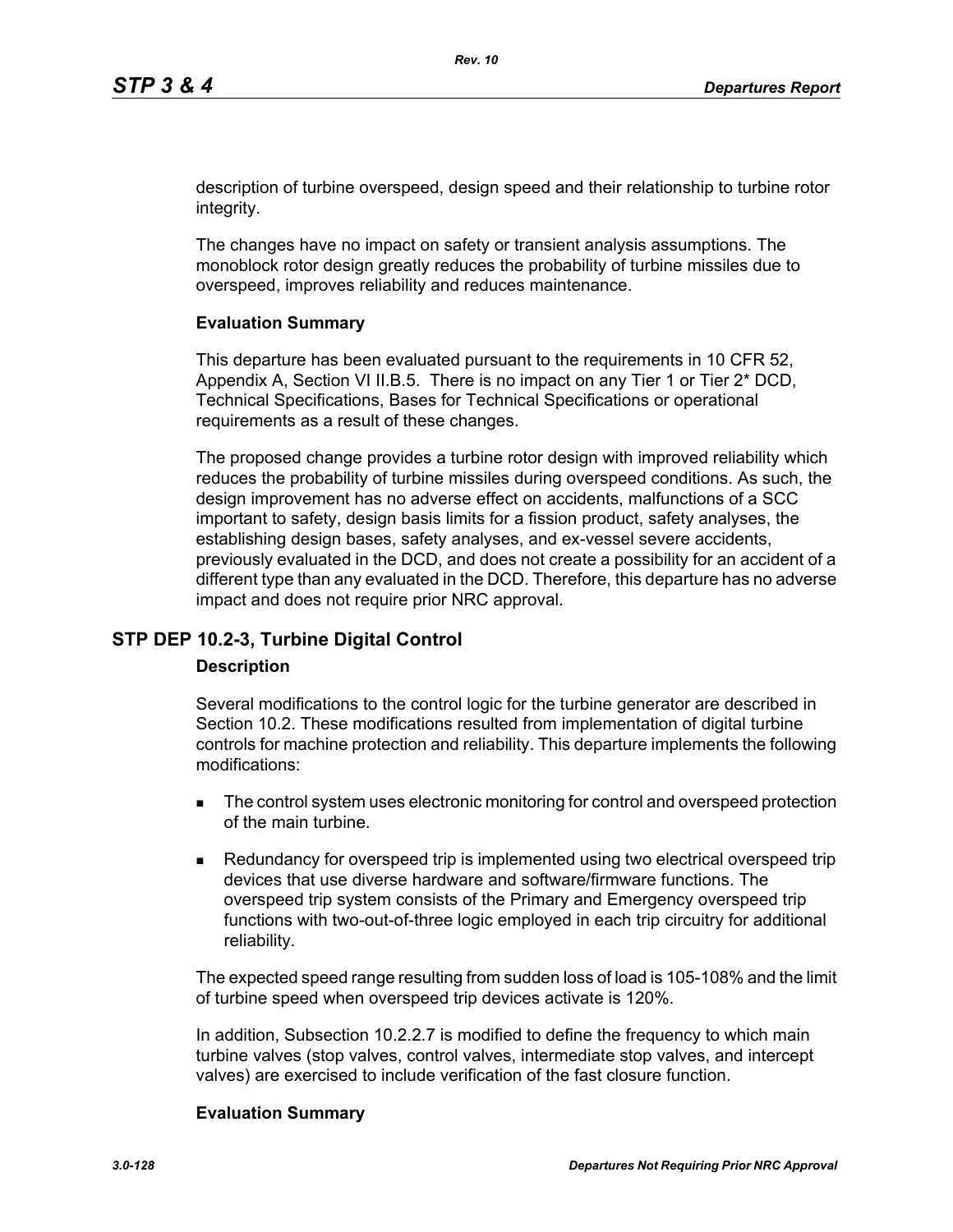These modifications allow for full online testability of any protective function and significantly reduce the possibility of tripping the main turbine during testing. Most major components of the overspeed monitoring and control system are located in low radiation areas and are designed for safe, online troubleshooting and maintenance of mission critical components (e.g. turbine trip logic circuit and turbine valve control function).

Reliability for the electrical trip system is achieved by using two sets of redundant speed sensing probes, which input to the independent Primary and Emergency Trip functions. The control signals from the two overspeed trip systems are isolated from, and independent of, each other. Each trip is initiated electrically in separate systems. These trip systems have diverse hardware and software/firmware to eliminate common cause failures (CCFs) from rendering both trip functions inoperable.

Also this departure defines the frequencies to exercise main turbine valves, which will provide a basis for improved component reliability.

The main turbine and turbine control system are classified as nonsafety-related. The turbine digital controller increases plant availability because a single failure will not result in a turbine trip and plant shutdown. There is no effect on the frequency or consequences of any accidents or malfunctions of SSC important to safety previously evaluated in the ABWR DCD. The overspeed protection system is not identified as equipment needed for any fission product barrier or mitigation of ex-vessel severe accidents. Therefore, this change has no impact on the probability of an ex-vessel severe accident, there is no possibility of a new type of accident, and there is no impact on fission product barriers or ex-vessel severe accident events.

This departure has been evaluated pursuant to the requirements in 10 CFR 52, Appendix A, Section VIII.B.5. There is no impact on Tier 1 or Tier 2\* DCD, Technical Specifications, Bases of Technical Specifications, or operational requirements as a result of the changes. Therefore, this departure has no adverse impact on the safety analysis and does not require prior NRC approval.

# **STP DEP 10.2-4, Bulk Hydrogen Storage**

### **Description**

Subsection 10.2.2.2 of the reference ABWR DCD states that bulk hydrogen for the generator is stored outside but near the turbine building. This departure changes the description to state that bulk hydrogen for STP 3 & 4 will be stored well away from the power block buildings. Storing the bulk hydrogen away from the power block buildings reduces the probability of inadvertent explosion or fire causing damage to the buildings.

### **Evaluation Summary**

This departure has been evaluated in accordance with the requirements in 10 CFR 52, Appendix A, Section VIII.B.5. This change does not adversely affect the frequency of occurrence or impact of an accident on any SSCs, since any damage to the Power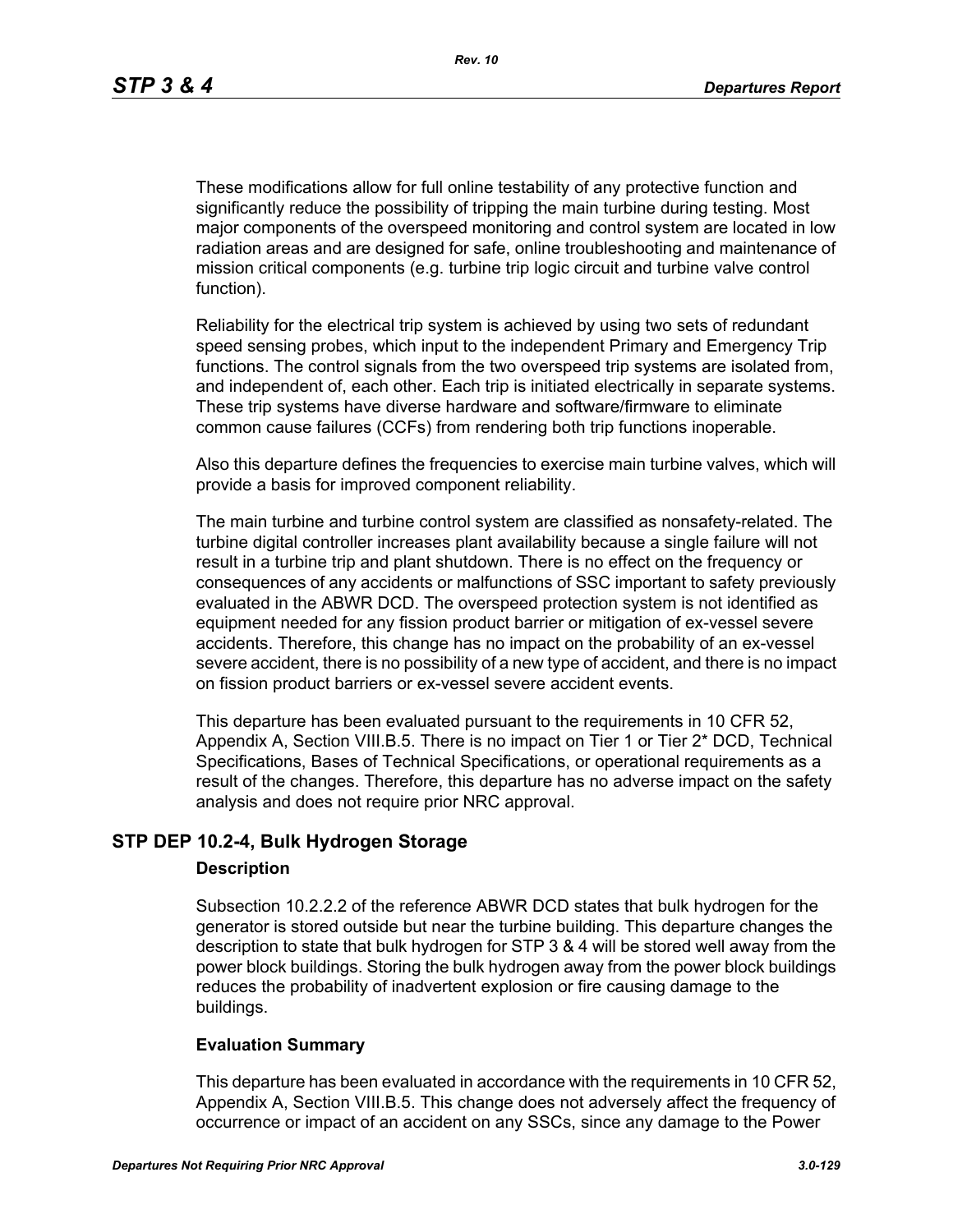Block by inadvertent explosion, fire or missile generated due to bulk hydrogen tank failure will be reduced by increasing the distance between the Bulk Hydrogen Storage Building and the Power Block.

In addition, this departure only moves the location of the Bulk Hydrogen Storage System and does not make any other changes. Therefore, this change does not result in new potential accident scenarios or new analysis methodologies.

Thus, the departure has no adverse impact, and prior NRC approval is not required.

## **STD DEP 10.3-1, Main Steam Line Drains**

### **Description**

Subsection 10.3.2.1 of the reference ABWR DCD states that the drains from the steamlines inside containment are connected to the steamlines outside the containment to permit equalizing pressure across the MSIVs during startup and following a steamline isolation. FSAR Subsection 10.3.2.1 expands that discussion to state that the Main Steam System also serves as the main steam line leakage path to contain the radioactive steam which passes the main steam isolation valves before they close to isolate the reactor under emergency conditions. The discussion provides the details of design that provide the leakage path. Details concerning the slope of the main steam line drain piping are also added.

### **Evaluation Summary**

This departure updates the Tier 2 Section 10.3.2.1 description of the main steam supply to include a discussion of the function of the main steam piping as the main steam line leakage path to contain the radioactive steam which passes the main steam isolation valves before they close during emergency conditions. This description is consistent with the design of the piping as provided in DCD Tier 2 Section 3.2.5.3 and does not reflect any change to that design.

Section 10.3.2.1 is updated to include additional details concerning the slope of the steam line drains. This discussion is consistent with the DCD.

These updates to Section 10.3.2.1 are intended to provide further clarification and are consistent with the main steam line and drain piping function and design as provided in the DCD. Consequently, this departure has no effect on any SSC design or function and has no impact on the likelihood or consequences of analyzed accidents or malfunction of an SSC important to safety. Furthermore, it does not change any plant physical features, SSCs important to safety or fission product barriers. Any previously evaluated accident is not affected, and the possibility for an accident of a different type is not created. Also, it does not affect any method used for evaluation in establishing the design bases or in the safety analysis. This departure does not affect any feature for mitigation of an ex-vessel severe accident. For the same reason, and because there is no effect on any event, operation or function of SSC important to safety, the change does not create a different ex-vessel accident scenario.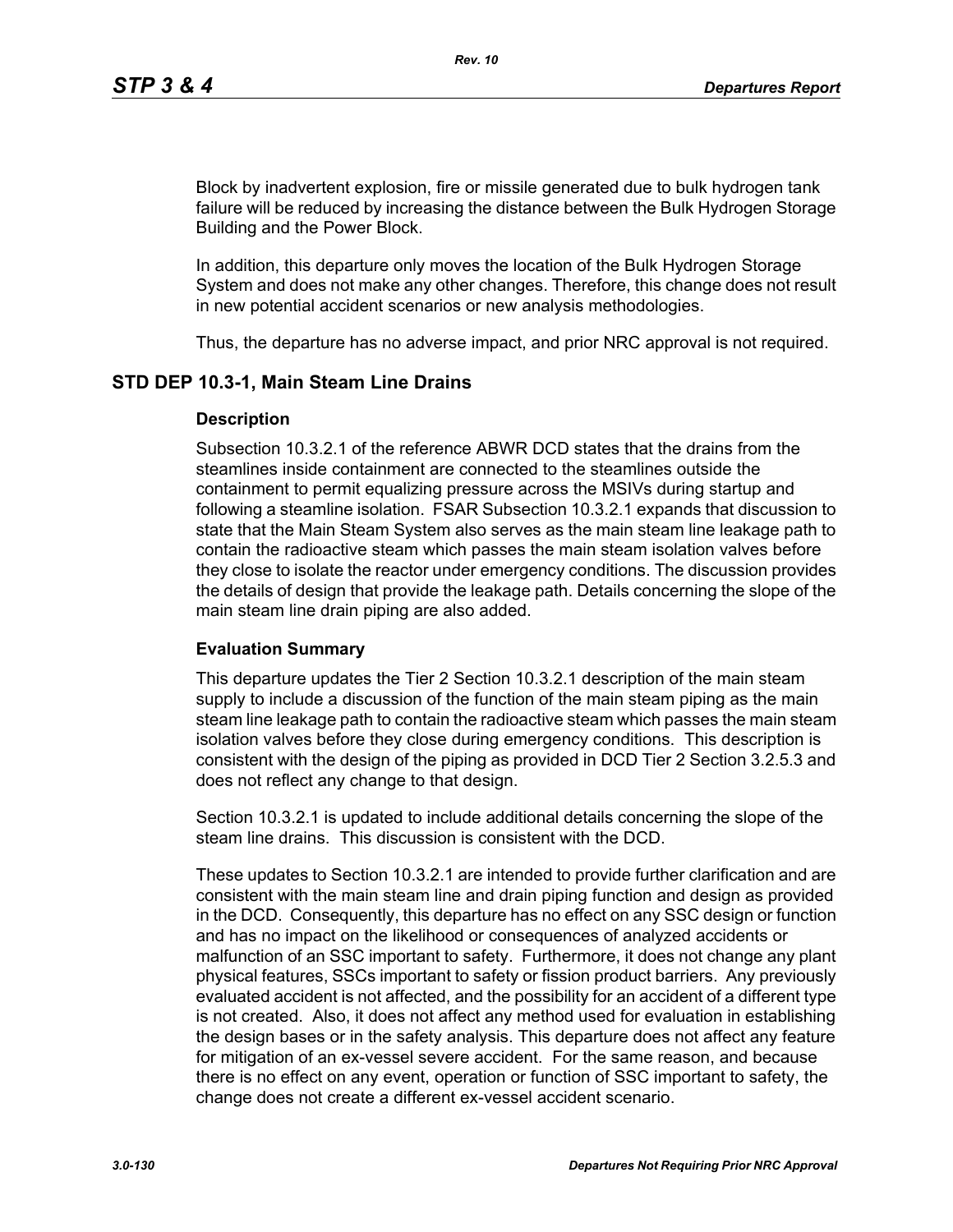This departure does not change any Tier 1 or Tier 2\* DCD information, the Technical Specifications, Bases of Technical Specifications, any underlying design, or operational requirements.

This departure has been evaluated pursuant to the requirements in 10 CFR 52, Appendix A, Section VIII.B.5. The change has no adverse impact and does not require prior NRC approval.

# **STD DEP 10.4-1, Turbine Gland Seal Steam**

#### **Description**

A nonsafety-related gland seal evaporator (GSE) is added to the reference ABWR DCD Turbine Gland Steam System to supply sealing steam to the main turbine shaft seal glands and various turbine valve stems, including the turbine bypass and main turbine stop-control valve stems.

Clean condensate makeup water is supplied to the GSE, which can be heated by either main steam or steam from the cross-around piping. The GSE will provide isolation from the potentially contaminated heating steam and the clean steam supplied to the gland seal system. The gland seal steam that can be supplied from the electrically heated auxiliary steam system is unaffected by the addition of the GSE.

The addition of the GSE will allow operational flexibility and minimize the use of the auxiliary boiler during plant startup and shutdown. Furthermore, the gland seal steam is condensed in the gland seal condenser and the non-condensible gases are discharged to the environment. The use of the clean steam for gland sealing will minimize dose release to the environment and ALARA concerns.

### **Evaluation Summary**

This departure has been evaluated pursuant to the requirements in 10 CFR 52, Appendix A, Section VIII.B.5.

There is no impact on any Tier 1 or Tier 2\* DCD, Technical Specifications, Bases for Technical Specifications, or operational requirements as a result of these changes.

As discussed in the departure description, the proposed design provides operational flexibility and minimization of components and dose release to the environment. In addition, the TGSS is a nonsafety-related system. Therefore, the changes for this departure do not affect the inputs for evaluation of an accident, malfunction of a SSC important to safety, design basis limit for a fission product, the establishing of design bases, safety analyses, or evaluation of an ex-vessel severe accident, in the DCD, and do not create a possibility for an accident of a different type than any evaluated previously in the DCD. Consequently, the change has no adverse impact and does not require prior NRC approval.

# **STP DEP 10.4-2, Main Condenser**

#### **Description**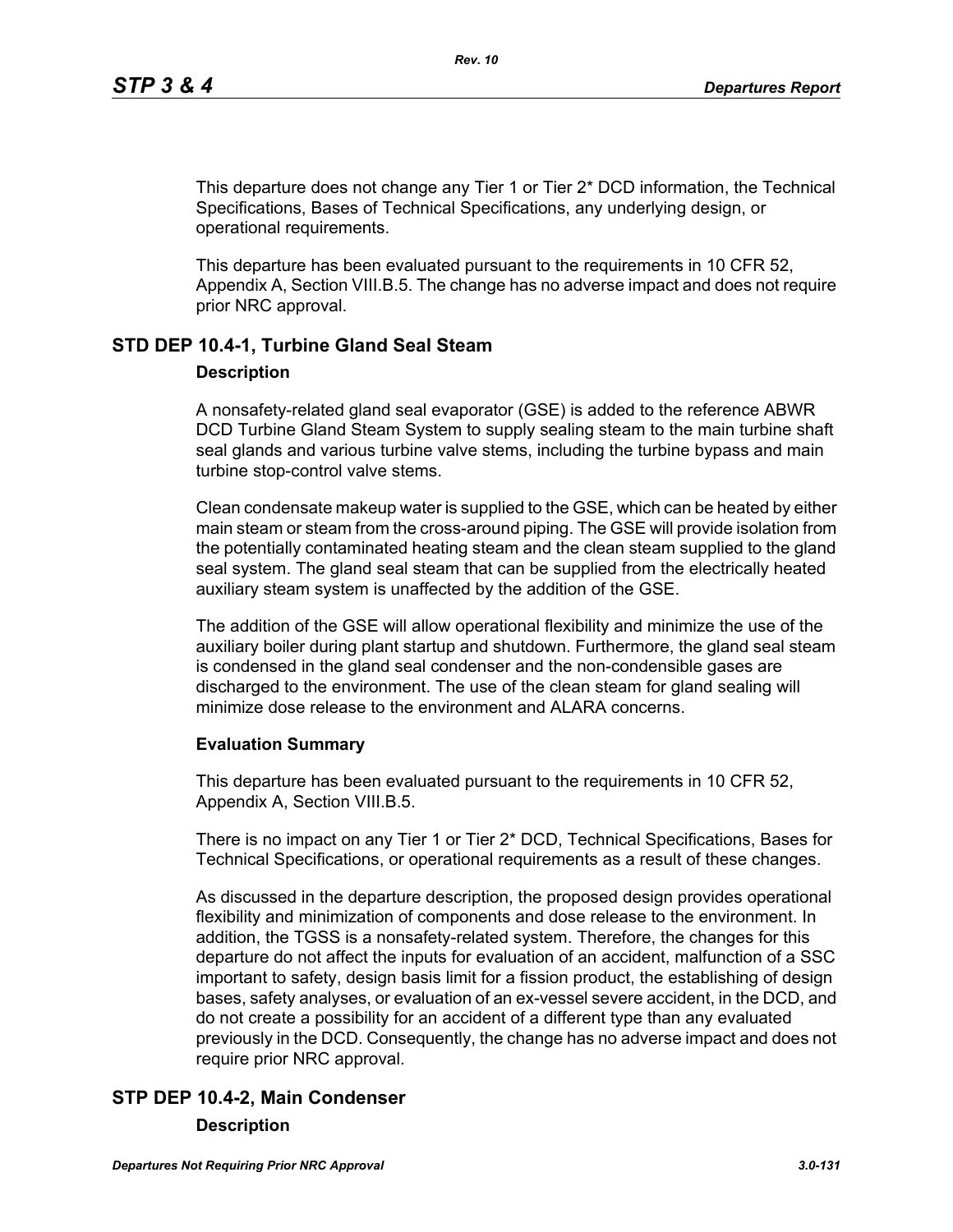*Rev. 10*

The main condenser design described in the reference ABWR DCD utilizes three independent multi-pressure single-pass shells, with each shell containing at least two tube bundles, and series circulating water flow. STP 3 & 4 will utilize three condenser shells cross-connected to equalize the pressure, with each shell containing four tube bundles, and parallel circulating water flow.

This site-specific departure will provide four 25% capacity circulating water pumps discharging into a common header. This departure will also provide the water filling procedure and instrumentation not specifically included in the reference ABWR DCD.

In addition, this departure eliminates the warm water recirculation operating mode to mitigate ice effects, along with deleting the associated warm water recirculation components.

Finally, the Condenser and Circulating water system design data are provided as site specific values.

### **Evaluation summary**

The main condenser is of a conventional design, with the pressure in the three shells equalized. This site-specific departure provides four 25% capacity circulating water pumps discharging into a common header. This provides greater circulating water flow improving the ability of the equalized pressure shell condenser to maintain a higher vacuum, which enhances plant performance.

The warm water recirculation operating mode is eliminated based on historical water temperature data and the results of the potential ice effect evaluation as clarified in Subsection 10.4.5.5 of the FSAR.

Condenser design data in Table 10.4-1 are calculated for the optimized site specific condition of the condenser shell pressure and circulating water flow and temperature in Table 10.4-3.

The changes to the main condenser and Circulating Water System optimize the design for the site and do not alter the design functions specified in the DCD. There is no impact on the probability or consequences of an accident or malfunction of an SSC important to safety.

The procedure and instrumentation for initial water filling for both startup and plant power operation are described in Subsection 10.4.5.2.1, Subsection 10.4.5.2.3 and Subsection 10.4.5.5 of the FSAR. This procedure is used to develop and maintain venting of the system and prevents water pressure surges from damaging the piping or the condenser.

The changes on the Circulating Water System and Main Condenser were made to meet the the site-specific condition and do not alter the design functions specified in the DCD. Therefore, there is no impact on the probability or consequences of an accident or malfunction of an SSC important to safety.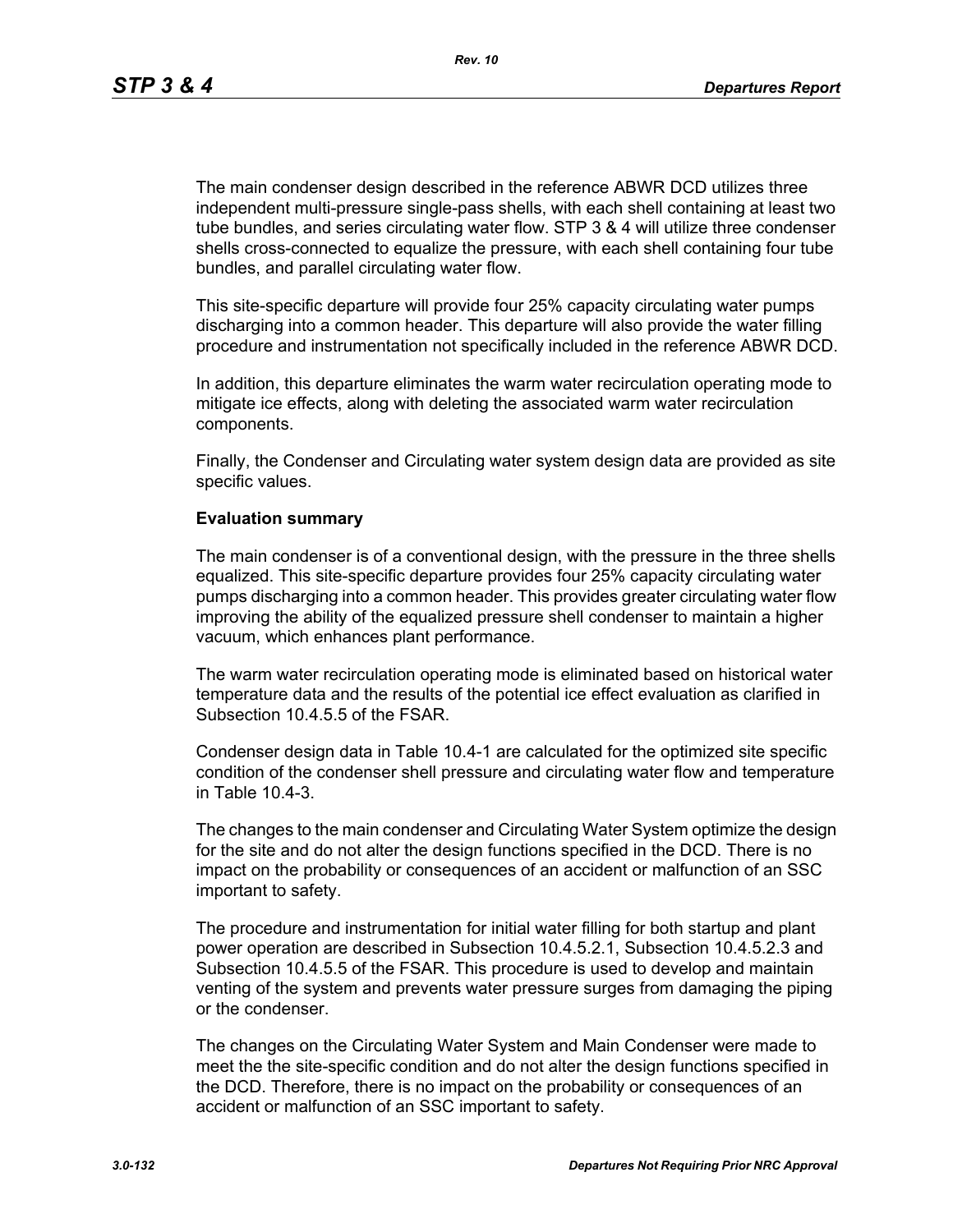This departure has been evaluated and pursuant to the requirements in 10 CFR 52, Appendix A, Section VIII.B.5. The changes have no adverse impact. As discussed above, the changes do not alter the design basis as described in the DCD. Therefore, there is no impact on any Tier 1 or Tier 2\* DCD, Technical Specifications, Bases for Technical Specifications, or operational requirements as a result of these changes and prior NRC approval is not required.

# **STP DEP 10.4-3, Main Condenser Evacuation System**

### **Description**

This site-specific departure adds an additional mechanical vacuum pump, so the design now consists of two vacuum pumps, and changes the source of motive steam supplying the steam jet air ejectors during power operation.

The mechanical vacuum pump system establishes an initial vacuum in the condenser during the initial phase of startup. The vacuum pump may also be put into service when the desired rate of air and gas removal exceeds the capacity of the Steam Jet Air Ejectors. Only one mechanical vacuum pump is required for operation. The additional mechanical vacuum pump is added to serve as a backup instead of Steam Jet Air Ejectors driven by auxiliary boiler steam, to ensure MCES redundancy during startup. The second vacuum pump will enhance reliability during power operation and increased flow capacity during startup will reduce time to achieve required condenser vacuum. This will reduce the time to draw condenser vacuum, thus reduce startup time and enhance secondary system operation.

The site-specific design uses main steam as the main source to drive the Steam Jet Air Ejectors instead of utilizing cross-around steam with main steam as a backup. This eliminates possible transient effects, such as partial loss of condenser vacuum or inadequate steam dilution of radiolytically generated hydrogen, which might occur during a switchover from cross-around steam to main steam.

### **Evaluation Summary**

This departure has been evaluated pursuant to the requirements in 10 CFR 52, Appendix A, Section VIII.B.5.

There is no impact on any Tier 1 or Tier 2\* DCD, Technical Specifications, Bases for Technical Specifications, or operational requirements as a result of these changes. The MCES is a nonsafety-related system. Therefore, the changes for this departure do not affect the inputs for evaluation for an accident, malfunction of a SSC important to safety, design basis limit for a fission product, the establishing design bases, safety analyses, nor ex-vessel severe accident, in the DCD, and do not create a possibility for an accident of a different type than any evaluated previously in the DCD. Consequently, the change has no adverse impact and prior NRC approval is not required.

# **STD DEP 10.4-6, Load Rejection Capability**

### **Description**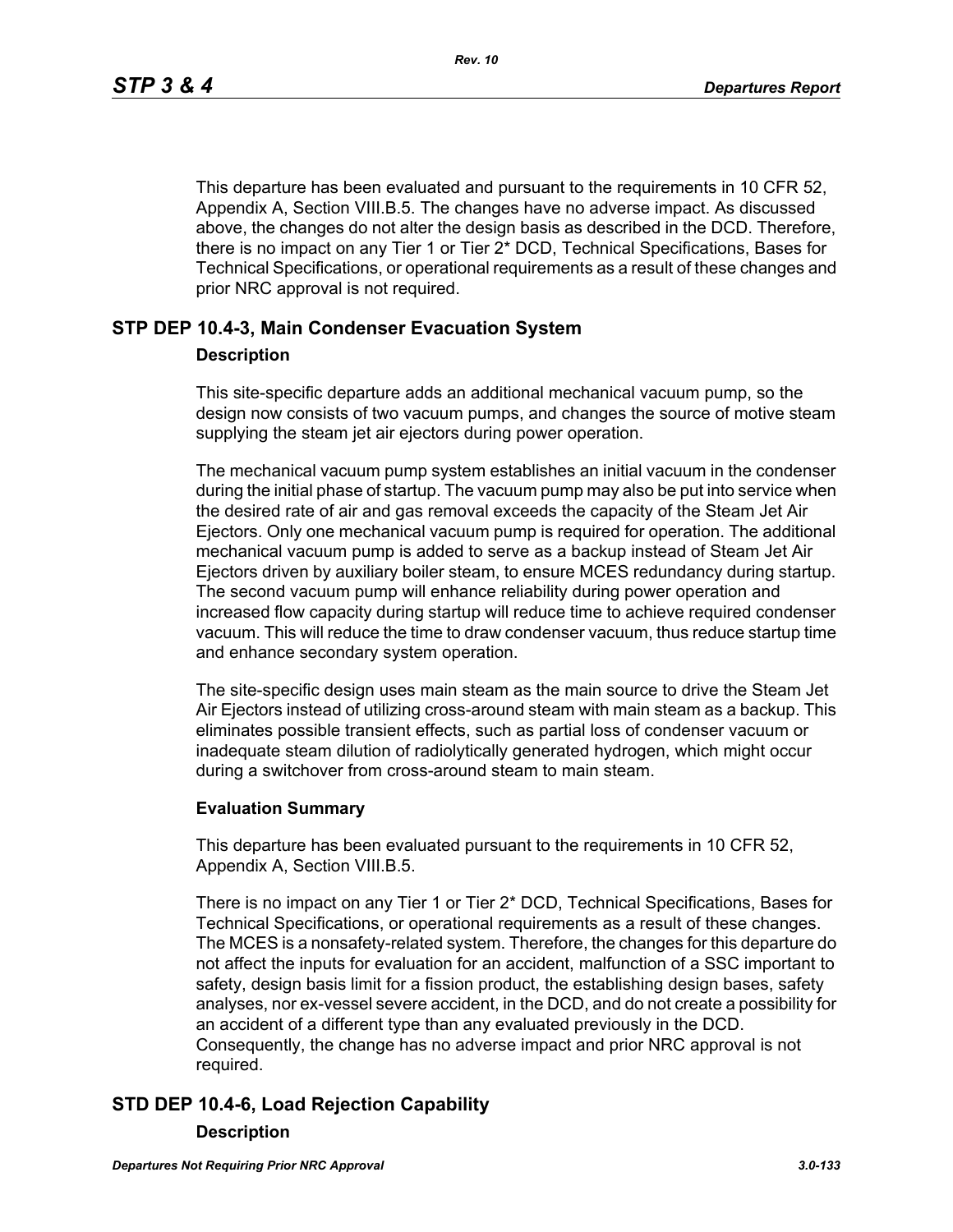Because the ABWR standard design has a turbine bypass system capacity of 33% of nuclear boiler rated flow, it can accommodate a 33% load reduction without reactor trip by full opening of the bypass valves. It can also accommodate a turbine trip from 33% power or below without reactor trip. Turbine trip or generator load rejection from power levels above 33% will result in a reactor trip, with attendant opening of SRVs if the trip is from sufficiently high power levels. Subsections 10.4.4.1.2 and 10.4.4.2.1 of the FSAR have been revised accordingly.

This departure also clarifies the description of the Automatic Power Regulator (APR) system and its relation to the turbine bypass valves in COLA Tier 2 Subsection 10.4.4.2.3.

### **Evaluation Summary**

The described change is limited to the step-load reduction capacity without reactor trip, and with operation of the bypass valves.

Signal interfaces between the bypass valves and the Automatic Power Regulator (APR) system are provided as described in Tier 2 Section 7.7. The change does not affect the function of the bypass valves or coordination of the Turbine Bypass System (TBS) controls by the APR system.

Turbine bypass capacity is not changed from the specified input parameter for transient analysis system response in Table 15.0-1. The change is consistent with the function of the bypass valves to open upon turbine trip or generator load rejection and the design analysis results for transients such as load rejection with failure of all bypass valves and feedwater controller failure, maximum demand. The change does not affect any control system associated with bypass valves, and does not change the capacity of the bypass system or its response to a transient. Therefore, the change cannot affect the probability or consequences of an accident or a malfunction of an SSC important to safety previously evaluated in the ABWR DCD, and does not result in an accident or a malfunction of an SSC important to safety other than was previously evaluated. The departure does not affect the assumptions in the analyses for generator load reject or turbine trip with or without the bypass valves, and does not affect the analysis for opening of one or more bypass valves.

There is no impact on any Tier 1 or Tier 2\* DCD, Technical Specifications, Bases for Technical Specifications, or operational requirements as a result of this change.

This departure has been evaluated pursuant to the requirements in 10 CFR 52, Appendix A, Section VIII.B.5. The change has no adverse impact and prior NRC approval is not required.

# **STD DEP 10.4-7, Turbine Bypass Hydraulic Control**

### **Description**

Tier 2 Figure 10.4-9 is revised to indicate the use of valve position transmitters, one hydraulic accumulator for each bypass valve, the addition of the fast-acting solenoid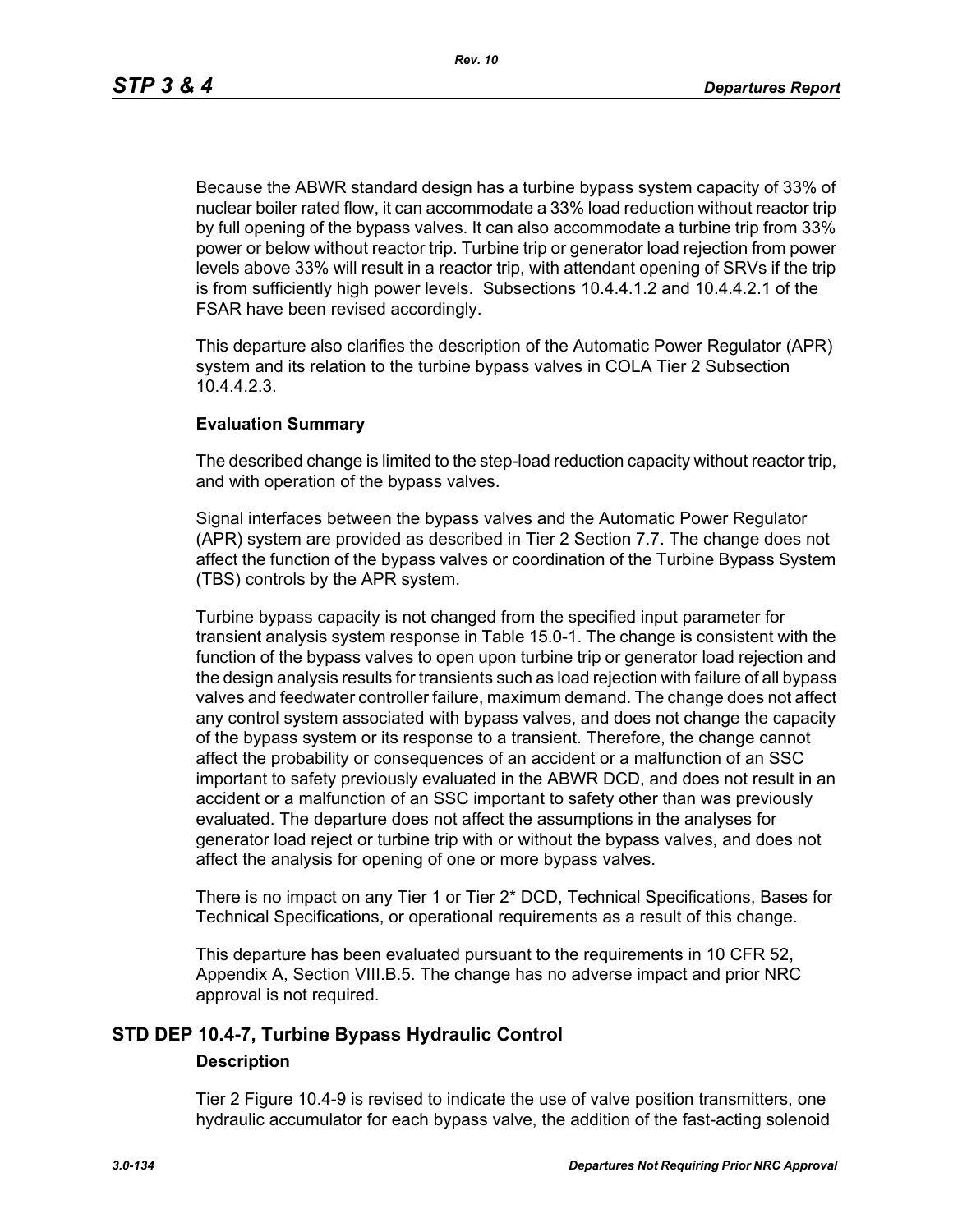valve, and the interface with the Steam Bypass and Pressure Control System (SB&PCS) for positioning of the bypass valves. This revision resolves inconsistencies between the figure and text descriptions as evaluated below.

### **Evaluation Summary**

Valve position transmitters are used instead of valve position switches. The triplicated position transmitters are highly reliable, meeting the requirement that no single failure will result in loss of function, and provide signals for fully opened and closed position indications.

The fast-acting solenoid valves allow rapid opening of the bypass valves to mitigate the increase in reactor pressure in the event of a turbine trip or generator load reject, and for testing of bypass valves. The solenoid valve is added to make the figure consistent with the description in Tier 2 Section 10.4.4.2.2.

Signal interfaces from the valve position transmitters to SB&PCS controllers to the fastacting solenoid valves and servo valves that control the positions of the bypass valves are provided as described in Tier 2 Section 7.7.1.8. The changes do not affect the interface between the Turbine Bypass System (TBS) and SB&PCS and operation of the systems as described in Tier 2 Section 7.7.1.8.

One hydraulic accumulator for each bypass valve is indicated, according to the description in Tier 2 Section 10.4.4.2.2.

Valve position transmitters, fast-acting solenoid valves, hydraulic accumulators, and the bypass valves and controllers are components of TBS and SB&PCS and therefore are nonsafety-related. These changes do not affect the function of the Turbine Bypass System (TBS) to open upon turbine trip or generator load rejection, do not affect the function of the TBS during design basis feedwater controller failure, maximum demand event, as described in DCD Tier 2, Section 15.1.2, and the Technical Specification Bases, and are consistent with the triplicated fault-tolerant design used in Tier 2 Chapter 15 analyses. The changes do not affect any safety function; therefore there is no impact on the probability or consequences of an accident or malfunction of an SSC important to safety, and this departure cannot cause an increase in the dose to the public.

This departure has been evaluated pursuant to with the requirements in 10 CFR 52, Appendix A, Section VIII.B.5. There is no impact on any Tier 1 or Tier 2\* DCD, Technical Specifications, Bases for Technical Specifications or operational requirements as a result of this change. These changes have no adverse impact and do not require prior NRC approval.

# **STD DEP 11.2-1, Liquid Radwaste Process Equipment**

# **Description**

The departure includes the use of mobile technology and deletes the forced-circulation concentrator system and other permanently installed liquid radwaste processing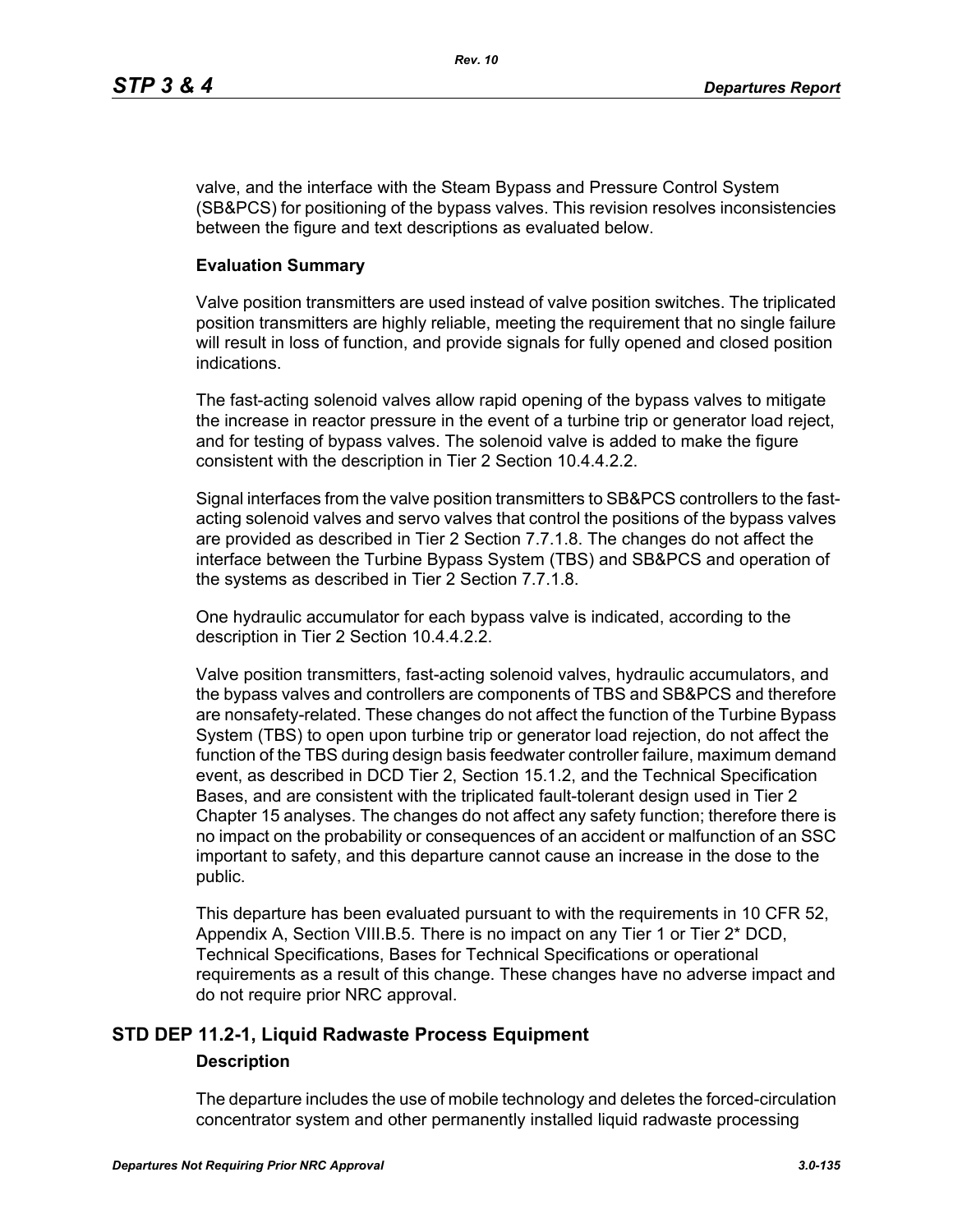equipment. The following liquid waste management system (LWMS) description reflects the changes to the system that have been generated by this standard departure.

The LWMS is composed of three subsystems designed to collect, treat, and recycle or discharge different categories of waste water. The three subsystems are the Low Conductivity (LCW) Subsystem, High Conductivity (HCW) Subsystem, and Hot Shower and Detergent Waste (HSD) Subsystem. The Chemical Drains (CD) are also collected and processed through the HSD Subsystem.

The LCW subsystem collects and processes clean radwaste (i.e., water of relatively low conductivity). Equipment drains and backwash transfer water are typical of wastes found in this subsystem. In the reference ABWR DCD, LWMS processes LCW as follows: The wastes are collected, filtered for removal of insolubles, demineralized on a mixed resin, deep-bed demineralizers for removal of solubles, processed through a second polishing demineralizer, and then routed to condensate storage unless high conductivity requires recycling for further treatment. A second LCW filter, arranged in parallel with the first, is also provided. The LWMS, using the mobile technology introduced with the change, processes LCW as follows: The waste is collected, mixed, sampled, and analyzed and then processed through modular processing units as required to treat the waste. After treatment, the waste is collected in sample tanks, sampled and analyzed, and recycled to the condensate storage tank, reprocessed if required, or discharged.

The HCW subsystem collects and processes dirty radwaste (i.e., water of relatively high conductivity and solids content). Floor drains are typical of wastes found in this subsystem. In the ABWR DCD LWMS processes HCW as follows. The wastes are collected, chemically adjusted to a suitable pH for evaporation, and concentrated in a forced-circulation concentrator with a submerged, steam-heated element to reduce the volume of water containing contaminants and to decontaminate the distillate. The distillate is demineralized to remove any soluble contaminants that could potentially be carried over from the concentrator. The LWMS, using the mobile technology introduced with the change, processes HCW as follows. The waste is collected, mixed, sampled, and analyzed and then processed through modular processing units as required to treat the waste. After treatment, the waste is collected in sample tanks, sampled and analyzed, and reprocessed if required, or discharged.

The ABWR DCD LWMS utilizes submerged-feed, forced circulation concentrators. Chemical addition and sampling equipment are provided for feed pretreatment to prevent excessive fouling and subsequent high carryover, and to protect the concentrator from corrosion. Concentrator feeds are concentrated to the required specific gravity and discharged to the solids handling equipment.

This equipment is replaced with a mobile liquid radwaste processing system consisting of modular liquid radwaste processing units that utilize appropriate technology, which is available, that will perform satisfactorily and produce an acceptable quality of treated waste. The processes currently envisioned include filtration, reverse osmosis, and ion exchange. The liquid radwaste processing system components are in modules that are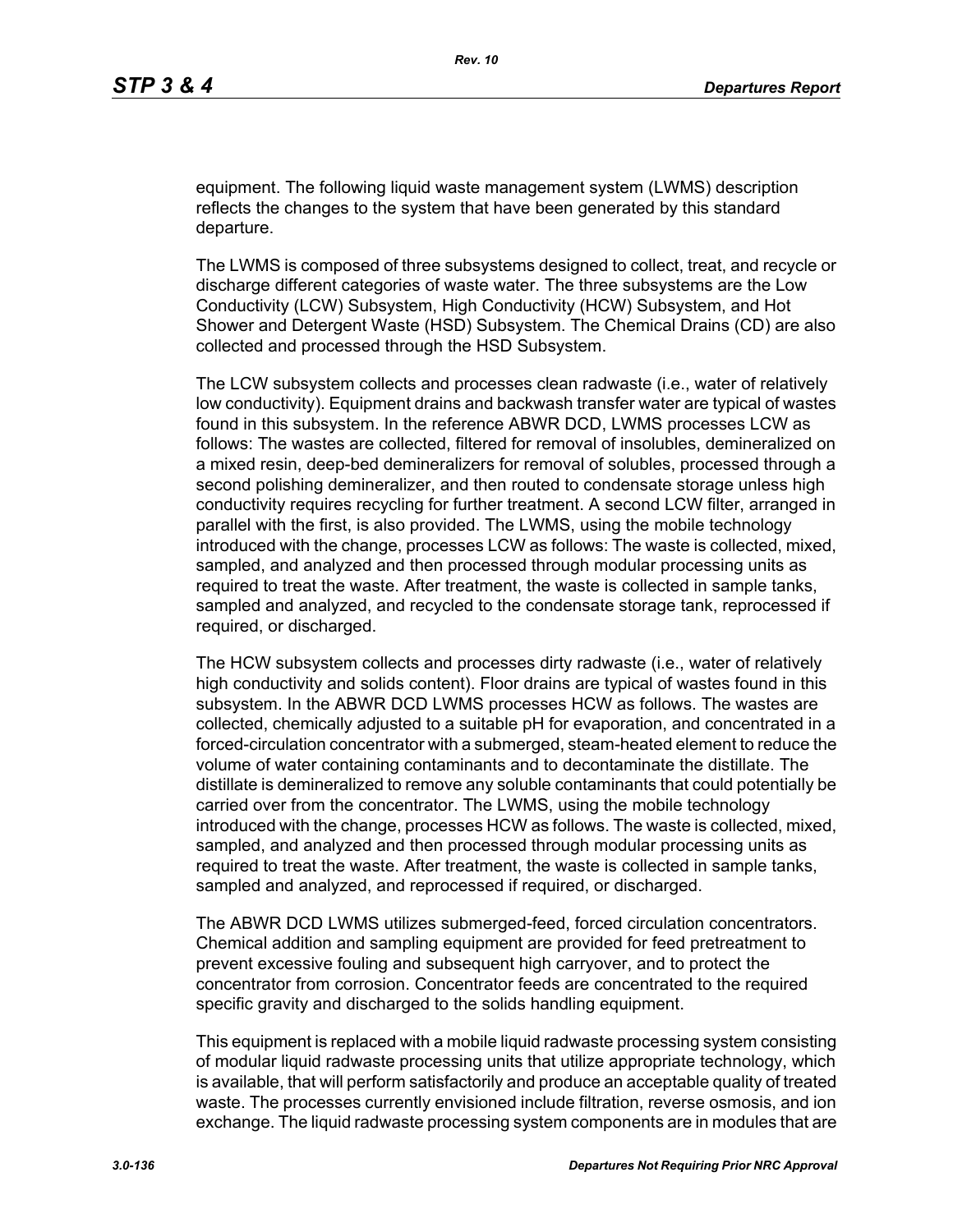designed for ease of installation and replacement due to component failure and/or technology upgrade. The waste from the LWMS process units is discharged to the Solid Waste Management System.

Other changes to the LWMS include changes to the number and capacity of the tanks and pumps, which will be permanently installed. The system is sized to process the normal liquid radwaste flows within a four-hour shift, five days per week, and one day of the maximum daily flow and four days of the normal daily flow within an eight-hour shift, five days per week.

The ABWR DCD HSD subsystem collects and processes detergent wastes from personnel showers and laundry operations. Normally, hot shower, detergent wastes, and storm water are collected in the detergent tank and processed through a detergent filter and discharged.

The HSD subsystem is changed to collect wastes from personnel showers and laundry operations, process the waste through a filter, and collect the processed waste in a sample tank. The processed waste is sampled and analyzed and discharged or processed through the HSD subsystem if necessary. The storm water is not managed using the LWMS.

### **Evaluation Summary**

This departure has been evaluated pursuant the requirements in 10 CFR 52, Appendix A, Section VIII.B.5.

There is no impact on Tier 1, Tier 2\*, technical specifications or operational requirements as a result of this change.

The functional requirements of the LWMS, which is not shared between STP 3 & 4, are not changed by this departure except the storm water is not processed using the LWMS. The system is consistent with the description contained in the reference ABWR DCD except that the permanent liquid waste processing components are replaced with mobile liquid waste processing modules. In addition, the number and capacity of the permanently installed tanks and pumps is changed.

No fundamentally new processes or equipment are introduced by the changes to the LWMS and the complexity of the system is reduced (i.e., the permanent filters, forced recirculation evaporator, and ion exchangers are removed and replaced with mobile filters, reverse osmosis units, and ion exchangers). The reverse osmosis units are essentially very fine membrane filtration units and therefore are not a fundamentally new process.

The limiting accident for the LWMS is the failure of the LCW Collection tank and the subsequent airborne release, which is described in Section 15.7.3 of the DCD. The capacity of each LCW tank is reduced (from 430  $\text{m}^3$  to 140  $\text{m}^3$ ) and the number increased (from two to four). The design standards for the LCW tanks are not changed. Therefore, the proposed change does not result in more than a minimal increase in the frequency of the limiting accident previously evaluated in the DCD.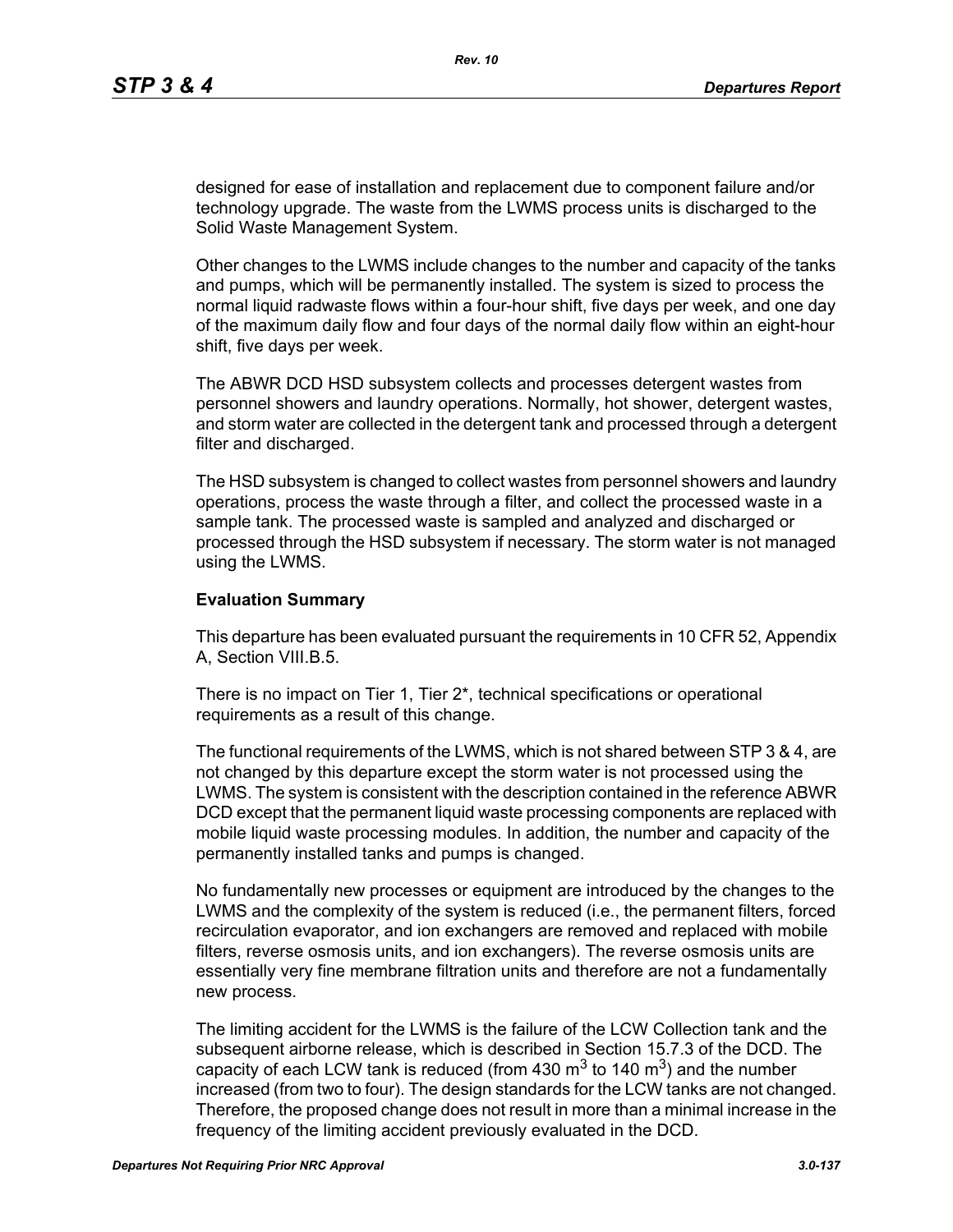A complex component, which is more prone to malfunction than other components in the LWMS (i.e., forced recirculation evaporator), is removed as part of these changes. Other changes use components that are comparable to those described in the DCD. As described in Section 15.7.3.1 of the DCD, a liquid radwaste release caused by operator error is considered a remote possibility. The administrative and physical controls for the release system are not changed. Therefore, the proposed change does not result in more than a minimal increase in the occurrence of a malfunction of a structure, system, or component (SSC) important to safety previously evaluated in the DCD.

The limiting accident associated with the LWMS is the failure of the LCW tank and the subsequent airborne release which is described in Section 15.7.3 of the DCD. The volume of the LCW tank is reduced. Therefore, the radionuclide inventory in the tank is reduced, thereby reducing the potential consequences of the accident. The description of the accident in DCD Section 15.7.3 states that the tank is located in a Seismic Category I Structure. As part of these changes, the Radwaste Building structure will be designed in accordance with the seismic requirements of Regulatory Guide 1.143 and will not be Seismic Category I. However, the tank cubicles will be lined with steel to a height capable of retaining the contents of the tank. Therefore, release to the groundwater is not considered credible. Therefore, the proposed change does not result in more than a minimal increase in the consequences of the limiting accident previously evaluated in the DCD.

A component which contains concentrated radionuclides at high temperatures (i.e., forced recirculation evaporator) is removed as part of these changes. Other changes use components that are comparable to the design described in the DCD. As described in Section 15.7.3.1 of the DCD, a liquid radwaste release caused by operator error is considered a remote possibility. The proposed change reduces the capacity of the sample tanks that would be emptied during an inadvertent release. The administrative and physical controls for the release system are not changed. This will reduce the consequences of an inadvertent release. Therefore, the proposed change does not result in more than a minimal increase in the consequences of the malfunction of a SSC important to safety.

No fundamentally new processes or equipment are being introduced by the changes to the LWMS. Therefore, the proposed change does not create the possibility for an accident of a different type than evaluated previously in the DCD.

No fundamentally new processes or equipment are being introduced by the changes to the LWMS. Therefore, the proposed changes do not create the possibility for a malfunction of an SSC important to safety with a different result than evaluated previously in the DCD.

The changes to the LWMS do not involve any interaction with the fuel, reactor system boundary, or the containment boundary. Therefore, the proposed change does not affect the fission product barrier as described in the DCD.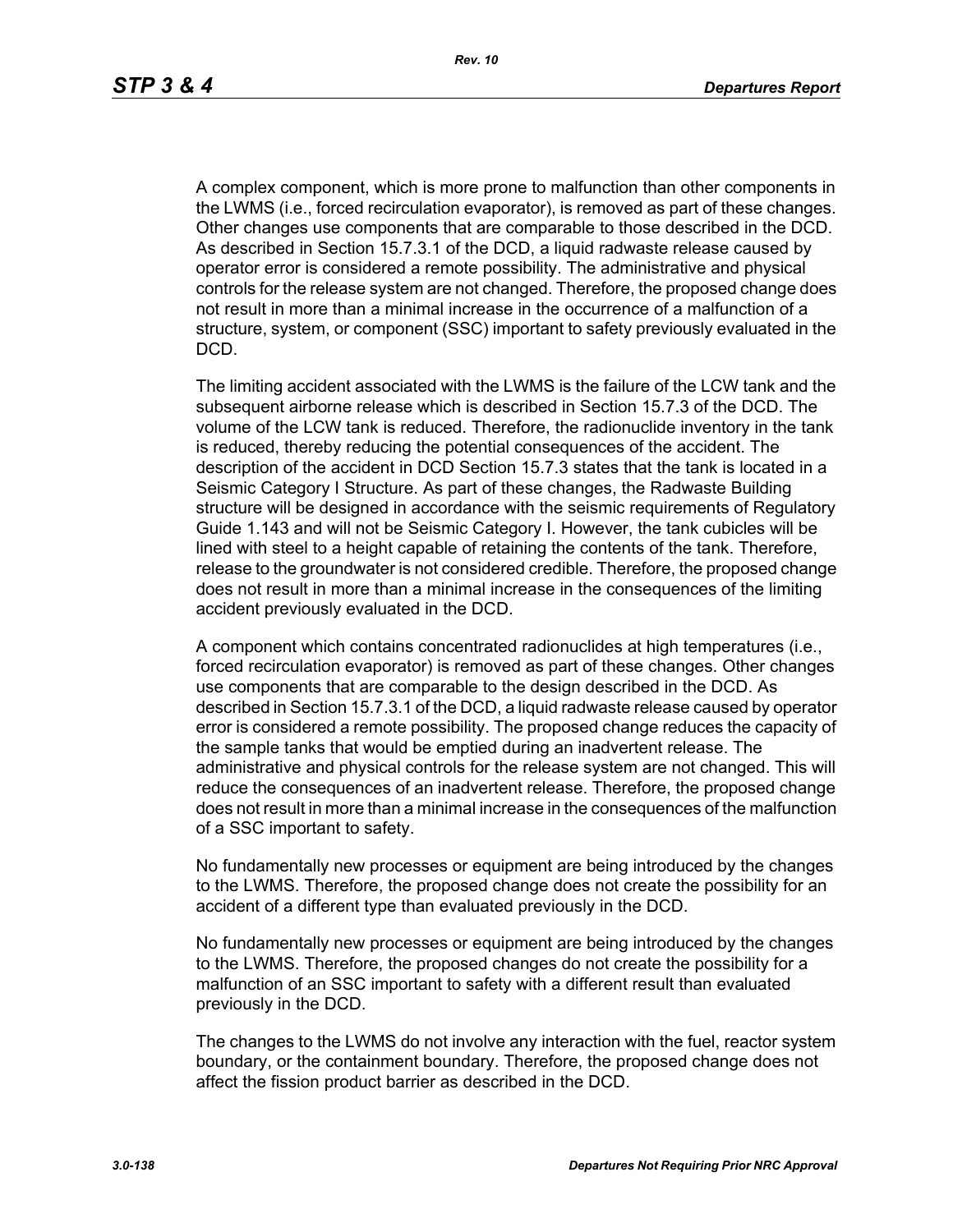*Rev. 10*

The LWMS design basis waste quantities and characteristics are the same (except for a lower maximum flow of storm water to a sample tank). The LWMS safety analysis is described in Section 15.7.3 of the DCD and the method of performing the analysis does not change. Therefore, the proposed change does not result in a departure from the method of evaluation described in the DCD used in establishing the design basis or in safety analysis.

The changes to the LWMS do not involve any interaction with fuel, reactor system boundary, or the containment structure or interact directly with systems associated with ex-vessel severe accidents. Therefore, there is no substantial increase in the probability of an ex-vessel severe accident such that a particular ex-vessel severe service accident previously reviewed and determined to be not credible could become credible.

The changes to the LWMS do not involve any interaction with fuel, reactor system boundary, or the containment structure or interact directly with systems associated with ex-vessel severe accidents or severe accident mitigation. Therefore, there is no substantial increase in the consequences to the public of a particular ex-vessel severe accident that was previously reviewed.

Based on this evaluation, prior NRC approval of the change is not required.

## **STD DEP 11.3-1, Gaseous Waste Management System**

#### **Description**

This departure makes the following changes to the gaseous waste management system:

- **EXECH** Changes the offgas recombiner from an integral unit to independent pre-heater, recombiner, and condenser arranged in a recombiner train.
- Adds an offgas evacuation system downstream of the HEPA filter to stabilize the offgas flow to the plant exhaust.
- Revises the charcoal adsorber vault temperature to a tighter range to maximize charcoal efficiency.
- Changes the number of charcoal adsorber vessels from nine (1 guard bed and 8 adsorbers) to five (1 guard bed and 4 adsorbers). Also, the arrangement of the charcoal adsorbers is changed from four parallel lines, each with two adsorbers in series, to four bigger adsorbers in series.
- Revises the mass of charcoal in each of the charcoal adsorber vessels from 13,600 kg (for the 8 adsorbers) to 27,200 kg (for the 4 bigger adsorbers). The total mass of charcoal in the adsorbers is unchanged. Note that the accident analyses in Section 15.7 assumes bypass of the charcoal adsorbers downstream of the guard bed, so the accident analyses are unaffected.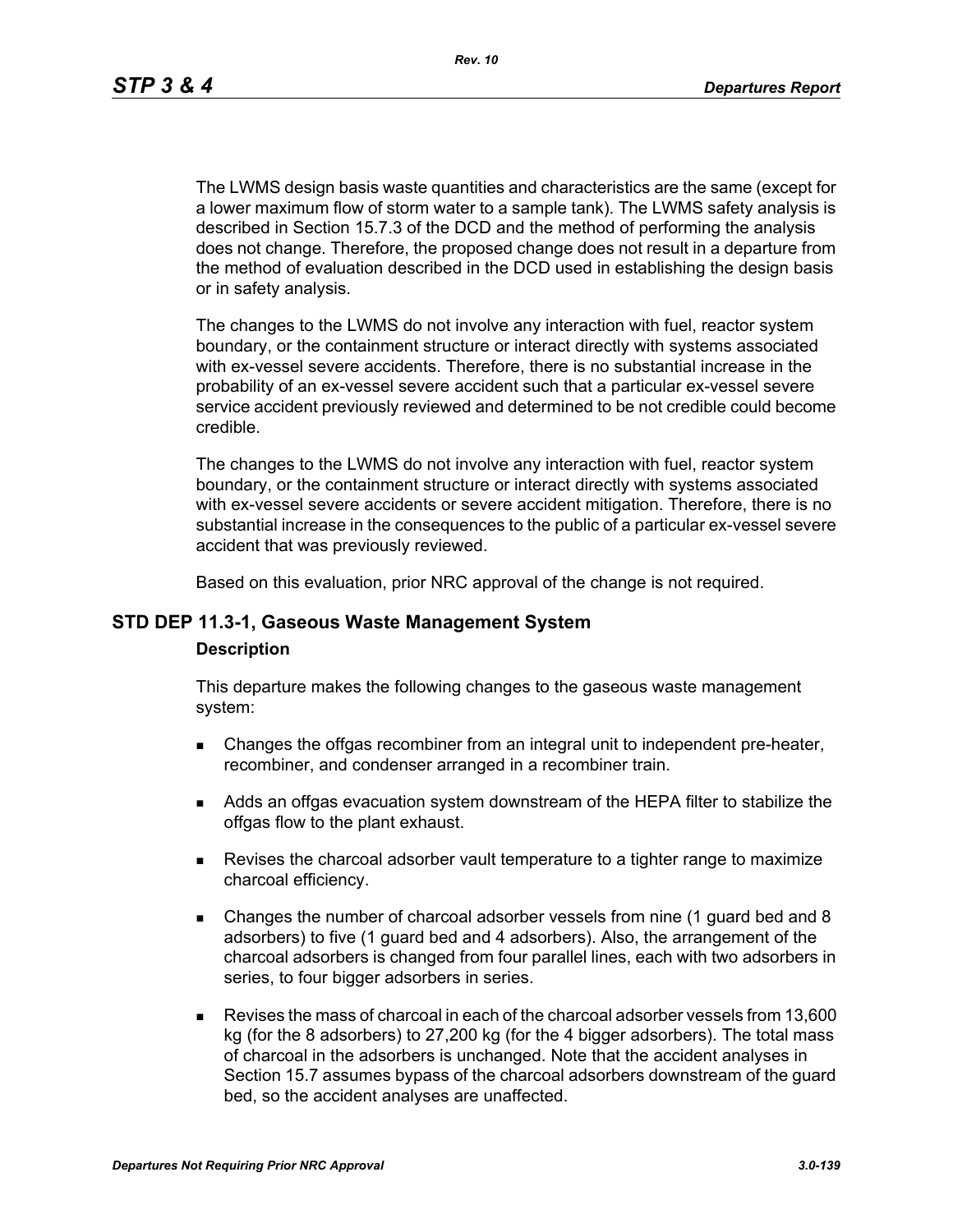Changes the mass of charcoal in the guard bed from  $4,500$  kg to  $4,721$  kg in Section 11.3 to be consistent with the accident analysis described in Section 15.7.1.

### **Evaluation Summary**

This departure has been evaluated pursuant to the requirements in 10 CFR 52, Appendix A, Section VIII.B.5. There is no impact on any Tier 1, Tier 2\*, Technical Specifications, Bases for Technical Specifications or operational requirements as a result of these changes. The change from an integral recombiner to a recombiner train provides the same function as the integral recombiner and has proven operational experience. The addition of the evacuation system to assure stable offgas flow to the plant exhaust is an enhancement to the offgas discharge and does not change the offgas function. Restricting the charcoal adsorber vault temperature optimizes the charcoal performance and does not change the design basis. The change in the number of charcoal adsorbers, and the change in adsorber configuration and vessel size, provides the same function as the DCD design and has proven operational experience.

This departure does not change any accident evaluation including those in ABWR DCD Tier 2 Subsection 15.7. There is also no impact on the probability or consequences of an accident or malfunction of an SSC important to safety. Furthermore, there is no impact on fission product barriers. Therefore, this change has no adverse impacts and does not require prior NRC approval.

### **STD DEP 11.4-1, Radioactive Solid Waste Update**

#### **Description**

Described below are Solid Waste Management System (SWMS) modifications addressed in this standard departure:

The solidification system, the dryer system, and the incinerator system are deleted because equipment operation and maintenance difficulties negatively impact the effectiveness of these processes. The compactor system is deleted as well.

A second spent resin storage tank is added to provide the capability to keep the spent resins from the Condensate Purification System and the spent resins from the LWMS mobile systems ion exchangers in separate spent resin storage tanks for radioactive decay and storage. This segregation allows the used condensate polishing resin from the Condensate Purification System may be used in the HCW demineralizer in the high conductivity waste subsystem. The reuse of the condensate resin helps to minimize the generation of radioactive waste.

A Liquid Waste Backwash Receiving Tank is added to collect the backwash from the Liquid Waste Management System (LWMS) mobile process units for transfer to the Phase Separators.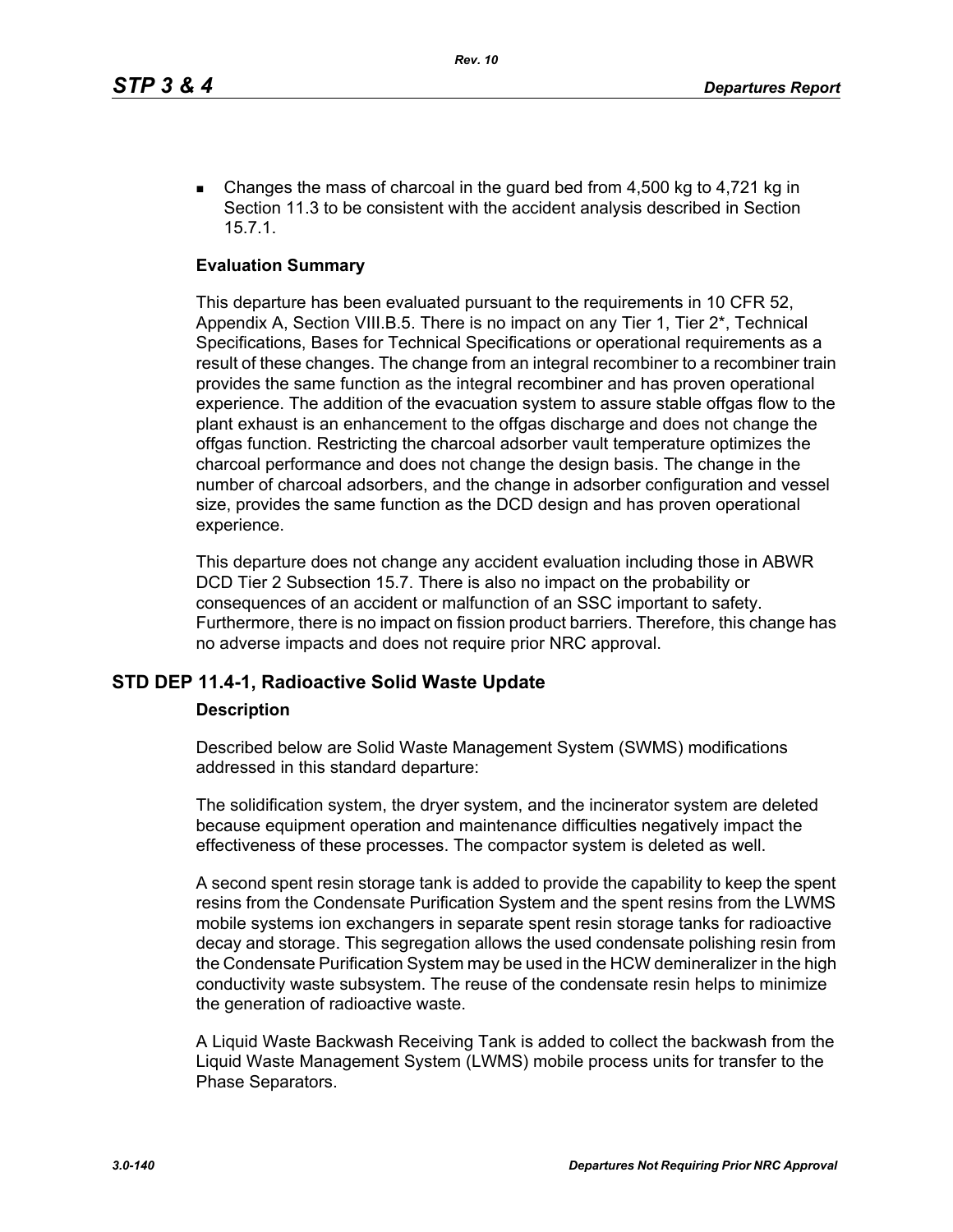The SWMS mobile system consists of equipment modules, complete with all subcomponents, piping and instrumentation and controls necessary to operate the subsystem. Solid wet radwaste processing is performed using mobile dewatering processing subsystem. The mobile dewatering processing subsystem is comprised of dewatering fillhead assembly, dewatering pump skid, valves, control console and dewatering container. The mobile dewatering processing subsystem includes the adequate shielding required between the radiation sources of the modules and access and service areas in the radwaste building. The SWMS mobile system components are in module(s) that are designed for ease of installation and replacement due to component failure and/or technology upgrade.

## **Evaluation Summary**

This departure has been evaluated pursuant the requirements in 10 CFR 52, Appendix A, Section VIII.B.5.

There is no impact on Tier 1, Tier 2\*, technical specifications or operational requirements as a result of this change.

The functional description of the SWMS, which is not shared between STP 3 & 4, is not significantly changed by this departure. The system is consistent with the description contained in the reference ABWR DCD except that the permanent volume reduction (incinerator and dryer), solidification, and dry active waste compaction units are replaced with a mobile solid waste dewatering unit. The specific processes will be selected prior to initial plant operation and may be changed as appropriate. In addition, the number and capacity of the permanently installed tanks and pumps is changed.

No fundamentally new processes or equipment are introduced by the changes to the SWMS and the complexity of the system is reduced (i.e., the incinerator, the dryer, the compactor, and the radwaste solidification system are removed). The limiting accident for the Radwaste Building is the failure of the Low Conductivity Waste (LCW) collector tank and the subsequent airborne release which is described in Section 15.7.3 of the DCD. The capacity of the SWMS tanks is not increased, therefore, the LWC Collector Tank failure remains the limiting accident. Therefore, the proposed change does not result in more than a minimal increase in the frequency of the limiting accident previously evaluated in the DCD.

No fundamentally different processes or equipment are introduced by the changes to the SWMS. Complex components, which are more prone to malfunction than other components in the SWMS (i.e., incinerator, the dryer, the compactor, and the radwaste solidification system), are removed as part of these changes. Other changes use components that are comparable to those described in the DCD. Therefore, the proposed change does not result in more than a minimal increase in the occurrence of a malfunction of a structure, system, or component (SSC) important to safety previously evaluated in the DCD.

The description of the limiting accident associated with the Radwaste Building, which is described in DCD Section 15.7.3, states that the Radwaste Building is a Seismic Category I Structure. As part of these changes, the Radwaste Building structure will be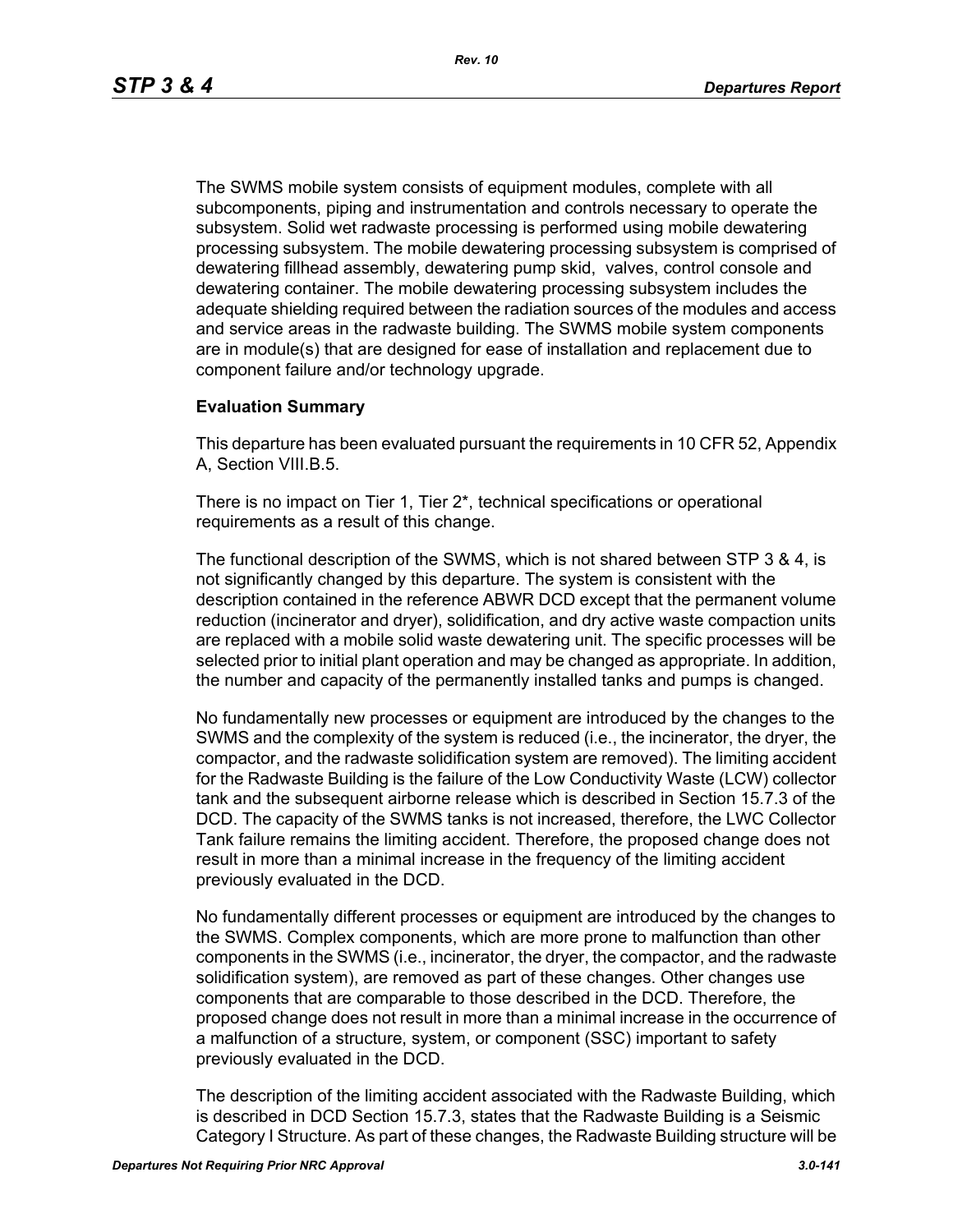designed in accordance with the seismic requirements of Regulatory Guide 1.143 and will not be Seismic Category I. However, the tank cubicles are lined with steel to a height capable of retaining the contents of the tank. Therefore, postulated release to the groundwater is not considered credible. Therefore, the proposed change does not result in more than a minimal increase in the consequences of the limiting accident previously evaluated in the DCD.

No fundamentally different processes or equipment are being introduced by the changes to the SWMS. Components, which contain concentrated radionuclides at high temperatures (i.e., the incinerator, the Concentrated Waste Tank, and the dryer), are removed as part of these changes. Other changes use components that are comparable to the design described in the DCD. Removal of these systems reduces the potential consequences of a malfunction by eliminating the potential for malfunctions. Therefore, the proposed change does not result in more than a minimal increase in the consequences of the malfunction of a SSC important to safety.

No fundamentally new processes or equipment are being introduced by the changes to the SWMS. Therefore, the proposed change does not create the possibility for an accident of a different type than evaluated previously in the DCD.

No fundamentally new processes or equipment are being introduced by the changes to the SWMS. Therefore, the proposed changes do not create the possibility for a malfunction of an SSC important to safety with a different result than evaluated previously in the DCD.

The changes to the SWMS do not involve any interaction with the fuel, reactor system boundary, or the containment boundary. Therefore, the proposed change does not affect the fission product barrier as described in the DCD.

The SWMS design basis waste quantities and characteristics are similar to those described in the DCD. The limiting safety analysis for the Radwaste Building is described in Section 15.7.3 of the DCD and the method of performing the analysis does not change. Therefore, the proposed change does not result in a departure from the method of evaluation described in the DCD used in establishing the design basis or in safety analysis.

The changes to the SWMS do not involve any interaction with fuel, reactor system boundary, or the containment structure or interact directly with systems associated with ex-vessel severe accidents. Therefore, there is no substantial increase in the probability of an ex-vessel severe accident such that a particular ex-vessel severe service accident previously reviewed and determined to be not credible could become credible.

The changes to the SWMS do not involve any interaction with fuel, reactor system boundary, or the containment structure or interact directly with systems associated with ex-vessel severe accidents or severe accident mitigation. Therefore, there is no substantial increase in the consequences to the public of a particular ex-vessel severe accident that was previously reviewed.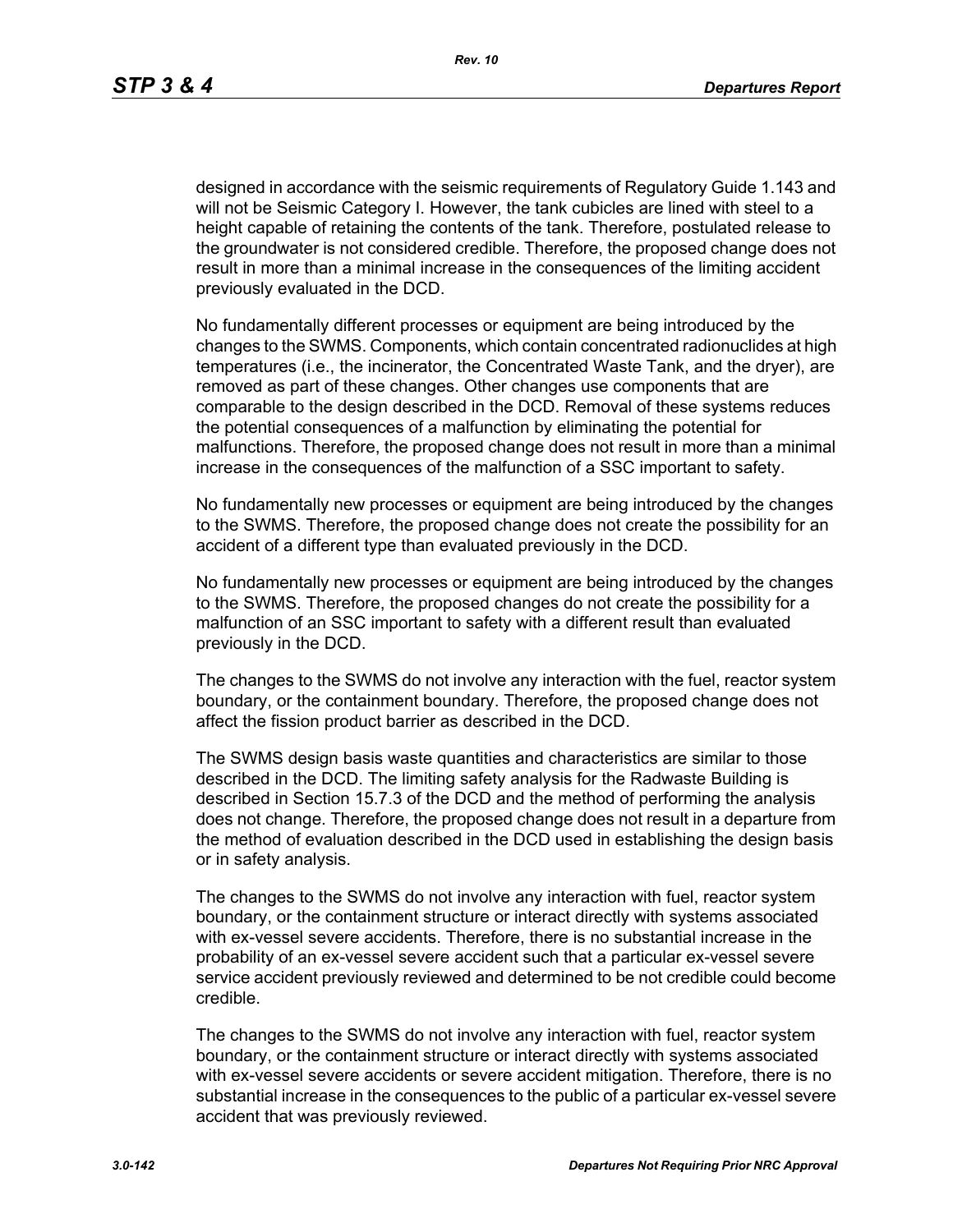Based on this evaluation, prior NRC approval of the change is not required.

# **STP DEP 11.5-1, Process and Effluent Radiation Monitoring and Sampling System Description**

There are several changes that have been made for this system:

- Functional Requirements set forth in the reference ABWR DCD will be met, but implementation of design and specific equipment is vendor-based.
- References to specific detector types, such as digital gamma sensitive Geiger-Mueller, ionization chamber, or scintillation detector, were deleted. Specific detector types will be selected later in the project based on state of the art and availability.
- Trip functionality for radiation monitors has been modified such that downscale (low) and inoperative are combined into one trip circuit rather than two separate circuits because these two trips are used for the common purpose of detecting equipment failures. Thus, each radiation monitor has three trip circuits: two upscale and one downscale/inoperative. Each trip is determined by the radiation monitor and then sent to the main control room for visual display.
- As for radiation unit to express the range of radiation monitor, Sievert is preferred to using Gray. Sieverts specifically addresses absorbed radiation dose in human tissue while Gray refers to radiation dosage in any material.
- **Recorders have been removed because data recording is performed by trending** software in the Digital Control and Instrumentation System.
- **STP 3 & 4 will not have an incinerator for burning low-level radwaste, so the** incinerator stack discharge radiation monitor is not required. Sections and references to this monitor have been removed.
- References to specific calibration techniques and maintenance procedures are removed. These techniques and methods, such as calibration reproducibility, error, precision, and timelines for maintenance, are specific to site procedures or are supplied by the equipment vendors.
- FSAR Table 11.5-1 provides estimated channel ranges. Channel ranges will only be finalized after analyses and calculations are complete.
- **Narning alarms are provided in the text of the specific section for each radiation** monitor and do not need to be provided in the table. Table 11.5-2 and Table 11-5- 3 provide expected activity, dynamic detection ranges and sensitivity. Dynamic detection ranges are calculated based on the radionuclides and the sensitivity of the radiation monitor. As the sensitivities are vendor provided, the dynamic detection range is estimated. Sensitivities are not included in the table as they are vendor provided.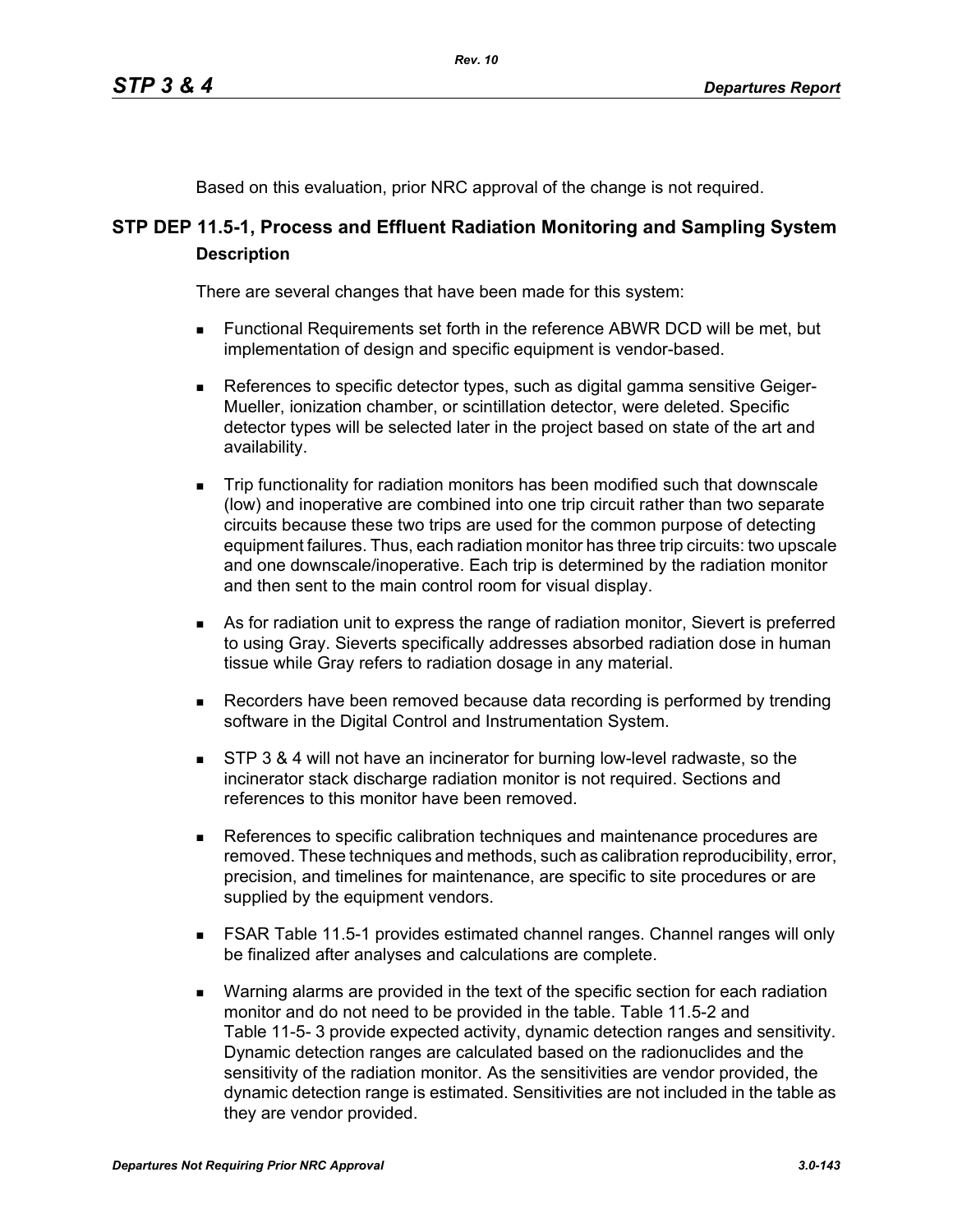*Rev. 10*

- The bypass valve closure trip of the Offgas Post-Treatment Radiation Monitor is corrected to High-High to be consistent with DCD IED (Figure 7.6-5).
- The High-High alarm for the Gland Seal Condenser Exhaust is added to be consistent with DCD (Figure 7.6-5).

## **Evaluation Summary**

This departure has been evaluated pursuant to the requirements in 10 CFR 52, Appendix A, Section VIII.B.5.

There is no impact on any Tier 1 and Tier 2\* technical specifications, basis for technical specifications and operational requirements as a result of these changes.

Implementation of detailed design and specific equipment is changed. But Functional requirements set forth in the reference ABWR DCD are not changed.

The Radiation Unit is changed to Sievert. Sievert specifically addresses absorbed radiation dose in human tissue while Gray refers to radiation dosage in any materials.

The recorders are removed because data recording is performed by trending software in the Digital Control and Instrumentation System. There will not be an incineration burning low-level radwaste, so the incineration stack discharge radiation monitor is not required.

The trip descriptions for Offgas Post-Treatment Radiation Monitor and the alarm descriptions for Gland Seal Condenser Exhaust Radiation Monitor are corrected to be consistent with DCD IEDs. Consequently, there is no impact on the probability or consequences of an accident, malfunction of an SSC important to safety, or the likelihood or consequences of a severe accident.

Based on this evaluation, prior NCR approval of these changes is not required.

# **STD DEP 12.2-1, Gamma Ray Source Energy Spectra Tables**

### **Description**

Tier 2 Table 12.2-3b, "Gamma Ray Source Energy Spectra - Post-Operation Gamma Sources in the Core (pJ/W·s)," and Tier 2 Table 12.2-3c, "Gamma Ray Source Energy Spectra - Gamma Ray Sources External to the Core During Operation," are incorporated by reference from the generic ABWR DCD, as approved by Appendix A to 10 CFR Part 52. To address apparent errors in the units in the tables, this departure adds a footnote to each table in order to prevent the inadvertent use of the information with incorrect units. The footnotes state that the information in the tables is not to be used for detailed facility design or any changes to the FSAR.

### Evaluation Summary

The footnotes are provided to address apparent errors in the units in Table 12.2-3b and Table 12.2-3c. It can be reasonably deduced that the units in Table 12.2-3b should be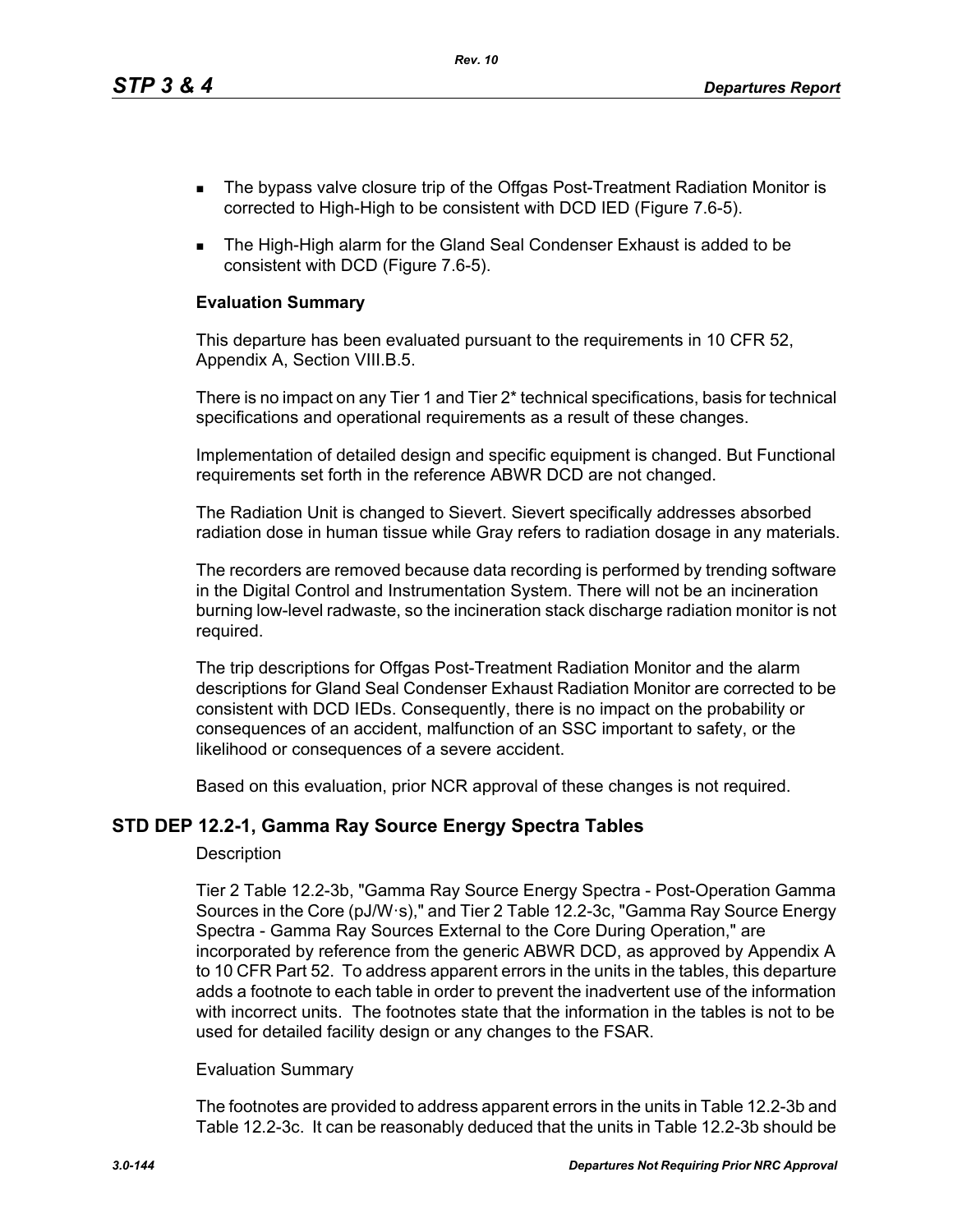J/s·MW<sub>t</sub> instead of pJ/W·s, and that the units in Table 12.2-3c should be pJ/cm3/s/W<sub>t</sub>, instead of pJ/cm<sup>3</sup>/s/MWt. Because source terms of the appropriate magnitude, i.e., values with correct units, were used in the facility design, including shielding design and evaluation of equipment qualifications, for the certified ABWR DCD, this error has no safety significance.

This departure does not change the information provided in Tables 12.2-3b and 12.2-3c and approved by Appendix A to 10 CFR Part 52. The information in the tables is relevant to other information incorporated by reference from the ABWR DCD that relies on, is based on, or is developed consistent with the information in this table. The tables are not used to address any new information required to be provided by the applicant.

This change is not related to any significant error in the application, is not needed to ensure compliance with NRC regulations, is not needed to support other licensing-basis documents, and is not needed to address a significant vulnerability identified by probabilistic risk assessments.

This departure has been evaluated pursuant to the requirements in Section VIII.B.5 of Appendix A to 10 CFR Part 52. There is no impact on Tier 1 or Tier 2<sup>\*</sup>, Technical Specifications, Bases of Technical Specifications, or operational requirements. Therefore, this departure has no adverse impact on the safety analysis and does not require prior NRC approval.

# **STD DEP 12.3-1, Cobalt Content in Stainless Steel**

#### **Description**

This departure revises the requirements for the material specification for the stainless steel component exposed to reactor coolant with specific reference to the cobalt content in the stainless materials.

The vendors supplying the material cannot reasonably achieve the cobalt limits in all cases. A graded approach to cobalt concentrations has been taken by using various grades of low cobalt stainless steel, with the material in the core receiving the least amount of cobalt. The cobalt concentrations are allowed to increase with the distance from the core. The overall cobalt limit for all reactor vessel material is 0.05 wt percent. Lower target values (aim limits) are provided to the material vendor as goals to trend for.

During the ABWR Certification process the average annual occupational exposure calculation was performed. The reduced cobalt loadings were not considered in that estimate. Therefore, based upon the method used and the assumptions made to evaluate the occupational exposure, materials procured with a 0.05 wt percent maximum cobalt requirement, with lower ALARA target values of cobalt for radiologically significant areas, will have no adverse affect on the estimated occupational exposure.

#### **Evaluation Summary**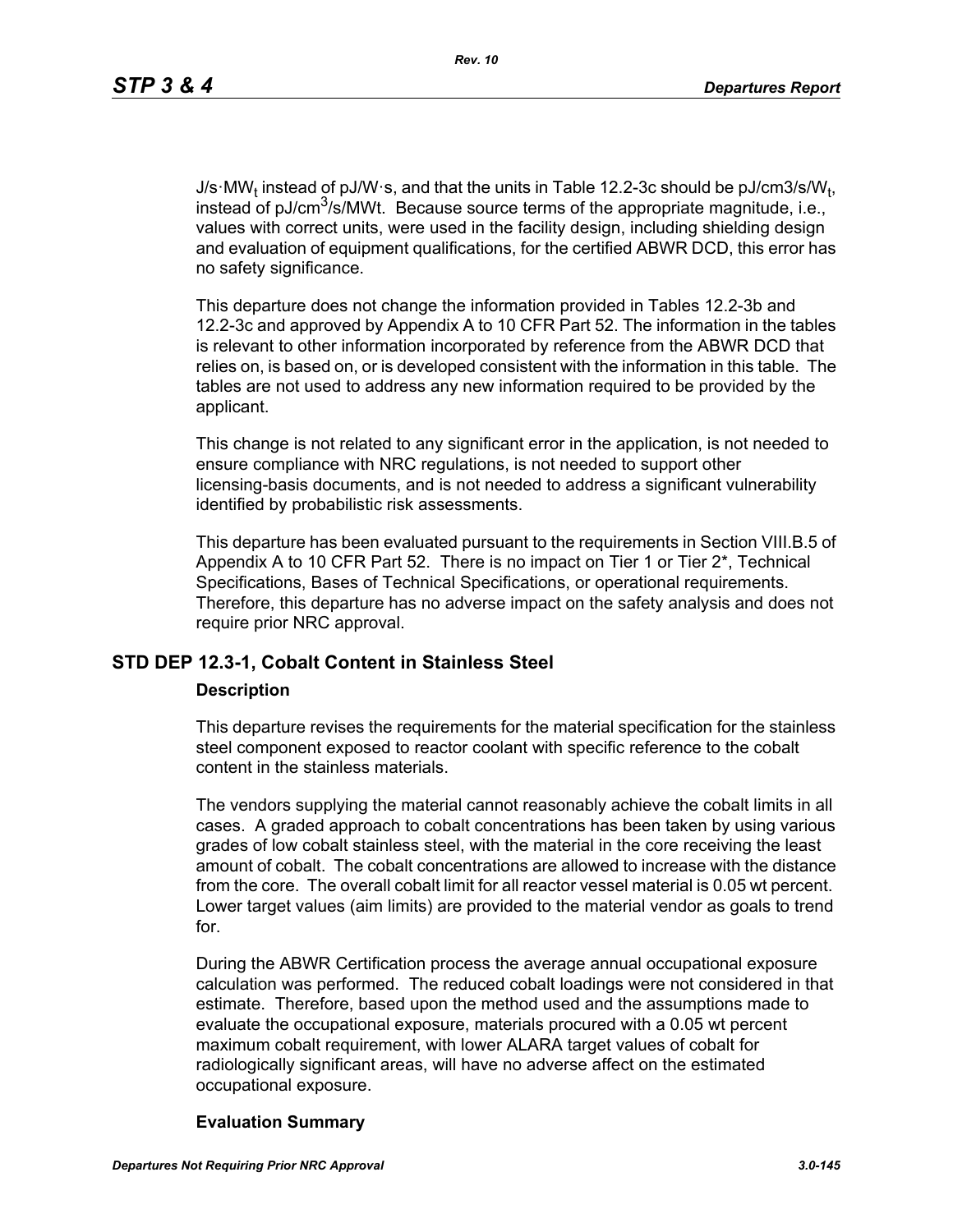The departure to clarify the the procurement and use of various grades of low cobalt stainless steel on a graded approach wherein the lowest cobalt material is used in the most radiologically significant areas with increasing cobalt material in less sensitive areas has been evaluated pursuant to the requirements in 10 CFR 52, Appendix A, Section VIII.B.5. There are no significant radiological consequences since the ABWR certification calculation of the average annual occupational exposure did not assume the reduced cobalt loadings, and the results show no adverse effect. This departure does not change the Technical Specifications, any underlying design or other operational requirements. Furthermore, it does not change any plant physical features, SSCs important to safety or fission product barriers. Any previously evaluated accident is not affected, and the possibility for an accident of a different type is not created. Also, it does not affect any method used for evaluation in establishing the design bases or in the safety analyses. This departure does not affect any feature for mitigation of an ex-vessel severe accident. For the same reason, and because there is no effect on any event, operation or SSC function, the change does not create a different ex-vessel accident scenario. Therefore, this change has no adverse impact and does not require prior NRC approval.

# **STD DEP 12.3-3, Steam Tunnel Blowout Panels**

#### **Description**

This departure removes the discussion in Subsections 3.8.4, 12.3.1.4.4 and 12.3.2.3 concerning blowout panels and relief and release pathways associated with the steam tunnel because these statements are inaccurate and conflict with the correct description in revised Subsection 3.8.4 and Subsection 3.12.1.3, where it more appropriately belongs. The design description of the routing and functioning of the blowout panels in Subsections 12.3.1.4.4 and 12.3.2.3 is inaccurate and is not needed in these subsections. This departure also adds the phrase "or equivalent" to the last sentence in Subsection 12.3.1.4.4 describing the use of lead-loaded silicone foam for sealing penetrations.

## **Evalutation Summary**

This departure has been evaluated pursuant to and determined to comply with the requirements in 10 CFR 52, Appendix A, Section VIII.B.5. This departure which removes the discussion concerning blowout panels and relief and release pathways associated with the steam tunnel would appear to eliminate a steam flow path; however, because there is no high energy line break (HELB) identified in the room identified in the deleted text (subcompartment SA2 - RHR Pump and Heat Exchanger Room), there is no need for a relief path from this compartment. Additionally, SSCs in the flow paths and adjoining areas are qualified or protected as needed from increased temperature, pressure and jet impingement forces. The design description of the location, routing and functioning of the blowout panels in Subsections 12.3.1.4.4 and 12.3.2.3 is inaccurate and is not needed in those subsections. The correct description of the blowout panels and relief and release pathways associated with the steam tunnel is contained in revised Subsection 3.8.4 and Subsection 3.12.1.3, where it more appropriately belongs. This departure also adds the phrase "or equivalent" to the last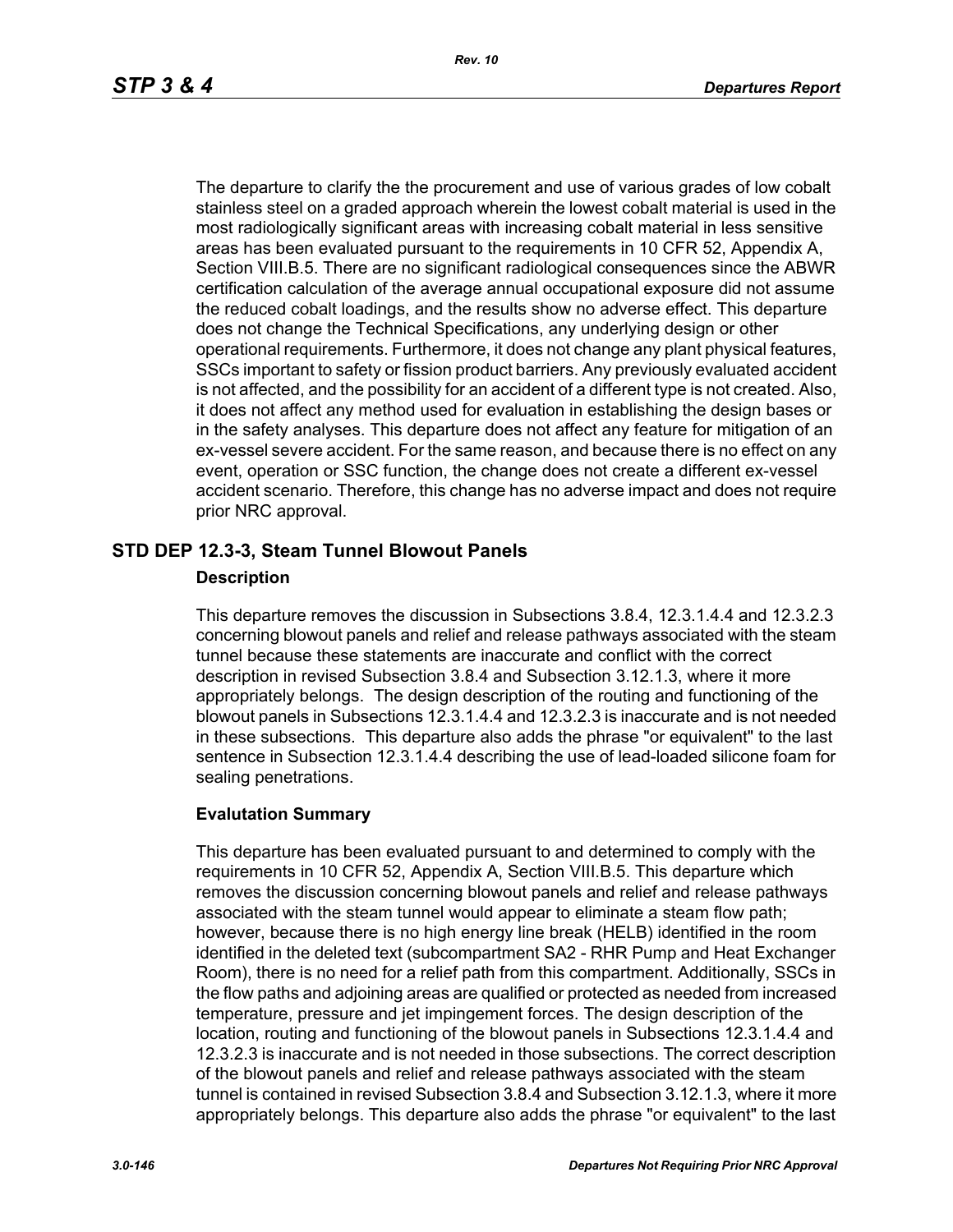sentence in Subsection 12.3.1.4.4 describing the use of lead-loaded silicone foam for sealing penetrations to allow for use of new or better products.

This design change does not change the Technical Specifications or Bases or other operational requirements. Furthermore, it does not change any plant physical features, SSCs important to safety or fission product barriers. Any previously evaluated accident is not affected, and the possibility for an accident of a different type is not created. Also, it does not affect any method used for evaluation in establishing the design bases or in the safety analyses. This departure does not affect any feature for mitigation of an ex-vessel severe accident. For the same reason, and because there is no effect on any event, operation or SSC function, the change does not create a different ex-vessel accident scenario.

Therefore, this change has no adverse impact and does not require prior NRC approval.

# **STD DEP 12.3-4, Alarm Capability for Area Radiation Monitors (ARMs)**

#### **Description**

This departure revises FSAR Tables 12.3-3, 12.3-6 and 12.3-7 to add alarm capability to certain area radiation monitors (ARMs). Five additional monitors have been added to the Reactor Building as indicated in Table 12.3-3 and as shown on Figures 12.3-56, 12.3-57, 12.3-58, 12.3-60 and 12.3-62.

#### **Evaluation Summary**

This departure has been evaluated pursuant to the requirements in 10 CFR 52, Appendix A, Section VIII.B.5. This departure does not change any Tier 1, Tier  $2^*$ information, the Technical Specifications, any underlying design or other operational requirements.

This departure represents a favorable change which provides additional alarm capability to area radiation monitors in the reactor building, radwaste building and turbine building, and adds additional area monitors in the reactor building beyond those identified in the DCD. As such,this departure provides additional notification to plant personnel regarding high radiation levels in these areas which is a safety improvement. There is no change in design or function of any other SSC important to safety. By providing additional notification to plant personnel for conditions which could lead to accidents, this departure has no adverse impact on the likelihood or consequences of analyzed accidents or malfunction of an SSC important to safety and may have a favorable impact. Furthermore, it does not change any plant physical features, SSCs important to safety or fission product barriers.

Any previously evaluated accident is not affected, and the possibility for an accident of a different type is not created. Also, it does not affect any method used for evaluation in establishing the design bases or in the safety analyses. This departure does not adversely affect any feature for mitigation of an ex-vessel severe accident and may have a favorable effect. For the same reason, and because there is no effect on any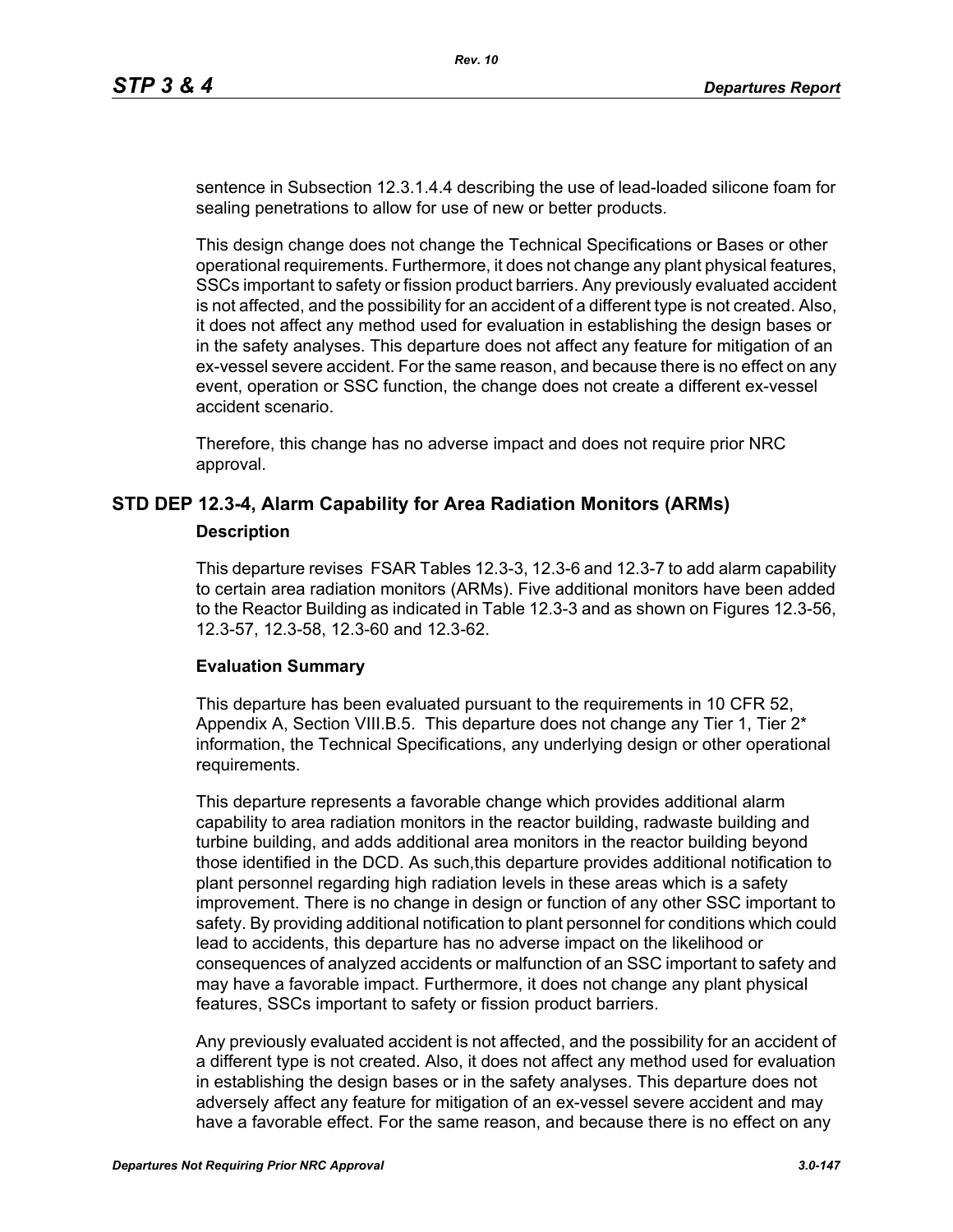event, operation or SSC function, the change does not create a different ex-vessel accident scenario.

Therefore, this change has no adverse impact and does not require prior NRC approval.

# **STD DEP 14.2-1, Control Rod Drive Friction Testing Requirement**

#### **Description**

The DCD Subsection 14.2.12 requirement for performing control rod drive (CRD) friction testing is modified to remove the portion of the test that is performed on selected rods at rated temperature and pressure. CRD friction testing is a traditional requirement performed on older BWR designs with CRDs positioned using hydraulic pressure. The ABWR employs a design in which normal rod positioning is accomplished by an electric motor. Mechanical binding (friction) of an ABWR CRD will result in blade separation from the ball nut which would be detected by existing, permanently installed Class 1E instrumentation. Thus ABWR CRDs are easily monitored for performance degradation during normal CRD withdrawal, and the portion of the startup friction testing performed on selected rods at rated temperature and pressure is not required.

#### **Evaluation Summary**

This departure to remove the DCD-required CRD friction testing from the STP 3 & 4 FSAR has been evaluated pursuant to the requirements in 10 CFR 52, Appendix A, Section VIII.B.5. This departure does not change any Tier 1 or Tier 2<sup>\*</sup> DCD information, the Technical Specifications, Bases for Technical Specifications, any underlying design, or other operational requirements. It does not change any plant physical features, SSCs important to safety or fission product barriers. Any previously evaluated accident is not affected, and the possibility for an accident of a different type is not created. Also, it does not affect any method used for evaluation in establishing the design bases or in the safety analyses. This departure does not affect any feature for mitigation of an ex-vessel severe accident. For the same reason, and because there is no effect on any event, operation or SSC function, the change does not create a different ex-vessel accident scenario. Therefore, this change has no adverse impact and does not require prior NRC approval.

# **STD DEP 15.6-1, Clean Up Water Line Break Meteorology and Dose Results Description**

DCD Section 15.6, Table 15.6-18, Clean Up Water Line Break Meteorology and Dose Results provides accident meteorological dispersion factors, the thyroid dose, and whole body dose. The DCD Table lists doses for four different χ/Q values. For the first listed  $\gamma$ /Q value, the thyroid and whole body doses differ by a factor of approximately 100; however, for the other  $\gamma$ /Q values, the reported thyroid doses do not differ by a factor of approximately 100. In fact, the thyroid doses are reported as being the same as the whole body doses. This is clearly in error. The thyroid doses have been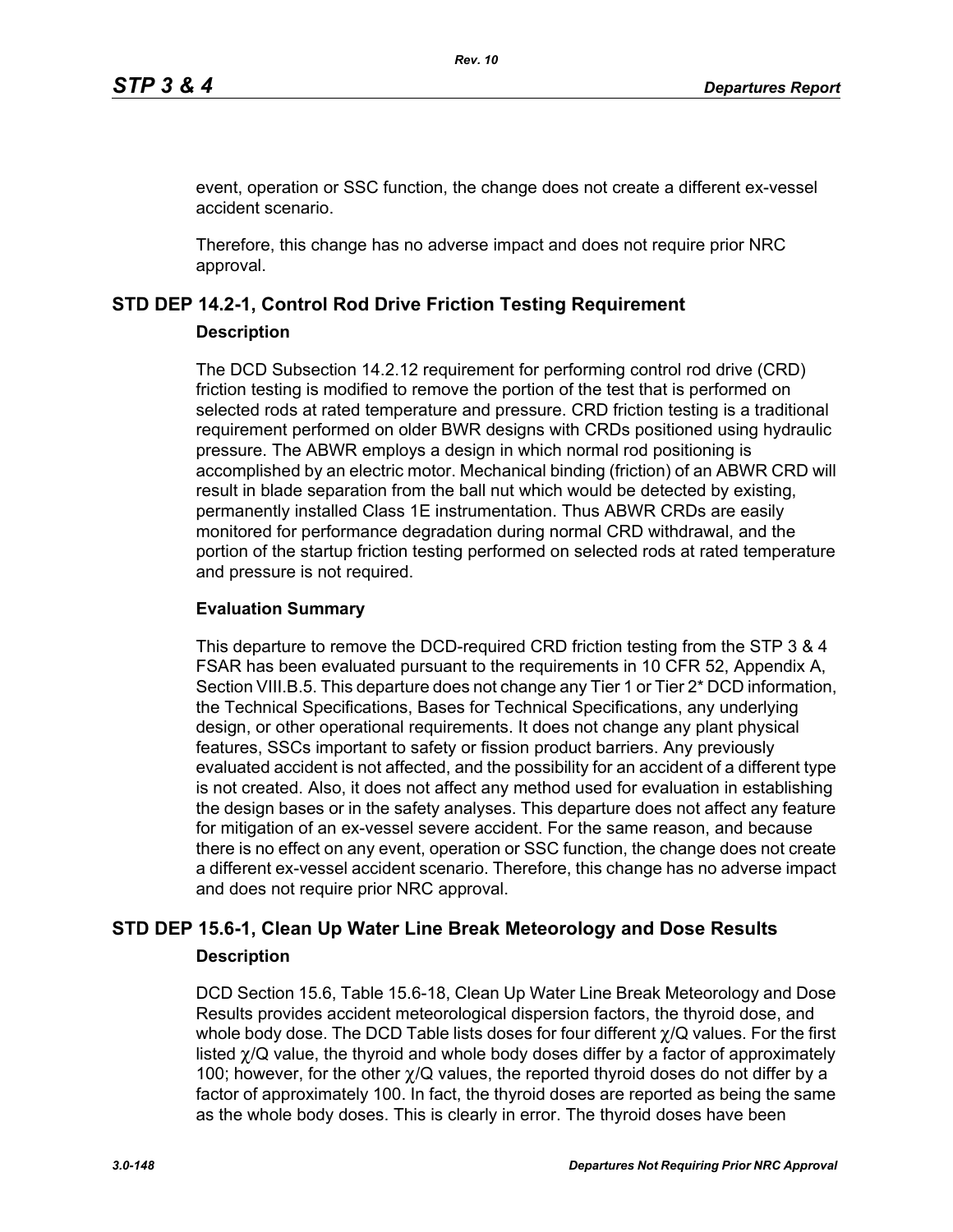recalculated based on the activity releases reported in DCD Table 15.6-17 and the  $\chi$ /Q values in DCD Table 15.6-18.

## **Evaluation Summary**

This departure to correct the thyroid dose values presented in Table 15.6-18 of the STP 3&4 FSAR has been evaluated pursuant to the requirements in 10 CFR 52, Appendix A, Section VIII.B.5. This departure does not change any Tier 1, Tier 2\* information, the Technical Specifications, any underlying design or other operational requirements. It does not change any plant physical features, SSCs important to safety, or fission product barriers. Any previously evaluated accident is only minimally impacted, and the possibility for an accident of a different type is not created. Also, it does not affect any method used for evaluation in establishing the design bases or in the safety analyses. This departure does not affect any feature for mitigation of an ex-vessel severe accident. For the same reason, and because there is no effect on any event, operation, or SSC function, the change does not create a different ex-vessel accident scenario. Therefore, this change does not require prior NRC approval.

# **STD DEP 18.4-1, Main Generator Synchronization Control Relocation**

# **Description**

The location of the controls and displays required for the synchronization of the main generator is not necessary at the main control console as stated in DCD Tier 2 Section 18.4.2, therefore these have been relocated to the main control room panel. This change allocates space on the main control console to more critical tasks and allows manual synchronization of the main generator by the control room operator or automatic synchronization by the Power Generation Control System. The relocation is consistent with the description provided in DCD Tier 1 Section 2.7.1 and the requirements in Section 18.7 for the final design of the main control room.

## **Evaluation Summary**

The change does not affect any Tier 1 or Tier 2\* DCD information. This departure to relocate the controls for synchronization of the main generator to the main control panel has been evaluated pursuant to and determined to comply with the requirements in 10 CFR 52, Appendix A, Section VIII.B.5. This departure does not change the Technical Specifications or Bases of Technical Specifications, any underlying design or other operational requirements. Furthermore, it does not change SSCs important to safety or fission product barriers. Any previously evaluated accident is not affected, and the possibility for an accident of a different type is not created. Also, it does not affect any method used for evaluation in establishing the design bases or in the safety analyses. This departure does not affect any feature for mitigation of an ex-vessel severe accident. For the same reason, and because there is no effect on any event, operation or SSC function, the change does not create a different ex-vessel accident scenario. Therefore, this change has no adverse impact and does not require prior NRC approval.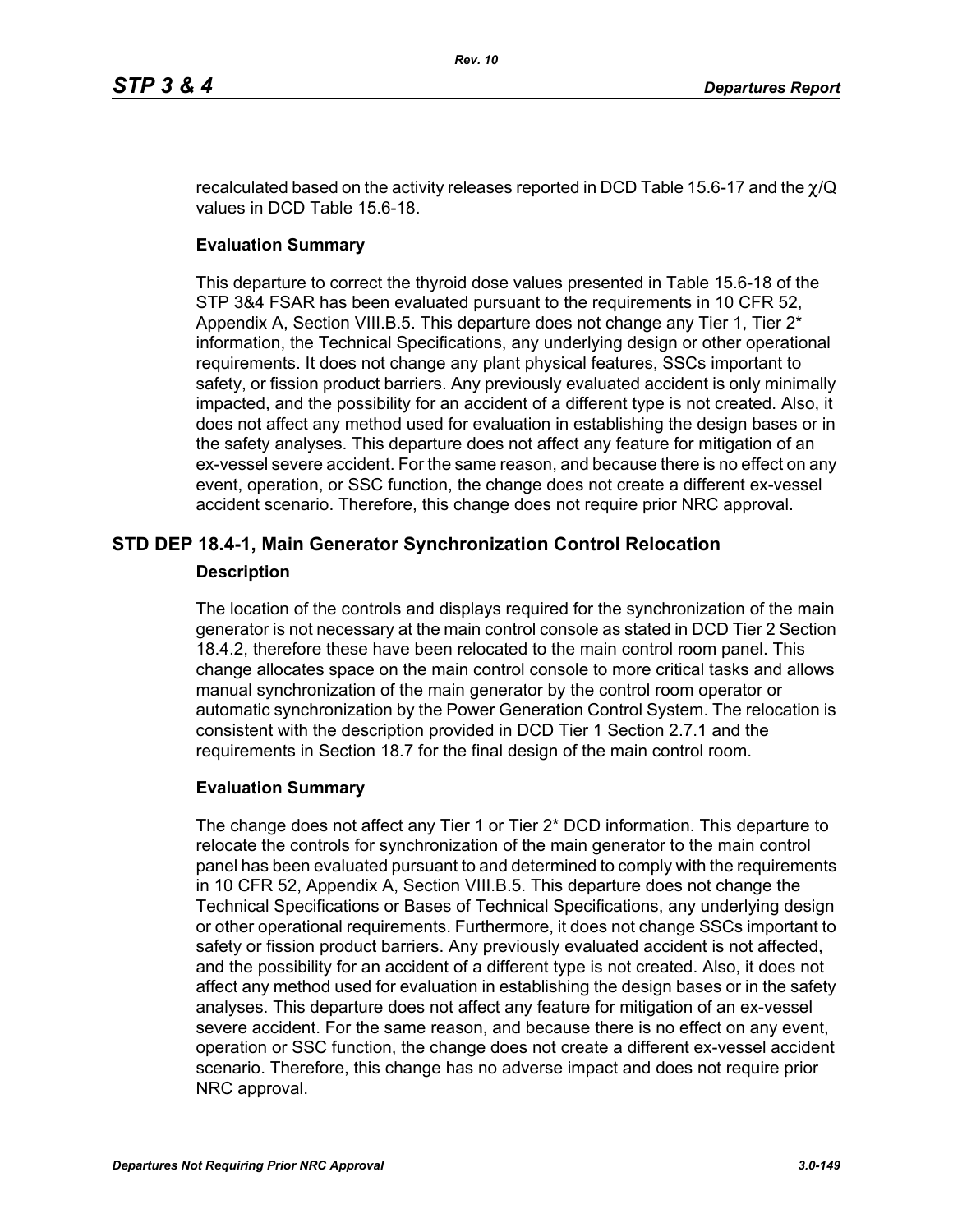# **STD DEP 19.3-1, Evaluation of Common Cause Failures Description**

ABWR Standard Safety Analysis Report (SSAR) Chapter 19.D.8.6 documents the results of a PRA sensitivity analysis on common cause failure of selected mechanical systems performed by GE in response to a request from the NRC during the ABWR certification process. The final paragraph in SSAR Chapter 19.D.8.6 summarizes the results of the sensitivity analysis and indicated that the common cause factors evaluated will be added to the plant PRA model in any future revised basic quantification of the ABWR. The common cause factors were added to the ABWR plant model used to quantify the effects of plant-specific factors for South Texas Project Units 3 & 4. The addition of the common cause terms represents a departure from the PRA described in the reference DCD.

# **Evaluation Summary**

This departure has been evaluated and pursuant to the requirements in 10 CFR 52, Appendix A, Section VIII.B.5, as described previously. There is no impact on any Tier 1, Tier 2\*, technical specifications, basis for technical specifications or operational requirements as a result of this change. As a result of this departure, there is no effect on the frequency or consequences of any accidents or the likelihood or consequences of malfunctions of SSC important to safety previously evaluated in the DCD. There is no possibility of a new type of accident, and there is no impact on fission product barriers or ex-vessel severe accident events. Therefore, the change has no adverse impact and does not require prior NRC approval.

Based on this evaluation, prior NRC approval of the change is not required.

# **STD DEP 19.7-1, Control Rod Drive Improvements**

## **Description**

Subsection 19.7.2, item 4 of the reference ABWR DCD discusses Control Rod Drive Improvements incorporated into the ABWR design. The second paragraph indicates that the Fine Motion Control Rod Drive (FMCRD) brake design had to be fully testable on an annual basis, presumably during refueling outages because testing of the brakes during power operation is not practical. A clarification is made for consistency with the outages on the 18-month cycle basis for the plant. Words, "an annual," are replaced with "refueling cycle." Technical Specification LCO 3.10.12 controls removal of CRD subassemblies during refueling.

## **Evaluation Summary**

This departure has been evaluated pursuant to the requirements in 10 CFR 52, Appendix A, Section VIII.B.5. There is no impact on any Tier 1, Tier 2<sup>\*</sup>, DCD, technical specifications, basis for technical specifications or operational requirements as a result of this change.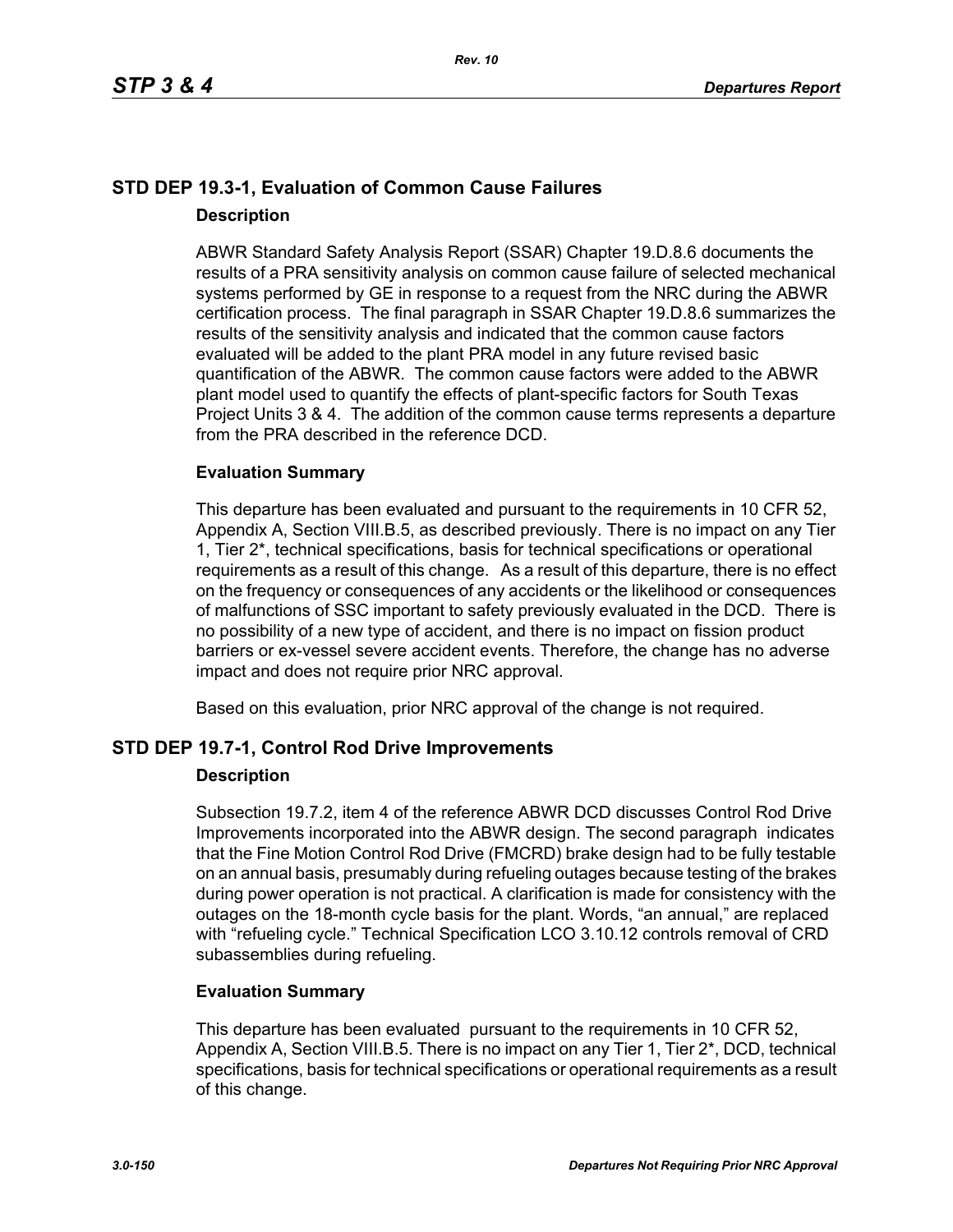The change is required to reflect that the plant refueling outage will be every 18 months, during which the FMCRD brakes can be tested. It does not affect the brake design or function. The FMCRD electro-mechanical brake is a Class 1E safety-related component with a 10-year Environmental Qualification replacement life. Brake performance characteristics testing is performed every 10 years when a replacement/new brake is installed. Thirty-five motor subassembly units, including the brake, will be tested during the 18-month refueling outages. This is sufficient to assure that the brake performance to prevent rod ejection is not affected as considered in the ABWR PRA studies. Section 15.4.9.1 of the DCD characterizes the probability of the initial causes of the control rod ejection accident as low enough to warrant it as a limiting fault. In addition, both the safety-related check valve and brake (see DCD Tier 2, Section 4.6.2.3.3.1.2 and 15.4.9.1) would have to fail in order for a rod ejection to occur. This makes the control rod ejection accident an extremely low probability event. Consequently, there is negligible impact on the probability or consequences of an accident or malfunction of an SSC important to safety.

The FMCRD brake has not been identified as a design feature in the DCD for mitigating an ex-vessel severe accident. The change to the brake testing frequency description does not impact the brake design or function, and therefore, the likelihood or consequences of a severe accident is not impacted.

Based on this evaluation, prior NRC approval of the change is not required.

# **STD DEP 19I.7-1, Atmospheric Control System Bypass Analysis**

#### **Description**

Appendix 19I of the reference ABWR DCD discusses the seismic margins analysis that evaluated the capability of the plant and equipment to withstand a large earthquake of two times the safe shutdown earthquake. Section 19I.7 of the DCD states that since the Atmospheric Control System crosstie valves are normally closed motor-operated valves, that this containment bypass path need not be included in the PRA analysis. This analysis has been changed in the STP 3 & 4 FSAR to reflect the design of airoperators on these valves and, as a result this analysis is the same as for the main purge valves.

#### **Evaluation Summary**

This departure has been evaluated pursuant to the requirements of 10 CFR 52, Appendix A, Section VIII.B.5.

There is no impact on any Tier 1, Tier 2\*, technical specifications, bases for technical specifications or operational requirements as a result of these changes.

Changing the design input assumption used in the seismic margins PRA analysis as it relates to the design of the ACS crosstie lines / valves is a correction of the PRA analysis basis, and has no effect on the plant design or safety analysis. It has no effect on any plant design or safety analyses. Thus this departure does not have any effect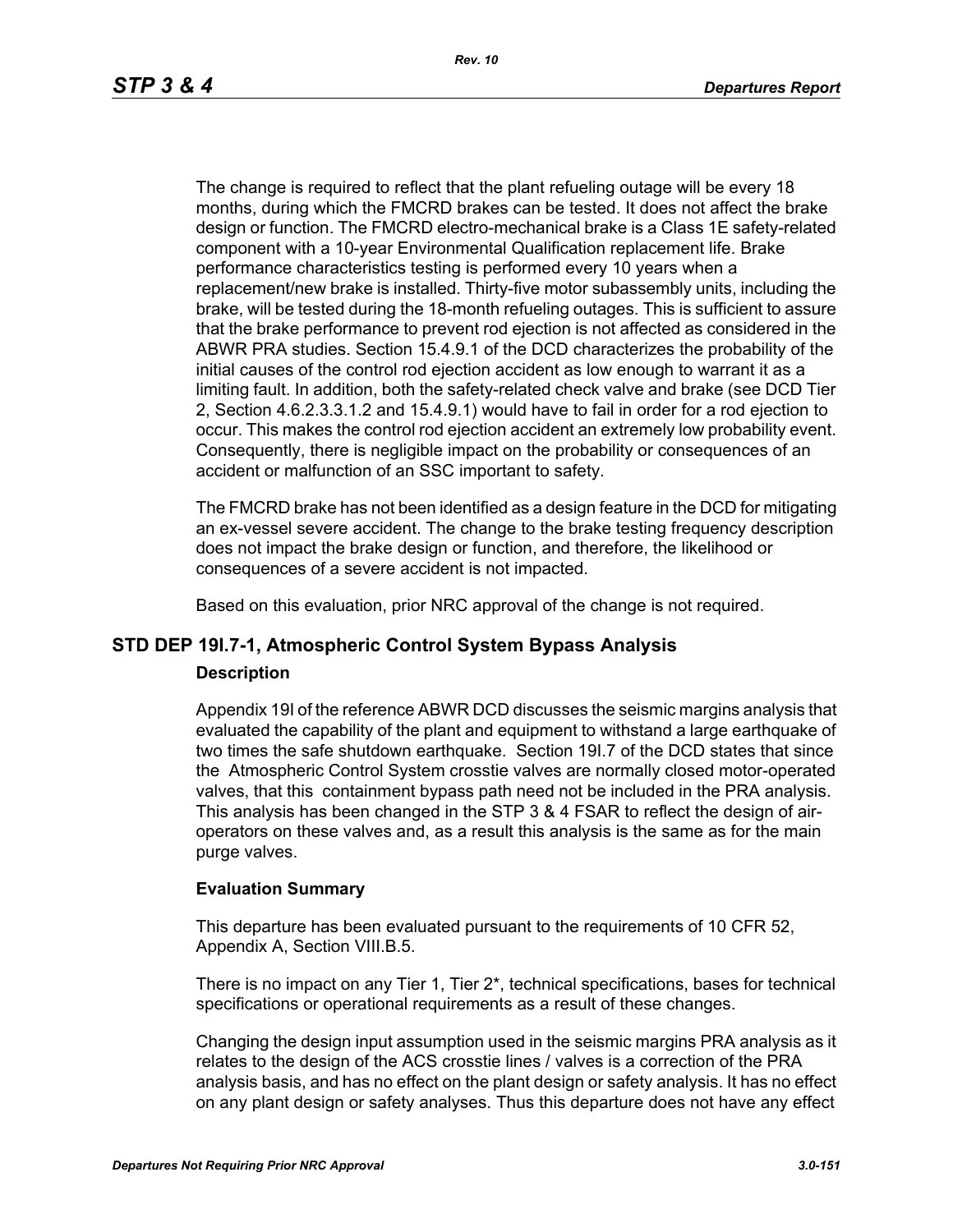on the frequency of occurrence or consequences of accidents or malfunction of SSC important to safety previously analyzed.

This change to the PRA analysis basis for the ACS has no effect on the design of any systems involved in mitigation of any ex-vessel severe accidents, therefore the likelihood or consequences of an ex-vessel severe accident is not impacted.

As a result of this evaluation, prior NRC approval of the change is not required.

# **STP DEP 19R-1 Internal Flooding Due to Removal of RSW Vacuum Breaker Valves Description**

This site-specific departure addresses internal flooding of the control building due the elimination of vacuum breaker valves on the supply and return piping connecting to the RCW heat exchangers. Elimination of the vacuum breaker valves is due to the RSW System design changes that include the use of horizontal type pumps instead of vertical wet-pit type pumps and piping configuration changes between the UHS basin and control building.

The ABWR DCD (Chapter 19 and Appendix 19R) was written with the assumption that vertical wet-pit type pumps would be used in the RSW System design. The ABWR DCD addressed the possibility that the UHS basin water could be siphoned into the control building. The return lines contained vacuum breaker valves located on the header that provided water to the cooling towers.

#### **Evaluation Summary**

The RSW System is now designed with horizontal split case type pumps to increase system availability and reliability. There is no possibility of siphoning on the supply side with this design, because the RCW heat exchanger supply piping is constantly under positive pressure due to the normal operating hydrostatic head above the pump centerlines. Vacuum breaker valves are ineffective with this piping configuration and will not provide any protective measure against internal flooding of the control building. The vacuum breaker valves on the return piping from the RCW heat exchangers are deleted from the RSW System. The horizontal return piping routed inside the UHS basin is substructured in concrete and the vertical risers are encased in concrete. The vertical risers emerge out of the concrete at an elevation that is above the normal operating water level and are routed to the cooling towers' spray header interface point. Vacuum breaker valves on the return piping do not provide any protective measure against control building flooding due to siphoning.

There are redundant safety-related active motor-operated valves in the supply piping to each of the three RCW heat exchangers. Even if one of these valves is postulated to fail in the open position, there is another motor-operated valve that automatically closes on detection of a high-high water level in the RCW heat exchanger room to prevent gravity drainage from the UHS basin to the control building. There are leak detection measures in the control building that would annunciate and require operators to investigate potential flooding as well as trip the affected division's RSW pumps and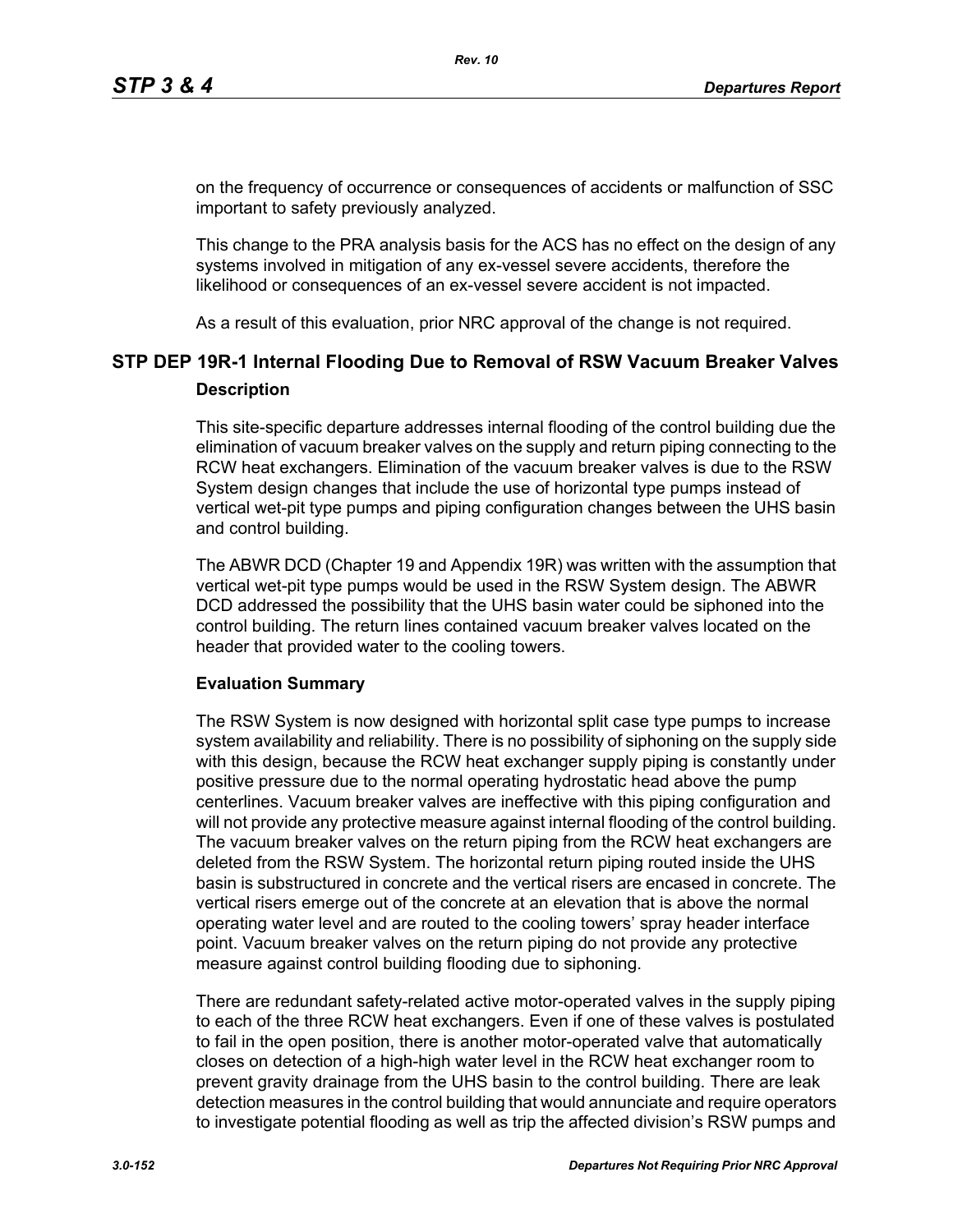*Rev. 10*

close redundant supply side motor-operated valves. Relocation of the UHS and RSW Pump House results in a significant reduction of the stored water volume in the buried RSW piping. This reduction in stored water would result in considerably less water mass that could flow into the control building due to a postulated moderate energy line crack. Consequently, there would be a lower flooding potential to the non-affected RSW divisions due to a lower water level in the RSW division postulated with the moderate energy line crack.

This departure has been evaluated and determined to comply with the requirements in 10CFR52, Appendix A, Section VIII.B.5, as described previously. The change has no adverse impact and does not require prior NRC approval.

## **STD DEP Vendor, Vendor Replacement**

#### **Description**

The reference ABWR DCD was developed with numerous statements that activities during construction and startup would be performed in accordance with GE approval or oversight. The intent of these statements was to ensure that the designer was appropriately involved in startup testing or construction activities.

Since the DCD was developed, other vendors have surfaced that have equivalent capability. This standard departure replaces the terms such as GE, GEH, and General Electric with the generic term NSSS Vendor, with an alternative vendor specified, or in some cases has eliminated the term altogether. This departure also replaces General Electric Company's product references such as NEDEs and NEDOs with the corresponding reference of another ABWR vendor whose reference has been approved by the NRC for use in this application. In all cases, the intent of the reference ABWR DCD statement is preserved by the departure and the replacement vendor must be fully qualified to perform the function by STPNOC. Furthermore, this departure only applies to Tier 2 information.

Examples within the scope of this departure include:

*During the construction cycle and the various testing phases, additional staff is supplied by the plant owner/operator,* the NSSS vendor*, and others.*

*For automatic start tests, in order to provide margins to overspeed and isolation trip setting, the transient start first and subsequent turbine speed peaks shall not exceed the requirement specified by the* Startup Test *Specification.*

*All fabrication of the reactor pressure vessel was performed in accordance with*  Toshiba *- approved drawings.*

#### **Evaluation Summary**

This generic departure does not change the design, the method of controlling the design, or the manner in which the ABWR will be operated. It only changes the use of the words GE, General Electric, GEH etc., to allow the use of other qualified vendors to perform certain functions that are explicitly called out in the reference ABWR DCD.